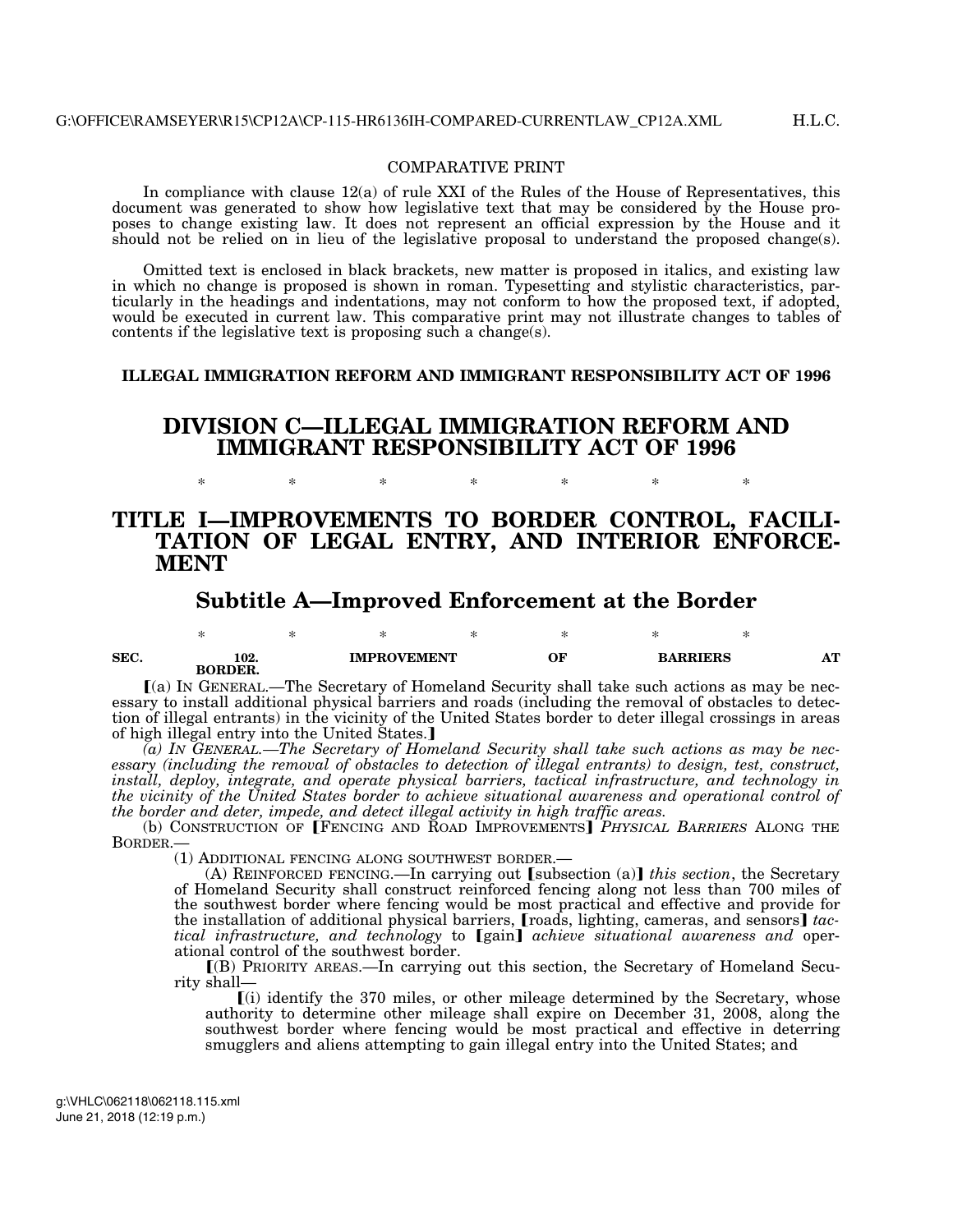H.L.C.

2

 $(iii)$  not later than December 31, 2008, complete construction of reinforced fencing along the miles identified under clause (i).

*(B) PHYSICAL BARRIERS AND TACTICAL INFRASTRUCTURE.—* 

*(i) IN GENERAL.—Not later than September 30, 2023, the Secretary of Homeland Security, in carrying out this section, shall deploy along the United States border the most practical and effective physical barriers and tactical infrastructure available for achieving situational awareness and operational control of the border.* 

*(ii) CONSIDERATION FOR CERTAIN PHYSICAL BARRIERS AND TACTICAL INFRASTRUC-TURE.—The deployment of physical barriers and tactical infrastructure under this subparagraph shall not apply in any area or region along the border where natural terrain features, natural barriers, or the remoteness of such area or region would make any such deployment ineffective, as determined by the Secretary, for the purposes of achieving situational awareness or operational control of such area or region.*  (C) CONSULTATION.—

 $(i)$  In GENERAL.—In carrying out this section, the Secretary of Homeland Security shall consult with the Secretary of the Interior, the Secretary of Agriculture, States, local governments, Indian tribes, and property owners in the United States to minimize the impact on the environment, culture, commerce, and quality of life for the communities and residents located near the sites at which such fencing is to be constructed.

*(i) IN GENERAL.—In carrying out this section, the Secretary of Homeland Security shall consult with the Secretary of the Interior, the Secretary of Agriculture, appropriate representatives of Federal, State, local, and tribal governments, and appropriate private property owners in the United States to minimize the impact on the environment, culture, commerce, and quality of life for the communities and residents located near the sites at which such physical barriers are to be constructed.* 

*(ii) NOTIFICATION.—Not later than 60 days after the consultation required under clause (i), the Secretary of Homeland Security shall notify the Committee on Homeland Security of the House of Representatives and the Committee on Homeland Security and Governmental Affairs of the Senate of the type of physical barriers, tactical infrastructure, or technology the Secretary has determined is most practical and effective to achieve situational awareness and operational control in a specific area or region and the other alternatives the Secretary considered before making such a determination.* 

 $\lceil$ (ii) $\lceil$  (*iii*) SAVINGS PROVISION.—Nothing in this subparagraph may be construed  $t_0$ 

(I) create or negate any right of action for a State, local government, or other person or entity affected by this subsection; [or]

ø(II) affect the eminent domain laws of the United States or of any State.¿ *(II) delay the transfer of the possession of property to the United States or af-*

fect the validity of any property acquisition by purchase or eminent domain, or to *otherwise affect the eminent domain laws of the United States or of any State; or* 

*(III) create any right or liability for any party.*<br> **[(D)** LIMITATION ON REQUIREMENTS.—Notwithstanding subparagraph (A), nothing in this paragraph shall require the Secretary of Homeland Security to install fencing, physical barriers, roads, lighting, cameras, and sensors in a particular location along an international border of the United States, if the Secretary determines that the use or placement of such resources is not the most appropriate means to achieve and maintain operational control over the international border at such location.]

(2) PROMPT ACQUISITION OF NECESSARY EASEMENTS.—The [Attorney General] Secretary of *Homeland Security*, acting under the authority conferred in section 103(b) of the Immigration and Nationality Act (as inserted by subsection (d)), shall promptly acquire such easements as may be necessary to carry out [this subsection] *this section* and shall commence [construction] of fences] *the construction of physical barriers* immediately following such acquisition (or conclusion of portions thereof).

ø(3) SAFETY FEATURES.—The Attorney General, while constructing the additional fencing under this subsection, shall incorporate such safety features into the design of the fence system as are necessary to ensure the well-being of border patrol agents deployed within or in near proximity to the system.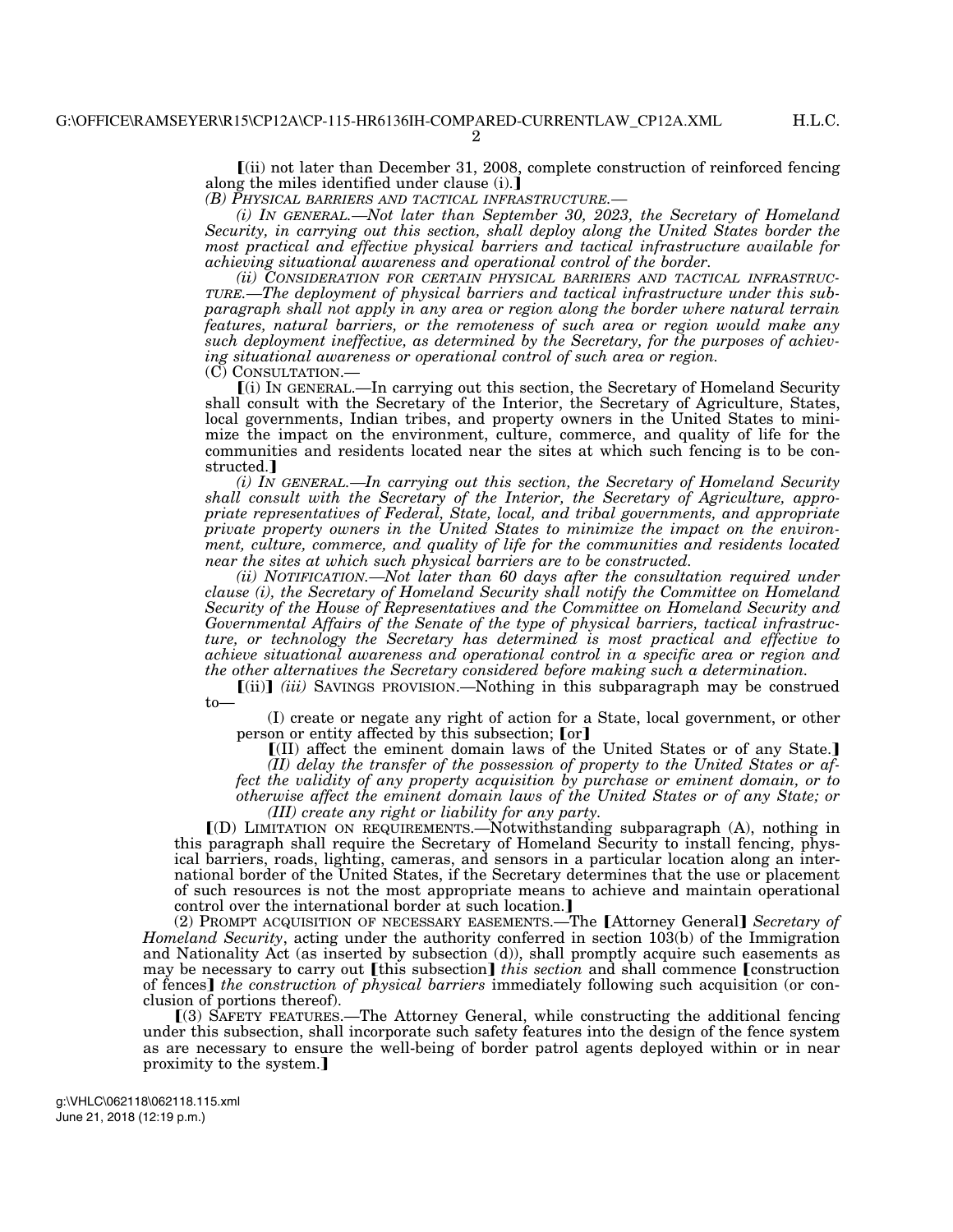3

H.L.C.

*(3) AGENT SAFETY.—In carrying out this section, the Secretary of Homeland Security, when designing, constructing, and deploying physical barriers, tactical infrastructure, or technology, shall incorporate such safety features into such design, construction, or deployment of such physical barriers, tactical infrastructure, or technology, as the case may be, that the Secretary determines, in the Secretary's sole discretion, are necessary to maximize the safety and effectiveness of officers or agents of the Department of Homeland Security or of any other Federal agency deployed in the vicinity of such physical barriers, tactical infrastructure, or technology.* 

(4) AUTHORIZATION OF APPROPRIATIONS.—There are authorizedto be appropriated such sums as may be necessary to carry out [this subsection] *this section*. Amounts appropriated under this paragraph are authorized to remain available until expended. (c) WAIVER.—

 $(1)$  IN GENERAL.—Notwithstanding any other provision of law, the Secretary of Homeland Security shall have the authority to waive all legal requirements such Secretary, in such Secretary's sole discretion, determines necessary to ensure expeditious construction of the barriers and roads under this section. Any such decision by the Secretary shall be effective upon being published in the Federal Register.]

*(1) IN GENERAL.—Notwithstanding any other provision of law, the Secretary of Homeland Security shall have the authority to waive all legal requirements the Secretary, in the Secretary's sole discretion, determines necessary to ensure the expeditious design, testing, construction, installation, deployment, integration, and operation of the physical barriers, tactical infrastructure, and technology under this section. Such waiver authority shall also apply with respect to any maintenance carried out on such physical barriers, tactical infrastructure, or technology. Any such decision by the Secretary shall be effective upon publication in the Federal Register.* 

(2) FEDERAL COURT REVIEW.—

(A) IN GENERAL.—The district courts of the United States shall have exclusive jurisdiction to hear all causes or claims arising from any action undertaken, or any decision made, by the Secretary of Homeland Security pursuant to paragraph (1). A cause of action or claim may only be brought alleging a violation of the Constitution of the United States. The court shall not have jurisdiction to hear any claim not specified in this subparagraph.

(B) TIME FOR FILING OF COMPLAINT.—Any cause or claim brought pursuant to subparagraph (A) shall be filed not later than 60 days after the date of the action or decision made by the Secretary of Homeland Security. A claim shall be barred unless it is filed within the time specified.

(C) ABILITY TO SEEK APPELLATE REVIEW.—An interlocutory or final judgment, decree, or order of the district court may be reviewed only upon petition for a writ of certiorari to the Supreme Court of the United States.

 $\lceil$ (d) Omitted—Amends another Act.

*(e) TECHNOLOGY.—Not later than September 30, 2023, the Secretary of Homeland Security, in carrying out this section, shall deploy along the United States border the most practical and effective technology available for achieving situational awareness and operational control of the border.* 

*(f) LIMITATION ON REQUIREMENTS.—Nothing in this section may be construed as requiring the Secretary of Homeland Security to install tactical infrastructure, technology, and physical barriers in a particular location along an international border of the United States, if the Secretary determines that the use or placement of such resources is not the most appropriate means to achieve and maintain situational awareness and operational control over the international border at such location.* 

*(g) DEFINITIONS.—In this section:* 

*(1) HIGH TRAFFIC AREAS.—The term ''high traffic areas'' means areas in the vicinity of the United States border that—* 

*(A) are within the responsibility of U.S. Customs and Border Protection; and* 

*(B) have significant unlawful cross-border activity, as determined by the Secretary of Homeland Security.* 

*(2) OPERATIONAL CONTROL.—The term ''operational control'' has the meaning given such term in section 2(b) of the Secure Fence Act of 2006 (8 U.S.C. 1701 note; Public Law 109–367).* 

*(3) PHYSICAL BARRIERS.—The term ''physical barriers'' includes reinforced fencing, border wall system, and levee walls.*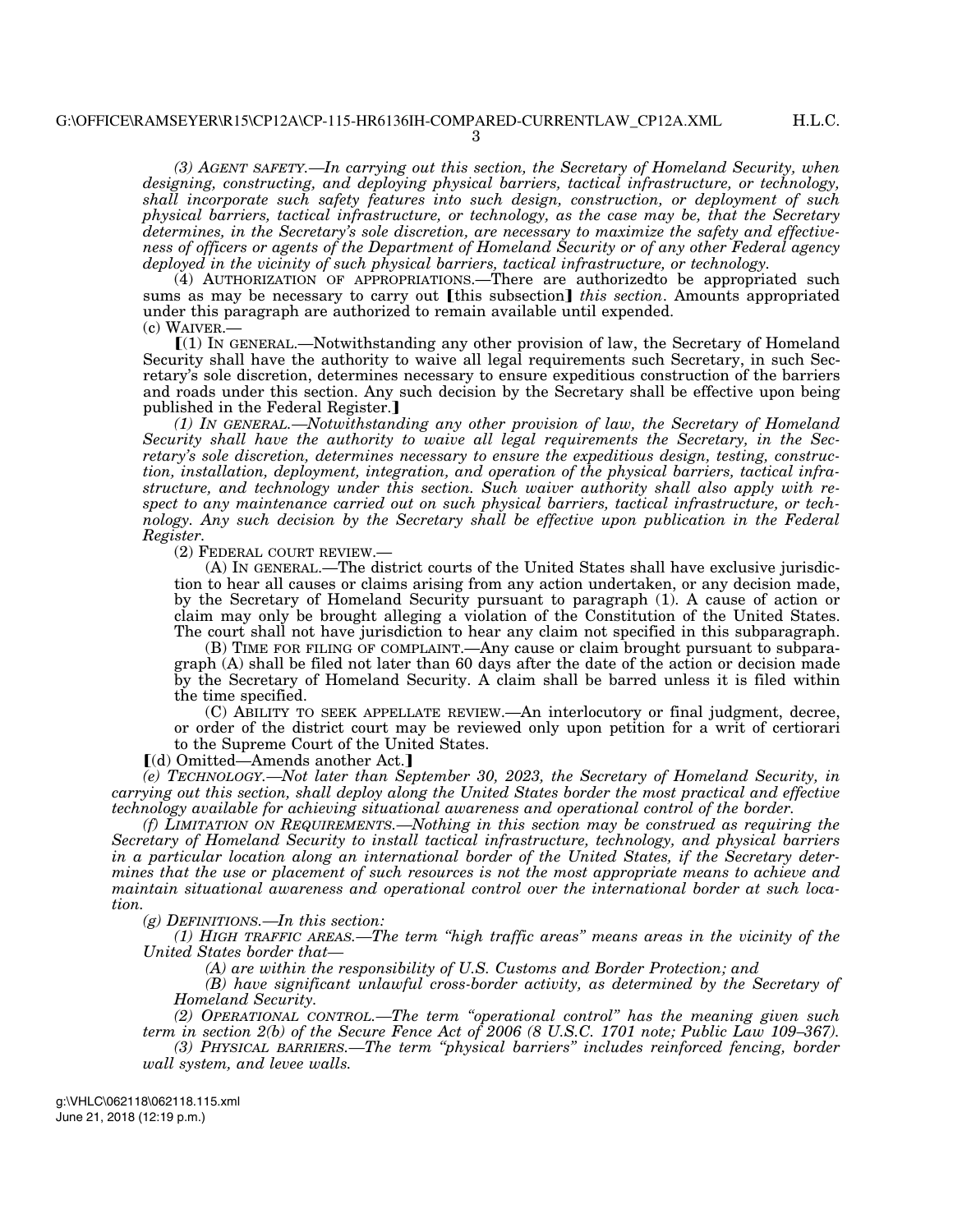*(4) SITUATIONAL AWARENESS.—The term ''situational awareness'' has the meaning given such term in section 1092(a)(7) of the National Defense Authorization Act for Fiscal Year 2017 (6 U.S.C. 223(a)(7); Public Law 114–328).* 

*(5) TACTICAL INFRASTRUCTURE.—The term ''tactical infrastructure'' includes boat ramps, access gates, checkpoints, lighting, and roads.* 

*(6) TECHNOLOGY.—The term ''technology'' includes border surveillance and detection technology, including the following:* 

*(A) Tower-based surveillance technology.* 

*(B) Deployable, lighter-than-air ground surveillance equipment.* 

*(C) Vehicle and Dismount Exploitation Radars (VADER).* 

*(D) 3-dimensional, seismic acoustic detection and ranging border tunneling detection technology.* 

*(E) Advanced unattended surveillance sensors.* 

*(F) Mobile vehicle-mounted and man-portable surveillance capabilities.* 

*(G) Unmanned aerial vehicles.* 

*(H) Other border detection, communication, and surveillance technology.* 

*(7) UNMANNED AERIAL VEHICLES.—The term ''unmanned aerial vehicle'' has the meaning given the term ''unmanned aircraft'' in section 331 of the FAA Modernization and Reform Act of 2012 (Public Law 112–95; 49 U.S.C. 40101 note).* 

# **TITLE III—INSPECTION, APPREHENSION, DETENTION, AD-JUDICATION, AND REMOVAL OF INADMISSIBLE AND DEPORTABLE ALIENS**

\* \* \* \* \* \* \*

# **Subtitle A—Revision of Procedures for Removal of Aliens**

\* \* \* \* \* \* \*

**SEC. 309. EFFECTIVE DATES; TRANSITION.** 

(a) IN GENERAL.—Except as provided in this section and sections  $303(b)(2)$ ,  $306(c)$ ,  $308(d)(2)(D)$ , or 308(d)(5) of this division, this subtitle and the amendments made by this subtitle shall take effect on the first day of the first month beginning more than 180 days after the date of the enactment of this Act (in this titlereferred to as the "title III-A effective date").

(b) PROMULGATION OF REGULATIONS.—The Attorney General shall first promulgate regulations to carry out this subtitle by not later than 30 days before the title III–A effective date.

(c) TRANSITION FOR CERTAIN ALIENS.—

(1) GENERAL RULE THAT NEW RULES DO NOT APPLY.—Subject to the succeeding provisions of this subsection, in the case of an alien who is in exclusion or deportation proceedings before the title III–A effective date—

(A) the amendments made by this subtitle shall not apply, and

(B) the proceedings (including judicial review thereof) shall continue to be conducted without regard to such amendments.

(2) ATTORNEY GENERAL OPTION TO ELECT TO APPLY NEW PROCEDURES.—In a case described in paragraph (1) in which an evidentiary hearing under section 236 or 242 and 242B of the Immigration and Nationality Act has not commenced as of the title III–A effective date, the Attorney General may elect to proceed under chapter 4 of title II of such Act (as amended by this subtitle). The Attorney General shall provide notice of such election to the alien involved not later than 30 days before the date any evidentiary hearing is commenced. If the Attorney General makes such election, the notice of hearing provided to the alien under section 235 or 242(a) of such Act shall be valid as if provided under section 239 of such Act (as amended by this subtitle) to confer jurisdiction on the immigration judge.

(3) ATTORNEY GENERAL OPTION TO TERMINATE AND REINITIATE PROCEEDINGS.—In the case described in paragraph (1), the Attorney General may elect to terminate proceedings in which there has not been a final administrative decision and to reinitiate proceedings under chapter 4 of title II the Immigration and Nationality Act (as amended by this subtitle). Any determination in the terminated proceeding shall not be binding in the reinitiated proceeding.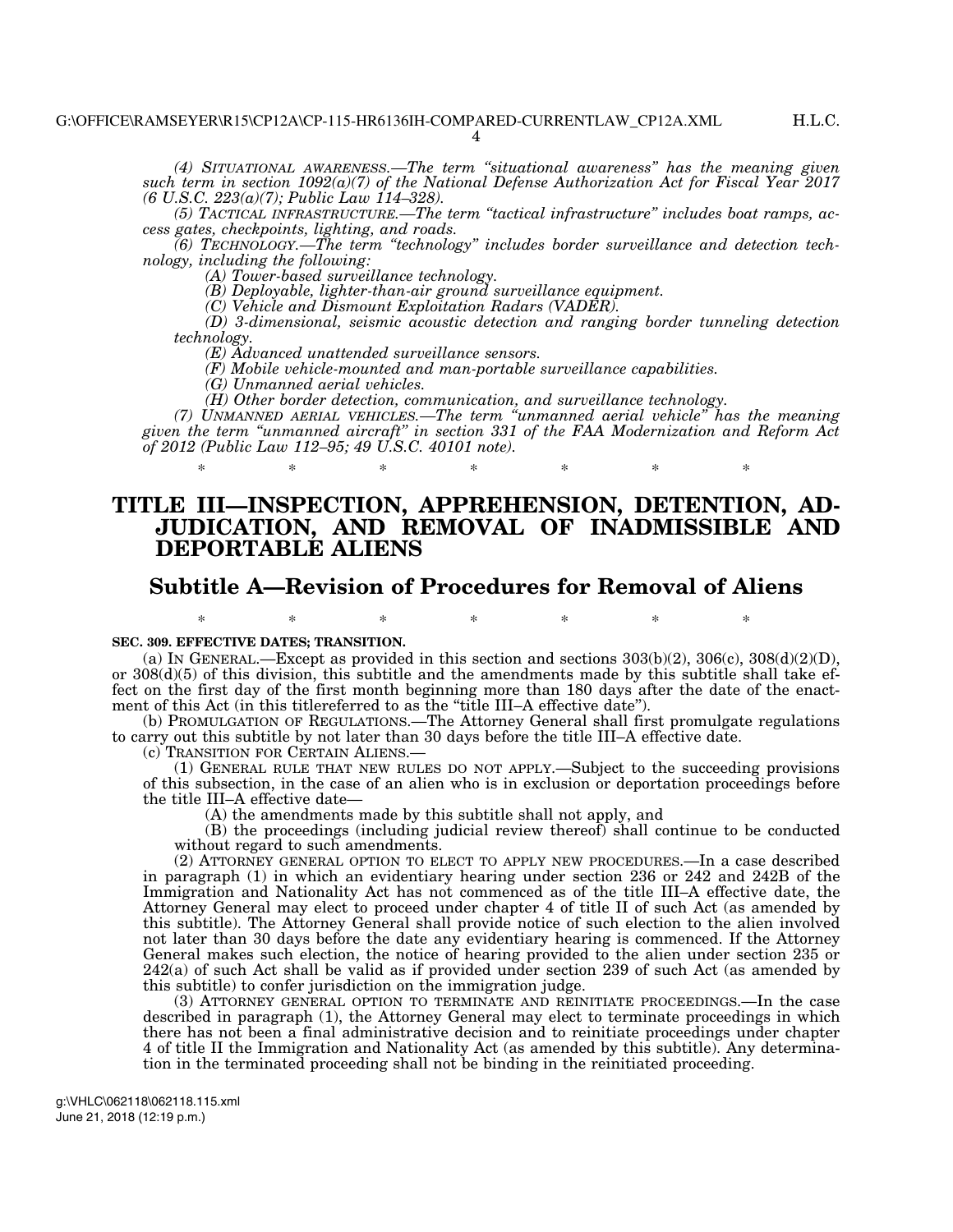H.L.C.

(4) TRANSITIONAL CHANGES IN JUDICIAL REVIEW.—In the case in which a final order of exclusion or deportation is entered more than 30 days after the date of the enactment of this Act [Sept. 30, 1996], notwithstanding any provision of section 106 of the Immigration and Nationality Act [former 8 U.S.C. 1105a] (as in effect as of the date of the enactment of this Act) to the contrary—

(A) in the case of judicial review of a final order of exclusion, subsection (b) of such section shall not apply and the action for judicial review shall be governed by the provisions of subsections  $\alpha$  and  $\alpha$  of such in the same manner as they apply to judicial review of orders of deportation;

(B) a court may not order the taking of additional evidence under section 2347(c) of title 28, United States Code;

(C) the petition for judicial review must be filed not later than 30 days after the date of the final order of exclusion or deportation;

(D) the petition for review shall be filed with the court of appeals for the judicial circuit in which the administrative proceedings before the special inquiry officer or immigration judge were completed;

 $(E)$  there shall be no appeal of any discretionary decision under section 212(c), 212(h), 212(i), 244, or 245 of the Immigration and Nationality Act (as in effect as of the date of the enactment of this Act);

(F) service of the petition for review shall not stay the deportation of an alien pending the court's decision on the petition, unless the court orders otherwise; and

(G) there shall be no appeal permitted in the case of an alien who is inadmissible or deportable by reason of having committed a criminal offense covered in section  $212(a)(2)$ or section  $241(a)(2)(A)(iii)$ , (B), (C), or (D) of the Immigration and Nationality Act (as in effect as of the date of the enactment of this Act), or any offense covered by section  $241(a)(2)(A)(ii)$  of such Act (as in effect on such date) for which both predicate offenses are, without regard to their date of commission, otherwise covered by section  $241(a)(2)(A)(i)$  of such Act (as so in effect).<br>(5) Transitional rules with regard to suspension of deportation.—

 $(A)$  IN GENERAL.—Subject to subparagraphs  $(B)$  and  $(C)$ , paragraphs  $(1)$  and  $(2)$  of section 240A(d) of the Immigration and Nationality Act (relating to continuous residence or physical presence) shall apply to orders to show cause (including those referred to in section  $242\text{B}(a)(1)$  of the Immigration and Nationality Act, as in effect before the title III– A effective date), issued before, on, or after the date of the enactment of this Act.

(B) EXCEPTION FOR CERTAIN ORDERS.—In any case in which the Attorney General elects to terminate and reinitiate proceedings in accordance with paragraph (3) of this subsection, paragraphs (1) and (2) of section 240A(d) of the Immigration and Nationality Act shall not apply to an order to show cause issued before April 1, 1997.

 $[(C)$  SPECIAL RULE FOR CERTAIN ALIENS GRANTED TEMPORARY PROTECTION FROM DEPORTATION AND FOR BATTERED SPOUSES AND CHILDREN.—<br> $[(i)$  IN GENERAL.—For purposes of calculating the period of continuous physical

presence under section 244(a) of the Immigration and Nationality Act (as in effect before the title III–A effective date) or section 240A of such Act (as in effect after the title III–A effective date), subparagraph (A) of this paragraph and paragraphs (1) and (2) of section 240A(d) of the Immigration and Nationality Act shall not apply in the case of an alien, regardless of whether the alien is in exclusion or deportation proceedings before the title III–A effective date, who has not been convicted at any time of an aggravated felony (as defined in section  $101(a)$  of the Immigration and Nationality Act) and—

 $I(1)$  was not apprehended after December 19, 1990, at the time of entry, and is—

ø(aa) a Salvadoran national who first entered the United States on or before September 19, 1990, and who registered for benefits pursuant to the settlement agreement in American Baptist Churches, et al. v. Thornburgh (ABC), 760 F. Supp. 796 (N.D. Cal. 1991) on or before October 31, 1991, or applied for temporary protected status on or before October 31, 1991; or

ø(bb) a Guatemalan national who first entered the United States on or before October 1, 1990, and who registered for benefits pursuant to such settlement agreement on or before December 31, 1991;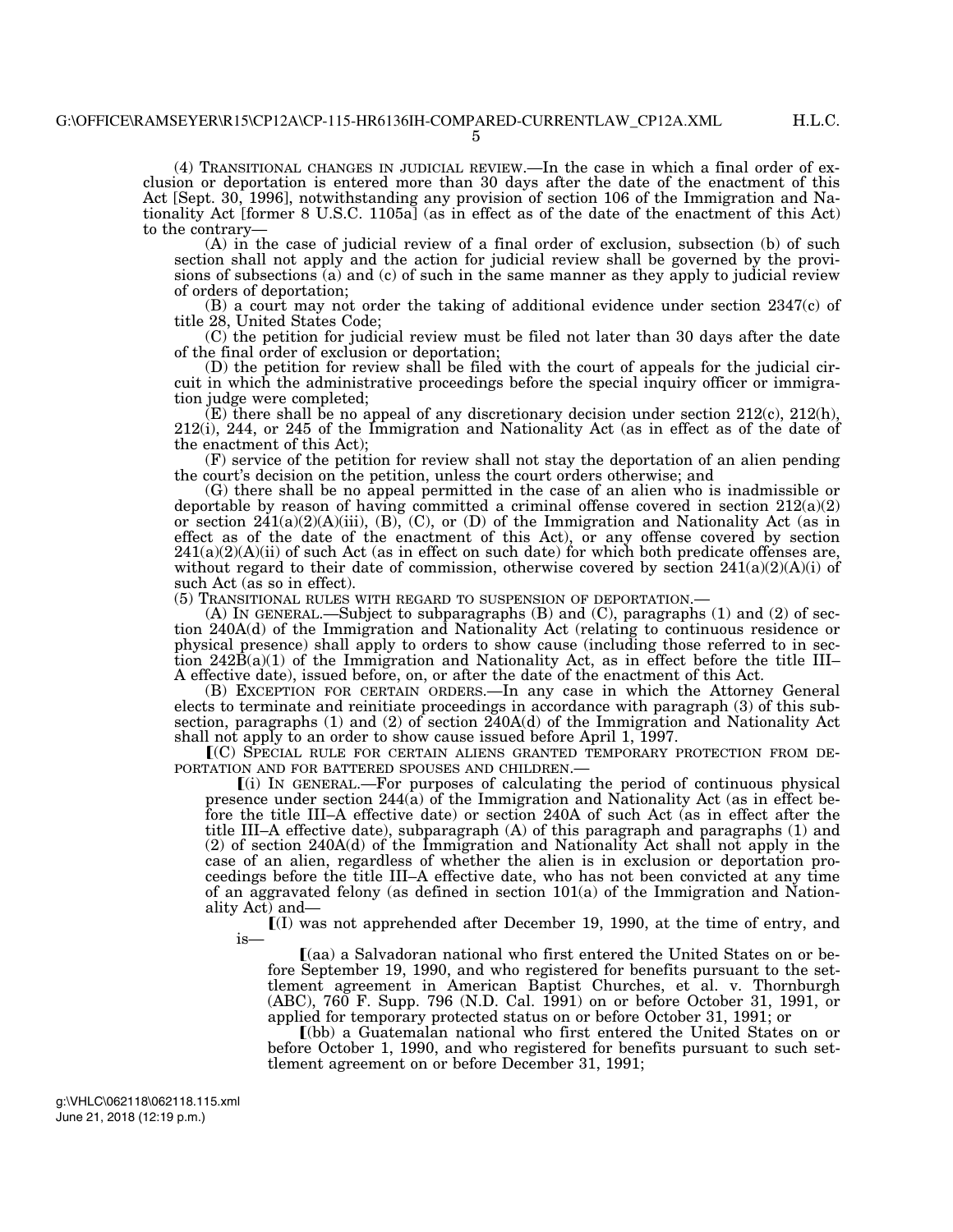6

 $\overline{f(II)}$  is a Guatemalan or Salvadoran national who filed an application for asylum with the Immigration and Naturalization Service on or before April 1, 1990;

 $\llbracket$ (III) is the spouse or child (as defined in section 101(b)(1) of the Immigration and Nationality Act) of an individual, at the time a decision is rendered to suspend the deportation, or cancel the removal, of such individual, if the individual has been determined to be described in this clause (excluding this subclause and subclause (IV));

 $\langle$ [(IV) is the unmarried son or daughter of an alien parent, at the time a decision is rendered to suspend the deportation, or cancel the removal, of such alien parent, if—

ø(aa) the alien parent has been determined to be described in this clause (excluding this subclause and subclause (III)); and

ø(bb) in the case of a son or daughter who is 21 years of age or older at the time such decision is rendered, the son or daughter entered the United States on or before October 1, 1990;

 $\lfloor$ (V) is an alien who entered the United States on or before December 31, 1990, who filed an application for asylum on or before December 31, 1991, and who, at the time of filing such application, was a national of the Soviet Union, Russia, any republic of the former Soviet Union, Latvia, Estonia, Lithuania, Poland, Czechoslovakia, Romania, Hungary, Bulgaria, Albania, East Germany, Yugoslavia, or any state of the former Yugoslavia; or

ø(VI) is an alien who was issued an order to show cause or was in deportation proceedings before April 1, 1997, and who applied for suspension of deportation under section  $244(a)(3)$  of the Immigration and Nationality Act (as in effect before the date of the enactment of this Act ); or

 $\left[ \text{VII}\right]$ (aa) was the spouse or child of an alien described in subclause (I), (II), or  $(V)$ —

> $(AA)$  at the time at which a decision is rendered to suspend the deportation or cancel the removal of the alien;

> $($  $(BB)$  at the time at which the alien filed an application for suspension of deportation or cancellation of removal; or

> $(C<sub>C</sub>)$  at the time at which the alien registered for benefits under the settlement agreement in American Baptist Churches, et. al. v. Thornburgh (ABC), applied for temporary protected status, or applied for asylum; and

ø(bb) the spouse, child, or child of the spouse has been battered or subjected to extreme cruelty by the alien described in subclause (I), (II), or (V).

ø(ii) LIMITATION ON JUDICIAL REVIEW.—Limitation on judicial review.-A determination by the Attorney General as to whether an alien satisfies the requirements of clause (i) is final and shall not be subject to review by any court. Nothing in the preceding sentence shall be construed as limiting the application of section  $242(a)(2)$ (B) of the Immigration and Nationality Act (as in effect after the title III– A effective date) to other eligibility determinations pertaining to discretionary relief under this Act.

ø(iii) CONSIDERATION OF PETITIONS.—In acting on a petition filed under subclause (VII) of clause (i) the provisions set forth in section  $204(a)(1)(H)$  shall apply.

 $(iv)$  RESIDENCE WITH SPOUSE OR PARENT NOT REQUIRED.—For purposes of the application of clause (i)(VII), a spouse or child shall not be required to demonstrate that he or she is residing with the spouse or parent in the United States.

(6) TRANSITION FOR CERTAIN FAMILY UNITY ALIENS.—The Attorney General may waive the application of section 212(a)(9) of the Immigration and Nationality Act, as inserted by section  $301(b)(1)$  of this division, in the case of an alien who is provided benefits under the provisions of section 301 of the Immigration Act of 1990 (relating to family unity).

(7) LIMITATION ON SUSPENSION OF DEPORTATION.—After April 1, 1997, the Attorney General may not suspend the deportation and adjust the status under section 244 of the Immigration and Nationality Act (as in effect before the title III–A effective date) of any alien in any fiscal year, except in accordance with section 240A(e) of such Act. The previous sentence shall apply regardless of when an alien applied for such suspension and adjustment.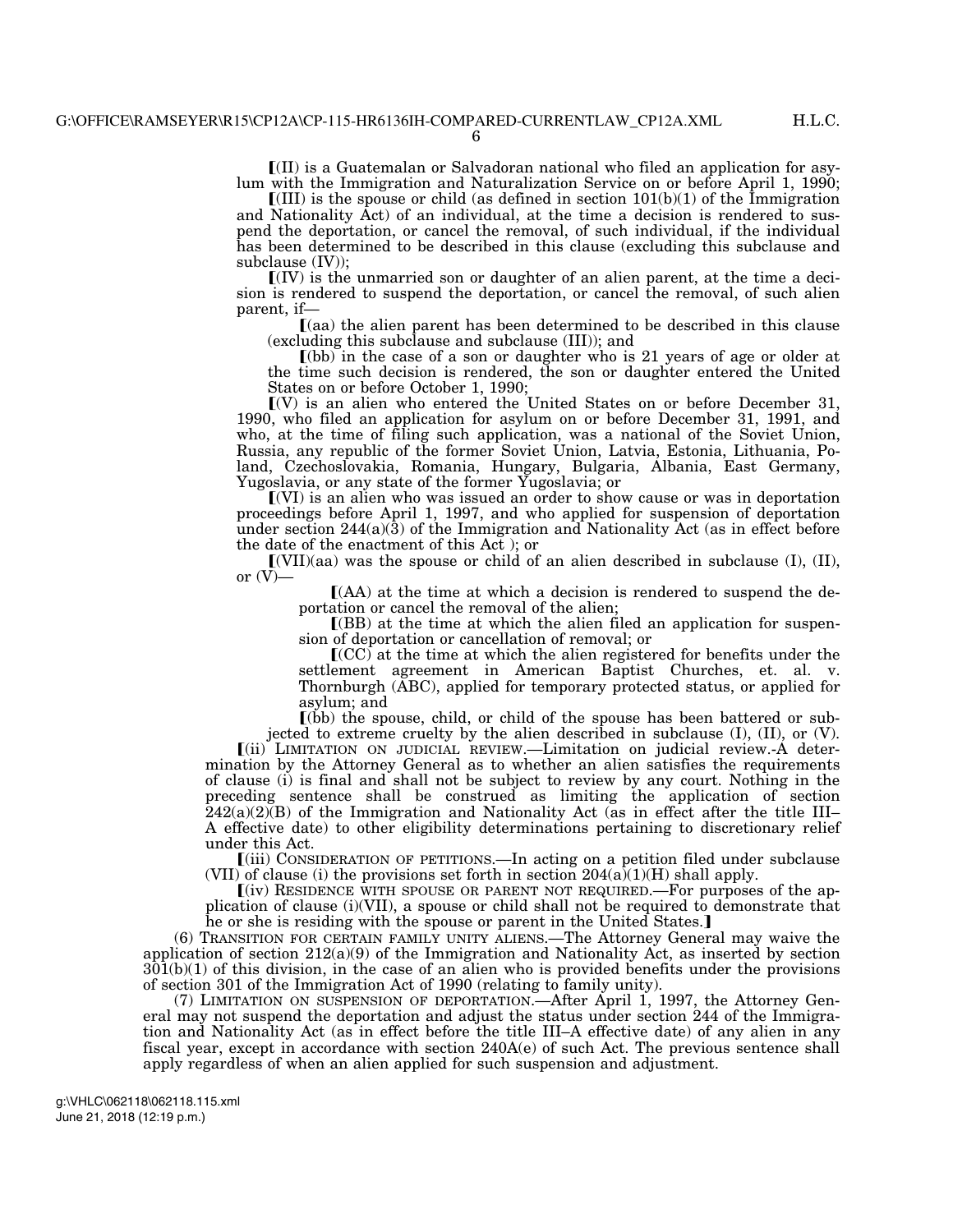7

(d) TRANSITIONAL REFERENCES.—For purposes of carrying out the Immigration and Nationality Act [8 U.S.C. 1101 et seq.], as amended by this subtitle—

(1) any reference in section  $212(a)(1)(A)$  of such Act [8 U.S.C. 1182(a)(1)(A)] to the term 'inadmissible' is deemed to include a reference to the term ''excludable'', and

(2) any reference in law to an order of removal shall be deemed to include a reference to an order of exclusion and deportation or an order of deportation.

(e) TRANSITION.—No period of time before the date of the enactment of this Act shall be included in the period of 1 year described in section  $212(a)(6)(B)(i)$  of the Immigration and Nationality Act (as amended by section 301(c) of this division).

ø(f) SPECIAL RULE FOR CANCELLATION OF REMOVAL.—

 $(1)$  IN GENERAL.—Subject to the provisions of the Immigration and Nationality Act (as in effect after the title III– $\tilde{A}$  effective date), other than subsections (b)(1), (d)(1), and (e) of section 240A of such Act (but including section  $242(a)(2)(B)$  of such Act), the Attorney General may, under section 240A of such Act, cancel removal of, and adjust to the status of an alien lawfully admitted for permanent residence, an alien who is inadmissible or deportable from the United States, if the alien applies for such relief, the alien is described in subsection  $(c)(5)(C)(i)$  of this section, and—

 $\Gamma(A)$  the alien-

 $(i)$  is not inadmissible or deportable under paragraph (2) or (3) of section 212(a) or paragraph (2), (3), or (4) of section 237(a) of the Immigration and Nationality Act and is not an alien described in section 241(b)(3)(B)(i) of such Act;

ø(ii) has been physically present in the United States for a continuous period of not less than 7 years immediately preceding the date of such application;

ø(iii) has been a person of good moral character during such period; and

ø(iv) establishes that removal would result in extreme hardship to the alien or to the alien's spouse, parent, or child, who is a citizen of the United States or an alien lawfully admitted for permanent residence; or  $[(B)$  the alien-

(i) is inadmissible or deportable under section  $212(a)(2)$ ,  $237(a)(2)$  (other than  $237(a)(2)(A)(iii)$ , or  $237(a)(3)$  of the Immigration and Nationality Act;

(ii) is not an alien described in section  $241(b)(3)(B)(i)$  or  $101(a)(43)$  of such Act;

 $\tilde{I}$ (iii) has been physically present in the United States for a continuous period of not less than 10 years immediately following the commission of an act, or the assumption of a status, constituting a ground for removal;

 $(iv)$  has been a person of good moral character during such period; and

 $(v)$  establishes that removal would result in exceptional and extremely unusual hardship to the alien or to the alien's spouse, parent, or child, who is a citizen of the United States or an alien lawfully admitted for permanent residence.

 $(2)$  TREATMENT OF CERTAIN BREAKS IN PRESENCE.—Section 240A(d)(2) shall apply for purposes of calculating any period of continuous physical presence under this subsection, except that the reference to subsection  $(b)(1)$  in such section shall be considered to be a reference to paragraph (1) of this section<br>[(g) MOTIONS TO REOPEN DEPORTATION OR REMOVAL PROCEEDINGS.—Notwithstanding any

limitation imposed by law on motions to reopen removal or deportation proceedings (except limitations premised on an alien's conviction of an aggravated felony (as defined in section 101(a) of the Immigration and Nationality Act)), any alien who has become eligible for cancellation of removal or suspension of deportation as a result of the amendments made by section 203 of the Nicaraguan Adjustment and Central American Relief Act may file one motion to reopen removal or deportation proceedings to apply for cancellation of removal or suspension of deportation. The Attorney General shall designate a specific time period in which all such motions to reopen are required to be filed. The period shall begin not later than 60 days after the date of the enactment of the Nicaraguan Adjustment and Central American Relief Act and shall extend for a period not to exceed 240 days. ø(h) RELIEF AND MOTIONS TO REOPEN.—

 $(1)$  RELIEF.—An alien described in subsection  $(c)(5)(C)(i)$  who is otherwise eligible for—  $(A)$  suspension of deportation pursuant to section 244(a) of the Immigration and Nationality Act, as in effect before the title III–A effective date; or

 $($ B) cancellation of removal, pursuant to section 240A(b) of the Immigration and Nationality Act and subsection (f) of this section;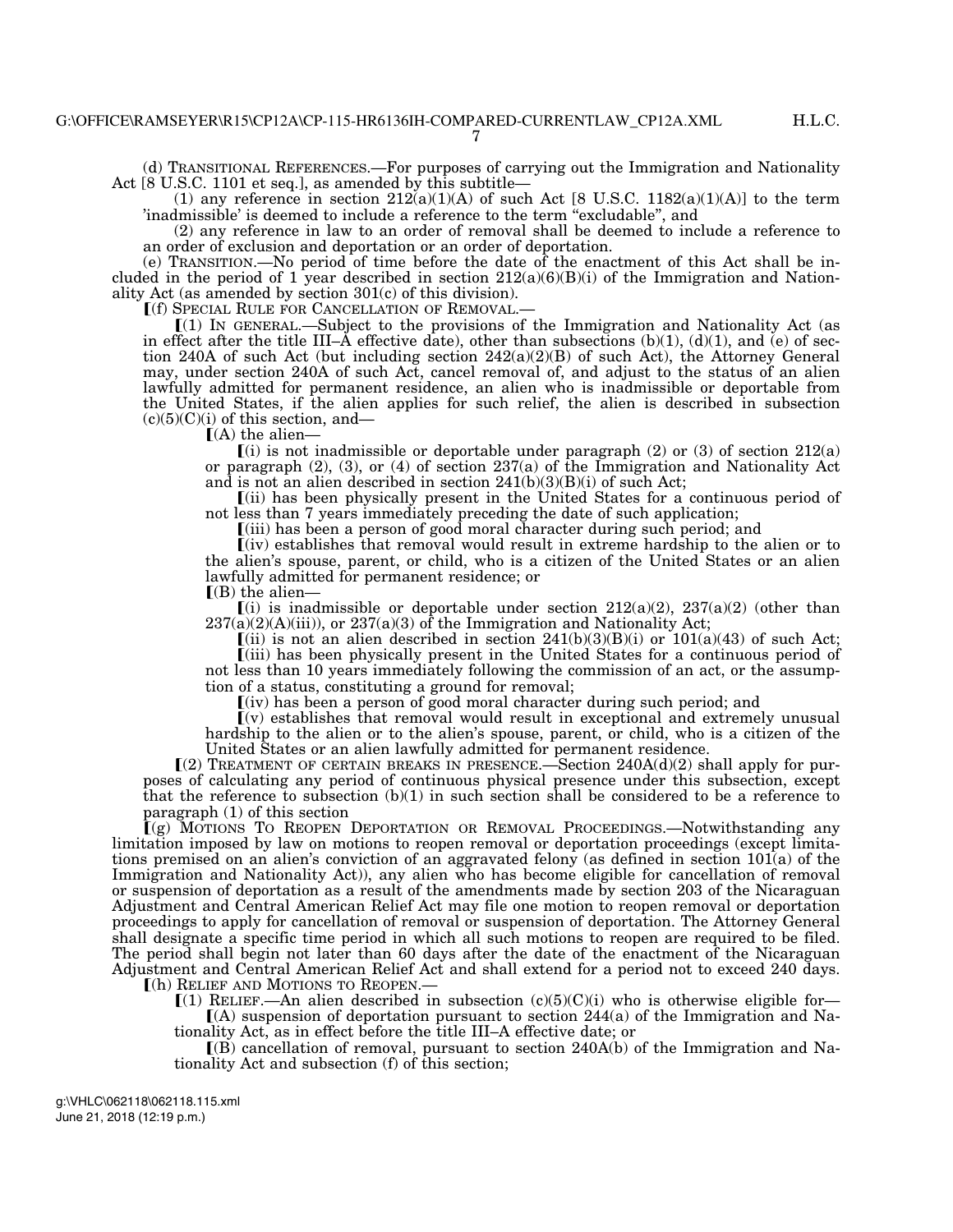8

shall not be barred from applying for such relief by operation of section  $241(a)(5)$  of the Immigration and Nationality Act, as in effect after the title III–A effective dat

ø(2) ADDITIONAL MOTION TO REOPEN PERMITTED.—Notwithstanding any limitation imposed by law on motions to reopen removal or deportation proceedings (except limitations premised on an alien's conviction of an aggravated felony (as defined by section  $101(a)$  of the Immigration and Nationality Act)), any alien who is described in subsection  $(c)(5)(C)(i)$  and who has become eligible for cancellation of removal or suspension of deportation as a result of the enactment of paragraph (1) may file one motion to reopen removal or deportation proceedings in order to apply for cancellation of removal or suspension of deportation. The scope of any proceeding reopened on this basis shall be limited to a determination of the alien's eligibility for cancellation of removal or suspension of deportation. The Attorney General shall designate a specific time period in which all such motions to reopen are required to be filed. The period shall begin not later than 60 days after the date of the enactment of this subsection and shall extend for a period not to exceed 240 days.

 $(3)$  CONSTRUCTION.—Nothing in this subsection shall preclude an alien from filing a motion to reopen pursuant to section 240(b)(5)(C)(ii) of the Immigration and Nationality Act, or section  $242B(c)(3)(B)$  of such Act (as in effect before the title III–A effective date).

## **HOMELAND SECURITY ACT OF 2002**

\* \* \* \* \* \* \* \*

#### **SECTION 1. SHORT TITLE; TABLE OF CONTENTS.**

(a) SHORT TITLE.—This Act may be cited as the ''Homeland Security Act of 2002''. (b) TABLE OF CONTENTS.—The table of contents for this Act is as follows:

Sec. 1. Short title; table of contents.

|                                 | 冰  | 冰 | 氺 |  | × | 冰                                             |                                                        |  |  |
|---------------------------------|----|---|---|--|---|-----------------------------------------------|--------------------------------------------------------|--|--|
|                                 |    |   |   |  |   |                                               | TITLE IV—BORDER, MARITIME, AND TRANSPORTATION SECURITY |  |  |
|                                 | ∗  | 字 | * |  | 冰 |                                               |                                                        |  |  |
|                                 |    |   |   |  |   | Subtitle B—U.S. Customs and Border Protection |                                                        |  |  |
|                                 | 冰  | 冰 | × |  | 冰 | ×                                             | ×.                                                     |  |  |
| Sec. 416. Biometric entry-exit. |    |   |   |  |   |                                               |                                                        |  |  |
|                                 | ×. | × |   |  | 冰 | ×                                             | ×                                                      |  |  |
|                                 |    |   |   |  |   |                                               |                                                        |  |  |

*Sec. 420. Electronic passport screening and biometric matching.* 

*Sec. 420A. Continuous screening by U.S. Customs and Border Protection.* 

Subtitle C—Miscellaneous Provisions

\* \* \* \* \* \* \* Sec. 433. Prevention of international child abduction.

- *Sec. 435. Border security technology program management.*
- *Sec. 436. Integrated Border Enforcement Teams.*

*Sec. 437. Foreign migration assistance.* 

*Sec. 438. Social media screening.* 

*Sec. 439. Open source screening.* 

Sec. 434. Department of Homeland Security Blue Campaign.

Subtitle D—Immigration Enforcement Functions

|  | Sec. 447. Biometric Identification Transnational Migration Alert Program. |  |  |  |
|--|---------------------------------------------------------------------------|--|--|--|

## TITLE XX—HOMELAND SECURITY GRANTS

\* \* \* \* \* \* \*

Subtitle A—Grants to States and High-Risk Urban Areas

\* \* \* \* \* \* \* *Sec. 2009. Operation Stonegarden.*  \* \* \* \* \* \* \*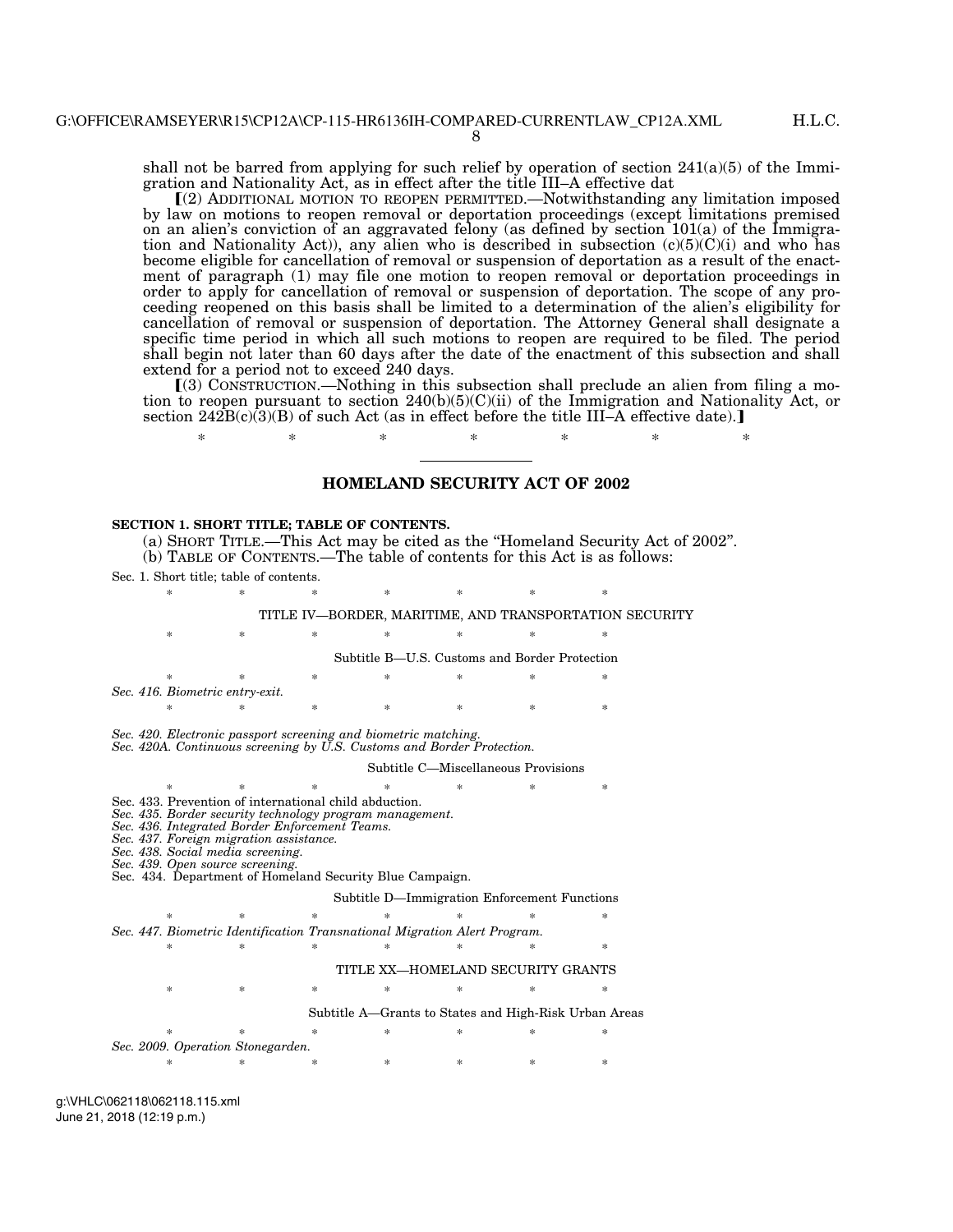# **TITLE IV—BORDER, MARITIME, AND TRANSPORTATION SECURITY**

\* \* \* \* \* \* \*

# **Subtitle B—U.S. Customs and Border Protection**

#### **SEC. 411. ESTABLISHMENT OF U.S. CUSTOMS AND BORDER PROTECTION; COMMISSIONER, DEPUTY COMMISSIONER, AND OPERATIONAL OFFICES.**

(a) IN GENERAL.—There is established in the Department an agency to be known as U.S. Customs and Border Protection.

(b) COMMISSIONER OF U.S. CUSTOMS AND BORDER PROTECTION.—

(1) IN GENERAL.—There shall be at the head of U.S. Customs and Border Protection a Commissioner of U.S. Customs and Border Protection (in this section referred to as the ''Commissioner'').

(2) COMMITTEE REFERRAL.—As an exercise of the rulemaking power of the Senate, any nomination for the Commissioner submitted to the Senate for confirmation, and referred to a committee, shall be referred to the Committee on Finance.

(c) DUTIES.—The Commissioner shall—

(1) coordinate and integrate the security, trade facilitation, and trade enforcement functions of U.S. Customs and Border Protection;

(2) ensure the interdiction of persons and goods illegally entering or exiting the United States;

(3) facilitate and expedite the flow of legitimate travelers and trade;

(4) direct and administer the commercial operations of U.S. Customs and Border Protection, and the enforcement of the customs and trade laws of the United States;

(5) detect, respond to, and interdict terrorists, drug smugglers and traffickers, human smugglers and traffickers, and other persons who may undermine the security of the United States, in cases in which such persons are entering, or have recently entered, the United States;

(6) safeguard the borders of the United States to protect against the entry of dangerous goods;

(7) ensure the overall economic security of the United States is not diminished by efforts, activities, and programs aimed at securing the homeland;

(8) in coordination with U.S. Immigration and Customs Enforcement and United States Citizenship and Immigration Services, enforce and administer all immigration laws, as such term is defined in paragraph  $(17)$  of section  $101(a)$  of the Immigration and Nationality Act  $(8)$ U.S.C.  $1101(a)$ , including-

(A) the inspection, processing, and admission of persons who seek to enter or depart the United States; and

(B) the detection, interdiction, removal, departure from the United States, short-term detention, and transfer of persons unlawfully entering, or who have recently unlawfully entered, the United States;

(9) develop and implement screening and targeting capabilities, including the screening, reviewing, identifying, and prioritizing of passengers and cargo across all international modes of transportation, both inbound and outbound;

(10) in coordination with the Secretary, deploy technology to collect the data necessary for the Secretary to administer the biometric entry and exit data system pursuant to section 7208 of the Intelligence Reform and Terrorism Prevention Act of 2004 (8 U.S.C. 1365b);

(11) enforce and administer the laws relating to agricultural import and entry inspection referred to in section 421;

(12) in coordination with the Under Secretary for Management of the Department, ensure U.S. Customs and Border Protection complies with Federal law, the Federal Acquisition Regulation, and the Department's acquisition management directives for major acquisition programs of U.S. Customs and Border Protection;

(13) ensure that the policies and regulations of U.S. Customs and Border Protection are consistent with the obligations of the United States pursuant to international agreements;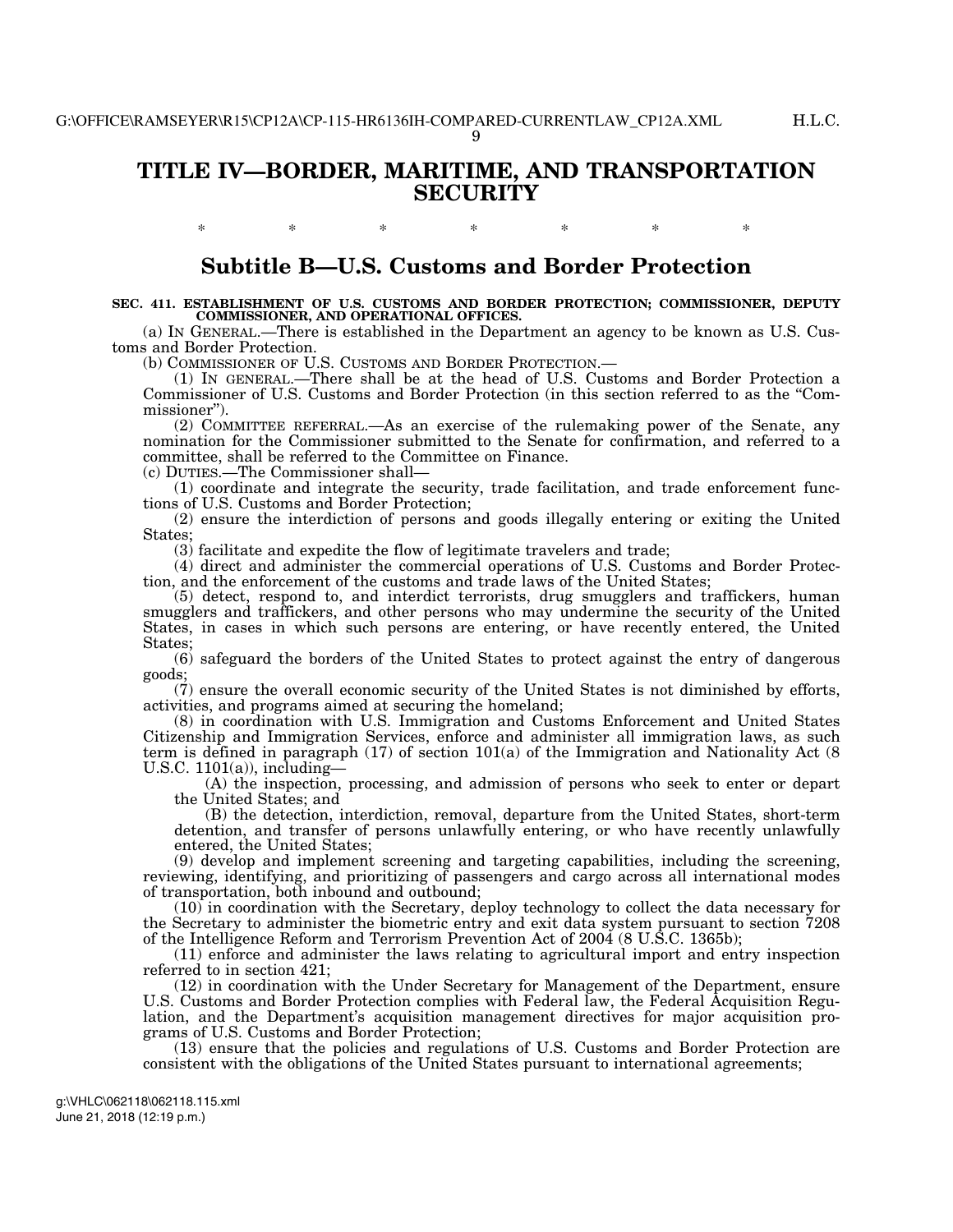10

(14) enforce and administer—

(A) the Container Security Initiative program under section 205 of the Security and Accountability for Every Port Act of 2006 (6 U.S.C. 945); and

(B) the Customs–Trade Partnership Against Terrorism program under subtitle B of title  $\overline{II}$  of such Act (6 U.S.C. 961 et seq.);

(15) conduct polygraph examinations in accordance with section 3(1) of the Anti-Border Corruption Act of 2010 (Public Law 111–376; 124 Stat. 4105);

(16) establish the standard operating procedures described in subsection (k);

(17) carry out the training required under subsection (l);

(18) carry out section 418, relating to the issuance of Asia-Pacific Economic Cooperation Business Travel Cards; [and]

*(19) administer the U.S. Customs and Border Protection public private partnerships under subtitle G;* 

*(20) administer preclearance operations under the Preclearance Authorization Act of 2015 (19 U.S.C. 4431 et seq.; enacted as subtitle B of title VIII of the Trade Facilitation and Trade Enforcement Act of 2015; 19 U.S.C. 4301 et seq.); and* 

 $[(19)]$  (21) carry out other duties and powers prescribed by law or delegated by the Secretary.

(d) DEPUTY COMMISSIONER.—There shall be in U.S. Customs and Border Protection a Deputy Commissioner who shall assist the Commissioner in the management of U.S. Customs and Border Protection.

(e) U.S. BORDER PATROL.—

(1) IN GENERAL.—There is established in U.S. Customs and Border Protection the U.S. Border Patrol.

(2) CHIEF.—There shall be at the head of the U.S. Border Patrol a Chief, who shall—

(A) be at the level of Executive Assistant Commissioner within U.S. Customs and Border Protection; and

(B) report to the Commissioner.

(3) DUTIES.—The U.S. Border Patrol shall—

(A) serve as the law enforcement office of U.S. Customs and Border Protection with primary responsibility for interdicting persons attempting to illegally enter or exit the United States or goods being illegally imported into or exported from the United States at a place other than a designated port of entry;

(B) deter and prevent the illegal entry of terrorists, terrorist weapons, persons, and contraband;  $[and]$ 

*(C) carry out the small unmanned aerial vehicle requirements pursuant to subsection (f) of section 1112 of the Border Security for America Act of 2018; and* 

 $[(C)]$  *(D)* carry out other duties and powers prescribed by the Commissioner.

(f) AIR AND MARINE OPERATIONS.—

(1) IN GENERAL.—There is established in U.S. Customs and Border Protection an office known as Air and Marine Operations.

(2) EXECUTIVE ASSISTANT COMMISSIONER.—There shall be at the head of Air and Marine Operations an Executive Assistant Commissioner, who shall report to the Commissioner.

(3) DUTIES.—Air and Marine Operations shall—

(A) serve as the law enforcement office within U.S. Customs and Border Protection with primary responsibility to detect, interdict, and prevent acts of terrorism and the unlawful movement of people, illicit drugs, and other contraband across the borders of the United States in the air and maritime environment;

(B) conduct joint aviation and marine operations with U.S. Immigration and Customs Enforcement;

(C) conduct aviation and marine operations with international, Federal, State, and local law enforcement agencies, as appropriate;

(D) administer the Air and Marine Operations Center established under paragraph (4); and

(E) carry out other duties and powers prescribed by the Commissioner.

(4) AIR AND MARINE OPERATIONS CENTER.—

(A) IN GENERAL.—There is established in Air and Marine Operations an Air and Marine Operations Center.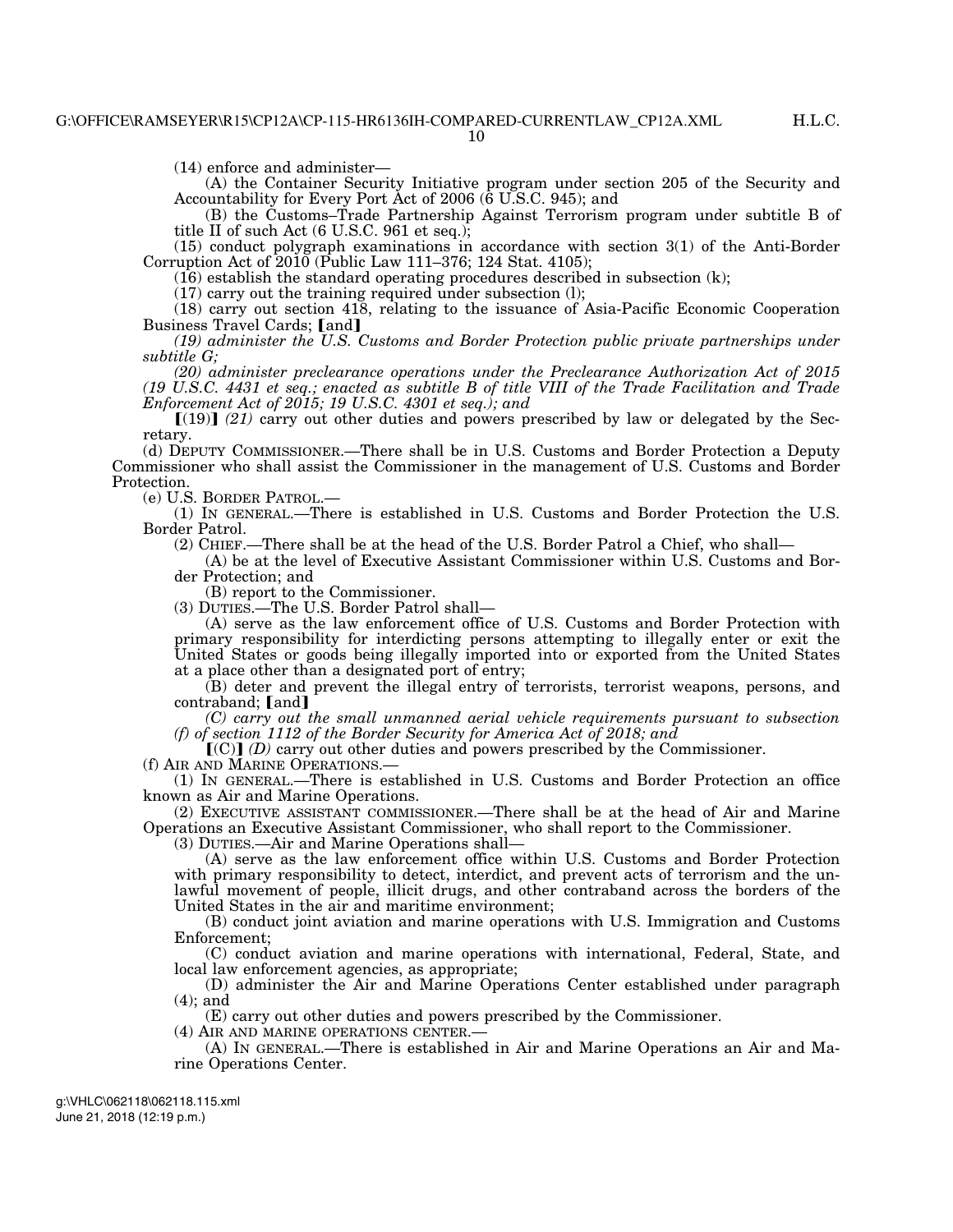11

(B) EXECUTIVE DIRECTOR.—There shall be at the head of the Air and Marine Operations Center an Executive Director, who shall report to the Executive Assistant Commissioner of Air and Marine Operations.

(C) DUTIES.—The Air and Marine Operations Center shall—

(i) manage the air and maritime domain awareness of the Department, as directed by the Secretary;

(ii) monitor and coordinate the airspace for unmanned aerial systems operations of Air and Marine Operations in U.S. Customs and Border Protection;

(iii) detect, identify, and coordinate a response to threats to national security in the air domain, in coordination with other appropriate agencies, as determined by the Executive Assistant Commissioner;

(iv) provide aviation and marine support to other Federal, State, tribal, and local agencies; and

(v) carry out other duties and powers prescribed by the Executive Assistant Commissioner.

(g) OFFICE OF FIELD OPERATIONS.— (1) IN GENERAL.—There is established in U.S. Customs and Border Protection an Office of Field Operations.

(2) EXECUTIVE ASSISTANT COMMISSIONER.—There shall be at the head of the Office of Field Operations an Executive Assistant Commissioner, who shall report to the Commissioner.

(3) DUTIES.—The Office of Field Operations shall coordinate the enforcement activities of U.S. Customs and Border Protection at United States air, land, and sea ports of entry to—

(A) deter and prevent terrorists and terrorist weapons from entering the United States at such ports of entry;

(B) conduct inspections at such ports of entry to safeguard the United States from terrorism and illegal entry of persons;

(C) prevent illicit drugs, agricultural pests, and contraband from entering the United States;

(D) in coordination with the Commissioner, facilitate and expedite the flow of legitimate travelers and trade;

(E) administer the National Targeting Center established under paragraph (4);

(F) coordinate with the Executive Assistant Commissioner for the Office of Trade with respect to the trade facilitation and trade enforcement activities of U.S. Customs and Border Protection; and

(G) carry out other duties and powers prescribed by the Commissioner.

(4) NATIONAL TARGETING CENTER.— (A) IN GENERAL.—There is established in the Office of Field Operations a National Targeting Center.

(B) EXECUTIVE DIRECTOR.—There shall be at the head of the National Targeting Center an Executive Director, who shall report to the Executive Assistant Commissioner of the Office of Field Operations.

(C) DUTIES.—The National Targeting Center shall—

(i) serve as the primary forum for targeting operations within U.S. Customs and Border Protection to collect and analyze traveler and cargo information in advance of arrival in the United States to identify and address security risks and strengthen trade enforcement;

(ii) identify, review, and target travelers and cargo for examination;

(iii) coordinate the examination of entry and exit of travelers and cargo;

(iv) develop and conduct commercial risk assessment targeting with respect to cargo destined for the United States;

(v) coordinate with the Transportation Security Administration, as appropriate;

(vi) issue Trade Alerts pursuant to section 111(b) of the Trade Facilitation and Trade Enforcement Act of 2015; and

(vii) carry out other duties and powers prescribed by the Executive Assistant Commissioner.

(5) ANNUAL REPORT ON STAFFING.—

(A) IN GENERAL.—Not later than 30 days after the date of the enactment of the Trade Facilitation and Trade Enforcement Act of 2015, and annually thereafter, the Executive Assistant Commissioner shall submit to the Committee on Homeland Security and the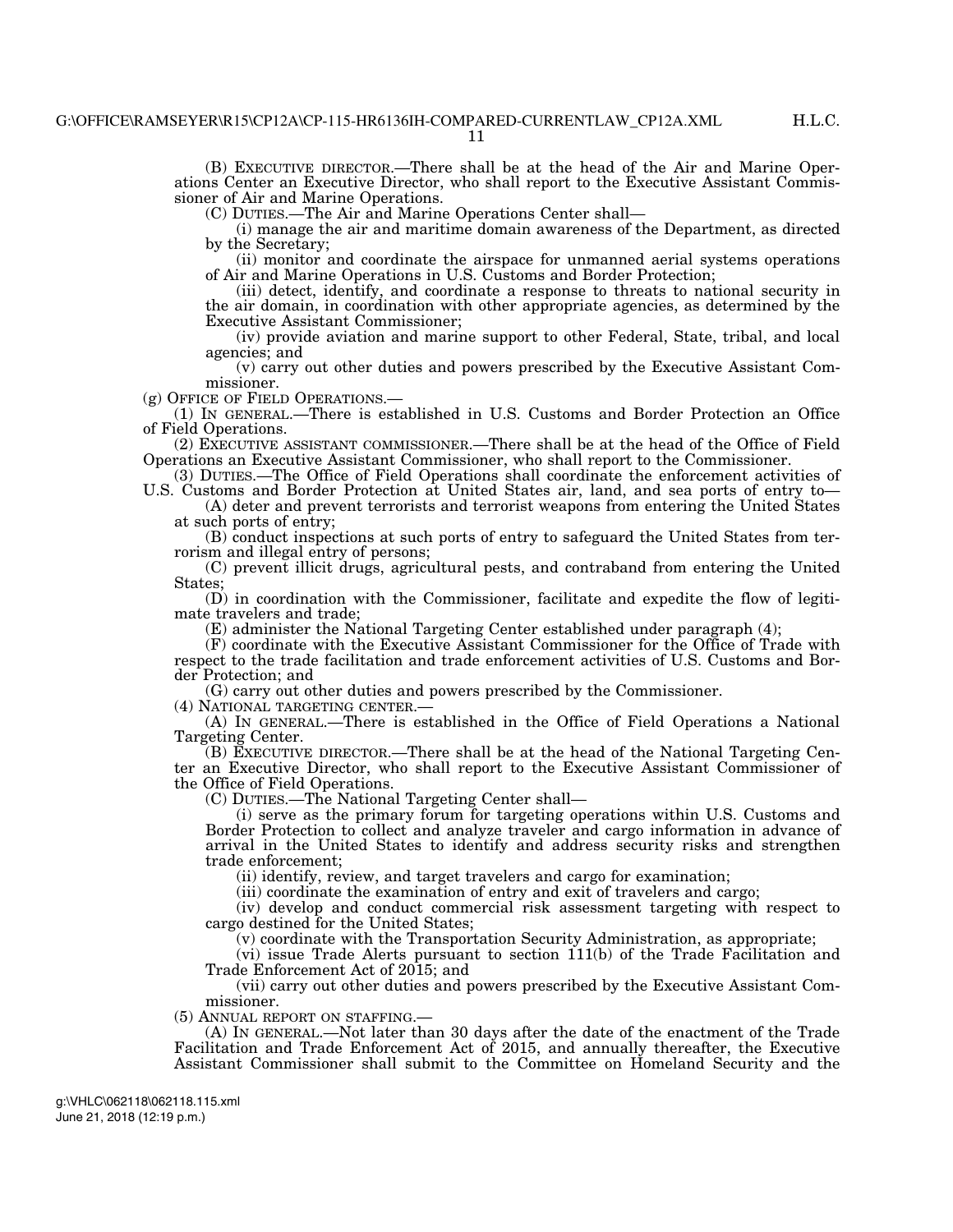Committee on Ways and Means of the House of Representatives and the Committee on Homeland Security and Governmental Affairs and the Committee on Finance of the Senate a report on the staffing model for the Office of Field Operations, including information on how many supervisors, front-line U.S. Customs and Border Protection officers, and support personnel are assigned to each Field Office and port of entry *compared to the number indicated by the current fiscal year work flow staffing model*. (B) FORM.—The report required under subparagraph (A) shall, to the greatest extent

practicable, be submitted in unclassified form, but may be submitted in classified form, if the Executive Assistant Commissioner determines that such is appropriate and informs the Committee on Homeland Security and the Committee on Ways and Means of the House of Representatives and the Committee on Homeland Security and Governmental Affairs and the Committee on Finance of the Senate of the reasoning for such.<br>(h) OFFICE OF INTELLIGENCE.—

(1) IN GENERAL.—There is established in U.S. Customs and Border Protection an Office of Intelligence.

(2) ASSISTANT COMMISSIONER.—There shall be at the head of the Office of Intelligence an Assistant Commissioner, who shall report to the Commissioner.

(3) DUTIES.—The Office of Intelligence shall—

(A) develop, provide, coordinate, and implement intelligence capabilities into a cohesive intelligence enterprise to support the execution of the duties and responsibilities of U.S. Customs and Border Protection;

(B) manage the counterintelligence operations of U.S. Customs and Border Protection;

(C) establish, in coordination with the Chief Intelligence Officer of the Department, as appropriate, intelligence-sharing relationships with Federal, State, local, and tribal agencies and intelligence agencies;

(D) conduct risk-based covert testing of U.S. Customs and Border Protection operations, including for nuclear and radiological risks; and

(E) carry out other duties and powers prescribed by the Commissioner.

(1) IN GENERAL.—There is established in U.S. Customs and Border Protection an Office of International Affairs.

(2) ASSISTANT COMMISSIONER.—There shall be at the head of the Office of International Affairs an Assistant Commissioner, who shall report to the Commissioner.

(3) DUTIES.—The Office of International Affairs, in collaboration with the Office of Policy of the Department, shall—

(A) coordinate and support U.S. Customs and Border Protection's foreign initiatives, policies, programs, and activities;

(B) coordinate and support U.S. Customs and Border Protection's personnel stationed abroad;

(C) maintain partnerships and information-sharing agreements and arrangements with foreign governments, international organizations, and United States agencies in support of U.S. Customs and Border Protection's duties and responsibilities;

(D) provide necessary capacity building, training, and assistance to foreign customs and border control agencies to strengthen border, global supply chain, and travel security, as appropriate;

(E) coordinate mission support services to sustain U.S. Customs and Border Protection's global activities;

(F) coordinate with customs authorities of foreign countries with respect to trade facilitation and trade enforcement;

(G) coordinate U.S. Customs and Border Protection's engagement in international negotiations;

(H) advise the Commissioner with respect to matters arising in the World Customs Organization and other international organizations as such matters relate to the policies and procedures of U.S. Customs and Border Protection;

(I) advise the Commissioner regarding international agreements to which the United States is a party as such agreements relate to the policies and regulations of U.S. Customs and Border Protection; and

(J) carry out other duties and powers prescribed by the Commissioner.

(j) OFFICE OF PROFESSIONAL RESPONSIBILITY.—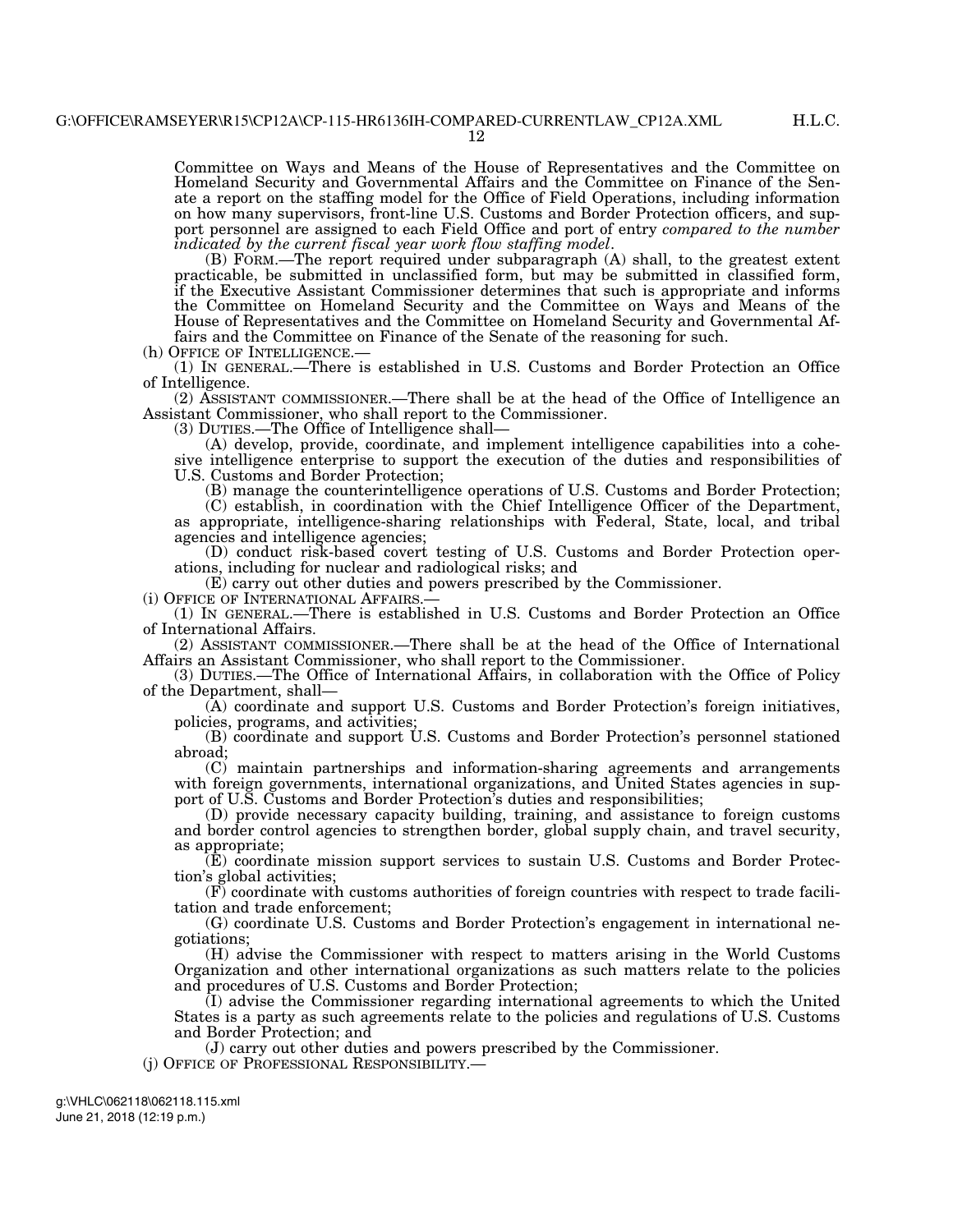H.L.C.

13

(1) IN GENERAL.—There is established in U.S. Customs and Border Protection an Office of Professional Responsibility.

(2) ASSISTANT COMMISSIONER.—There shall be at the head of the Office of Professional Responsibility an Assistant Commissioner, who shall report to the Commissioner.

(3) DUTIES.—The Office of Professional Responsibility shall—

(A) investigate criminal and administrative matters and misconduct by officers, agents, and other employees of U.S. Customs and Border Protection;

(B) manage integrity-related programs and policies of U.S. Customs and Border Protection;

(C) conduct research and analysis regarding misconduct of officers, agents, and other employees of U.S. Customs and Border Protection; and

 $(D)$  carry out other duties and powers prescribed by the Commissioner.<br>(k) STANDARD OPERATING PROCEDURES.—

(1) IN GENERAL.—The Commissioner shall establish—

(A) standard operating procedures for searching, reviewing, retaining, and sharing information contained in communication, electronic, or digital devices encountered by U.S. Customs and Border Protection personnel at United States ports of entry;

(B) standard use of force procedures that officers and agents of U.S. Customs and Border Protection may employ in the execution of their duties, including the use of deadly force;

(C) uniform, standardized, and publicly-available procedures for processing and investigating complaints against officers, agents, and employees of U.S. Customs and Border Protection for violations of professional conduct, including the timely disposition of complaints and a written notification to the complainant of the status or outcome, as appropriate, of the related investigation, in accordance with section 552a of title 5, United States Code (commonly referred to as the "Privacy Act" or the "Privacy Act of 1974");

(D) an internal, uniform reporting mechanism regarding incidents involving the use of deadly force by an officer or agent of U.S. Customs and Border Protection, including an evaluation of the degree to which the procedures required under subparagraph (B) were followed; and

(E) standard operating procedures, acting through the Executive Assistant Commissioner for Air and Marine Operations and in coordination with the Office for Civil Rights and Civil Liberties and the Office of Privacy of the Department, to provide command, control, communication, surveillance, and reconnaissance assistance through the use of unmanned aerial systems, including the establishment of—

(i) a process for other Federal, State, and local law enforcement agencies to submit mission requests;

(ii) a formal procedure to determine whether to approve or deny such a mission request;

(iii) a formal procedure to determine how such mission requests are prioritized and coordinated; and

(iv) a process regarding the protection and privacy of data and images collected by U.S. Customs and Border Protection through the use of unmanned aerial systems. (2) REQUIREMENTS REGARDING CERTAIN NOTIFICATIONS.—The standard operating procedures established pursuant to subparagraph (A) of paragraph (1) shall require—

(A) in the case of a search of information conducted on an electronic device by U.S. Customs and Border Protection personnel, the Commissioner to notify the individual subject to such search of the purpose and authority for such search, and how such individual may obtain information on reporting concerns about such search; and

(B) in the case of information collected by U.S. Customs and Border Protection through a search of an electronic device, if such information is transmitted to another Federal agency for subject matter assistance, translation, or decryption, the Commissioner to notify the individual subject to such search of such transmission.

(3) EXCEPTIONS.—The Commissioner may withhold the notifications required under paragraphs  $(1)(C)$  and  $(2)$  if the Commissioner determines, in the sole and unreviewable discretion of the Commissioner, that such notifications would impair national security, law enforcement, or other operational interests.

(4) UPDATE AND REVIEW.—The Commissioner shall review and update every three years the standard operating procedures required under this subsection.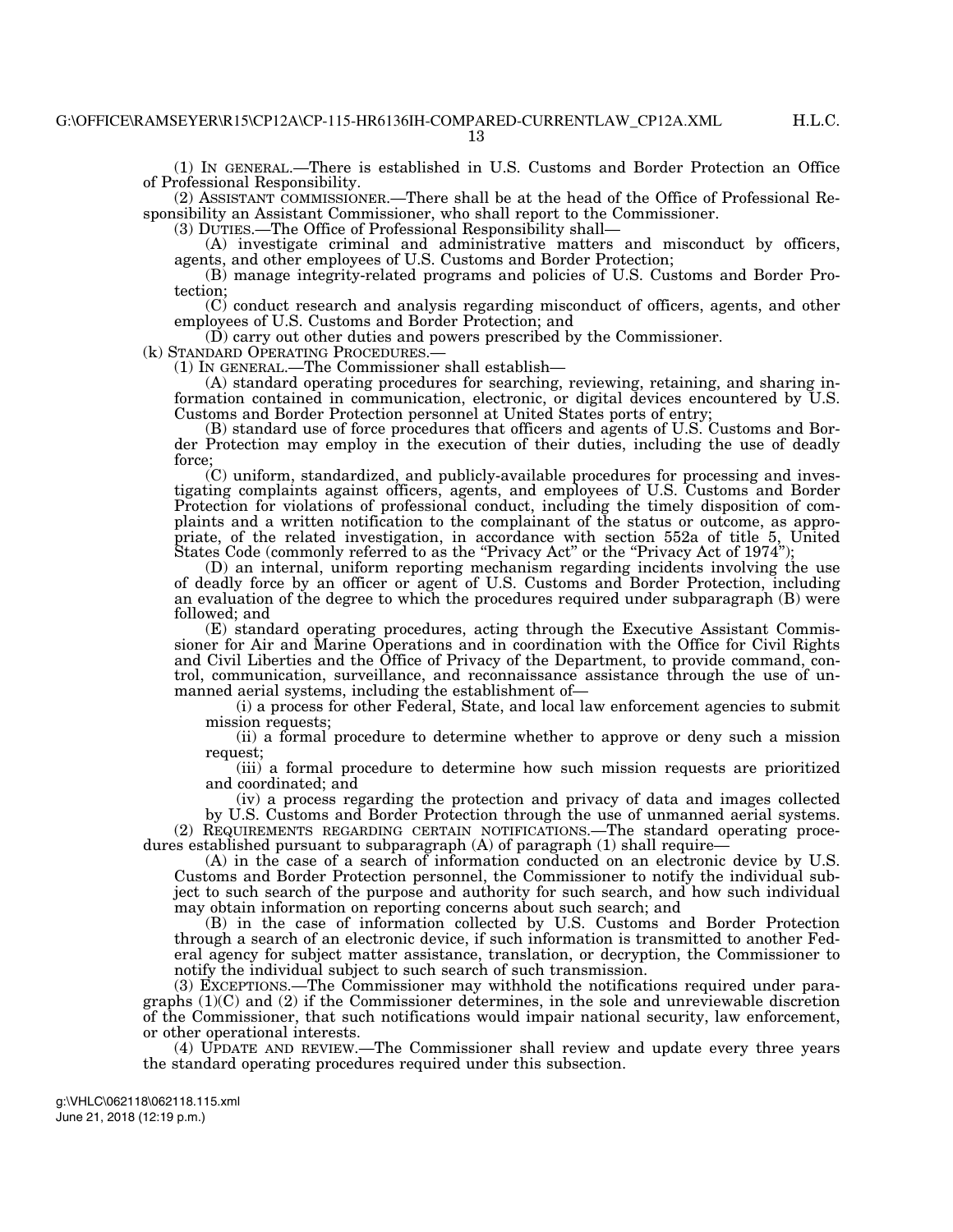14

(5) AUDITS.—The Inspector General of the Department of Homeland Security shall develop and annually administer, during each of the three calendar years beginning in the calendar year that begins after the date of the enactment of the Trade Facilitation and Trade Enforcement Act of 2015, an auditing mechanism to review whether searches of electronic devices at or between United States ports of entry are being conducted in conformity with the standard operating procedures required under subparagraph (A) of paragraph (1). Such audits shall be submitted to the Committee on Homeland Security of the House of Representatives and the Committee on Homeland Security and Governmental Affairs of the Senate and shall include the following:

(A) A description of the activities of officers and agents of U.S. Customs and Border Protection with respect to such searches.

(B) The number of such searches.

(C) The number of instances in which information contained in such devices that were subjected to such searches was retained, copied, shared, or entered in an electronic database.

(D) The number of such devices detained as the result of such searches.

(E) The number of instances in which information collected from such devices was subjected to such searches and was transmitted to another Federal agency, including whether such transmissions resulted in a prosecution or conviction.

(6) REQUIREMENTS REGARDING OTHER NOTIFICATIONS.—The standard use of force procedures established pursuant to subparagraph (B) of paragraph (1) shall require—

(A) in the case of an incident of the use of deadly force by U.S. Customs and Border Protection personnel, the Commissioner to notify the Committee on Homeland Security of the House of Representatives and the Committee on Homeland Security and Governmental Affairs of the Senate; and

(B) the Commissioner to provide to such committees a copy of the evaluation pursuant to subparagraph (D) of such paragraph not later than 30 days after completion of such evaluation.

(7) REPORT ON UNMANNED AERIAL SYSTEMS.—The Commissioner shall submit to the Committee on Homeland Security of the House of Representatives and the Committee on Homeland Security and Governmental Affairs of the Senate an annual report, for each of the three calendar years beginning in the calendar year that begins after the date of the enactment of the Trade Facilitation and Trade Enforcement Act of 2015, that reviews whether the use of unmanned aerial systems is being conducted in conformity with the standard operating procedures required under subparagraph (E) of paragraph (1). Such reports—

(A) shall be submitted with the annual budget of the United States Government submitted by the President under section 1105 of title 31, United States Code;

(B) may be submitted in classified form if the Commissioner determines that such is appropriate; and

 $(\tilde{C})$  shall include—

(i) a detailed description of how, where, and for how long data and images collected through the use of unmanned aerial systems by U.S. Customs and Border Protection are collected and stored; and

(ii) a list of Federal, State, and local law enforcement agencies that submitted

mission requests in the previous year and the disposition of such requests.<br>
[(1) TRAINING.—The Commissioner shall require all officers and agents of U.S. Customs and Border Protection to participate in a specified amount of continuing education (to be determined by the Commissioner) to maintain an understanding of Federal legal rulings, court decisions, and departmental policies, procedures, and guidelines.]

*(l) TRAINING AND CONTINUING EDUCATION.—* 

*(1) MANDATORY TRAINING.—The Commissioner shall ensure that every agent and officer of U.S. Customs and Border Protection receives a minimum of 21 weeks of training that are directly related to the mission of the U.S. Border Patrol, Air and Marine, and the Office of Field Operations before the initial assignment of such agents and officers.* 

*(2) FLETC.—The Commissioner shall work in consultation with the Director of the Federal*  Law Enforcement Training Centers to establish guidelines and curriculum for the training of *agents and officers of U.S. Customs and Border Protection under subsection (a).* 

*(3) CONTINUING EDUCATION.—The Commissioner shall annually require all agents and officers of U.S. Customs and Border Protection who are required to undergo training under sub-*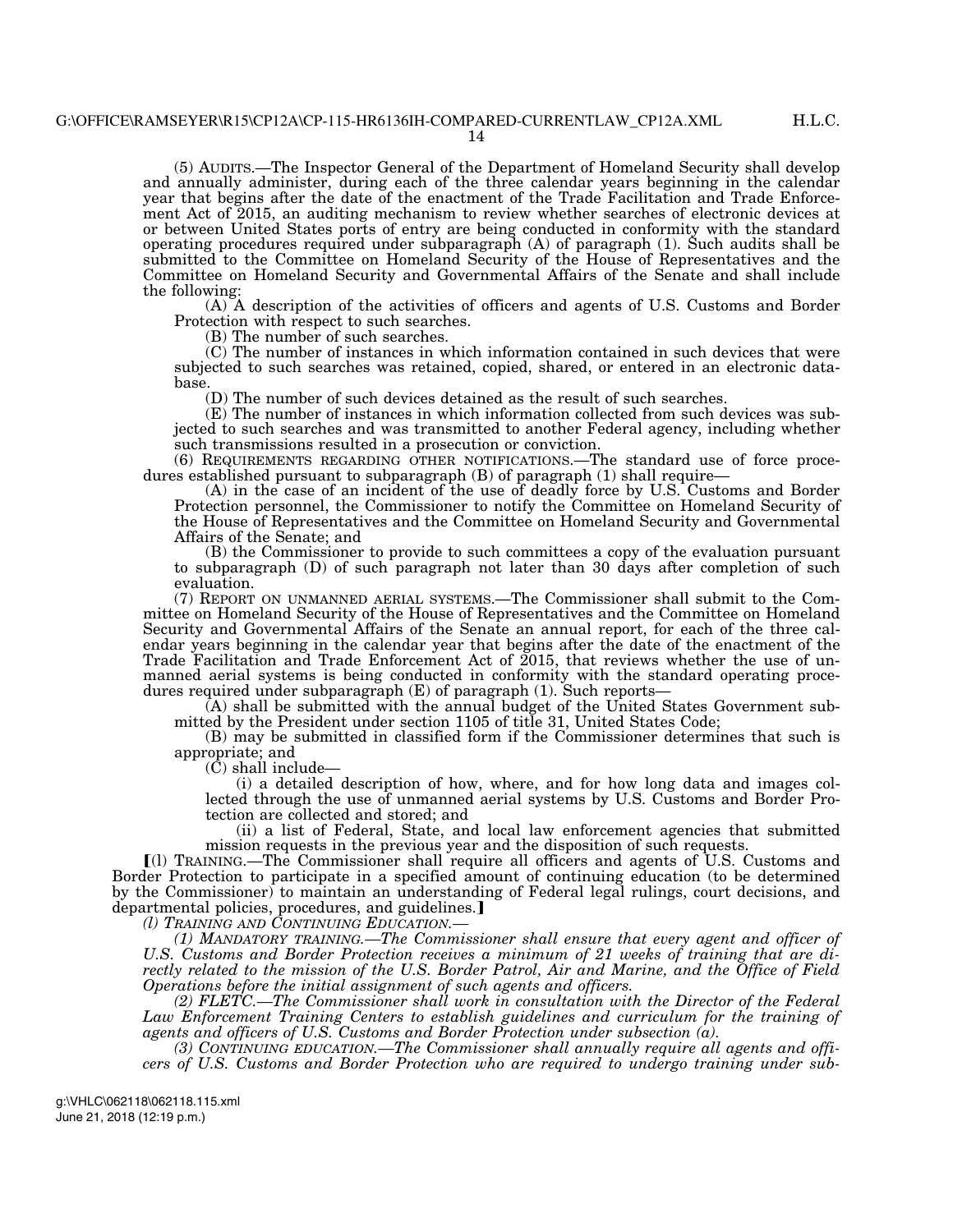*section (a) to participate in not fewer than eight hours of continuing education annually to maintain and update understanding of Federal legal rulings, court decisions, and Department policies, procedures, and guidelines related to relevant subject matters.* 

*(4) LEADERSHIP TRAINING.—Not later than one year after the date of the enactment of this subsection, the Commissioner shall develop and require training courses geared towards the development of leadership skills for mid- and senior-level career employees not later than one year after such employees assume duties in supervisory roles.* 

 $(1)$  ACCESS TO FOOD AND WATER.—The Commissioner shall make every effort to ensure that adequate access to food and water is provided to an individual apprehended and detained at a United States port of entry or between ports of entry as soon as practicable following the time of such apprehension or during subsequent short-term detention.<br>(2) ACCESS TO INFORMATION ON DETAINEE RIGHTS AT BORDER PATROL PROCESSING CEN-

TERS.—  $(A)$  IN GENERAL.—The Commissioner shall ensure that an individual apprehended by a U.S. Border Patrol agent or an Office of Field Operations officer is provided with information concerning such individual's rights, including the right to contact a representative of such individual's government for purposes of United States treaty obligations.

(B) FORM.—The information referred to in subparagraph (A) may be provided either verbally or in writing, and shall be posted in the detention holding cell in which such individual is being held. The information shall be provided in a language understandable to such individual.

(3) SHORT-TERM DETENTION DEFINED.—In this subsection, the term ''short-term detention'' means detention in a U.S. Customs and Border Protection processing center for 72 hours or less, before repatriation to a country of nationality or last habitual residence.

(4) DAYTIME REPATRIATION.—When practicable, repatriations shall be limited to daylight hours and avoid locations that are determined to have high indices of crime and violence.

(5) REPORT ON PROCUREMENT PROCESS AND STANDARDS.—Not later than 180 days after the date of the enactment of the Trade Facilitation and Trade Enforcement Act of 2015, the Comptroller General of the United States shall submit to the Committee on Homeland Security of the House of Representatives and the Committee on Homeland Security and Governmental Affairs of the Senate a report on the procurement process and standards of entities with which U.S. Customs and Border Protection has contracts for the transportation and detention of individuals apprehended by agents or officers of U.S. Customs and Border Protection. Such report should also consider the operational efficiency of contracting the transportation and detention of such individuals.

(6) REPORT ON INSPECTIONS OF SHORT-TERM CUSTODY FACILITIES.—The Commissioner shall—

(A) annually inspect all facilities utilized for short-term detention; and

(B) make publicly available information collected pursuant to such inspections, including information regarding the requirements under paragraphs (1) and (2) and, where appropriate, issue recommendations to improve the conditions of such facilities.

(n) WAIT TIMES TRANSPARENCY.—

(1) IN GENERAL.—The Commissioner shall—

(A) publish live wait times for travelers entering the United States at the 20 United States airports that support the highest volume of international travel (as determined by available Federal flight data);

(B) make information about such wait times available to the public in real time through the U.S. Customs and Border Protection website;

(C) submit to the Committee on Homeland Security and the Committee on Ways and Means of the House of Representatives and the Committee on Homeland Security and Governmental Affairs and the Committee on Finance of the Senate, for each of the five calendar years beginning in the calendar year that begins after the date of the enactment of the Trade Facilitation and Trade Enforcement Act of 2015, a report that includes compilations of all such wait times and a ranking of such United States airports by wait times; and

(D) provide adequate staffing at the U.S. Customs and Border Protection information center to ensure timely access for travelers attempting to submit comments or speak with a representative about their entry experiences.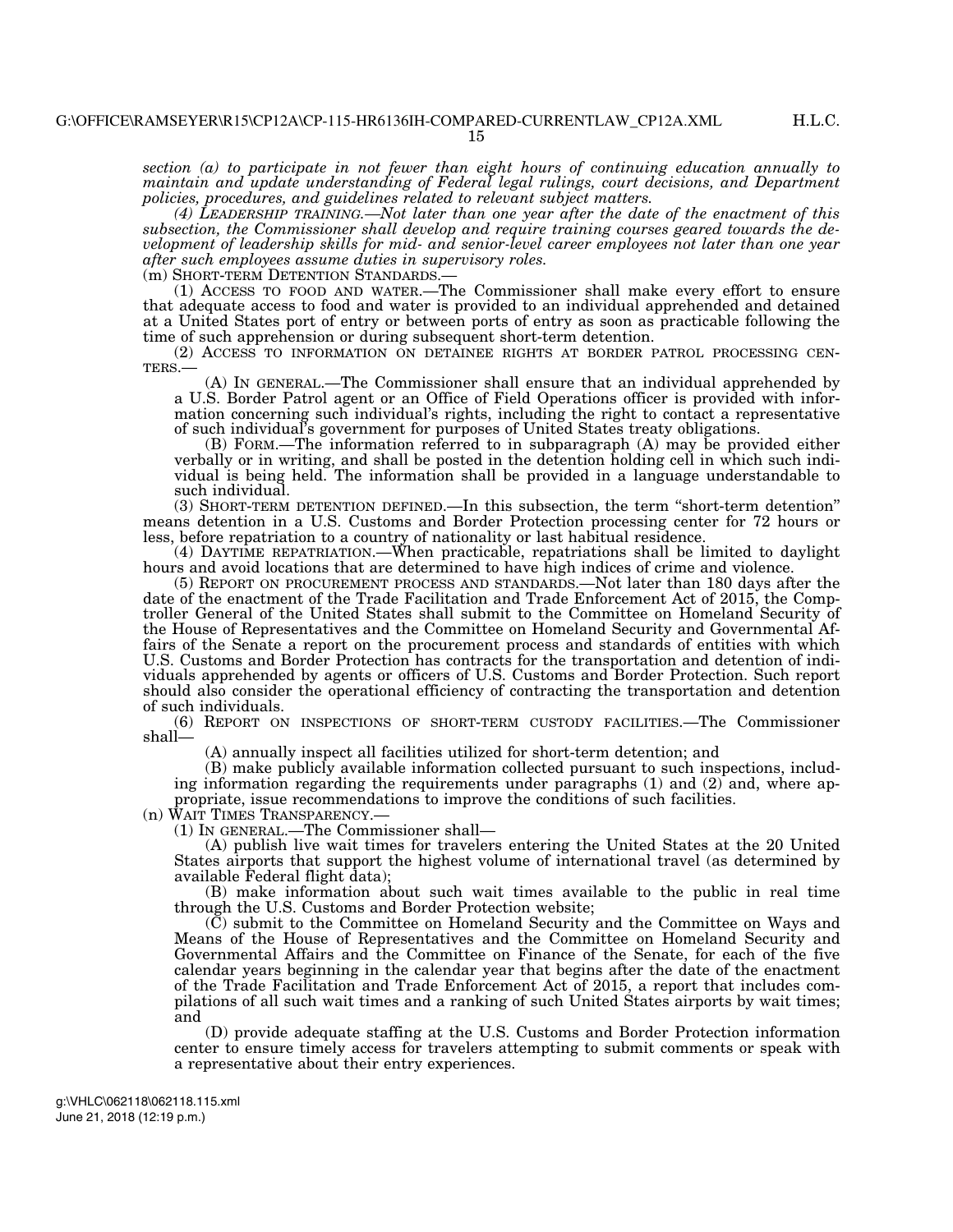H.L.C.

(2) CALCULATION.—The wait times referred to in paragraph (1)(A) shall be determined by calculating the time elapsed between an individual's entry into the U.S. Customs and Border Protection inspection area and such individual's clearance by a U.S. Customs and Border Protection officer.<br>(o) OTHER AUTHORITIES.

 $(1)$  IN GENERAL.—The Secretary may establish such other offices or positions of Assistant Commissioners (or other similar officers or officials) as the Secretary determines necessary to carry out the missions, duties, functions, and authorities of U.S. Customs and Border Protection.

(2) NOTIFICATION.—If the Secretary exercises the authority provided under paragraph (1), the Secretary shall notify the Committee on Homeland Security and the Committee on Ways and Means of the House of Representatives and the Committee on Homeland Security and Governmental Affairs and the Committee on Finance of the Senate not later than 30 days before exercising such authority.

(p) REPORTS TO CONGRESS.—The Commissioner shall, on and after the date of the enactment of the Trade Facilitation and Trade Enforcement Act of 2015, continue to submit to the Committee on Homeland Security and the Committee on Ways and Means of the House of Representatives and the Committee on Homeland Security and Governmental Affairs and the Committee on Finance of the Senate any report required, on the day before such date of enactment, to be submitted under any provision of law.

(q) OTHER FEDERAL AGENCIES.—Nothing in this section may be construed as affecting in any manner the authority, existing on the day before the date of the enactment of the Trade Facilitation and Trade Enforcement Act of 2015, of any other Federal agency or component of the Department.

(r) DEFINITIONS.—In [this section, the terms] *this section:* 

*(1) the terms* ''commercial operations'', ''customs and trade laws of the United States'', ''trade enforcement'', and ''trade facilitation'' have the meanings given such terms in section 2 of the Trade Facilitation and Trade Enforcement Act of 2015**[.]**; and

*(2) the term ''unmanned aerial systems'' has the meaning given the term ''unmanned aircraft system'' in section 331 of the FAA Modernization and Reform Act of 2012 (Public Law 112–95; 49 U.S.C. 40101 note).* 

\* \* \* \* \* \* \*

*SEC. 416. BIOMETRIC ENTRY-EXIT.* 

*(a) ESTABLISHMENT.—The Secretary shall—* 

*(1) not later than 180 days after the date of the enactment of this section, submit to the Committee on Homeland Security and Governmental Affairs and the Committee on the Judiciary of the Senate and the Committee on Homeland Security and the Committee on the Judiciary of the House of Representatives an implementation plan to establish a biometric exit data system to complete the integrated biometric entry and exit data system required under section 7208 of the Intelligence Reform and Terrorism Prevention Act of 2004 (8 U.S.C. 1365b), including—* 

*(A) an integrated master schedule and cost estimate, including requirements and design, development, operational, and maintenance costs of such a system, that takes into account prior reports on such matters issued by the Government Accountability Office and the Department;* 

*(B) cost-effective staffing and personnel requirements of such a system that leverages existing resources of the Department that takes into account prior reports on such matters issued by the Government Accountability Office and the Department;* 

*(C) a consideration of training programs necessary to establish such a system that takes into account prior reports on such matters issued by the Government Accountability Office and the Department;* 

*(D) a consideration of how such a system will affect arrival and departure wait times that takes into account prior reports on such matter issued by the Government Accountability Office and the Department;* 

*(E) information received after consultation with private sector stakeholders, including the—* 

*(i) trucking industry; (ii) airport industry; (iii) airline industry;*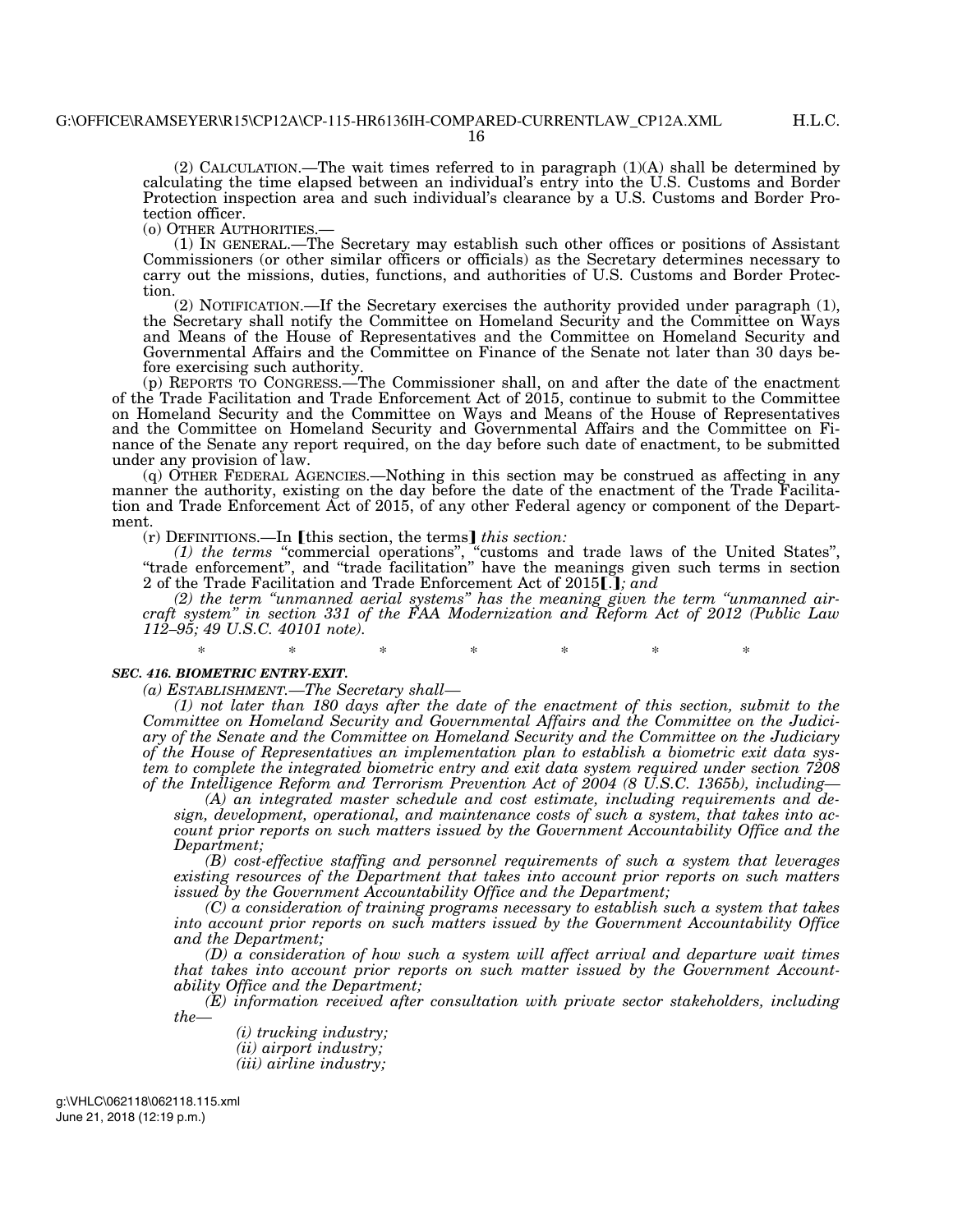*(iv) seaport industry;* 

*(v) travel industry; and* 

*(vi) biometric technology industry;* 

*(F) a consideration of how trusted traveler programs in existence as of the date of the enactment of this section may be impacted by, or incorporated into, such a system;* 

*(G) defined metrics of success and milestones;* 

*(H) identified risks and mitigation strategies to address such risks;* 

*(I) a consideration of how other countries have implemented a biometric exit data system; and* 

*(J) a list of statutory, regulatory, or administrative authorities, if any, needed to integrate such a system into the operations of the Transportation Security Administration; and (2) not later than two years after the date of the enactment of this section, establish a biometric exit data system at the—* 

*(A) 15 United States airports that support the highest volume of international air travel, as determined by available Federal flight data;* 

*(B) 10 United States seaports that support the highest volume of international sea travel, as determined by available Federal travel data; and* 

*(C) 15 United States land ports of entry that support the highest volume of vehicle, pedestrian, and cargo crossings, as determined by available Federal border crossing data. (b) IMPLEMENTATION.—* 

*(1) PILOT PROGRAM AT LAND PORTS OF ENTRY.—Not later than six months after the date of the enactment of this section, the Secretary, in collaboration with industry stakeholders, shall establish a six-month pilot program to test the biometric exit data system referred to in subsection (a)(2) on non-pedestrian outbound traffic at not fewer than three land ports of entry with significant cross-border traffic, including at not fewer than two land ports of entry on the southern land border and at least one land port of entry on the northern land border. Such pilot program may include a consideration of more than one biometric mode, and shall be implemented to determine the following:* 

*(A) How a nationwide implementation of such biometric exit data system at land ports of entry shall be carried out.* 

*(B) The infrastructure required to carry out subparagraph (A).* 

*(C) The effects of such pilot program on legitimate travel and trade.* 

*(D) The effects of such pilot program on wait times, including processing times, for such non-pedestrian traffic.* 

*(E) The effects of such pilot program on combating terrorism.* 

*(F) The effects of such pilot program on identifying visa holders who violate the terms of their visas.* 

*(2) AT LAND PORTS OF ENTRY.—* 

*(A) IN GENERAL.—Not later than five years after the date of the enactment of this section, the Secretary shall expand the biometric exit data system referred to in subsection (a)(2) to all land ports of entry.* 

*(B) EXTENSION.—The Secretary may extend for a single two-year period the date specified in subparagraph (A) if the Secretary certifies to the Committee on Homeland Security and Governmental Affairs and the Committee on the Judiciary of the Senate and the Committee on Homeland Security and the Committee on the Judiciary of the House of Representatives that the 15 land ports of entry that support the highest volume of passenger vehicles, as determined by available Federal data, do not have the physical infrastructure or characteristics to install the systems necessary to implement a biometric exit data system. Such extension shall apply only in the case of non-pedestrian outbound traffic at such land ports of entry.* 

*(3) AT AIR AND SEA PORTS OF ENTRY.—Not later than five years after the date of the enactment of this section, the Secretary shall expand the biometric exit data system referred to in subsection (a)(2) to all air and sea ports of entry.* 

*(c) EFFECTS ON AIR, SEA, AND LAND TRANSPORTATION.—The Secretary, in consultation with appropriate private sector stakeholders, shall ensure that the collection of biometric data under this section causes the least possible disruption to the movement of people or cargo in air, sea, or land transportation, while fulfilling the goals of improving counterterrorism efforts and identifying visa holders who violate the terms of their visas.*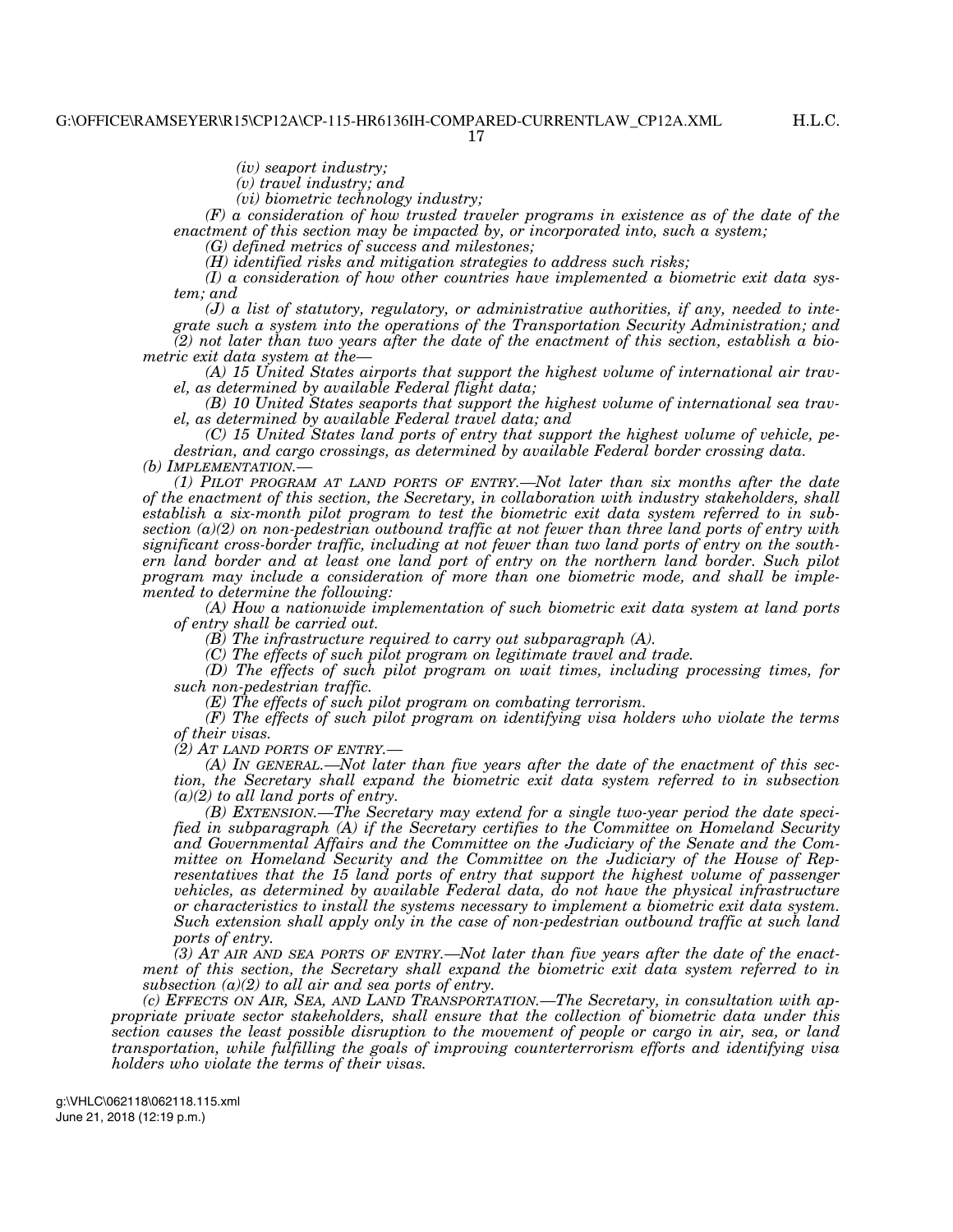*(d) TERMINATION OF PROCEEDING.—Notwithstanding any other provision of law, the Secretary shall, on the date of the enactment of this section, terminate the proceeding entitled ''Collection of Alien Biometric Data Upon Exit From the United States at Air and Sea Ports of Departure; United States Visitor and Immigrant Status Indicator Technology Program ('US–VISIT')'', issued on April 24, 2008 (73 Fed. Reg. 22065).* 

*(e) DATA-MATCHING.—The biometric exit data system established under this section shall—* 

*(1) match biometric information for an individual, regardless of nationality, citizenship, or immigration status, who is departing the United States against biometric data previously provided to the United States Government by such individual for the purposes of international travel;* 

*(2) leverage the infrastructure and databases of the current biometric entry and exit system established pursuant to section 7208 of the Intelligence Reform and Terrorism Prevention Act of 2004 (8 U.S.C. 1365b) for the purpose described in paragraph (1); and* 

*(3) be interoperable with, and allow matching against, other Federal databases that—* 

*(A) store biometrics of known or suspected terrorists; and* 

*(B) identify visa holders who violate the terms of their visas.* 

*(f) SCOPE.—* 

*(1) IN GENERAL.—The biometric exit data system established under this section shall include a requirement for the collection of biometric exit data at the time of departure for all categories of individuals who are required by the Secretary to provide biometric entry data.* 

*(2) EXCEPTION FOR CERTAIN OTHER INDIVIDUALS.—This section shall not apply in the case of an individual who exits and then enters the United States on a passenger vessel (as such term is defined in section 2101 of title 46, United States Code) the itinerary of which originates and terminates in the United States.* 

*(3) EXCEPTION FOR LAND PORTS OF ENTRY.—This section shall not apply in the case of a United States or Canadian citizen who exits the United States through a land port of entry.* 

*(g) COLLECTION OF DATA.—The Secretary may not require any non-Federal person to collect biometric data, or contribute to the costs of collecting or administering the biometric exit data system established under this section, except through a mutual agreement.* 

*(h) MULTI-MODAL COLLECTION.—In carrying out subsections (a)(1) and (b), the Secretary shall make every effort to collect biometric data using multiple modes of biometrics.* 

*(i) FACILITIES.—All facilities at which the biometric exit data system established under this section is implemented shall provide and maintain space for Federal use that is adequate to support biometric data collection and other inspection-related activity. For non-federally owned facilities, such space shall be provided and maintained at no cost to the Government. For all facilities at land ports of entry, such space requirements shall be coordinated with the Administrator of General Services.* 

*(j) NORTHERN LAND BORDER.—In the case of the northern land border, the requirements under subsections (a)(2)(C), (b)(2)(A), and (b)(4) may be achieved through the sharing of biometric data provided to the Department by the Canadian Border Services Agency pursuant to the 2011 Beyond the Border agreement.* 

*(k) FULL AND OPEN COMPETITION.—The Secretary shall procure goods and services to implement this section via full and open competition in accordance with the Federal Acquisition Regulations.* 

*(l) OTHER BIOMETRIC INITIATIVES.—Nothing in this section may be construed as limiting the authority of the Secretary to collect biometric information in circumstances other than as specified in this section.* 

*(m) CONGRESSIONAL REVIEW.—Not later than 90 days after the date of the enactment of this section, the Secretary shall submit to the Committee on Homeland Security and Governmental Affairs of the Senate, the Committee on the Judiciary of the Senate, the Committee on Homeland Security of the House of Representatives, and Committee on the Judiciary of the House of Representatives reports and recommendations regarding the Science and Technology Directorate's Air Entry and Exit Re-Engineering Program of the Department and the U.S. Customs and Border Protection entry and exit mobility program demonstrations.* 

*(n) SAVINGS CLAUSE.—Nothing in this section shall prohibit the collection of user fees permitted by section 13031 of the Consolidated Omnibus Budget Reconciliation Act of 1985 (19 U.S.C. 58c).* 

\* \* \* \* \* \* \* \*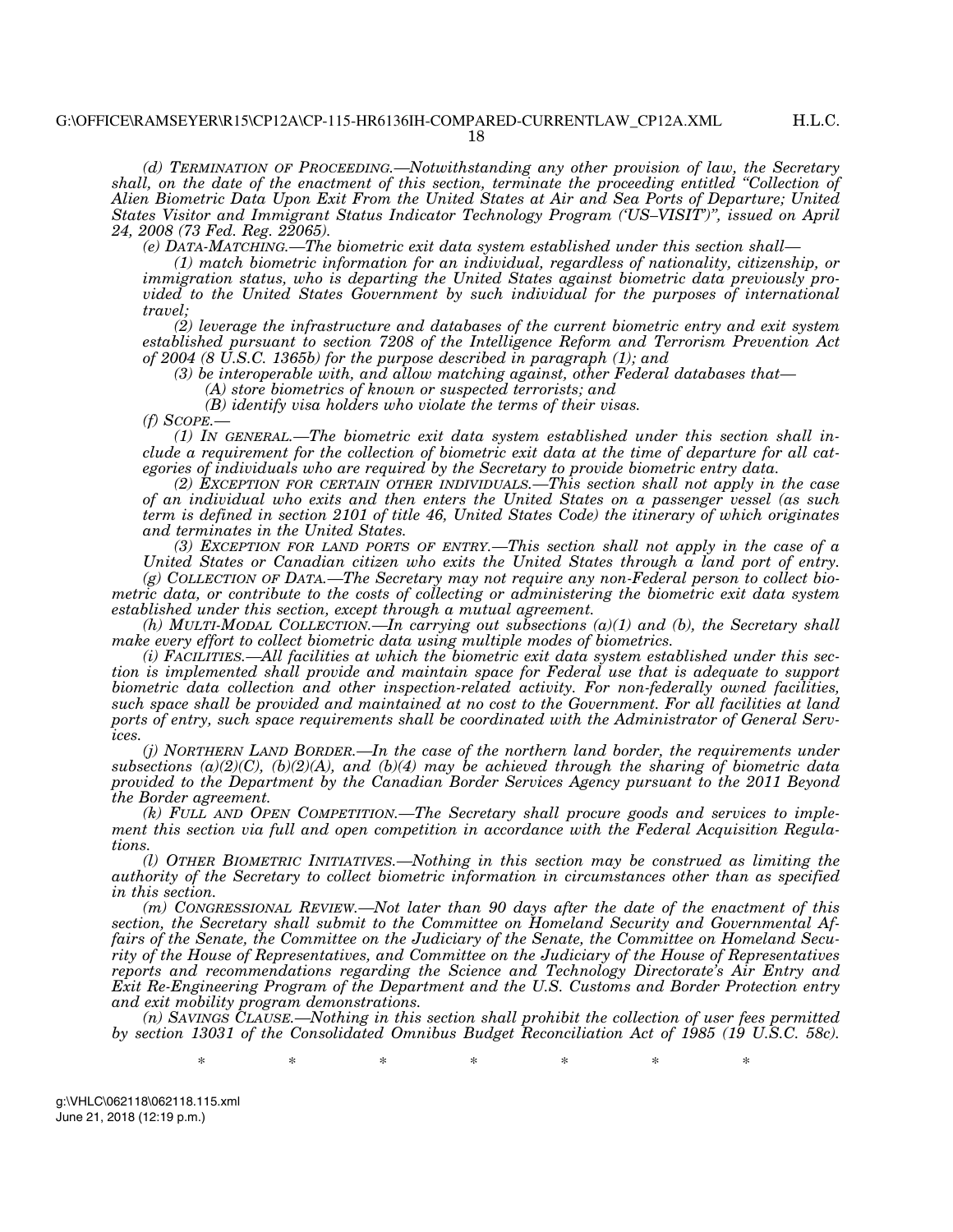## H.L.C.

19

## *SEC. 420. ELECTRONIC PASSPORT SCREENING AND BIOMETRIC MATCHING.*

*(a) IN GENERAL.—Not later than one year after the date of the enactment of this section, the Commissioner of U.S. Customs and Border Protection shall—* 

*(1) screen electronic passports at airports of entry by reading each such passport's embedded chip; and* 

*(2) to the greatest extent practicable, utilize facial recognition technology or other biometric technology, as determined by the Commissioner, to inspect travelers at United States airports of entry.* 

*(b) APPLICABILITY.—* 

*(1) ELECTRONIC PASSPORT SCREENING.—Paragraph (1) of subsection (a) shall apply to passports belonging to individuals who are United States citizens, individuals who are nationals of a program country pursuant to section 217 of the Immigration and Nationality Act (8 U.S.C. 1187), and individuals who are nationals of any other foreign country that issues electronic passports.* 

*(2) FACIAL RECOGNITION MATCHING.—Paragraph (2) of subsection (a) shall apply, at a minimum, to individuals who are nationals of a program country pursuant to section 217 of the Immigration and Nationality Act.* 

*(c) ANNUAL REPORT.—The Commissioner of U.S. Customs and Border Protection, in collaboration with the Chief Privacy Officer of the Department, shall issue to the Committee on Homeland Security of the House of Representatives and the Committee on Homeland Security and Governmental Affairs of the Senate an annual report through fiscal year 2022 on the utilization of facial recognition technology and other biometric technology pursuant to subsection (a)(2). Each such report shall include information on the type of technology used at each airport of entry, the number of individuals who were subject to inspection using either of such technologies at each airport of entry, and within the group of individuals subject to such inspection at each airport, the number of those individuals who were United States citizens and legal permanent residents. Each such report shall provide information on the disposition of data collected during the year covered by such report, together with information on protocols for the management of collected biometric data, including timeframes and criteria for storing, erasing, destroying, or otherwise removing such data from databases utilized by the Department.* 

## *SEC. 420A. CONTINUOUS SCREENING BY U.S. CUSTOMS AND BORDER PROTECTION.*

*The Commissioner of U.S. Customs and Border Protection shall, in a risk based manner, continuously screen individuals issued any visa, and individuals who are nationals of a program country pursuant to section 217 of the Immigration and Nationality Act (8 U.S.C. 1187), who are present, or are expected to arrive within 30 days, in the United States, against the appropriate criminal, national security, and terrorism databases maintained by the Federal Government.* 

\* \* \* \* \* \* \*

# **Subtitle C—Miscellaneous Provisions**

\* \* \* \* \* \* \*

**SEC. 428. VISA ISSUANCE.** 

(a) DEFINITION.—In this subsection, the term ''consular office'' has the meaning given that term under section  $101(a)(9)$  of the Immigration and Nationality Act (8 U.S.C.  $1101(a)(9)$ ).

(b) IN GENERAL.—Notwithstanding section 104(a) of the Immigration and Nationality Act (8 U.S.C. 1104(a)) or any other provision of law, and except as provided in subsection (c) of this section, the Secretary—

(1) shall be vested exclusively with all authorities to issue regulations with respect to, administer, and enforce the provisions of such Act, and of all other immigration and nationality laws, relating to the functions of consular officers of the United States in connection with the granting or refusal of visas, and shall have the authority to refuse visas in accordance with law and to develop programs of homeland security training for consular officers (in addition to consular training provided by the Secretary of State), which authorities shall be exercised through the Secretary of State, except that the Secretary shall not have authority to alter or reverse the decision of a consular officer to refuse a visa to an alien; and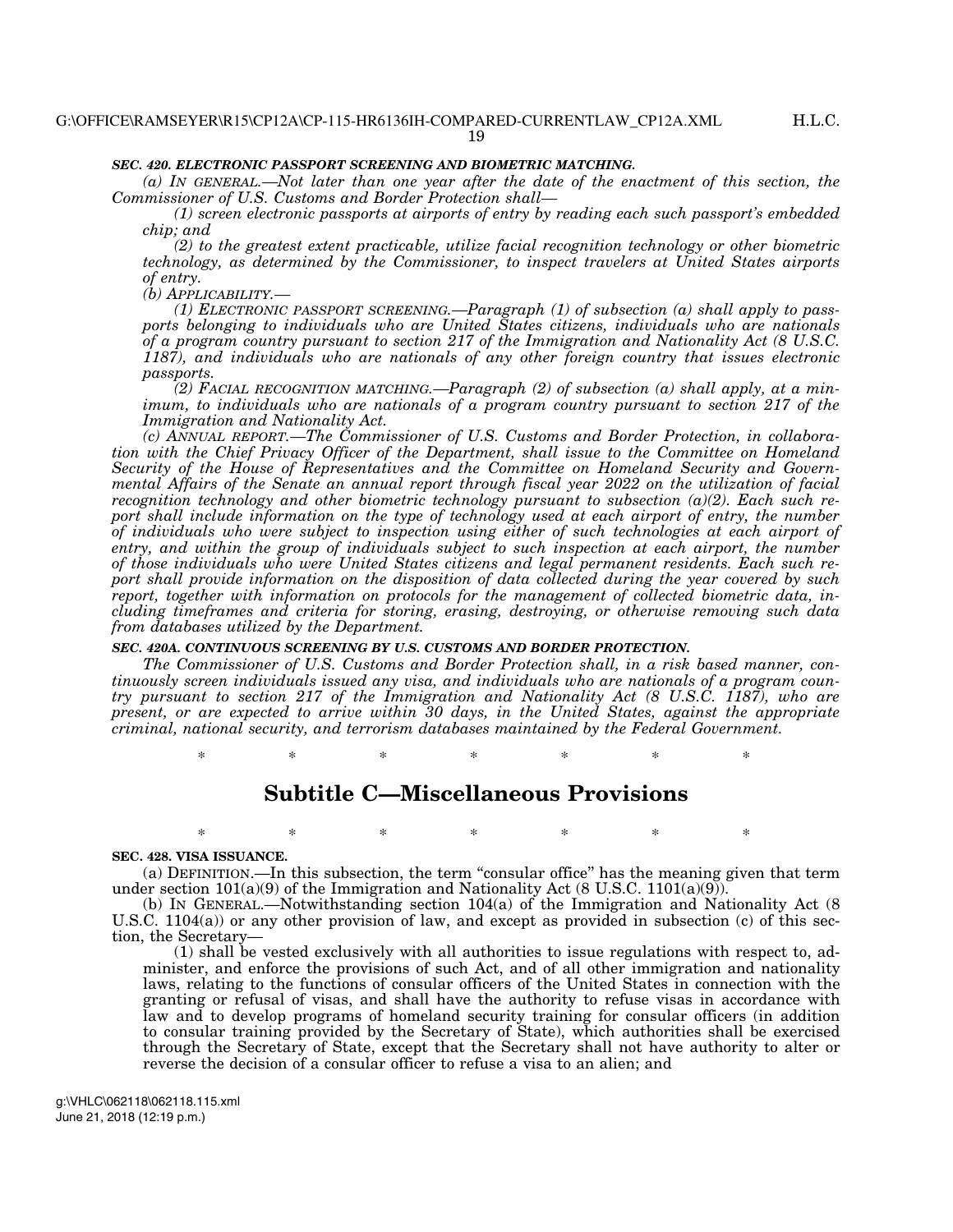(2) shall have authority to confer or impose upon any officer or employee of the United States, with the consent of the head of the executive agency under whose jurisdiction such officer or employee is serving, any of the functions specified in paragraph (1).

(c) AUTHORITY OF THE SECRETARY OF STATE.—

(1) IN GENERAL.—Notwithstanding subsection (b), the Secretary of State may direct a consular officer to refuse a visa to an alien if the Secretary of State deems such refusal necessary or advisable in the foreign policy or security interests of the United States.

(2) CONSTRUCTION REGARDING AUTHORITY.—Nothing in this section, consistent with the Secretary of Homeland Security's authority to refuse visas in accordance with law, shall be construed as affecting the authorities of the Secretary of State under the following provisions of law:

(A) Section  $101(a)(15)(A)$  of the Immigration and Nationality Act (8 U.S.C.  $1101(a)(15)(A)).$ 

(B) Section 204(d)(2) of the Immigration and Nationality Act (8 U.S.C. 1154) (as it will take effect upon the entry into force of the Convention on Protection of Children and Cooperation in Respect to Inter-Country adoption).

(C) Section  $212(a)(3)(B)(i)(IV)(bb)$  of the Immigration and Nationality Act (8 U.S.C.  $1182(a)(3)(B)(i)(IV)(bb)$ ).

(D) Section 212(a)(3)(B)(i)(VI) of the Immigration and Nationality Act (8 U.S.C. 1182(a)(3)(B)(i)(VI)).

(E) Section  $212(a)(3)(B)(vi)(II)$  of the Immigration and Nationality Act (8 U.S.C.  $1182(a)(3)(B)(vi)(II)$ .

(F) Section  $212(a)(3)(C)$  of the Immigration and Nationality Act (8 U.S.C.  $1182(a)(3)(C)$ ).

 $(G)$  Section 212(a)(10)(C) of the Immigration and Nationality Act (8 U.S.C.  $1182(a)(10)(C)$ .

(H) Section 212(f) of the Immigration and Nationality Act (8 U.S.C. 1182(f)).

(I) Section 219(a) of the Immigration and Nationality Act (8 U.S.C. 1189(a)).

(J) Section  $237(a)(4)(C)$  of the Immigration and Nationality Act (8 U.S.C.  $1227(a)(4)(C)$ ).

(K) Section 401 of the Cuban Liberty and Democratic Solidarity (LIBERTAD) Act of 1996 (22 U.S.C. 6034; Public Law 104–114).

(L) Section 613 of the Departments of Commerce, Justice, and State, the Judiciary and Related Agencies Appropriations Act, 1999 (as contained in section 101(b) of division A of Public Law 105–277) (Omnibus Consolidated and Emergency Supplemental Appropriations Act, 1999); 112 Stat. 2681; H.R. 4328 (originally H.R. 4276) as amended by section 617 of Public Law 106–553.

(M) Section 103(f) of the Chemical Weapon Convention Implementation Act of 1998 (112 Stat. 2681–865).

(N) Section 801 of H.R. 3427, the Admiral James W. Nance and Meg Donovan Foreign Relations Authorization Act, Fiscal Years 2000 and 2001, as enacted by reference in Public Law 106–113.

(O) Section 568 of the Foreign Operations, Export Financing, and Related Programs Appropriations Act, 2002 (Public Law 107–115).

(P) Section 51 of the State Department Basic Authorities Act of 1956 (22 U.S.C. 2723). (d) CONSULAR OFFICERS AND CHIEFS OF MISSIONS.—

(1) IN GENERAL.—Nothing in this section may be construed to alter or affect—

(A) the employment status of consular officers as employees of the Department of State; or

(B) the authority of a chief of mission under section 207 of the Foreign Service Act of 1980 (22 U.S.C. 3927).

(2) CONSTRUCTION REGARDING DELEGATION OF AUTHORITY.—Nothing in this section shall be construed to affect any delegation of authority to the Secretary of State by the President pursuant to any proclamation issued under section 212(f) of the Immigration and Nationality Act (8 U.S.C. 1182(f)), consistent with the Secretary of Homeland Security's authority to refuse visas in accordance with law.

(e) ASSIGNMENT OF HOMELAND SECURITY EMPLOYEES TO DIPLOMATIC AND CONSULAR POSTS.—  $(1)$  In GENERAL.—**[The Secretary**]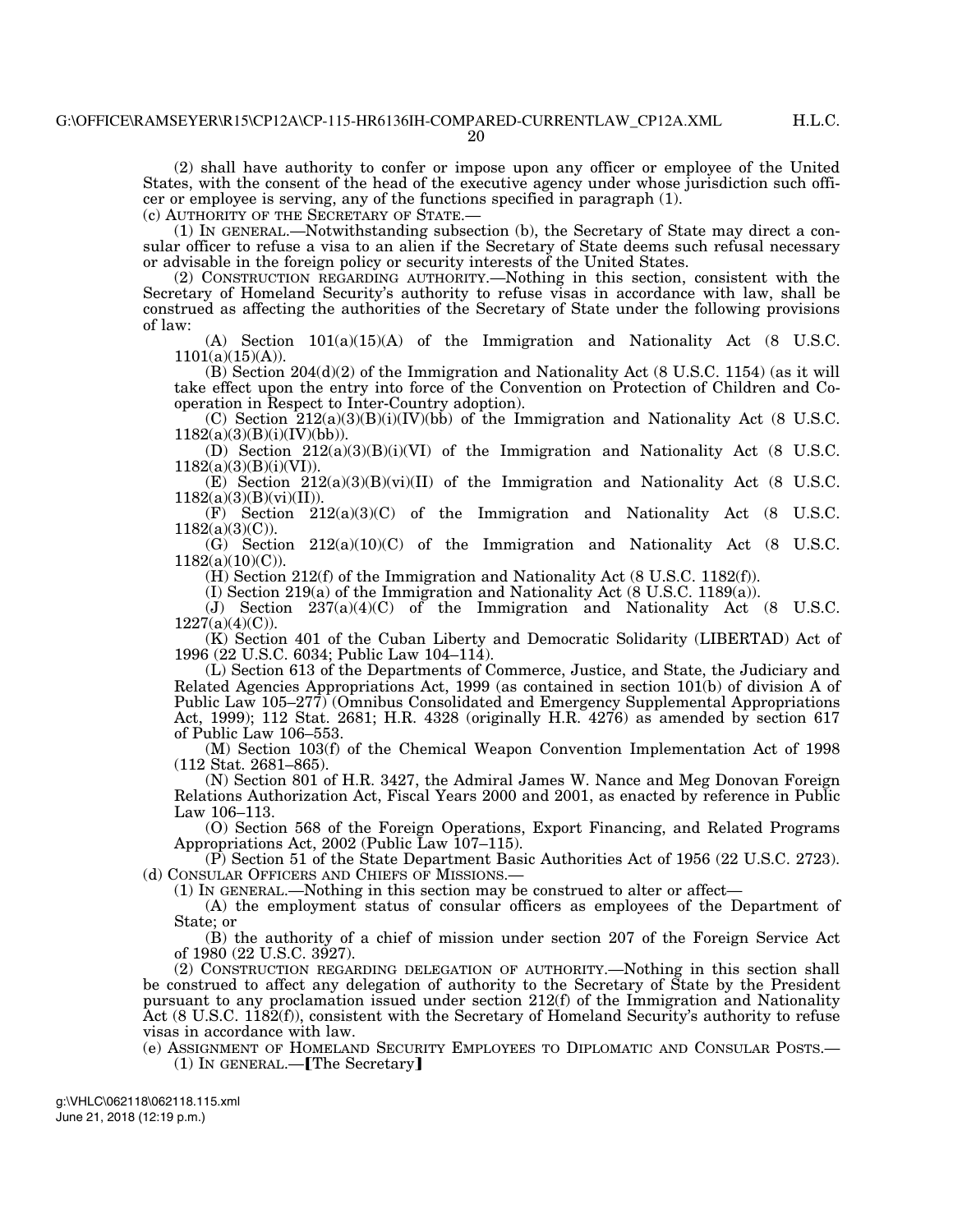*(A) AUTHORIZATION.—Subject to the minimum number specified in subparagraph (B), the Secretary* is authorized to assign employees of the Department to each diplomatic and consular post at which visas are issued, unless the Secretary determines that such an assignment at a particular post would not promote homeland security.

*(B) RISK-BASED ASSIGNMENTS.—* 

*(i) IN GENERAL.—In carrying out subparagraph (A), the Secretary shall assign employees of the Department to not fewer than 75 diplomatic and consular posts at which visas are issued. Such assignments shall be made—* 

*(I) in a risk-based manner;* 

*(II) considering the criteria described in clause (iii); and* 

*(III) in accordance with National Security Decision Directive 38 of June 2, 1982, or any superseding presidential directive concerning staffing at diplomatic and consular posts.* 

*(ii) PRIORITY CONSIDERATION.—In carrying out National Security Decision Directive 38 of June 2, 1982, the Secretary of State shall ensure priority consideration of any staffing assignment pursuant to this subparagraph.* 

*(iii)* CRITERIA DESCRIBED.—The criteria referred to in clause *(i)* are the following: *(I) The number of nationals of a country in which any of the diplomatic and consular posts referred to in clause (i) are located who were identified in United States Government databases related to the identities of known or suspected terrorists during the previous year.* 

*(II) Information on the cooperation of such country with the counterterrorism efforts of the United States.* 

*(III) Information analyzing the presence, activity, or movement of terrorist organizations (as such term is defined in section*  $2I2(a)(3)(B)(vi)$  *of the Immigration and Nationality Act (8 U.S.C. 1182(a)(3)(B)(vi))) within or through such country.* 

*(IV) The number of formal objections based on derogatory information issued by the Visa Security Advisory Opinion Unit pursuant to paragraph (10) regarding nationals of a country in which any of the diplomatic and consular posts referred to in clause (i) are located.* 

*(V) The adequacy of the border and immigration control of such country.* 

*(VI) Any other criteria the Secretary determines appropriate.* 

(2) FUNCTIONS.—Employees assigned under paragraph (1) shall perform the following functions:

(A) Provide expert advice and training to consular officers regarding specific security threats relating to the adjudication of individual visa applications or classes of applications.

(B) Review any such applications, either on the initiative of the employee of the Department or upon request by a consular officer or other person charged with adjudicating such applications.

*(C) Screen any such applications against the appropriate criminal, national security, and terrorism databases maintained by the Federal Government.* 

 $\lbrack\!\lbrack\text{C}\rbrack\rbrack$  *(D)* Conduct investigations with respect to consular matters under the jurisdiction of the Secretary.

(3) EVALUATION OF CONSULAR OFFICERS.—The Secretary of State shall evaluate, in consultation with the Secretary, as deemed appropriate by the Secretary, the performance of consular officers with respect to the processing and adjudication of applications for visas in accordance with performance standards developed by the Secretary for these procedures.

(4) REPORT.—The Secretary shall, on an annual basis, submit a report to Congress that describes the basis for each determination under paragraph (1) that the assignment of an employee of the Department at a particular diplomatic post would not promote homeland security.

(5) PERMANENT ASSIGNMENT; PARTICIPATION IN TERRORIST LOOKOUT COMMITTEE.—When appropriate, employees of the Department assigned to perform functions described in paragraph (2) may be assigned permanently to overseas diplomatic or consular posts with countryspecific or regional responsibility. If the Secretary so directs, any such employee, when present at an overseas post, shall participate in the terrorist lookout committee established under section 304 of the Enhanced Border Security and Visa Entry Reform Act of 2002 (8 U.S.C. 1733).

(6) TRAINING AND HIRING.—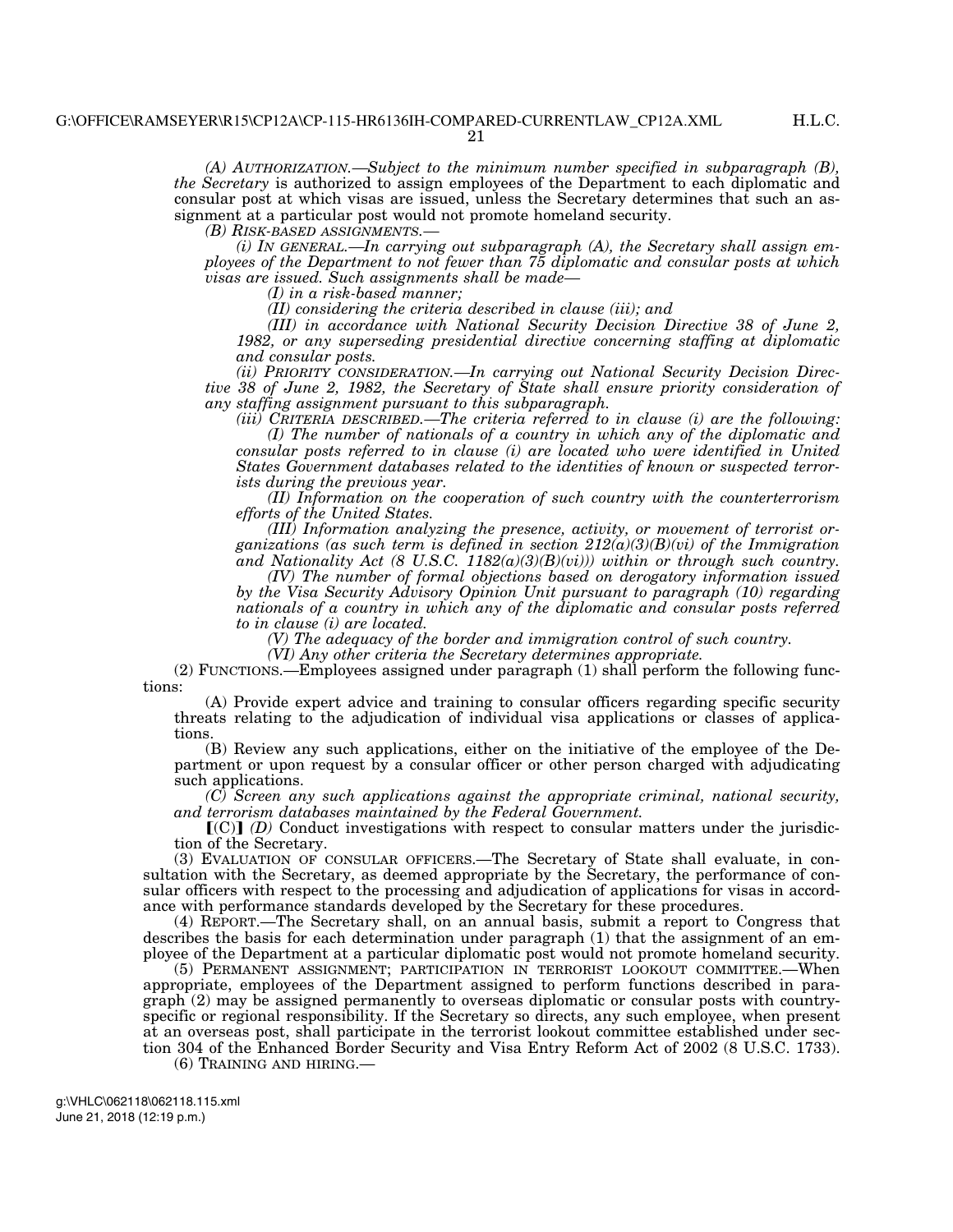$(A)$  In GENERAL.— $[$ The Secretary shall ensure, to the extent possible, that any employees] The Secretary, acting through the Commissioner of U.S. Customs and Border Pro*tection and the Director of U.S. Immigration and Customs Enforcement, shall provide training to any employees* of the Department assigned to perform functions under paragraph  $(2)$  and, as appropriate, consular officers, [shall be provided the necessary training] to enable them to carry out such functions, including training in foreign languages, interview techniques, and fraud detection techniques, in conditions in the particular country where each employee is assigned, and in other appropriate areas of study.

(B) USE OF CENTER.—The Secretary is authorized to use the National Foreign Affairs Training Center, on a reimbursable basis, to obtain the training described in subparagraph (A).

(7) REPORT.—Not later than 1 year after the date of enactment of this Act, the Secretary and the Secretary of State shall submit to Congress—

(A) a report on the implementation of this subsection; and

(B) any legislative proposals necessary to further the objectives of this subsection.

(8) EFFECTIVE DATE.—This subsection shall take effect on the earlier of—

(A) the date on which the President publishes notice in the Federal Register that the President has submitted a report to Congress setting forth a memorandum of understanding between the Secretary and the Secretary of State governing the implementation of this section; or

(B) the date occurring 1 year after the date of enactment of this Act.

*(9) REMOTE PRE-ADJUDICATED VISA SECURITY ASSISTANCE.—At the visa-issuing posts at which employees of the Department are not assigned pursuant to paragraph (1), the Secretary shall, in a risk-based manner, assign employees of the Department to remotely perform the functions required under paragraph (2) at not fewer than 50 of such posts.* 

*(10) VISA SECURITY ADVISORY OPINION UNIT.—The Secretary shall establish within U.S. Immigration and Customs Enforcement a Visa Security Advisory Opinion Unit to respond to requests from the Secretary of State to conduct a visa security review using information maintained by the Department on visa applicants, including terrorism association, criminal history, counter-proliferation, and other relevant factors, as determined by the Secretary.* 

(f) NO CREATION OF PRIVATE RIGHT OF ACTION.—Nothing in this section shall be construed to create or authorize a private right of action to challenge a decision of a consular officer or other United States official or employee to grant or deny a visa.<br>(g) STUDY REGARDING USE OF FOREIGN NATIONALS.—

(1) IN GENERAL.—The Secretary of Homeland Security shall conduct a study of the role of foreign nationals in the granting or refusal of visas and other documents authorizing entry of aliens into the United States. The study shall address the following:

(A) The proper role, if any, of foreign nationals in the process of rendering decisions on such grants and refusals.

(B) Any security concerns involving the employment of foreign nationals.

(C) Whether there are cost-effective alternatives to the use of foreign nationals.

(2) REPORT.—Not later than 1 year after the date of the enactment of this Act, the Secretary shall submit a report containing the findings of the study conducted under paragraph (1) to the Committee on the Judiciary, the Committee on International Relations, and the Committee on Government Reform of the House of Representatives, and the Committee on the Judiciary, the Committee on Foreign Relations, and the Committee on Government Affairs of the Senate.

(h) REPORT.—Not later than 120 days after the date of the enactment of this Act, the Director of the Office of Science and Technology Policy shall submit to Congress a report on how the provisions of this section will affect procedures for the issuance of student visas.

(i) VISA ISSUANCE PROGRAM FOR SAUDI ARABIA.—Notwithstanding any other provision of law, after the date of the enactment of this Act all third party screening programs in Saudi Arabia shall be terminated. On-site personnel of the Department of Homeland Security shall review all visa applications prior to adjudication.

\* \* \* \* \* \* \*

## *SEC. 435. BORDER SECURITY TECHNOLOGY PROGRAM MANAGEMENT.*

*(a) MAJOR ACQUISITION PROGRAM DEFINED.—In this section, the term ''major acquisition program'' means an acquisition program of the Department that is estimated by the Secretary to require*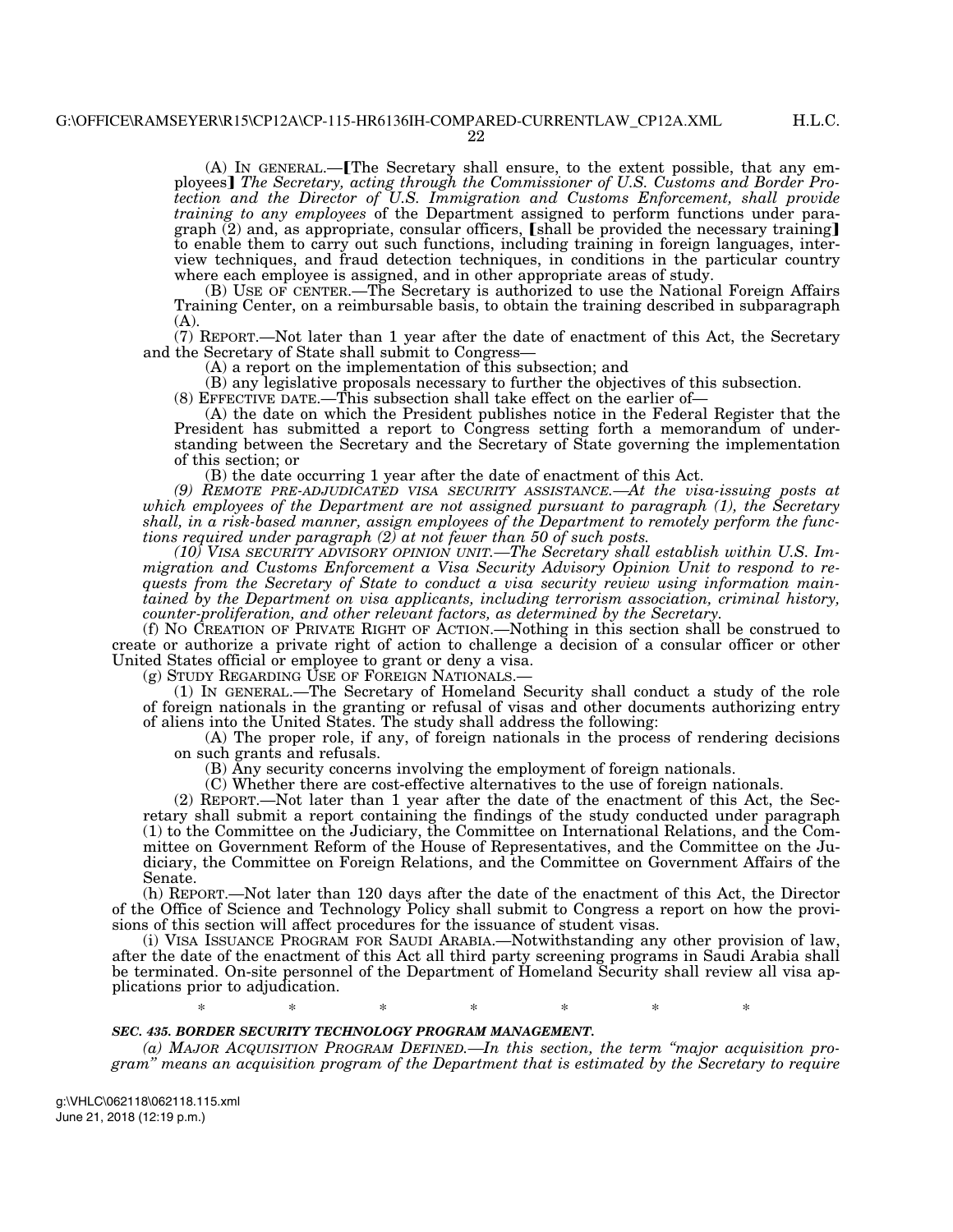*an eventual total expenditure of at least \$300,000,000 (based on fiscal year 2018 constant dollars) over its life cycle cost.* 

*(b) PLANNING DOCUMENTATION.—For each border security technology acquisition program of the Department that is determined to be a major acquisition program, the Secretary shall—* 

*(1) ensure that each such program has a written acquisition program baseline approved by the relevant acquisition decision authority;* 

*(2) document that each such program is meeting cost, schedule, and performance thresholds as specified in such baseline, in compliance with relevant departmental acquisition policies and the Federal Acquisition Regulation; and* 

*(3) have a plan for meeting program implementation objectives by managing contractor performance.* 

*(c) ADHERENCE TO STANDARDS.—The Secretary, acting through the Under Secretary for Management and the Commissioner of U.S. Customs and Border Protection, shall ensure border security technology acquisition program managers who are responsible for carrying out this section adhere to relevant internal control standards identified by the Comptroller General of the United States. The Commissioner shall provide information, as needed, to assist the Under Secretary in monitoring management of border security technology acquisition programs under this section.* 

*(d) PLAN.—The Secretary, acting through the Under Secretary for Management, in coordination with the Under Secretary for Science and Technology and the Commissioner of U.S. Customs and Border Protection, shall submit to the appropriate congressional committees a plan for testing, evaluating, and using independent verification and validation resources for border security technology. Under the plan, new border security technologies shall be evaluated through a series of assessments, processes, and audits to ensure—* 

*(1) compliance with relevant departmental acquisition policies and the Federal Acquisition Regulation; and* 

*(2) the effective use of taxpayer dollars.* 

## *SEC. 436. INTEGRATED BORDER ENFORCEMENT TEAMS.*

*(a) ESTABLISHMENT.—The Secretary shall establish within the Department a program to be known as the Integrated Border Enforcement Team program (referred to in this section as ''IBET'').* 

*(b) PURPOSE.—The Secretary shall administer the IBET program in a manner that results in a cooperative approach between the United States and Canada to—* 

*(1) strengthen security between designated ports of entry;* 

*(2) detect, prevent, investigate, and respond to terrorism and violations of law related to border security;* 

*(3) facilitate collaboration among components and offices within the Department and international partners;* 

*(4) execute coordinated activities in furtherance of border security and homeland security; and* 

*(5) enhance information-sharing, including the dissemination of homeland security information among such components and offices.* 

*(c) COMPOSITION AND LOCATION OF IBETS.—* 

*(1) COMPOSITION.—IBETs shall be led by the United States Border Patrol and may be comprised of personnel from the following:* 

*(A) Other subcomponents of U.S. Customs and Border Protection.* 

*(B) U.S. Immigration and Customs Enforcement, led by Homeland Security Investigations.* 

*(C) The Coast Guard, for the purpose of securing the maritime borders of the United States.* 

*(D) Other Department personnel, as appropriate.* 

*(E) Other Federal departments and agencies, as appropriate.* 

*(F) Appropriate State law enforcement agencies.* 

*(G) Foreign law enforcement partners.* 

*(H) Local law enforcement agencies from affected border cities and communities.* 

*(I) Appropriate tribal law enforcement agencies.* 

*(2) LOCATION.—The Secretary is authorized to establish IBETs in regions in which such teams can contribute to IBET missions, as appropriate. When establishing an IBET, the Secretary shall consider the following:*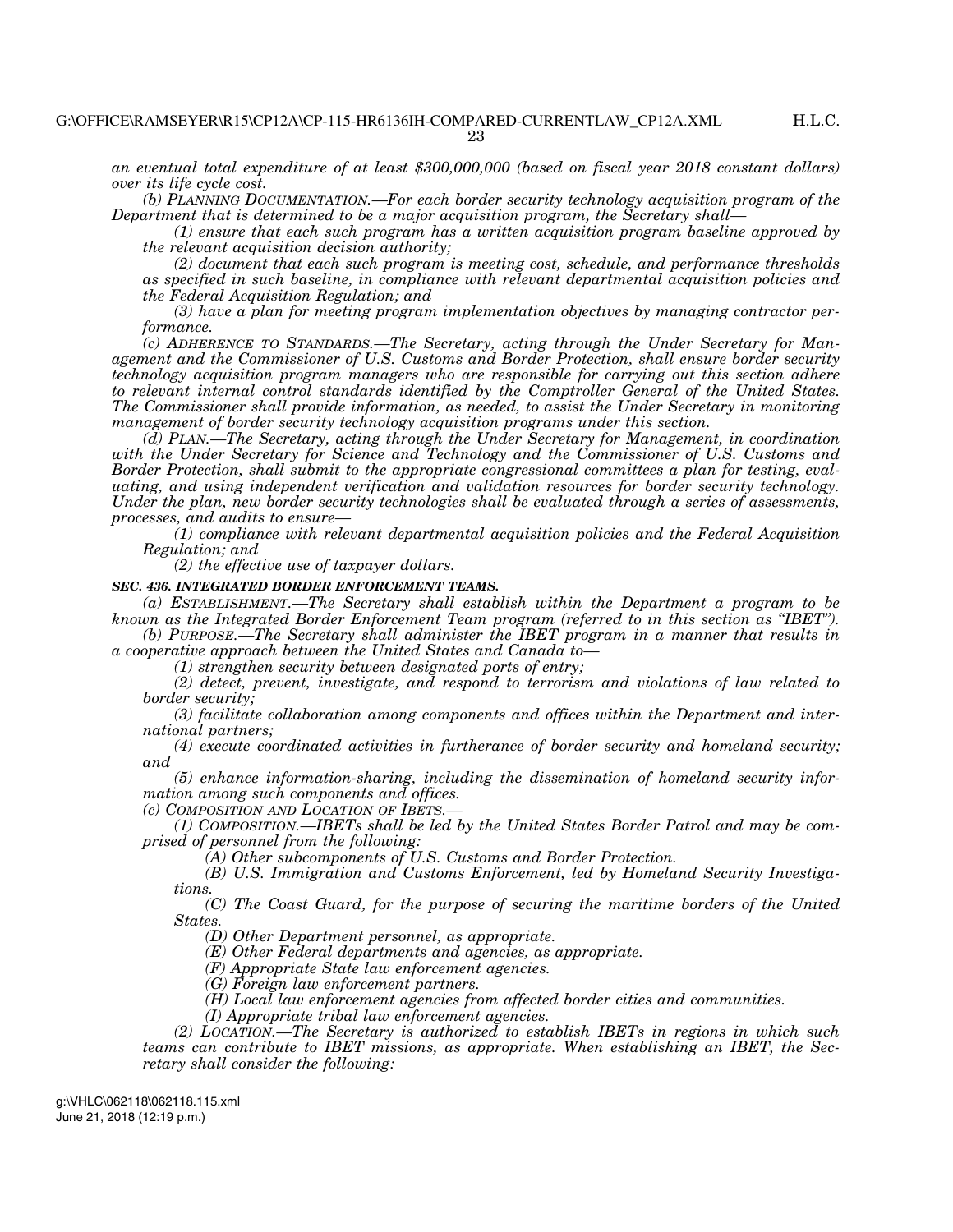H.L.C.

*(A) Whether the region in which the IBET would be established is significantly impacted by cross-border threats.* 

*(B) The availability of Federal, State, local, tribal, and foreign law enforcement resources to participate in an IBET.* 

*(C) Whether, in accordance with paragraph (3), other joint cross-border initiatives already take place within the region in which the IBET would be established, including other Department cross-border programs such as the Integrated Cross-Border Maritime Law Enforcement Operation Program established under section 711 of the Coast Guard and Maritime Transportation Act of 2012 (46 U.S.C. 70101 note) or the Border Enforcement Security Task Force established under section 432.* 

*(3) DUPLICATION OF EFFORTS.—In determining whether to establish a new IBET or to expand an existing IBET in a given region, the Secretary shall ensure that the IBET under consideration does not duplicate the efforts of other existing interagency task forces or centers within such region, including the Integrated Cross-Border Maritime Law Enforcement Operation Program established under section 711 of the Coast Guard and Maritime Transportation Act of 2012 (46 U.S.C. 70101 note) or the Border Enforcement Security Task Force established under section 432.* 

*(d) OPERATION.—* 

*(1) IN GENERAL.—After determining the regions in which to establish IBETs, the Secretary may—* 

*(A) direct the assignment of Federal personnel to such IBETs; and* 

*(B) take other actions to assist Federal, State, local, and tribal entities to participate in such IBETs, including providing financial assistance, as appropriate, for operational, administrative, and technological costs associated with such participation.* 

*(2) LIMITATION.—Coast Guard personnel assigned under paragraph (1) may be assigned only for the purposes of securing the maritime borders of the United States, in accordance with*  subsection  $(c)(1)(C)$ .

*(e) COORDINATION.—The Secretary shall coordinate the IBET program with other similar border security and antiterrorism programs within the Department in accordance with the strategic objectives of the Cross-Border Law Enforcement Advisory Committee.* 

*(f) MEMORANDA OF UNDERSTANDING.—The Secretary may enter into memoranda of understanding with appropriate representatives of the entities specified in subsection (c)(1) necessary to carry out the IBET program. Such memoranda with entities specified in subparagraph (G) of such subsection shall be entered into with the concurrence of the Secretary of State.* 

*(g) REPORT.—Not later than 180 days after the date on which an IBET is established and biannually thereafter for the following six years, the Secretary shall submit to the Committee on Homeland Security of the House of Representatives and the Committee on Homeland Security and Governmental Affairs of the Senate, and in the case of Coast Guard personnel used to secure the maritime borders of the United States, additionally to the Committee on Transportation and Infrastructure of the House of Representatives, a report that—* 

*(1) describes the effectiveness of IBETs in fulfilling the purposes specified in subsection (b);* 

*(2) assess the impact of certain challenges on the sustainment of cross-border IBET operations, including challenges faced by international partners;* 

*(3) addresses ways to support joint training for IBET stakeholder agencies and radio interoperability to allow for secure cross-border radio communications; and* 

*(4) assesses how IBETs, Border Enforcement Security Task Forces, and the Integrated Cross-Border Maritime Law Enforcement Operation Program can better align operations, including interdiction and investigation activities.* 

#### *SEC. 437. FOREIGN MIGRATION ASSISTANCE.*

*(a) IN GENERAL.—The Secretary, with the concurrence of the Secretary of State, may provide to a foreign government financial assistance for foreign country operations to address migration flows that may affect the United States.* 

*(b) DETERMINATION.—Assistance provided under subsection (a) may be provided only if such assistance would enhance the recipient government's capacity to address irregular migration flows that may affect the United States, including through related detention or removal operations by the recipient government, including procedures to screen and provide protection for certain individuals.* 

*(c) REIMBURSEMENT OF EXPENSES.—The Secretary may, if appropriate, seek reimbursement from the receiving foreign government for the provision of financial assistance under this section.*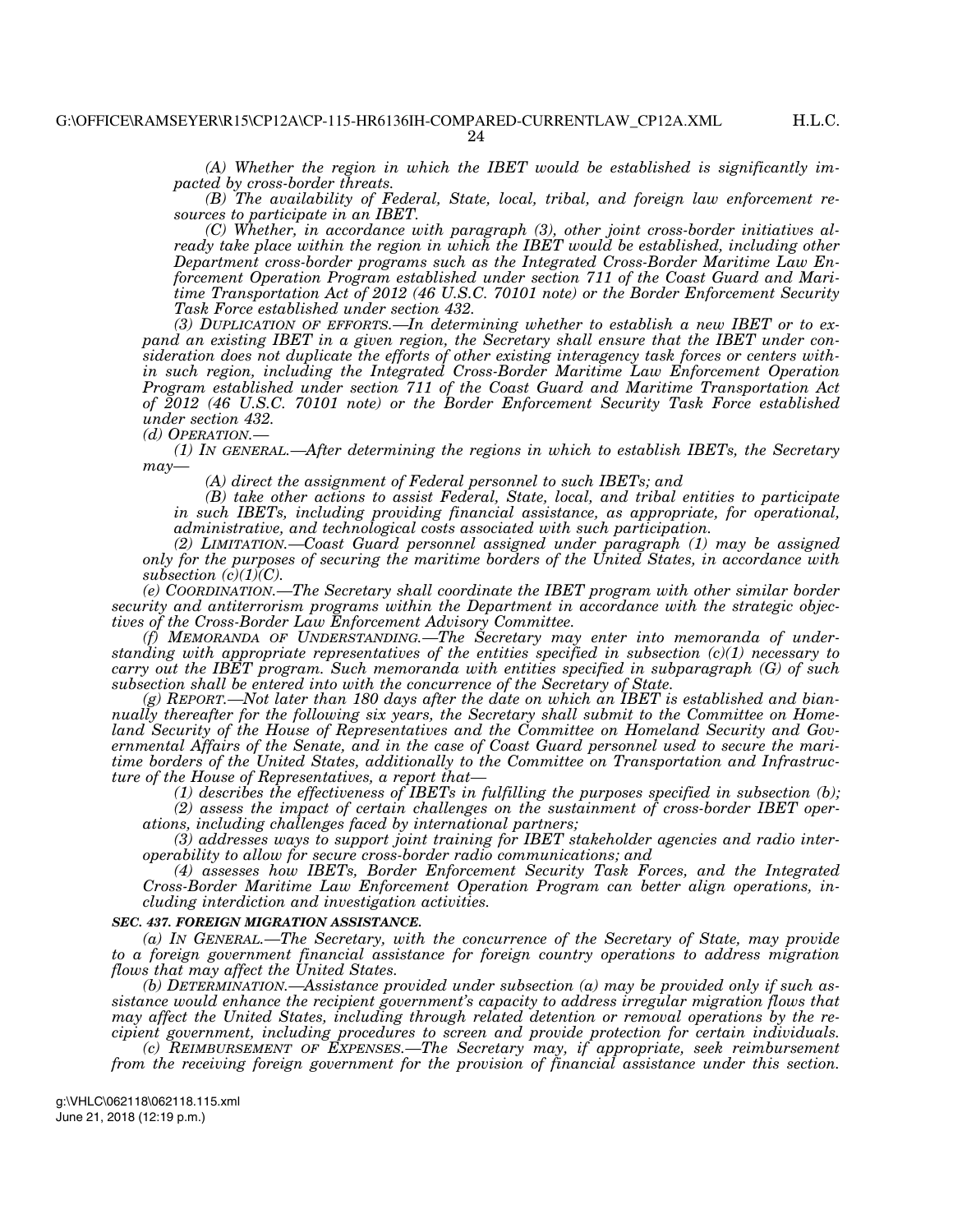*(d) RECEIPTS CREDITED AS OFFSETTING COLLECTIONS.—Notwithstanding section 3302 of title 31, United States Code, any reimbursement collected pursuant to subsection (c) shall—* 

*(1) be credited as offsetting collections to the account that finances the financial assistance under this section for which such reimbursement is received; and* 

*(2) remain available until expended for the purpose of carrying out this section.* 

*(e) EFFECTIVE PERIOD.—The authority provided under this section shall remain in effect until September 30, 2023.* 

*(f) DEVELOPMENT AND PROGRAM EXECUTION.—The Secretary and the Secretary of State shall jointly develop and implement any financial assistance under this section.* 

*(g) RULE OF CONSTRUCTION.—Nothing in this section may be construed as affecting, augmenting, or diminishing the authority of the Secretary of State.* 

*(h) AUTHORIZATION OF APPROPRIATIONS.—In addition to amounts otherwise authorized to be appropriated for such purpose, there is authorized to be appropriated \$50,000,000 for fiscal years 2019 through 2023 to carry out this section.* 

#### *SEC. 438. SOCIAL MEDIA SCREENING.*

*(a) IN GENERAL.—Not later than 180 days after the date of the enactment of this section, the Secretary shall, to the greatest extent practicable, and in a risk based manner and on an individualized basis, review the social media accounts of certain visa applicants who are citizens of, or who reside in, high-risk countries, as determined by the Secretary based on the criteria described in subsection (b).* 

*(b) HIGH-RISK CRITERIA DESCRIBED.—In determining whether a country is high-risk pursuant to subsection (a), the Secretary, in consultation with the Secretary of State, shall consider the following criteria:* 

*(1) The number of nationals of the country who were identified in United States Government databases related to the identities of known or suspected terrorists during the previous year.* 

*(2) The level of cooperation of the country with the counter-terrorism efforts of the United States.* 

*(3) Any other criteria the Secretary determines appropriate.* 

*(c) COLLABORATION.—To carry out the requirements of subsection (a), the Secretary may collaborate with—* 

*(1) the head of a national laboratory within the Department's laboratory network with relevant expertise;* 

*(2) the head of a relevant university-based center within the Department's centers of excellence network; and* 

*(3) the heads of other appropriate Federal agencies.* 

*(d) WAIVER.—The Secretary, in collaboration with the Secretary of State, is authorized to waive the requirements of subsection (a) as necessary to comply with international obligations of the United States.* 

#### *SEC. 439. OPEN SOURCE SCREENING.*

*The Secretary shall, to the greatest extent practicable, and in a risk based manner, review open source information of visa applicants.* 

## **Subtitle D—Immigration Enforcement Functions**

\* \* \* \* \* \* \* \*

*SEC. 447. BIOMETRIC IDENTIFICATION TRANSNATIONAL MIGRATION ALERT PROGRAM.* 

*(a) ESTABLISHMENT.—There is established in the Department a program to be known as the Biometric Identification Transnational Migration Alert Program (referred to in this section as ''BITMAP'') to address and reduce national security, border security, and public safety threats before such threats reach the international border of the United States.* 

*(b) DUTIES.—In carrying out BITMAP operations, the Secretary, acting through the Director of U.S. Immigration and Customs Enforcement, shall—* 

*(1) provide, when necessary, capabilities, training, and equipment, to the government of a foreign country to collect biometric and biographic identification data from individuals to identify, prevent, detect, and interdict high risk individuals identified as national security, border*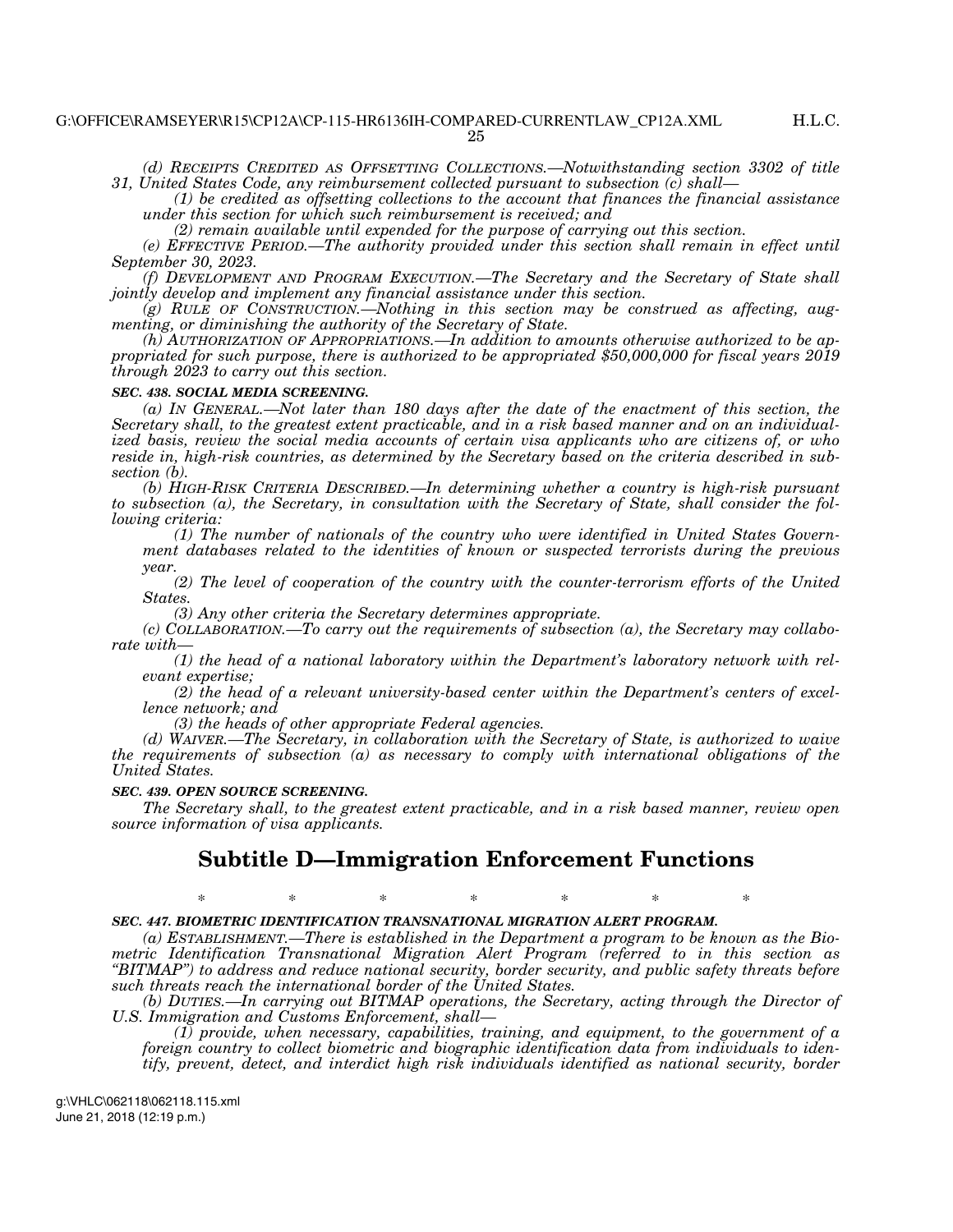$26$ 

*security, or public safety threats who may attempt to enter the United States utilizing illicit pathways;* 

*(2) provide capabilities to the government of a foreign country to compare foreign data against appropriate United States national security, border security, public safety, immigration, and counter-terrorism data, including—* 

*(A) the Federal Bureau of Investigation's Terrorist Screening Database, or successor database;* 

*(B) the Federal Bureau of Investigation's Next Generation Identification database, or successor database;* 

*(C) the Department of Defense Automated Biometric Identification System (commonly known as ''ABIS''), or successor database;* 

*(D) the Department's Automated Biometric Identification System (commonly known as ''IDENT''), or successor database; and* 

*(E) any other database, notice, or means that the Secretary, in consultation with the heads of other Federal departments and agencies responsible for such databases, notices, or means, designates; and* 

*(3) ensure biometric and biographic identification data collected pursuant to BITMAP are incorporated into appropriate United States Government databases, in compliance with the policies and procedures established by the Privacy Officer appointed under section 222.* 

*(c) COLLABORATION.—The Secretary shall ensure that BITMAP operations include participation from relevant components of the Department, and, as appropriate, request participation from other Federal agencies.* 

*(d) COORDINATION.—The Secretary shall coordinate with the Secretary of State, appropriate representatives of foreign governments, and the heads of other Federal agencies, as appropriate, to carry out paragraph (1) of subsection (b).* 

*(e) AGREEMENTS.—Before carrying out BITMAP operations in a foreign country that, as of the date of the enactment of this section, was not a partner country described in this section, the Secretary, with the concurrence of the Secretary of State, shall enter into an agreement or arrangement with the government of such country that outlines such operations in such country, including related departmental operations. Such country shall be a partner country described in this section pursuant to and for purposes of such agreement or arrangement.* 

*(f) NOTIFICATION TO CONGRESS.—Not later than 60 days before an agreement with the government of a foreign country to carry out BITMAP operations in such foreign country enters into force, the Secretary shall provide the Committee on Homeland Security of the House of Representatives*  and the Committee on Homeland Security and Governmental Affairs of the Senate with a copy of *the agreement to establish such operations, which shall include—* 

*(1) the identification of the foreign country with which the Secretary intends to enter into such an agreement;* 

*(2) the location at which such operations will be conducted; and* 

*(3) the terms and conditions for Department personnel operating at such location.*  \* \* \* \* \* \* \*

# **TITLE XX—HOMELAND SECURITY GRANTS**

\* \* \* \* \* \* \*

# **Subtitle A—Grants to States and High-Risk Urban Areas**

## **SEC. 2002. HOMELAND SECURITY GRANT PROGRAMS.**

ø(a) GRANTS AUTHORIZED.—The Secretary, through the Administrator, may award grants under sections 2003 and 2004 to State, local, and tribal governments.]

*(a) GRANTS AUTHORIZED.—The Secretary, through the Administrator, may award grants under sections 2003, 2004, and 2009 to State, local, and tribal governments, as appropriate.* 

(b) PROGRAMS NOT AFFECTED.—This subtitle shall not be construed to affect any of the following Federal programs:

(1) Firefighter and other assistance programs authorized under the Federal Fire Prevention and Control Act of 1974 (15 U.S.C. 2201 et seq.).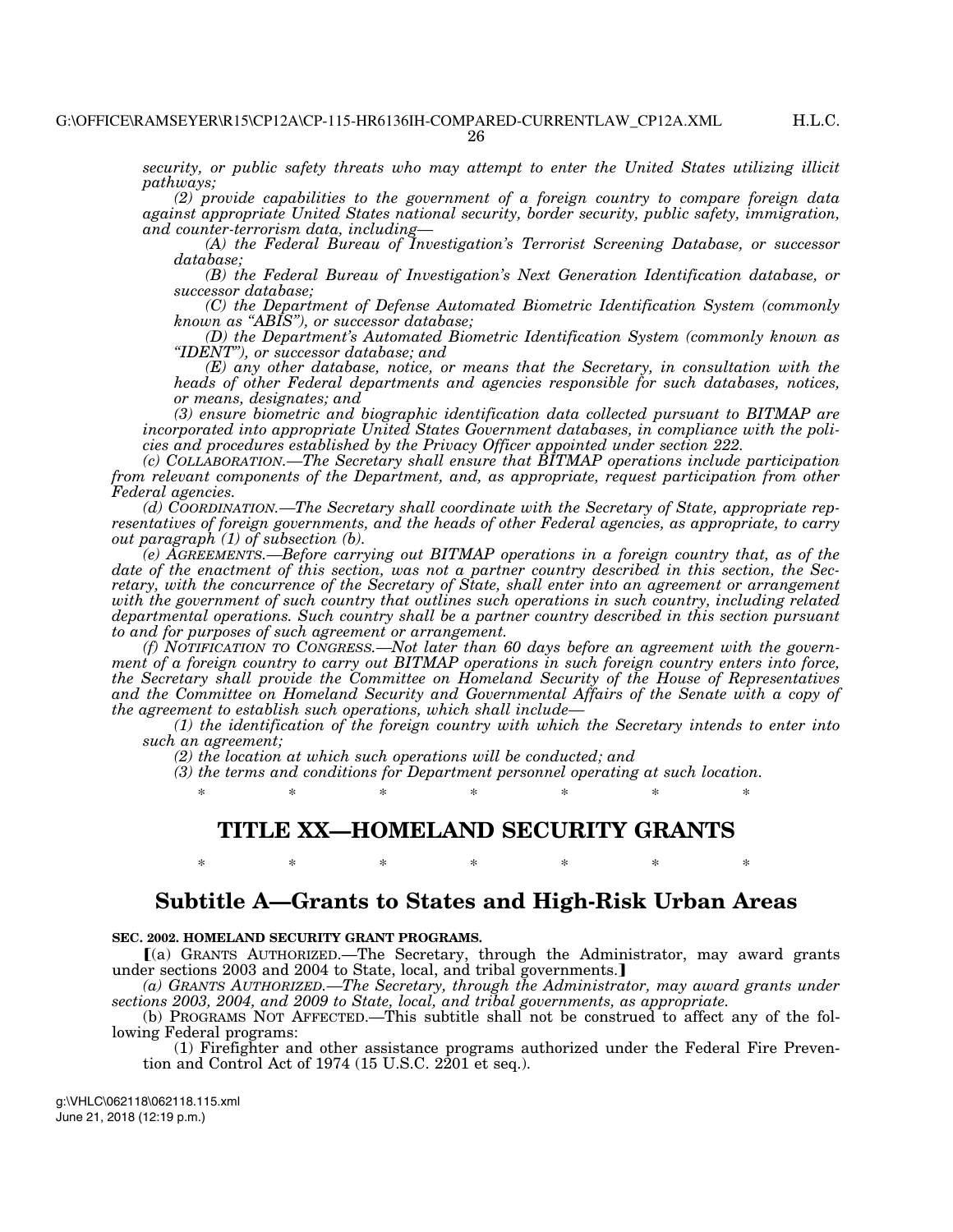27

(2) Grants authorized under the Robert T. Stafford Disaster Relief and Emergency Assistance Act (42 U.S.C. 5121 et seq.).

(3) Emergency Management Performance Grants under the amendments made by title II of the Implementing Recommendations of the 9/11 Commission Act of 2007.

(4) Grants to protect critical infrastructure, including port security grants authorized under section 70107 of title 46, United States Code, and the grants authorized under title XIV and XV of the Implementing Recommendations of the 9/11 Commission Act of 2007 and the amendments made by such titles.

(5) The Metropolitan Medical Response System authorized under section 635 of the Post-Katrina Emergency Management Reform Act of 2006 (6 U.S.C. 723).

(6) The Interoperable Emergency Communications Grant Program authorized under title XVIII.

(7) Grant programs other than those administered by the Department.

(c) RELATIONSHIP TO OTHER LAWS.—

(1) IN GENERAL.—The grant programs authorized under sections 2003 and 2004 shall supercede all grant programs authorized under section 1014 of the USA PATRIOT Act (42 U.S.C. 3714).

(2) ALLOCATION.—The allocation of grants authorized under section 2003 or 2004 shall be governed by the terms of this subtitle and not by any other provision of law.

\* \* \* \* \* \* \* \*

#### *SEC. 2009. OPERATION STONEGARDEN.*

*(a) ESTABLISHMENT.—There is established in the Department a program to be known as ''Operation Stonegarden'', under which the Secretary, acting through the Administrator, shall make grants to eligible law enforcement agencies, through the State administrative agency, to enhance border security in accordance with this section.* 

*(b) ELIGIBLE RECIPIENTS.—To be eligible to receive a grant under this section, a law enforcement agency—* 

*(1) shall be located in—* 

*(A) a State bordering Canada or Mexico; or* 

*(B) a State or territory with a maritime border; and* 

*(2) shall be involved in an active, ongoing, U.S. Customs and Border Protection operation coordinated through a U.S. Border Patrol sector office.* 

*(c) PERMITTED USES.—The recipient of a grant under this section may use such grant for—* 

*(1) equipment, including maintenance and sustainment costs;* 

*(2) personnel, including overtime and backfill, in support of enhanced border law enforcement activities;* 

*(3) any activity permitted for Operation Stonegarden under the Department of Homeland Security's Fiscal Year 2018 Homeland Security Grant Program Notice of Funding Opportunity; and* 

*(4) any other appropriate activity, as determined by the Administrator, in consultation with the Commissioner of U.S. Customs and Border Protection.* 

*(d) PERIOD OF PERFORMANCE.—The Secretary shall award grants under this section to grant recipients for a period of not less than 36 months.* 

*(e) REPORT.—For each of fiscal years 2019 through 2023, the Administrator shall submit to the Committee on Homeland Security and Governmental Affairs of the Senate and the Committee on Homeland Security of the House of Representatives a report that contains information on the expenditure of grants made under this section by each grant recipient.* 

*(f) AUTHORIZATION OF APPROPRIATIONS.—There is authorized to be appropriated \$110,000,000 for each of fiscal years 2019 through 2023 for grants under this section.* 

\* \* \* \* \* \* \* \*

## **PRECLEARANCE AUTHORIZATION ACT OF 2015**

\* \* \* \* \* \* \* \*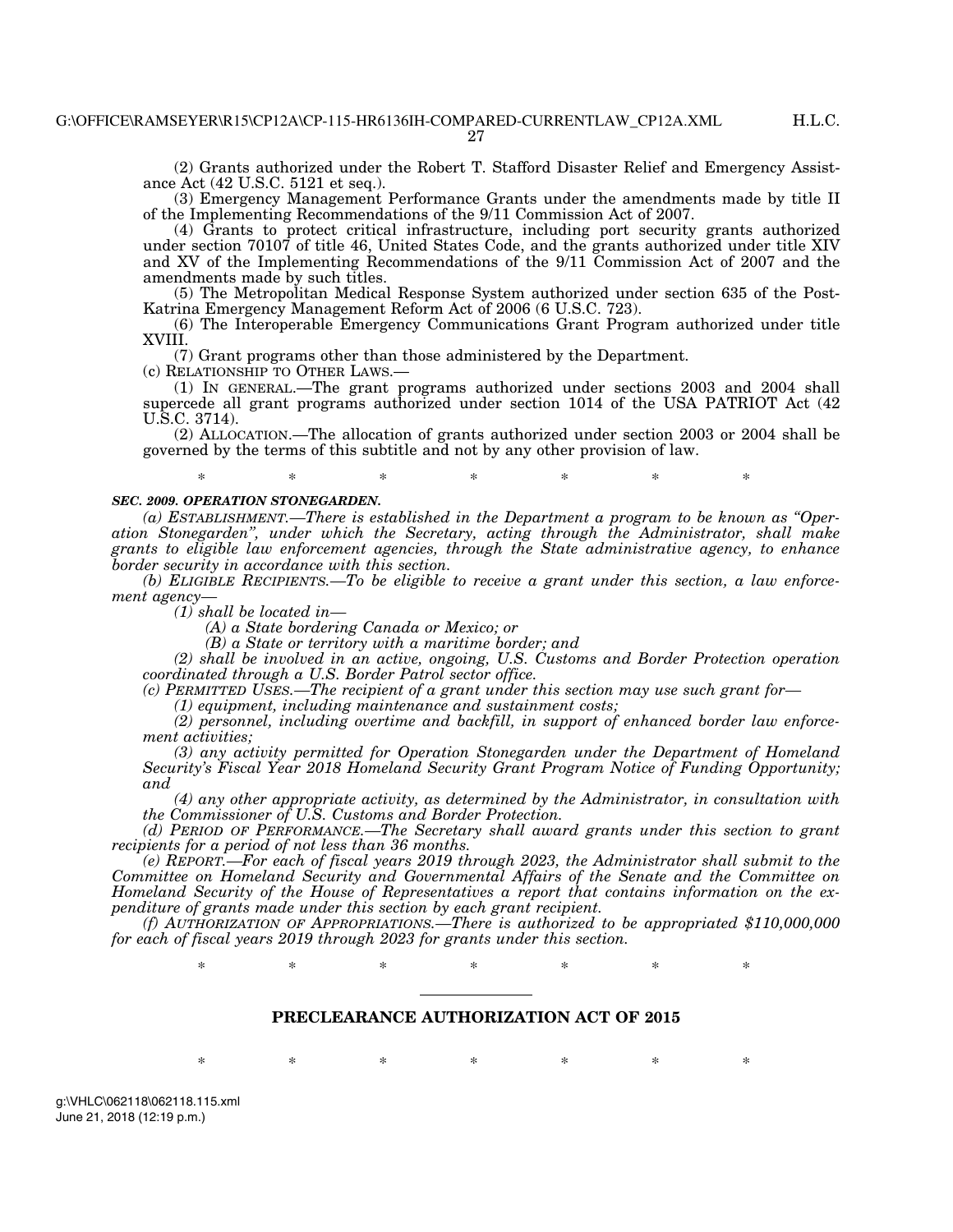28

# **TITLE VIII—MATTERS RELATING TO U.S. CUSTOMS AND BORDER PROTECTION**

\* \* \* \* \* \* \*

# **Subtitle B—Preclearance Operations**

\* \* \* \* \* \* \*

**SEC. 814. NOTIFICATION AND CERTIFICATION TO CONGRESS.** 

(a) INITIAL NOTIFICATION.—Not later than 60 days before an agreement with the government of a foreign country to establish U.S. Customs and Border Protection preclearance operations in such foreign country enters into force, the Secretary shall provide the appropriate congressional committees with—

(1) a copy of the agreement to establish such preclearance operations, which shall include—

(A) the identification of the foreign country with which U.S. Customs and Border Protection intends to enter into a preclearance agreement;

(B) the location at which such preclearance operations will be conducted; and

(C) the terms and conditions for U.S. Customs and Border Protection personnel operating at the location;

(2) an assessment of the impact such preclearance operations will have on legitimate trade and travel, including potential impacts on passengers traveling to the United States;

(3) an assessment of the impacts such preclearance operations will have on U.S. Customs and Border Protection domestic port of entry staffing;

(4) country-specific information on the anticipated homeland security benefits associated with establishing such preclearance operations;

(5) information on potential security vulnerabilities associated with commencing such preclearance operations and mitigation plans to address such potential security vulnerabilities;

(6) a U.S. Customs and Border Protection staffing model for such preclearance operations and plans for how such positions would be filled; and

 $(7)$  information on the anticipated costs over the 5 fiscal years after the agreement enters into force associated with commencing such preclearance operations.

(b) FURTHER NOTIFICATION RELATING TO PRECLEARANCE OPERATIONS ESTABLISHED AT AIR-PORTS.—Not later than 45 days before an agreement with the government of a foreign country to establish U.S. Customs and Border Protection preclearance operations at an airport in such country enters into force, the Secretary, in addition to complying with the notification requirements under subsection (a), shall provide the appropriate congressional committees with—

(1) an estimate of the date on which U.S. Customs and Border Protection intends to establish preclearance operations under such agreement, including any pending caveats that must be resolved before preclearance operations are approved;

(2) the anticipated funding sources for preclearance operations under such agreement, and other funding sources considered;

(3) a homeland security threat assessment for the country in which such preclearance operations are to be established;

(4) information on potential economic, competitive, and job impacts on United States air carriers associated with establishing such preclearance operations;

(5) details on information sharing mechanisms to ensure that U.S. Customs and Border Protection has current information to prevent terrorist and criminal travel; and

(6) other factors that the Secretary determines to be necessary for Congress to comprehensively assess the appropriateness of commencing such preclearance operations.

(c) CERTIFICATIONS RELATING TO PRECLEARANCE OPERATIONS ESTABLISHED AT AIRPORTS.—Not later than 60 days before an agreement with the government of a foreign country to establish U.S. Customs and Border Protection preclearance operations at an airport in such country enters into force, the Secretary, in addition to complying with the notification requirements under subsections (a) and (b), shall provide the appropriate congressional committees with—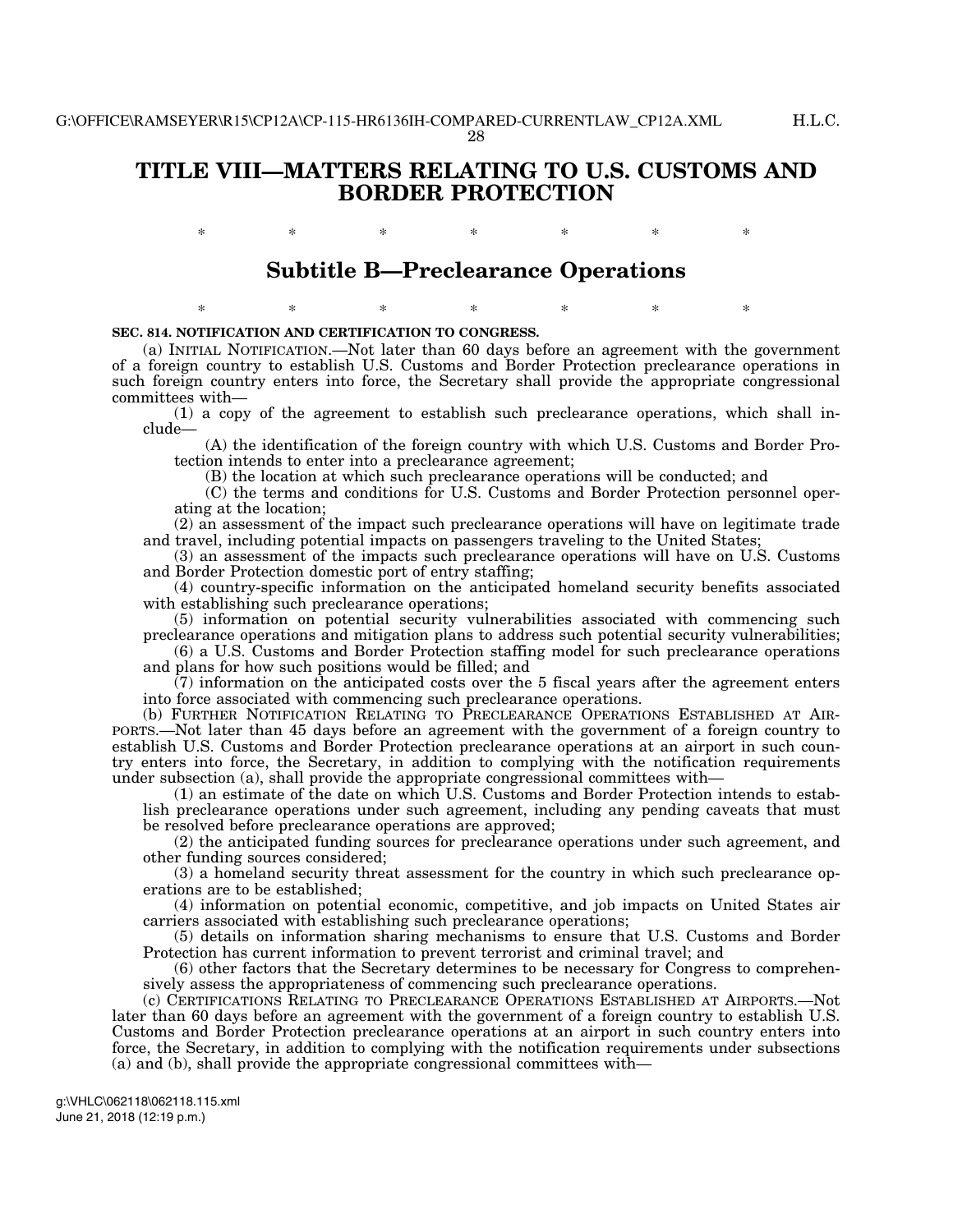$29$ 

(1) a certification that preclearance operations under such preclearance agreement, after considering alternative options, would provide homeland security benefits to the United States through the most effective means possible;

 $(2)$  a certification that preclearance operations within such foreign country will be established under such agreement only if—

(A) at least one United States passenger carrier operates at such airport; and

(B) any United States passenger carriers operating at such airport and desiring to participate in preclearance operations are provided access that is comparable to that of any non-United States passenger carrier operating at that airport;

(3) a certification that the establishment of preclearance operations in such foreign country will not significantly increase customs processing times at United States airports;

(4) a certification that representatives from U.S. Customs and Border Protection consulted with stakeholders, including providers of commercial air service in the United States, employees of such providers, security experts, and such other parties as the Secretary determines to be appropriate; and

 $(5)$  a report detailing the basis for the certifications referred to in paragraphs (1) through (4).

(d) AMENDMENT OF EXISTING AGREEMENTS.—Not later than 30 days before a substantially amended preclearance agreement with the government of a foreign country in effect as of the date of the enactment of this Act enters into force, the Secretary shall provide to the appropriate congressional committees—

(1) a copy of the agreement, as amended; and

(2) the justification for such amendment.<br>(e) IMPLEMENTATION PLAN.—

 $(1)$  IN GENERAL.—The Commissioner shall report to the appropriate congressional committees, on a quarterly basis—

(A) the number of U.S. Customs and Border Protection officers, by port, assigned from domestic ports of entry to preclearance operations; and

 $(6)$  the number of the positions at domestic ports of entry vacated by U.S. Customs and Border Protection officers described in subparagraph (A) that have been filled by other hired, trained, and equipped U.S. Customs and Border Protection officers.]

*(B) a port of entry vacancy rate which compares the number of officers identified in subparagraph (A) with the number of officers at the port at which such officer is currently assigned.* 

(2) SUBMISSION.—If the Commissioner has not filled the positions of U.S. Customs and Border Protection officers that were reassigned to preclearance operations and determines that U.S. Customs and Border Protection processing times at domestic ports of entry from which U.S. Customs and Border Protection officers were reassigned to preclearance operations have significantly increased, the Commissioner, not later than 60 days after making such a determination, shall submit to the appropriate congressional committees an implementation plan for reducing processing times at the domestic ports of entry with such increased processing times.

(3) SUSPENSION.—If the Commissioner does not submit the implementation plan described in paragraph (2) to the appropriate congressional committees before the deadline set forth in such paragraph, the Commissioner may not commence preclearance operations at an additional port of entry in any country until such implementation plan is submitted.

(f) CLASSIFIED REPORT.—The report required under subsection  $(c)(5)$  may be submitted in classified form if the Secretary determines that such form is appropriate.

\* \* \* \* \* \* \*

## **TITLE 5, UNITED STATES CODE**

\* \* \* \* \* \* \* \*

## **PART III—EMPLOYEES**

\* \* \* \* \* \* \* \*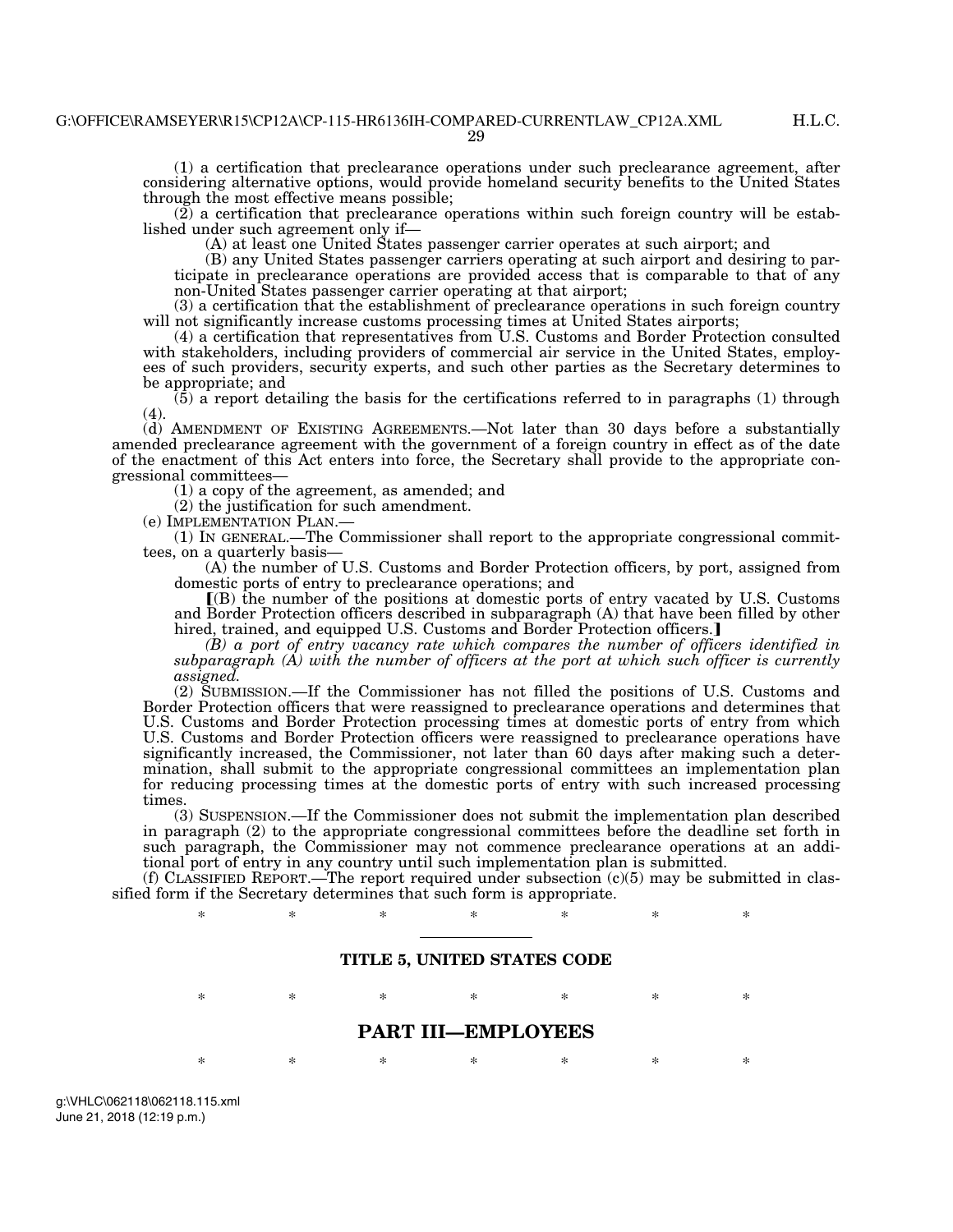H.L.C.

## **SUBPART I—MISCELLANEOUS**

# \* \* \* \* \* \* \* \* **CHAPTER 97—DEPARTMENT OF HOMELAND SECURITY**

\* \* \* \* \* \* \* \*

Sec.

9701. Establishment of human resources management system.

*9702. U.S. Customs and Border Protection temporary employment authorities.* 

### *§ 9702. U.S. Customs and Border Protection temporary employment authorities*

*(a) DEFINITIONS.—In this section—* 

*(1) the term ''CBP employee'' means an employee of U.S. Customs and Border Protection described under any of subsections (a) through (h) of section 1131 of the Border Security for America Act of 2018;* 

*(2) the term ''Commissioner'' means the Commissioner of U.S. Customs and Border Protection;* 

*(3) the term ''Director'' means the Director of the Office of Personnel Management;* 

*(4) the term ''Secretary'' means the Secretary of Homeland Security; and* 

*(5) the term ''appropriate congressional committees'' means the Committee on Oversight and Government Reform, the Committee on Homeland Security, and the Committee on Ways and Means of the House of Representatives and the Committee on Homeland Security and Governmental Affairs and the Committee on Finance of the Senate.* 

*(b) DIRECT HIRE AUTHORITY; RECRUITMENT AND RELOCATION BONUSES; RETENTION BO-NUSES.—* 

*(1) STATEMENT OF PURPOSE AND LIMITATION.—The purpose of this subsection is to allow U.S. Customs and Border Protection to expeditiously meet the hiring goals and staffing levels required by section 1131 of the Border Security for America Act of 2018. The Secretary shall not use this authority beyond meeting the requirements of such section.* 

*(2) DIRECT HIRE AUTHORITY.—The Secretary may appoint, without regard to any provision of sections 3309 through 3319, candidates to positions in the competitive service as CBP employees if the Secretary has given public notice for the positions.* 

*(3) RECRUITMENT AND RELOCATION BONUSES.—The Secretary may pay a recruitment or relocation bonus of up to 50 percent of the annual rate of basic pay to an individual CBP employee at the beginning of the service period multiplied by the number of years (including a fractional part of a year) in the required service period to an individual (other than an individual described in subsection (a)(2) of section 5753) if—* 

*(A) the Secretary determines that conditions consistent with the conditions described in paragraphs (1) and (2) of subsection (b) of such section 5753 are satisfied with respect to the individual (without regard to the regulations referenced in subsection (b)(2)(B(ii)(I) of such section or to any other provision of that section); and* 

*(B) the individual enters into a written service agreement with the Secretary—* 

*(i) under which the individual is required to complete a period of employment as a CBP employee of not less than 2 years; and* 

*(ii) that includes—* 

*(I) the commencement and termination dates of the required service period (or provisions for the determination thereof);* 

*(II) the amount of the bonus; and* 

*(III) other terms and conditions under which the bonus is payable, subject to the requirements of this subsection, including—* 

*(aa) the conditions under which the agreement may be terminated before the agreed-upon service period has been completed; and* 

*(bb) the effect of a termination described in item (aa).* 

*(4) RETENTION BONUSES.—The Secretary may pay a retention bonus of up to 50 percent of basic pay to an individual CBP employee (other than an individual described in subsection (a)(2) of section 5754) if—* 

*(A) the Secretary determines that—*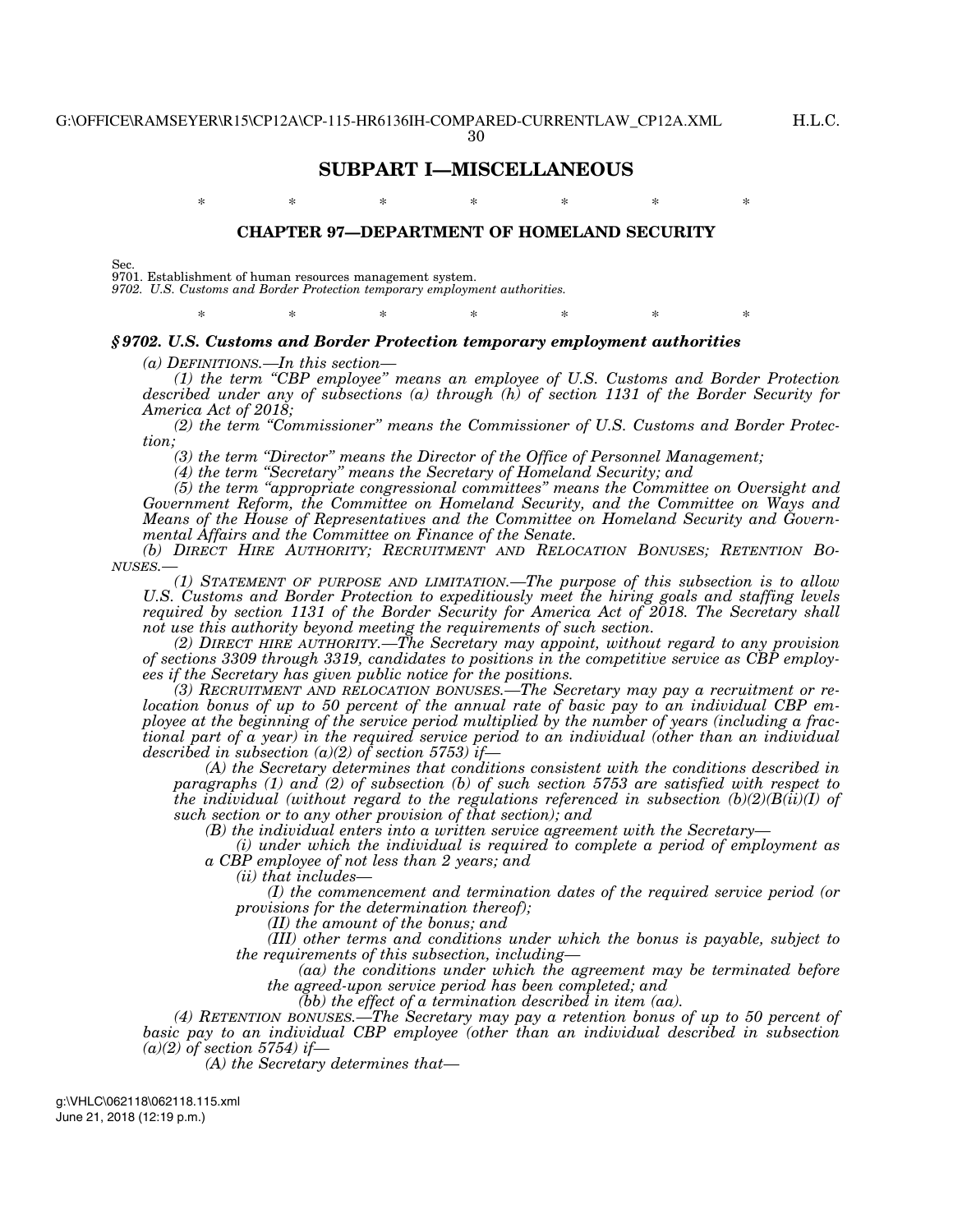*(i) a condition consistent with the condition described in subsection (b)(1) of such section 5754 is satisfied with respect to the CBP employee (without regard to any other provision of that section); and* 

*(ii) in the absence of a retention bonus, the CBP employee would be likely to leave— (I) the Federal service; or* 

*(II) for a different position in the Federal service, including a position in another agency or component of the Department of Homeland Security; and* 

*(B) the individual enters into a written service agreement with the Secretary—* 

*(i) under which the individual is required to complete a period of employment as a CBP employee of not less than 2 years; and* 

*(ii) that includes—* 

*(I) the commencement and termination dates of the required service period (or provisions for the determination thereof);* 

*(II) the amount of the bonus; and* 

*(III) other terms and conditions under which the bonus is payable, subject to the requirements of this subsection, including—* 

*(aa) the conditions under which the agreement may be terminated before the agreed-upon service period has been completed; and* 

*(bb) the effect of a termination described in item (aa).* 

*(A) MAXIMUM BONUS.—A bonus paid to an employee under—* 

*(i) paragraph (3) may not exceed 100 percent of the annual rate of basic pay of the employee as of the commencement date of the applicable service period; and* 

*(ii) paragraph (4) may not exceed 50 percent of the annual rate of basic pay of the employee.* 

*(B) RELATIONSHIP TO BASIC PAY.—A bonus paid to an employee under paragraph (3) or (4) shall not be considered part of the basic pay of the employee for any purpose, including for retirement or in computing a lump-sum payment to the covered employee for accumulated and accrued annual leave under section 5551 or section 5552.* 

 $(i)$  A bonus paid to an employee under paragraph  $(4)$  may not be based on any pe*riod of such service which is the basis for a recruitment or relocation bonus under paragraph (3).* 

*(ii) A bonus paid to an employee under paragraph (3) or (4) may not be based on*  any period of service which is the basis for a recruitment or relocation bonus under *section 5753 or a retention bonus under section 5754.* 

*(c) SPECIAL RATES OF PAY.—In addition to the circumstances described in subsection (b) of section 5305, the Director may establish special rates of pay in accordance with that section to assist the Secretary in meeting the requirements of section 1131 of the Border Security for America Act of 2018. The Director shall prioritize the consideration of requests from the Secretary for such special rates of pay and issue a decision as soon as practicable. The Secretary shall provide such information to the Director as the Director deems necessary to evaluate special rates of pay under this subsection.* 

*(d) OPM OVERSIGHT.—* 

*(1) Not later than September 30 of each year, the Secretary shall provide a report to the Director on U.S. Custom and Border Protection's use of authorities provided under subsections (b) and (c). In each report, the Secretary shall provide such information as the Director determines is appropriate to ensure appropriate use of authorities under such subsections. Each report shall also include an assessment of—* 

*(A) the impact of the use of authorities under subsections (b) and (c) on implementation of section 1131 of the Border Security for America Act of 2018;* 

*(B) solving hiring and retention challenges at the agency, including at specific locations;* 

*(C) whether hiring and retention challenges still exist at the agency or specific locations; and* 

*(D) whether the Secretary needs to continue to use authorities provided under this section at the agency or at specific locations.* 

*(2) CONSIDERATION.—In compiling a report under paragraph (1), the Secretary shall consider—*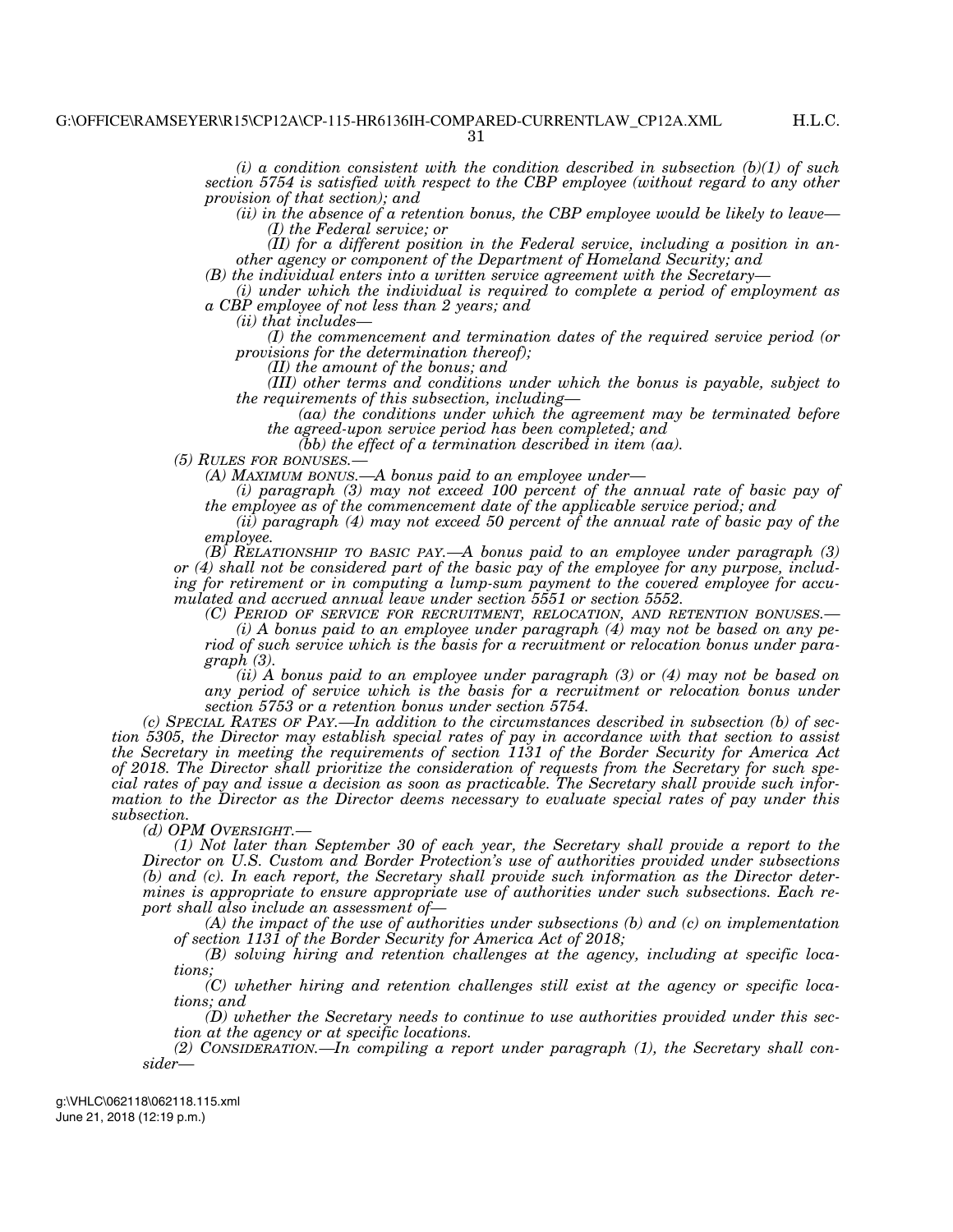H.L.C.

*(A) whether any CBP employee accepted an employment incentive under subsection (b) and (c) and then transferred to a new location or left U.S. Customs and Border Protection; and* 

*(B) the length of time that each employee identified under subparagraph (A) stayed at the original location before transferring to a new location or leaving U.S. Customs and Border Protection.* 

*(3) DISTRIBUTION.—In addition to the Director, the Secretary shall submit each report required under this subsection to the appropriate congressional committees.* 

*(e) OPM ACTION.—If the Director determines the Secretary has inappropriately used authorities under subsection (b) or a special rate of pay provided under subsection (c), the Director shall notify the Secretary and the appropriate congressional committees in writing. Upon receipt of the notification, the Secretary may not make any new appointments or issue any new bonuses under subsection (b), nor provide CBP employees with further special rates of pay, until the Director has provided the Secretary and the appropriate congressional committees a written notice stating the Director is satisfied safeguards are in place to prevent further inappropriate use.* 

*(f) IMPROVING CBP HIRING AND RETENTION.—* 

*(1) EDUCATION OF CBP HIRING OFFICIALS.—Not later than 180 days after the date of the enactment of this section, and in conjunction with the Chief Human Capital Officer of the Department of Homeland Security, the Secretary shall develop and implement a strategy to improve the education regarding hiring and human resources flexibilities (including hiring and human resources flexibilities for locations in rural or remote areas) for all employees, serving in agency headquarters or field offices, who are involved in the recruitment, hiring, assessment, or selection of candidates for locations in a rural or remote area, as well as the retention of current employees.* 

*(2) ELEMENTS.—Elements of the strategy under paragraph (1) shall include the following: (A) Developing or updating training and educational materials on hiring and human resources flexibilities for employees who are involved in the recruitment, hiring, assessment,* 

*or selection of candidates, as well as the retention of current employees.* 

*(B) Regular training sessions for personnel who are critical to filling open positions in rural or remote areas.* 

*(C) The development of pilot programs or other programs, as appropriate, consistent with authorities provided to the Secretary to address identified hiring challenges, including in rural or remote areas.* 

*(D) Developing and enhancing strategic recruiting efforts through the relationships with institutions of higher education, as defined in section 102 of the Higher Education Act of 1965 (20 U.S.C. 1002), veterans transition and employment centers, and job placement program in regions that could assist in filling positions in rural or remote areas.* 

*(E) Examination of existing agency programs on how to most effectively aid spouses and families of individuals who are candidates or new hires in a rural or remote area.* 

*(F) Feedback from individuals who are candidates or new hires at locations in a rural or remote area, including feedback on the quality of life in rural or remote areas for new hires and their families.* 

*(G) Feedback from CBP employees, other than new hires, who are stationed at locations in a rural or remote area, including feedback on the quality of life in rural or remote areas for those CBP employees and their families.* 

*(H) Evaluation of Department of Homeland Security internship programs and the usefulness of those programs in improving hiring by the Secretary in rural or remote areas. (3) EVALUATION.—* 

*(A) IN GENERAL.—Each year, the Secretary shall—* 

*(i) evaluate the extent to which the strategy developed and implemented under paragraph (1) has improved the hiring and retention ability of the Secretary; and* 

*(ii) make any appropriate updates to the strategy under paragraph (1).* 

*(B) INFORMATION.—The evaluation conducted under subparagraph (A) shall include— (i) any reduction in the time taken by the Secretary to fill mission-critical positions, including in rural or remote areas;* 

*(ii) a general assessment of the impact of the strategy implemented under paragraph (1) on hiring challenges, including in rural or remote areas; and* 

*(iii) other information the Secretary determines relevant.*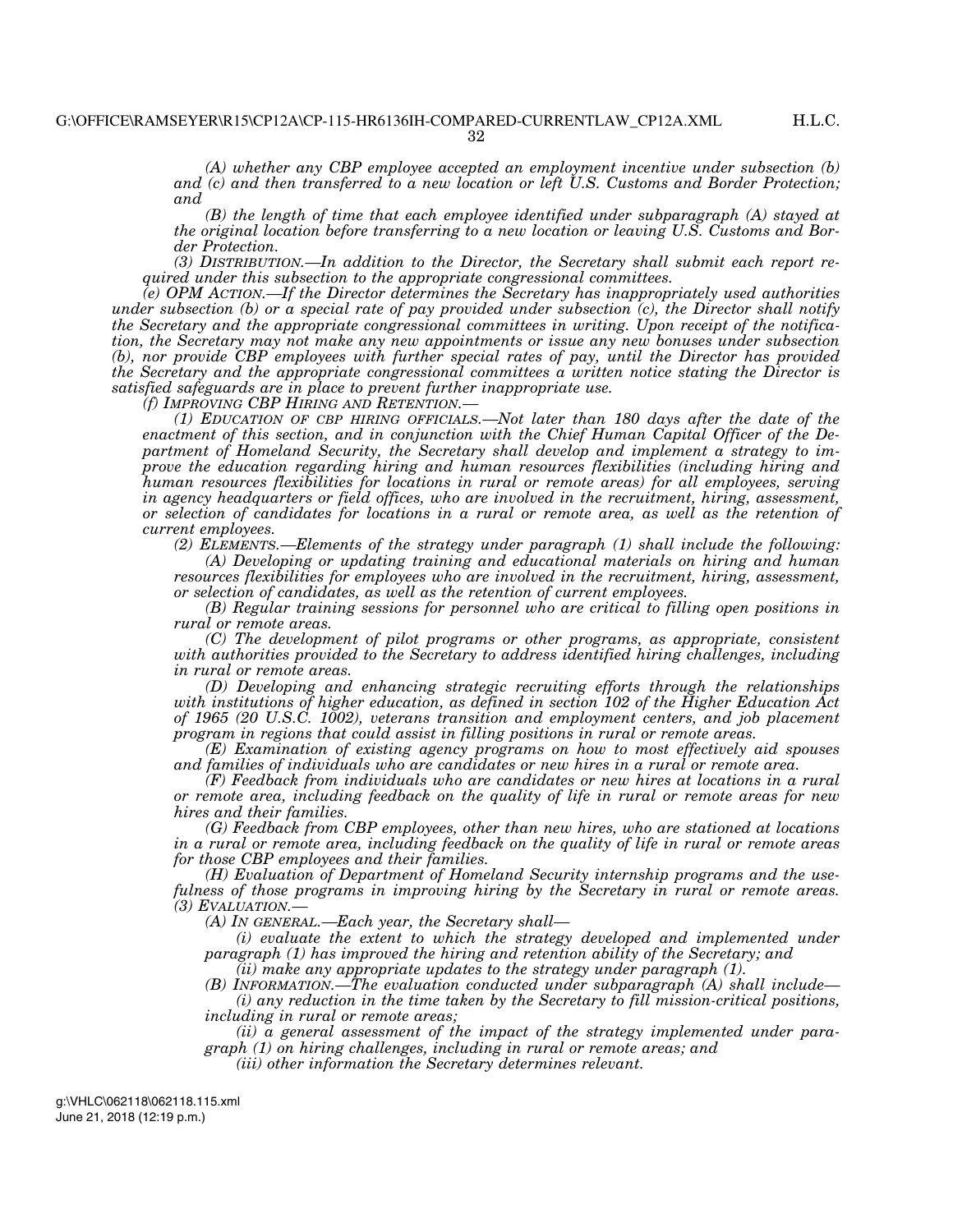*(g) INSPECTOR GENERAL REVIEW.—Not later than two years after the date of the enactment of this section, the Inspector General of the Department of Homeland Security shall review the use of hiring and pay flexibilities under subsections (b) and (c) to determine whether the use of such flexi*bilities is helping the Secretary meet hiring and retention needs, including in rural and remote *areas.* 

*(h) REPORT ON POLYGRAPH REQUESTS.—The Secretary shall report to the appropriate congressional committees on the number of requests the Secretary receives from any other Federal agency for the file of an applicant for a position in U.S. Customs and Border Protection that includes the results of a polygraph examination.* 

*(i) EXERCISE OF AUTHORITY.— (1) SOLE DISCRETION.—The exercise of authority under subsection (b) shall be subject to the sole and exclusive discretion of the Secretary (or the Commissioner, as applicable under paragraph (2) of this subsection), notwithstanding chapter 71 and any collective bargaining agreement.* 

*(2) DELEGATION.—The Secretary may delegate any authority under this section to the Commissioner.* 

*(j) RULE OF CONSTRUCTION.—Nothing in this section shall be construed to exempt the Secretary or the Director from applicability of the merit system principles under section 2301.* 

*(k) SUNSET.—The authorities under subsections (b) and (c) shall terminate on September 30, 2023. Any bonus to be paid pursuant to subsection (b) that is approved before such date may continue until such bonus has been paid, subject to the conditions specified in this section.* 

## **ANTI-BORDER CORRUPTION ACT OF 2010**

\* \* \* \* \* \* \* **SEC. 3. REQUIREMENTS WITH RESPECT TO ADMINISTERING POLYGRAPH EXAMINATIONS TO LAW EN-FORCEMENT PERSONNEL OF U.S. CUSTOMS AND BORDER PROTECTION.** 

(a) IN GENERAL.—The Secretary of Homeland Security shall ensure that—

(1) by not later than 2 years after the date of the enactment of this Act, all applicants for law enforcement positions with U.S. Customs and Border Protection (except as provided in subsection (b)) receive polygraph examinations before being hired for such a position; and

(2) by not later than 180 days after the date of the enactment of this Act, U.S. Customs and Border Protection initiates all periodic background reinvestigations for all law enforcement personnel of U.S. Customs and Border Protection that should receive periodic background reinvestigations pursuant to relevant policies of U.S. Customs and Border Protection in effect on the day before the date of the enactment of this Act.

ø(b) WAIVER.—The Commissioner of U.S. Customs and Border Protection may waive the polygraph examination requirement under subsection (a)(1) for any applicant who—

 $(1)$  is deemed suitable for employment;

 $\overline{I}(2)$  holds a current, active Top Secret/Sensitive Compartmented Information Clearance;

ø(3) has a current Single Scope Background Investigation;

 $(4)$  was not granted any waivers to obtain his or her clearance; and

 $(5)$  is a veteran (as defined in section 2108 of title 5, United States Code).

*(b) WAIVER AUTHORITY.—The Commissioner of U.S. Customs and Border Protection may waive the application of subsection (a)(1)—* 

*(1) to a current, full-time law enforcement officer employed by a State or local law enforcement agency who—* 

*(A) has continuously served as a law enforcement officer for not fewer than three years;* 

*(B) is authorized by law to engage in or supervise the prevention, detection, investigation, or prosecution of, or the incarceration of any person for, any violation of law, and has statutory powers for arrest or apprehension;* 

*(C) is not currently under investigation, has not been found to have engaged in criminal activity or serious misconduct, has not resigned from a law enforcement officer position under investigation or in lieu of termination, and has not been dismissed from a law enforcement officer position; and* 

*(D) has, within the past ten years, successfully completed a polygraph examination as a condition of employment with such officer's current law enforcement agency;*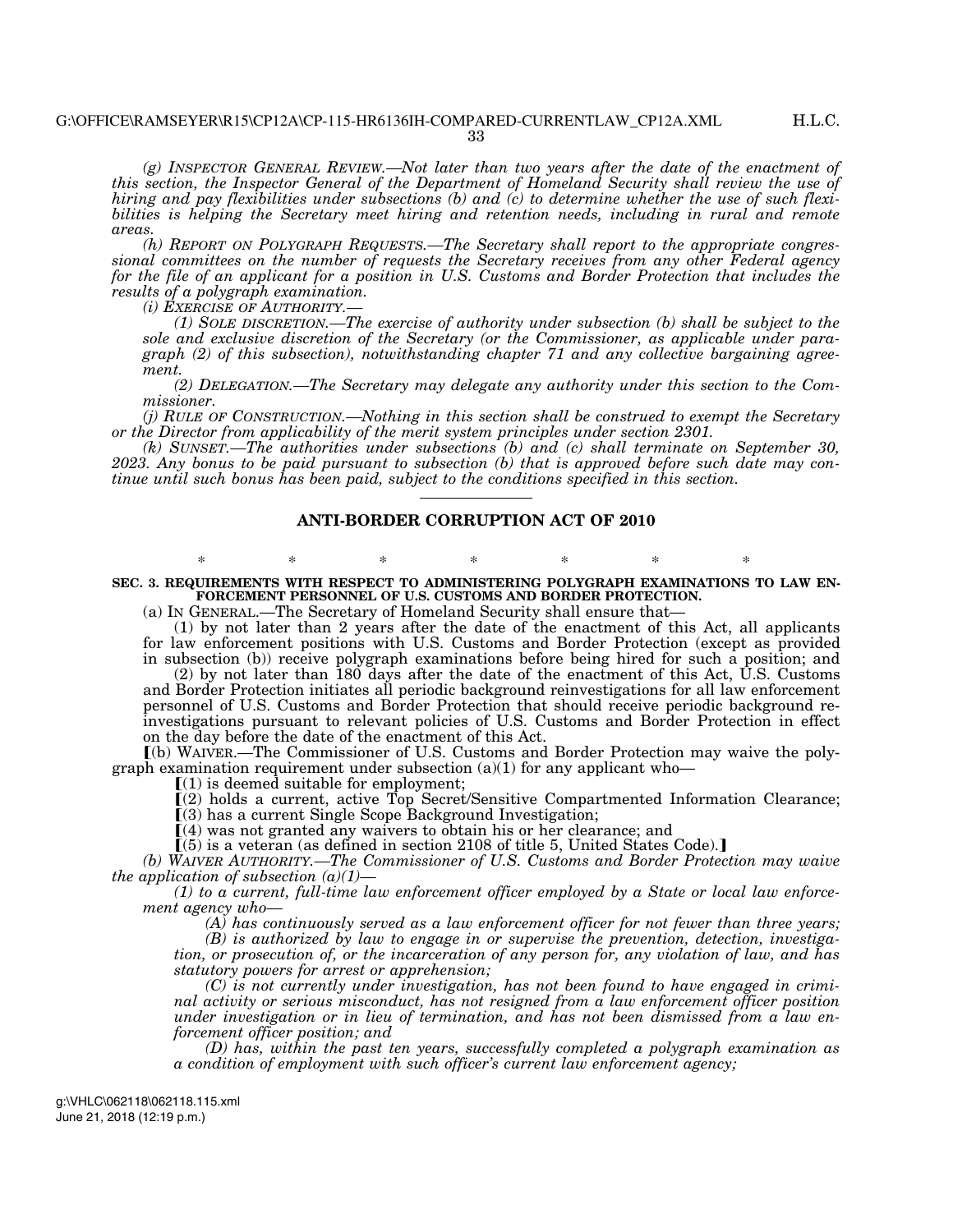34

*(2) to a current, full-time Federal law enforcement officer who—* 

*(A) has continuously served as a law enforcement officer for not fewer than three years; (B) is authorized to make arrests, conduct investigations, conduct searches, make seizures, carry firearms, and serve orders, warrants, and other processes;* 

*(C) is not currently under investigation, has not been found to have engaged in criminal activity or serious misconduct, has not resigned from a law enforcement officer position under investigation or in lieu of termination, and has not been dismissed from a law enforcement officer position; and* 

*(D) holds a current Tier 4 background investigation or current Tier 5 background investigation; and* 

*(3) to a member of the Armed Forces (or a reserve component thereof) or a veteran, if such individual—* 

*(A) has served in the Armed Forces for not fewer than three years;* 

*(B) holds, or has held within the past five years, a Secret, Top Secret, or Top Secret/ Sensitive Compartmented Information clearance;* 

*(C) holds, or has undergone within the past five years, a current Tier 4 background investigation or current Tier 5 background investigation;* 

*(D) received, or is eligible to receive, an honorable discharge from service in the Armed Forces and has not engaged in criminal activity or committed a serious military or civil offense under the Uniform Code of Military Justice; and* 

*(E) was not granted any waivers to obtain the clearance referred to subparagraph (B). (c) TERMINATION OF WAIVER AUTHORITY.—The authority to issue a waiver under subsection (b) shall terminate on the date that is four years after the date of the enactment of the Border Security for America Act of 2018.* 

### **[SEC. 4. PROGRESS REPORT.**

[Not later than 180 days after the date of the enactment of this Act, and every 180 days thereafter through the date that is 2 years after such date of enactment, the Secretary of Homeland Security shall submit to the Committee on Homeland Security and Governmental Affairs of the Senate and the Committee on Homeland Security of the House of Representatives a report on the progress made by U.S. Customs and Border Protection toward complying with section 3.]

## *SEC. 4. SUPPLEMENTAL COMMISSIONER AUTHORITY.*

*(a) NON-EXEMPTION.—An individual who receives a waiver under section 3(b) is not exempt from other hiring requirements relating to suitability for employment and eligibility to hold a national security designated position, as determined by the Commissioner of U.S. Customs and Border Protection.* 

*(b) BACKGROUND INVESTIGATIONS.—Any individual who receives a waiver under section 3(b) who holds a current Tier 4 background investigation shall be subject to a Tier 5 background investigation.* 

*(c) ADMINISTRATION OF POLYGRAPH EXAMINATION.—The Commissioner of U.S. Customs and Border Protection is authorized to administer a polygraph examination to an applicant or employee who is eligible for or receives a waiver under section 3(b) if information is discovered before the completion of a background investigation that results in a determination that a polygraph examination is necessary to make a final determination regarding suitability for employment or continued employment, as the case may be.* 

## *SEC. 5. REPORTING.*

*(a) ANNUAL REPORT.—Not later than one year after the date of the enactment of this section and annually thereafter while the waiver authority under section 3(b) is in effect, the Commissioner of U.S. Customs and Border Protection shall submit to Congress a report that includes, with respect to each such reporting period—* 

*(1) the number of waivers requested, granted, and denied under section 3(b);* 

*(2) the reasons for any denials of such waiver;* 

*(3) the percentage of applicants who were hired after receiving a waiver;* 

*(4) the number of instances that a polygraph was administered to an applicant who initially received a waiver and the results of such polygraph;* 

*(5) an assessment of the current impact of the polygraph waiver program on filling law enforcement positions at U.S. Customs and Border Protection; and*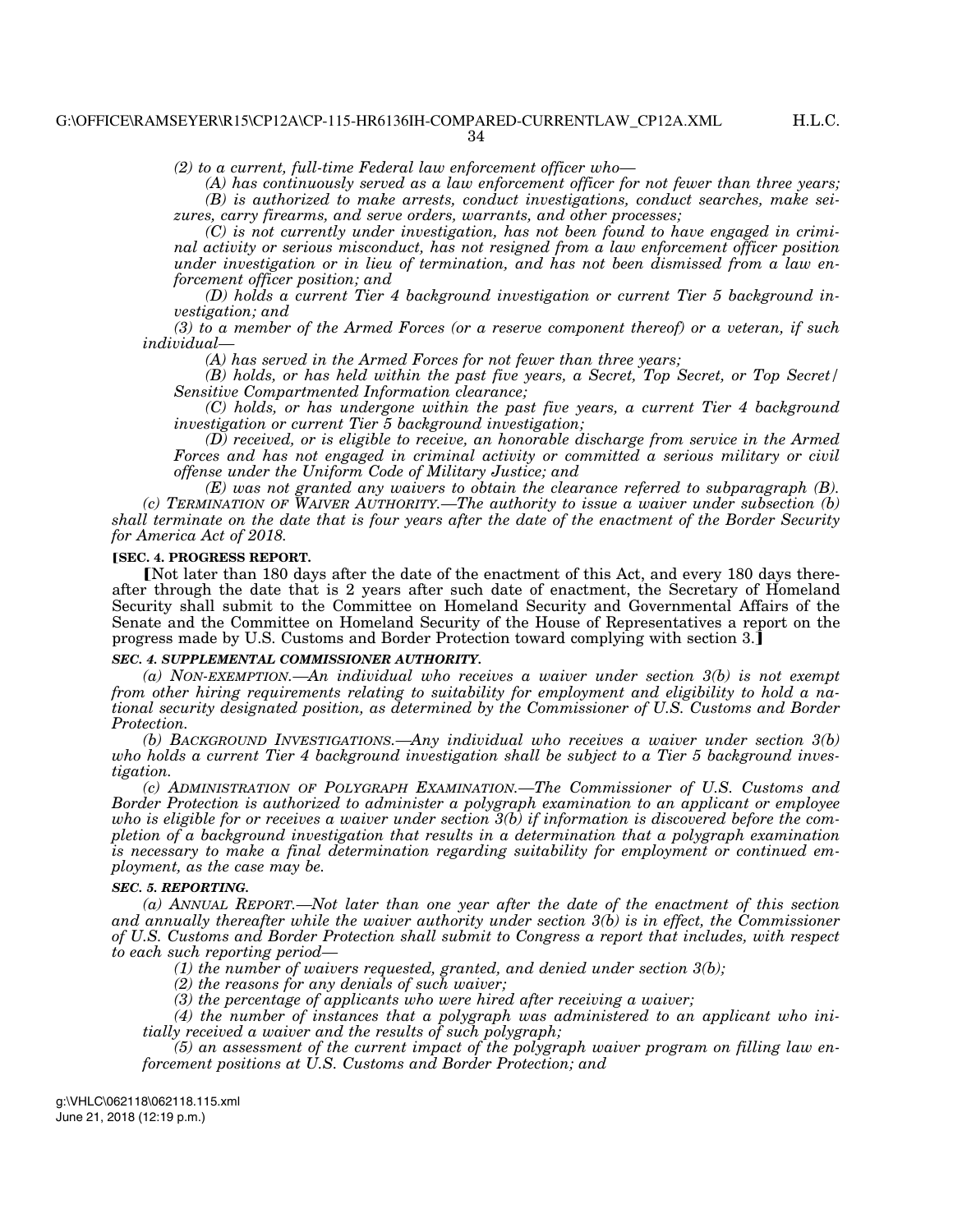*(6) additional authorities needed by U.S. Customs and Border Protection to better utilize the polygraph waiver program for its intended goals.* 

*(b) ADDITIONAL INFORMATION.—The first report submitted under subsection (a) shall include— (1) an analysis of other methods of employment suitability tests that detect deception and could be used in conjunction with traditional background investigations to evaluate potential employees for suitability; and* 

*(2) a recommendation regarding whether a test referred to in paragraph (1) should be adopted by U.S. Customs and Border Protection when the polygraph examination requirement is waived pursuant to section 3(b).* 

## *SEC. 6. DEFINITIONS.*

*In this Act:* 

*(1) FEDERAL LAW ENFORCEMENT OFFICER.—The term ''Federal law enforcement officer'' means a ''law enforcement officer'' defined in section 8331(20) or 8401(17) of title 5, United States Code.* 

*(2) SERIOUS MILITARY OR CIVIL OFFENSE.—The term ''serious military or civil offense'' means an offense for which—* 

*(A) a member of the Armed Forces may be discharged or separated from service in the Armed Forces; and* 

*(B) a punitive discharge is, or would be, authorized for the same or a closely related offense under the Manual for Court-Martial, as pursuant to Army Regulation 635–200 chapter 14–12.* 

*(3) TIER 4; TIER 5.—The terms ''Tier 4'' and ''Tier 5'' with respect to background investigations have the meaning given such terms under the 2012 Federal Investigative Standards.* 

*(4) VETERAN.—The term ''veteran'' has the meaning given such term in section 101(2) of title 38, United States Code.* 

## **ACT OF APRIL 27, 1998**

#### (Public Law 105-173)

AN ACT To amend the Immigration and Nationality Act to modify and extend the visa waiver pilot program, and to provide for the collection of data with respect to the number of nonimmigrants who remain in the United States after the expiration of the period of stay authorized by the Attorney General.

\* \* \* \* \* \* \*

#### **SEC. 2. DATA ON NONIMMIGRANT OVERSTAY RATES.**

(a) COLLECTION OF DATA.—Not later than the date that is 180 days after the date of the enactment of this Act, the [Attorney General] Secretary of Homeland Security shall implement a program to collect data, for each fiscal year, regarding the total number of aliens within each of the classes of nonimmigrant aliens described in section  $101(a)(15)$  of the Immigration and Nationality Act (8 U.S.C. 1101(a)(15)) whose authorized period of stay in the United States terminated during the previous fiscal year, but who remained in the United States notwithstanding such termination*, and any additional information that the Secretary determines necessary for purposes of the report under subsection (b)*.

ø(b) ANNUAL REPORT.—-.—Not later than June 30, 1999, and not later than June 30 of each year thereafter, the Attorney General shall submit an annual report to the Congress providing numerical estimates, for each country for the preceding fiscal year, of the number of aliens from the country who are described in subsection  $(a)$ .

*(b) ANNUAL REPORT.—Not later than September 30, 2019, and not later than September 30 of each year thereafter, the Secretary of Homeland Security shall submit to the Committee on Homeland Security and the Committee on the Judiciary of the House of Representatives and to the Committee on Homeland Security and Governmental Affairs and the Committee on the Judiciary of the Senate a report providing, for the preceding fiscal year, numerical estimates (including information on the methodology utilized to develop such numerical estimates) of—* 

*(1) for each country, the number of aliens from the country who are described in subsection (a), including—*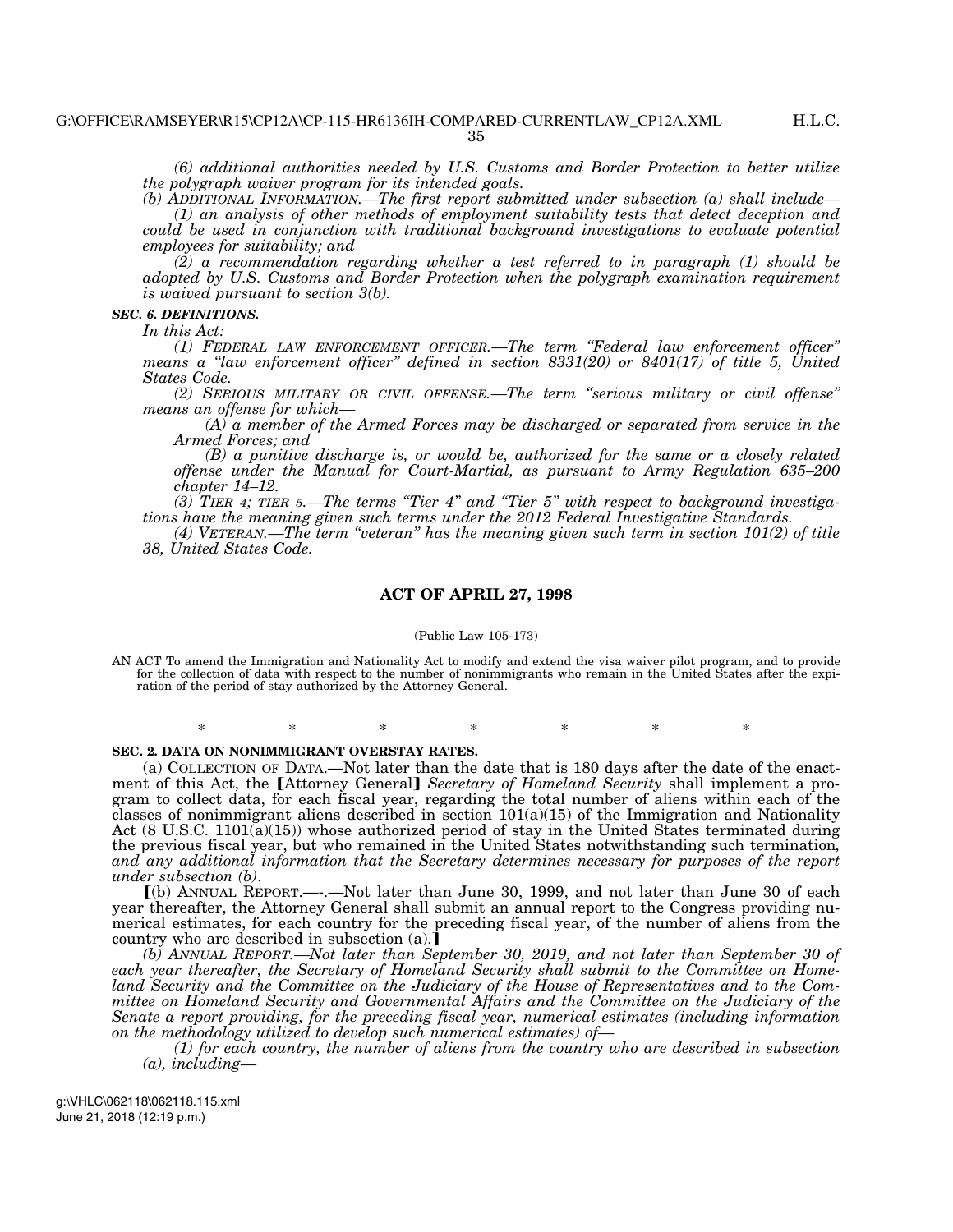*(A) the total number of such aliens within all classes of nonimmigrant aliens described in section 101(a)(15) of the Immigration and Nationality Act (8 U.S.C. 1101(a)(15)); and (B) the number of such aliens within each of the classes of nonimmigrant aliens, as well as the number of such aliens within each of the subclasses of such classes of nonimmigrant aliens, as applicable;* 

*(2) for each country, the percentage of the total number of aliens from the country who were present in the United States and were admitted to the United States as nonimmigrants who are described in subsection (a);* 

*(3) the number of aliens described in subsection (a) who arrived by land at a port of entry into the United States;* 

*(4) the number of aliens described in subsection (a) who entered the United States using a border crossing identification card (as such term is defined in section 101(a)(6) of the Immigration and Nationality Act (8 U.S.C. 1101(a)(6))); and* 

*(5) the number of Canadian nationals who entered the United States without a visa whose authorized period of stay in the United States terminated during the previous fiscal year, but who remained in the United States.* 

\* \* \* \* \* \* \*

## **IMMIGRATION AND NATIONALITY ACT**

*Be it enacted by the Senate and House of Representatives of the United States of America in Congress assembled*, That this Act, divided into titles, chapters, and sections according to the following table of contents, may be cited as the "Immigration and Nationality Act".

## TABLE OF CONTENTS

TITLE I—GENERAL

Sec. 101. Definitions. \* \* \* \* \* \* \* TITLE II—IMMIGRATION \* \* \* \* \* \* \* CHAPTER 2—QUALIFICATIONS FOR ADMISSION OF ALIENS; TRAVEL CONTROL OF CITIZENS AND ALIENS \* \* \* \* \* \* \* *Sec. 211A. Petition and application processing.*  \* \* \* \* \* \* \* *Sec. 220. Designation.*  \* \* \* \* \* \* \*

## TITLE I—GENERAL

#### DEFINITIONS

SECTION 101. (a) As used in this Act—

(1) The term ''administrator'' means the official designated by the Secretary of State pursuant to section 104(b) of this Act.

(2) The term ''advocates'' includes, but is not limited to, advises, recommends, furthers by overt act, and admits belief in.

(3) The term "alien" means any person not a citizen or national of the United States.

(4) The term ''application for admission'' has reference to the application for admission into the United States and not to the application for the issuance of an immigrant or nonimmigrant visa.

(5) The term ''Attorney General'' means the Attorney General of the United States.

(6) The term ''border crossing identification card'' means a document of identity bearing that designation issued to an alien who is lawfully admitted for permanent residence, or to an alien who is a resident in foreign contiguous territory, by a consular officer or an immigration officer for the purpose of crossing over the borders between the United States and foreign contiguous territory in accordance with such conditions for its issuance and use as may be prescribed by regula-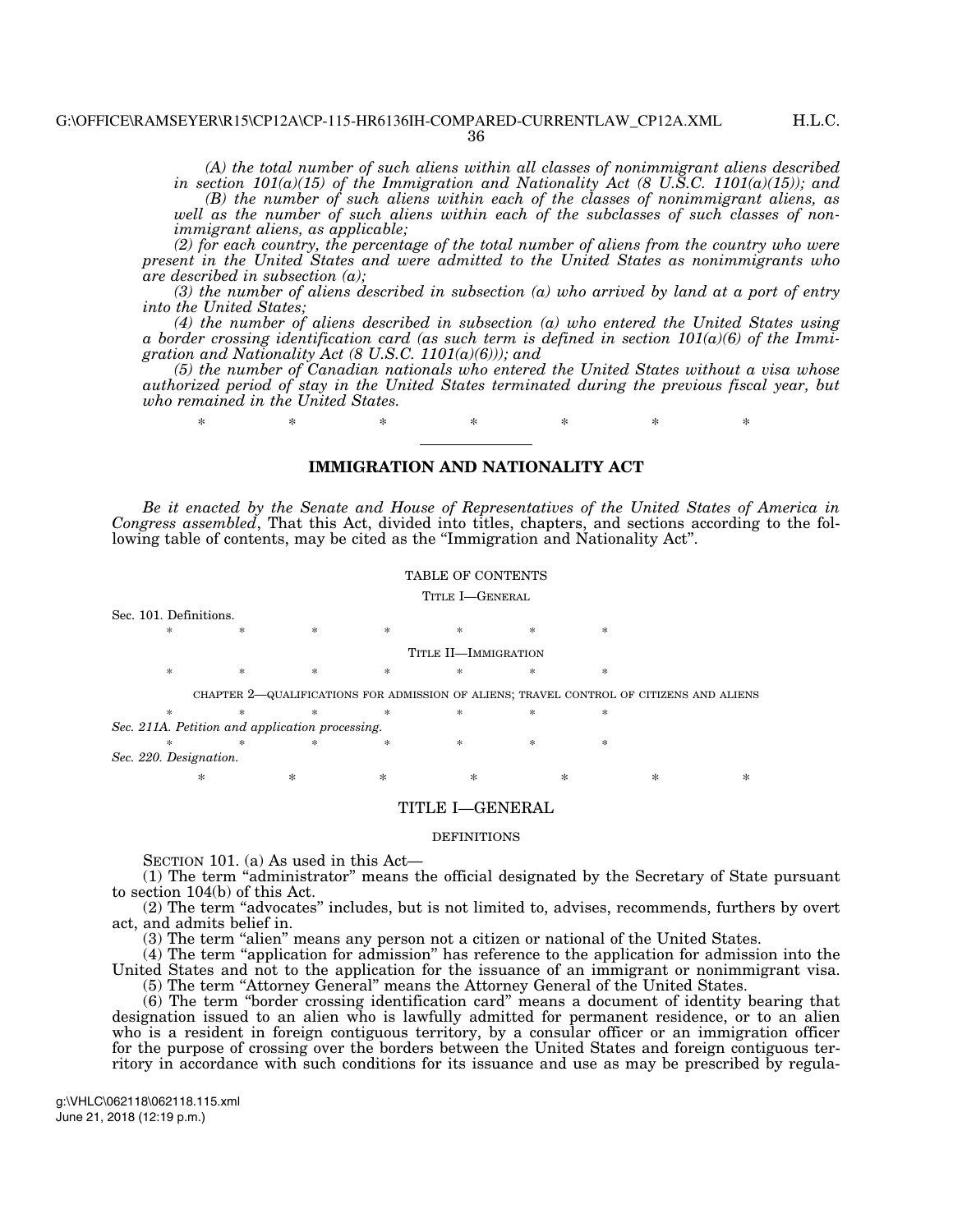tions. Such regulations shall provide that (A) each such document include a biometric identifier (such as the fingerprint or handprint of the alien) that is machine readable and (B) an alien presenting a border crossing identification card is not permitted to cross over the border into the United States unless the biometric identifier contained on the card matches the appropriate biometric characteristic of the alien.

(7) The term ''clerk of court'' means a clerk of a naturalization court.

(8) The terms ''Commissioner'' and ''Deputy Commissioner'' mean the Commissioner of Immigration and Naturalization and a Deputy Commissioner of Immigration and Naturalization, respectively.

(9) The term ''consular officer'' means any consular, diplomatic, or other officer or employee of the United States designated under regulations prescribed under authority contained in this Act, for the purpose of issuing immigrant or nonimmigrant visas or, when used in title III, for the purpose of adjudicating nationality.

(10) The term ''crewman'' means a person serving in any capacity on board a vessel or aircraft.

(11) The term ''diplomatic visa'' means a nonimmigrant visa bearing that title and issued to a nonimmigrant in accordance with such regulations as the Secretary of State may prescribe.

(12) The term ''doctrine'' includes, but is not limited to, policies, practices, purposes, aims, or procedures.

(13)(A) The terms ''admission'' and ''admitted'' mean, with respect to an alien, the lawful entry of the alien into the United States after inspection and authorization by an immigration officer.

 $(B)$  An alien who is paroled under section  $212(d)(5)$  or permitted to land temporarily as an alien crewman shall not be considered to have been admitted.

(C) An alien lawfully admitted for permanent residence in the United States shall not be regarded as seeking an admission into the United States for purposes of the immigration laws unless the alien—

(i) has abandoned or relinquished that status,

(ii) has been absent from the United States for a continuous period in excess of 180 days, (iii) has engaged in illegal activity after having departed the United States,

(iv) has departed from the United States while under legal process seeking removal of the alien from the United States, including removal proceedings under this Act and extradition proceedings,

 $(v)$  has committed an offense identified in section  $212(a)(2)$ , unless since such offense the alien has been granted relief under section 212(h) or 240A(a), or

(vi) is attempting to enter at a time or place other than as designated by immigration officers or has not been admitted to the United States after inspection and authorization by an immigration officer.

(14) The term ''foreign state'' includes outlying possessions of a foreign state, but self-governing dominions and territories under mandate or trusteeship shall be regarded as separate foreign states.

(15) The term ''immigrant'' means every alien except an alien who is within one of the following classes of nonimmigrant aliens—

(A)(i) an ambassador, public minister, or career diplomatic or consular officer who has been accredited by a foreign government recognized de jure by the United States and who is accepted by the President or by the Secretary of State, and the members of the alien's immediate family;

(ii) upon a basis of reciprocity, other officials and employees who have been accredited by a foreign government recognized de jure by the United States, who are accepted by the Secretary of State, and the members of their immediate families; and

(iii) upon a basis of reciprocity, attendants, servants, personal employees, and members of their immediate families, of the officials and employees who have a nonimmigrant status under (i) and (ii) above;

(B) an alien (other than one coming for the purpose of study or of performing skilled or unskilled labor or as a representative of foreign press, radio, film, or other foreign information media coming to engage in such vocation) having a residence in a foreign country which he has no intention of abandoning and who is visiting the United States temporarily for business or temporarily for pleasure;

(C) an alien in immediate and continuous transit through the United States, or an alien who qualifies as a person entitled to pass in transit to and from the United Nations Head-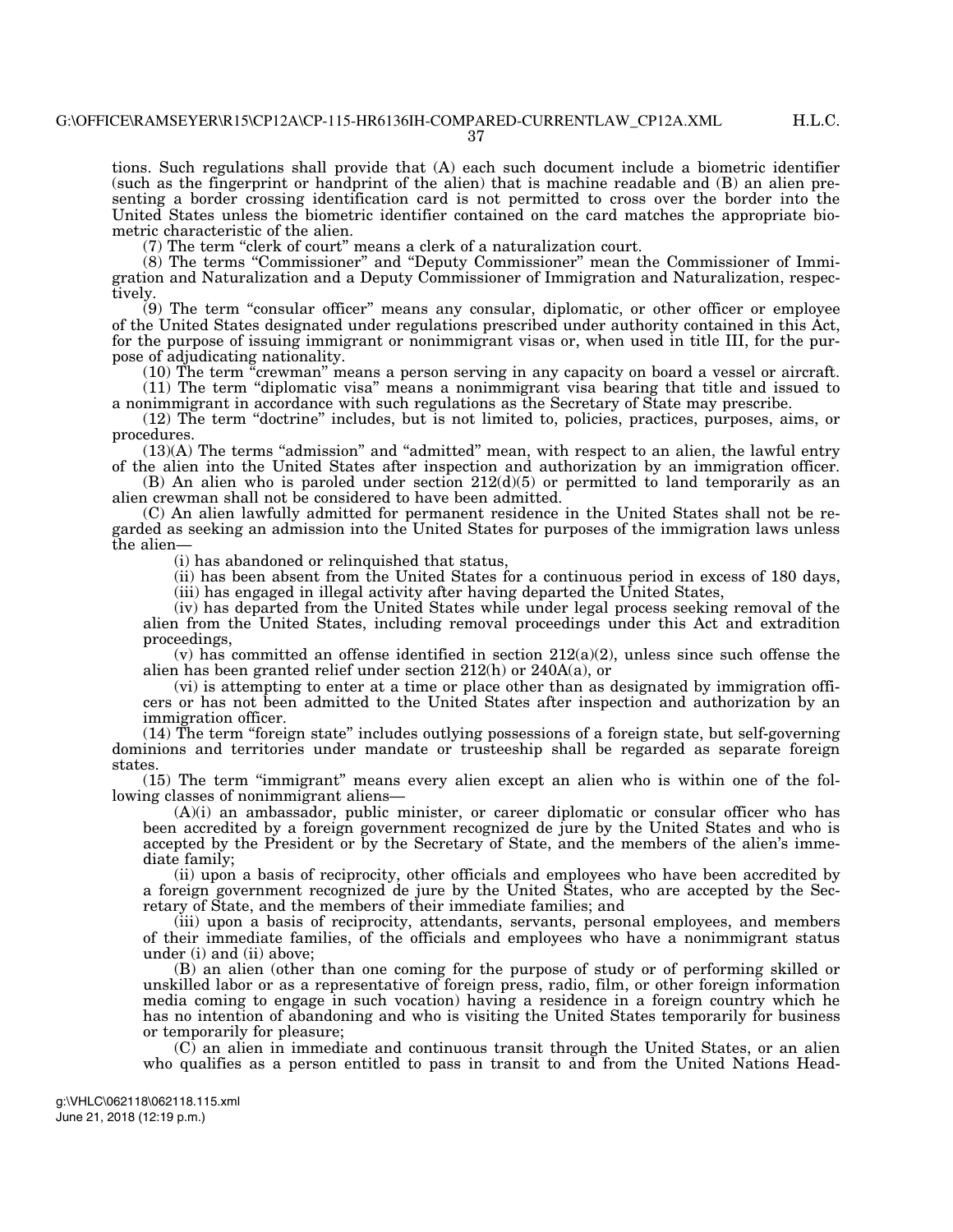H.L.C.

quarters District and foreign countries, under the provisions of paragraphs (3), (4), and (5) of section 11 of the Headquarters Agreement with the United Nations (61 Stat. 758);

(D)(i) an alien crewman serving in good faith as such in a capacity required for normal operation and service on board a vessel, as defined in section 258(a) (other than a fishing vessel having its home port or an operating base in the United States), or aircraft, who intends to land temporarily and solely in pursuit of his calling as a crewman and to depart from the United States with the vessel or aircraft on which he arrived or some other vessel or aircraft;

(ii) an alien crewman serving in good faith as such in any capacity required for normal operations and service aboard a fishing vessel having its home port or an operating base in the United States who intends to land temporarily in Guam or the Commonwealth of the Northern Mariana Islands and solely in pursuit of his calling as a crewman and to depart from Guam or the Commonwealth of the Northern Mariana Islands with the vessel on which he arrived;

(E) an alien entitled to enter the United States under and in pursuance of the provisions of a treaty of commerce and navigation between the United States and the foreign state of which he is a national, and the spouse and children of any such alien if accompanying or following to join him: (i) solely to carry on substantial trade, including trade in services or trade in technology, principally between the United States and the foreign state of which he is a national; (ii) solely to develop and direct the operations of an enterprise in which he has invested, or of an enterprise in which he is actively in the process of investing, a substantial amount of capital; or (iii) solely to perform services in a specialty occupation in the United States if the alien is a national of the Commonwealth of Australia and with respect to whom the Secretary of Labor determines and certifies to the Secretary of Homeland Security and the Secretary of State that the intending employer has filed with the Secretary of Labor an attestation under section  $212(t)(1)$ ;

 $(F)(i)$  an alien having a residence in a foreign country which he has no intention of abandoning, who is a bona fide student qualified to pursue a full course of study and who seeks to enter the United States temporarily and solely for the purpose of pursuing such a course of study consistent with section 214(l) at an established college, university, seminary, conservatory, academic high school, elementary school, or other academic institution or in an accredited language training program in the United States, particularly designated by him and approved by the Attorney General after consultation with the Secretary of Education, which institution or place of study shall have agreed to report to the Attorney General the termination of attendance of each nonimmigrant student, and if any such institution of learning or place of study fails to make reports promptly the approval shall be withdrawn, (ii) the alien spouse and minor children of any alien described in clause (i) if accompanying or following to join such an alien, and (iii) an alien who is a national of Canada or Mexico, who maintains actual residence and place of abode in the country of nationality, who is described in clause (i) except that the alien's qualifications for and actual course of study may be full or part-time, and who commutes to the United States institution or place of study from Canada or Mexico;

(G)(i) a designated principal resident representative of a foreign government recognized de jure by the United States, which foreign government is a member of an international organization entitled to enjoy privileges, exemptions, and immunities as an international organization under the International Organizations Immunities Act (59 Stat. 669), accredited resident members of the staff of such representatives, and members of his or their immediate family;

(ii) other accredited representatives of such a foreign government to such international organizations, and the members of their immediate families;

(iii) an alien able to qualify under (i) or (ii) above except for the fact that the government of which such alien is an accredited representative is not recognized de jure by the United States, or that the government of which he is an accredited representative is not a member of such international organization, and the members of his immediate family;

(iv) officers, or employees of such international organizations, and the members of their immediate families;

(v) attendants, servants, and personal employees of any such representative, officer, or employee, and the members of the immediate families of such attendants, servants, and personal employees;

(H) an alien (i) (b) subject to section  $212(j)(2)$ , who is coming temporarily to the United States to perform services (other than services described in subclause (a) during the period in which such subclause applies and other than services described in subclause  $(ii)(a)$  or in sub-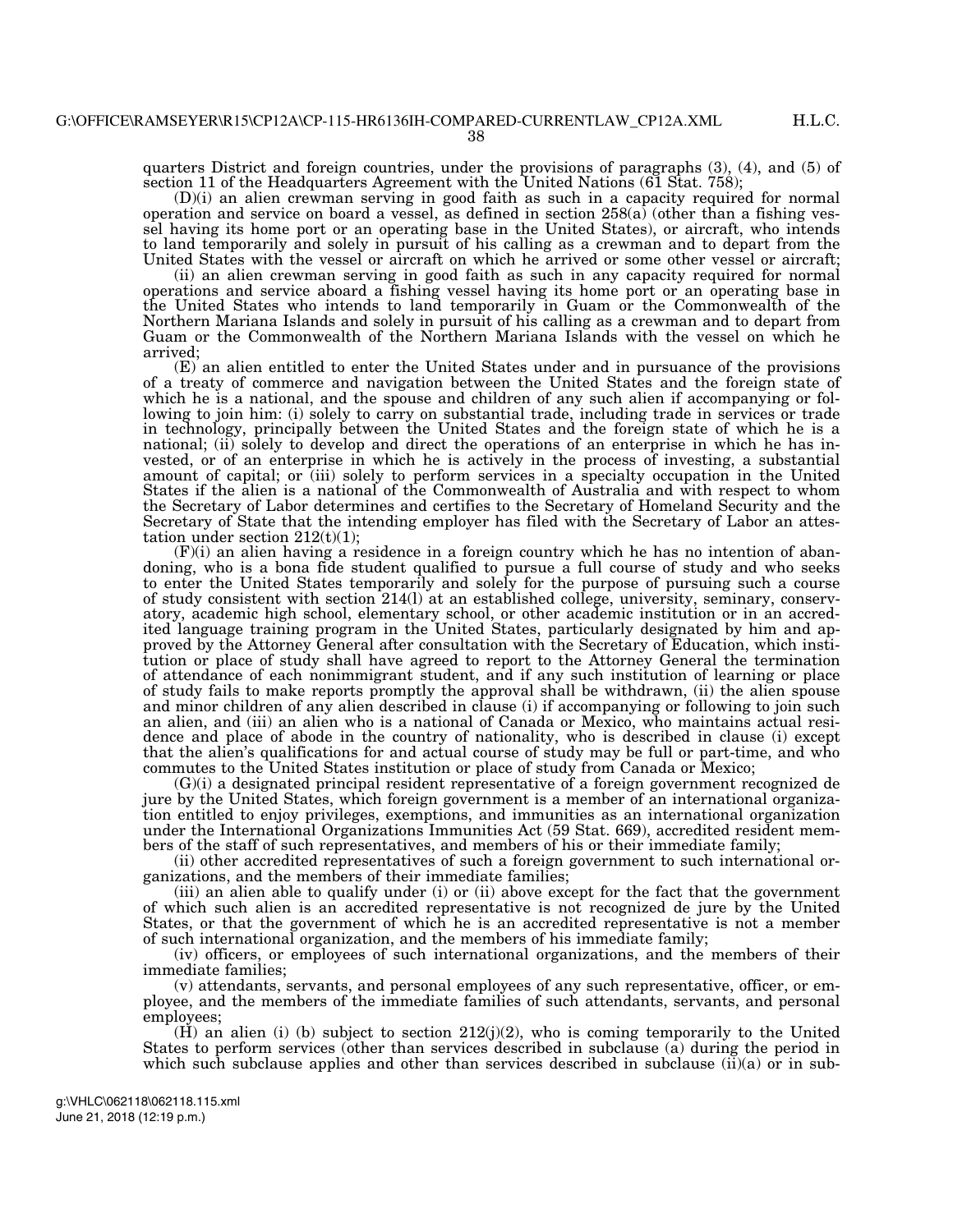H.L.C.

paragraph  $(0)$  or  $(P)$ ) in a specialty occupation described in section  $214(i)(1)$  or as a fashion model, who meets the requirements for the occupation specified in section  $214(i)(2)$  or, in the case of a fashion model, is of distinguished merit and ability, and with respect to whom the Secretary of Labor determines and certifies to the Attorney General that the intending employer has filed with the Secretary an application under section  $212(n)(1)$ , or (b1) who is entitled to enter the United States under and in pursuance of the provisions of an agreement listed in section  $214(g)(8)(A)$ , who is engaged in a specialty occupation described in section  $214(i)(3)$ , and with respect to whom the Secretary of Labor determines and certifies to the Secretary of Homeland Security and the Secretary of State that the intending employer has filed with the Secretary of Labor an attestation under section  $212(t)(1)$ , or (c) who is coming temporarily to the United States to perform services as a registered nurse, who meets the qualifications described in section  $212(m)(1)$ , and with respect to whom the Secretary of Labor determines and certifies to the Attorney General that an unexpired attestation is on file and in effect under section  $212(m)(2)$  for the facility (as defined in section  $212(m)(6)$ ) for which the alien will perform the services; or (ii)(a) having a residence in a foreign country which he has no intention of abandoning who is coming temporarily to the United States to perform agricultural labor or services, as defined by the Secretary of Labor in regulations and including agricultural labor defined in section  $3121(g)$  of the Internal Revenue Code of 1986, agriculture as defined in section 3(f) of the Fair Labor Standards Act of 1938 (29 U.S.C. 203(f)), and the pressing of apples for cider on a farm, of a temporary or seasonal nature, or (b) having a residence in a foreign country which he has no intention of abandoning who is coming temporarily to the United States to perform other temporary service or labor if unemployed persons capable of performing such service or labor cannot be found in this country, but this clause shall not apply to graduates of medical schools coming to the United States to perform services as members of the medical profession; or (iii) having a residence in a foreign country which he has no intention of abandoning who is coming temporarily to the United States as a trainee, other than to receive graduate medical education or training, in a training program that is not designed primarily to provide productive employment; and the alien spouse and minor children of any such alien specified in this paragraph if accompanying him or following to join him;

(I) upon a basis of reciprocity, an alien who is a bona fide representative of foreign press, radio, film, or other foreign information media, who seeks to enter the United States solely to engage in such vocation, and the spouse and children of such a representative if accompanying or following to join him;

(J) an alien having a residence in a foreign country which he has no intention of abandoning who is a bona fide student, scholar, trainee, teacher, professor, research assistant, specialist, or leader in a field of specialized knowledge or skill, or other person of similar description, who is coming temporarily to the United States as a participant in a program designated by the Director of the United States Information Agency, for the purpose of teaching, instructing or lecturing, studying, observing, conducting research, consulting, demonstrating special skills, or receiving training and who, if he is coming to the United States to participate in a program under which he will receive graduate medical education or training, also meets the requirements of section 212(j), and the alien spouse and minor children of any such alien if accompanying him or following to join him;

 $(K)$  subject to subsections (d) and (p) of section 214, an alien who-

(i) is the fiancée or fiancé of a citizen of the United States (other than a citizen described in section  $204(a)(1)(A)(viii)(I))$  and who seeks to enter the United States solely to conclude a valid marriage with the petitioner within ninety days after admission;

(ii) has concluded a valid marriage with a citizen of the United States (other than a citizen described in section  $204(a)(1)(\tilde{A})(viii)(I)$  who is the petitioner, is the beneficiary of a petition to accord a status under section  $201(b)(2)(A)(i)$  that was filed under section 204 by the petitioner, and seeks to enter the United States to await the approval of such petition and the availability to the alien of an immigrant visa; or

(iii) is the minor child of an alien described in clause (i) or (ii) and is accompanying, or following to join, the alien;

(L) subject to section  $214(c)(2)$ , an alien who, within 3 years preceding the time of his application for admission into the United States, has been employed continuously for one year by a firm or corporation or other legal entity or an affiliate or subsidiary thereof and who seeks to enter the United States temporarily in order to continue to render his services to the same employer or a subsidiary or affiliate thereof in a capacity that is managerial, executive, or in-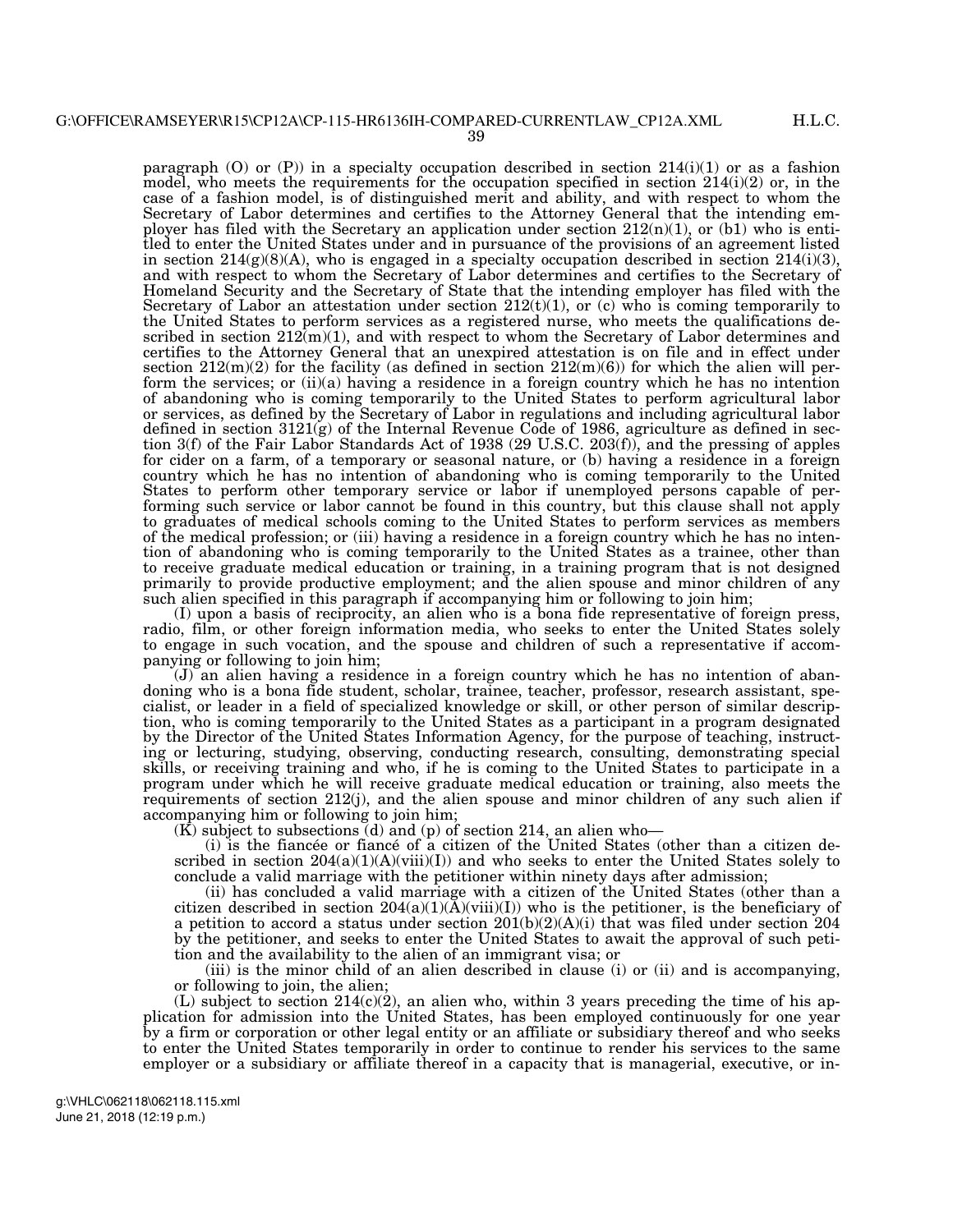H.L.C.

volves specialized knowledge, and the alien spouse and minor children of any such alien if accompanying him or following to join him;

(M)(i) an alien having a residence in a foreign country which he has no intention of abandoning who seeks to enter the United States temporarily and solely for the purpose of pursuing a full course of study at an established vocational or other recognized nonacademic institution (other than in a language training program) in the United States particularly designated by him and approved by the Attorney General, after consultation with the Secretary of Education, which institution shall have agreed to report to the Attorney General the termination of attendance of each nonimmigrant nonacademic student and if any such institution fails to make reports promptly the approval shall be withdrawn, (ii) the alien spouse and minor children of any alien described in clause (i) if accompanying or following to join such an alien, and (iii) an alien who is a national of Canada or Mexico, who maintains actual residence and place of abode in the country of nationality, who is described in clause (i) except that the alien's course of study may be full or part-time, and who commutes to the United States institution or place of study from Canada or Mexico;

 $(N)(i)$  the parent of an alien accorded the status of special immigrant under paragraph  $(27)(I)(i)$  (or under analogous authority under paragraph  $(27)(L)$ ), but only if and while the alien is a child, or (ii) a child of such parent or of an alien accorded the status of a special immigrant under clause (ii), (iii), or (iv) of paragraph  $(27)(I)$  (or under analogous authority under paragraph  $(27)(L)$ ;

(O) an alien who—

(i) has extraordinary ability in the sciences, arts, education, business, or athletics which has been demonstrated by sustained national or international acclaim or, with regard to motion picture and television productions a demonstrated record of extraordinary achievement, and whose achievements have been recognized in the field through extensive documentation, and seeks to enter the United States to continue work in the area of extraordinary ability; or

(ii)(I) seeks to enter the United States temporarily and solely for the purpose of accompanying and assisting in the artistic or athletic performance by an alien who is admitted under clause (i) for a specific event or events,

(II) is an integral part of such actual performance,

(III)(a) has critical skills and experience with such alien which are not of a general nature and which cannot be performed by other individuals, or (b) in the case of a motion picture or television production, has skills and experience with such alien which are not of a general nature and which are critical either based on a pre-existing longstanding working relationship or, with respect to the specific production, because significant production (including pre- and post-production work) will take place both inside and outside the United States and the continuing participation of the alien is essential to the successful completion of the production, and

(IV) has a foreign residence which the alien has no intention of abandoning; or

(iii) is the alien spouse or child of an alien described in clause (i) or (ii) and is accompanying, or following to join, the alien;

(P) an alien having a foreign residence which the alien has no intention of abandoning who—

 $(i)(a)$  is described in section  $214(c)(4)(A)$  (relating to athletes), or (b) is described in section  $214(c)(4)(B)$  (relating to entertainment groups);

(ii)(I) performs as an artist or entertainer, individually or as part of a group, or is an integral part of the performance of such a group, and

(II) seeks to enter the United States temporarily and solely for the purpose of performing as such an artist or entertainer or with such a group under a reciprocal exchange program which is between an organization or organizations in the United States and an organization or organizations in one or more foreign states and which provides for the temporary exchange of artists and entertainers;

(iii)(I) performs as an artist or entertainer, individually or as part of a group, or is an integral part of the performance of such a group, and

(II) seeks to enter the United States temporarily and solely to perform, teach, or coach as such an artist or entertainer or with such a group under a commercial or noncommercial program that is culturally unique; or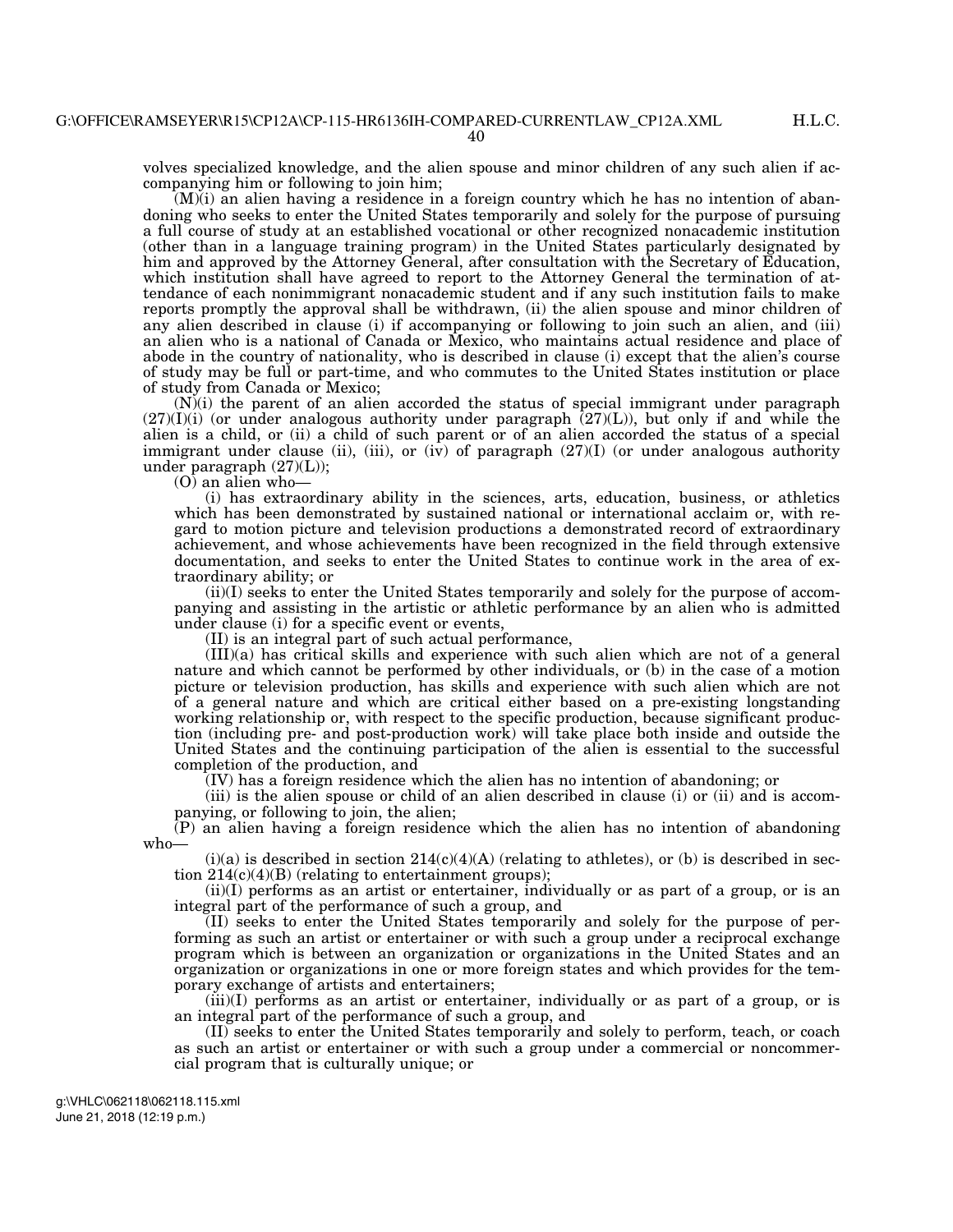41

(iv) is the spouse or child of an alien described in clause (i), (ii), or (iii) and is accompanying, or following to join, the alien;

 $(Q)(i)$  an alien having a residence in a foreign country which he has no intention of abandoning who is coming temporarily (for a period not to exceed 15 months) to the United States as a participant in an international cultural exchange program approved by the Secretary of Homeland Security for the purpose of providing practical training, employment, and the sharing of the history, culture, and traditions of the country of the alien's nationality and who will be employed under the same wages and working conditions as domestic workers; or (ii)(I) an alien citizen of the United Kingdom or the Republic of Ireland, 21 to 35 years of age, unemployed for not less than 12 months, and having a residence for not less than 18 months in Northern Ireland, or the counties of Louth, Monaghan, Cavan, Leitrim, Sligo, and Donegal within the Republic of Ireland, which the alien has no intention of abandoning who is coming temporarily (for a period not to exceed 24 months) to the United States as a participant in a cultural and training program approved by the Secretary of State and the Secretary of Homeland Security under section 2(a) of the Irish Peace Process Cultural and Training Program Act of 1998 for the purpose of providing practical training, employment, and the experience of coexistence and conflict resolution in a diverse society, and (II) the alien spouse and minor children of any such alien if accompanying the alien or following to join the alien;

(R) an alien, and the spouse and children of the alien if accompanying or following to join the alien, who—

(i) for the 2 years immediately preceding the time of application for admission, has been a member of a religious denomination having a bona fide nonprofit, religious organization in the United States; and

(ii) seeks to enter the United States for a period not to exceed 5 years to perform the work described in subclause (I), (II), or (III) of paragraph  $(27)(C)(ii)$ ;

(S) subject to section 214(k), an alien—

(i) who the Attorney General determines—

(I) is in possession of critical reliable information concerning a criminal organization or enterprise;

(II) is willing to supply or has supplied such information to Federal or State law enforcement authorities or a Federal or State court; and

(III) whose presence in the United States the Attorney General determines is essential to the success of an authorized criminal investigation or the successful prosecution of an individual involved in the criminal organization or enterprise; or

(ii) who the Secretary of State and the Attorney General jointly determine—

(I) is in possession of critical reliable information concerning a terrorist organization, enterprise, or operation;

(II) is willing to supply or has supplied such information to Federal law enforcement authorities or a Federal court;

(III) will be or has been placed in danger as a result of providing such information; and

(IV) is eligible to receive a reward under section 36(a) of the State Department Basic Authorities Act of 1956,

and, if the Attorney General (or with respect to clause (ii), the Secretary of State and the Attorney General jointly) considers it to be appropriate, the spouse, married and unmarried sons and daughters, and parents of an alien described in clause (i) or (ii) if accompanying, or following to join, the alien;

 $(\overline{T})$ (i) subject to section 214(o), an alien who the Secretary of Homeland Security, or in the case of subclause (III)(aa) the Secretary of Homeland Security, in consultation with the Attorney General, determines—

(I) is or has been a victim of a severe form of trafficking in persons, as defined in section 103 of the Trafficking Victims Protection Act of 2000;

(II) is physically present in the United States, American Samoa, or the Commonwealth of the Northern Mariana Islands, or at a port of entry thereto, on account of such trafficking, including physical presence on account of the alien having been allowed entry into the United States for participation in investigative or judicial processes associated with an act or a perpetrator of trafficking;

(III)(aa) has complied with any reasonable request for assistance in the Federal, State or local investigation or prosecution of acts of trafficking or the investigation of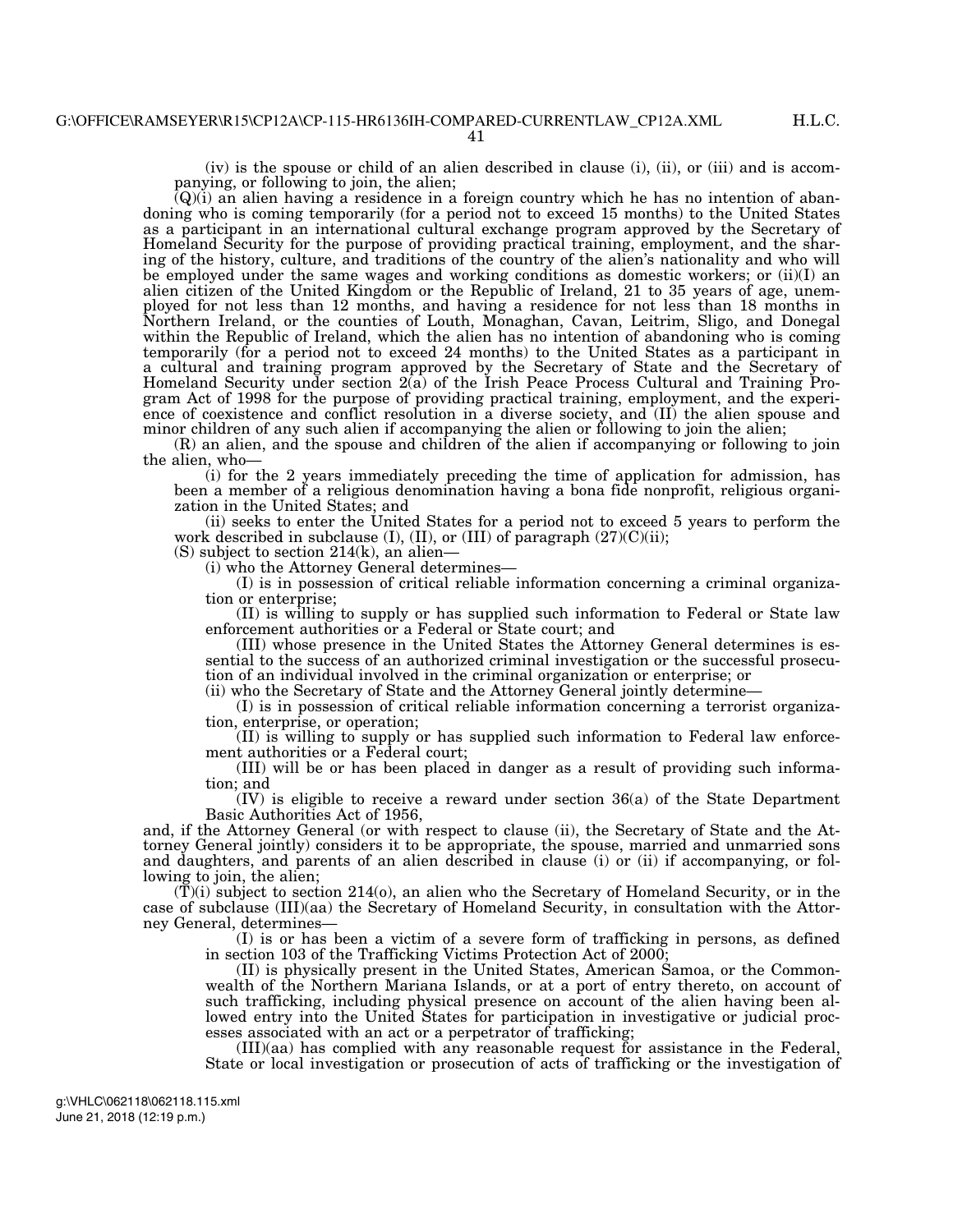crime where acts of trafficking are at least one central reason for the commission of that crime;

(bb) in consultation with the Attorney General, as appropriate, is unable to cooperate with a request described in item (aa) due to physical or psychological trauma; or

(cc) has not attained 18 years of age; and

(IV) the alien would suffer extreme hardship involving unusual and severe harm upon removal; and

(ii) if accompanying, or following to join, the alien described in clause (i)—

(I) in the case of an alien described in clause (i) who is under 21 years of age, the spouse, children, unmarried siblings under 18 years of age on the date on which such alien applied for status under such clause, and parents of such alien;

(II) in the case of an alien described in clause (i) who is 21 years of age or older, the spouse and children of such alien; or

(III) any parent or unmarried sibling under 18 years of age of an alien described in subclause  $(I)$  or  $(II)$  who the Secretary of Homeland Security, in consultation with the law enforcement officer investigating a severe form of trafficking, determines faces a present danger of retaliation as a result of the alien's escape from the severe form of trafficking or cooperation with law enforcement.

(U)(i) subject to section 214(p), an alien who files a petition for status under this subparagraph, if the Secretary of Homeland Security determines that—

(I) the alien has suffered substantial physical or mental abuse as a result of having been a victim of criminal activity described in clause (iii);

(II) the alien (or in the case of an alien child under the age of 16, the parent, guardian, or next friend of the alien) possesses information concerning criminal activity described in clause (iii);

(III) the alien (or in the case of an alien child under the age of 16, the parent, guardian, or next friend of the alien) has been helpful, is being helpful, or is likely to be helpful to a Federal, State, or local law enforcement official, to a Federal, State, or local prosecutor, to a Federal or State judge, to the Service, or to other Federal, State, or local authorities investigating or prosecuting criminal activity described in clause (iii); and

(IV) the criminal activity described in clause (iii) violated the laws of the United States or occurred in the United States (including in Indian country and military installations) or the territories and possessions of the United States;

(ii) if accompanying, or following to join, the alien described in clause (i)—

(I) in the case of an alien described in clause (i) who is under 21 years of age, the spouse, children, unmarried siblings under 18 years of age on the date on which such alien applied for status under such clause, and parents of such alien; or

(II) in the case of an alien described in clause (i) who is 21 years of age or older, the spouse and children of such alien; and

(iii) the criminal activity referred to in this clause is that involving one or more of the following or any similar activity in violation of Federal, State, or local criminal law: rape; torture; trafficking; incest; domestic violence; sexual assault; abusive sexual contact; prostitution; sexual exploitation; stalking; female genital mutilation; being held hostage; peonage; involuntary servitude; slave trade; kidnapping; abduction; unlawful criminal restraint; false imprisonment; blackmail; extortion; manslaughter; murder; felonious assault; witness tampering; obstruction of justice; perjury; fraud in foreign labor contracting (as defined in section 1351 of title 18, United States Code); or attempt, conspiracy, or solicitation to commit any of the above mentioned crimes; or

 $(V)$  subject to section 214 $(q)$ , an alien who is the beneficiary (including a child of the principal alien, if eligible to receive a visa under section  $203(d)$  of a petition to accord a status under section  $203(a)(2)(A)$  that was filed with the Attorney General under section 204 on or before the date of the enactment of the Legal Immigration Family Equity Act, if—

(i) such petition has been pending for 3 years or more; or

(ii) such petition has been approved, 3 years or more have elapsed since such filing date, and—

(I) an immigrant visa is not immediately available to the alien because of a waiting list of applicants for visas under section  $203(a)(2)(A)$ ; or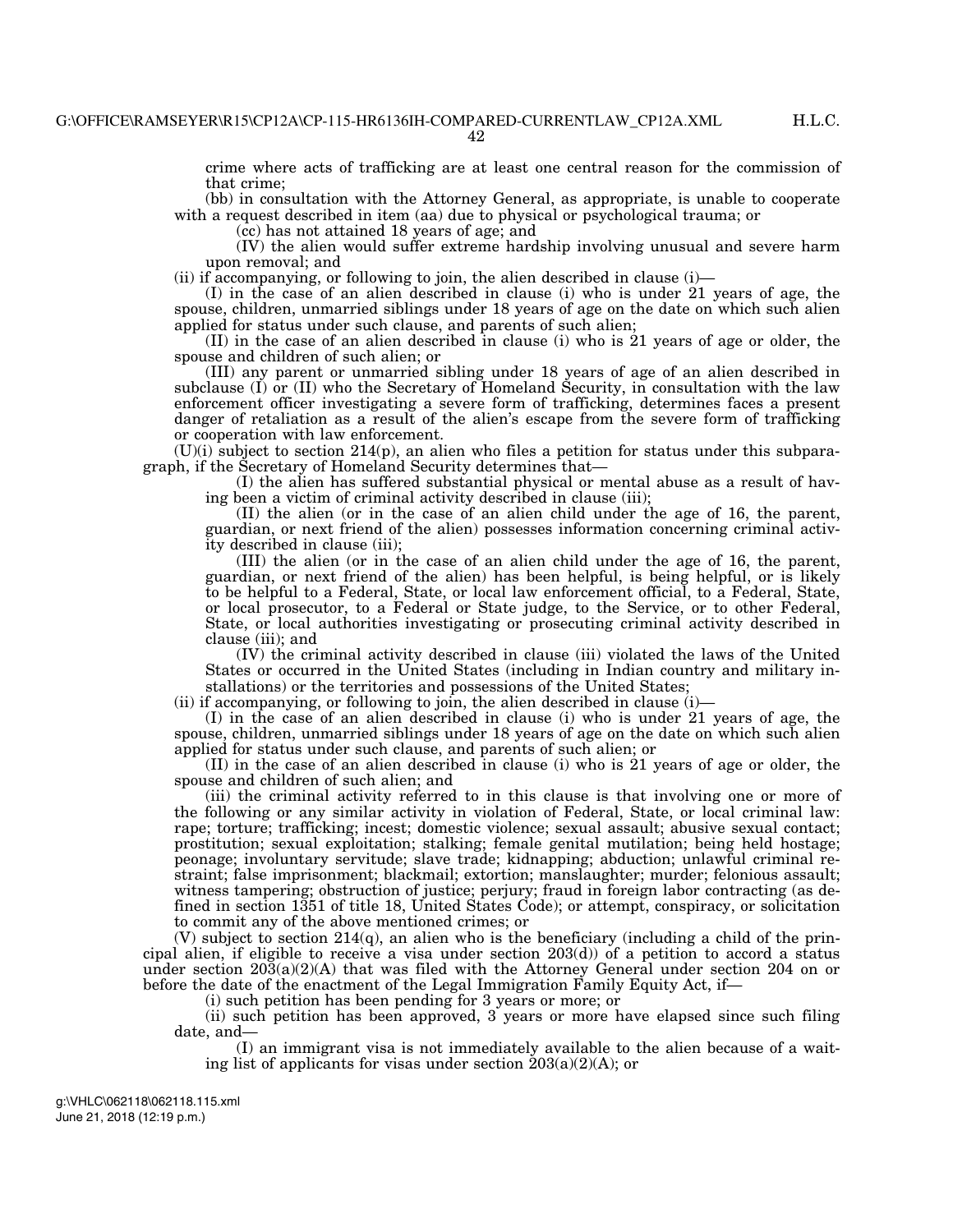H.L.C.

(II) the alien's application for an immigrant visa, or the alien's application for adjustment of status under section 245, pursuant to the approval of such petition, remains pending.

(16) The term ''immigrant visa'' means an immigrant visa required by this Act and properly issued by a consular officer at his office outside of the United States to an eligible immigrant under the provisions of this Act.

(17) The term ''immigration laws'' includes this Act and all laws, conventions, and treaties of the United States relating to the immigration, exclusion, deportation, expulsion or removal of aliens.

(18) The term ''immigration officer'' means any employee or class of employees of the Service or of the United States designated by the Attorney General, individually or by regulation, to perform the functions of an immigration officer specified by this Act or any section thereof.

(19) The term ''ineligible to citizenship,'' when used in reference to any individual, means, notwithstanding the provisions of any treaty relating to military service, an individual who is, or was at any time, permanently debarred from becoming a citizen of the United States under section 3(a) of the Selective Training and Service Act of 1940, as amended (54 Stat. 885; 55 Stat. 844), or under section 4(a) of the Selective Service Act of 1948, as amended (62 Stat. 605; 65 Stat. 76), or under any section of this Act, or any other Act, or under any law amendatory of, supplementary to, or in substitution for, any of such sections or Acts.

(20) The term ''lawfully admitted for permanent residence'' means the status of having been lawfully accorded the privilege of residing permanently in the United States as an immigrant in accordance with the immigration laws, such status not having changed.

(21) The term ''national'' means a person owing permanent allegiance to a state.

 $(22)$  The term "national of the United States" means  $(A)$  a citizen of the United States, or  $(B)$ a person who, though not a citizen of the United States, owes permanent allegiance to the United States.

(23) The term ''naturalization'' means the conferring of nationality of a state upon a person after birth, by any means whatsoever.

(25) The term ''noncombatant service'' shall not include service in which the individual is not subject to military discipline, court martial, or does not wear the uniform of any branch of the armed forces.

(26) The term ''nonimmigrant visa'' means a visa properly issued to an alien as an eligible nonimmigrant by a competent officer as provided in this Act.

 $(27)$  The term "special immigrant" means—

(A) an immigrant, lawfully admitted for permanent residence, who is returning from a temporary visit abroad;

(B) an immigrant who was a citizen of the United States and may, under section 324(a) or 327 of title III, apply for reacquisition of citizenship;

(C) an immigrant, and the immigrant's spouse and children if accompanying or following to join the immigrant, who—

(i) for at least 2 years immediately preceding the time of application for admission, has been a member of a religious denomination having a bona fide nonprofit, religious organization in the United States;

(ii) seeks to enter the United States—

(I) solely for the purpose of carrying on the vocation of a minister of that religious denomination,

(II) before September 30, 2015, in order to work for the organization at the request of the organization in a professional capacity in a religious vocation or occupation, or

(III) before September 30, 2015, in order to work for the organization (or for a bona fide organization which is affiliated with the religious denomination and is exempt from taxation as an organization described in section  $501(c)(3)$  of the Internal Revenue Code of 1986) at the request of the organization in a religious vocation or occupation; and

(iii) has been carrying on such vocation, professional work, or other work continuously for at least the 2-year period described in clause (i);

(D) an immigrant who is an employee, or an honorably retired former employee, of the United States Government abroad, or of the American Institute in Taiwan, and who has performed faithful service for a total of fifteen years, or more, and his accompanying spouse and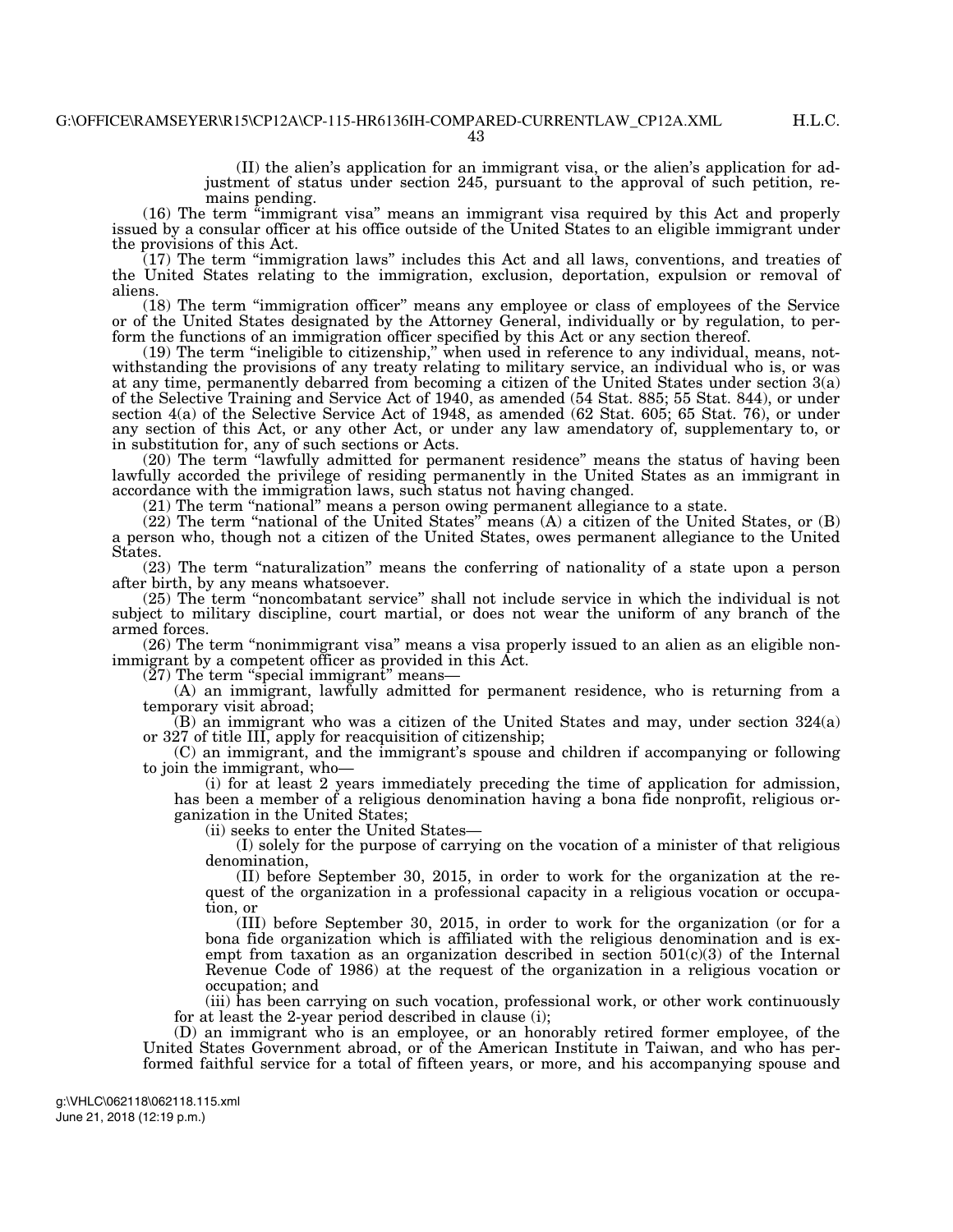children: *Provided,* That the principal officer of a Foreign Service establishment (or, in the case of the American Institute in Taiwan, the Director thereof), in his discretion, shall have recommended the granting of special immigrant status to such alien in exceptional circumstances and the Secretary of State approves such recommendation and finds that it is in the national interest to grant such status;

(E) an immigrant, and his accompanying spouse and children, who is or has been an employee of the Panama Canal Company or Canal Zone Government before the date on which the Panama Canal Treaty of 1977 (as described in section 3 (a)(1) of the Panama Canal Act of 1979) enters into force, who was resident in the Canal Zone on the effective date of the exchange of instruments of ratification of such Treaty, and who has performed faithful service as such an employee for one year or more;

(F) an immigrant, and his accompanying spouse and children, who is a Panamanian national and (i) who, before the date on which such Panama Canal Treaty of 1977 enters into force, has been honorably retired from United States Government employment in the Canal Zone with a total of 15 years or more of faithful service, or (ii) who on the date on which such Treaty enters into force, has been employed by the United States Government in the Canal Zone with a total of 15 years or more of faithful service and who subsequently is honorably retired from such employment or continues to be employed by the United States Government in an area of the former Canal Zone or continues to be employed by the United States Government in an area of the former Canal Zone;

(G) an immigrant, and his accompanying spouse and children, who was an employee of the Panama Canal Company or Canal Zone government on the effective date of the exchange of instruments of ratification of such Panama Canal Treaty of 1977, who has performed faithful service for five years or more as such an employee, and whose personal safety, or the personal safety of whose spouse or children, as a direct result of such Treaty, is reasonably placed in danger because of the special nature of any of that employment;

(H) an immigrant, and his accompanying spouse and children, who—

(i) has graduated from a medical school or has qualified to practice medicine in a foreign state,

(ii) was fully and permanently licensed to practice medicine in a State on January 9, 1978, and was practicing medicine in a State on that date,

(iii) entered the United States as a nonimmigrant under subsection  $(a)(15)(H)$  or  $(a)(15)(J)$  before January 10, 1978, and

(iv) has been continuously present in the United States in the practice or study of medicine since the date of such entry;

(I)(i) an immigrant who is the unmarried son or daughter of an officer or employee, or of a former officer or employee, of an international organization described in paragraph  $(15)(G)(i)$ , and who (I) while maintaining the status of a nonimmigrant under paragraph  $(15)(G)(iv)$  or paragraph (15)(N), has resided and been physically present in the United States for periods totaling at least one-half of the seven years before the date of application for a visa or for adjustment of status to a status under this subparagraph and for a period or periods aggregating at least seven years between the ages of five and 21 years, and (II) applies for a visa or adjustment of status under this subparagraph no later than his twenty-fifth birthday or six months after the date of the enactment of the Immigration Technical Corrections Act of 1988, whichever is later;

(ii) an immigrant who is the surviving spouse of a deceased officer or employee of such an international organization, and who (I) while maintaining the status of a nonimmigrant under paragraph  $(15)(G)(iv)$  or paragraph  $(15)(N)$ , has resided and been physically present in the United States for periods totaling at least one-half of the seven years before the date of application for a visa or for adjustment of status to a status under this subparagraph and for a period or periods aggregating at least 15 years before the date of the death of such officer or employee, and (II) files a petition for status under this subparagraph no later than six months after the date of such death or six months after the date of such death or six months after the date of the enactment of the Immigration Technical Corrections Act of 1988, whichever is later;

(iii) an immigrant who is a retired officer or employee of such an international organization, and who (I) while maintaining the status of a nonimmigrant under paragraph  $(15)\text{G}(i)v$ , has resided and been physically present in the United States for periods totaling at least onehalf of the seven years before the date of application for a visa or for adjustment of status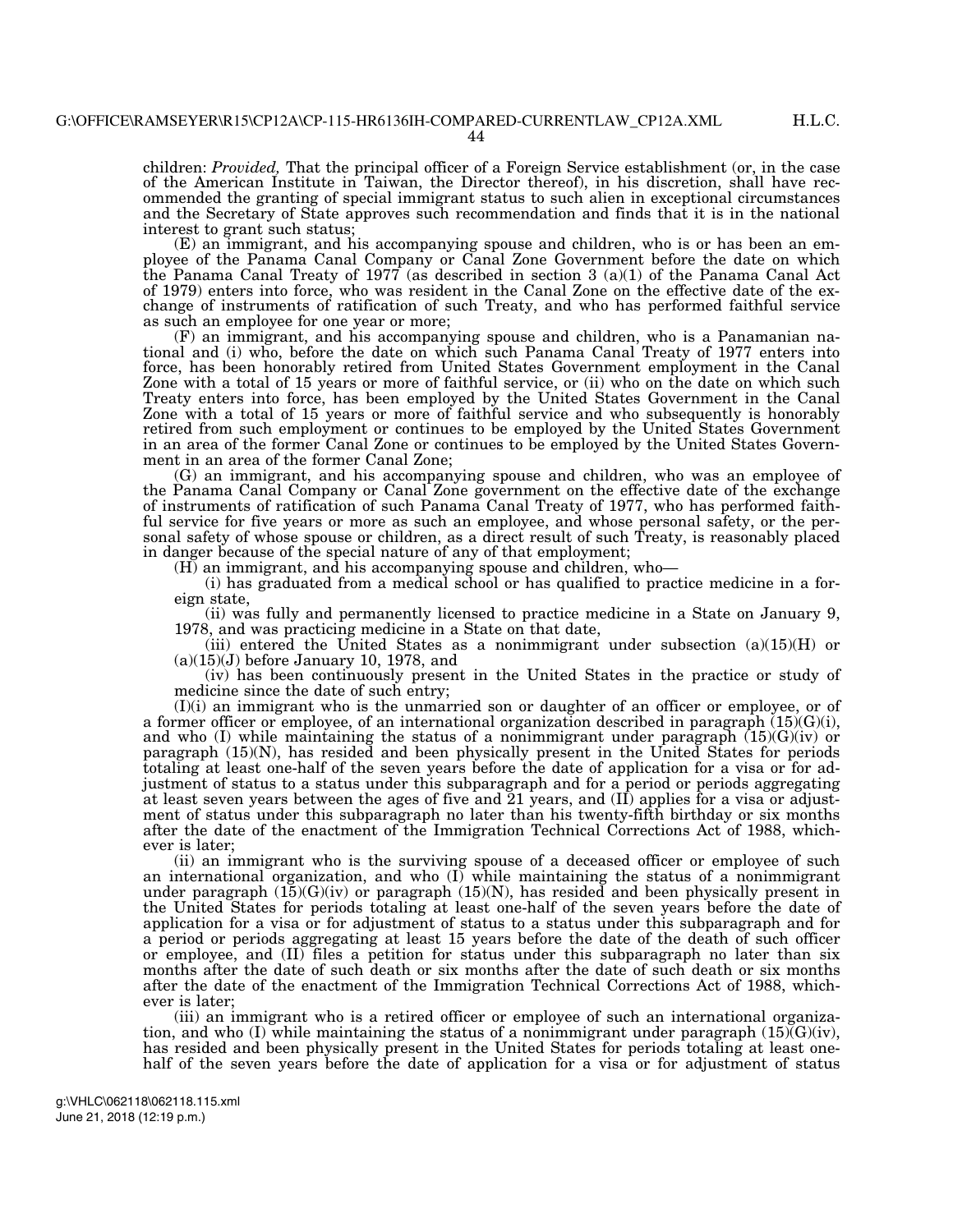45

to a status under this subparagraph and for a period or periods aggregating at least 15 years before the date of the officer or employee's retirement from any such international organization, and (II) files a petition for status under this subparagraph no later than six months after the date of such retirement or six months after the date of enactment of the Immigration and Nationality Technical Corrections Act of 1994, whichever is later; or

(iv) an immigrant who is the spouse of a retired officer or employee accorded the status of special immigrant under clause (iii), accompanying or following to join such retired officer or employee as a member of his immediate family;

 $J$ ) an immigrant who is present in the United States—

(i) who has been declared dependent on a juvenile court located in the United States or whom such a court has legally committed to, or placed under the custody of, an agency or department of a State, or an individual or entity appointed by a State or juvenile court located in the United States, and whose reunification with  $[1 \text{ or both of the immigration}]$ parents] *either of the immigrant's parents* is not viable due to abuse, neglect, abandonment, or a similar basis found under State law;

(ii) for whom it has been determined in administrative or judicial proceedings that it would not be in the alien's best interest to be returned to the alien's or parent's previous country of nationality or country of last habitual residence; and

(iii) in whose case the Secretary of Homeland Security consents to the grant of special immigrant juvenile status, except that—

(I) no juvenile court has jurisdiction to determine the custody status or placement of an alien in the custody of the Secretary of Health [and] Human Services unless the Secretary of Health and Human Services specifically consents to such jurisdiction; and

(II) no natural parent or prior adoptive parent of any alien provided special immigrant status under this subparagraph shall thereafter, by virtue of such parentage, be accorded any right, privilege, or status under this Act; *and* 

*(III) no alien who is, or at any time has been, described in section*  $212(a)(2)(N)$  *or section 237(a)(2)(H) shall be eligible for any immigration benefit under this subparagraph;* 

(K) an immigrant who has served honorably on active duty in the Armed Forces of the United States after October 15, 1978, and after original lawful enlistment outside the United States (under a treaty or agreement in effect on the date of the enactment of this subparagraph) for a period or periods aggregating—

(i) 12 years and who, if separated from such service, was never separated except under honorable conditions, or

(ii) 6 years, in the case of an immigrant who is on active duty at the time of seeking special immigrant status under this subparagraph and who has reenlisted to incur a total active duty service obligation of at least 12 years,

and the spouse or child of any such immigrant if accompanying or following to join the immigrant, but only if the executive department under which the immigrant serves or served recommends the granting of special immigrant status to the immigrant;

(L) an immigrant who would be described in clause (i), (ii), (iii), or (iv) of subparagraph (I) if any reference in such a clause—

(i) to an international organization described in paragraph  $(15)(G)(i)$  were treated as a reference to the North Atlantic Treaty Organization (NATO);

(ii) to a nonimmigrant under paragraph  $(15)(G)(iv)$  were treated as a reference to a nonimmigrant classifiable under NATO–6 (as a member of a civilian component accompanying a force entering in accordance with the provisions of the NATO Status-of-Forces Agreement, a member of a civilian component attached to or employed by an Allied Headquarters under the "Protocol on the Status of International Military Headquarters" set up pursuant to the North Atlantic Treaty, or as a dependent); and

(iii) to the Immigration Technical Corrections Act of 1988 or to the Immigration and Nationality Technical Corrections Act of 1994 were a reference to the American Competitiveness and Workforce Improvement Act of 1998

(M) subject to the numerical limitations of section 203(b)(4), an immigrant who seeks to enter the United States to work as a broadcaster in the United States for the International Broadcasting Bureau of the Broadcasting Board of Governors, or for a grantee of the Broadcasting Board of Governors, and the immigrant's accompanying spouse and children.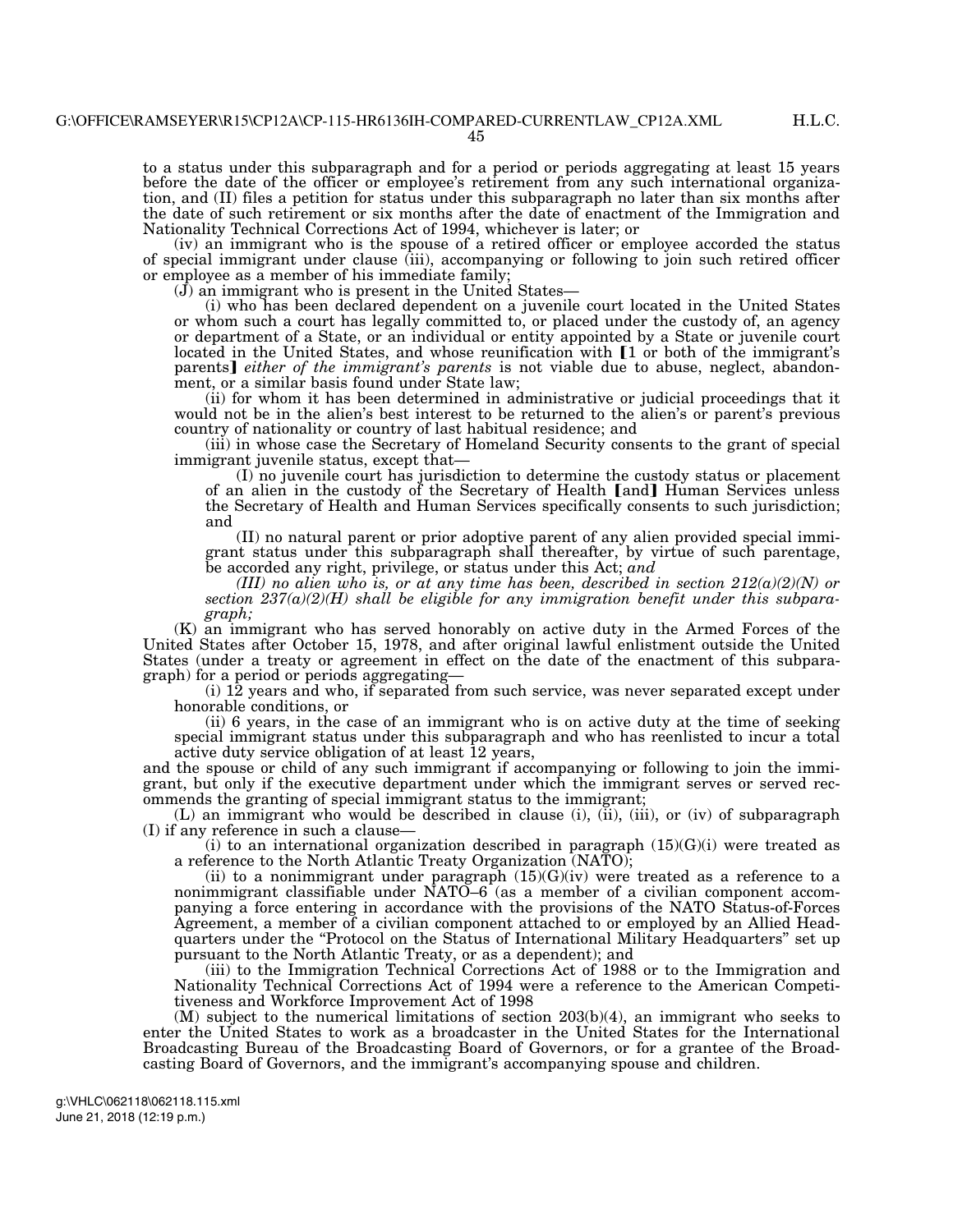(28) The term "organization" means, but is not limited to, an organization, corporation, company, partnership, association, trust, foundation or fund; and includes a group of persons, whether or not incorporated, permanently or temporarily associated together with joint action on any subject or subjects.

(29) The term ''outlying possessions of the United States'' means American Samoa and Swains Island.

(30) The term "passport" means any travel document issued by competent authority showing the bearer's origin, identity, and nationality if any, which is valid for the admission of the bearer into a foreign country.

(31) The term "permanent" means a relationship of continuing or lasting nature, as distinguished from temporary, but a relationship may be permanent even though it is one that may be dissolved eventually at the instance either of the United States or of the individual, in accordance with law.

(32) The term "profession" shall include but not be limited to architects, engineers, lawyers, physicians, surgeons, and teachers in elementary or secondary schools, colleges, academies, or seminaries.

(33) The term ''residence'' means the place of general abode; the place of general abode of a person means his principal, actual dwelling place in fact, without regard to intent.

(34) The term ''Service'' means the Immigration and Naturalization Service of the Department of Justice.

(35) The term "spouse", "wife", or "husband" does not include a spouse, wife, or husband by reason of any marriage ceremony where the contracting parties thereto are not physically present in the presence of each other, unless the marriage shall have been consummated.

 $(36)$  The term "State" includes the District of Columbia, Puerto Rico, Guam, the Virgin Islands of the United States, and the Commonwealth of the Northern Mariana Islands.

(37) The term ''totalitarian party'' means an organization which advocates the establishment in the United States of a totalitarian dictatorship or totalitarianism. The terms ''totalitarian dictatorship'' and ''totalitarianism'' mean and refer to systems of government not representative in fact, characterized by (A) the existence of a single political party, organized on a dictatorial basis, with so close an identity between such party and its policies and the governmental policies of the country in which it exists, that the party and the government constitute an indistinguishable unit, and (B) the forcible suppression of opposition to such party.

(38) The term ''United States'', except as otherwise specifically herein provided, when used in a geographical sense, means the continental United States, Alaska, Hawaii, Puerto Rico, Guam, the Virgin Islands of the United States, and the Commonwealth of the Northern Mariana Islands.

(39) The term ''unmarried'', when used in reference to any individual as of any time, means an individual who at such time is not married, whether or not previously married.

(40) The term ''world communism'' means a revolutionary movement, the purpose of which is to establish eventually a Communist totalitarian dictatorship in any or all the countries of the world through the medium of an internationally coordinated Communist political movement.

(41) The term "graduates of a medical school" means aliens who have graduated from a medical school or who have qualified to practice medicine in a foreign state, other than such aliens who are of national or international renown in the field of medicine.

(42) The term "refugee" means (A) any person who is outside any country of such person's nationality or, in the case of a person having no nationality, is outside any country in which such person last habitually resided, and who is unable or unwilling to return to, and is unable or unwilling to avail himself or herself of the protection of, that country because of persecution or a wellfounded fear of persecution on account of race, religion, nationality, membership in a particular social group, or political opinion, or (B) in such circumstances as the President after appropriate consultation (as defined in section 207(e) of this Act) may specify, any person who is within the country of such person's nationality or, in the case of a person having no nationality, within the country in which such person is habitually residing, and who is persecuted or who has a wellfounded fear of persecution on account of race, religion, nationality, membership in a particular social group, or political opinion. The term "refugee" does not include any person who ordered, incited, assisted, or otherwise participated in the persecution of any person on account of race, religion, nationality, membership in a particular social group, or political opinion. For purposes of determinations under this Act, a person who has been forced to abort a pregnancy or to undergo involuntary sterilization, or who has been persecuted for failure or refusal to undergo such a procedure or for other resistance to a coercive population control program, shall be deemed to have been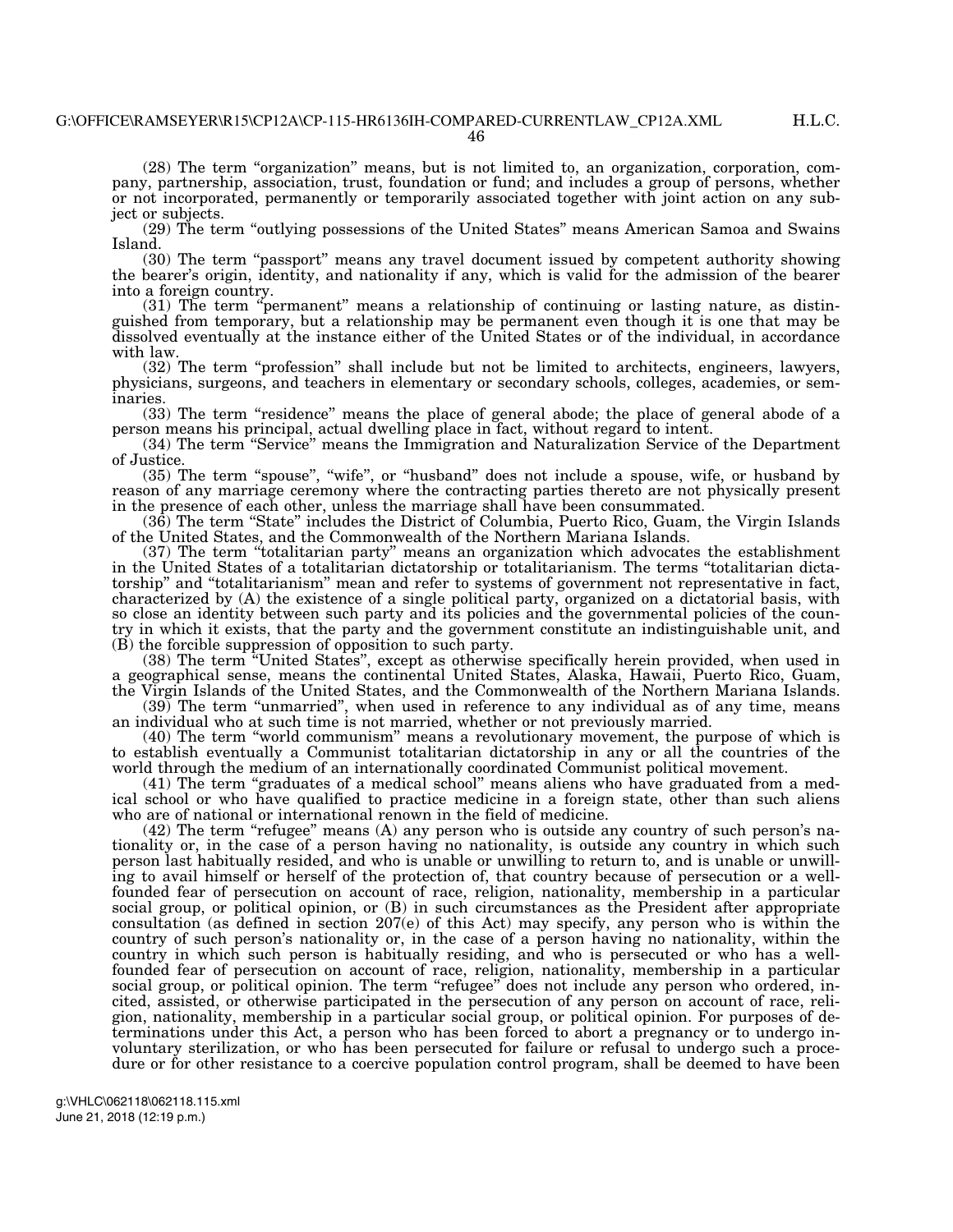persecuted on account of political opinion, and a person who has a well founded fear that he or she will be forced to undergo such a procedure or subject to persecution for such failure, refusal, or resistance shall be deemed to have a well founded fear of persecution on account of political opinion.

 $(43)$  The term "aggravated felony" means-

 $(A)$  murder, rape, or sexual abuse of a minor;

ø(B) illicit trafficking in a controlled substance (as defined in section 102 of the Controlled Substances Act), including a drug trafficking crime (as defined in section 924(c) of title 18, United States Code);

 $(C)$  illicit trafficking in firearms or destructive devices (as defined in section 921 of title 18, United States Code) or in explosive materials (as defined in section 841(c) of that title);

ø(D) an offense described in section 1956 of title 18, United States Code (relating to laundering of monetary instruments) or section 1957 of that title (relating to engaging in monetary transactions in property derived from specific unlawful activity) if the amount of the funds exceeded \$10,000;

 $\mathbf{F}(\mathbf{E})$  an offense described in-

 $(i)$  section 842 (h) or (i) of title 18, United States Code, or section 844 (d), (e), (f), (g), (h), or (i) of that title (relating to explosive materials offenses);

(ii) section 922(g) (1), (2), (3), (4), or (5), (j), (n), (o), (p), or (r) or 924 (b) or (h) of title 18, United States Code (relating to firearms offenses); or <br>[(iii) section 5861 of the Internal Revenue Code of 1986 (relating to firearms offenses);

ø(F) a crime of violence (as defined in section 16 of title 18, United States Code, but not including a purely political offense) for which the term of imprisonment at least one year;

 $[(G)]$  a theft offense (including receipt of stolen property) or burglary offense for which the term of imprisonment imposed (regardless of any suspension of such imprisonment) at least one year;

 $(M)$  an offense described in section 875, 876, 877, or 1202 of title 18, United States Code (relating to the demand for or receipt of ransom);

 $(1)$  an offense described in section 2251, 2251A, or 2252 of title 18, United States Code (relating to child pornography);

 $\left[\mathrm{(\mathrm{J})}\right]$  an offense described in section 1962 of title 18, United States Code (relating to racketeer influenced corrupt organizations), or an offense described in section 1084 (if it is a second or subsequent offense) or 1955 of that title (relating to gambling offenses), for which a sentence of one year imprisonment or more may be imposed;

 $K(K)$  an offense that-

 $(i)$  relates to the owning, controlling, managing, or supervising of a prostitution business;

 $(iii)$  is described in section 2421, 2422, or 2423 of title 18, United States Code (relating to transportation for the purpose of prostitution) if committed for commercial advantage; or

 $(iii)$  is described in any of sections 1581–1585 or 1588–1591 of title 18, United States Code (relating to peonage, slavery, involuntary servitude, and trafficking in persons);  $\mathbf{L}$ (L) an offense described in-

ø(i) section 793 (relating to gathering or transmitting national defense information), 798 (relating to disclosure of classified information), 2153 (relating to sabotage) or 2381 or 2382 (relating to treason) of title 18, United States Code;

 $\lbrack$ (ii) section 601 of the National Security Act of 1947 (50 U.S.C. 421) (relating to protecting the identity of undercover intelligence agents); or

 $\left[ \left( \mathrm{iii}\right) \right]$  section 601 of the National Security Act of 1947 (relating to protecting the identity of undercover agents);

 $(M)$  an offense that-

 $(i)$  involves fraud or deceit in which the loss to the victim or victims exceeds \$10,000; or

 $\int$ [(ii) is described in section 7201 of the Internal Revenue Code of 1986 (relating to tax evasion) in which the revenue loss to the Government exceeds \$10,000;

 $(N)$  an offense described in paragraph  $(1)(A)$  or  $(2)$  of section 274(a) (relating to alien smuggling), except in the case of a first offense for which the alien has affirmatively shown that the alien committed the offense for the purpose of assisting, abetting, or aiding only the alien's spouse, child, or parent (and no other individual) to violate a provision of this Act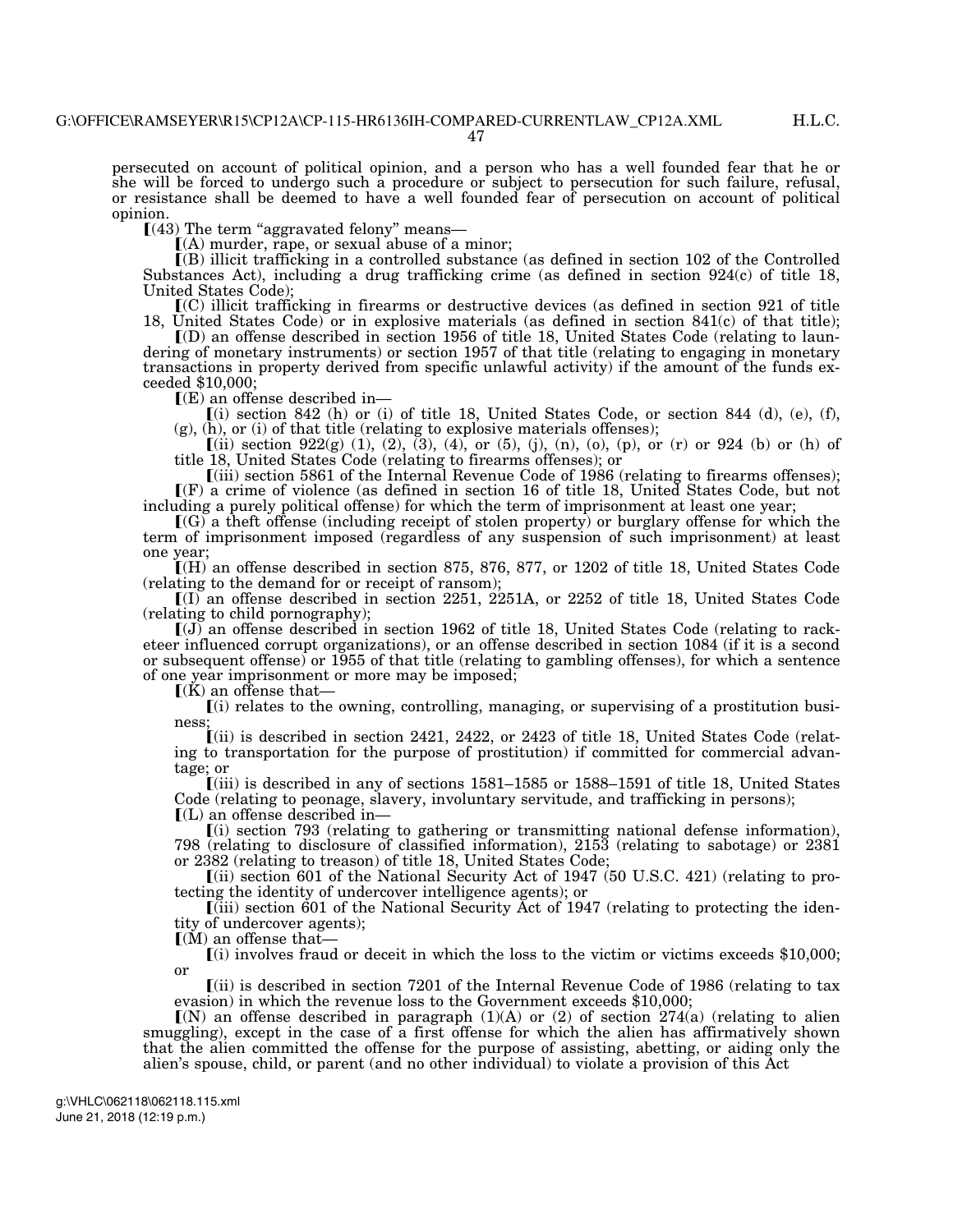H.L.C.

 $(0)$  an offense described in section 275(a) or 276 committed by an alien who was previously deported on the basis of a conviction for an offense described in another subparagraph of this paragraph;

 $(\mathbf{P})$  an offense (i) which either is falsely making, forging, counterfeiting, mutilating, or altering a passport or instrument in violation of section 1543 of title 18, United States Code, or is described in section 1546(a) of such title (relating to document fraud) and (ii) for which the term of imprisonment imposed (regardless of any suspension of such imprisonment) is at least 12 months, except in the case of a first offense for which the alien has affirmatively shown that the alien committed the offense for the purpose of assisting, abetting, or aiding only the alien's spouse, child, or parent (and no other individual) to violate a provision of this Act;

 $(Q)$  an offense relating to a failure to appear by a defendant for service of sentence if the underlying offense is punishable by imprisonment for a term of 5 years or more;

 $\Gamma(R)$  an offense relating to commercial bribery, counterfeiting, forgery, or trafficking in vehicles the identification numbers of which have been altered for which the term of imprisonment is at least one year;

ø(S) an offense relating to obstruction of justice, perjury or subornation of perjury, or bribery of a witness, for which the term of imprisonment is at least one year;

 $\Gamma(T)$  an offense relating to a failure to appear before a court pursuant to a court order to answer to or dispose of a charge of a felony for which a sentence of 2 years' imprisonment or more may be imposed; and

 $\left[$ (U) an attempt or conspiracy to commit an offense described in this paragraph.

The term applies to an offense described in this paragraph whether in violation of Federal or State law and applies to such an offense in violation of the law of a foreign country for which the term of imprisonment was completed within the previous 15 years. Notwithstanding any other provision of law (including any effective date), the term applies regardless of whether the conviction was entered before, on, or after the date of enactment of this paragraph.]

*(43) Notwithstanding any other provision of law, the term ''aggravated felony'' means any offense, whether in violation of Federal, State, or foreign law, that is described in this paragraph. An offense described in this paragraph is—* 

*(A) homicide (including murder in any degree, manslaughter, and vehicular manslaughter), rape (whether the victim was conscious or unconscious), statutory rape, sexual assault or battery, or any offense of a sexual nature involving an intended victim under the age of 18 years (including offenses in which the intended victim was a law enforcement officer);* 

*(B)(i) illicit trafficking in a controlled substance (as defined in section 102 of the Controlled Substances Act), including a drug trafficking crime (as defined in section 924(c) of title 18, United States Code); or* 

*(ii) any offense under State law relating to a controlled substance (as so classified under State law) which is classified as a felony in that State regardless of whether the substance is classified as a controlled substance under section 102 of the Controlled Substances Act (21 U.S.C. 802);* 

*(C) illicit trafficking in firearms or destructive devices (as defined in section 921 of title 18, United States Code) or in explosive materials (as defined in section 841(c) of that title);* 

*(D) an offense described in section 1956 of title 18, United States Code (relating to laundering of monetary instruments) or section 1957 of that title (relating to engaging in monetary transactions in property derived from specific unlawful activity) if the amount of the funds exceeded \$10,000;* 

*(E) an offense described in—* 

*(i) section 842 or 844 of title 18, United States Code (relating to explosive materials offenses);* 

*(ii) section 922 or 924 of title 18, United States Code (relating to firearms offenses); or* 

*(iii) section 5861 of the Internal Revenue Code of 1986 (relating to firearms offenses);* 

*(F) a violent crime for which the term of imprisonment is at least 1 year, including— (i) any offense that has an element the use, attempted use, or threatened use of physical force against the person or property of another; or*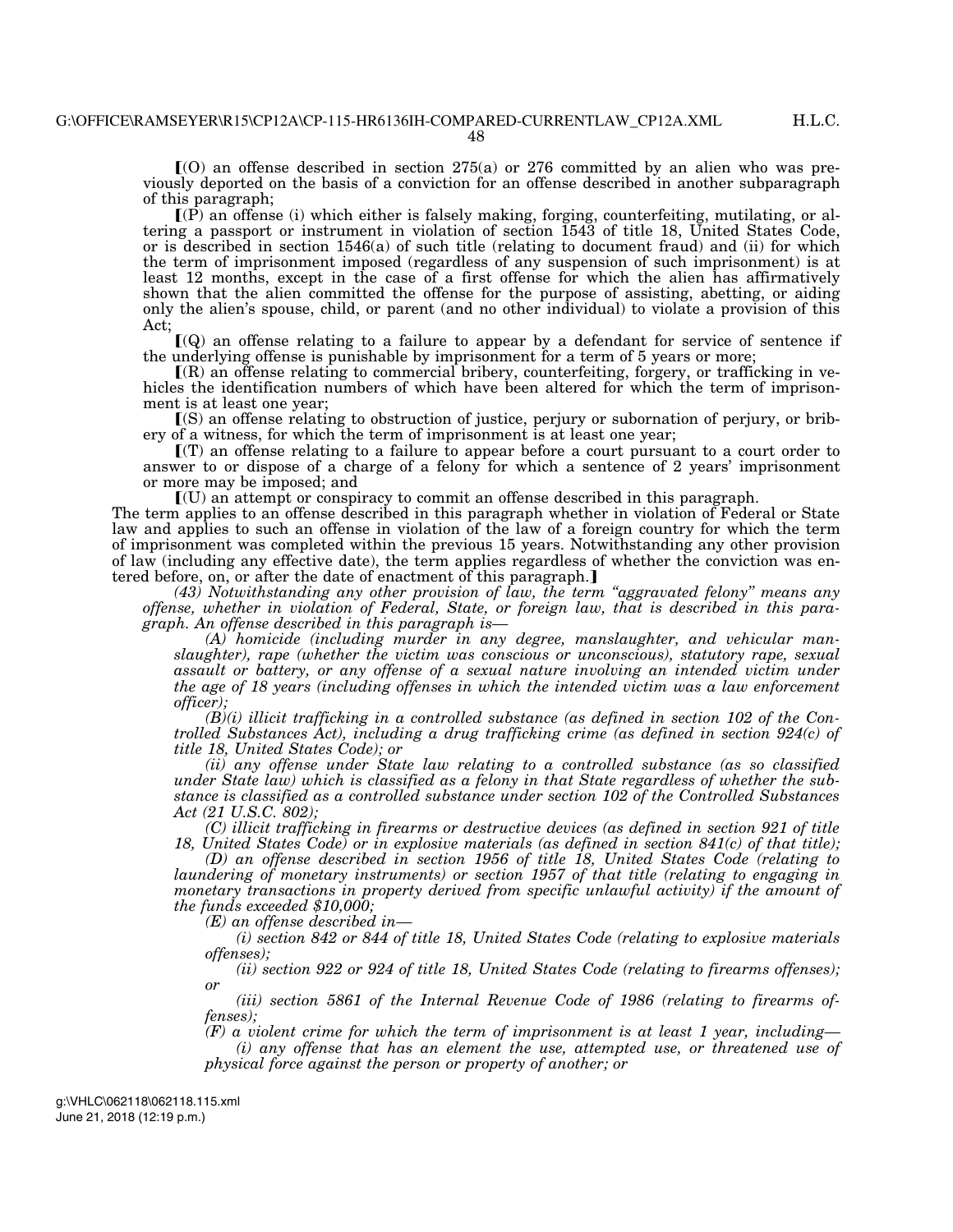H.L.C.

*(ii) any other offense in which the record of conviction establishes that the offender used physical force against the person or property of another in the course of committing the offense;* 

*(G)(i) theft (including theft by deceit, theft by fraud, embezzlement, motor vehicle theft, unauthorized use of a vehicle, or receipt of stolen property), regardless of whether the intended deprivation was temporary or permanent, for which the term of imprisonment is at least 1 year; or* 

*(ii) burglary for which the term of imprisonment is at least 1 year;* 

*(H) an offense described in section 875, 876, 877, or 1202 of title 18, United States Code (relating to the demand for or receipt of ransom);* 

*(I) an offense involving child pornography or sexual exploitation of a minor (including any offense described in section 2251, 2251A, or 2252 of title 18, United States Code);* 

*(J) an offense described in section 1962 of title 18, United States Code (relating to racketeer influenced corrupt organizations), or an offense described in section 1084 (if it is a second or subsequent offense) or 1955 of that title (relating to gambling offenses);* 

*(K) an offense that—* 

*(i) relates to the owning, controlling, managing, or supervising of a prostitution business;* 

*(ii) is described in section 2421, 2422, or 2423 of title 18, United States Code (relating to transportation for the purpose of prostitution) if committed for commercial advantage; or* 

*(iii) is described in any of sections 1581–1585 or 1588–1591 of title 18, United States Code (relating to peonage, slavery, involuntary servitude, and trafficking in persons);* 

*(L) an offense described in—* 

*(i) section 793 (relating to gathering or transmitting national defense information), 798 (relating to disclosure of classified information), 2153 (relating to sabotage) or 2381 or 2382 (relating to treason) of title 18, United States Code;* 

*(ii) section 601 of the National Security Act of 1947 (50 U.S.C. 421) (relating to protecting the identity of undercover intelligence agents);* 

*(iii)* section 601 of the National Security Act of 1947 (relating to protecting the *identity of undercover agents);* 

*(iv) section 175 (relating to biological weapons) of title 18, United States Code;* 

*(v) sections 792 (harboring or concealing persons who violated sections 793 or 794 of title 18, United States Code), 794 (gathering or delivering defense information to aid foreign government), 795 (photographing and sketching defense installations), 796 (use of aircraft for photographing defense installations), 797 (publication and sale of photographs of defense installations), 799 (violation of NASA regulations for protection of facilities) of title 18, United States Code;* 

*(vi) sections 831 (prohibited transactions involving nuclear materials) and 832 (participation in nuclear and weapons of mass destruction threats to the United States) of title 18, United States Code;* 

*(vii) sections 2332a-d, f-h (relating to terrorist activities) of title 18, United States Code;* 

*(viii) sections 2339 (relating to harboring or concealing terrorists), 2339A (relating to material support to terrorists), 2339B (relating to material support or resources to designated foreign terrorist organizations), 2339C (relating to financing of terrorism), 2339D (relating to receiving military-type training from a terrorist organization) of title 18, United States Code;* 

*(ix) section 1705 of the International Emergency Economic Powers Act (50 U.S.C. 1705); or* 

*(x) section 38 of the Arms Export Control Act (22 U.S.C. 2778);* 

*(M) an offense that—* 

*(i) involves fraud or deceit in which the loss to the victim or victims exceeds \$10,000; or* 

*(ii) is described in section 7201 of the Internal Revenue Code of 1986 (relating to tax evasion) in which the revenue loss to the Government exceeds \$10,000;* 

*(N) an offense described in section 274(a) (relating to alien smuggling), except in the case of a first offense for which the alien has affirmatively shown that the alien committed*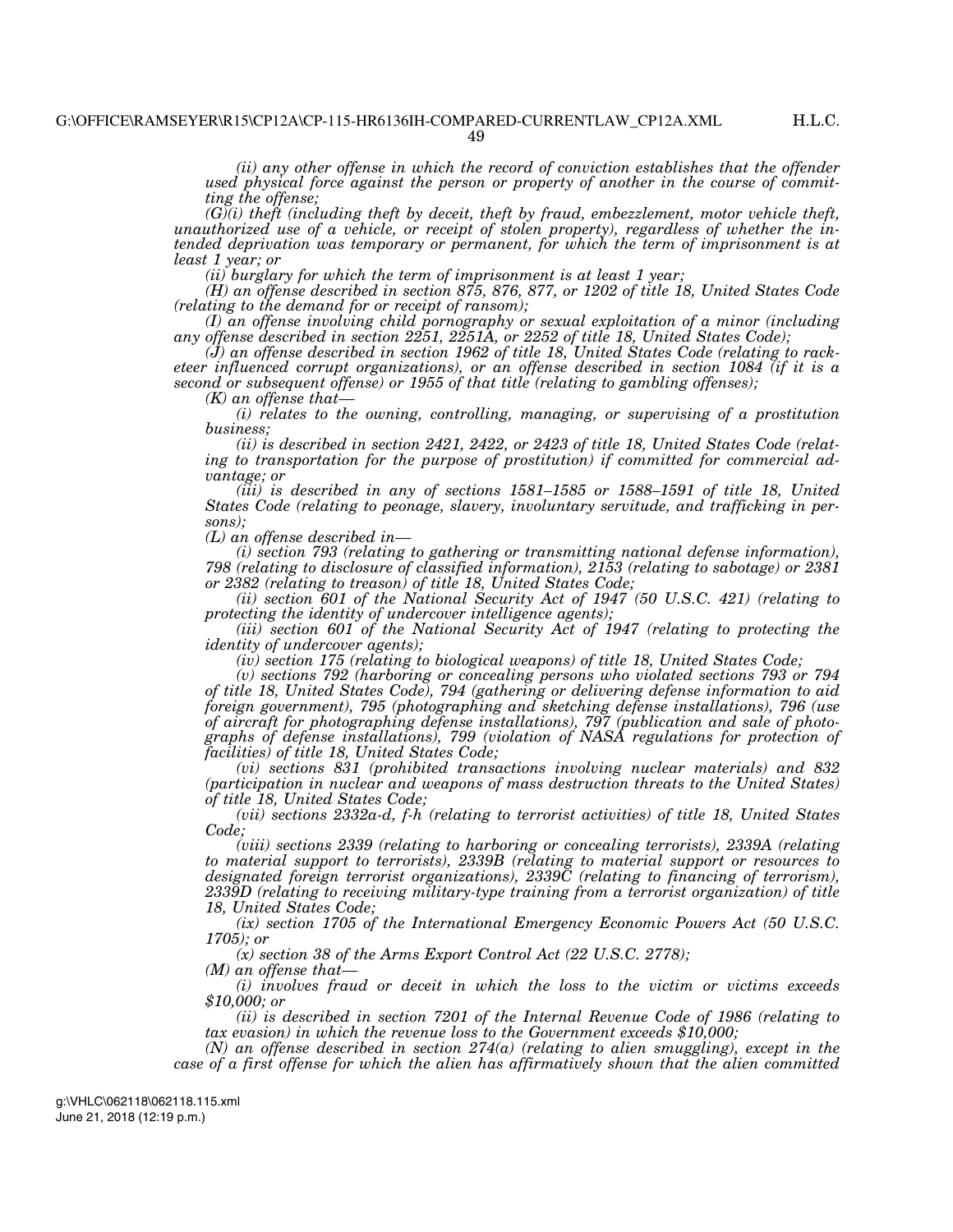*the offense for the purpose of assisting, abetting, or aiding only the alien's spouse, child, or parent (and no other individual) to violate a provision of this Act;* 

*(O) an offense described in section 275 or 276 for which the term of imprisonment is at least 1 year;* 

*(P) an offense which is described in chapter 75 of title 18, United States Code, and for which the term of imprisonment is at least 1 year;* 

*(Q) an offense relating to a failure to appear by a defendant for service of sentence if the underlying offense is punishable by imprisonment for a term of 5 years or more;* 

*(R) an offense relating to commercial bribery, counterfeiting, forgery, or trafficking in vehicles the identification numbers of which have been altered for which the term of imprisonment is at least one year;* 

*(S) an offense relating to obstruction of justice, perjury or subornation of perjury, or bribery of a witness;* 

*(T) an offense relating to a failure to appear before a court pursuant to a court order to answer to or dispose of a charge of a felony for which a sentence of 2 years' imprisonment or more may be imposed;* 

*(U) any offense for which the term of imprisonment imposed was 2 years or more;* 

*(V) an offense relating to terrorism or national security (including a conviction for a violation of any provision of chapter 113B of title 18, United States Code; or* 

*(W)(i) a single conviction for driving while intoxicated (including a conviction for driving while under the influence of or impairment by alcohol or drugs), when such impaired driving was a cause of the serious bodily injury or death of another person; or* 

*(ii) a second or subsequent conviction for driving while intoxicated (including a conviction for driving under the influence of or impaired by alcohol or drugs); or* 

*(X) an attempt or conspiracy to commit an offense described in this paragraph or aiding, abetting, counseling, procuring, commanding, inducing, facilitating, or soliciting the commission of such an offense.* 

*Any determinations under this paragraph shall be made on the basis of the record of conviction. For purposes of this paragraph, a person shall be considered to have committed an aggravated felony if that person has been convicted for 3 or more misdemeanors not arising out the traffic laws (except for any conviction for driving under the influence or an offense that results in the death or serious bodily injury of another person) or felonies for which the aggregate term of imprisonment imposed was 3 years or more, regardless of whether the convictions were all entered pursuant to a single trial or the offenses arose from a single pattern or scheme of conduct.* 

 $(44)(A)$  The term "managerial capacity" means an assignment within an organization in which the employee primarily—

(i) manages the organization, or a department, subdivision, function, or component of the organization;

(ii) supervises and controls the work of other supervisory, professional, or managerial employees, or manages an essential function within the organization, or a department or subdivision of the organization;

(iii) if another employee or other employees are directly supervised, has the authority to hire and fire or recommend those as well as other personnel actions (such as promotion and leave authorization) or, if no other employee is directly supervised, functions at a senior level within the organizational hierarchy or with respect to the function managed; and

(iv) exercises discretion over the day-to-day operations of the activity or function for which the employee has authority.

A first-line supervisor is not considered to be acting in a managerial capacity merely by virtue of the supervisor's supervisory duties unless the employees supervised are professional.

(B) The term ''executive capacity'' means an assignment within an organization in which the employee primarily—

(i) directs the management of the organization or a major component or function of the organization;

(ii) establishes the goals and policies of the organization, component, or function;

(iii) exercises wide latitude in discretionary decision-making; and

(iv) receives only general supervision or direction from higher level executives, the board of directors, or stockholders of the organization.

(C) If staffing levels are used as a factor in determining whether an individual is acting in a managerial or executive capacity, the Attorney General shall take into account the reasonable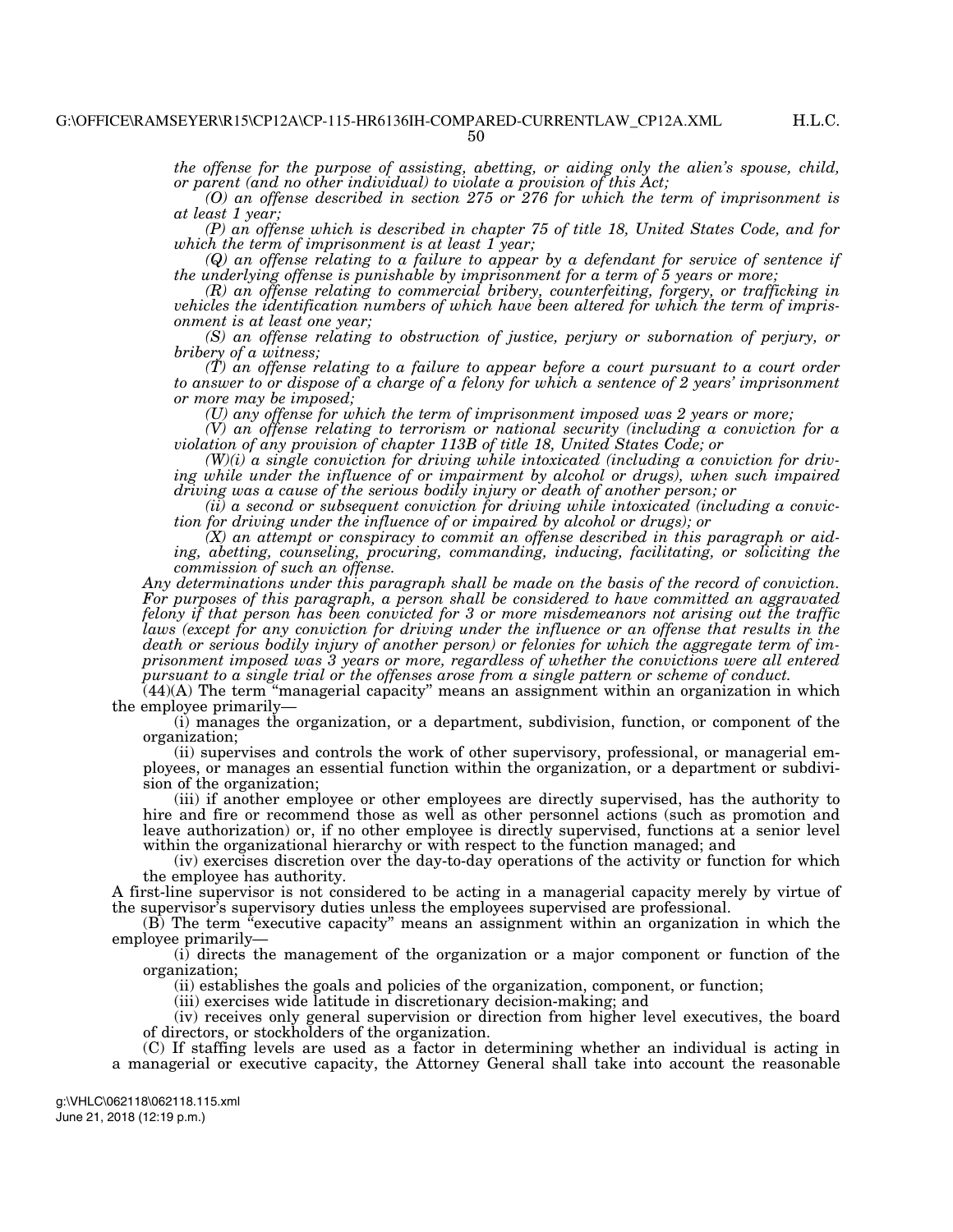needs of the organization, component, or function in light of the overall purpose and stage of development of the organization, component, or function. An individual shall not be considered to be acting in a managerial or executive capacity (as previously defined) merely on the basis of the number of employees that the individual supervises or has supervised or directs or has directed.

 $(45)$  The term "substantial" means, for purposes of paragraph  $(15)(E)$  with reference to trade or capital, such an amount of trade or capital as is established by the Secretary of State, after consultation with appropriate agencies of Government.

 $(46)$  The term "extraordinary ability" means, for purposes of section  $101(a)(15)(0)(i)$ , in the case of the arts, distinction.

 $(47)(A)$  The term "order of deportation" means the order of the special inquiry officer, or other such administrative officer to whom the Attorney General has delegated the responsibility for determining whether an alien is deportable, concluding that the alien is deportable or ordering deportation.

(B) The order described under subparagraph (A) shall become final upon the earlier of—

(i) a determination by the Board of Immigration Appeals affirming such order; or

(ii) the expiration of the period in which the alien is permitted to seek review of such order by the Board of Immigration Appeals.

 $(48)(A)$  The term "conviction" means, with respect to an alien, a formal judgment of guilt of the alien entered by a court or, if adjudication of guilt has been withheld, where—

(i) a judge or jury has found the alien guilty or the alien has entered a plea of guilty or nolo contendere or has admitted sufficient facts to warrant a finding of guilt, and

(ii) the judge has ordered some form of punishment, penalty, or restraint on the alien's liberty to be imposed.

(B) Any reference to a term of imprisonment or a sentence with respect to an offense is deemed to include the period of incarceration or confinement ordered by a court of law regardless of any suspension of the imposition or execution of that imprisonment or sentence in whole or in part. Section 3108 of Division B of H.R. 6136 amended section  $101(a)(48)$  of the "Immigration and National Act'' with the probable intent of amending the ''Immigration and Nationality Act''. As such, the intended amendment to section  $101(a)(48)$  of the "Immigration and Nationality Act" was not carried out.]

(49) The term ''stowaway'' means any alien who obtains transportation without the consent of the owner, charterer, master or person in command of any vessel or aircraft through concealment aboard such vessel or aircraft. A passenger who boards with a valid ticket is not to be considered a stowaway.

(50) The term ''intended spouse'' means any alien who meets the criteria set forth in section  $204(a)(1)(A)(iii)(II)(aa)(BB), 204(a)(1)(B)(ii)(II)(aa)(BB), or 240A(b)(2)(A)(i)(III).$ 

(51) The term ''VAWA self-petitioner'' means an alien, or a child of the alien, who qualifies for relief under—

(A) clause (iii), (iv), or (vii) of section  $204(a)(1)(A);$ 

(B) clause (ii) or (iii) of section  $204(a)(1)(B)$ ;

 $(C)$  section  $216(c)(4)(C)$ ;

(D) the first section of Public Law 89–732 (8 U.S.C. 1255 note) (commonly known as the Cuban Adjustment Act) as a child or spouse who has been battered or subjected to extreme cruelty;

 $(E)$  section  $902(d)(1)(B)$  of the Haitian Refugee Immigration Fairness Act of 1998 (8) U.S.C. 1255 note);

(F) section 202(d)(1) of the Nicaraguan Adjustment and Central American Relief Act; or

(G) section 309 of the Illegal Immigration Reform and Immigrant Responsibility Act of 1996 (division C of Public Law 104–208).

(52) The term ''accredited language training program'' means a language training program that is accredited by an accrediting agency recognized by the Secretary of Education.

*(53)(A) The term ''criminal gang'' means an ongoing group, club, organization, or association of 5 or more persons—* 

*(i) that has as one of its primary purposes the commission of 1 or more of the criminal offenses described in subparagraph (B) and the members of which engage, or have engaged within the past 5 years, in a continuing series of such offenses; or* 

*(ii) that has been designated as a criminal gang by the Secretary of Homeland Security, in consultation with the Attorney General, as meeting these criteria.*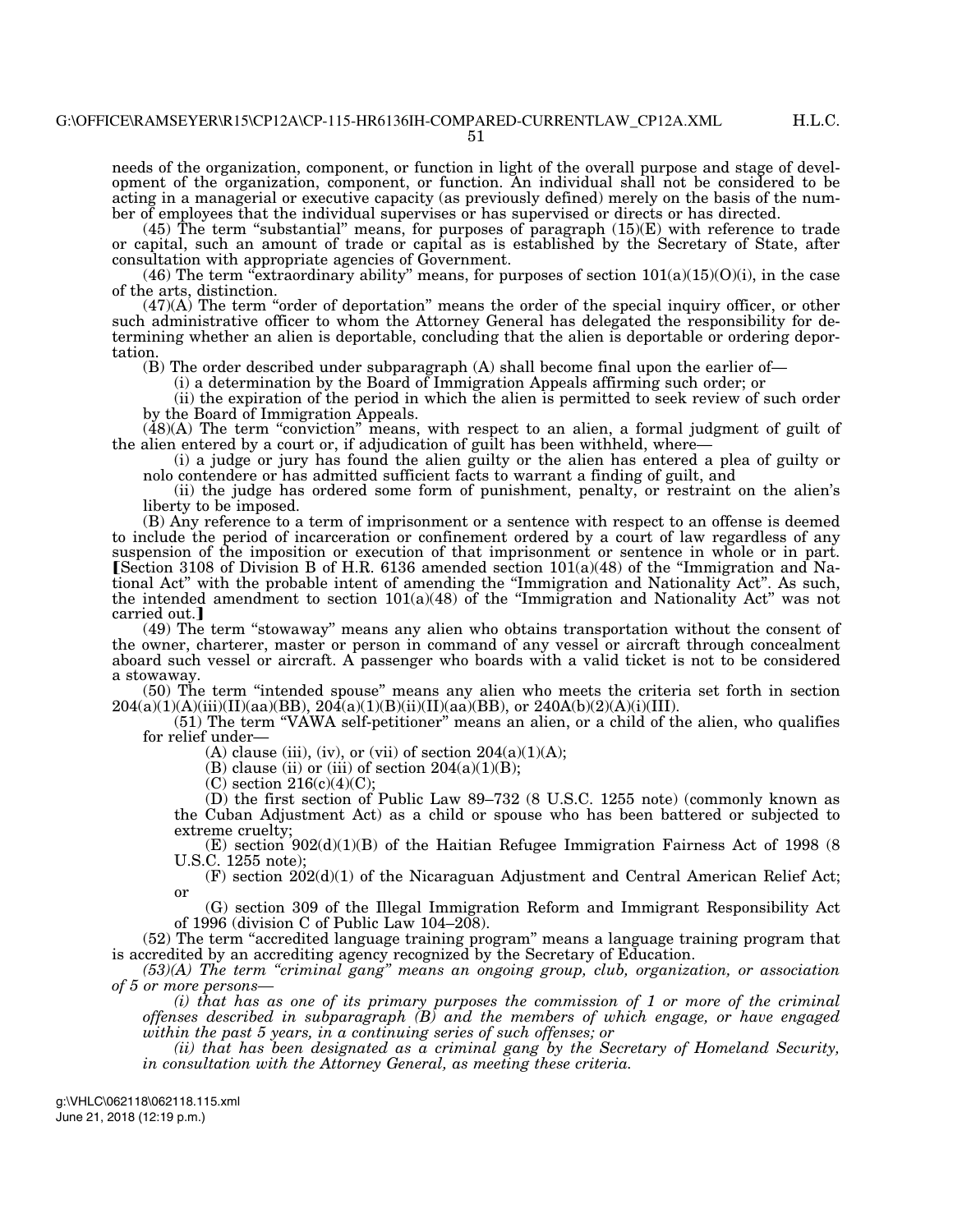*(B) The offenses described, whether in violation of Federal or State law or foreign law and regardless of whether the offenses occurred before, on, or after the date of the enactment of this paragraph, are the following:* 

*(i) A ''felony drug offense'' (as defined in section 102 of the Controlled Substances Act (21 U.S.C. 802)).* 

*(ii) A felony offense involving firearms or explosives or in violation of section 931 of title 18, United States Code (relating to purchase, ownership, or possession of body armor by violent felons).* 

*(iii) An offense under section 274 (relating to bringing in and harboring certain aliens), section 277 (relating to aiding or assisting certain aliens to enter the United States), or section 278 (relating to importation of alien for immoral purpose), except that this clause does not apply in the case of an organization described in section 501(c)(3) of the Internal Revenue Code of 1986 (26 U.S.C. 501(c)(3)) which is exempt from taxation under section 501(a) of such Code.* 

 $(iv)$  A violent crime described in section  $101(a)(43)(F)$ .

*(v) A crime involving obstruction of justice, tampering with or retaliating against a witness, victim, or informant, or perjury or subornation of perjury.* 

*(vi) Any conduct punishable under sections 1028A and 1029 of title 18, United States Code (relating to aggravated identity theft or fraud and related activity in connection with identification documents or access devices), sections 1581 through 1594 of such title (relating to peonage, slavery, and trafficking in persons), section 1951 of such title (relating to interference with commerce by threats or violence), section 1952 of such title (relating to interstate and foreign travel or transportation in aid of racketeering enterprises), section 1956 of such title (relating to the laundering of monetary instruments), section 1957 of such title (relating to engaging in monetary transactions in property derived from specified unlawful activity), or sections 2312 through 2315 of such title (relating to interstate transportation of stolen motor vehicles or stolen property).* 

*(vii) An attempt or conspiracy to commit an offense described in this paragraph or aiding, abetting, counseling, procuring, commanding, inducing, facilitating, or soliciting the commission of an offense described in clauses (i) through (vi).* 

 $(54)$  The term "contingent nonimmigrant" has the meaning given that term in section 1101(b)(2) of division B of the Border Security and Immigration Reform Act of 2018.

(b) As used in titles I and II—

 $(1)$  The term "child" means an unmarried person under twenty-one years of age who is—

(A) a child born in wedlock;

(B) a stepchild, whether or not born out of wedlock, provided the child had not reached the age of eighteen years at the time the marriage creating the status of stepchild occurred;

(C) a child legitimated under the law of the child's residence or domicile, or under the law of the father's residence or domicile, whether in or outside the United States, if such legitimation takes place before the child reaches the age of eighteen years and the child is in the legal custody of the legitimating parent or parents at the time of such legitimation;

(D) a child born out of wedlock, by, through whom, or on whose behalf a status, privilege, or benefit is sought by virtue of the relationship of the child to its natural mother or to its natural father if the father has or had a bona fide parent-child relationship with the person;

(E)(i) a child adopted while under the age of sixteen years if the child has been in the legal custody of, and has resided with, the adopting parent or parents for at least two years or if the child has been battered or subject to extreme cruelty by the adopting parent or by a family member of the adopting parent residing in the same household: *Provided,* That no natural parent of any such adopted child shall thereafter, by virtue of such parentage, be accorded any right, privilege, or status under this Act; or

(ii) subject to the same proviso as in clause (i), a child who: (I) is a natural sibling of a child described in clause (i) or subparagraph  $(F)(i)$ ;  $(II)$  was adopted by the adoptive parent or parents of the sibling described in such clause or subparagraph; and (III) is otherwise described in clause (i), except that the child was adopted while under the age of 18 years; or

(F)(i) a child, under the age of sixteen at the time a petition is filed in his behalf to accord a classification as an immediate relative under section 201(b), who is an orphan because of the death or disappearance of, abandonment or desertion by, or separation or loss from, both parents, or for whom the sole or surviving parent is incapable of providing the proper care and has in writing irrevocably released the child for emigration and adoption; who has been adopted abroad by a United States citizen and spouse jointly, or by an unmarried United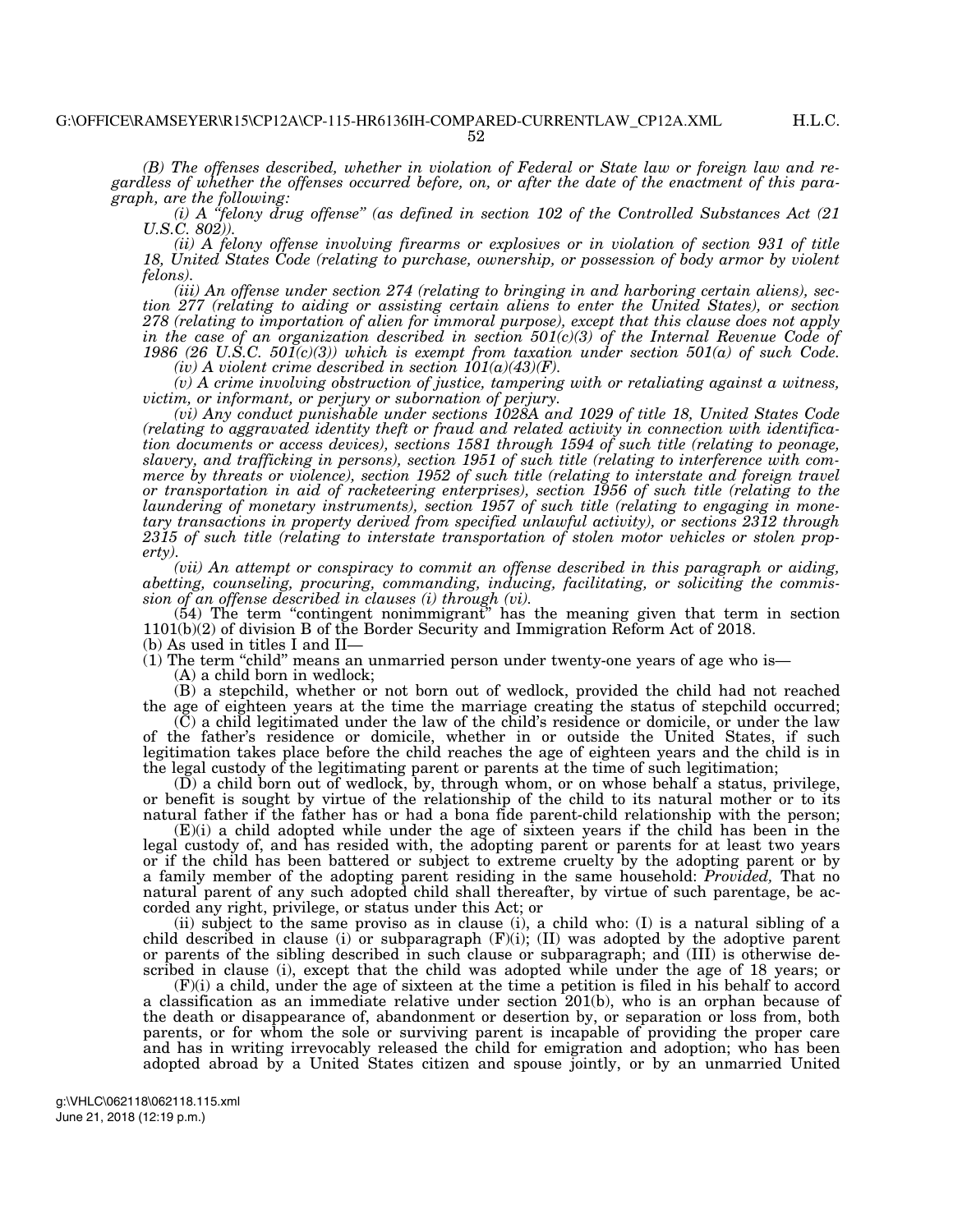53

States citizen who is at least 25 years of age, at least 1 of whom personally saw and observed the child before or during the adoption proceedings; or who is coming to the United States for adoption by a United States citizen and spouse jointly, or by an unmarried United States citizen at least twenty-five years of age, who have or has complied with the preadoption requirements, if any, of the child's proposed residence: *Provided,* That the Attorney General is satisfied that proper care will be furnished the child if admitted to the United States: *Provided further*, That no natural parent or prior adoptive parent of any such child shall thereafter, by virtue of such parentage, be accorded any right, privilege, or status under this Act; or

(ii) subject to the same provisos as in clause (i), a child who: (I) is a natural sibling of a child described in clause (i) or subparagraph  $(E)(i)$ ;  $(II)$  has been adopted abroad, or is coming to the United States for adoption, by the adoptive parent (or prospective adoptive parent) or parents of the sibling described in such clause or subparagraph; and (III) is otherwise described in clause (i), except that the child is under the age of 18 at the time a petition is filed in his or her behalf to accord a classification as an immediate relative under section 201(b).

(G)(i) a child, younger than 16 years of age at the time a petition is filed on the child's behalf to accord a classification as an immediate relative under section 201(b), who has been adopted in a foreign state that is a party to the Convention on Protection of Children and Cooperation in Respect of Intercountry Adoption, done at The Hague on May 29, 1993, or who is emigrating from such a foreign state to be adopted in the United States by a United States citizen and spouse jointly or by an unmarried United States citizen who is at least 25 years of age, Provided, That—

(I) the Secretary of Homeland Security is satisfied that proper care will be furnished the child if admitted to the United States;

(II) the child's natural parents (or parent, in the case of a child who has one sole or surviving parent because of the death or disappearance of, abandonment or desertion by, the other parent), or other persons or institutions that retain legal custody of the child, have freely given their written irrevocable consent to the termination of their legal relationship with the child, and to the child's emigration and adoption;

(III) in the case of a child having two living natural parents, the natural parents are incapable of providing proper care for the child;

(IV) the Secretary of Homeland Security is satisfied that the purpose of the adoption is to form a bona fide parent-child relationship, and the parent-child relationship of the child and the natural parents has been terminated (and in carrying out both obligations under this subclause the Secretary of Homeland Security may consider whether there is a petition pending to confer immigrant status on one or both of such natural parents); and

(V) in the case of a child who has not been adopted—

(aa) the competent authority of the foreign state has approved the child's emigration to the United States for the purpose of adoption by the prospective adoptive parent or parents; and

(bb) the prospective adoptive parent or parents has or have complied with any pre-adoption requirements of the child's proposed residence; and

(ii) except that no natural parent or prior adoptive parent of any such child shall thereafter, by virtue of such parentage, be accorded any right, privilege, or status under this chapter; or

(iii) subject to the same provisos as in clauses (i) and (ii), a child who—

(I) is a natural sibling of a child described in clause (i), subparagraph (E)(i), or subparagraph (F)(i);

(II) was adopted abroad, or is coming to the United States for adoption, by the adoptive parent (or prospective adoptive parent) or parents of the sibling described in clause (i), subparagraph  $(E)(i)$ , or subparagraph  $(F)(i)$ ; and

(III) is otherwise described in clause (i), except that the child is younger than 18 years of age at the time a petition is filed on his or her behalf for classification as an immediate relative under section 201(b).

(2) The term "parent", "father", or "mother" means a parent, father, or mother only where the relationship exists by reason of any of the circumstances set forth in (1) above, except that, for purposes of paragraph (1)(F) (other than the second proviso therein) in the case of a child born out of wedlock described in paragraph  $(1)(D)$  (and not described in paragraph  $(1)(C)$ ), the term "parent'' does not include the natural father or the child if the father has disappeared or abandoned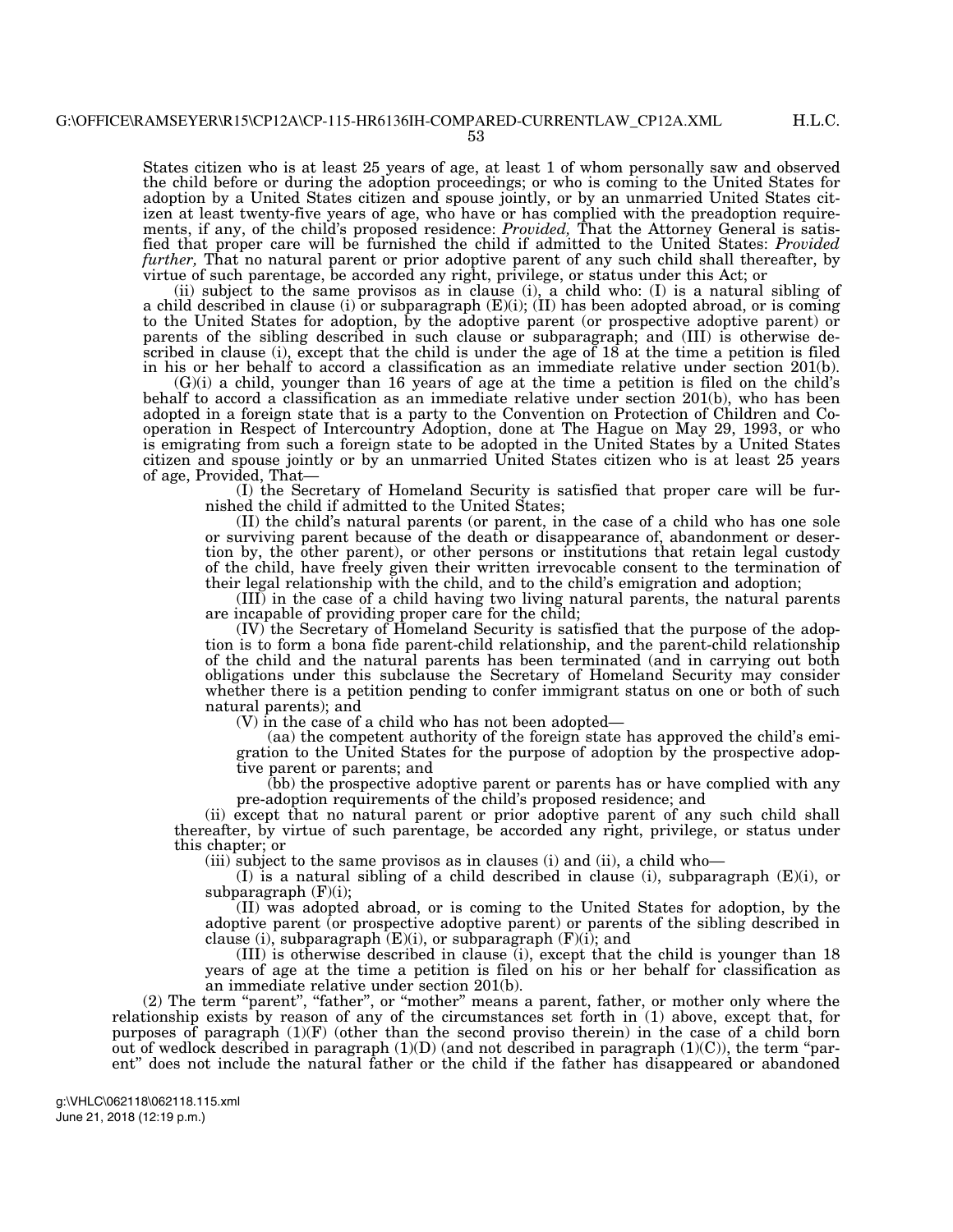54

H.L.C.

or deserted the child or if the father has in writing irrevocably released the child for emigration and adoption.

(3) The term ''person'' means an individual or an organization.

(4) The term ''immigration judge'' means an attorney whom the Attorney General appoints as an administrative judge within the Executive Office for Immigration Review, qualified to conduct specified classes of proceedings, including a hearing under section 240. An immigration judge shall be subject to such supervision and shall perform such duties as the Attorney General shall prescribe, but shall not be employed by the Immigration and Naturalization Service.

(5) The term ''adjacent islands'' includes Saint Pierre, Miquelon, Cuba, the Dominican Republic, Haiti, Bermuda, the Bahamas, Barbados, Jamaica, the Windward and Leeward Islands, Trinidad, Martinique, and other British, French, and Netherlands territory or possessions in or bordering on the Caribbean Sea.

(c) As used in title III—

(1) The term ''child'' means an unmarried person under twenty-one years of age and includes a child legitimated under the law of the child's residence or domicile, or under the law of the father's residence or domicile, whether in the United States or elsewhere, and, except as otherwise provided in sections 320 and 321 of title III, a child adopted in the United States, if such legitimation or adoption takes place before the child reaches the age of 16 years (except to the extent that the child is described in subparagraph  $(E)(ii)$  or  $(F)(ii)$  of subsection  $(b)(1)$ ), and the child is in the legal custody of the legitimating or adopting parent or parents at the time of such legitimation or adoption.

 $(2)$  The terms  $\alpha$  "parent", "father", and "mother" include in the case of a posthumous child a deceased parent, father, and mother.

(e) For the purpose of this Act—

(1) The giving, loaning, or promising of support or of money or any other thing of value to be used for advocating any doctrine shall constitute the advocating of such doctrine; but nothing in this paragraph shall be construed as an exclusive definition of advocating.

(2) The giving, loaning, or promising of support or of money or any other thing of value for any purpose to any organization shall be presumed to constitute affiliation therewith; but nothing in this paragraph shall be construed as an exclusive definition of affiliation.

(3) Advocating the economic, international, and governmental doctrines of world communism means advocating the establishment of a totalitarian Communist dictatorship in any or all of the countries of the world through the medium of an internationally coordinated Communist movement.

(f) For the purposes of this Act—

No person shall be regarded as, or found to be, a person of good moral character who, during the period for which good moral character is required to be established, is, or was—

(1) a habitual drunkard;

(3) a member of one or more of the classes of persons, whether inadmissible or not, described in paragraphs  $(2)(D)$ ,  $(6)(E)$ , and  $(10)(A)$  of section  $212(a)$  of this Act; or subparagraphs (A) and (B) of section 212(a)(2) and subparagraph (C) thereof of such section (except as such paragraph relates to a single offense of simple possession of 30 grams or less of marihuana); if the offense described therein, for which such person was convicted or of which he admits the commission, was committed during such period;

(4) one whose income is derived principally from illegal gambling activities;

(5) one who has been convicted of two or more gambling offenses committed during such period;

(6) one who has given false testimony for the purpose of obtaining any benefits under this Act;

(7) one who during such period has been confined, as a result of conviction, to a penal institution for an aggregate period of one hundred and eighty days or more, regardless of whether the offense, or offenses, for which he has been confined were committed within or without such period;

(8) one who at any time has been convicted of an aggravated felony (as defined in subsection  $(a)(43)$ ; or

(9) one who at any time has engaged in conduct described in section  $212(a)(3)(E)$  (relating to assistance in Nazi persecution, participation in genocide, or commission of acts of torture or extrajudicial killings) or  $212(a)(2)(G)$  (relating to severe violations of religious freedom).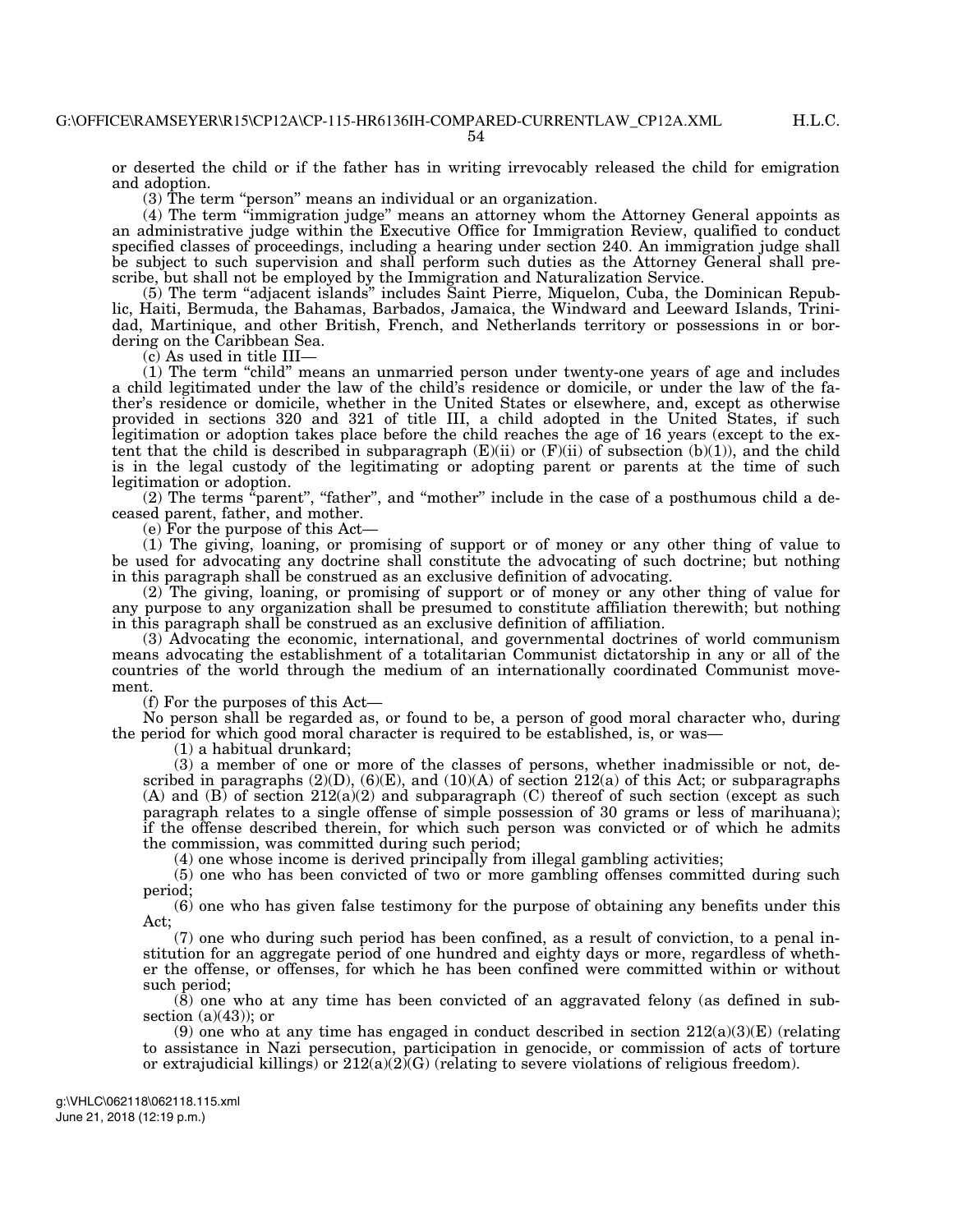The fact that any person is not within any of the foregoing classes shall not preclude a finding that for other reasons such person is or was not of good moral character. In the case of an alien who makes a false statement or claim of citizenship, or who registers to vote or votes in a Federal, State, or local election (including an initiative, recall, or referendum) in violation of a lawful restriction of such registration or voting to citizens, if each natural parent of the alien (or, in the case of an adopted alien, each adoptive parent of the alien) is or was a citizen (whether by birth or naturalization), the alien permanently resided in the United States prior to attaining the age of 16, and the alien reasonably believed at the time of such statement, claim, or violation that he or she was a citizen, no finding that the alien is, or was, not of good moral character may be made based on it.

(g) For the purposes of this Act any alien ordered deported or removed (whether before or after the enactment of this Act) who has left the United States, shall be considered to have been deported or removed in pursuance of law, irrespective of the source from which the expenses of his transportation were defrayed or of the place to which he departed.

(h) For purposes of section  $212(a)(2)(E)$ , the term "serious criminal offense" means—

(1) any felony;

(2) any crime of violence, as defined in section 16 of title 18 of the United States Code; or

(3) any crime of reckless driving or of driving while intoxicated or under the influence of alcohol or of prohibited substances if such crime involves personal injury to another. (i) With respect to each nonimmigrant alien described in subsection  $(a)(15)(T)(i)$ —

(1) the Secretary of Homeland Security, the Attorney General, and other Government officials, where appropriate, shall provide the alien with a referral to a nongovernmental organization that would advise the alien regarding the alien's options while in the United States and the resources available to the alien; and

(2) the Secretary of Homeland Security shall, during the period the alien is in lawful temporary resident status under that subsection, grant the alien authorization to engage in employment in the United States and provide the alien with an ''employment authorized'' endorsement or other appropriate work permit.

## \* \* \* \* \* \* \* LIAISON WITH INTERNAL SECURITY OFFICERS; DATA EXCHANGE

SEC. 105. (a) The Commissioner and the Administrator shall have authority to maintain direct and continuous liaison with the Directors of the Federal Bureau of Investigation and the Central Intelligence Agency and with other internal security officers of the Government for the purpose of obtaining and exchanging information for use in enforcing the provisions of this Act in the interest of the internal and border security of the United States. The Commissioner and the Administrator shall maintain direct and continuous liaison with each other with a view to a coordinated, uniform, and efficient administration of this Act, and all other immigration and nationality laws.

(b)(1) The Attorney General and the Director of the Federal Bureau of Investigation shall provide the Department of State and [the Service] *the Department of Homeland Security* access to the criminal history record information contained in the National Crime Information Center's Interstate Identification Index (NCIC-III), Wanted Persons File, and to any other files maintained by the National Crime Information Center that may be mutually agreed upon by the Attorney General and the agency receiving the access, for the purpose of determining whether or not a [visa] applicant or applicant for admission] *visa applicant, applicant for admission, applicant for adjustment of status, or applicant for any other benefit under the immigration laws* has a criminal history record indexed in any such file.

(2) Such access shall be provided by means of extracts of the records for placement in the automated visa lookout or other appropriate database, and shall be provided without any fee or charge.

(3) The Federal Bureau of Investigation shall provide periodic updates of the extracts at intervals mutually agreed upon with the agency receiving the access. Upon receipt of such updated extracts, the receiving agency shall make corresponding updates to its database and destroy previously provided extracts.

(4) Access to an extract does not entitle the Department of State to obtain the full content of the corresponding automated criminal history record. To obtain the full content of a criminal history record, the Department of State shall submit the applicant's fingerprints and any appropriate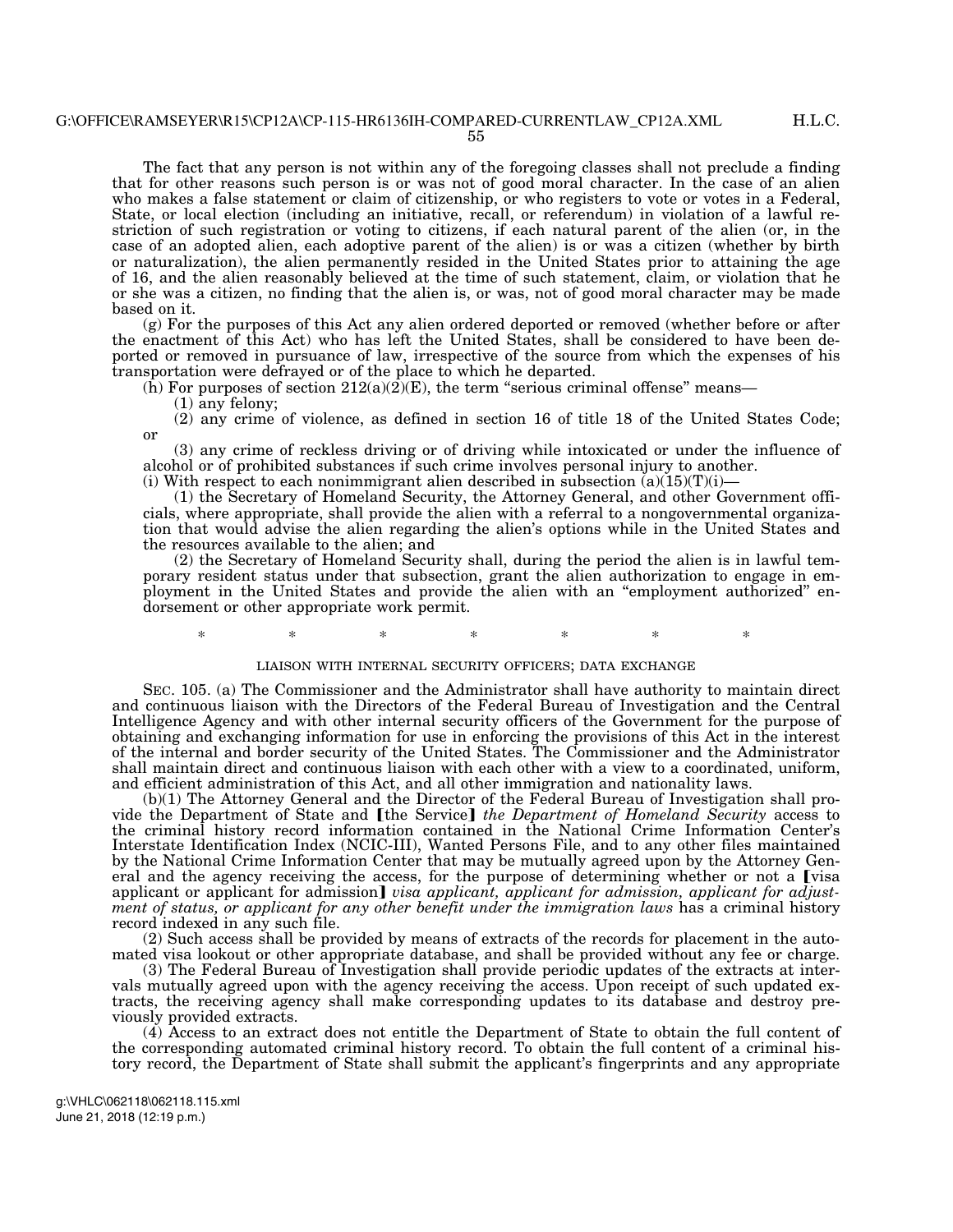fingerprint processing fee authorized by law to the Criminal Justice Information Services Division of the Federal Bureau of Investigation.

*(5) The Secretary of Homeland Security shall receive, upon request, access to the information described in paragraph (1) by means of extracts of the records for placement in the appropriate database without any fee or charge.* 

(c) The provision of the extracts described in subsection (b) may be reconsidered by the Attorney General and the receiving agency upon the development and deployment of a more cost-effective and efficient means of sharing the information.

(d) For purposes of administering this section, the Department of State shall, prior to receiving access to NCIC data but not later than 4 months after the date of enactment of this subsection, promulgate final regulations—

(1) to implement procedures for the taking of fingerprints; and

(2) to establish the conditions for the use of the information received from the Federal Bureau of Investigation, in order—

(A) to limit the redissemination of such information;

(B) to ensure that such information is used solely to determine whether or not to issue a visa to an alien or to admit an alien to the United States;

(C) to ensure the security, confidentiality, and destruction of such information; and

(D) to protect any privacy rights of individuals who are subjects of such information.

\* \* \* \* \* \* \*

## TITLE II—IMMIGRATION

### CHAPTER 1—SELECTION SYSTEM

\* \* \* \* \* \* \* \* SEC. 201. (a) IN GENERAL.—Exclusive of aliens described in subsection (b), aliens born in a foreign state or dependent area who may be issued immigrant visas or who may otherwise acquire the status of an alien lawfully admitted to the United States for permanent residence are limited to—

(1) family-sponsored immigrants described in section 203(a) (or who are admitted under section 211(a) on the basis of a prior issuance of a visa to their accompanying parent under section  $203(a)$  in a number not to exceed in any fiscal year the number specified in subsection (c) for that year, and not to exceed in any of the first 3 quarters of any fiscal year 27 percent of the worldwide level under such subsection for all of such fiscal year; *and* 

(2) employment-based immigrants described in section 203(b) (or who are admitted under section  $211(a)$  on the basis of a prior issuance of a visa to their accompanying parent under section 203(b)), in a number not to exceed in any fiscal year the number specified in subsection (d) for that year, and not to exceed in any of the first 3 quarters of any fiscal year 27 percent of the worldwide level under such subsection for all of such fiscal year; and

 $(3)$  for fiscal years beginning with fiscal year 1995, diversity immigrants described in section  $203(c)$  (or who are admitted under section  $211(a)$  on the basis of a prior issuance of a visa to their accompanying parent under section  $203(c)$  in a number not to exceed in any fiscal year the number specified in subsection (e) for that year, and not to exceed in any of the first 3 quarters of any fiscal year 27 percent of the worldwide level under such subsection for all of such fiscal year.]

(b) ALIENS NOT SUBJECT TO DIRECT NUMERICAL LIMITATIONS.—Aliens described in this subsection, who are not subject to the worldwide levels or numerical limitations of subsection (a), are as follows:

 $(1)(A)$  Special immigrants described in subparagraph  $(A)$  or  $(B)$  of section 101 $(a)(27)$ .

(B) Aliens who are admitted under section 207 or whose status is adjusted under section 209.

(C) Aliens whose status is adjusted to permanent residence under section 210 or 245A.

(D) Aliens whose removal is cancelled under section 240A(a).

(E) Aliens provided permanent resident status under section 249.

 $(2)(A)(i)$  IMMEDIATE RELATIVES.—For purposes of this subsection, the term "immediate relatives'' means the children, spouses, and parents of a citizen of the United States, except that, in the case of parents, such citizens shall be at least 21 years of age. In the case of an alien who was the spouse of a citizen of the United States and was not legally separated from the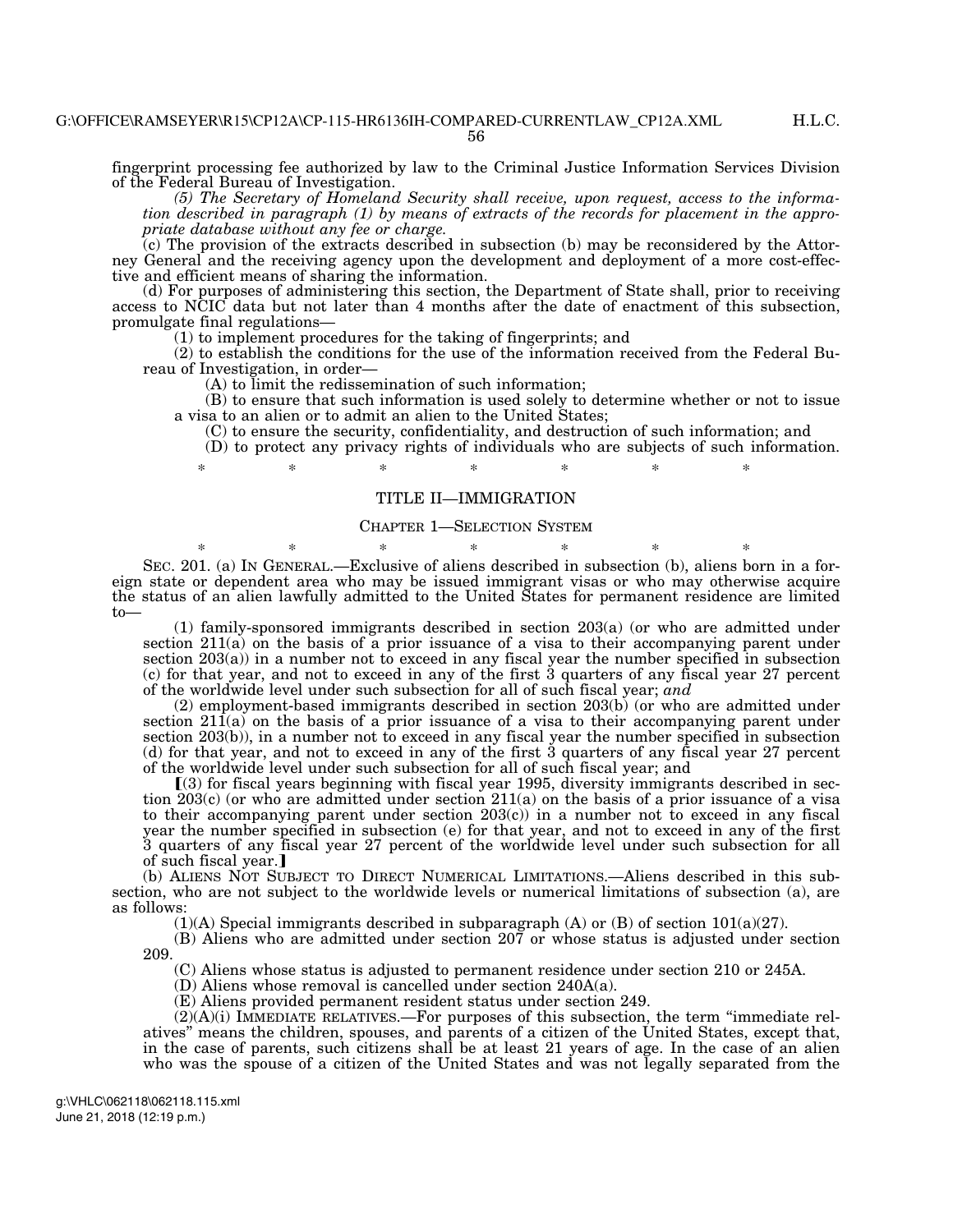citizen at the time of the citizen's death, the alien (and each child of the alien) shall be considered, for purposes of this subsection, to remain an immediate relative after the date of the citizen's death but only if the spouse files a petition under section  $204(a)(1)(A)(ii)$  within 2 years after such date and only until the date the spouse remarries. For purposes of this clause, an alien who has filed a petition under clause (iii) or (iv) of section  $\overline{204(a)(1)(A)}$  of this Act remains an immediate relative in the event that the United States citizen spouse or parent loses United States citizenship on account of the abuse.

(ii) Aliens admitted under section  $211(a)$  on the basis of a prior issuance of a visa to their accompanying parent who is such an immediate relative.

(B) Aliens born to an alien lawfully admitted for permanent residence during a temporary visit abroad.

(c) WORLDWIDE LEVEL OF FAMILY-SPONSORED IMMIGRANTS.—(1)(A) The worldwide level of family-sponsored immigrants under this subsection for a fiscal year is, subject to subparagraph (B), equal to—

(i) 480,000, minus

(ii) the sum of the number computed under paragraph (2) and the number computed under paragraph (4), plus

 $(iii)$  the number (if any) computed under paragraph  $(3)$ .

 $(B)(i)$  For each of fiscal years 1992, 1993, and 1994, 465,000 shall be substituted for 480,000 in subparagraph (A)(i).

(ii) In no case shall the number computed under subparagraph (A) be less than 226,000.

(2) The number computed under this paragraph for a fiscal year is the sum of the number of aliens described in subparagraphs  $(A)$  and  $(\overline{B})$  of subsection  $(b)(2)$  who were issued immigrant visas or who otherwise acquired the status of aliens lawfully admitted to the United States for permanent residence in the previous fiscal year.

(3)(A) The number computed under this paragraph for fiscal year 1992 is zero.

(B) The number computed under this paragraph for fiscal year 1993 is the difference (if any) between the worldwide level established under paragraph (1) for the previous fiscal year and the number of visas issued under section 203(a) during that fiscal year.

(C) The number computed under this paragraph for a subsequent fiscal year is the difference (if any) between the maximum number of visas which may be issued under section 203(b) (relating to employment-based immigrants) during the previous fiscal year and the number of visas issued under that section during that year.

(4) The number computed under this paragraph for a fiscal year (beginning with fiscal year 1999) is the number of aliens who were paroled into the United States under section  $212(d)(5)$  in the second preceding fiscal year—

(A) who did not depart from the United States (without advance parole) within 365 days; and

(B) who (i) did not acquire the status of aliens lawfully admitted to the United States for permanent residence in the two preceding fiscal years, or (ii) acquired such status in such years under a provision of law (other than section  $201(b)$ ) which exempts such adjustment from the numerical limitation on the worldwide level of immigration under this section.

(5) If any alien described in paragraph (4) (other than an alien described in paragraph (4)(B)(ii)) is subsequently admitted as an alien lawfully admitted for permanent residence, such alien shall not again be considered for purposes of paragraph (1).

 $\lceil$ (d) WORLDWIDE LEVEL OF EMPLOYMENT-BASED IMMIGRANTS.—(1) The worldwide level of employment-based immigrants under this subsection for a fiscal year is equal to—

 $(A)$  140,000, plus

 $(6)$  the number computed under paragraph  $(2)$ .

 $[(2)(A)$  The number computed under this paragraph for fiscal year 1992 is zero.

ø(B) The number computed under this paragraph for fiscal year 1993 is the difference (if any) between the worldwide level established under paragraph (1) for the previous fiscal year and the number of visas issued under section 203(b) during that fiscal year.

 $\mathfrak{g}(C)$  The number computed under this paragraph for a subsequent fiscal year is the difference (if any) between the maximum number of visas which may be issued under section 203(a) (relating to family-sponsored immigrants) during the previous fiscal year and the number of visas issued under that section during that year.

ø(e) WORLDWIDE LEVEL OF DIVERSITY IMMIGRANTS.—The worldwide level of diversity immigrants is equal to  $55,000$  for each fiscal year.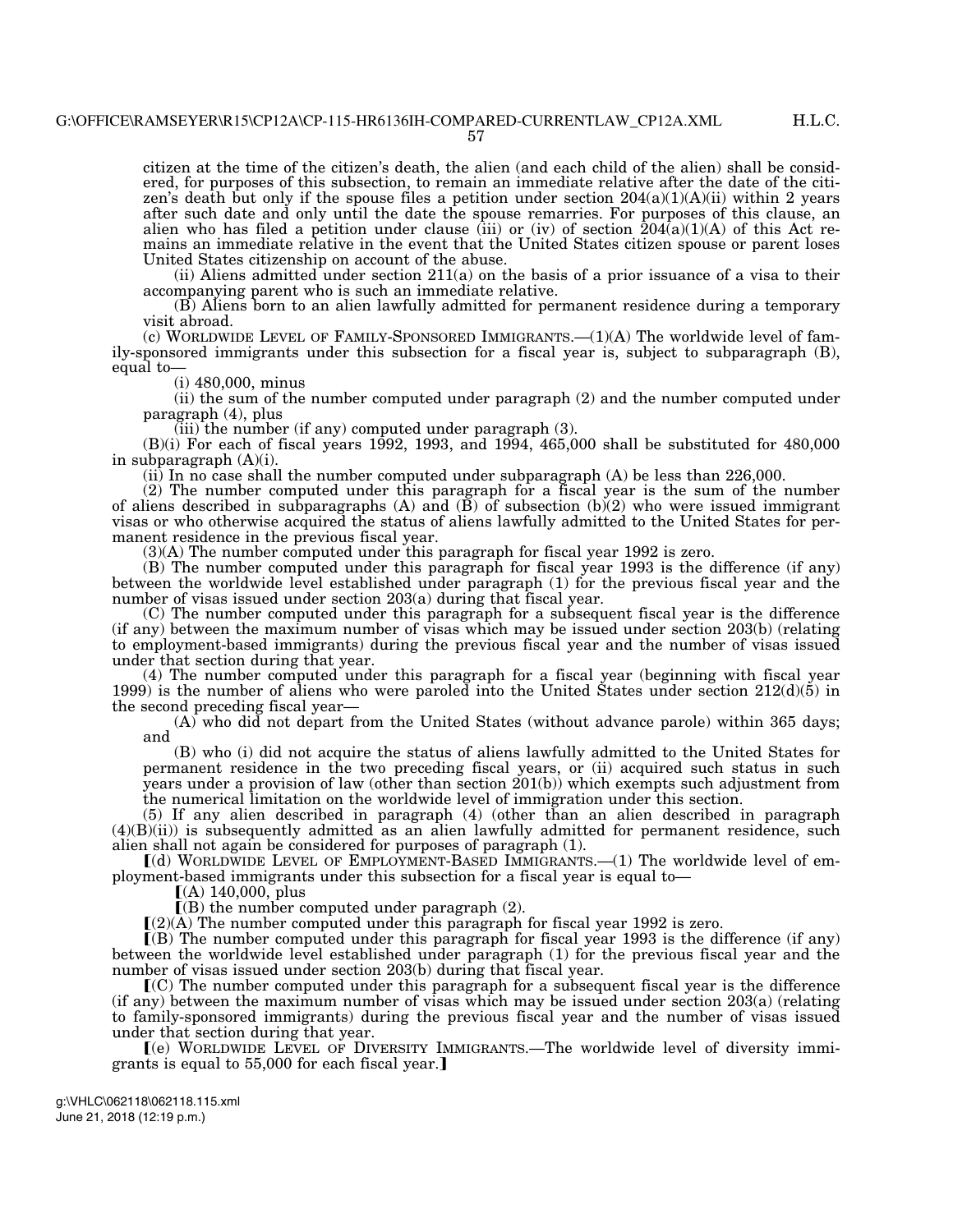*(d) WORLDWIDE LEVEL OF EMPLOYMENT-BASED IMMIGRANTS.—The worldwide level of employment-based immigrants under this subsection for a fiscal year is equal to 205,000 (except that for fiscal year 2020, such level is equal to 204,100).* 

*(e) WORLDWIDE LEVEL FOR CONTINGENT NONIMMIGRANTS AND CERTAIN CHILDREN OF NON-IMMIGRANTS.—* 

*(1) IN GENERAL.—The worldwide level of immigrants who may receive a visa under section 203(c) is equal to—* 

*(A) 470,400 for fiscal year 2025; and* 

*(B) for each fiscal year thereafter, any visas under this subsection for the prior fiscal year that are unused, plus the lesser of—* 

*(i) 78,400; and* 

*(ii) the number calculated under paragraph (3) for the fiscal year.* 

*(2) CALCULATION OF TOTAL ELIGIBLE POOL.—The number calculated under this paragraph is equal to—* 

*(A) the number of applications received by the Secretary under section 1102(c) of division B of the Border Security and Immigration Reform Act of 2018 during the application period set forth in such section, plus* 

*(B) the number of petitions filed by an alien described in section 203(c)(2) during the period set forth in section 204(a)(1)(I)(ii)(II).* 

*(3) NUMBER OF VISAS REMAINING TO BE PLACE IN ESCROW.—The number calculated under this paragraph for a fiscal year is equal to the number calculated under paragraph (2), less the total number of visas issued under section 203(c) during the period beginning on October 1, 2024 and ending on the last day of the prior fiscal year.* 

(f) RULES FOR DETERMINING WHETHER CERTAIN ALIENS ARE IMMEDIATE RELATIVES.—

(1) AGE ON PETITION FILING DATE.—Except as provided in paragraphs (2) and (3), for purposes of subsection (b)(2)(A)(i), a determination of whether an alien satisfies the age requirement in the matter preceding subparagraph  $(A)$  of section  $101(b)(1)$  shall be made using the age of the alien on the date on which the petition is filed with the Attorney General under section 204 to classify the alien as an immediate relative under subsection  $(b)(2)(A)(i)$ .

(2) AGE ON PARENT'S NATURALIZATION DATE.—In the case of a petition under section 204 initially filed for an alien child's classification as a family-sponsored immigrant under section  $203(a)(2)(A)$ , based on the child's parent being lawfully admitted for permanent residence, if the petition is later converted, due to the naturalization of the parent, to a petition to classify the alien as an immediate relative under subsection  $(b)(2)(A)(i)$ , the determination described in paragraph (1) shall be made using the age of the alien on the date of the parent's naturalization.

 $(3)$  AGE ON MARRIAGE TERMINATION DATE.—In the case of a petition under section 204 initially filed for an alien's classification as a family-sponsored immigrant under section  $203(a)(3)$ , based on the alien's being a married son or daughter of a citizen, if the petition is later converted, due to the legal termination of the alien's marriage, to a petition to classify the alien as an immediate relative under subsection  $(b)(2)(A)(i)$  or as an unmarried son or daughter of a citizen under section  $203(a)(1)$ , the determination described in paragraph (1) shall be made using the age of the alien on the date of the termination of the marriage.

 $\left[\!\left(4\right)\!\right]$  *(3)* APPLICATION TO SELF-PETITIONS.—Paragraphs  $\left[\!\left(1\right)$  through *(3) (1) and (2)* shall apply to self-petitioners and derivatives of self-petitioners.

### NUMERICAL LIMITATION TO ANY SINGLE FOREIGN STATE

SEC. 202. (a) PER COUNTRY LEVEL.—<br>(1) NONDISCRIMINATION.—(A) Except as specifically provided in paragraph (2) and in sections  $101(a)(27)$ ,  $201(b)(2)(A)(i)$ , and  $203$ , no person shall receive any preference or priority or be discriminated against in the issuance of an immigrant visa because of the person's race, sex, nationality, place of birth, or place of residence.

(B) Nothing in this paragraph shall be construed to limit the authority of the Secretary of State to determine the procedures for the processing of immigrant visa applications or the locations where such applications will be processed.<br>
(2) PER COUNTRY LEVELS FOR FAMILY-SPONSORED [AND EMPLOYMENT-BASED] IMMI-

GRANTS.—Subject to paragraphs  $[(3), (4),$  and  $(5),$  *(3) and (4),* the total number of immigrant visas made available to natives of any single foreign state or dependent area under  $\lceil \text{sub-} \rceil$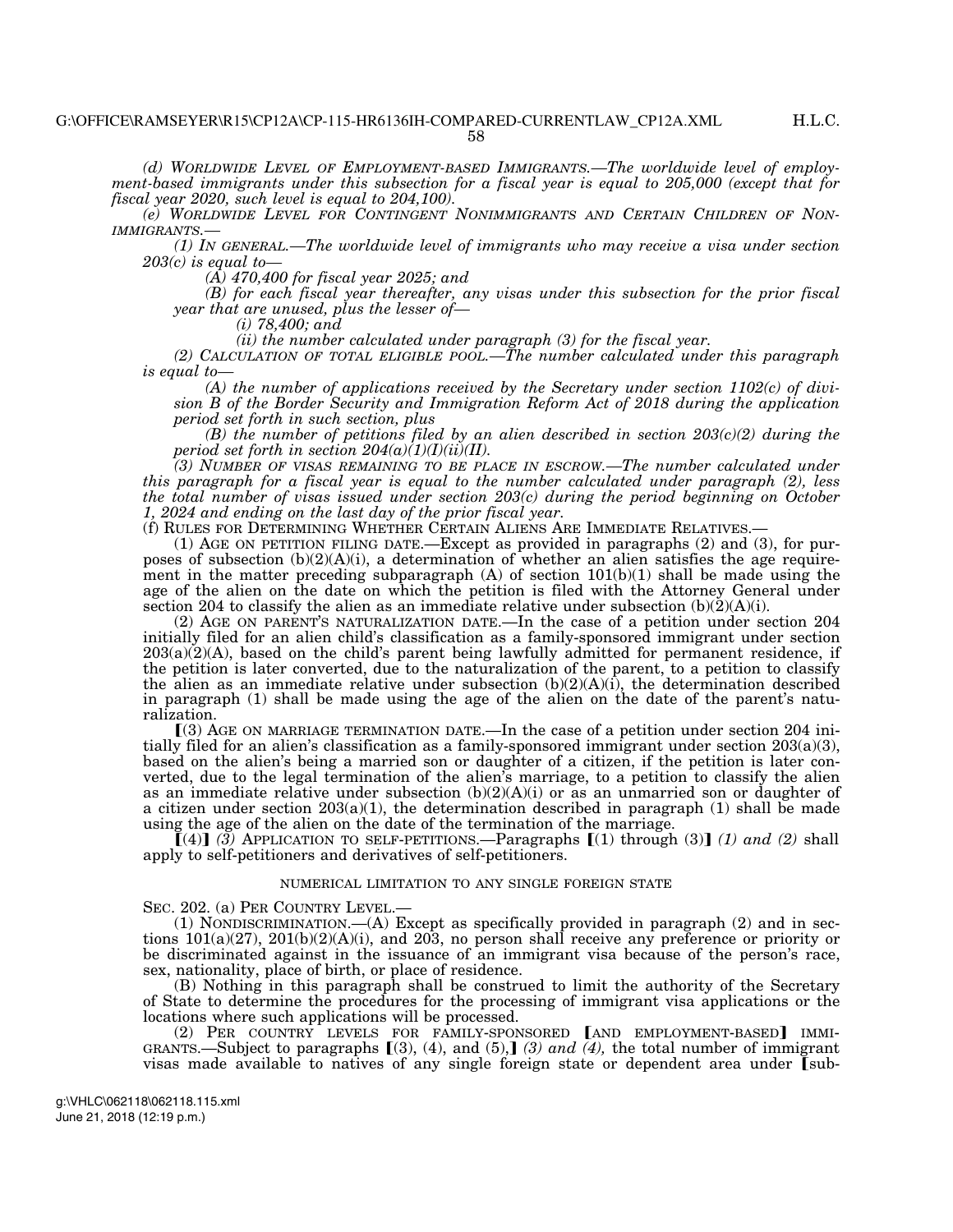sections (a) and (b) of section 203] *section 203(a)* in any fiscal year may not exceed [7] 15 percent (in the case of a single foreign state) or 2 percent (in the case of a dependent area) of the total number of such visas made available under [such subsections] *such section* in that fiscal year.

(3) EXCEPTION IF ADDITIONAL VISAS AVAILABLE.—If because of the application of paragraph (2) with respect to one or more foreign states or dependent areas, the total number of visas available under (both subsections (a) and (b) of section 203] *section 203(a)* for a calendar quarter exceeds the number of qualified immigrants who otherwise may be issued such a visa, paragraph (2) shall not apply to visas made available to such states or areas during the remainder of such calendar quarter.

(4) SPECIAL RULES FOR SPOUSES AND CHILDREN OF LAWFUL PERMANENT RESIDENT ALIENS.—

(A) 75 PERCENT OF 2ND PREFERENCE SET-ASIDE FOR SPOUSES AND CHILDREN NOT SUB-JECT TO PER COUNTRY LIMITATION.—

(i) IN GENERAL.—Of the visa numbers made available under section  $203(a)$  to immigrants described in section  $203(a)(2)(A)$  in any fiscal year, 75 percent of the 2-A floor (as defined in clause (ii)) shall be issued without regard to the numerical limitation under paragraph (2).

(ii) 2– $\vec{A}$  FLOOR DEFINED.—In this paragraph, the term "2–A floor" means, for a fiscal year, 77 percent of the total number of visas made available under section 203(a) to immigrants described in section  $203(a)(2)$  in the fiscal year.

(B) TREATMENT OF REMAINING 25 PERCENT FOR COUNTRIES SUBJECT TO SUBSECTION  $(e)$ .

(i) IN GENERAL.—Of the visa numbers made available under section 203(a) to immigrants described in section  $203(a)(2)(A)$  in any fiscal year, the remaining 25 percent of the 2–A floor shall be available in the case of a state or area that is subject to subsection (e) only to the extent that the total number of visas issued in accordance with subparagraph (A) to natives of the foreign state or area is less than the subsection (e) ceiling (as defined in clause (ii)).

(ii) SUBSECTION (e) CEILING DEFINED.—In clause (i), the term ''subsection (e) ceiling'' means, for a foreign state or dependent area, 77 percent of the maximum number of visas that may be made available under section 203(a) to immigrants who are natives of the state or area under section 203(a)(2) consistent with subsection (e).

(C) TREATMENT OF UNMARRIED SONS AND DAUGHTERS IN COUNTRIES SUBJECT TO SUB-SECTION (e).—In the case of a foreign state or dependent area to which subsection (e) applies, the number of immigrant visas that may be made available to natives of the state or area under section  $203(a)(2)(B)$  may not exceed—

(i) 23 percent of the maximum number of visas that may be made available under section  $20\overline{3}(a)$  to immigrants of the state or area described in section  $20\overline{3}(a)(2)$  consistent with subsection (e), or

(ii) the number (if any) by which the maximum number of visas that may be made available under section 203(a) to immigrants of the state or area described in section  $203(a)(2)$  consistent with subsection (e) exceeds the number of visas issued under section  $203(a)(2)(A)$ ,

whichever is greater.

 $(D)$  LIMITING PASS DOWN FOR CERTAIN COUNTRIES SUBJECT TO SUBSECTION (e).  $\overline{\phantom{a}}$  In the case of a foreign state or dependent area to which subsection (e) applies, if the total number of visas issued under section  $203(a)(2)$  exceeds the maximum number of visas that may be made available to immigrants of the state or area under section  $203(a)(2)$  consistent with subsection (e) (determined without regard to this paragraph), in applying paragraphs (3) and (4) of section  $203(a)$  under subsection (e)(2) all visas shall be deemed to have been required for the classes specified in paragraphs  $(1)$  and  $(2)$  of such section.]  $(5)$  RULES FOR EMPLOYMENT-BASED IMMIGRANTS.

ø(A) EMPLOYMENT-BASED IMMIGRANTS NOT SUBJECT TO PER COUNTRY LIMITATION IF AD-DITIONAL VISAS AVAILABLE.—If the total number of visas available under paragraph  $(1)$ ,  $(2)$ , (3), (4), or (5) of section 203(b) for a calendar quarter exceeds the number of qualified immigrants who may otherwise be issued such visas, the visas made available under that paragraph shall be issued without regard to the numerical limitation under paragraph (2) of this subsection during the remainder of the calendar quarter.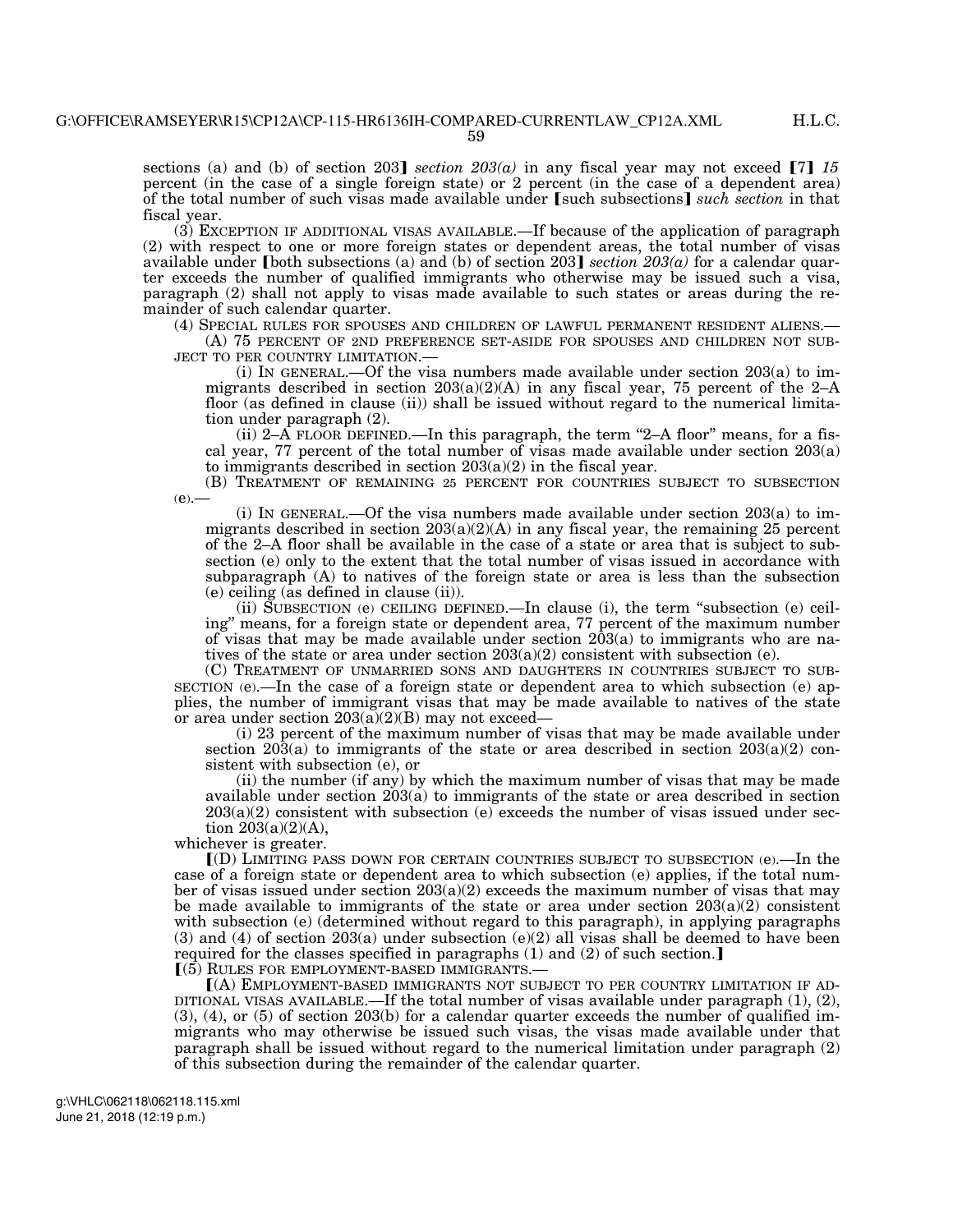H.L.C.

 $f(B)$  LIMITING FALL ACROSS FOR CERTAIN COUNTRIES SUBJECT TO SUBSECTION (e).  $\overline{-}\ln$ the case of a foreign state or dependent area to which subsection (e) applies, if the total number of visas issued under section 203(b) exceeds the maximum number of visas that may be made available to immigrants of the state or area under section 203(b) consistent with subsection (e) (determined without regard to this paragraph), in applying subsection (e) all visas shall be deemed to have been required for the classes of aliens specified in section  $203(b)$ .

(b) RULES FOR CHARGEABILITY.—Each independent country, self-governing dominion, mandated territory, and territory under the international trusteeship system of the United Nations, other than the United States and its outlying possessions, shall be treated as a separate foreign state for the purposes of a numerical level established under subsection  $(a)(2)$  when approved by the Secretary of State. All other inhabited lands shall be attributed to a foreign state specified by the Secretary of State. For the purposes of this Act the foreign state to which an immigrant is chargeable shall be determined by birth within such foreign state except that (1) an alien child, when accompanied by or following to join his alien parent or parents, may be charged to the foreign state of either parent if such parent has received or would be qualified for an immigrant visa, if necessary to prevent the separation of the child from the parent or parents, and if immigration charged to the foreign state to which such parent has been or would be chargeable has not reached a numerical level established under subsection (a)(2) for that fiscal year; (2) if an alien is chargeable to a different foreign state from that of his spouse, the foreign state to which such alien is chargeable may, if necessary to prevent the separation of husband and wife, be determined by the foreign state of the spouse he is accompanying or following to join, if such spouse has received or would be qualified for an immigrant visa and if immigration charged to the foreign state to which such spouse has been or would be chargeable has not reached a numerical level established under subsection  $(a)(2)$  for that fiscal year;  $(3)$  an alien born in the United States shall be considered as having been born in the country of which he is a citizen or subject, or, if he is not a citizen or subject of any country, in the last foreign country in which he had his residence as determined by the consular officer; and (4) an alien born within any foreign state in which neither of his parents was born and in which neither of his parents had a residence at the time of such alien's birth may be charged to the foreign state of either parent.

(c) CHARGEABILITY FOR DEPENDENT AREAS.—Any immigrant born in a colony or other component or dependent area of a foreign state overseas from the foreign state, other than an alien described in section 201(b), shall be chargeable for the purpose of the limitation set forth in subsection (a), to the foreign state.

(d) CHANGES IN TERRITORY.—In the case of any change in the territorial limits of foreign states, the Secretary of State shall, upon recognition of such change, issue appropriate instructions to all diplomatic and consular offices.

ø(e) SPECIAL RULES FOR COUNTRIES AT CEILING.—If it is determined that the total number of immigrant visas made available under subsections (a) and (b) of section 203 to natives of any single foreign state or dependent area will exceed the numerical limitation specified in subsection  $(a)(2)$ in any fiscal year, in determining the allotment of immigrant visa numbers to natives under subsections (a) and (b) of section 203, visa numbers with respect to natives of that state or area shall be allocated (to the extent practicable and otherwise consistent with this section and section 203) in a manner so that—

 $(1)$  the ratio of the visa numbers made available under section 203(a) to the visa numbers made available under section 203(b) is equal to the ratio of the worldwide level of immigration under section 201(c) to such level under section 201(d);

 $(2)$  except as provided in subsection (a)(4), the proportion of the visa numbers made available under each of paragraphs (1) through (4) of section  $203(a)$  is equal to the ratio of the total number of visas made available under the respective paragraph to the total number of visas made available under section 203(a), and

 $(3)$  except as provided in subsection (a)(5), the proportion of the visa numbers made available under each of paragraphs (1) through (5) of section 203(b) is equal to the ratio of the total number of visas made available under the respective paragraph to the total number of visas made available under section 203(b).

Nothing in this subsection shall be construed as limiting the number of visas that may be issued to natives of a foreign state or dependent area under section  $203(a)$  or  $203(b)$  if there is insufficient demand for visas for such natives under section 203(b) or 203(a), respectively, or as limiting the number of visas that may be issued under section  $203(a)(2)(A)$  pursuant to subsection  $(a)(4)(A)$ .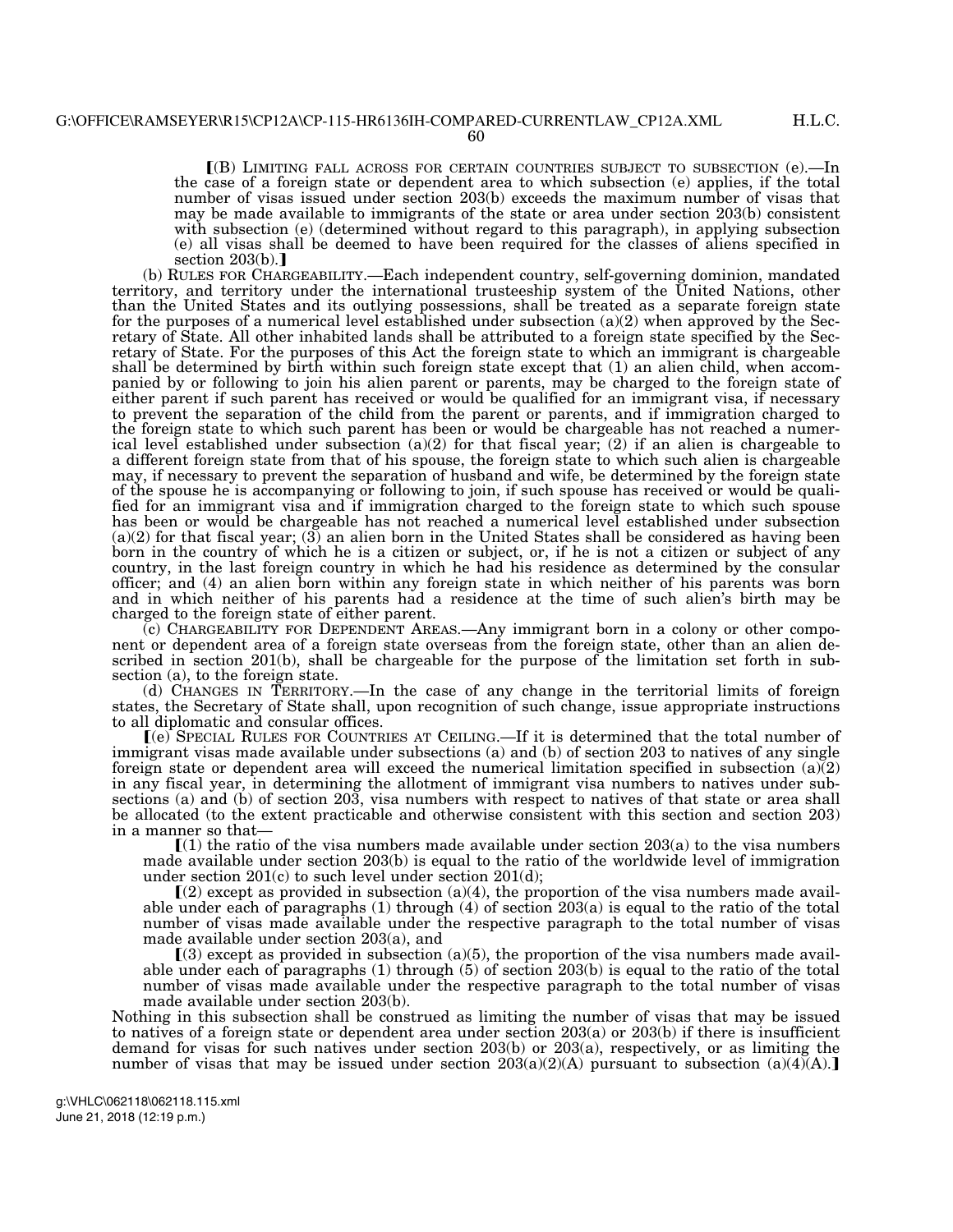# ALLOCATION OF IMMIGRANT VISAS

SEC. 203. (a) PREFERENCE ALLOCATION FOR FAMILY-SPONSORED IMMIGRANTS.—Aliens subject to the worldwide level specified in section 201(c) for family-sponsored immigrants shall be allotted visas as follows:

(1) UNMARRIED SONS AND DAUGHTERS OF CITIZENS.—Qualified immigrants who are the unmarried sons or daughters of citizens of the United States shall be allocated visas in a number not to exceed  $23,400$ , plus any visas not required for the class specified in [paragraph (4)] *paragraph (2)*.

(2) SPOUSES AND UNMARRIED SONS AND UNMARRIED DAUGHTERS OF PERMANENT RESIDENT ALIENS.—Qualified immigrants—

(A) who are the spouses or children of an alien lawfully admitted for permanent residence, or

(B) who are the unmarried sons or unmarried daughters (but are not the children) of an alien lawfully admitted for permanent residence,

shall be allocated visas in a number not to exceed 114,200, plus the number (if any) by which such worldwide level exceeds 226,000, plus any visas not required for the class specified in paragraph (1); except that not less than 77 percent of such visa numbers shall be allocated to aliens described in subparagraph (A).

ø(3) MARRIED SONS AND MARRIED DAUGHTERS OF CITIZENS.—Qualified immigrants who are the married sons or married daughters of citizens of the United States shall be allocated visas in a number not to exceed 23,400, plus any visas not required for the classes specified in paragraphs  $(1)$  and  $(2)$ .

ø(4) BROTHERS AND SISTERS OF CITIZENS.—Qualified immigrants who are the brothers or sisters of citizens of the United States, if such citizens are at least 21 years of age, shall be allocated visas in a number not to exceed 65,000, plus any visas not required for the classes specified in paragraphs  $(1)$  through  $(3)$ .

(b) PREFERENCE ALLOCATION FOR EMPLOYMENT-BASED IMMIGRANTS.—Aliens subject to the worldwide level specified in section 201(d) for employment-based immigrants in a fiscal year shall be allotted visas as follows:

(1) PRIORITY WORKERS.—Visas shall first be made available in a number not to exceed [28.6 percent of such worldwide level] 60,040 (except that for fiscal year 2020, such number *is equal to 59,740)*, plus any visas not required for the classes specified in paragraphs (4) and (5), to qualified immigrants who are aliens described in any of the following subparagraphs (A) through (C):

(A) ALIENS WITH EXTRAORDINARY ABILITY.—An alien is described in this subparagraph if—

(i) the alien has extraordinary ability in the sciences, arts, education, business, or athletics which has been demonstrated by sustained national or international acclaim and whose achievements have been recognized in the field through extensive documentation,

(ii) the alien seeks to enter the United States to continue work in the area of extraordinary ability, and

(iii) the alien's entry into the United States will substantially benefit prospectively the United States.

(B) OUTSTANDING PROFESSORS AND RESEARCHERS.—An alien is described in this subparagraph if—

(i) the alien is recognized internationally as outstanding in a specific academic area,

(ii) the alien has at least 3 years of experience in teaching or research in the academic area, and

(iii) the alien seeks to enter the United States—

(I) for a tenured position (or tenure-track position) within a university or institution of higher education to teach in the academic area,

(II) for a comparable position with a university or institution of higher education to conduct research in the area, or

(III) for a comparable position to conduct research in the area with a department, division, or institute of a private employer, if the department, division, or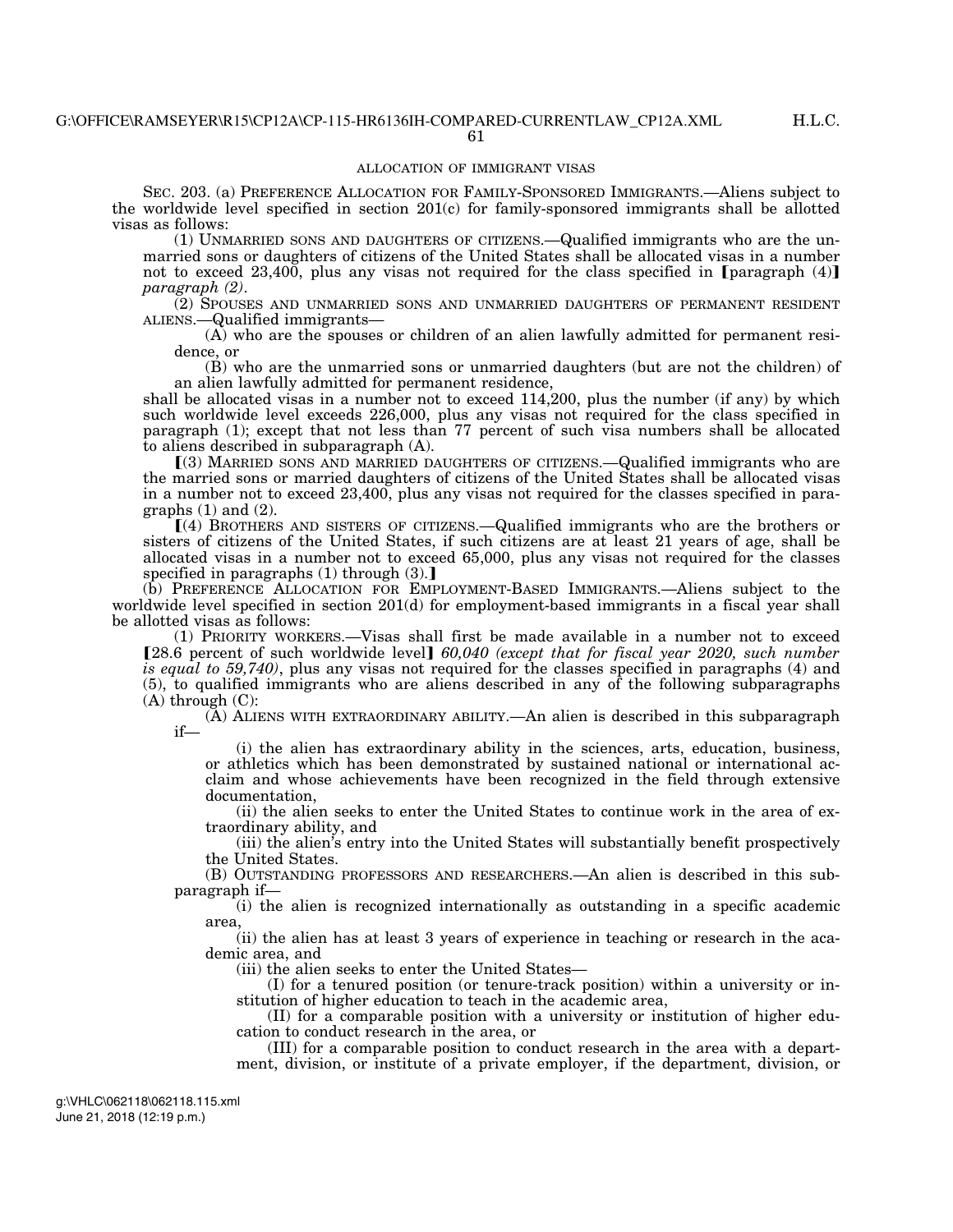institute employs at least 3 persons full-time in research activities and has

achieved documented accomplishments in an academic field. (C) CERTAIN MULTINATIONAL EXECUTIVES AND MANAGERS.—An alien is described in this subparagraph if the alien, in the 3 years preceding the time of the alien's application for classification and admission into the United States under this subparagraph, has been employed for at least 1 year by a firm or corporation or other legal entity or an affiliate

or subsidiary thereof and the alien seeks to enter the United States in order to continue to render services to the same employer or to a subsidiary or affiliate thereof in a capacity that is managerial or executive.

(2) ALIENS WHO ARE MEMBERS OF THE PROFESSIONS HOLDING ADVANCED DEGREES OR ALIENS OF EXCEPTIONAL ABILITY.—<br>(A) IN GENERAL.—Visas shall be made available, in a number not to exceed [28.6 per-

cent of such worldwide level] 60,040 (except that for fiscal year 2020, such number is equal *to 59,740)*, plus any visas not required for the classes specified in paragraph (1), to qualified immigrants who are members of the professions holding advanced degrees or their equivalent or who because of their exceptional ability in the sciences, arts, or business, will substantially benefit prospectively the national economy, cultural or educational interests, or welfare of the United States, and whose services in the sciences, arts, professions, or business are sought by an employer in the United States.

(B)(i) Subject to clause (ii), the Attorney General may, when the Attorney General deems it to be in the national interest, waive the requirements of subparagraph (A) that an alien's services in the sciences, arts, professions, or business be sought by an employer in the United States.

(ii)(I) The Attorney General shall grant a national interest waiver pursuant to clause (i) on behalf of any alien physician with respect to whom a petition for preference classification has been filed under subparagraph (A) if—

(aa) the alien physician agrees to work full time as a physician in an area or areas designated by the Secretary of Health and Human Services as having a shortage of health care professionals or at a health care facility under the jurisdiction of the Secretary of Veterans Affairs; and

(bb) a Federal agency or a department of public health in any State has previously determined that the alien physician's work in such an area or at such facility was in the public interest.

(II) No permanent resident visa may be issued to an alien physician described in subclause (I) by the Secretary of State under section 204(b), and the Attorney General may not adjust the status of such an alien physician from that of a nonimmigrant alien to that of a permanent resident alien under section 245, until such time as the alien has worked full time as a physician for an aggregate of 5 years (not including the time served in the status of an alien described in section  $101(a)(15)(J)$ , in an area or areas designated by the Secretary of Health and Human Services as having a shortage of health care professionals or at a health care facility under the jurisdiction of the Secretary of Veterans Affairs.

(III) Nothing in this subparagraph may be construed to prevent the filing of a petition with the Attorney General for classification under section  $204(a)$ , or the filing of an application for adjustment of status under section 245, by an alien physician described in subclause (I) prior to the date by which such alien physician has completed the service described in subclause (II).

(IV) The requirements of this subsection do not affect waivers on behalf of alien physicians approved under [section  $203(b)(2)(B)$ ] *clause (i)* before the enactment date of this subsection. In the case of a physician for whom an application for a waiver was filed under [section  $203(b)(2)(B)$ ] *clause (i)* prior to November 1, 1998, the Attorney General shall grant a national interest waiver pursuant to [section  $203(b)(2)(B)$ ] *clause (i)* except that the alien is required to have worked full time as a physician for an aggregate of 3 years (not including time served in the status of an alien described in section  $101(a)(15)(J)$  before a visa can be issued to the alien under section 204(b) or the status of the alien is adjusted to permanent resident under section 245.

(C) DETERMINATION OF EXCEPTIONAL ABILITY.—In determining under subparagraph (A) whether an immigrant has exceptional ability, the possession of a degree, diploma, certificate, or similar award from a college, university, school, or other institution of learning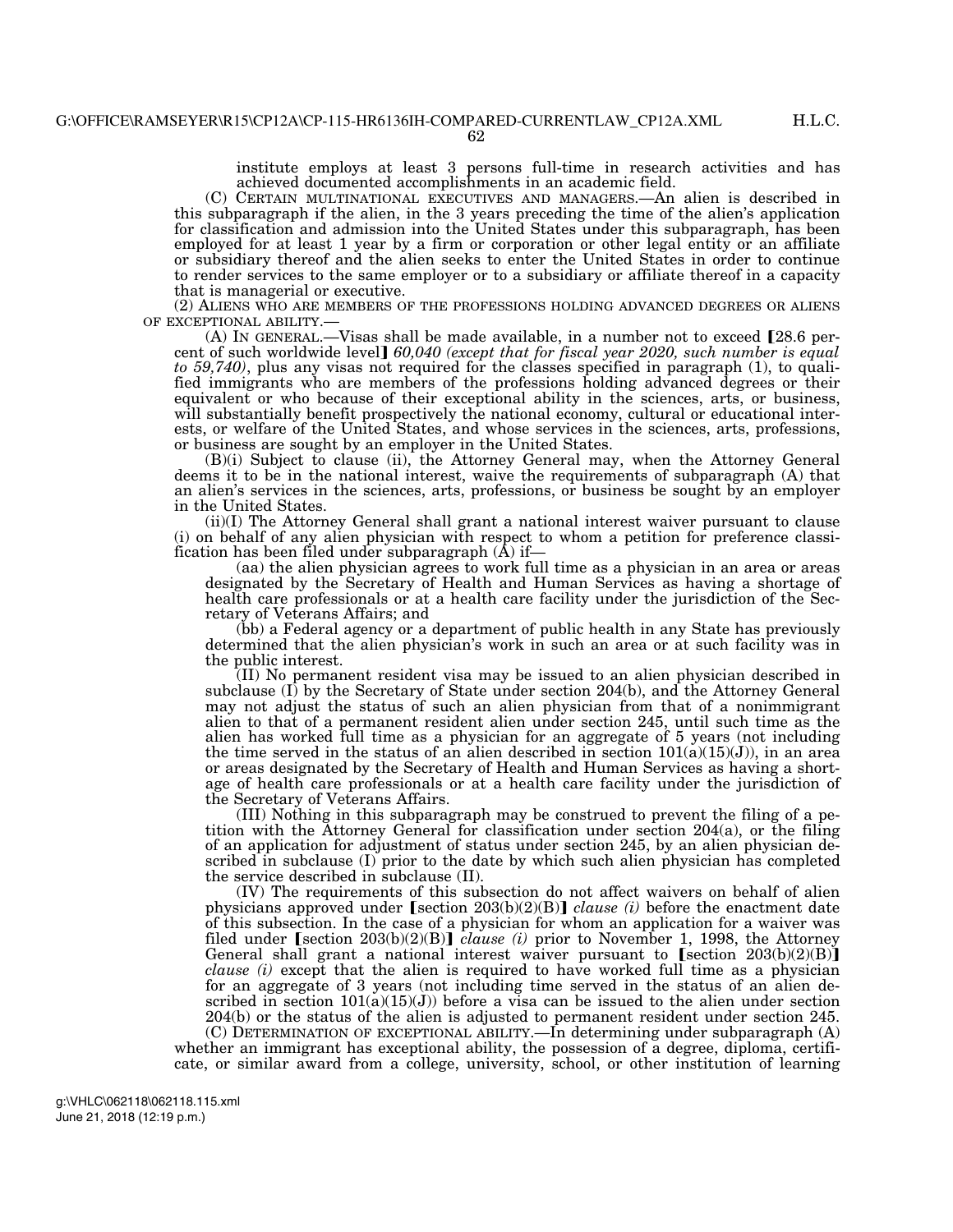or a license to practice or certification for a particular profession or occupation shall not by itself be considered sufficient evidence of such exceptional ability.<br>(3) SKILLED WORKERS, PROFESSIONALS, AND OTHER WORKERS.—

(A) IN GENERAL.—Visas shall be made available, in a number not to exceed  $[28.6$  percent of such worldwide level] 60,040 (except that for fiscal year 2020, such number is equal *to 59,740)*, plus any visas not required for the classes specified in paragraphs (1) and (2), to the following classes of aliens who are not described in paragraph (2):

(i) SKILLED WORKERS.—Qualified immigrants who are capable, at the time of petitioning for classification under this paragraph, of performing skilled labor (requiring at least 2 years training or experience), not of a temporary or seasonal nature, for which qualified workers are not available in the United States.

(ii) PROFESSIONALS.—Qualified immigrants who hold baccalaureate degrees and who are members of the professions.

(iii) OTHER WORKERS.—Other qualified immigrants who are capable, at the time of petitioning for classification under this paragraph, of performing unskilled labor, not of a temporary or seasonal nature, for which qualified workers are not available in the United States.

(B) LIMITATION ON OTHER WORKERS.—Not more than 10,000 of the visas made available under this paragraph in any fiscal year may be available for qualified immigrants described in subparagraph  $(A)(iii)$ .

(C) LABOR CERTIFICATION REQUIRED.—An immigrant visa may not be issued to an immigrant under subparagraph (A) until the consular officer is in receipt of a determination made by the Secretary of Labor pursuant to the provisions of section  $\overline{212(a)(5)(A)}$ .

(4) CERTAIN SPECIAL IMMIGRANTS.—Visas shall be made available, in a number not to exceed  $[7.1$  percent of such worldwide level]  $14,940$ , to qualified special immigrants described in section  $101(a)(27)$  (other than those described in subparagraph  $(A)$  or (B) thereof), of which not more than 5,000 may be made available in any fiscal year to special immigrants described in subclause (II) or (III) of section  $101(a)(27)(C)(ii)$ , and not more than 100 may be made available in any fiscal year to special immigrants, excluding spouses and children, who are described in section  $101(a)(27)(M)$ .

(5) EMPLOYMENT CREATION.—<br>(A) IN GENERAL.—Visas shall be made available, in a number not to exceed  $\lceil 7.1 \text{ per-} \rceil$ cent of such worldwide level] 9,940, to qualified immigrants seeking to enter the United States for the purpose of engaging in a new commercial enterprise (including a limited partnership)—

(i) in which such alien has invested (after the date of the enactment of the Immigration Act of 1990) or, is actively in the process of investing, capital in an amount not less than the amount specified in subparagraph (C), and

(ii) which will benefit the United States economy and create full-time employment for not fewer than 10 United States citizens or aliens lawfully admitted for permanent residence or other immigrants lawfully authorized to be employed in the United States (other than the immigrant and the immigrant's spouse, sons, or daughters).

(B) SET-ASIDE FOR TARGETED EMPLOYMENT AREAS.—

(i) IN GENERAL.—Not less than 3,000 of the visas made available under this paragraph in each fiscal year shall be reserved for qualified immigrants who invest in a new commercial enterprise described in subparagraph (A) which will create employment in a targeted employment area.

(ii) TARGETED EMPLOYMENT AREA DEFINED.—In this paragraph, the term ''targeted employment area'' means, at the time of the investment, a rural area or an area which has experienced high unemployment (of at least 150 percent of the national average rate).

(iii) RURAL AREA DEFINED.—In this paragraph, the term ''rural area'' means any area other than an area within a metropolitan statistical area or within the outer boundary of any city or town having a population of 20,000 or more (based on the most recent decennial census of the United States).

(C) AMOUNT OF CAPITAL REQUIRED.

(i) IN GENERAL.—Except as otherwise provided in this subparagraph, the amount of capital required under subparagraph  $(A)$  shall be \$1,000,000. The Attorney General, in consultation with the Secretary of Labor and the Secretary of State, may from time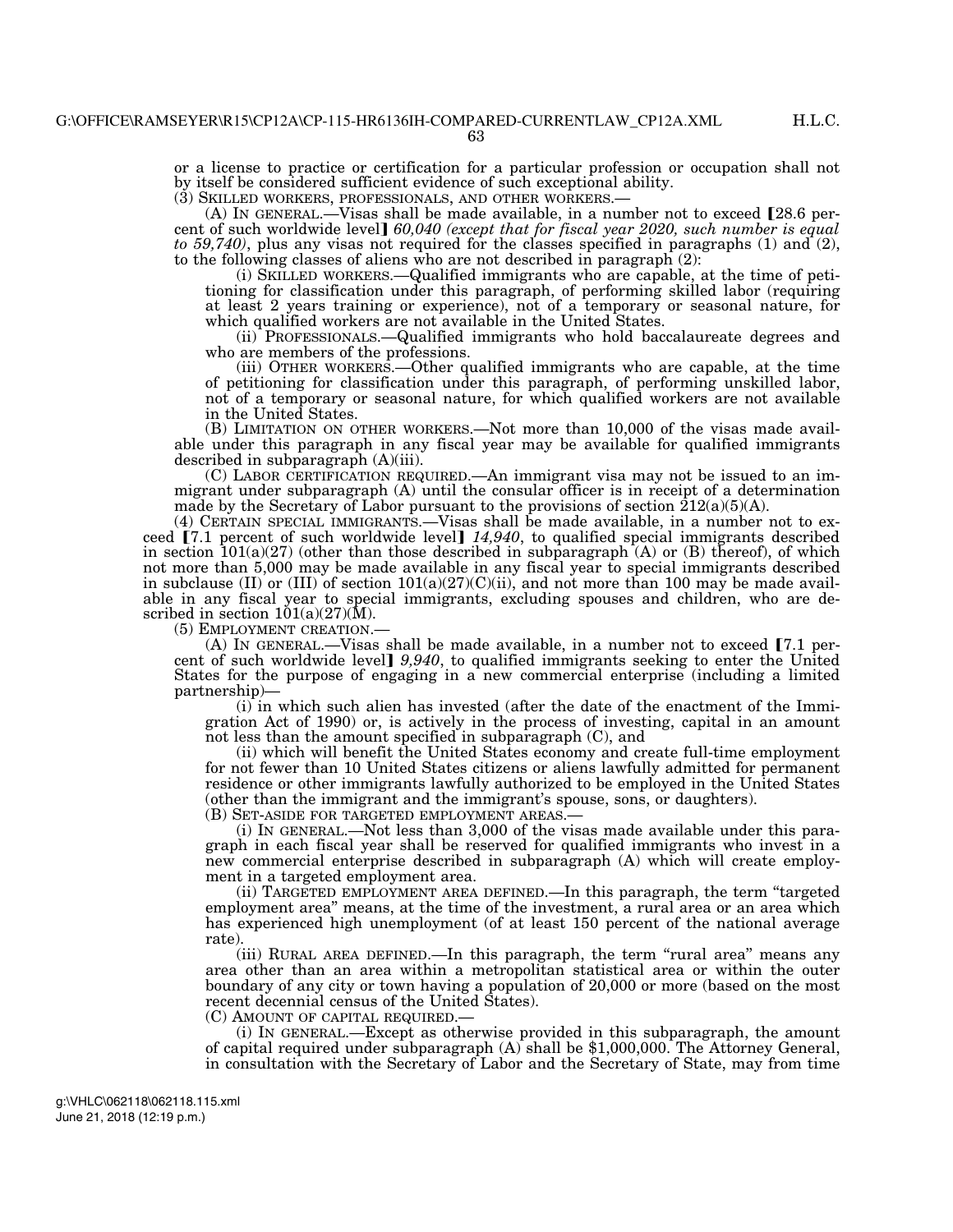to time prescribe regulations increasing the dollar amount specified under the previous sentence.

(ii) ADJUSTMENT FOR TARGETED EMPLOYMENT AREAS.—The Attorney General may, in the case of investment made in a targeted employment area, specify an amount of capital required under subparagraph (A) that is less than (but not less than  $\frac{1}{2}$  of) the amount specified in clause (i).

(iii) ADJUSTMENT FOR HIGH EMPLOYMENT AREAS.—In the case of an investment made in a part of a metropolitan statistical area that at the time of the investment—

(I) is not a targeted employment area, and

(II) is an area with an unemployment rate significantly below the national average unemployment rate,

the Attorney General may specify an amount of capital required under subparagraph (A) that is greater than (but not greater than 3 times) the amount specified in clause (i).

(D) FULL-TIME EMPLOYMENT DEFINED.—In this paragraph, the term ''full-time employment'' means employment in a position that requires at least 35 hours of service per week at any time, regardless of who fills the position.

(6) SPECIAL RULES FOR ''K'' SPECIAL IMMIGRANTS.—

(A) NOT COUNTED AGAINST NUMERICAL LIMITATION IN YEAR INVOLVED.—Subject to subparagraph (B), the number of immigrant visas made available to special immigrants under section  $101(a)(27)(K)$  in a fiscal year shall not be subject to the numerical limitations of this subsection or of section 202(a).

(B) COUNTED AGAINST NUMERICAL LIMITATIONS IN FOLLOWING YEAR.—

(i) REDUCTION IN EMPLOYMENT-BASED IMMIGRANT CLASSIFICATIONS.—The number of visas made available in any fiscal year under paragraphs (1), (2), and (3) shall each be reduced by  $\frac{1}{3}$  of the number of visas made available in the previous fiscal year to special immigrants described in section  $101(a)(27)(K)$ .

(ii) REDUCTION IN PER COUNTRY LEVEL.—The number of visas made available in each fiscal year to natives of a foreign state under section 202(a) shall be reduced by the number of visas made available in the previous fiscal year to special immigrants described in section  $101(a)(27)(K)$  who are natives of the foreign state.

(iii) REDUCTION IN EMPLOYMENT-BASED IMMIGRANT CLASSIFICATIONS WITHIN PER COUNTRY CEILING.—In the case of a foreign state subject to section 202(e) in a fiscal year (and in the previous fiscal year), the number of visas made available and allocated to each of paragraphs (1) through (3) of this subsection in the fiscal year shall be reduced by  $\frac{1}{3}$  of the number of visas made available in the previous fiscal year to special immigrants described in section  $101(a)(27)(K)$  who are natives of the foreign state.

ø(c) DIVERSITY IMMIGRANTS.—

 $(1)$  In GENERAL.—Except as provided in paragraph  $(2)$ , aliens subject to the worldwide level specified in section 201(e) for diversity immigrants shall be allotted visas each fiscal year as follows:

ø(A) DETERMINATION OF PREFERENCE IMMIGRATION.—The Attorney General shall determine for the most recent previous 5-fiscal-year period for which data are available, the total number of aliens who are natives of each foreign state and who (i) were admitted or otherwise provided lawful permanent resident status (other than under this subsection) and (ii) were subject to the numerical limitations of section 201(a) (other than paragraph (3) thereof) or who were admitted or otherwise provided lawful permanent resident status as an immediate relative or other alien described in section  $201(b)(2)$ .

ø(B) IDENTIFICATION OF HIGH-ADMISSION AND LOW-ADMISSION REGIONS AND HIGH-AD-MISSION AND LOW-ADMISSION STATES.—The Attorney General—

 $(i)$  shall identify-

 $\left[$ (I) each region (each in this paragraph referred to as a "high-admission region'') for which the total of the numbers determined under subparagraph (A) for states in the region is greater than  $\frac{1}{6}$  of the total of all such numbers, and

 $\left[ \text{III} \right]$  each other region (each in this paragraph referred to as a "low-admission") region''); and

 $\lceil$ (ii) shall identify—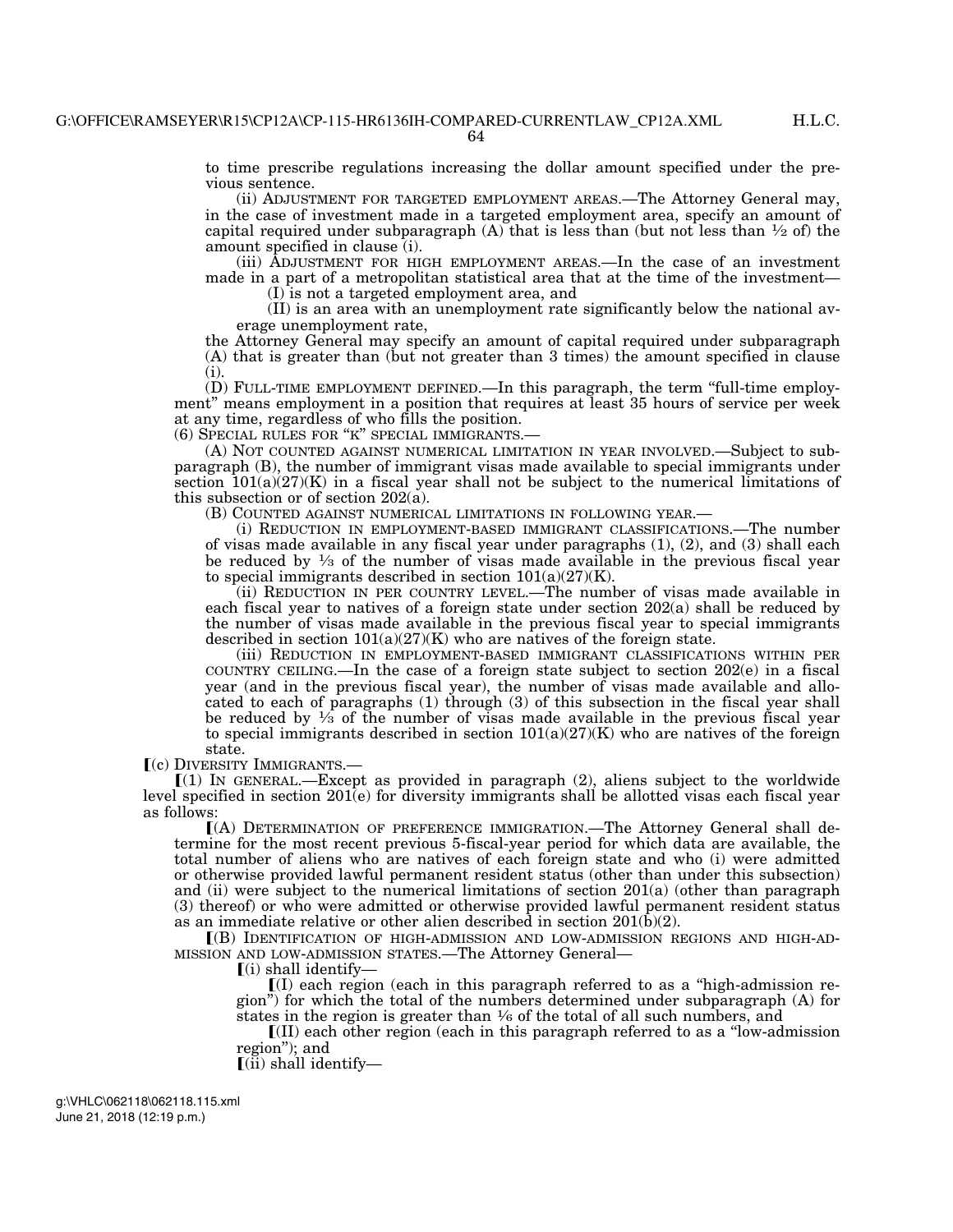65

 $I(I)$  each foreign state for which the number determined under subparagraph (A) is greater than 50,000 (each such state in this paragraph referred to as a ''high-admission state''), and

ø(II) each other foreign state (each such state in this paragraph referred to as a ''low-admission state'').

ø(C) DETERMINATION OF PERCENTAGE OF WORLDWIDE IMMIGRATION ATTRIBUTABLE TO HIGH-ADMISSION REGIONS.—The Attorney General shall determine the percentage of the total of the numbers determined under subparagraph (A) that are numbers for foreign states in high-admission regions.

ø(D) DETERMINATION OF REGIONAL POPULATIONS EXCLUDING HIGH-ADMISSION STATES AND RATIOS OF POPULATIONS OF REGIONS WITHIN LOW-ADMISSION REGIONS AND HIGH-ADMIS- SION REGIONS.—The Attorney General shall determine—

 $(i)$  based on available estimates for each region, the total population of each region not including the population of any high-admission state;

 $(i)$  for each low-admission region, the ratio of the population of the region determined under clause (i) to the total of the populations determined under such clause for all the low-admission regions; and

 $(iii)$  for each high-admission region, the ratio of the population of the region determined under clause (i) to the total of the populations determined under such clause for all the high-admission regions.

 $\mathbb{I}(E)$  DISTRIBUTION OF VISAS.—<br> $\mathbb{I}(i)$  No VISAS FOR NATIVES OF HIGH-ADMISSION STATES.—The percentage of visas made available under this paragraph to natives of a high-admission state is 0.

ø(ii) FOR LOW-ADMISSION STATES IN LOW-ADMISSION REGIONS.—Subject to clauses (iv) and (v), the percentage of visas made available under this paragraph to natives (other than natives of a high-admission state) in a low-admission region is the product of—

 $\mathbf{I}(I)$  the percentage determined under subparagraph  $(C)$ , and

ø(II) the population ratio for that region determined under subparagraph  $(D)(ii)$ .

ø(iii) FOR LOW-ADMISSION STATES IN HIGH-ADMISSION REGIONS.—Subject to clauses (iv) and (v), the percentage of visas made available under this paragraph to natives (other than natives of a high-admission state) in a high-admission region is the product of—

 $[(1)$  100 percent minus the percentage determined under subparagraph  $(C)$ , and

 $\llbracket$ (II) the population ratio for that region determined under subparagraph  $(D)(iii)$ .

ø(iv) REDISTRIBUTION OF UNUSED VISA NUMBERS.—If the Secretary of State estimates that the number of immigrant visas to be issued to natives in any region for a fiscal year under this paragraph is less than the number of immigrant visas made available to such natives under this paragraph for the fiscal year, subject to clause (v), the excess visa numbers shall be made available to natives (other than natives of a high-admission state) of the other regions in proportion to the percentages otherwise specified in clauses (ii) and (iii).

 $\mathbf{v}(\mathbf{v})$  LIMITATION ON VISAS FOR NATIVES OF A SINGLE FOREIGN STATE.—The percentage of visas made available under this paragraph to natives of any single foreign state for any fiscal year shall not exceed 7 percent.

ø(F) REGION DEFINED.—Only for purposes of administering the diversity program under this subsection, Northern Ireland shall be treated as a separate foreign state, each colony or other component or dependent area of a foreign state overseas from the foreign state shall be treated as part of the foreign state, and the areas described in each of the following clauses shall be considered to be a separate region:

ø(i) Africa.

 $\left[$ (ii) Asia.

[(iii) Europe.

 $\lceil$ (iv) North America (other than Mexico).

 $\Gamma(v)$  Oceania.

 $\lceil$ (vi) South America, Mexico, Central America, and the Caribbean.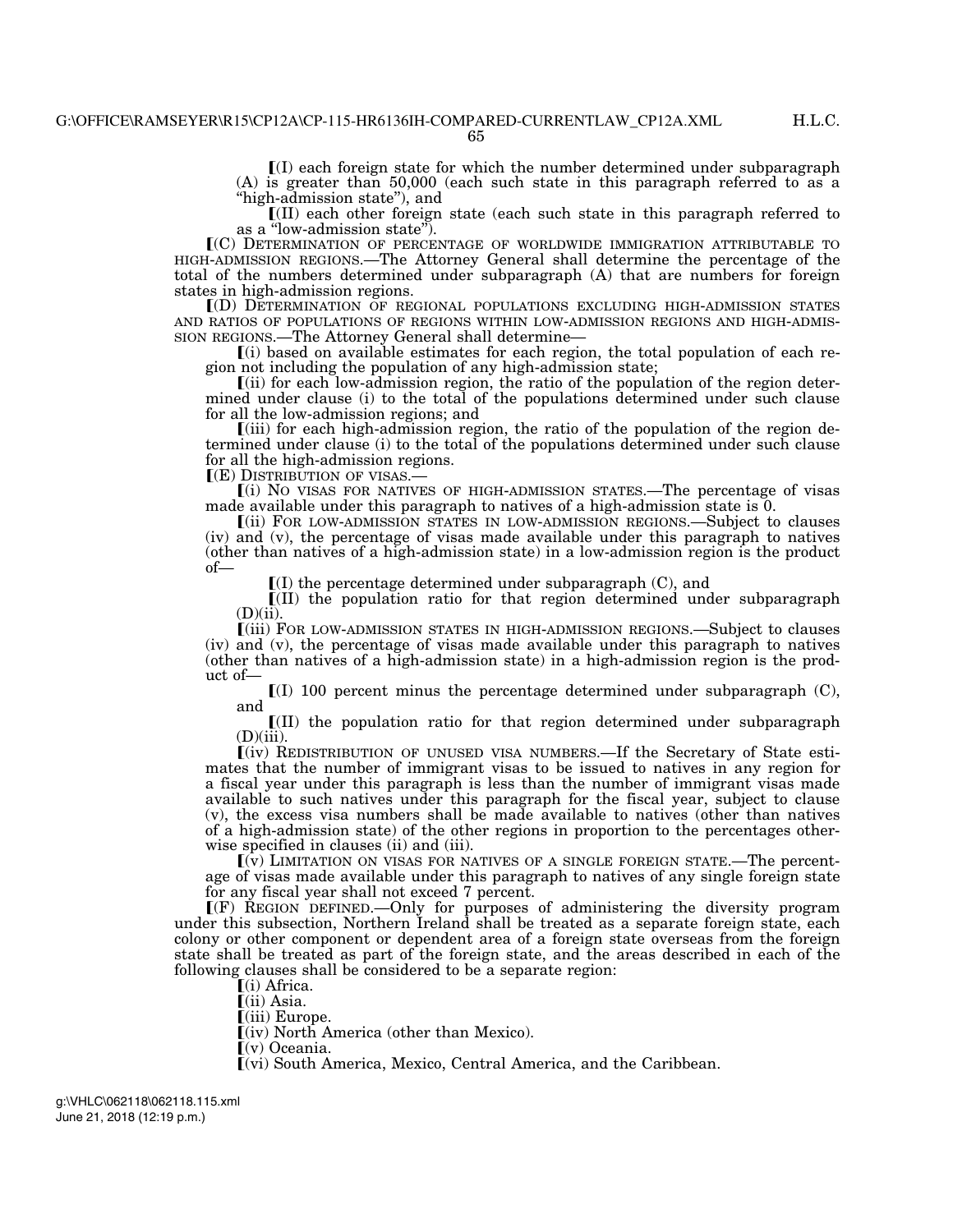$66$ 

 $\lceil (2)$  REQUIREMENT OF EDUCATION OR WORK EXPERIENCE.—An alien is not eligible for a visa under this subsection unless the alien—

ø(A) has at least a high school education or its equivalent, or

 $(18)$  has, within 5 years of the date of application for a visa under this subsection, at least 2 years of work experience in an occupation which requires at least 2 years of training or experience.

ø(3) MAINTENANCE OF INFORMATION.—The Secretary of State shall maintain information on the age, occupation, education level, and other relevant characteristics of immigrants issued visas under this subsection.]

(d) TREATMENT OF FAMILY MEMBERS.—A spouse or child as defined in subparagraph (A), (B),  $(C)$ ,  $(D)$ , or  $(E)$  of section 101(b)(1) shall, if not otherwise entitled to an immigrant status and the immediate issuance of a visa under [subsection (a), (b), or (c)] *subsection* ( $\bar{a}$ ) or (b), be entitled to the same status, and the same order of consideration provided in the respective subsection, if accompanying or following to join, the spouse or parent.

(e) ORDER OF CONSIDERATION.—(1) Immigrant visas made available under subsection (a) or (b) shall be issued to eligible immigrants in the order in which a petition in behalf of each such immigrant is filed with the Attorney General (or in the case of special immigrants under section  $101(a)(27)(D)$ , with the Secretary of State) as provided in section  $204(a)$ .

 $(2)$  Immigrant visa numbers made available under subsection (c) (relating to diversity immigrants) shall be issued to eligible qualified immigrants strictly in a random order established by the Secretary of State for the fiscal year involved.

 $(3)$   $(2)$  Waiting lists of applicants for visas under this section shall be maintained in accordance with regulations prescribed by the Secretary of State.

(f) AUTHORIZATION FOR ISSUANCE.—In the case of any alien claiming in his application for an immigrant visa to be described in section  $201(b)(2)$  or in [subsection (a), (b), or (c) of this section] *subsection (a) or (b)*, the consular officer shall not grant such status until he has been authorized to do so as provided by section 204.

(g) LISTS.—For purposes of carrying out the Secretary's responsibilities in the orderly administration of this section, the Secretary of State may make reasonable estimates of the anticipated numbers of visas to be issued during any quarter of any fiscal year within each of the categories under [subsections (a), (b), and (c)] *subsections (a) and (b)* and to rely upon such estimates in authorizing the issuance of visas. The Secretary of State shall terminate the registration of any alien who fails to apply for an immigrant visa within one year following notification to the alien of the availability of such visa, but the Secretary shall reinstate the registration of any such alien who establishes within 2 years following the date of notification of the availability of such visa that such failure to apply was due to circumstances beyond the alien's control.<br>(h) RULES FOR DETERMINING WHETHER CERTAIN ALIENS ARE CHILDREN.

(1) IN GENERAL.—For purposes of subsections  $(a)(2)(A)$  and  $(d)$ , a determination of whether an alien satisfies the age requirement in the matter preceding subparagraph (A) of section  $101(b)(1)$  shall be made using-

(A) the age of the alien on the date on which an immigrant visa number becomes available for such alien (or, in the case of subsection  $(d)$ , the date on which an immigrant visa number became available for the alien's parent), but only if the alien has sought to acquire the status of an alien lawfully admitted for permanent residence within one year of such availability; reduced by

(B) the number of days in the period during which the applicable petition described in paragraph (2) was pending.

 $(2)$  PETITIONS DESCRIBED.—The petition described in this paragraph is—

(A) with respect to a relationship described in subsection  $(a)(2)(A)$ , a petition filed under section 204 for classification of an alien child under subsection (a)(2)(A); or

(B) with respect to an alien child who is a derivative beneficiary under subsection (d), a petition filed under section 204 for classification of the alien's parent under [subsection]  $(a)$ ,  $(b)$ , or  $(c)$  *subsection*  $(a)$  *or*  $(b)$ *.* 

(3) RETENTION OF PRIORITY DATE.—If the age of an alien is determined under paragraph (1) to be 21 years of age or older for the purposes of subsections  $(a)(2)(A)$  and (d), the alien's petition shall automatically be converted to the appropriate category and the alien shall retain the original priority date issued upon receipt of the original petition.

(4) APPLICATION TO SELF-PETITIONS.—Paragraphs (1) through (3) shall apply to self-petitioners and derivatives of self-petitioners.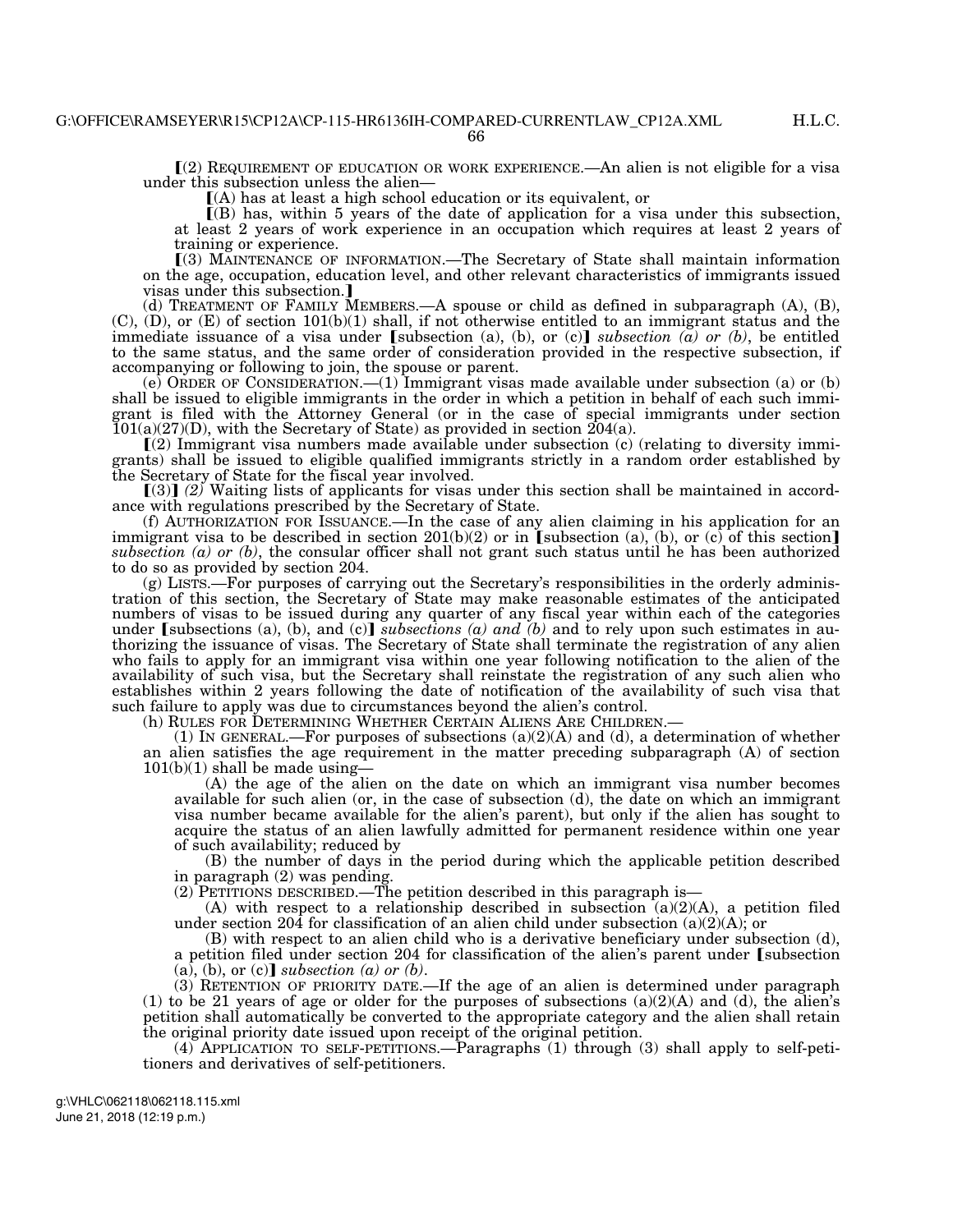#### PROCEDURE FOR GRANTING IMMIGRANT STATUS

SEC. 204. (a)(1)(A)(i) Except as provided in clause (viii), any citizen of the United States claiming that an alien is entitled to classification by reason of a relationship described in [paragraph]  $(1)$ ,  $(3)$ , or  $(4)$  *paragraph*  $(1)$  of section  $203(a)$  or to an immediate relative status under section  $201(b)(2)(A)(i)$  may file a petition with the Attorney General for such classification.

(ii) An alien spouse described in the second sentence of section  $201(b)(2)(A)(i)$  also may file a petition with the Attorney General under this subparagraph for classification of the alien (and the alien's children) under such section.

(iii)(I) An alien who is described in subclause (II) may file a petition with the Attorney General under this clause for classification of the alien (and any child of the alien) if the alien demonstrates to the Attorney General that—

(aa) the marriage or the intent to marry the United States citizen was entered into in good faith by the alien; and

(bb) during the marriage or relationship intended by the alien to be legally a marriage, the alien or a child of the alien has been battered or has been the subject of extreme cruelty perpetrated by the alien's spouse or intended spouse.

 $(H)$  For purposes of subclause  $(I)$ , an alien described in this subclause is an alien—

 $(aa)(AA)$  who is the spouse of a citizen of the United States;

(BB) who believed that he or she had married a citizen of the United States and with whom a marriage ceremony was actually performed and who otherwise meets any applicable requirements under this Act to establish the existence of and bona fides of a marriage, but whose marriage is not legitimate solely because of the bigamy of such citizen of the United States; or

(CC) who was a bona fide spouse of a United States citizen within the past 2 years and— (aaa) whose spouse died within the past 2 years;

(bbb) whose spouse lost or renounced citizenship status within the past 2 years related to an incident of domestic violence; or

(ccc) who demonstrates a connection between the legal termination of the marriage within the past 2 years and battering or extreme cruelty by the United States citizen spouse;

(bb) who is a person of good moral character;

(cc) who is eligible to be classified as an immediate relative under section  $201(b)(2)(A)(i)$ or who would have been so classified but for the bigamy of the citizen of the United States that the alien intended to marry; and

(dd) who has resided with the alien's spouse or intended spouse.

(iv) An alien who is the child of a citizen of the United States, or who was a child of a United States citizen parent who within the past 2 years lost or renounced citizenship status related to an incident of domestic violence, and who is a person of good moral character, who is eligible to be classified as an immediate relative under section  $201(b)(2)(A)(i)$ , and who resides, or has resided in the past, with the citizen parent may file a petition with the Attorney General under this subparagraph for classification of the alien (and any child of the alien) under such section if the alien demonstrates to the Attorney General that the alien has been battered by or has been the subject of extreme cruelty perpetrated by the alien's citizen parent. For purposes of this clause, residence includes any period of visitation.

(v) An alien who—

(I) is the spouse, intended spouse, or child living abroad of a citizen who—

(aa) is an employee of the United States Government;

(bb) is a member of the uniformed services (as defined in section  $101(a)$  of title 10, United States Code); or

(cc) has subjected the alien or the alien's child to battery or extreme cruelty in the United States; and

(II) is eligible to file a petition under clause (iii) or (iv),

shall file such petition with the Attorney General under the procedures that apply to self-petitioners under clause (iii) or (iv), as applicable.

(vi) For the purposes of any petition filed under clause (iii) or (iv), the denaturalization, loss or renunciation of citizenship, death of the abuser, divorce, or changes to the abuser's citizenship status after filing of the petition shall not adversely affect the approval of the petition, and for approved petitions shall not preclude the classification of the eligible self-petitioning spouse or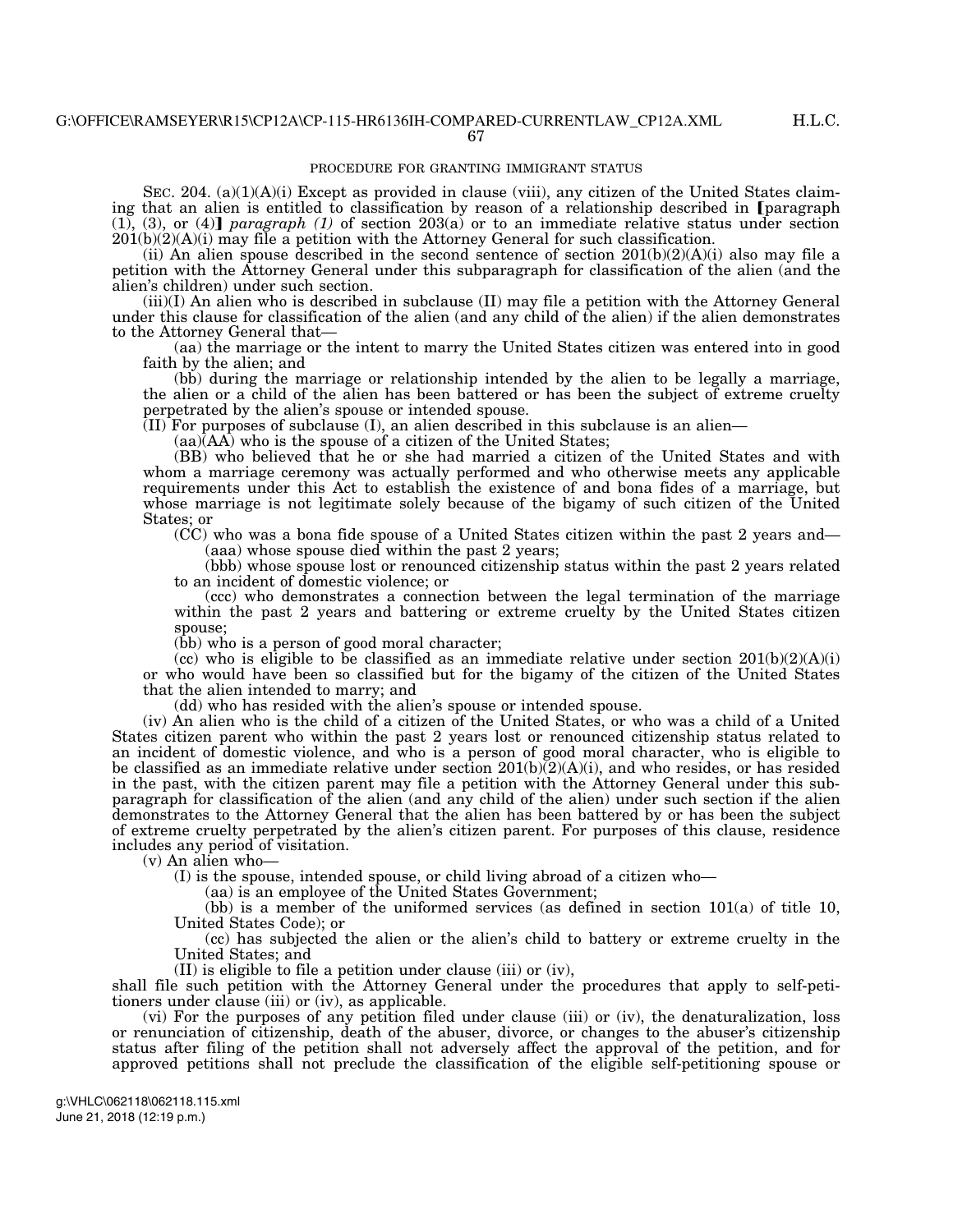child as an immediate relative or affect the alien's ability to adjust status under subsections (a) and (c) of section 245 or obtain status as a lawful permanent resident based on the approved selfpetition under such clauses.

(vii) An alien may file a petition with the Secretary of Homeland Security under this subparagraph for classification of the alien under section  $201(b)(2)(A)(i)$  if the alien-

(I) is the parent of a citizen of the United States or was a parent of a citizen of the United States who, within the past 2 years, lost or renounced citizenship status related to an incident of domestic violence or died;

(II) is a person of good moral character;

(III) is eligible to be classified as an immediate relative under section  $201(b)(2)(A)(i)$ ;

(IV) resides, or has resided, with the citizen daughter or son; and

(V) demonstrates that the alien has been battered or subject to extreme cruelty by the citizen daughter or son.

 $(viii)(I)$  Clause (i) shall not apply to a citizen of the United States who has been convicted of a specified offense against a minor, unless the Secretary of Homeland Security, in the Secretary's sole and unreviewable discretion, determines that the citizen poses no risk to the alien with respect to whom a petition described in clause (i) is filed.

(II) For purposes of subclause (I), the term ''specified offense against a minor'' is defined as in section 111 of the Adam Walsh Child Protection and Safety Act of 2006.

(B)(i)(I) Except as provided in subclause (II), any alien lawfully admitted for permanent residence claiming that an alien is entitled to a classification by reason of the relationship described in section  $203(a)(2)$  may file a petition with the Attorney General for such classification.

 $[(I)]$  $(II)$  Subclause (I) shall not apply in the case of an alien lawfully admitted for permanent residence who has been convicted of a specified offense against a minor (as defined in subparagraph  $(A)(viii)(II))$ , unless the Secretary of Homeland Security, in the Secretary's sole and unreviewable discretion, determines that such person poses no risk to the alien with respect to whom a petition described in subclause (I) is filed.

(ii)(I) An alien who is described in subclause (II) may file a petition with the Attorney General under this clause for classification of the alien (and any child of the alien) if such a child has not been classified under clause (iii) of section  $203(a)(2)(A)$  and if the alien demonstrates to the Attorney General that—

(aa) the marriage or the intent to marry the lawful permanent resident was entered into in good faith by the alien; and

(bb) during the marriage or relationship intended by the alien to be legally a marriage, the alien or a child of the alien has been battered or has been the subject of extreme cruelty perpetrated by the alien's spouse or intended spouse.

 $(II)$  For purposes of subclause  $(I)$ , an alien described in this paragraph is an alien—

 $(aa)(AA)$  who is the spouse of a lawful permanent resident of the United States; or

(BB) who believed that he or she had married a lawful permanent resident of the United States and with whom a marriage ceremony was actually performed and who otherwise meets any applicable requirements under this Act to establish the existence of and bona fides of a marriage, but whose marriage is not legitimate solely because of the bigamy of such lawful permanent resident of the United States; or

(CC) who was a bona fide spouse of a lawful permanent resident within the past 2 years and—

(aaa) whose spouse lost status within the past 2 years due to an incident of domestic violence; or

(bbb) who demonstrates a connection between the legal termination of the marriage within the past 2 years and battering or extreme cruelty by the lawful permanent resident spouse;

(bb) who is a person of good moral character;

(cc) who is eligible to be classified as a spouse of an alien lawfully admitted for permanent residence under section  $203(a)(2)(A)$  or who would have been so classified but for the bigamy of the lawful permanent resident of the United States that the alien intended to marry; and

(dd) who has resided with the alien's spouse or intended spouse.

(iii) An alien who is the child of an alien lawfully admitted for permanent residence, or who was the child of a lawful permanent resident who within the past 2 years lost lawful permanent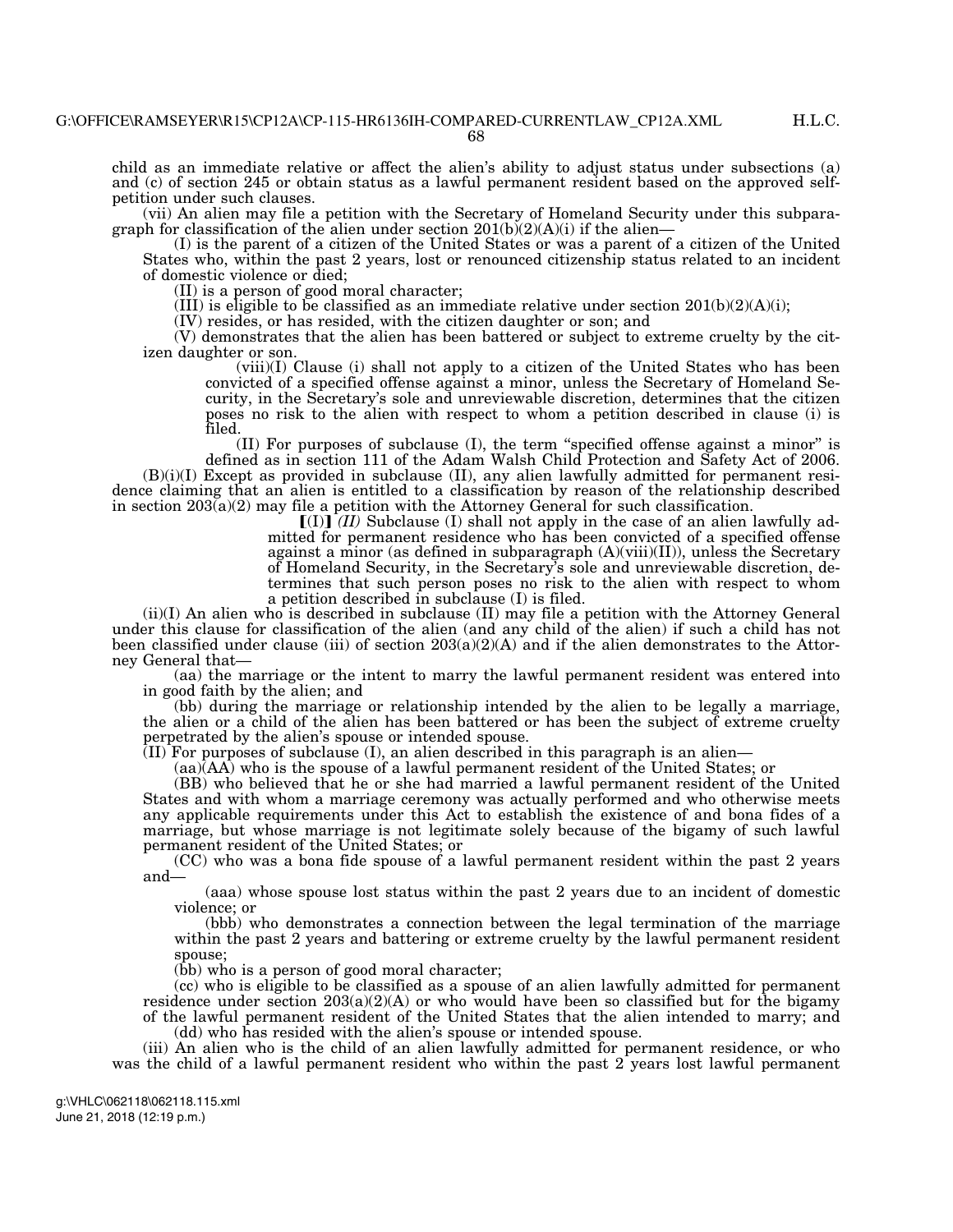H.L.C.

resident status due to an incident of domestic violence, and who is a person of good moral character, who is eligible for classification under section  $203(a)(2)(A)$ , and who resides, or has resided in the past, with the alien's permanent resident alien parent may file a petition with the Attorney General under this subparagraph for classification of the alien (and any child of the alien) under such section if the alien demonstrates to the Attorney General that the alien has been battered by or has been the subject of extreme cruelty perpetrated by the alien's permanent resident parent. (iv) An alien who—

(I) is the spouse, intended spouse, or child living abroad of a lawful permanent resident who—

(aa) is an employee of the United States Government;

(bb) is a member of the uniformed services (as defined in section  $101(a)$  of title 10, United States Code); or

(cc) has subjected the alien or the alien's child to battery or extreme cruelty in the United States; and

(II) is eligible to file a petition under clause (ii) or (iii),

shall file such petition with the Attorney General under the procedures that apply to self-petitioners under clause (ii) or (iii), as applicable.

(v)(I) For the purposes of any petition filed or approved under clause (ii) or (iii), divorce, or the loss of lawful permanent resident status by a spouse or parent after the filing of a petition under that clause shall not adversely affect approval of the petition, and, for an approved petition, shall not affect the alien's ability to adjust status under subsections (a) and (c) of section 245 or obtain status as a lawful permanent resident based on an approved self-petition under clause (ii) or (iii).

(II) Upon the lawful permanent resident spouse or parent becoming or establishing the existence of United States citizenship through naturalization, acquisition of citizenship, or other means, any petition filed with the Immigration and Naturalization Service and pending or approved under clause (ii) or (iii) on behalf of an alien who has been battered or subjected to extreme cruelty shall be deemed reclassified as a petition filed under subparagraph (A) even if the acquisition of citizenship occurs after divorce or termination of parental rights.

(C) Notwithstanding section 101(f), an act or conviction that is waivable with respect to the petitioner for purposes of a determination of the petitioner's admissibility under section 212(a) or deportability under section 237(a) shall not bar the Attorney General from finding the petitioner to be of good moral character under subparagraph  $(A)(iii)$ ,  $(A)(iv)$ ,  $(B)(ii)$ , or  $(B)(iii)$  if the Attorney General finds that the act or conviction was connected to the alien's having been battered or subjected to extreme cruelty.

(D)(i)(I) Any child who attains 21 years of age who has filed a petition under clause (iv) of section  $204(a)(1)(A)$  or section  $204(a)(1)(B)(iii)$  that was filed or approved before the date on which the child attained 21 years of age shall be considered (if the child has not been admitted or approved for lawful permanent residence by the date the child attained 21 years of age) a petitioner for preference status under  $\lceil$  paragraph (1), (2), or (3) $\lceil$  *paragraph (1) or (2)* of section 203(a), whichever paragraph is applicable, with the same priority date assigned to the self-petition filed under clause (iv) of section  $204(a)(1)(A)$  or section  $204(a)(1)(B)(iii)$ . No new petition shall be required to be filed.

(II) Any individual described in subclause (I) is eligible for deferred action and work authorization.

(III) Any derivative child who attains 21 years of age who is included in a petition described in clause (ii) that was filed or approved before the date on which the child attained 21 years of age shall be considered (if the child has not been admitted or approved for lawful permanent residence by the date the child attained 21 years of age) a VAWA self-petitioner with the same priority date as that assigned to the petitioner in any petition described in clause (ii). No new petition shall be required to be filed.

(IV) Any individual described in subclause (III) and any derivative child of a petition described in clause (ii) is eligible for deferred action and work authorization.

 $(ii)$  The petition referred to in clause  $(i)(III)$  is a petition filed by an alien under subparagraph  $(A)(iii)$ ,  $(A)(iv)$ ,  $(B)(ii)$  or  $(B)(iii)$  in which the child is included as a derivative beneficiary.

(iii) Nothing in the amendments made by the Child Status Protection Act shall be construed to limit or deny any right or benefit provided under this subparagraph.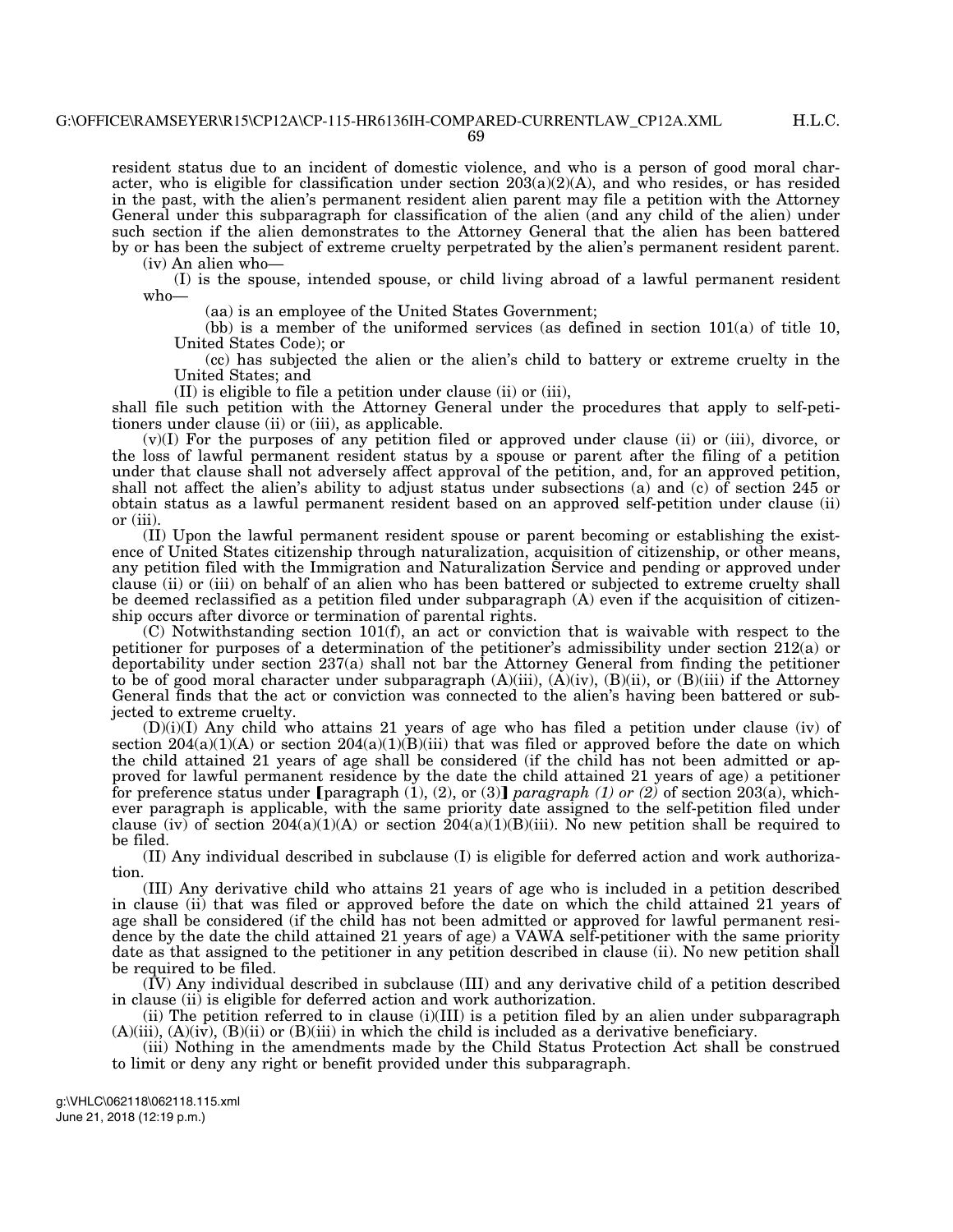70

(iv) Any alien who benefits from this subparagraph may adjust status in accordance with subsections (a) and (c) of section 245 as an alien having an approved petition for classification under subparagraph  $(A)(iii)$ ,  $(A)(iv)$ ,  $(B)(ii)$ , or  $(B)(iii)$ .

(v) For purposes of this paragraph, an individual who is not less than 21 years of age, who qualified to file a petition under subparagraph  $(A)(iv)$  or  $(B)(iii)$  as of the day before the date on which the individual attained 21 years of age, and who did not file such a petition before such day, shall be treated as having filed a petition under such subparagraph as of such day if a petition is filed for the status described in such subparagraph before the individual attains 25 years of age and the individual shows that the abuse was at least one central reason for the filing delay. Clauses (i) through (iv) of this subparagraph shall apply to an individual described in this clause in the same manner as an individual filing a petition under subparagraph  $(A)(iv)$ .

 $(E)$  Any alien desiring to be classified under section  $203(b)(1)(A)$ , or any person on behalf of such an alien, may file a petition with the Attorney General for such classification.

(F) Any employer desiring and intending to employ within the United States an alien entitled to classification under section  $203(b)(1)(B)$ ,  $203(b)(1)(C)$ ,  $203(b)(2)$ , or  $203(b)(3)$  may file a petition with the Attorney General for such classification.

 $(G)(i)$  Any alien (other than a special immigrant under section  $101(a)(27)(D)$ ) desiring to be classified under section 203(b)(4), or any person on behalf of such an alien, may file a petition with the Attorney General for such classification.

(ii) Aliens claiming status as a special immigrant under section  $101(a)(27)(D)$  may file a petition only with the Secretary of State and only after notification by the Secretary that such status has been recommended and approved pursuant to such section.

(H) Any alien desiring to be classified under section 203(b)(5) may file a petition with the Attorney General for such classification.

 $[(1)(i)$  Any alien desiring to be provided an immigrant visa under section 203 $(c)$  may file a petition at the place and time determined by the Secretary of State by regulation. Only one such petition may be filed by an alien with respect to any petitioning period established. If more than one petition is submitted all such petitions submitted for such period by the alien shall be voided.

ø(ii)(I) The Secretary of State shall designate a period for the filing of petitions with respect to visas which may be issued under section 203(c) for the fiscal year beginning after the end of the period.

 $\left[ \text{III} \right]$  Aliens who qualify, through random selection, for a visa under section 203(c) shall remain eligible to receive such visa only through the end of the specific fiscal year for which they were selected.

ø(III) The Secretary of State shall prescribe such regulations as may be necessary to carry out this clause.

ø(iii) A petition under this subparagraph shall be in such form as the Secretary of State may by regulation prescribe and shall contain such information and be supported by such documentary evidence as the Secretary of State may require.<br>
(iv) Each petition to compete for consideration for a visa under section 1153(c) of this title

shall be accompanied by a fee equal to \$30. All amounts collected under this clause shall be deposited into the Treasury as miscellaneous receipts.]

(J) In acting on petitions filed under clause (iii) or (iv) of subparagraph (A) or clause (ii) or (iii) of subparagraph (B), or in making determinations under subparagraphs (C) and (D), the Attorney General shall consider any credible evidence relevant to the petition. The determination of what evidence is credible and the weight to be given that evidence shall be within the sole discretion of the Attorney General.

(K) Upon the approval of a petition as a VAWA self-petitioner, the alien—

(i) is eligible for work authorization; and

(ii) may be provided an ''employment authorized'' endorsement or appropriate work permit incidental to such approval.

(L) Notwithstanding the previous provisions of this paragraph, an individual who was a VAWA petitioner or who had the status of a nonimmigrant under subparagraph (T) or  $(U)$  of section  $101(a)(15)$  may not file a petition for classification under this section or section 214 to classify any person who committed the battery or extreme cruelty or trafficking against the individual (or the individual's child) which established the individual's (or individual's child) eligibility as a VAWA petitioner or for such nonimmigrant status.

(2)(A) The Attorney General may not approve a spousal second preference petition for the classification of the spouse of an alien if the alien, by virtue of a prior marriage, has been accorded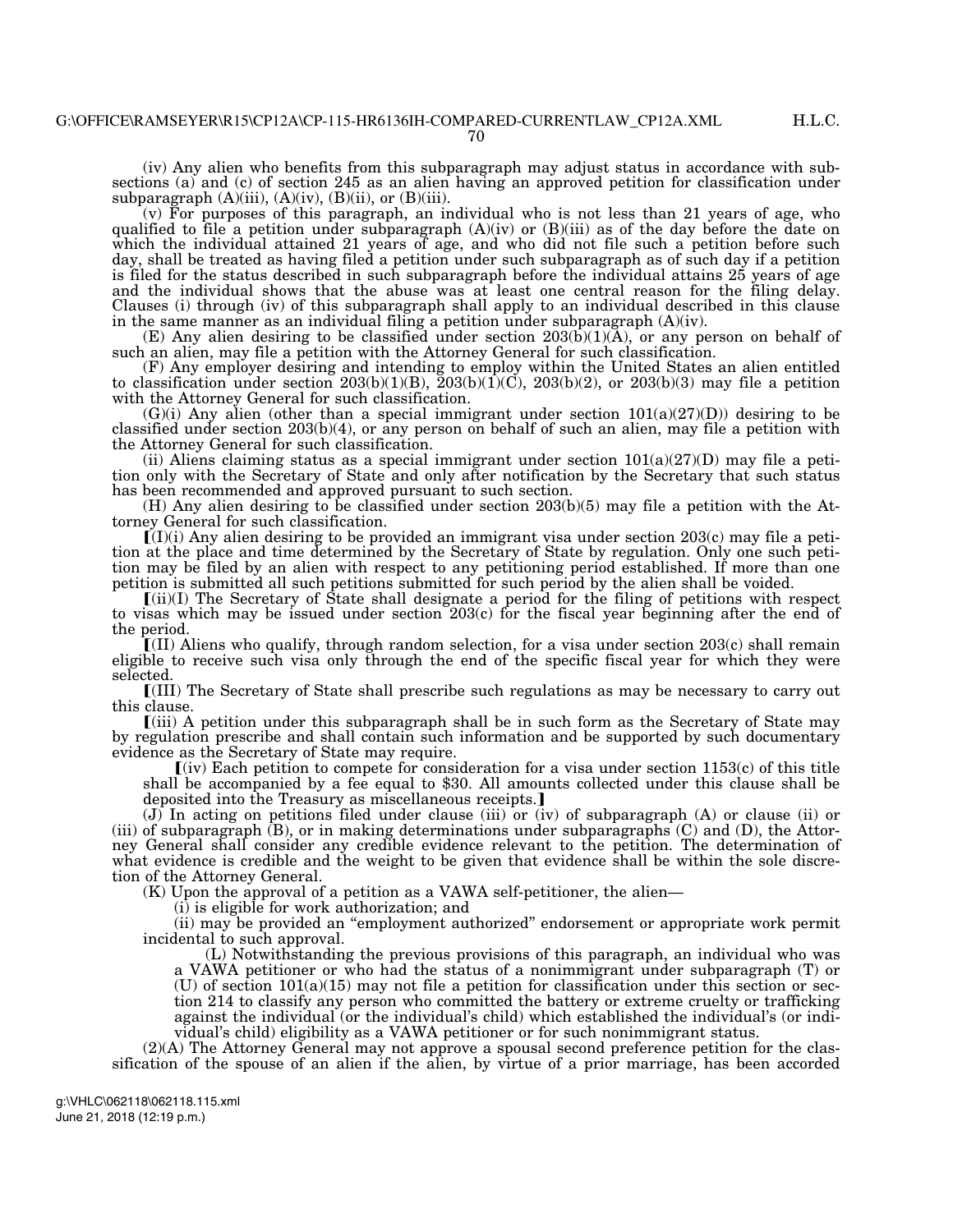the status of an alien lawfully admitted for permanent residence as the spouse of a citizen of the United States or as the spouse of an alien lawfully admitted for permanent residence, unless—

(i) a period of 5 years has elapsed after the date the alien acquired the status of an alien lawfully admitted for permanent residence, or

(ii) the alien establishes to the satisfaction of the Attorney General by clear and convincing evidence that the prior marriage (on the basis of which the alien obtained the status of an alien lawfully admitted for permanent residence) was not entered into for the purpose of evading any provision of the immigration laws.

In this subparagraph, the term "spousal second preference petition" refers to a petition, seeking preference status under section  $203(a)(2)$ , for an alien as a spouse of an alien lawfully admitted for permanent residence.

(B) Subparagraph (A) shall not apply to a petition filed for the classification of the spouse of an alien if the prior marriage of the alien was terminated by the death of his or her spouse.

(b) After an investigation of the facts in each case, and after consultation with the Secretary of Labor with respect to petitions to accord a status under section 203(b)(2) or 203(b)(3), the Attorney General shall, if he determines that the facts stated in the petition are true and that the alien in behalf of whom the petition is made is an immediate relative specified in section 201(b) or is eligible for preference under subsection (a) or (b) of section 203, approve the petition and forward one copy thereof to the Department of State. The Secretary of State shall then authorize the consular officer concerned to grant the preference status.

(c) Notwithstanding the provisions of subsection (b) no petition shall be approved if (1) the alien has previously been accorded, or has sought to be accorded, an immediate relative or preference status as the spouse of a citizen of the United States or the spouse of an alien lawfully admitted for permanent residence, by reason of a marriage determined by the Attorney General to have been entered into for the purpose of evading the immigration laws or (2) the Attorney General has determined that the alien has attempted or conspired to enter into a marriage for the purpose of evading the immigration laws.

 $(d)(1)$  Notwithstanding the provisions of subsections (a) and (b) no petition may be approved on behalf of a child defined in subparagraph  $(F)$  or  $(G)$  of section 101(b)(1) unless a valid homestudy has been favorably recommended by an agency of the State of the child's proposed residence, or by an agency authorized by that State to conduct such a study, or, in the case of a child adopted abroad, by an appropriate public or private adoption agency which is licensed in the United States.

(2) Notwithstanding the provisions of subsections (a) and (b), no petition may be approved on behalf of a child defined in section  $101(b)(1)(G)$  unless the Secretary of State has certified that the central authority of the child's country of origin has notified the United States central authority under the convention referred to in such section  $101(b)(1)(G)$  that a United States citizen habitually resident in the United States has effected final adoption of the child, or has been granted custody of the child for the purpose of emigration and adoption, in accordance with such convention and the Intercountry Adoption Act of 2000.

(e) Nothing in this section shall be construed to entitle an immigrant, in behalf of whom a petition under this section is approved, to be admitted the United States as an immigrant under **[subsection** (a), (b), or (c) of section 203] *subsection* (a) or (b) of section 203 or as an immediate relative under section 201(b) if upon his arrival at a port of entry in the United States he is found not to be entitled to such classification.

 $(f)(1)$  Any alien claiming to be an alien described in paragraph  $(2)(A)$  of this subsection (or any person on behalf of such an alien) may file a petition with the Attorney General for classification under section 201(b)**[**, 203(a)(1), or 203(a)(3)] or 203(a)(1), as appropriate. After an investigation of the facts of each case the Attorney General shall, if the conditions described in paragraph (2) are met, approve the petition and forward one copy to the Secretary of State.

(2) The Attorney General may approve a petition for an alien under paragraph (1) if—

(A) he has reason to believe that the alien (i) was born in Korea, Vietnam, Laos, Kampuchea, or Thailand after 1950 and before the date of the enactment of this subsection, and (ii) was fathered by a United States citizen;

(B) he has received an acceptable guarantee of legal custody and financial responsibility described in paragraph (4); and

(C) in the case of an alien under eighteen years of age, (i) the alien's placement with a sponsor in the United States has been arranged by an appropriate public, private, or State child welfare agency licensed in the United States and actively involved in the intercountry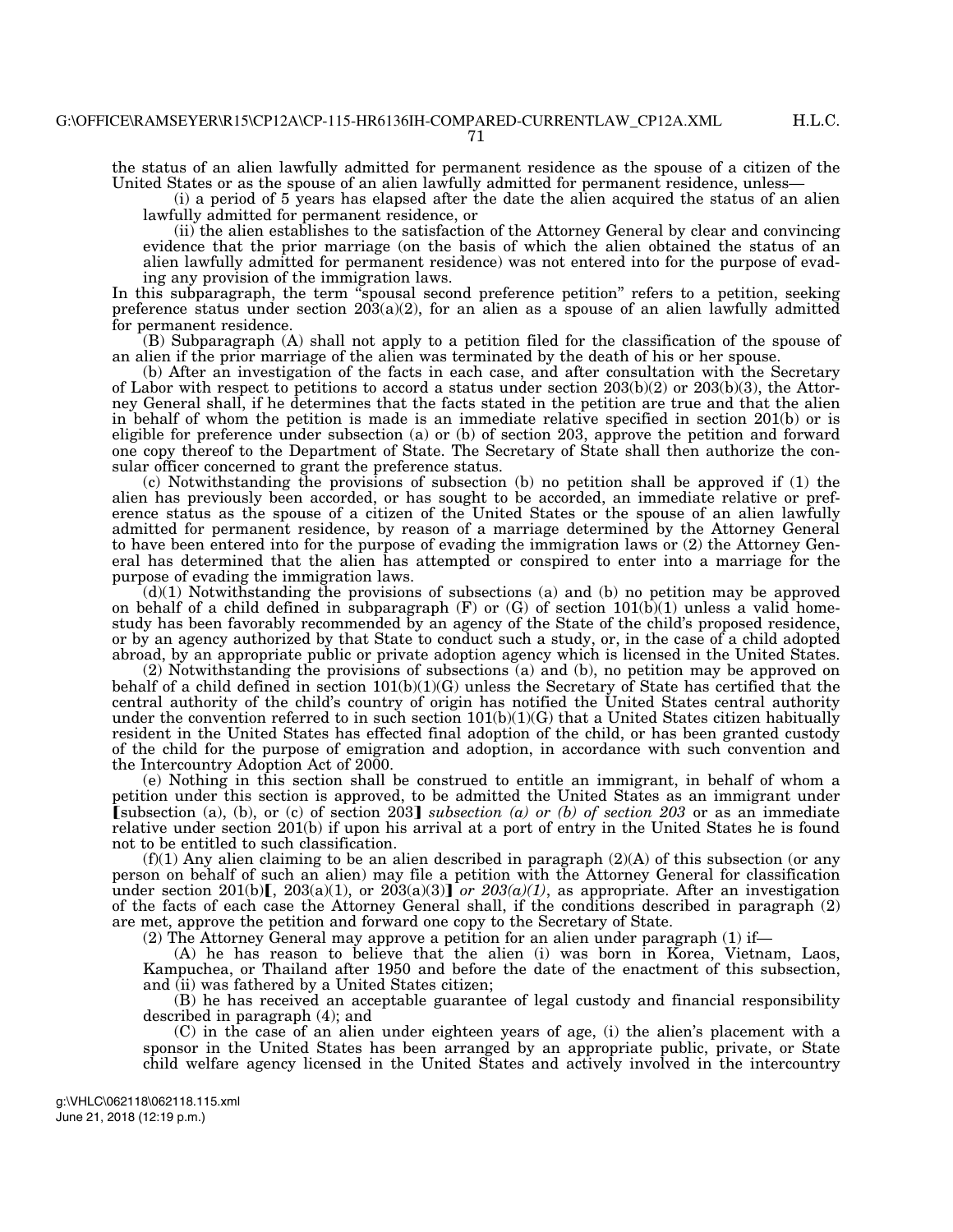placement of children and (ii) the alien's mother or guardian has in writing irrevocably released the alien for emigration.

(3) In considering petitions filed under paragraph (1), the Attorney General shall—

(A) consult with appropriate governmental officials and officials of private voluntary organizations in the country of the alien's birth in order to make the determinations described in subparagraphs  $(A)$  and  $(C)(ii)$  of paragraph  $(2)$ ; and

(B) consider the physical appearance of the alien and any evidence provided by the petitioner, including birth and baptismal certificates, local civil records, photographs of, and letters or proof of financial support from, a putative father who is a citizen of the United States, and the testimony of witnesses, to the extent it is relevant or probative.

(4)(A) A guarantee of legal custody and financial responsibility for an alien described in paragraph (2) must—

(i) be signed in the presence of an immigration officer or consular officer by an individual (hereinafter in this paragraph referred to as the ''sponsor'') who is twenty-one years of age or older, is of good moral character, and is a citizen of the United States or alien lawfully admitted for permanent residence, and

 $(ii)$  provide that the sponsor agrees  $(I)$  in the case of an alien under eighteen years of age, to assume legal custody for the alien after the alien's departure to the United States and until the alien becomes eighteen years of age, in accordance with the laws of the State where the alien and the sponsor will reside, and (II) to furnish, during the five-year period beginning on the date of the alien's acquiring the status of an alien lawfully admitted for permanent residence, or during the period beginning on the date of the alien's acquiring the status of an alien lawfully admitted for permanent residence and ending on the date on which the alien becomes twenty-one years of age, whichever period is longer, such financial support as is necessary to maintain the family in the United States of which the alien is a member at a level equal to at least 125 per centum of the current official poverty line (as established by the Director of the Office of Management and Budget, under section 673(2) of the Omnibus Budget Reconciliation Act of 1981 and as revised by the Secretary of Health and Human Services under the second and third sentences of such section) for a family of the same size as the size of the alien's family.

(B) A guarantee of legal custody and financial responsibility described in subparagraph (A) may be enforced with respect to an alien against his sponsor in a civil suit brought by the Attorney General in the United States district court for the district in which the sponsor resides, except that a sponsor or his estate shall not be liable under such a guarantee if the sponsor dies or is adjudicated a bankrupt under title 11, United States Code.

 $(g)$  Notwithstanding subsection (a), except as provided in section 245(e)(3), a petition may not be approved to grant an alien immediate relative status or preference status by reason of a marriage which was entered into during the period described in section 245(e)(2), until the alien has resided outside the United States for a 2-year period beginning after the date of the marriage.

(h) The legal termination of a marriage may not be the sole basis for revocation under section 205 of a petition filed under subsection  $(a)(1)(A)(iii)$  or a petition filed under subsection  $(a)(1)(B)(ii)$ pursuant to conditions described in subsection  $(a)(1)(A)(iii)(I)$ . Remarriage of an alien whose petition was approved under section  $204(a)(1)(B)(ii)$  or  $204(a)(1)(A)(iii)$  or marriage of an alien described in clause (iv) or (vi) of section  $204(a)(1)(A)$  or in section  $204(a)(1)(B)(iii)$  shall not be the basis for revocation of a petition approval under section 205.

(i) PROFESSIONAL ATHLETES.—

(1) In GENERAL.—A petition under subsection  $(a)(4)(D)$  for classification of a professional athlete shall remain valid for the athlete after the athlete changes employers, if the new employer is a team in the same sport as the team which was the employer who filed the petition.

(2) DEFINITION.—For purposes of paragraph (1), the term ''professional athlete'' means an individual who is employed as an athlete by—

(A) a team that is a member of an association of 6 or more professional sports teams whose total combined revenues exceed \$10,000,000 per year, if the association governs the conduct of its members and regulates the contests and exhibitions in which its member teams regularly engage; or

(B) any minor league team that is affiliated with such an association.

(j) JOB FLEXIBILITY FOR LONG DELAYED APPLICANTS FOR ADJUSTMENT OF STATUS TO PERMA-NENT RESIDENCE.—A petition under subsection  $(a)(1)(D)$  for an individual whose application for adjustment of status pursuant to section 245 has been filed and remained unadjudicated for 180 days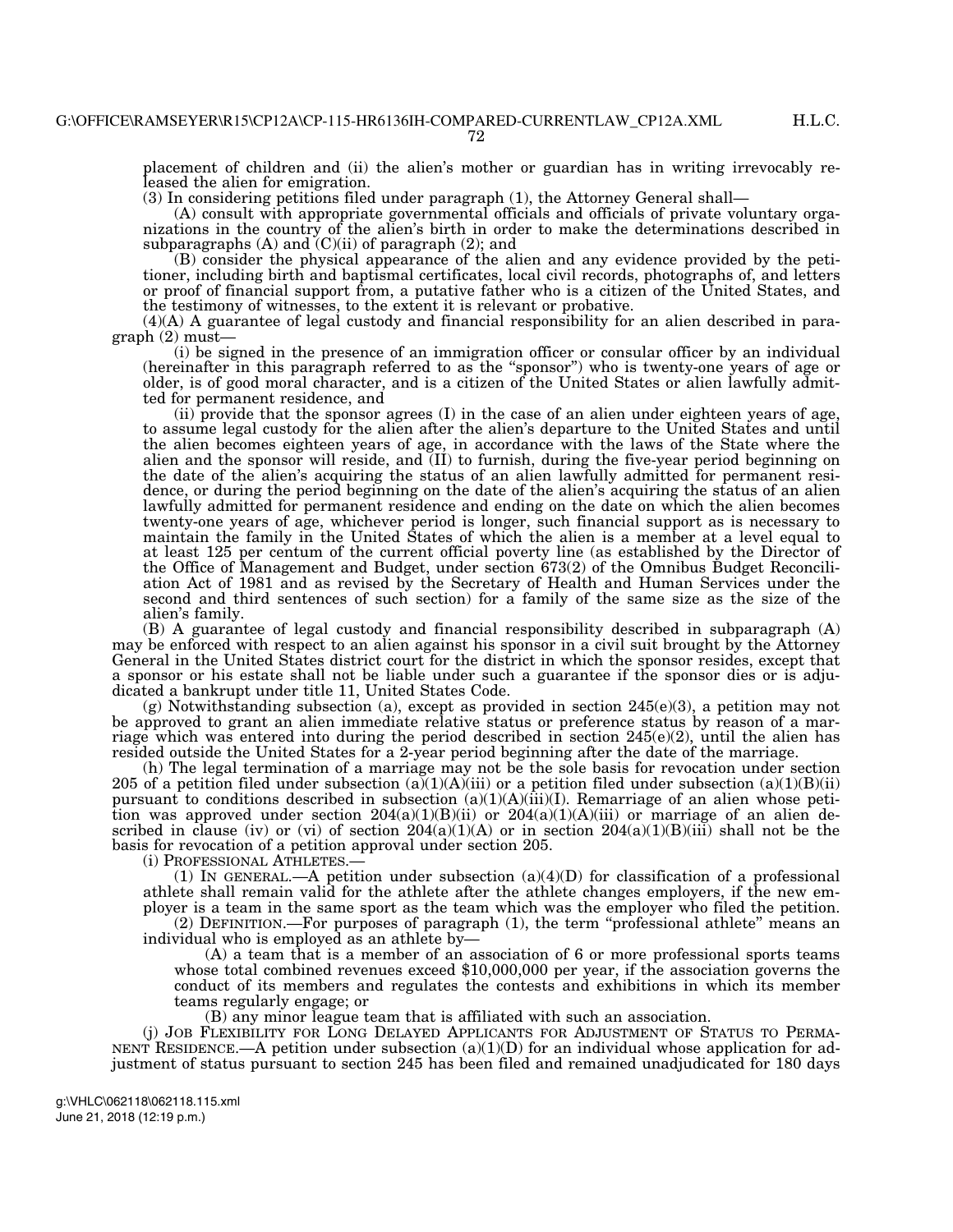H.L.C.

or more shall remain valid with respect to a new job if the individual changes jobs or employers if the new job is in the same or a similar occupational classification as the job for which the petition was filed.<br>(k) PROCEDURES FOR UNMARRIED SONS AND DAUGHTERS OF CITIZENS.—

 $(k)$  IN GENERAL.—Except as provided in paragraph  $(2)$ , in the case of a petition under this section initially filed for an alien unmarried son or daughter's classification as a family-sponsored immigrant under section  $203(a)(2)(B)$ , based on a parent of the son or daughter being an alien lawfully admitted for permanent residence, if such parent subsequently becomes a naturalized citizen of the United States, such petition shall be converted to a petition to classify the unmarried son or daughter as a family-sponsored immigrant under section  $203(a)(1)$ .

(2) EXCEPTION.—Paragraph (1) does not apply if the son or daughter files with the Attorney General a written statement that he or she elects not to have such conversion occur (or if it has occurred, to have such conversion revoked). Where such an election has been made, any determination with respect to the son or daughter's eligibility for admission as a familysponsored immigrant shall be made as if such naturalization had not taken place.

(3) PRIORITY DATE.—Regardless of whether a petition is converted under this subsection or not, if an unmarried son or daughter described in this subsection was assigned a priority date with respect to such petition before such naturalization, he or she may maintain that priority date.

(4) CLARIFICATION.—This subsection shall apply to a petition if it is properly filed, regardless of whether it was approved or not before such naturalization.<br>(1) SURVIVING RELATIVE CONSIDERATION FOR CERTAIN PETITIONS AND APPLICATIONS.—

 $(1)$  In GENERAL.—An alien described in paragraph  $(2)$  who resided in the United States at the time of the death of the qualifying relative and who continues to reside in the United States shall have such petition described in paragraph (2), or an application for adjustment of status to that of a person admitted for lawful permanent residence based upon the family relationship described in paragraph (2), and any related applications, adjudicated notwithstanding the death of the qualifying relative, unless the Secretary of Homeland Security determines, in the unreviewable discretion of the Secretary, that approval would not be in the public interest.

(2) ALIEN DESCRIBED.—An alien described in this paragraph is an alien who, immediately prior to the death of his or her qualifying relative, was—

(A) the beneficiary of a pending or approved petition for classification as an immediate relative (as described in section  $20\tilde{1}(b)(2)(\tilde{A})(i)$ );

(B) the beneficiary of a pending or approved petition for classification under section 203 (a) or (d);

(C) a derivative beneficiary of a pending or approved petition for classification under section 203(b) (as described in section  $203(d)$ );

(D) the beneficiary of a pending or approved refugee/asylee relative petition under section 207 or 208;

(E) an alien admitted in ''T'' nonimmigrant status as described in section  $101(a)(15)(T)(ii)$  or in "U" nonimmigrant status as described in section  $101(a)(15)(U)(ii)$ ;

(F) a child of an alien who filed a pending or approved petition for classification or application for adjustment of status or other benefit specified in section  $101(a)(51)$  as a VAWA self-petitioner; or

(G) an asylee (as described in section 208(b)(3)).

\* \* \* \* \* \* \* \*

### **ASYLUM**

SEC. 208. (a) AUTHORITY TO APPLY FOR ASYLUM.—

(1) IN GENERAL.—Any alien who is physically present in the United States or who arrives in the United States (whether or not at a designated port of arrival and including an alien who is brought to the United States after having been interdicted in international or United States waters), irrespective of such alien's status, may apply for asylum in accordance with this section or, where applicable, section 235(b).

(2) EXCEPTIONS.—

(A) SAFE THIRD COUNTRY.—Paragraph  $(1)$  shall not apply to an alien if the [Attorney General] *Secretary of Homeland Security* determines that the alien may be fremoved, pur-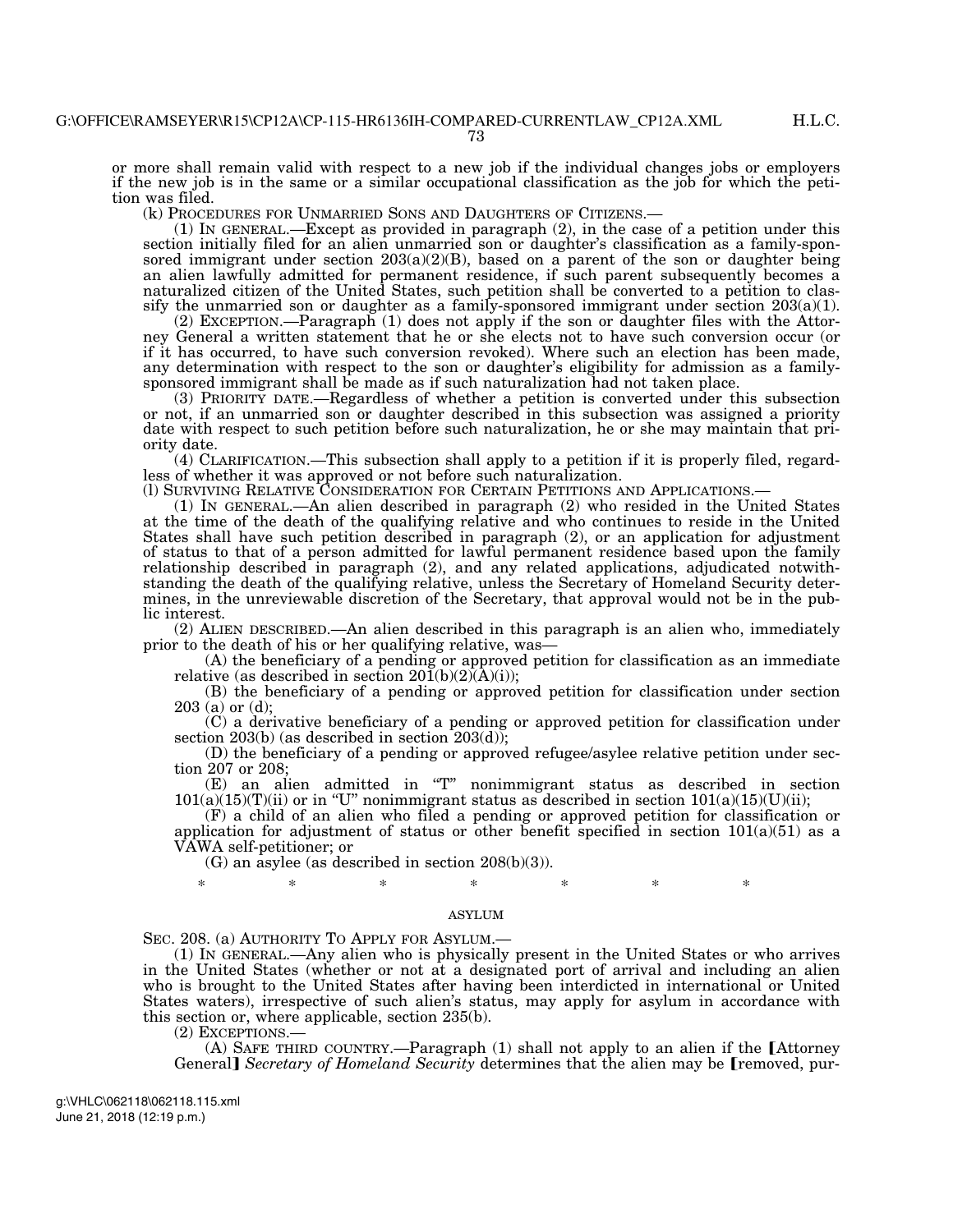H.L.C.

74

suant to a bilateral or multilateral agreement, to *removed to* a country (other than the country of the alien's nationality or, in the case of an alien having no nationality, the country of the alien's last habitual residence) in which the alien's life or freedom would not be threatened on account of race, religion, nationality, membership in a particular social group, or political opinion, and where the alien would have access to a full and fair procedure for determining a claim to asylum or equivalent temporary protection, unless the [Attorney General¿ *Secretary of Homeland Security* finds that it is in the public interest for the alien to receive asylum in the United States.

(B) TIME LIMIT.—Subject to subparagraph (D), paragraph (1) shall not apply to an alien unless the alien demonstrates by clear and convincing evidence that the application has been filed within 1 year after the date of the alien's arrival in the United States.

(C) PREVIOUS ASYLUM APPLICATIONS.—Subject to subparagraph (D), paragraph (1) shall not apply to an alien if the alien has previously applied for asylum and had such application denied.

(D) CHANGED CIRCUMSTANCES.—An application for asylum of an alien may be considered, notwithstanding subparagraphs (B) and (C), if the alien demonstrates to the satisfaction of the *Secretary of Homeland Security or the* Attorney General either the existence of changed circumstances which materially affect the applicant's eligibility for asylum or extraordinary circumstances relating to the delay in filing an application within the period specified in subparagraph (B).

(E) APPLICABILITY.—Subparagraphs (A) and (B) shall not apply to an unaccompanied alien child (as defined in section 462(g) of the Homeland Security Act of 2002 (6 U.S.C.  $279(g))$ ).

(3) LIMITATION ON JUDICIAL REVIEW.—No court shall have jurisdiction to review any determination of the *Secretary of Homeland Security or the* Attorney General under paragraph (2). (b) CONDITIONS FOR GRANTING ASYLUM.—<br>(1) IN GENERAL.—<br>(A) ELIGIBILITY.—The Secretary of Homeland Security or the Attorney General may

grant asylum to an alien who has applied for asylum in accordance with the requirements and procedures established by the Secretary of Homeland Security or the Attorney General under this section if the Secretary of Homeland Security or the Attorney General determines that such alien is a refugee within the meaning of section  $101(a)(42)(A)$ .<br>(B) BURDEN OF PROOF.—

 $(i)$  IN GENERAL.—The burden of proof is on the applicant to establish that the applicant is a refugee, within the meaning of section  $101(a)(42)(A)$ . To establish that the applicant is a refugee within the meaning of such section, the applicant must establish that race, religion, nationality, membership in a particular social group, or political opinion was or will be at least one central reason for persecuting the applicant.

(ii) SUSTAINING BURDEN.—The testimony of the applicant may be sufficient to sustain the applicant's burden without corroboration, but only if the applicant satisfies the trier of fact that the applicant's testimony is credible, is persuasive, and refers to specific facts sufficient to demonstrate that the applicant is a refugee. In determining whether the applicant has met the applicant's burden, the trier of fact may weigh the credible testimony along with other evidence of record. Where the trier of fact determines that the applicant should provide evidence that corroborates otherwise credible testimony, such evidence must be provided unless the applicant does not have the evidence and cannot reasonably obtain the evidence.

(iii) CREDIBILITY DETERMINATION.—Considering the totality of the circumstances, and all relevant factors*, including statements made to, and investigative reports prepared by, immigration authorities and other government officials*, a trier of fact may base a credibility determination on the demeanor, candor, or responsiveness of the applicant or witness, the inherent plausibility of the applicant's or witness's account, the consistency between the applicant's or witness's written and oral statements (whenever made and whether or not under oath, and considering the circumstances under which the statements were made), the internal consistency of each such statement, the consistency of such statements with other evidence of record (including the reports of the Department of State on country conditions), and any inaccuracies or falsehoods in such statements, without regard to whether an inconsistency, inaccuracy, or falsehood goes to the heart of the applicant's claim, or any other relevant factor. There is no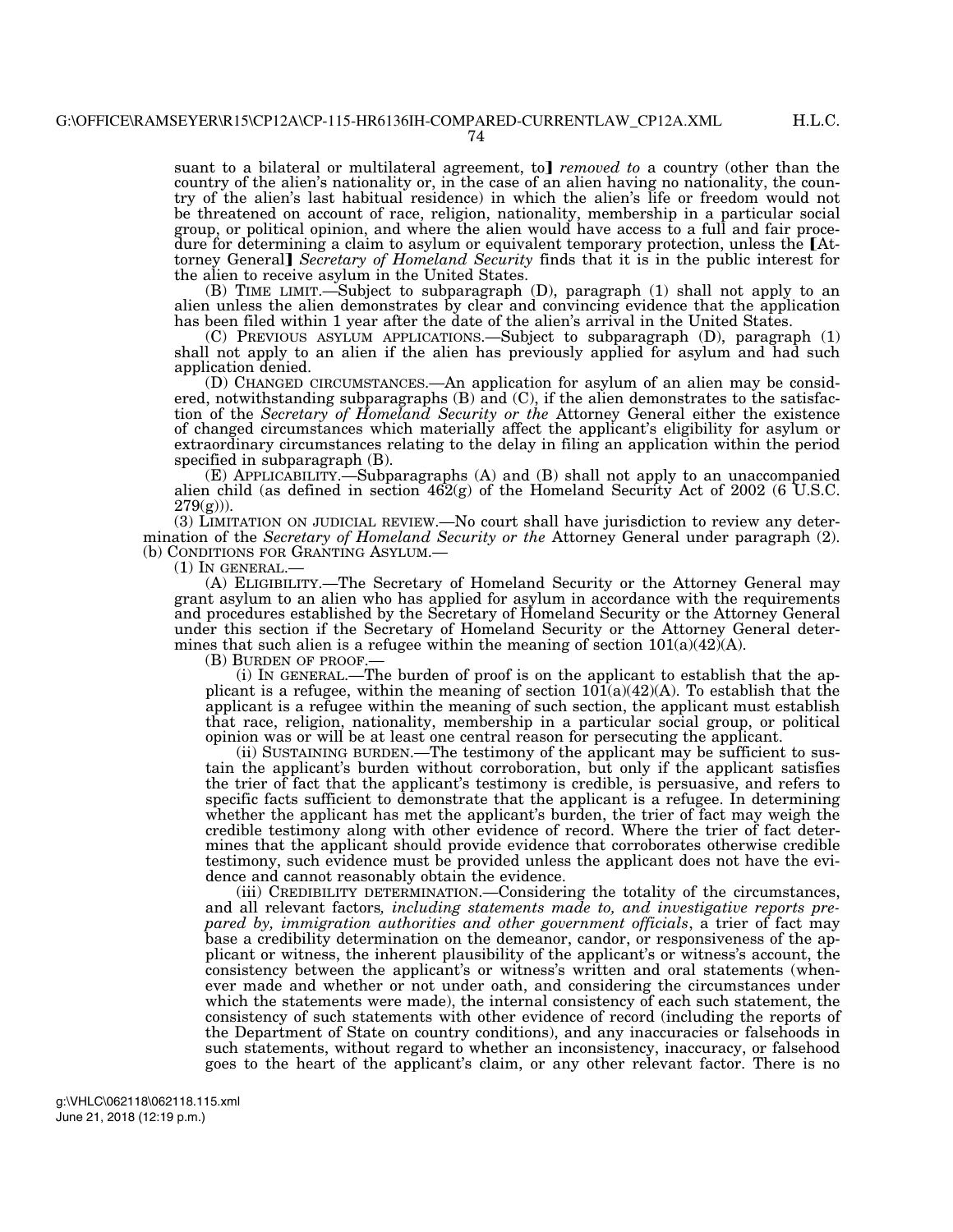presumption of credibility, however, if no adverse credibility determination is explicitly made, the applicant or witness shall have a rebuttable presumption of credibility on

appeal.<br>(2) Exceprions.

(A) IN GENERAL.—Paragraph (1) shall not apply to an alien if the *Secretary of Homeland Security or the* Attorney General determines that—

(i) the alien ordered, incited, assisted, or otherwise participated in the persecution of any person on account of race, religion, nationality, membership in a particular social group, or political opinion;

(ii) the alien, having been convicted by a final judgment of a particularly serious crime, constitutes a danger to the community of the United States;

(iii) there are serious reasons for believing that the alien has committed a serious nonpolitical crime outside the United States prior to the arrival of the alien in the United States;

(iv) there are reasonable grounds for regarding the alien as a danger to the security of the United States;

(v) the alien is described in subclause (I), (II), (III), (IV), or (VI) of section  $212(a)(3)(B)(i)$  or section  $237(a)(4)(B)$  (relating to terrorist activity), unless, in the case only of an alien inadmissible under subclause (IV) of section 212(a)(3)(B)(i), the *Secretary of Homeland Security or the* Attorney General determines, in the Attorney General's discretion, that there are not reasonable grounds for regarding the alien as a danger to the security of the United States; [or]

*(vi) the alien is described in section*  $212(a)(2)(N)(i)$  *or section*  $237(a)(2)(H)(i)$ *; or* 

 $[(vi)]$  *(vii)* the alien was firmly resettled in another country prior to arriving in the United States.

(B) SPECIAL RULES.— (i) CONVICTION OF AGGRAVATED FELONY.—For purposes of clause (ii) of subparagraph (A), an alien who has been convicted of an aggravated felony shall be considered to have been convicted of a particularly serious crime.

(ii) OFFENSES.—The *Secretary of Homeland Security or the* Attorney General may designate by regulation offenses that will be considered to be a crime described in clause (ii) or (iii) of subparagraph  $(A)$ .

(C) ADDITIONAL LIMITATIONS.—The *Secretary of Homeland Security or the* Attorney General may by regulation establish additional limitations and conditions, consistent with this section, under which an alien shall be ineligible for asylum under paragraph (1).

(D) NO JUDICIAL REVIEW.—There shall be no judicial review of a determination of the *Secretary of Homeland Security or the Attorney General under subparagraph* (A)(v). (3) TREATMENT OF SPOUSE AND CHILDREN.—

(A) IN GENERAL.—A spouse or child (as defined in section  $101(b)(1)$  (A), (B), (C), (D), or  $(E)$ ) of an alien who is granted asylum under this subsection may, if not otherwise eligible for asylum under this section, be granted the same status as the alien if accompanying, or following to join, such alien.

(B) CONTINUED CLASSIFICATION OF CERTAIN ALIENS AS CHILDREN.—An unmarried alien who seeks to accompany, or follow to join, a parent granted asylum under this subsection, and who was under 21 years of age on the date on which such parent applied for asylum under this section, shall continue to be classified as a child for purposes of this paragraph and section  $209(b)(3)$ , if the alien attained 21 years of age after such application was filed but while it was pending.

 $(C)$  INITIAL JURISDICTION.—An asylum officer (as defined in section  $235(b)(1)(E)$ ) shall have initial jurisdiction over any asylum application filed by an unaccompanied alien child (as defined in section  $462(g)$  of the Homeland Security Act of 2002 (6 U.S.C. 279(g))), regardless of whether filed in accordance with this section or section 235(b).

(c) ASYLUM STATUS.—

 $(1)$  In GENERAL.—In the case of an alien granted asylum under subsection (b), the [Attorney General] *Secretary of Homeland Security*—

(A) shall not remove or return the alien to the alien's country of nationality or, in the case of a person having no nationality, the country of the alien's last habitual residence; (B) shall authorize the alien to engage in employment in the United States and provide the alien with appropriate endorsement of that authorization; and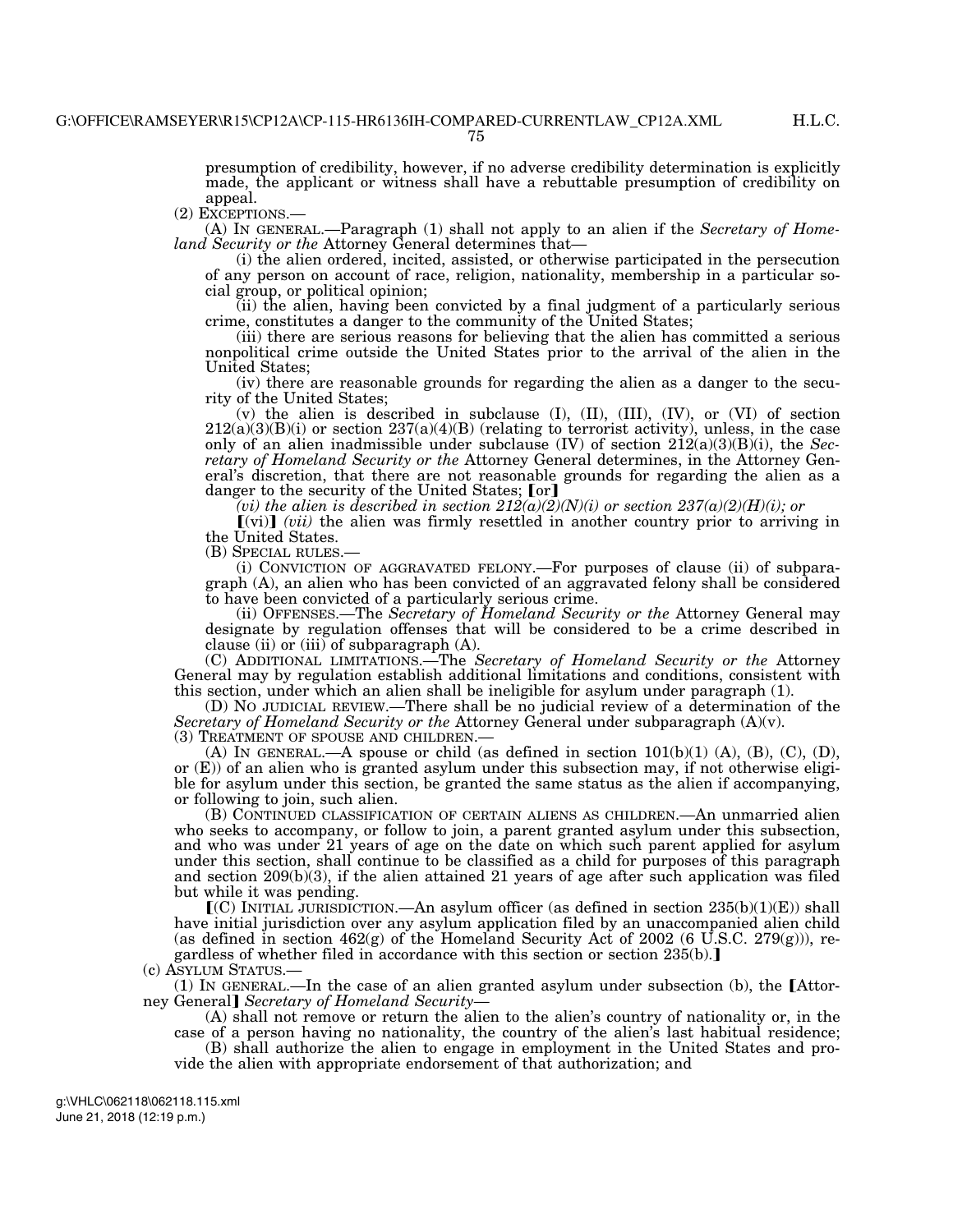76

 $(C)$  may allow the alien to travel abroad with the prior consent of the Attorney General¿ *Secretary of Homeland Security*.

(2) TERMINATION OF ASYLUM.—Asylum granted under subsection (b) does not convey a right to remain permanently in the United States, and may be terminated if the *Secretary of Homeland Security or the* Attorney General determines that—

 $(A)$  the alien no longer meets the conditions described in subsection  $(b)(1)$  owing to a fundamental change in circumstances;

(B) the alien meets a condition described in subsection  $(b)(2)$ ;

(C) the alien may be removed, pursuant to a bilateral or multilateral agreement, to a country (other than the country of the alien's nationality or, in the case of an alien having no nationality, the country of the alien's last habitual residence) in which the alien's life or freedom would not be threatened on account of race, religion, nationality, membership in a particular social group, or political opinion, and where the alien is eligible to receive asylum or equivalent temporary protection;

(D) the alien has voluntarily availed himself or herself of the protection of the alien's country of nationality or, in the case of an alien having no nationality, the alien's country of last habitual residence, by returning to such country with permanent resident status or the reasonable possibility of obtaining such status with the same rights and obligations pertaining to other permanent residents of that country; or

(E) the alien has acquired a new nationality and enjoys the protection of the country of his or her new nationality.

(3) REMOVAL WHEN ASYLUM IS TERMINATED.—An alien described in paragraph (2) *or (4)* is subject to any applicable grounds of inadmissibility or deportability under section 212(a) and 237(a), and the alien's removal or return shall be directed by the *Secretary of Homeland Security or the* Attorney General in accordance with sections 240 and 241.

*(4) RENUNCIATION OF STATUS PURSUANT TO RETURN TO HOME COUNTRY.—* 

*(A) IN GENERAL.—Except as provided in subparagraph (B), any alien who is granted asylum status under this Act, who, absent changed country conditions, subsequently returns to the country of such alien's nationality or, in the case of an alien having no nationality, returns to any country in which such alien last habitually resided, and who applied for such status because of persecution or a well-founded fear of persecution in that country on account of race, religion, nationality, membership in a particular social group, or political opinion, shall have his or her status terminated.* 

*(B) WAIVER.—The Secretary has discretion to waive subparagraph (A) if it is estab*lished to the satisfaction of the Secretary that the alien had a compelling reason for the *return. The waiver may be sought prior to departure from the United States or upon return.*  (d) ASYLUM PROCEDURE.—

(1) APPLICATIONS.—The *Secretary of Homeland Security or the* Attorney General shall establish a procedure for the consideration of asylum applications filed under subsection (a). The *Secretary of Homeland Security or the* Attorney General may require applicants to submit fingerprints and a photograph at such time and in such manner to be determined by regulation by the *Secretary of Homeland Security or the* Attorney General.

(2) EMPLOYMENT.—An applicant for asylum is not entitled to employment authorization, but such authorization may be provided under regulation by the [Attorney General] Secretary *of Homeland Security*. An applicant who is not otherwise eligible for employment authorization shall not be granted such authorization prior to 180 days after the date of filing of the application for asylum.

(3) FEES.—The Attorney General may impose fees for the consideration of an application for asylum, for employment authorization under this section, and for adjustment of status under section 209(b). Such fees shall not exceed the Attorney General's costs in adjudicating the applications. The Attorney General may provide for the assessment and payment of such fees over a period of time or by installments. Nothing in this paragraph shall be construed to require the Attorney General to charge fees for adjudication services provided to asylum applicants, or to limit the authority of the Attorney General to set adjudication and naturalization fees in accorance with section 286(m).

(4) NOTICE OF PRIVILEGE OF COUNSEL AND CONSEQUENCES OF FRIVOLOUS APPLICATION.— At the time of filing an application for asylum, *the Secretary of Homeland Security or* the Attorney General shall—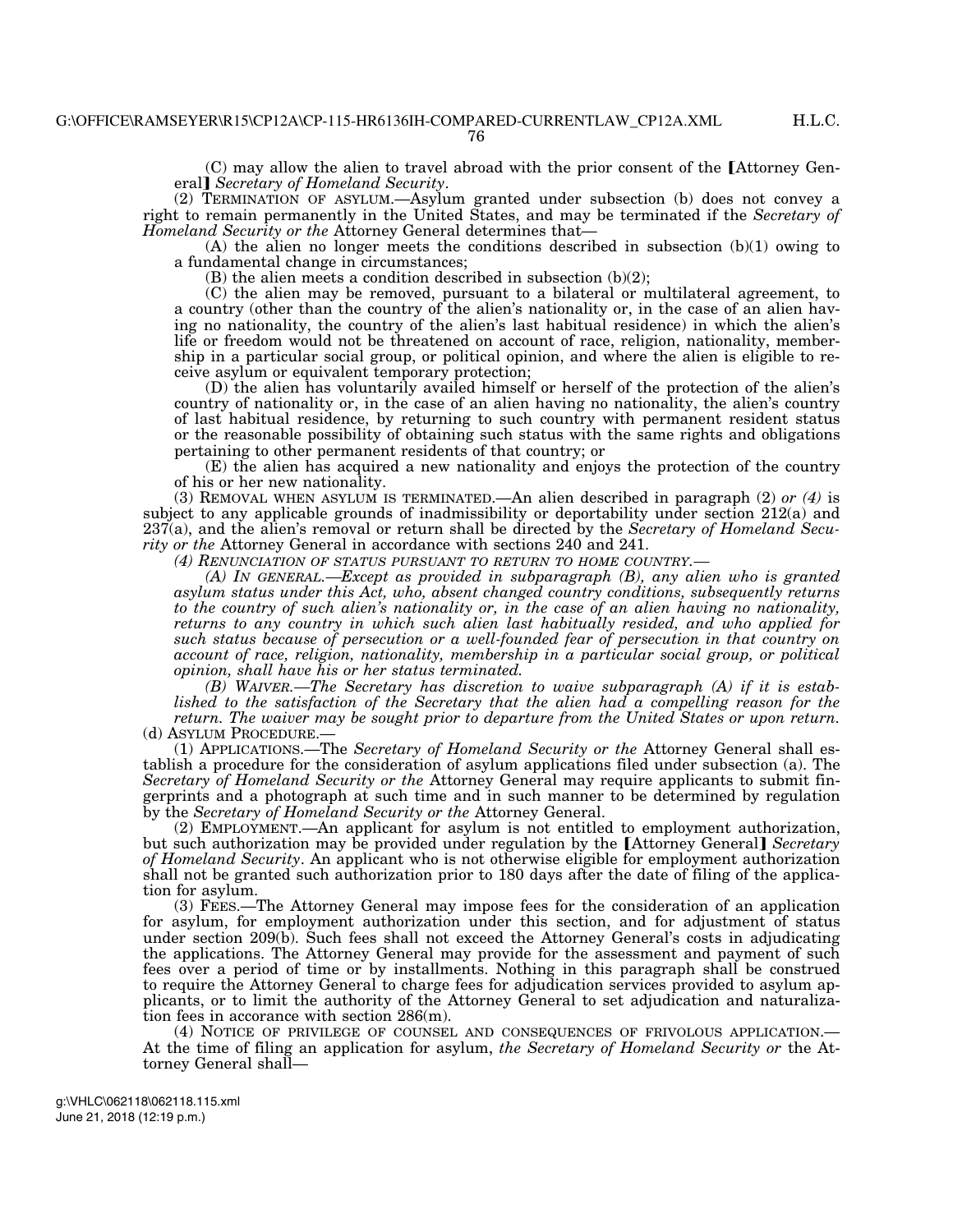H.L.C.

(A) advise the alien of the privilege of being represented by counsel  $[$  and of the consequences, under paragraph (6), of knowingly filing a frivolous application for asylum; and $\mathbf{J}$ ;

(B) provide the alien a list of persons (updated not less often than quarterly) who have indicated their availability to represent aliens in asylum proceedings on a pro bono  $basis$ .*..<sup><i>i*</sup>; and

*(C) ensure that a written warning appears on the asylum application advising the alien of the consequences of filing a frivolous application and serving as notice to the alien of the consequence of filing a frivolous application.* 

(5) CONSIDERATION OF ASYLUM APPLICATIONS.—

(A) PROCEDURES.—The procedure established under paragraph (1) shall provide that— (i) asylum cannot be granted until the identity of the applicant has been checked against all appropriate records or databases maintained by the [Attorney General] *Secretary of Homeland Security* and by the Secretary of State, including the Automated Visa Lookout System, to determine any grounds on which the alien may be inadmissible to or deportable from the United States, or ineligible to apply for or be granted asylum;

(ii) in the absence of exceptional circumstances, the initial interview or hearing on the asylum application shall commence not later than 45 days after the date an application is filed;

(iii) in the absence of exceptional circumstances, final administrative adjudication of the asylum application, not including administrative appeal, shall be completed within 180 days after the date an application is filed;

(iv) any administrative appeal shall be filed within 30 days of a decision granting or denying asylum, or within 30 days of the completion of removal proceedings before an immigration judge under section 240, whichever is later; and

(v) in the case of an applicant for asylum who fails without prior authorization or in the absence of exceptional circumstances to appear for an interview or hearing, including a hearing under section 240, the application may be dismissed or the applicant may be otherwise sanctioned for such failure.

(B) ADDITIONAL REGULATORY CONDITIONS.—The *Secretary of Homeland Security or the*  Attorney General may provide by regulation for any other conditions or limitations on the consideration of an application for asylum not inconsistent with this Act.

 $(6)$  FRIVOLOUS APPLICATIONS.— $[If the Atorey General determines that an alien has$ knowingly made a frivolous application for asylum and the alien has received the notice under paragraph (4)(A), the alien shall be permanently ineligible for any benefits under this Act, effective as of the date of a final determination on such application.

*(A) If the Secretary of Homeland Security or the Attorney General determines that an alien has knowingly made a frivolous application for asylum and the alien has received the notice under paragraph (4)(C), the alien shall be permanently ineligible for any benefits under this chapter, effective as the date of the final determination of such an application;* 

*(B) An application is frivolous if the Secretary of Homeland Security or the Attorney General determines, consistent with subparagraph (C), that—* 

*(i) it is so insufficient in substance that it is clear that the applicant knowingly filed the application solely or in part to delay removal from the United States, to seek employment authorization as an applicant for asylum pursuant to regulations issued pursuant to paragraph (2), or to seek issuance of a Notice to Appeal in order to pursue Cancellation of Removal under section 240A(b); or* 

*(ii) any of the material elements are knowingly fabricated.* 

*(C) In determining that an application is frivolous, the Secretary or the Attorney General, must be satisfied that the applicant, during the course of the proceedings, has had sufficient opportunity to clarify any discrepancies or implausible aspects of the claim.* 

*(D) For purposes of this section, a finding that an alien filed a frivolous asylum application shall not preclude the alien from seeking withholding of removal under section 241(b)(3).) or protection pursuant to the Convention Against Torture.* 

(7) NO PRIVATE RIGHT OF ACTION.—Nothing in this subsection shall be construed to create any substantive or procedural right or benefit that is legally enforceable by any party against the United States or its agencies or officers or any other person.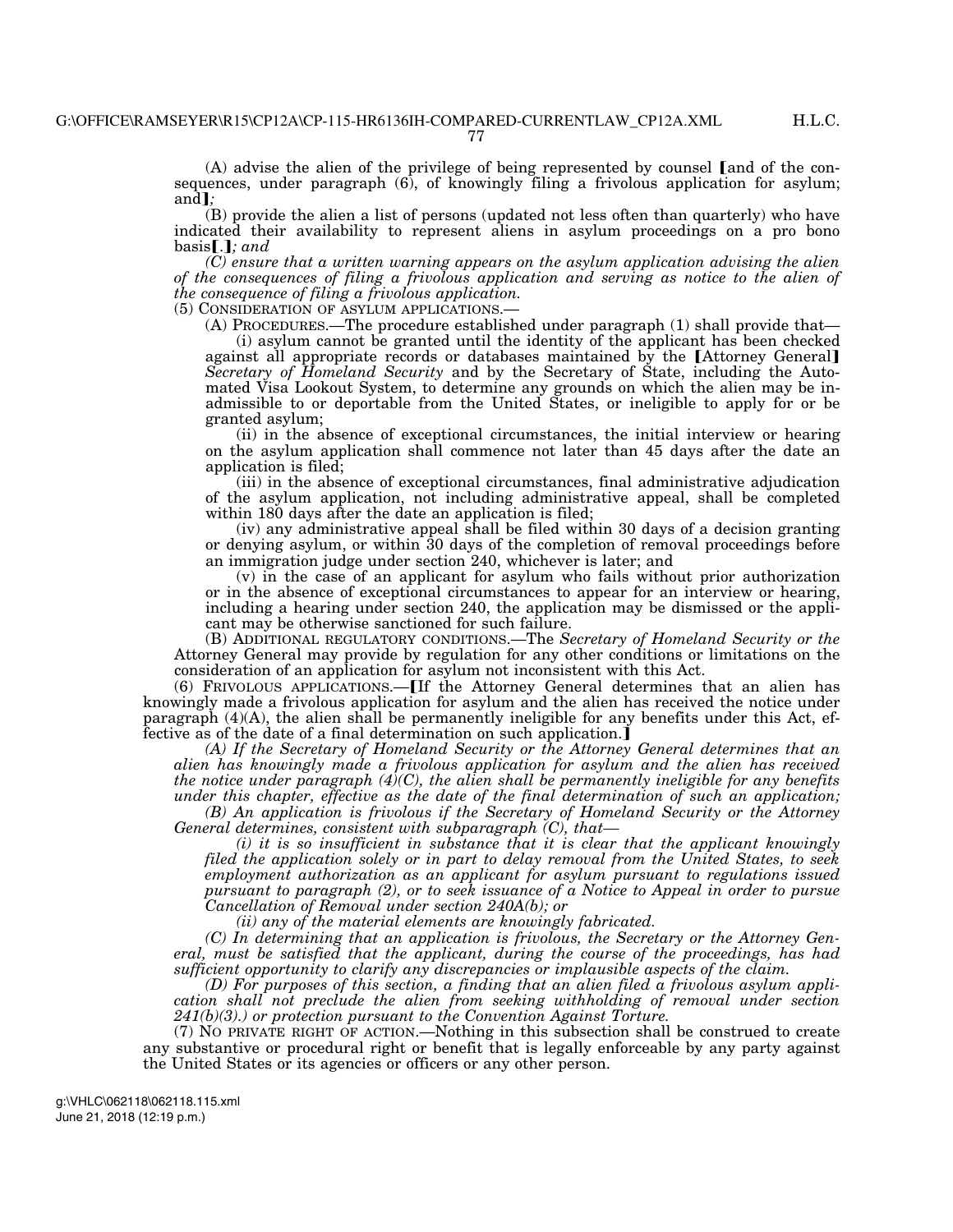(e) COMMONWEALTH OF THE NORTHERN MARIANA ISLANDS.—The provisions of this section and section 209(b) shall apply to persons physically present in the Commonwealth of the Northern Mariana Islands or arriving in the Commonwealth (whether or not at a designated port of arrival and including persons who are brought to the Commonwealth after having been interdicted in international or United States waters) only on or after January 1, 2014.

\* \* \* \* \* \* \* \*

H.L.C.

CHAPTER 2—QUALIFICATIONS FOR ADMISSION OF ALIENS; TRAVEL CONTROL OF CITIZENS AND ALIENS

\* \* \* \* \* \* \*

## *SEC. 211A. PETITION AND APPLICATION PROCESSING.*

*(a) SIGNATURE REQUIREMENT.—* 

*(1) IN GENERAL.—No petition or application filed with the Secretary of Homeland Security or with a consular officer relating to the issuance of a visa or to the admission of an alien to the United States as an immigrant or as a nonimmigrant may be approved unless the petition or application is signed by each party required to sign such petition or application.* 

*(2) APPLICATIONS FOR IMMIGRANT VISAS.—Except as may be otherwise prescribed by regulations, each application for an immigrant visa shall be signed by the applicant in the presence of the consular officer, and verified by the oath of the applicant administered by the consular officer.* 

*(b) COMPLETION REQUIREMENT.—No petition or application filed with the Secretary of Homeland Security or with a consular officer relating to the issuance of a visa or to the admission of an alien to the United States as an immigrant or as a nonimmigrant may be approved unless each applicable portion of the petition or application has been completed.* 

*(c) TRANSLATION REQUIREMENT.—No document submitted in support of a petition or application for a nonimmigrant or immigrant visa may be accepted by a consular officer if such document contains information in a foreign language, unless such document is accompanied by a full English translation, which the translator has certified as complete and accurate, and by the translator's certification that he or she is competent to translate from the foreign language into English.* 

*(d) REQUESTS FOR ADDITIONAL INFORMATION.—In the case that the Secretary of Homeland Security or a consular officer requests any additional information relating to a petition or application filed with the Secretary or consular officer relating to the issuance of a visa or to the admission of an alien to the United States as an immigrant or as a nonimmigrant, such petition or application may not be approved unless all of the additional information requested is provided, or is shown to have been previously provided, in complete form and is provided on or before any reasonably established deadline included in the request.* 

## GENERAL CLASSES OF ALIENS INELIGIBLE TO RECEIVE VISAS AND INELIGIBLE FOR ADMISSION; WAIVERS OF INADMISSIBILITY

SEC. 212. (a) CLASSES OF ALIENS INELIGIBLE FOR VISAS OR ADMISSION.—Except as otherwise provided in this Act, aliens who are inadmissible under the following paragraphs are ineligible to receive visas and ineligible to be admitted to the United States:

(1) HEALTH-RELATED GROUNDS.—

(A) IN GENERAL.—Any alien—

(i) who is determined (in accordance with regulations prescribed by the Secretary of Health and Human Services) to have a communicable disease of public health significance;

(ii) except as provided in subparagraph (C), who seeks admission as an immigrant, or who seeks adjustment of status to the status of an alien lawfully admitted for permanent residence, and who has failed to present documentation of having received vaccination against vaccine-preventable diseases, which shall include at least the following diseases: mumps, measles, rubella, polio, tetanus and diphtheria toxoids, pertussis, influenza type B and hepatitis B, and any other vaccinations against vaccine-preventable diseases recommended by the Advisory Committee for Immunization Practices,

(iii) who is determined (in accordance with regulations prescribed by the Secretary of Health and Human Services in consultation with the Attorney General)—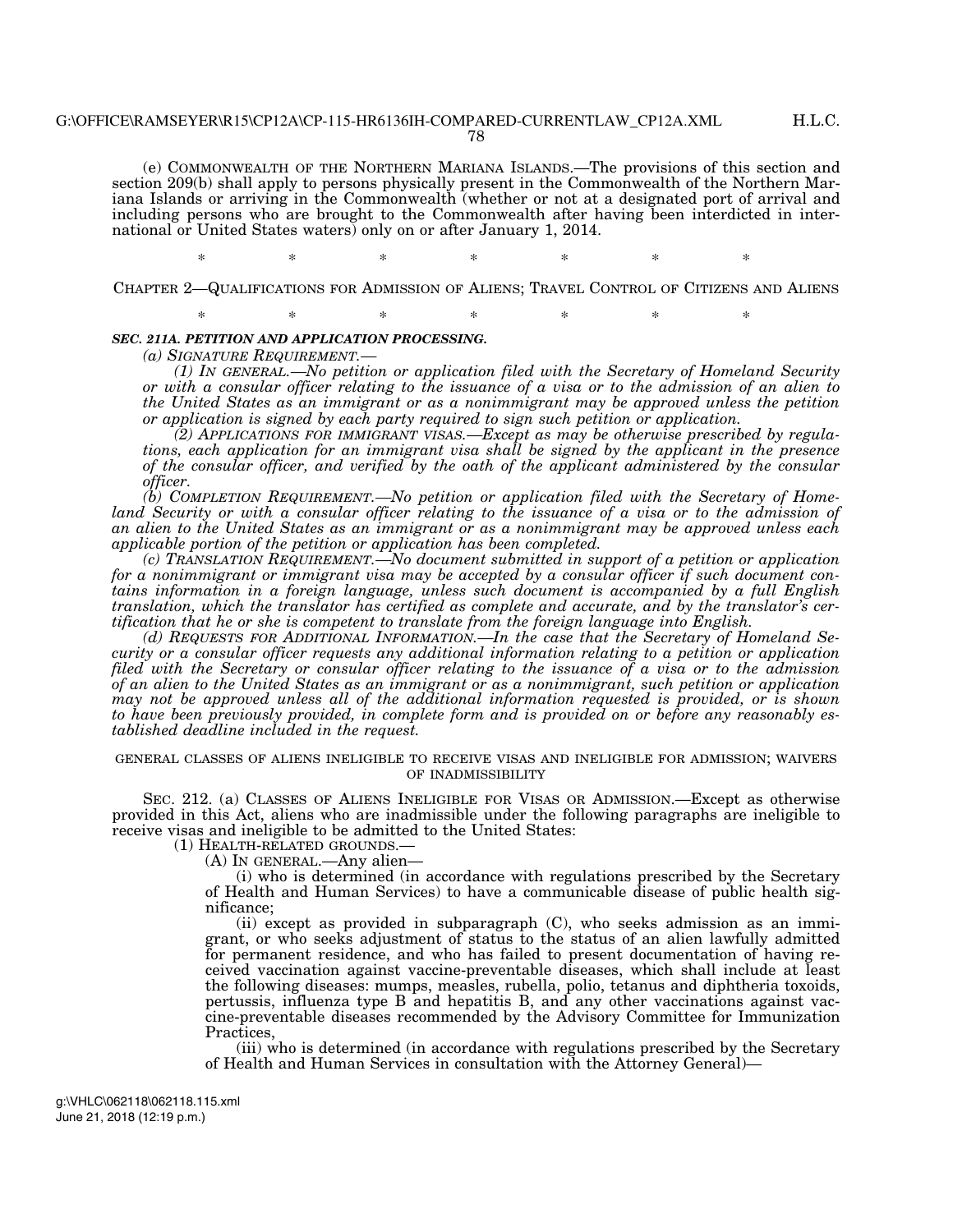79

(I) to have a physical or mental disorder and behavior associated with the disorder that may pose, or has posed, a threat to the property, safety, or welfare of the alien or others, or

(II) to have had a physical or mental disorder and a history of behavior associated with the disorder, which behavior has posed a threat to the property, safety, or welfare of the alien or others and which behavior is likely to recur or to lead to other harmful behavior, or

(iv) who is determined (in accordance with regulations prescribed by the Secretary of Health and Human Services) to be a drug abuser or addict,

is inadmissibility.

(B) WAIVER AUTHORIZED.—For provision authorizing waiver of certain clauses of subparagraph (A), see subsection (g).

(C) EXCEPTION FROM IMMUNIZATION REQUIREMENT FOR ADOPTED CHILDREN 10 YEARS OF AGE OR YOUNGER.—Clause (ii) of subparagraph (A) shall not apply to a child who—

(i) is 10 years of age or younger,

(ii) is described in subparagraph  $(F)$  or  $(G)$  of section 101(b)(1); and

(iii) is seeking an immigrant visa as an immediate relative under section 201(b), if, prior to the admission of the child, an adoptive parent or prospective adoptive parent of the child, who has sponsored the child for admission as an immediate relative, has executed an affidavit stating that the parent is aware of the provisions of subparagraph  $(A)(ii)$ and will ensure that, within 30 days of the child's admission, or at the earliest time that is medically appropriate, the child will receive the vaccinations identified in such subparagraph.<br>(2) Criminal and related grounds.—

(A) CONVICTION OF CERTAIN CRIMES.—<br>(i) IN GENERAL.—Except as provided in clause (ii), any alien convicted of, or who admits having committed, or who admits committing acts which constitute the essential elements of—

(I) a crime involving moral turpitude (other than a purely political offense) or an attempt or conspiracy to commit such a crime, [or]

(II) a violation of (or a conspiracy or attempt to violate) any law or regulation of a State, the United States, or a foreign country relating to a controlled substance (as defined in section 102 of the Controlled Substances Act (21 U.S.C.  $(802)$ 

*(III) a violation of (or a conspiracy or attempt to violate) any law or regulation of a State, the United States, or a foreign country relating to participation or membership in a criminal gang, or* 

*(IV) any felony or misdemeanor offense for which the alien received a sentencing enhancement predicated on gang membership or conduct that promoted, furthered, aided, or supported the illegal activity of the criminal gang,*  is inadmissible.

(ii) EXCEPTION.—Clause  $(i)(I)$  shall not apply to an alien who committed only one crime if—

(I) the crime was committed when the alien was under 18 years of age, and the crime was committed (and the alien released from any confinement to a prison or correctional institution imposed for the crime) more than 5 years before the date of application for a visa or other documentation and the date of application for admission to the United States, or

(II) the maximum penalty possible for the crime of which the alien was convicted (or which the alien admits having committed or of which the acts that the alien admits having committed constituted the essential elements) did not exceed imprisonment for one year and, if the alien was convicted of such crime, the alien was not sentenced to a term of imprisonment in excess of 6 months (regardless of the extent to which the sentence was ultimately executed).

(B) MULTIPLE CRIMINAL CONVICTIONS.—Any alien convicted of 2 or more offenses (other than purely political offenses), regardless of whether the conviction was in a single trial or whether the offenses arose from a single scheme of misconduct and regardless of whether the offenses involved moral turpitude, for which the aggregate sentences to confinement were 5 years or more is inadmissible.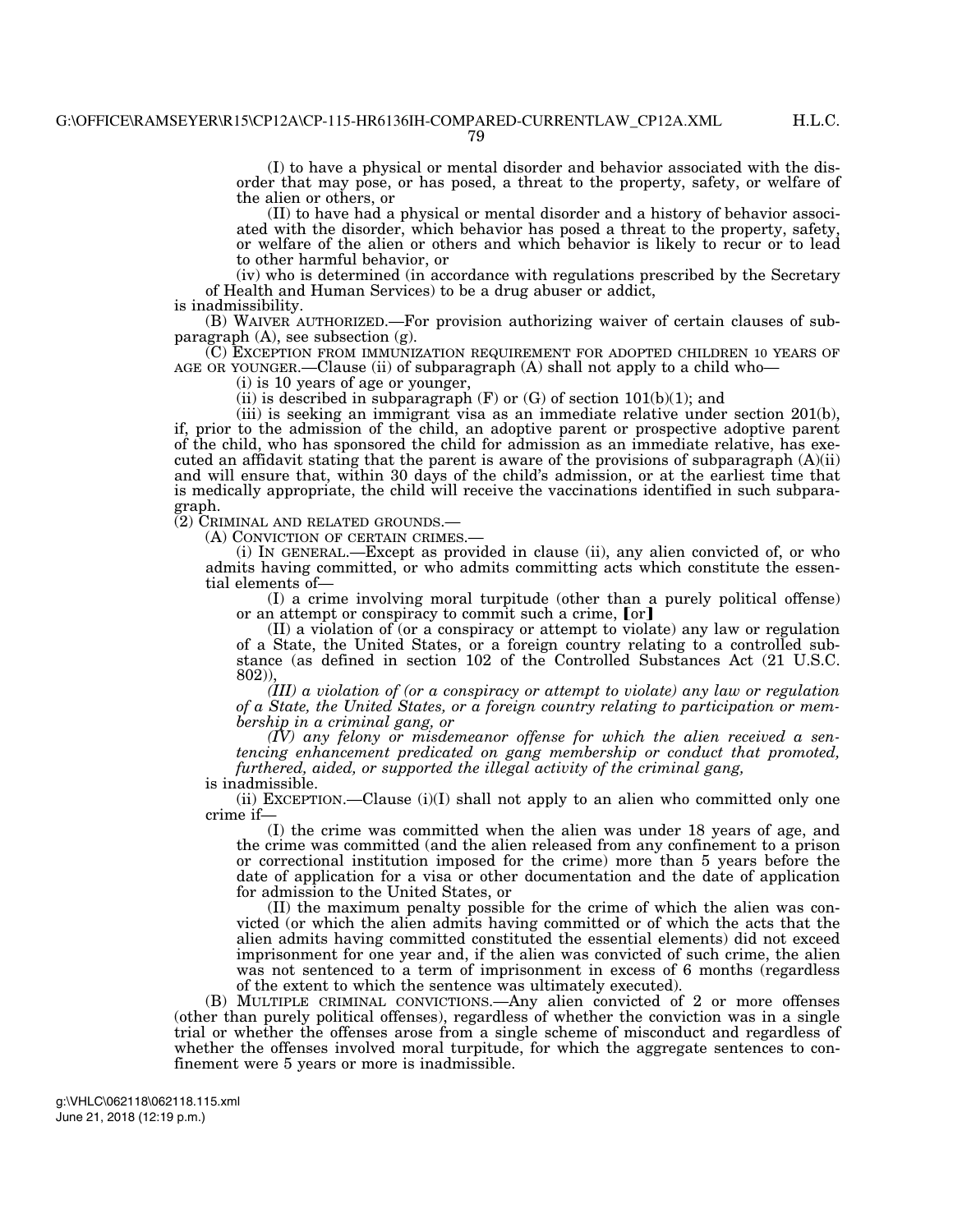$80$ 

(C) CONTROLLED SUBSTANCE TRAFFICKERS.—Any alien who the consular officer or the Attorney General knows or has reason to believe—

(i) is or has been an illicit trafficker in any controlled substance or in any listed chemical (as defined in section 102 of the Controlled Substances Act (21 U.S.C. 802)), or is or has been a knowing aider, abettor, assister, conspirator, or colluder with others in the illicit trafficking in any such controlled or listed substance or chemical, or endeavored to do so; or

(ii) **[is the spouse, son, or daughter]** *is or has been the spouse, son, or daughter* of an alien inadmissible under clause (i), has, within the previous 5 years, obtained any financial or other benefit from the illicit activity of that alien, and knew or reasonably should have known that the financial or other benefit was the product of such illicit activity,

is inadmissible.

(D) PROSTITUTION AND COMMERCIALIZED VICE.—Any alien who—

(i) is coming to the United States solely, principally, or incidentally to engage in prostitution, or has engaged in prostitution within 10 years of the date of application for a visa, admission, or adjustment of status,

(ii) directly or indirectly procures or attempts to procure, or (within 10 years of the date of application for a visa, entry, or adjustment of status) procured or attempted to procure or to import, prostitutes or persons for the purpose of prostitution, or receives or (within such 10-year period) received, in whole or in part, the proceeds of prostitution, or

(iii) is coming to the United States to engage in any other unlawful commercialized vice, whether or not related to prostitution,

is inadmissible.

(E) CERTAIN ALIENS INVOLVED IN SERIOUS CRIMINAL ACTIVITY WHO HAVE ASSERTED IM-MUNITY FROM PROSECUTION.—Any alien—

(i) who has committed in the United States at any time a serious criminal offense (as defined in section 101(h)),

(ii) for whom immunity from criminal jurisdiction was exercised with respect to that offense,

(iii) who as a consequence of the offense and exercise of immunity has departed from the United States, and

(iv) who has not subsequently submitted fully to the jurisdiction of the court in the United States having jurisdiction with respect to that offense, is inadmissible.

(F) WAIVER AUTHORIZED.—For provision authorizing waiver of certain subparagraphs of this paragraph, see subsection (h).

(G) FOREIGN GOVERNMENT OFFICIALS WHO HAVE COMMITTED PARTICULARLY SEVERE VIO-LATIONS OF RELIGIOUS FREEDOM.—Any alien who, while serving as a foreign government official, was responsible for or directly carried out, at any time, particularly severe violations of religious freedom, as defined in section 3 of the International Religious Freedom Act of 1998 (22 U.S.C. 6402), is inadmissible.

(H) SIGNIFICANT TRAFFICKERS IN PERSONS.—

(i) IN GENERAL.—Any alien who commits or conspires to commit human trafficking offenses in the United States or outside the United States, or who the consular officer, the Secretary of Homeland Security, the Secretary of State, or the Attorney General knows or has reason to believe is or has been a knowing aider, abettor, assister, conspirator, or colluder with such a trafficker in severe forms of trafficking in persons, as defined in the section 103 of such Act, is inadmissible.

(ii) BENEFICIARIES OF TRAFFICKING.—Except as provided in clause (iii), any alien who the consular officer or the Attorney General knows or has reason to believe [is the spouse, son, or daughter] *is or has been the spouse, son, or daughter* of an alien inadmissible under clause (i), has, within the previous 5 years, obtained any financial or other benefit from the illicit activity of that alien, and knew or reasonably should have known that the financial or other benefit was the product of such illicit activity, is inadmissible.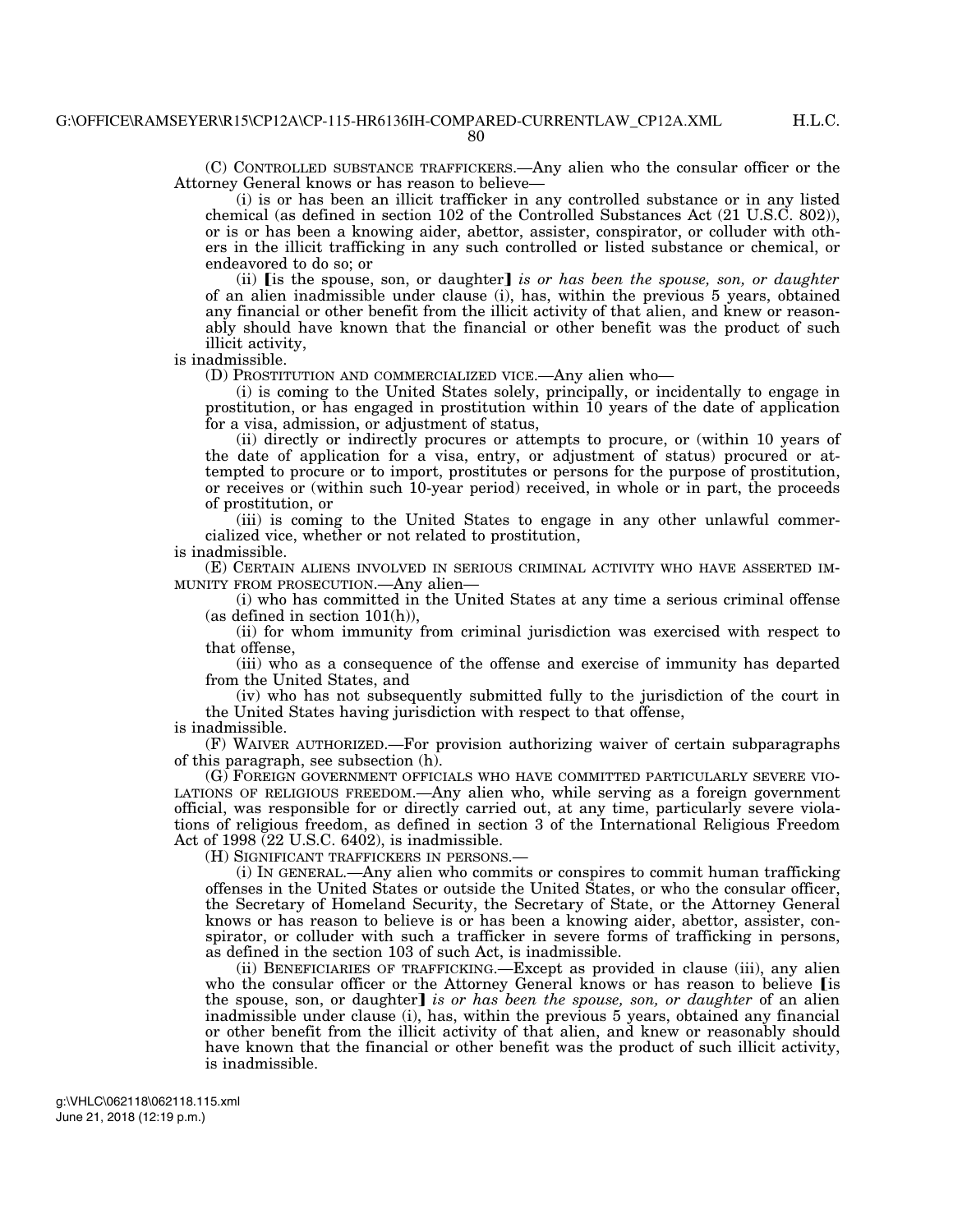(iii) EXCEPTION FOR CERTAIN SONS AND DAUGHTERS.—Clause (ii) shall not apply to a son or daughter who was a child at the time he or she received the benefit described in such clause.

(I) MONEY LAUNDERING.—Any alien—

(i) who a consular officer or the Attorney General knows, or has reason to believe, has engaged, is engaging, or seeks to enter the United States to engage, in an offense which is described in section 1956 or 1957 of title 18, United States Code (relating to laundering of monetary instruments); or

(ii) who a consular officer or the Attorney General knows is, or has been, a knowing aider, abettor, assister, conspirator, or colluder with others in an offense which is described in such section;

is inadmissible.<br>(N) ALIENS ASSOCIATED WITH CRIMINAL GANGS.—

*(i) ALIENS NOT PHYSICALLY PRESENT IN THE UNITED STATES.—In the case of an alien who is not physically present in the United States:* 

*(I) That alien is inadmissible if a consular officer, an immigration officer, the Secretary of Homeland Security, or the Attorney General knows or has reason to believe—* 

*(aa) to be or to have been a member of a criminal gang (as defined in section 101(a)(53)); or* 

*(bb)* to have participated in the activities of a criminal gang (as defined  $\overline{a}$ *in section 101(a)(53)), knowing or having reason to know that such activities*  will promote, further, aid, or support the illegal activity of the criminal gang.

*(II) That alien is inadmissible if a consular officer, an immigration officer, the Secretary of Homeland Security, or the Attorney General has reasonable grounds to believe the alien has participated in, been a member of, promoted, or conspired with a criminal gang, either inside or outside of the United States.* 

*(III) That alien is inadmissible if a consular officer, an immigration officer, the Secretary of Homeland Security, or the Attorney General has reasonable grounds to believe seeks to enter the United States or has entered the United States in furtherance of the activities of a criminal gang, either inside or outside of the United States.* 

*(ii) ALIENS PHYSICALLY PRESENT IN THE UNITED STATES.—In the case of an alien who is physically present in the United States, that alien is inadmissible if the alien—* 

*(I) is a member of a criminal gang (as defined in section*  $101(a)(53)$ *); or* 

*(II) has participated in the activities of a criminal gang (as defined in section 101(a)(53)), knowing or having reason to know that such activities will promote, further, aid, or support the illegal activity of the criminal gang.* (3) SECURITY AND RELATED GROUNDS.—

(A) IN GENERAL.—Any alien who a consular officer or the Attorney General knows, or has reasonable ground to believe, seeks to enter the United States to engage solely, principally, or incidentally in—

(i) any activity (I) to violate any law of the United States relating to espionage or sabotage or (II) to violate or evade any law prohibiting the export from the United States of goods, technology, or sensitive information,

(ii) any other unlawful activity, or

(iii) any activity a purpose of which is the opposition to, or the control or overthrow of, the Government of the United States by force, violence, or other unlawful means,

is inadmissible.

(B) TERRORIST ACTIVITIES.—

(i) IN GENERAL.—Any alien who—

(I) has engaged in a terrorist activity;

(II) a consular officer, the Attorney General, or the Secretary of Homeland Security knows, or has reasonable ground to believe, is engaged in or is likely to engage after entry in any terrorist activity (as defined in clause (iv));

(III) has, under circumstances indicating an intention to cause death or serious bodily harm, incited terrorist activity;

(IV) is a representative (as defined in clause  $(v)$ ) of—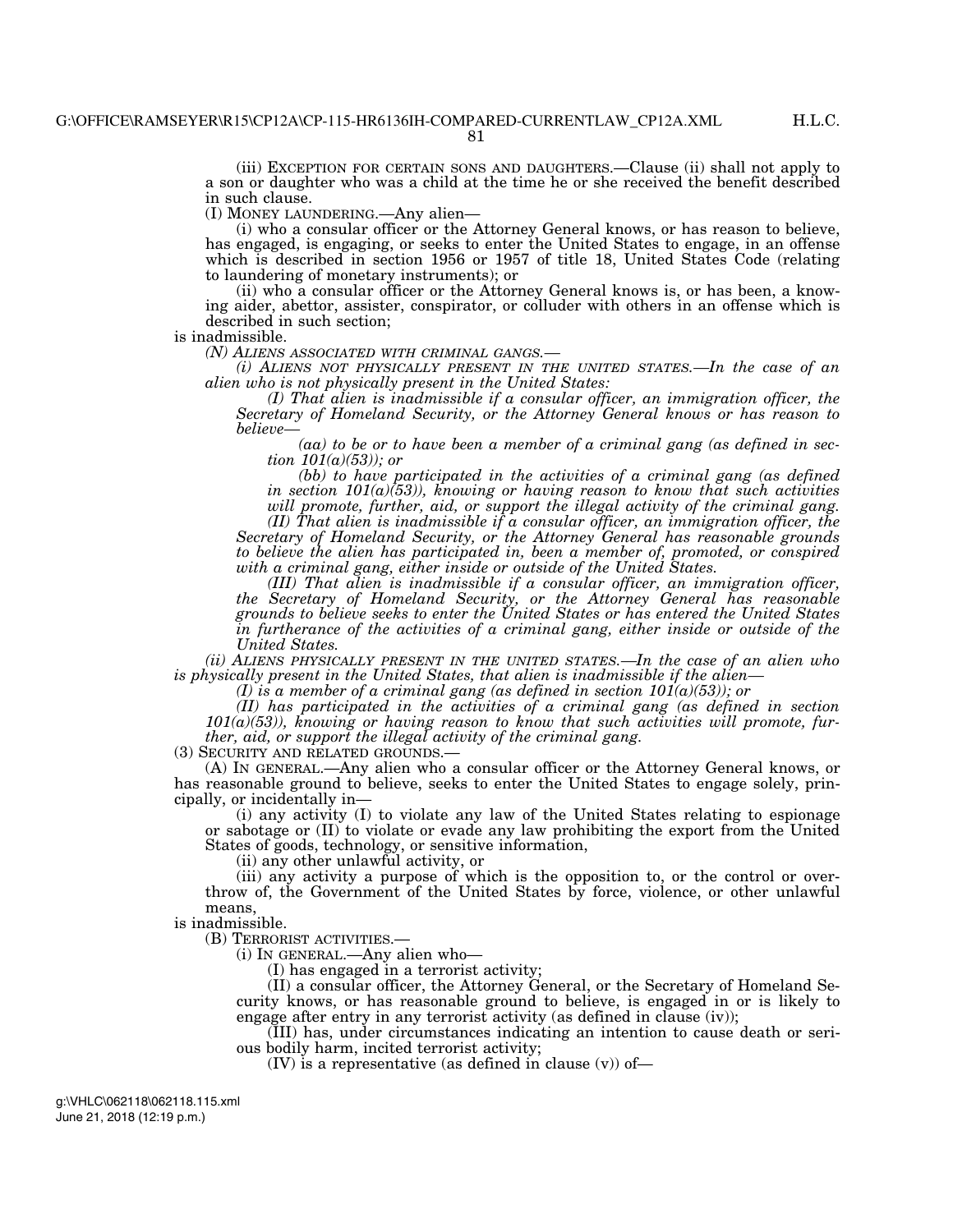(aa) a terrorist organization (as defined in clause (vi)); or

(bb) a political, social, or other group that endorses or espouses terrorist activity;

(V) is a member of a terrorist organization described in subclause (I) or (II) of clause (vi);

(VI) is a member of a terrorist organization described in clause (vi)(III), unless the alien can demonstrate by clear and convincing evidence that the alien did not know, and should not reasonably have known, that the organization was a terrorist organization;

(VII) endorses or espouses terrorist activity or persuades others to endorse or espouse terrorist activity or support a terrorist organization;

(VIII) has received military-type training (as defined in section  $2339D(c)(1)$  of title 18, United States Code) from or on behalf of any organization that, at the time the training was received, was a terrorist organization (as defined in clause  $(vi)$ ; or

(IX) is the spouse or child of an alien who is inadmissible under this subparagraph, if the activity causing the alien to be found inadmissible occurred within the last 5 years, is inadmissible.

An alien who is an officer, official, representative, or spokesman of the Palestine Liberation Organization is considered, for purposes of this Act, to be engaged in a terrorist activity.

(ii) EXCEPTION.—Subclause (IX) of clause (i) does not apply to a spouse or child— (I) who did not know or should not reasonably have known of the activity

causing the alien to be found inadmissible under this section; or

(II) whom the consular officer or Attorney General has reasonable grounds to believe has renounced the activity causing the alien to be found inadmissible under this section.

(iii) TERRORIST ACTIVITY DEFINED.—As used in this Act, the term ''terrorist activity'' means any activity which is unlawful under the laws of the place where it is committed (or which, if it had been committed in the United States, would be unlawful under the laws of the United States or any State) and which involves any of the following:

(I) The highjacking or sabotage of any conveyance (including an aircraft, vessel, or vehicle).

(II) The seizing or detaining, and threatening to kill, injure, or continue to detain, another individual in order to compel a third person (including a governmental organization) to do or abstain from doing any act as an explicit or implicit condition for the release of the individual seized or detained.

(III) A violent attack upon an internationally protected person (as defined in section  $1116(b)(4)$  of title 18, United States Code) or upon the liberty of such a person.

(IV) An assassination.

(V) The use of any—

(a) biological agent, chemical agent, or nuclear weapon or device, or

(b) explosive, firearm, or other weapon or dangerous device (other than for mere personal monetary gain),

with intent to endanger, directly or indirectly, the safety of one or more individuals or to cause substantial damage to property.

(VI) A threat, attempt, or conspiracy to do any of the foregoing.

(iv) ENGAGE IN TERRORIST ACTIVITY DEFINED.—As used in this Act, the term ''engage in terrorist activity'' means, in an individual capacity or as a member of an organization—

(I) to commit or to incite to commit, under circumstances indicating an intention to cause death or serious bodily injury, a terrorist activity;

(II) to prepare or plan a terrorist activity;

(III) to gather information on potential targets for terrorist activity;

(IV) to solicit funds or other things of value for—

(aa) a terrorist activity;

(bb) a terrorist organization described in clause (vi)(I) or (vi)(II); or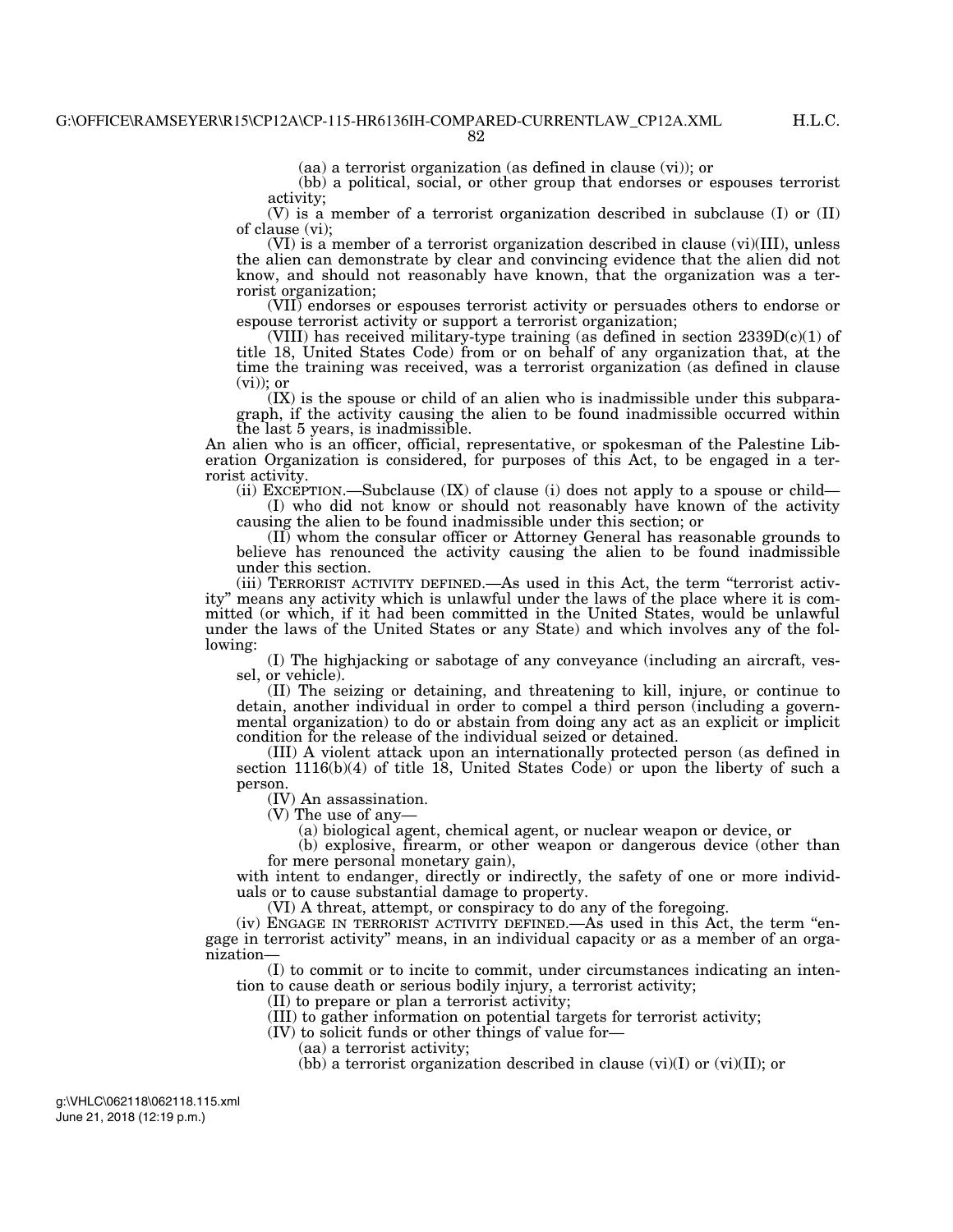$(cc)$  a terrorist organization described in clause  $(vi)(III)$ , unless the solicitor can demonstrate by clear and convincing evidence that he did not know, and should not reasonably have known, that the organization was a terrorist organization;

(V) to solicit any individual—

(aa) to engage in conduct otherwise described in this subsection;

(bb) for membership in a terrorist organization described in clause  $(vi)(I)$ or  $(vi)(II)$ ; or

 $(cc)$  for membership in a terrorist organization described in clause  $(vi)(III)$ unless the solicitor can demonstrate by clear and convincing evidence that he did not know, and should not reasonably have known, that the organization was a terrorist organization; or

(VI) to commit an act that the actor knows, or reasonably should know, affords material support, including a safe house, transportation, communications, funds, transfer of funds or other material financial benefit, false documentation or identification, weapons (including chemical, biological, or radiological weapons), explosives, or training—

(aa) for the commission of a terrorist activity;

(bb) to any individual who the actor knows, or reasonably should know, has committed or plans to commit a terrorist activity;

(cc) to a terrorist organization described in subclause (I) or (II) of clause (vi) or to any member of such an organization; or

(dd) to a terrorist organization described in clause (vi)(III), or to any member of such an organization, unless the actor can demonstrate by clear and convincing evidence that the actor did not know, and should not reasonably have known, that the organization was a terrorist organization.  $\mathbf{I}$ , *or* 

*(VII) an attempt or conspiracy to do any of the foregoing.* 

 $(v)$  REPRESENTATIVE DEFINED.—As used in this paragraph, the term "representative'' includes an officer, official, or spokesman of an organization, and any person who directs, counsels, commands, or induces an organization or its members to engage in terrorist activity.

(vi) TERRORIST ORGANIZATION DEFINED.—As used in this section, the term ''terrorist organization'' means an organization—

(I) designated under section 219;

(II) otherwise designated, upon publication in the Federal Register, by the Secretary of State in consultation with or upon the request of the Attorney General or the Secretary of Homeland Security, as a terrorist organization, after finding that the organization engages in the activities described in subclauses (I) through (VI) of clause (iv); or

(III) that is a group of two or more individuals, whether organized or not, which engages in, or has a subgroup which engages in, the activities described in subclauses  $(I)$  through  $(VI)$  of clause  $(iv)$ .

(C) FOREIGN POLICY.—

(i) IN GENERAL.—An alien whose entry or proposed activities in the United States the Secretary of State has reasonable ground to believe would have potentially serious adverse foreign policy consequences for the United States is inadmissible.

(ii) EXCEPTION FOR OFFICIALS.—An alien who is an official of a foreign government or a purported government, or who is a candidate for election to a foreign government office during the period immediately preceding the election for that office, shall not be excludable or subject to restrictions or conditions on entry into the United States under clause (i) solely because of the alien's past, current, or expected beliefs, statements, or associations, if such beliefs, statements, or associations would be lawful within the United States.

(iii) EXCEPTION FOR OTHER ALIENS.—An alien, not described in clause (ii), shall not be excludable or subject to restrictions or conditions on entry into the United States under clause (i) because of the alien's past, current, or expected beliefs, statements, or associations, if such beliefs, statements, or associations would be lawful within the United States, unless the Secretary of State personally determines that the alien's admission would compromise a compelling United States foreign policy interest.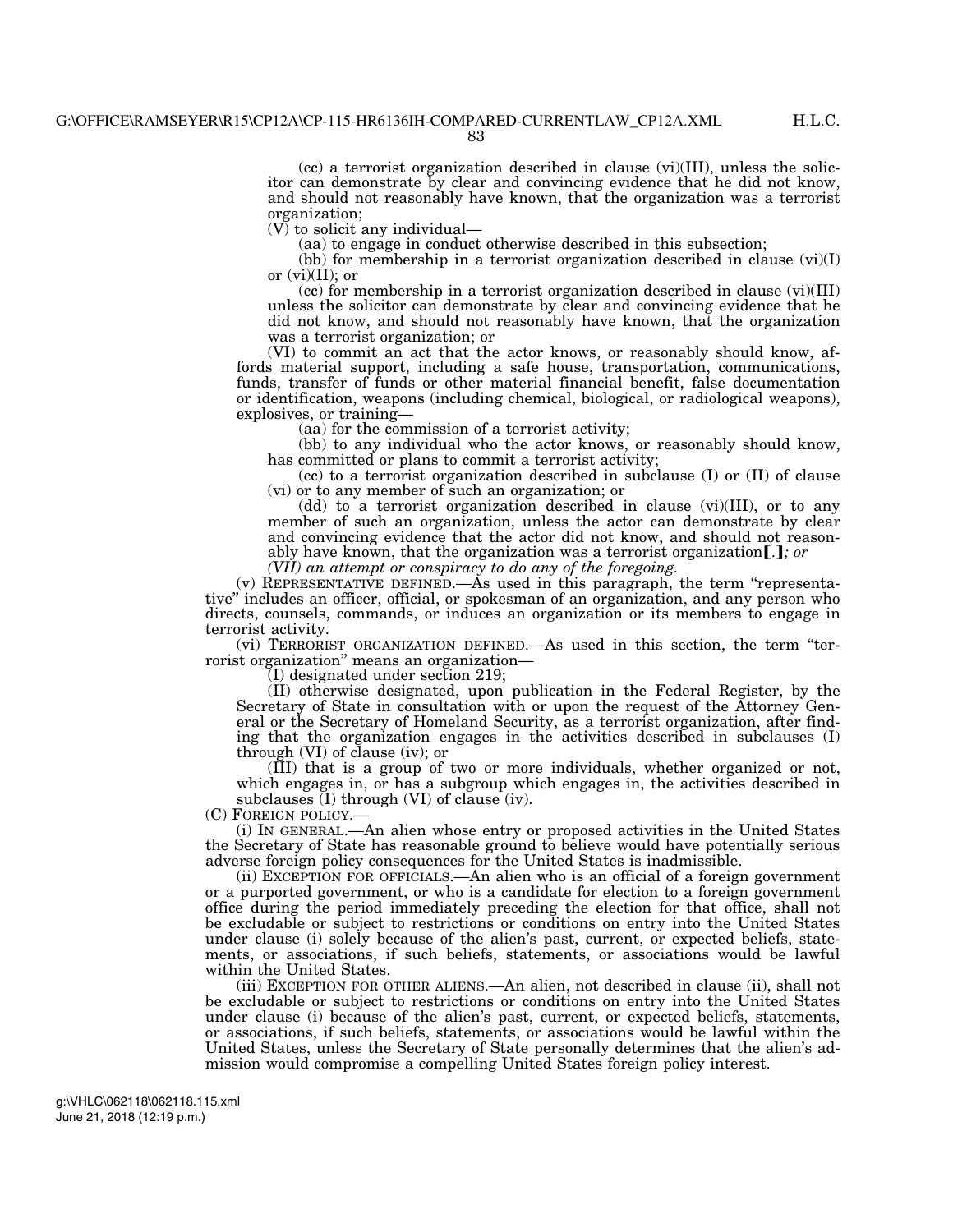H.L.C.

84

(iv) NOTIFICATION OF DETERMINATIONS.—If a determination is made under clause (iii) with respect to an alien, the Secretary of State must notify on a timely basis the chairmen of the Committees on the Judiciary and Foreign Affairs of the House of Representatives and of the Committees on the Judiciary and Foreign Relations of the Senate of the identity of the alien and the reasons for the determination.

(D) IMMIGRANT MEMBERSHIP IN TOTALITARIAN PARTY.—

(i) IN GENERAL.—Any immigrant who is or has been a member of or affiliated with the Communist or any other totalitarian party (or subdivision or affiliate thereof), domestic or foreign, is inadmissible.

(ii) EXCEPTION FOR INVOLUNTARY MEMBERSHIP.—Clause (i) shall not apply to an alien because of membership or affiliation if the alien establishes to the satisfaction of the consular officer when applying for a visa (or to the satisfaction of the Attorney General when applying for admission) that the membership or affiliation is or was involuntary, or is or was solely when under 16 years of age, by operation of law, or for purposes of obtaining employment, food rations, or other essentials of living and whether necessary for such purposes.

(iii) EXCEPTION FOR PAST MEMBERSHIP.—Clause (i) shall not apply to an alien because of membership or affiliation if the alien establishes to the satisfaction of the consular officer when applying for a visa (or to the satisfaction of the Attorney General when applying for admission) that—

(I) the membership or affiliation terminated at least—

(a) 2 years before the date of such application, or

(b) 5 years before the date of such application, in the case of an alien whose membership or affiliation was with the party controlling the government of a foreign state that is a totalitarian dictatorship as of such date, and (II) the alien is not a threat to the security of the United States.

(iv) EXCEPTION FOR CLOSE FAMILY MEMBERS.—The Attorney General may, in the Attorney General's discretion, waive the application of clause (i) in the case of an immigrant who is the parent, spouse, son, daughter, brother, or sister of a citizen of the United States or a spouse, son, or daughter of an alien lawfully admitted for permanent residence for humanitarian purposes, to assure family unity, or when it is otherwise in the public interest if the immigrant is not a threat to the security of the United States.

(E) PARTICIPANTS IN NAZI PERSECUTION, GENOCIDE, OR THE COMMISSION OF ANY ACT OF TORTURE OR EXTRAJUDICIAL KILLING.—

(i) PARTICIPATION IN NAZI PERSECUTIONS.—Any alien who, during the period beginning on March 23, 1933, and ending on May 8, 1945, under the direction of, or in association with—

(I) the Nazi government of Germany,

(II) any government in any area occupied by the military forces of the Nazi government of Germany,

(III) any government established with the assistance or cooperation of the Nazi government of Germany, or

(IV) any government which was an ally of the Nazi government of Germany, ordered, incited, assisted, or otherwise participated in the persecution of any person because of race, religion, national origin, or political opinion is inadmissible.

(ii) PARTICIPATION IN GENOCIDE.—Any alien who ordered, incited, assisted, or otherwise participated in genocide, as defined in section 1091(a) of title 18, United States Code, is inadmissible

(iii) COMMISSION OF ACTS OF TORTURE OR EXTRAJUDICIAL KILLINGS.—Any alien who, outside the United States, has committed, ordered, incited, assisted, or otherwise participated in the commission of—

(I) any act of torture, as defined in section 2340 of title 18, United States Code; or

(II) under color of law of any foreign nation, any extrajudicial killing, as defined in section 3(a) of the Torture Victim Protection Act of 1991 (28 U.S.C. 1350 note),

is inadmissible.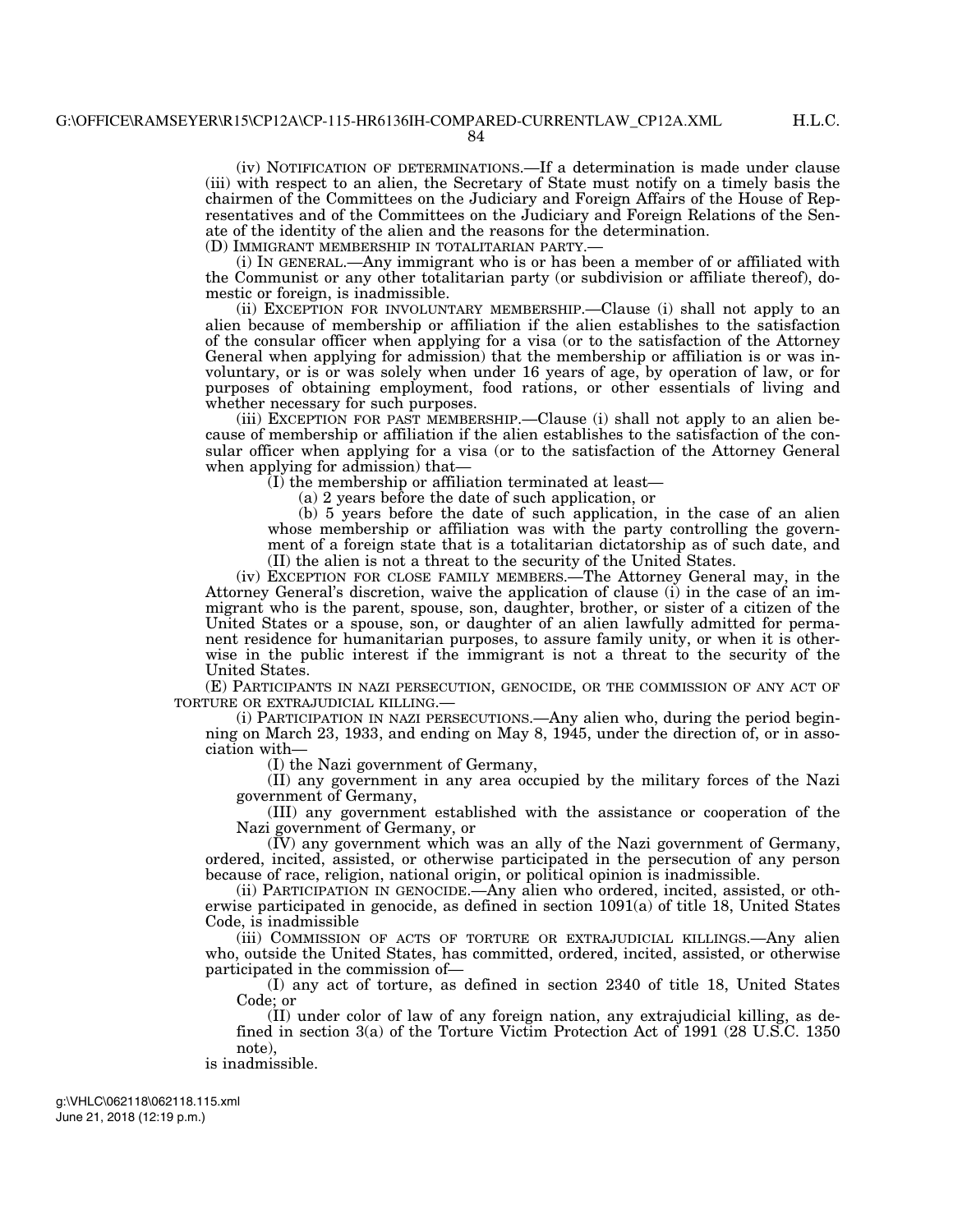H.L.C.

85

(F) ASSOCIATION WITH TERRORIST ORGANIZATIONS.—Any alien who the Secretary of State, after consultation with the Attorney General, or the Attorney General, after consultation with the Secretary of State, determines has been associated with a terrorist organization and intends while in the United States to engage solely, principally, or incidentally in activities that could endanger the welfare, safety, or security of the United States is inadmissible.

(G) RECRUITMENT OR USE OF CHILD SOLDIERS.—Any alien who has engaged in the recruitment or use of child soldiers in violation of section 2442 of title 18, United States Code, is inadmissible.<br>(4) PUBLIC CHARGE.—

 $(A)$  In GENERAL.—Any alien who, in the opinion of the consular officer at the time of application for a visa, or in the opinion of the Attorney General at the time of application for admission or adjustment of status, is likely at any time to become a public charge is inadmissible.

(B) FACTORS TO BE TAKEN INTO ACCOUNT.—(i) In determining whether an alien is inadmissible under this paragraph, the consular officer or the Attorney General shall at a minimum consider the alien's—

(I) age;

(II) health;

(III) family status;

(IV) assets, resources, and financial status; and

(V) education and skills.

(ii) In addition to the factors under clause (i), the consular officer or the Attorney General may also consider any affidavit of support under section 213A for purposes of exclusion under this paragraph.

(C) FAMILY-SPONSORED IMMIGRANTS.—Any alien who seeks admission or adjustment of status under a visa number issued under section  $201(b)(2)$  or  $203(a)$  is inadmissible under this paragraph unless—

(i) the alien has obtained—

(I) status as a spouse or a child of a United States citizen pursuant to clause (ii), (iii), or (iv) of section  $204(a)(1)(A)$ , or

(II) classification pursuant to clause (ii) or (iii) of section  $204(a)(1)(B)$ ; or

(III) classification or status as a VAWA self-petitioner; or

(ii) the person petitioning for the alien's admission (and any additional sponsor required under section 213A(f) or any alternative sponsor permitted under paragraph (5)(B) of such section) has executed an affidavit of support described in section 213A with respect to such alien.

(D) CERTAIN EMPLOYMENT-BASED IMMIGRANTS.—Any alien who seeks admission or adjustment of status under a visa number issued under section 203(b) by virtue of a classification petition filed by a relative of the alien (or by an entity in which such relative has a significant ownership interest) is inadmissible under this paragraph unless such relative has executed an affidavit of support described in section 213A with respect to such alien.

(E) SPECIAL RULE FOR QUALIFIED ALIEN VICTIMS.—Subparagraphs (A), (B), and (C) shall not apply to an alien who—

(i) is a VAWA self-petitioner;

(ii) is an applicant for, or is granted, nonimmigrant status under section  $101(a)(15)(U)$ ; or

 $(iii)$  is a qualified alien described in section  $431(c)$  of the Personal Responsibility and Work Opportunity Reconciliation Act of 1996 (8 U.S.C. 1641(c)).

(5) LABOR CERTIFICATION AND QUALIFICATIONS FOR CERTAIN IMMIGRANTS.—

(A) LABOR CERTIFICATION.—

(i) IN GENERAL.—Any alien who seeks to enter the United States for the purpose of performing skilled or unskilled labor is inadmissible, unless the Secretary of Labor has determined and certified to the Secretary of State and the Attorney General that—

(I) there are not sufficient workers who are able, willing, qualified (or equally qualified in the case of an alien described in clause  $(i)$  and available at the time of application for a visa and admission to the United States and at the place where the alien is to perform such skilled or unskilled labor, and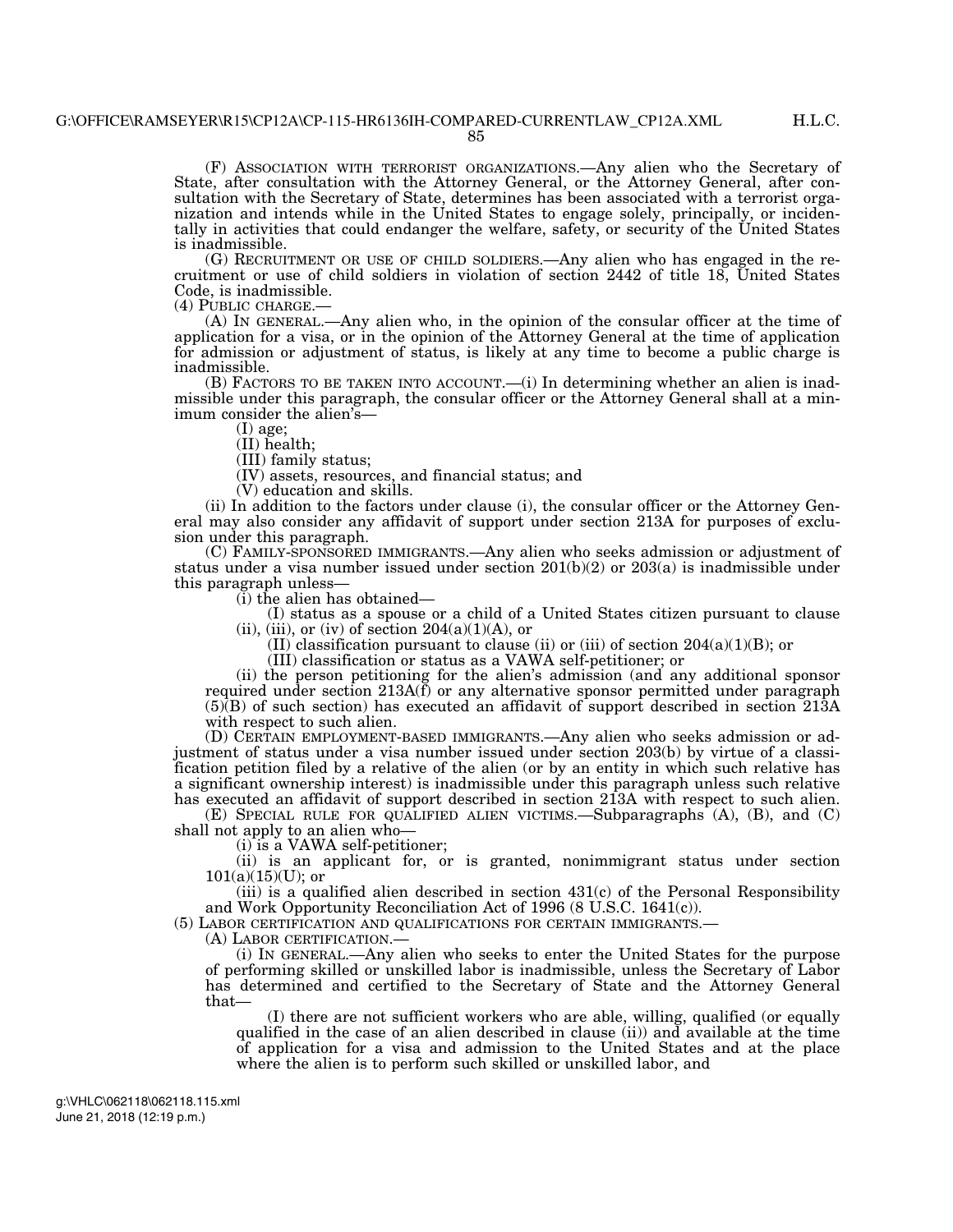86

(II) the employment of such alien will not adversely affect the wages and working conditions of workers in the United States similarly employed.

(ii) CERTAIN ALIENS SUBJECT TO SPECIAL RULE.—For purposes of clause  $(i)(I)$ , an alien described in this clause is an alien who—

(I) is a member of the teaching profession, or

(II) has exceptional ability in the sciences or the arts.

(iii) PROFESSIONAL ATHLETES.— (I) IN GENERAL.—A certification made under clause (i) with respect to a professional athlete shall remain valid with respect to the athlete after the athlete changes employer, if the new employer is a team in the same sport as the team which employed the athlete when the athlete first applied for the certification.

(II) DEFINITION.—For purposes of subclause (I), the term ''professional athlete'' means an individual who is employed as an athlete by—

(aa) a team that is a member of an association of 6 or more professional sports teams whose total combined revenues exceed \$10,000,000 per year, if the association governs the conduct of its members and regulates the contests and exhibitions in which its member teams regularly engage; or

(bb) any minor league team that is affiliated with such an association.

(iv) LONG DELAYED ADJUSTMENT APPLICANTS.—A certification made under clause (i) with respect to an individual whose petition is covered by section 204(j) shall remain valid with respect to a new job accepted by the individual after the individual changes jobs or employers if the new job is in the same or a similar occupational classification as the job for which the certification was issued.

(B) UNQUALIFIED PHYSICIANS.—An alien who is a graduate of a medical school not accredited by a body or bodies approved for the purpose by the Secretary of Education (regardless of whether such school of medicine is in the United States) and who is coming to the United States principally to perform services as a member of the medical profession is inadmissible, unless the alien (i) has passed parts I and II of the National Board of Medical Examiners Examination (or an equivalent examination as determined by the Secretary of Health and Human Services) and (ii) is competent in oral and written English. For purposes of the previous sentence, an alien who is a graduate of a medical school shall be considered to have passed parts I and II of the National Board of Medical Examiners if the alien was fully and permanently licensed to practice medicine in a State on January 9, 1978, and was practicing medicine in a State on that date.

(C) UNCERTIFIED FOREIGN HEALTH-CARE WORKERS.—Subject to subsection (r), any alien who seeks to enter the United States for the purpose of performing labor as a health-care worker, other than a physician, is inadmissible unless the alien presents to the consular officer, or, in the case of an adjustment of status, the Attorney General, a certificate from the Commission on Graduates of Foreign Nursing Schools, or a certificate from an equivalent independent credentialing organization approved by the Attorney General in consultation with the Secretary of Health and Human Services, verifying that—

(i) the alien's education, training, license, and experience—

(I) meet all applicable statutory and regulatory requirements for entry into the United States under the classification specified in the application;

(II) are comparable with that required for an American health-care worker of the same type; and

(III) are authentic and, in the case of a license, unencumbered;

(ii) the alien has the level of competence in oral and written English considered by the Secretary of Health and Human Services, in consultation with the Secretary of Education, to be appropriate for health care work of the kind in which the alien will be engaged, as shown by an appropriate score on one or more nationally recognized, commercially available, standardized assessments of the applicant's ability to speak and write; and

(iii) if a majority of States licensing the profession in which the alien intends to work recognize a test predicting the success on the profession's licensing or certification examination, the alien has passed such a test or has passed such an examination.

For purposes of clause (ii), determination of the standardized tests required and of the minimum scores that are appropriate are within the sole discretion of the Secretary of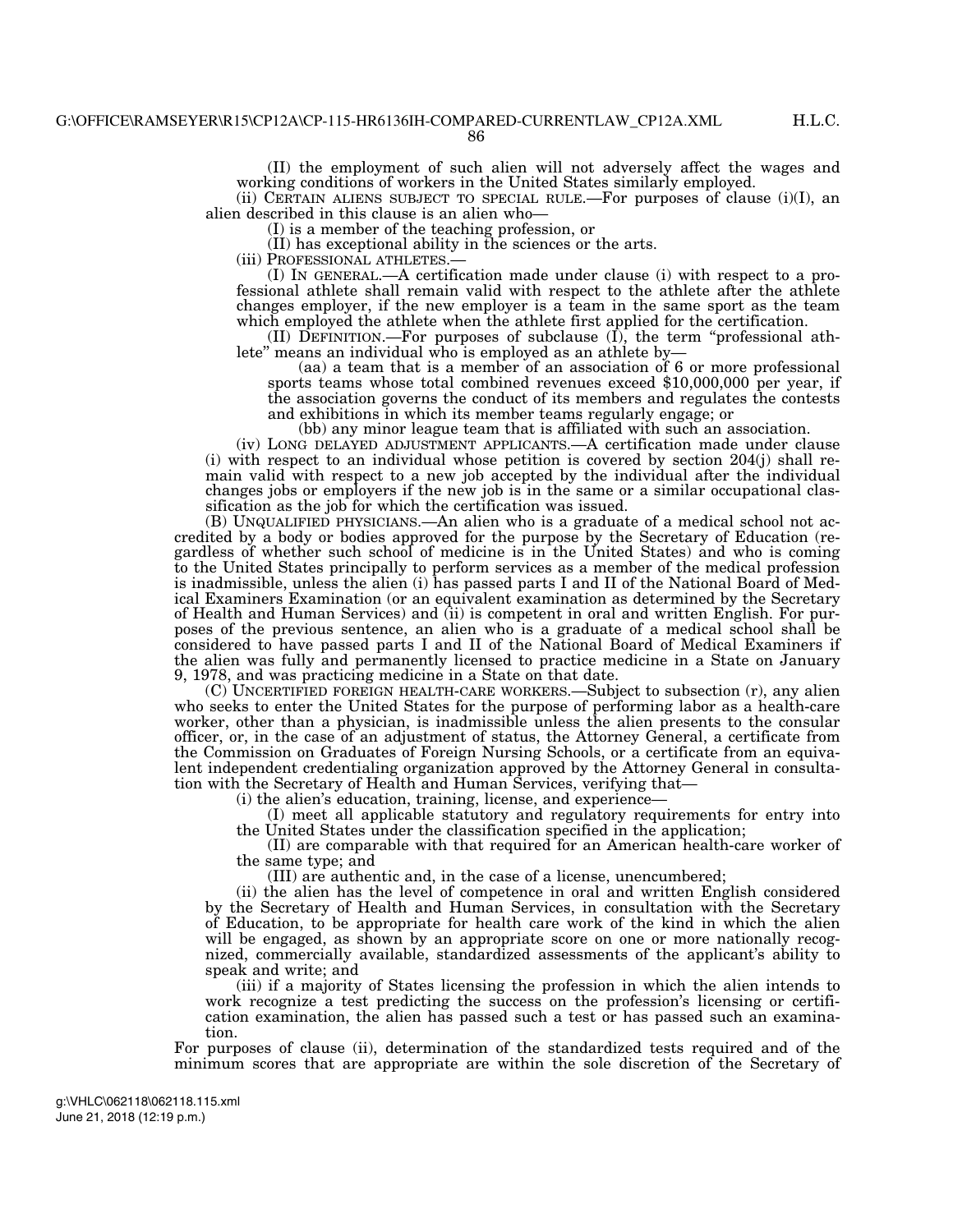87

Health and Human Services and are not subject to further administrative or judicial review

(D) APPLICATION OF GROUNDS.—The grounds for inadmissibility of aliens under subparagraphs (A) and (B) shall apply to immigrants seeking admission or adjustment of status under paragraph (2) or (3) of section 203(b).

(6) ILLEGAL ENTRANTS AND IMMIGRATION VIOLATORS.— (A) ALIENS PRESENT WITHOUT ADMISSION OR PAROLE.— (i) IN GENERAL.—An alien present in the United States without being admitted or paroled, or who arrives in the United States at any time or place other than as designated by the Attorney General, is inadmissible.

(ii) EXCEPTION FOR CERTAIN BATTERED WOMEN AND CHILDREN.—Clause (i) shall not apply to an alien who demonstrates that—

(I) the alien is a VAWA self-petitioner;

(II)(a) the alien has been battered or subjected to extreme cruelty by a spouse or parent, or by a member of the spouse's or parent's family residing in the same household as the alien and the spouse or parent consented or acquiesced to such battery or cruelty, or (b) the alien's child has been battered or subjected to extreme cruelty by a spouse or parent of the alien (without the active participation of the alien in the battery or cruelty) or by a member of the spouse's or parent's family residing in the same household as the alien when the spouse or parent consented to or acquiesced in such battery or cruelty and the alien did not actively participate in such battery or cruelty, and

(III) there was a substantial connection between the battery or cruelty described in subclause (I) or (II) and the alien's unlawful entry into the United States.

(B) FAILURE TO ATTEND REMOVAL PROCEEDING.—Any alien who without reasonable cause fails or refuses to attend or remain in attendance at a proceeding to determine the alien's inadmissibility or deportability and who seeks admission to the United States within 5 years of such alien's subsequent departure or removal is inadmissible.

(C) MISREPRESENTATION.— (i) IN GENERAL.—Any alien who, by fraud or willfully misrepresenting a material fact, seeks to procure (or has sought to procure or has procured) a visa, other documentation, or admission into the United States or other benefit provided under this Act is inadmissible.<br>(ii) FALSELY CLAIMING CITIZENSHIP.—

(ii) FALSELY CLAIMING CITIZENSHIP.— (I) IN GENERAL.—Any alien who falsely represents, or has falsely represented, himself or herself to be a citizen of the United States for any purpose or benefit under this Act (including section 274A) or any other Federal or State law is inadmissible.

(II) EXCEPTION.—In the case of an alien making a representation described in subclause (I), if each natural parent of the alien (or, in the case of an adopted alien, each adoptive parent of the alien) is or was a citizen (whether by birth or naturalization), the alien permanently resided in the United States prior to attaining the age of 16, and the alien reasonably believed at the time of making such representation that he or she was a citizen, the alien shall not be considered to be inadmissible under any provision of this subsection based on such representation.

(iii) WAIVER AUTHORIZED.—For provision authorizing waiver of clause (i), see subsection (i).

(D) STOWAWAYS.—Any alien who is a stowaway is inadmissible.

(E) SMUGGLERS.—

(i) IN GENERAL.—Any alien who at any time knowingly has encouraged, induced, assisted, abetted, or aided any other alien to enter or to try to enter the United States in violation of law is inadmissible.

(ii) SPECIAL RULE IN THE CASE OF FAMILY REUNIFICATION.—Clause (i) shall not apply in the case of alien who is an eligible immigrant (as defined in section  $301(b)(1)$ ) of the Immigration Act of 1990), was physically present in the United States on May 5, 1988, and is seeking admission as an immediate relative or under section  $203(a)(2)$ (including under section 112 of the Immigration Act of 1990) or benefits under section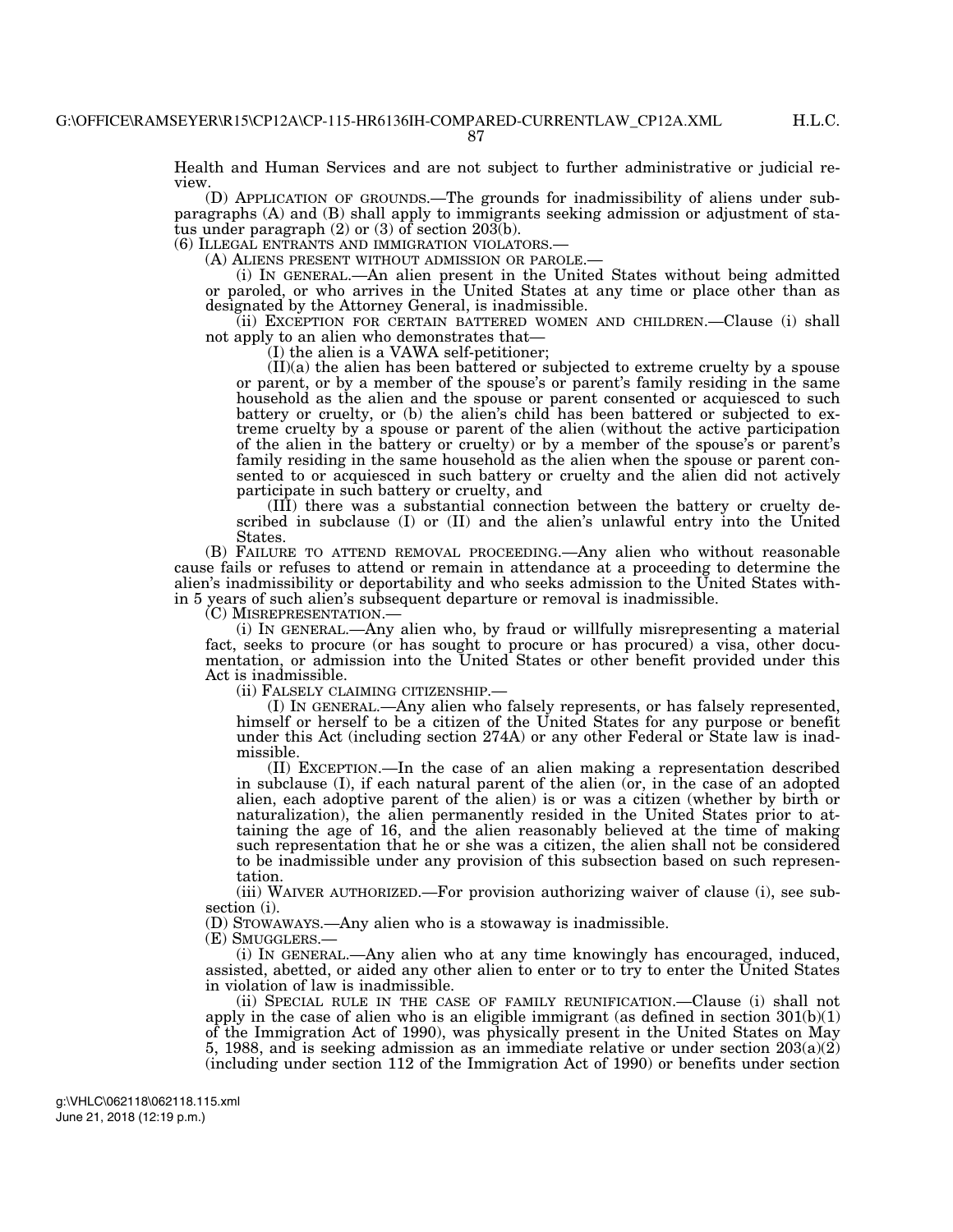301(a) of the Immigration Act of 1990 if the alien, before May 5, 1988, has encouraged, induced, assisted, abetted, or aided only the alien's spouse, parent, son, or daughter (and no other individual) to enter the United States in violation of law.

(iii) WAIVER AUTHORIZED.—For provision authorizing waiver of clause (i), see subsection  $(d)(11)$ .<br>(F) SUBJECT OF CIVIL PENALTY.—

 $(i)$  In GENERAL.—An alien who is the subject of a final order for violation of section 274C is inadmissible.

(ii) WAIVER AUTHORIZED.—For provision authorizing waiver of clause (i), see subsection  $(d)(12)$ .

(G) STUDENT VISA ABUSERS.—An alien who obtains the status of a nonimmigrant under section  $101(a)(15)(F)(i)$  and who violates a term or condition of such status under section 214(l) is inadmissible until the alien has been outside the United States for a continuous period of 5 years after the date of the violation.<br>(7) DOCUMENTATION REQUIREMENTS.—

(A) IMMIGRANTS.—<br>(i) IN GENERAL.—Except as otherwise specifically provided in this Act, any immigrant at the time of application for admission—

(I) who is not in possession of a valid unexpired immigrant visa, reentry permit, border crossing identification card, or other valid entry document required by this Act, and a valid unexpired passport, or other suitable travel document, or document of identity and nationality if such document is required under the regulations issued by the Attorney General under section 211(a), or

(II) whose visa has been issued without compliance with the provisions of section 203,

is inadmissible.

(ii) WAIVER AUTHORIZED.—For provision authorizing waiver of clause (i), see subsection (k).<br>(B) NONIMMIGRANTS.-

 $(i)$  In GENERAL.—Any nonimmigrant who—

(I) is not in possession of a passport valid for a minimum of six months from the date of the expiration of the initial period of the alien's admission or contemplated initial period of stay authorizing the alien to return to the country from which the alien came or to proceed to and enter some other country during such period, or

(II) is not in possession of a valid nonimmigrant visa or border crossing identification card at the time of application for admission,

is inadmissible.

(ii) GENERAL WAIVER AUTHORIZED.—For provision authorizing waiver of clause (i), see subsection (d)(4).

(iii) GUAM AND NORTHERN MARIANA ISLANDS VISA WAIVER.—For provision authorizing waiver of clause (i) in the case of visitors to Guam or the Commonwealth of the Northern Mariana Islands, see subsection (l).

(iv) VISA WAIVER PROGRAM.—For authority to waive the requirement of clause (i) under a program, see section 217.

(8) INELIGIBLE FOR CITIZENSHIP.—

(A) IN GENERAL.—Any immigrant who is permanently ineligible to citizenship is inadmissible.

(B) DRAFT EVADERS.—Any person who has departed from or who has remained outside the United States to avoid or evade training or service in the armed forces in time of war or a period declared by the President to be a national emergency is inadmissible, except that this subparagraph shall not apply to an alien who at the time of such departure was a nonimmigrant and who is seeking to reenter the United States as a nonimmigrant.

(9) ALIENS PREVIOUSLY REMOVED.—

(A) CERTAIN ALIENS PREVIOUSLY REMOVED.—

(i) ARRIVING ALIENS.—Any alien who has been ordered removed under section  $235(b)(1)$  or at the end of proceedings under section 240 initiated upon the alien's arrival in the United States and who again seeks admission within 5 years of the date of such removal (or within 20 years in the case of a second or subsequent removal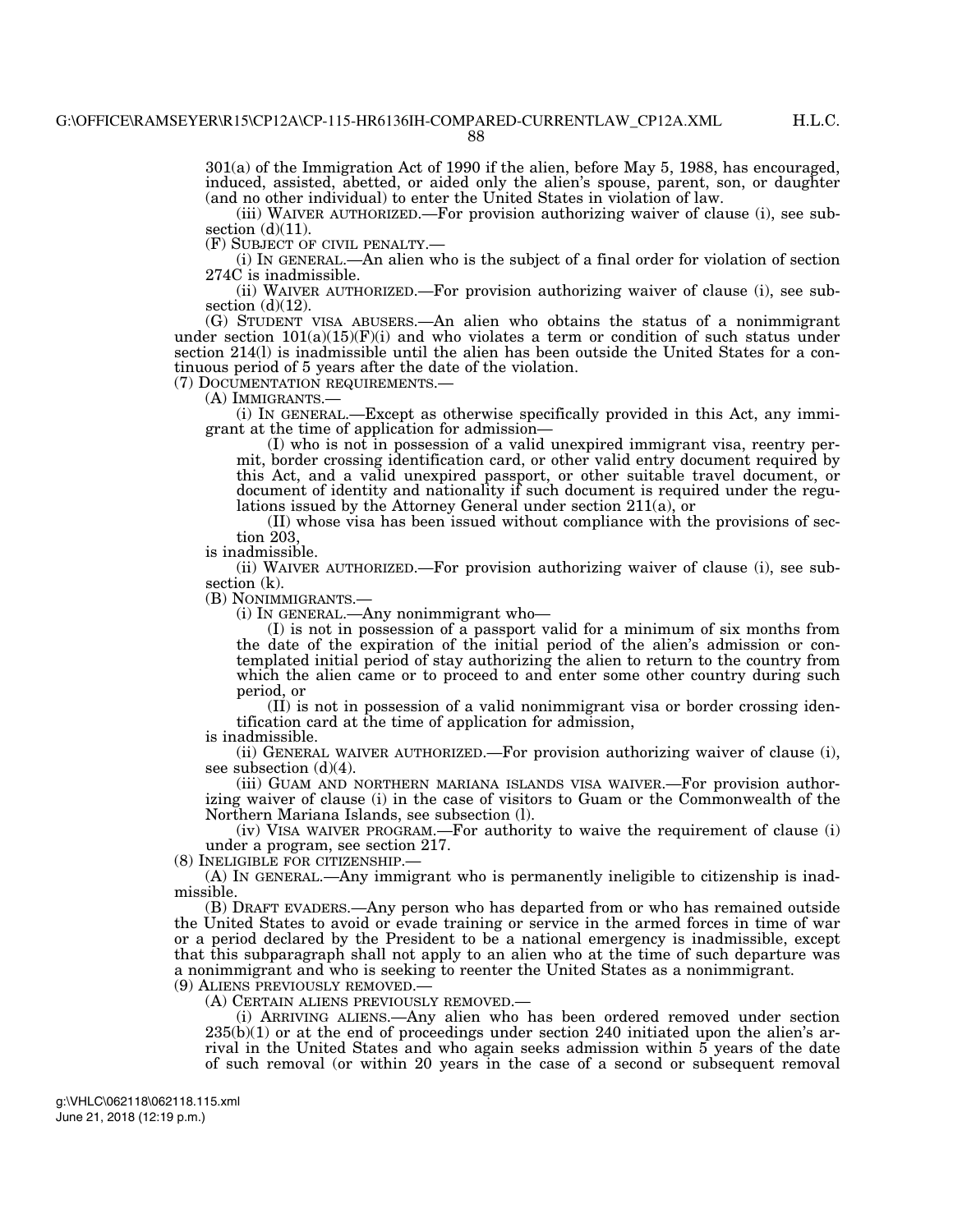or at any time in the case of an alien convicted of an aggravated felony) is inadmissible.

(ii) OTHER ALIENS.—Any alien not described in clause (i) who—

(I) has been ordered removed under section 240 or any other provision of law, or

(II) departed the United States while an order of removal was outstanding, and who seeks admission within 10 years of the date of such alien's departure or removal (or within 20 years of such date in the case of a second or subsequent removal or at any time in the case of an alien convicted of an aggravated felony) is inadmissible.

(iii) EXCEPTION.—Clauses (i) and (ii) shall not apply to an alien seeking admission within a period if, prior to the date of the alien's reembarkation at a place outside the United States or attempt to be admitted from foreign contiguous territory, the Attorney General has consented to the alien's reapplying for admission.

(B) ALIENS UNLAWFULLY PRESENT.—

(i) IN GENERAL.—Any alien (other than an alien lawfully admitted for permanent residence) who—

(I) was unlawfully present in the United States for a period of more than 180 days but less than 1 year, voluntarily departed the United States (whether or not pursuant to section  $244(e)$  prior to the commencement of proceedings under section  $235(b)(1)$  or section  $240$ , and again seeks admission within 3 years of the date of such alien's departure or removal, or

(II) has been unlawfully present in the United States for one year or more, and who again seeks admission within 10 years of the date of such alien's departure or removal from the United States,

is inadmissible.

(ii) CONSTRUCTION OF UNLAWFUL PRESENCE.—For purposes of this paragraph, an alien is deemed to be unlawfully present in the United States if the alien is present in the United States after the expiration of the period of stay authorized by the Attorney General or is present in the United States without being admitted or paroled.

(iii) EXCEPTIONS.—

(I) MINORS.—No period of time in which an alien is under 18 years of age shall be taken into account in determining the period of unlawful presence in the United States under clause (i).

(II) ASYLEES.—No period of time in which an alien has a bona fide application for asylum pending under section 208 shall be taken into account in determining the period of unlawful presence in the United States under clause (i) unless the alien during such period was employed without authorization in the United States.

(III) FAMILY UNITY.—No period of time in which the alien is a beneficiary of family unity protection pursuant to section 301 of the Immigration Act of 1990 shall be taken into account in determining the period of unlawful presence in the United States under clause (i).

(IV) BATTERED WOMEN AND CHILDREN.—Clause (i) shall not apply to an alien who would be described in paragraph  $(6)(A)(ii)$  if "violation of the terms of the alien's nonimmigrant visa'' were substituted for ''unlawful entry into the United States'' in subclause (III) of that paragraph.

(V) VICTIMS OF A SEVERE FORM OF TRAFFICKING IN PERSONS.—Clause (i) shall not apply to an alien who demonstrates that the severe form of trafficking (as that term is defined in section 103 of the Trafficking Victims Protection Act of 2000 (22 U.S.C. 7102)) was at least one central reason for the alien's unlawful presence in the United States.

(iv) TOLLING FOR GOOD CAUSE.—In the case of an alien who—

(I) has been lawfully admitted or paroled into the United States,

(II) has filed a nonfrivolous application for a change or extension of status before the date of expiration of the period of stay authorized by the Attorney General, and

(III) has not been employed without authorization in the United States before or during the pendency of such application,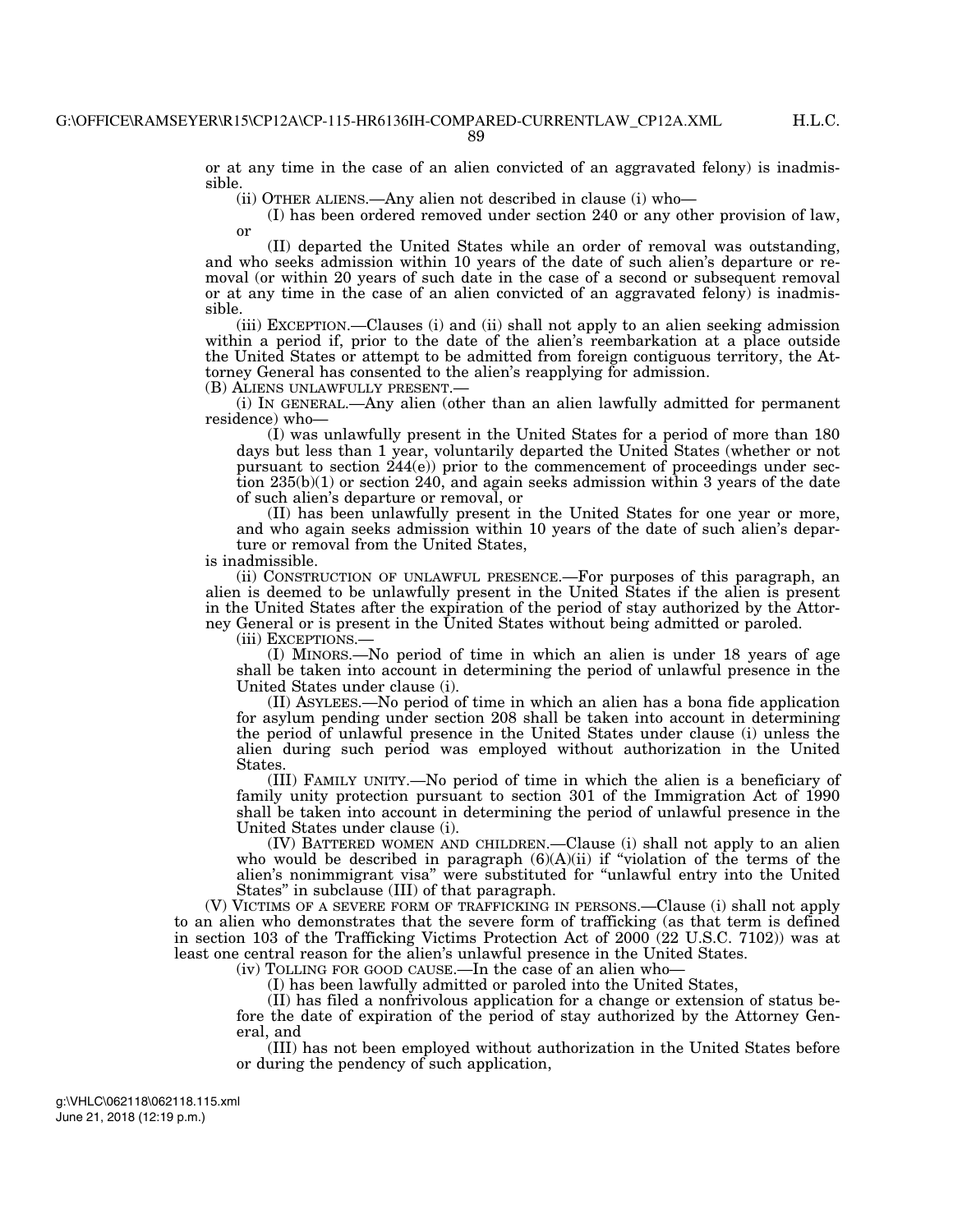$90$ 

the calculation of the period of time specified in clause  $(i)(I)$  shall be tolled during the pendency of such application, but not to exceed 120 days.

(v) WAIVER.—The Attorney General has sole discretion to waive clause (i) in the case of an immigrant who is the spouse or son or daughter of a United States citizen or of an alien lawfully admitted for permanent residence, if it is established to the satisfaction of the Attorney General that the refusal of admission to such immigrant alien would result in extreme hardship to the citizen or lawfully resident spouse or parent of such alien. No court shall have jurisdiction to review a decision or action by the Attorney General regarding a waiver under this clause.

(C) ALIENS UNLAWFULLY PRESENT AFTER PREVIOUS IMMIGRATION VIOLATIONS.—

(i) IN GENERAL.—Any alien who—

(I) has been unlawfully present in the United States for an aggregate period of more than 1 year, or

(II) has been ordered removed under section  $235(b)(1)$ , section  $240$ , or any other provision of law,

and who enters or attempts to reenter the United States without being admitted is inadmissible.

(ii) EXCEPTION.—Clause (i) shall not apply to an alien seeking admission more than 10 years after the date of the alien's last departure from the United States if, prior to the alien's reembarkation at a place outside the United States or attempt to be readmitted from a foreign contiguous territory, the Secretary of Homeland Security has consented to the alien's reapplying for admission.

(iii) WAIVER.—The Secretary of Homeland Security may waive the application of clause (i) in the case of an alien who is a VAWA self-petitioner if there is a connection between—

(I) the alien's battering or subjection to extreme cruelty; and

(II) the alien's removal, departure from the United States, reentry or reentries into the United States; or attempted reentry into the United States.

(10) MISCELLANEOUS.—

(A) PRACTICING POLYGAMISTS.—Any immigrant who is coming to the United States to practice polygamy is inadmissible.

(B) GUARDIAN REQUIRED TO ACCOMPANY HELPLESS ALIEN.—Any alien—

(i) who is accompanying another alien who is inadmissible and who is certified to be helpless from sickness, mental or physical disability, or infancy pursuant to section  $232(c)$ , and

(ii) whose protection or guardianship is determined to be required by the alien described in clause (i),

is inadmissible.

(C) INTERNATIONAL CHILD ABDUCTION.—

(i) IN GENERAL.—Except as provided in clause (ii), any alien who, after entry of an order by a court in the United States granting custody to a person of a United States citizen child who detains or retains the child, or withholds custody of the child, outside the United States from the person granted custody by that order, is inadmissible until the child is surrendered to the person granted custody by that order.

(ii) ALIENS SUPPORTING ABDUCTORS AND RELATIVES OF ABDUCTORS.—Any alien who—

(I) is known by the Secretary of State to have intentionally assisted an alien in the conduct described in clause (i),

(II) is known by the Secretary of State to be intentionally providing material support or safe haven to an alien described in clause (i), or

(III) is a spouse (other than the spouse who is the parent of the abducted child), child (other than the abducted child), parent, sibling, or agent of an alien described in clause (i), if such person has been designated by the Secretary of State at the Secretary's sole and unreviewable discretion, is inadmissible until the child described in clause (i) is surrendered to the person granted custody by the order described in that clause, and such person and child are permitted to return to the United States or such person's place of residence.

(iii) EXCEPTIONS.—Clauses (i) and (ii) shall not apply—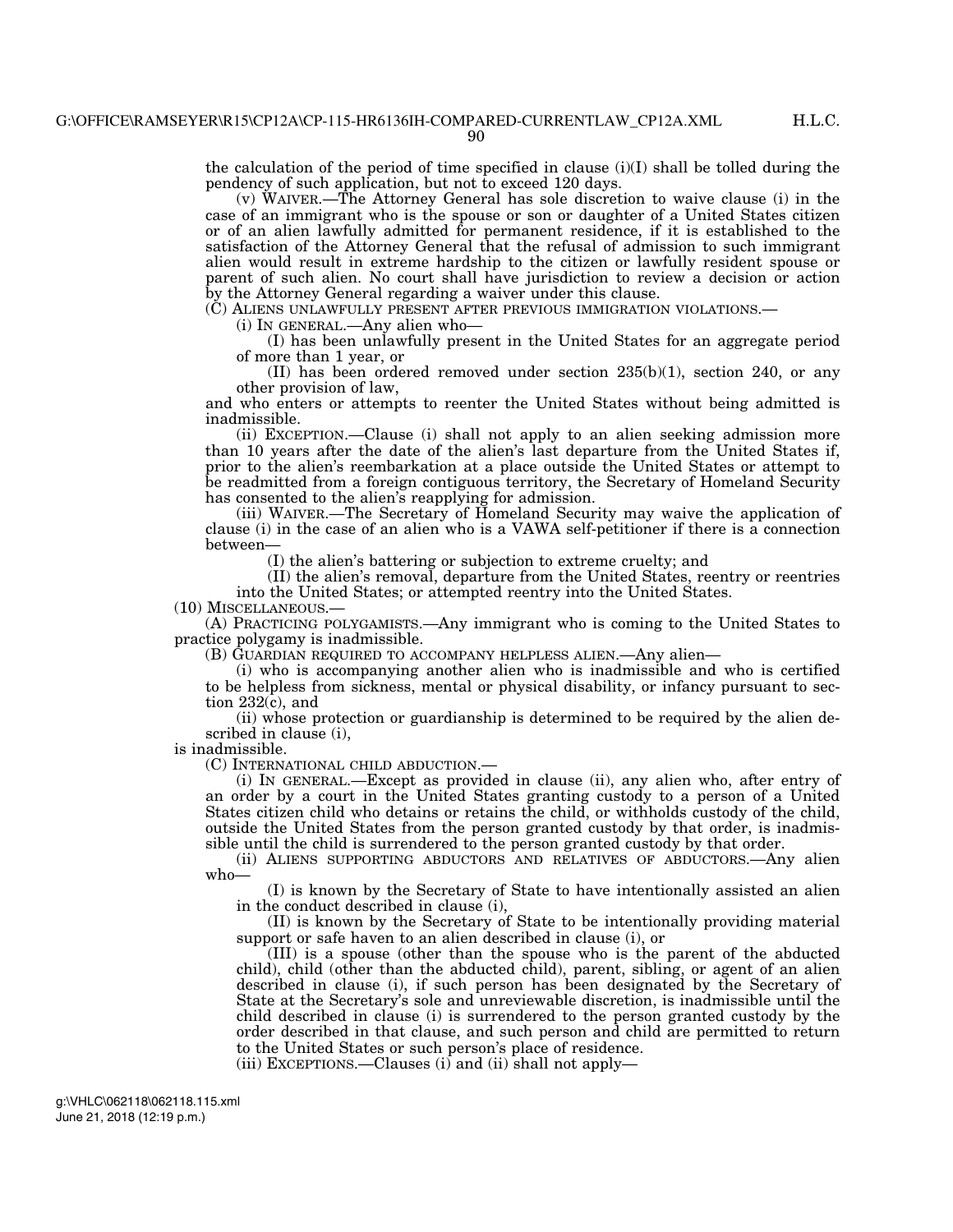H.L.C.

91

(I) to a government official of the United States who is acting within the scope of his or her official duties;

(II) to a government official of any foreign government if the official has been designated by the Secretary of State at the Secretary's sole and unreviewable discretion; or

(III) so long as the child is located in a foreign state that is a party to the Convention on the Civil Aspects of International Child Abduction, done at The Hague on October 25, 1980.

(D) UNLAWFUL VOTERS.—

(i) IN GENERAL.—Any alien who has voted in violation of any Federal, State, or local constitutional provision, statute, ordinance, or regulation is inadmissible.

(ii) EXCEPTION.—In the case of an alien who voted in a Federal, State, or local election (including an initiative, recall, or referendum) in violation of a lawful restriction of voting to citizens, if each natural parent of the alien (or, in the case of an adopted alien, each adoptive parent of the alien) is or was a citizen (whether by birth or naturalization), the alien permanently resided in the United States prior to attaining the age of 16, and the alien reasonably believed at the time of such violation that he or she was a citizen, the alien shall not be considered to be inadmissible under any provision of this subsection based on such violation.

(E) FORMER CITIZENS WHO RENOUNCED CITIZENSHIP TO AVOID TAXATION.—Any alien who is a former citizen of the United States who officially renounces United States citizenship and who is determined by the Attorney General to have renounced United States citizenship for the purpose of avoiding taxation by the United States is inadmissible.

(b) NOTICES OF DENIALS.—

(1) Subject to paragraphs (2) and (3), if an alien's application for a visa, for admission to the United States, or for adjustment of status is denied by an immigration or consular officer because the officer determines the alien to be inadmissible under subsection (a), the officer shall provide the alien with a timely written notice that—

(A) states the determination, and

(B) lists the specific provision or provisions of law under which the alien is excludable or ineligible for entry or adjustment of status.

(2) The Secretary of State may waive the requirements of paragraph (1) with respect to a particular alien or any class or classes of inadmissible aliens.

(3) Paragraph (1) does not apply to any alien inadmissible under paragraph (2) or (3) of subsection (a).

 $(c)$  Repealed by sec. 304(b) of Public Law 104–208 (110 Stat. 3009–597).]

(d)(1) The Attorney General shall determine whether a ground for inadmissible exists with respect to a nonimmigrant described in section  $101(a)(15)(S)$ . The Attorney General, in the Attorney General's discretion, may waive the application of subsection (a) (other than paragraph  $(3)(E)$ ) in the case of a nonimmigrant described in section  $101(a)(15)(S)$ , if the Attorney General considers it to be in the national interest to do so. Nothing in this section shall be regarded as prohibiting the Immigration and Naturalization Service from instituting removal proceedings against an alien admitted as a nonimmigrant under section  $101(a)(15)(S)$  for conduct committed after the alien's admission into the United States, or for conduct or a condition that was not disclosed to the Attorney General prior to the alien's admission as a nonimmigrant under section  $101(a)(15)(S)$ .

 $(3)(\widehat{A})$  Except as provided in this subsection, an alien (i) who is applying for a nonimmigrant visa and is known or believed by the consular officer to be ineligible for such visa under subsection (a) (other than paragraphs  $(3)(A)(i)(I), (3)(A)(ii), (3)(A)(iii), (3)(\overline{C})$ , and clauses (i) and (ii) of paragraph (3)(E) of such subsection), may, after approval by the Attorney General of a recommendation by the Secretary of State or by the consular officer that the alien be admitted temporarily despite his inadmissibility, be granted such a visa and may be admitted into the United States temporarily as a nonimmigrant in the discretion of the Attorney General, or (ii) who is inadmissible under subsection (a) (other than paragraphs  $(3)(A)(i)(I), (3)(A)(ii), (3)(A)(iii), (3)(C)$ , and clauses (i) and (ii) of paragraph (3)(E) of such subsection), but who is in possession of appropriate documents or is granted a waiver thereof and is seeking admission, may be admitted into the United States temporarily as a nonimmigrant in the discretion of the Attorney General. The Attorney General shall prescribe conditions, including exaction of such bonds as may be necessary, to control and regulate the admission and return of inadmissible aliens applying for temporary admission under this paragraph.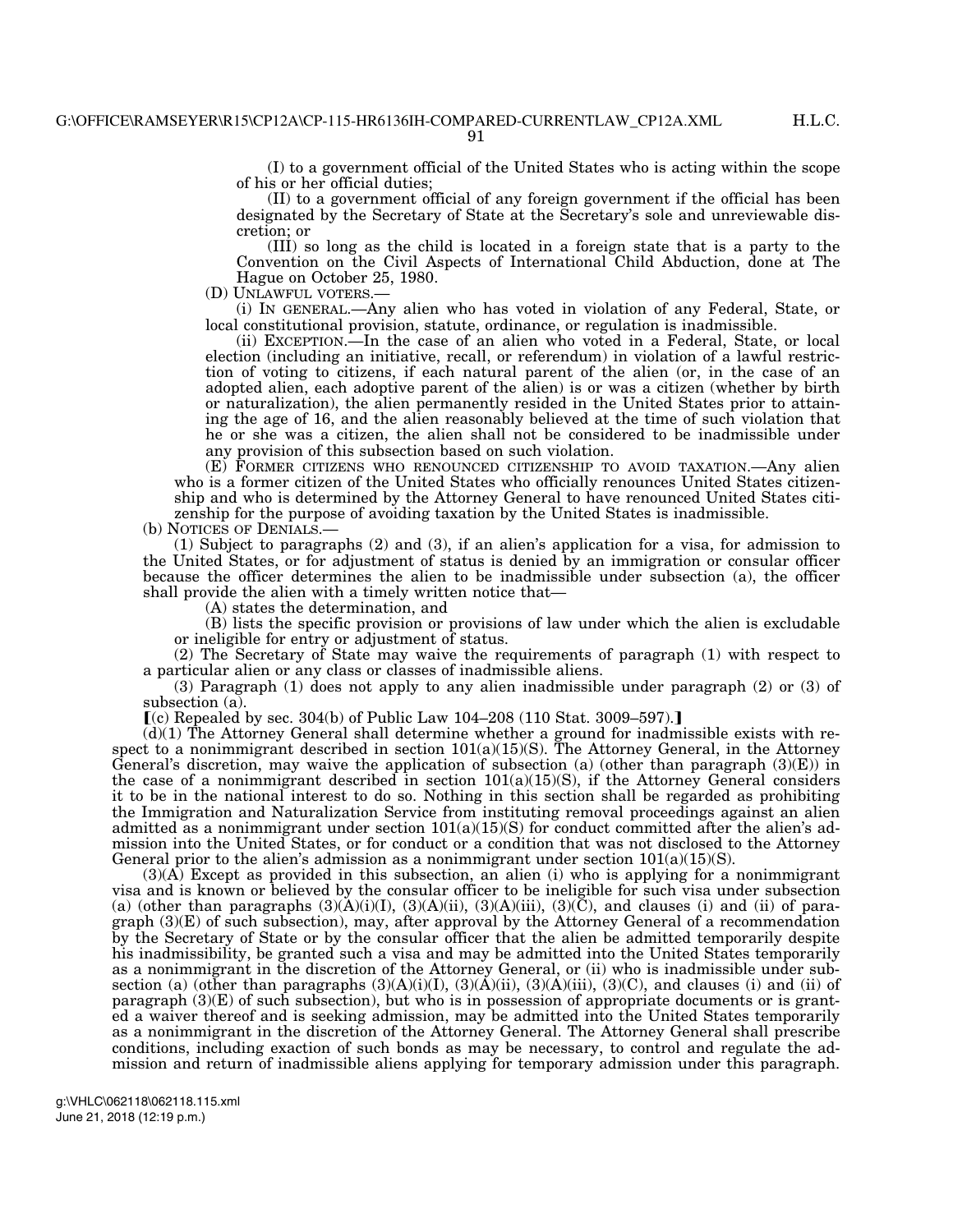(B)(i) The Secretary of State, after consultation with the Attorney General and the Secretary of Homeland Security, or the Secretary of Homeland Security, after consultation with the Secretary of State and the Attorney General, may determine in such Secretary's sole unreviewable discretion that subsection  $(a)(3)(B)$  shall not apply with respect to an alien within the scope of that subsection or that subsection  $(a)(3)(B)(vi)(III)$  shall not apply to a group within the scope of that subsection, except that no such waiver may be extended to an alien who is within the scope of subsection  $(a)(3)(B)(i)(II)$ , no such waiver may be extended to an alien who is a member or representative of, has voluntarily and knowingly engaged in or endorsed or espoused or persuaded others to endorse or espouse or support terrorist activity on behalf of, or has voluntarily and knowingly received military-type training from a terrorist organization that is described in subclause (I) or (II) of subsection  $(a)(3)(B)(\overline{v})$ , and no such waiver may be extended to a group that has engaged terrorist activity against the United States or another democratic country or that has purposefully engaged in a pattern or practice of terrorist activity that is directed at civilians. Such a determination shall neither prejudice the ability of the United States Government to commence criminal or civil proceedings involving a beneficiary of such a determination or any other person, nor create any substantive or procedural right or benefit for a beneficiary of such a determination or any other person. Notwithstanding any other provision of law (statutory or nonstatutory), including section 2241 of title 28, or any other habeas corpus provision, and sections 1361 and 1651 of such title, no court shall have jurisdiction to review such a determination or revocation except in a proceeding for review of a final order of removal pursuant to section 1252 of this title, and review shall be limited to the extent provided in section  $1252(a)(2)(D)$ . The Secretary of State may not exercise the discretion provided in this clause with respect to an alien at any time during which the alien is the subject of pending removal proceedings under section 1229a of this title.

(ii) Not later than 90 days after the end of each fiscal year, the Secretary of State and the Secretary of Homeland Security shall each provide to the Committees on the Judiciary of the House of Representatives and of the Senate, the Committee on International Relations of the House of Representatives, the Committee on Foreign Relations of the Senate, and the Committee on Homeland Security of the House of Representatives a report on the aliens to whom such Secretary has applied clause (i). Within one week of applying clause (i) to a group, the Secretary of State or the Secretary of Homeland Security shall provide a report to such Committees.

(4) Either or both of the requirements of paragraph  $(7)(\vec{B})(i)$  of subsection (a) may be waived by the Attorney General and the Secretary of State acting jointly (A) on the basis of unforeseen emergency in individual cases, or (B) on the basis of reciprocity with respect to nationals of foreign contiguous territory or of adjacent islands and residents thereof having a common nationality with such nationals, or  $(C)$  in the case of aliens proceeding in immediate and continuous transit through the United States under contracts authorized in section 238(c).

(5)(A) The Attorney General may, except as provided in subparagraph (B) or in section 214(f), in his discretion parole into the United States temporarily under such conditions as he may prescribe only on a case-by-case basis for urgent humanitarian reasons or significant public benefit any alien applying for admission to the United States, but such parole of such alien shall not be regarded as an admission of the alien and when the purposes of such parole shall, in the opinion of the Attorney General, have been served the alien shall forthwith return or be returned to the custody from which he was paroled and thereafter his case shall continue to be dealt with in the same manner as that of any other applicant for admission to the United States.

(B) The Attorney General may not parole into the United States an alien who is a refugee unless the Attorney General determines that compelling reasons in the public interest with respect to that particular alien require that the alien be paroled into the United States rather than be admitted as a refugee under section 207.

 $(6)$  repealed; see footnote at the beginning of subsection (d).

(7) The provisions of subsection (a) (other than paragraph (7)) shall be applicable to any alien who shall leave Guam, the Commonwealth of the Northern Mariana Islands, Puerto Rico, or the Virgin Islands of the United States, and who seeks to enter the continental United States or any other place under the jurisdiction of the United States. Any alien described in this paragraph, who is denied admission to the United States, shall be immediately removed in the manner provided by section 241(c) of this Act.

(8) Upon a basis of reciprocity accredited officials of foreign governments, their immediate families, attendants, servants, and personal employees may be admitted in immediate and continuous transit through the United States without regard to the provisions of this section except paragraphs  $(3)(A)$ ,  $(3)(B)$ ,  $(3)(C)$ , and  $(7)(B)$  of subsection (a) of this section.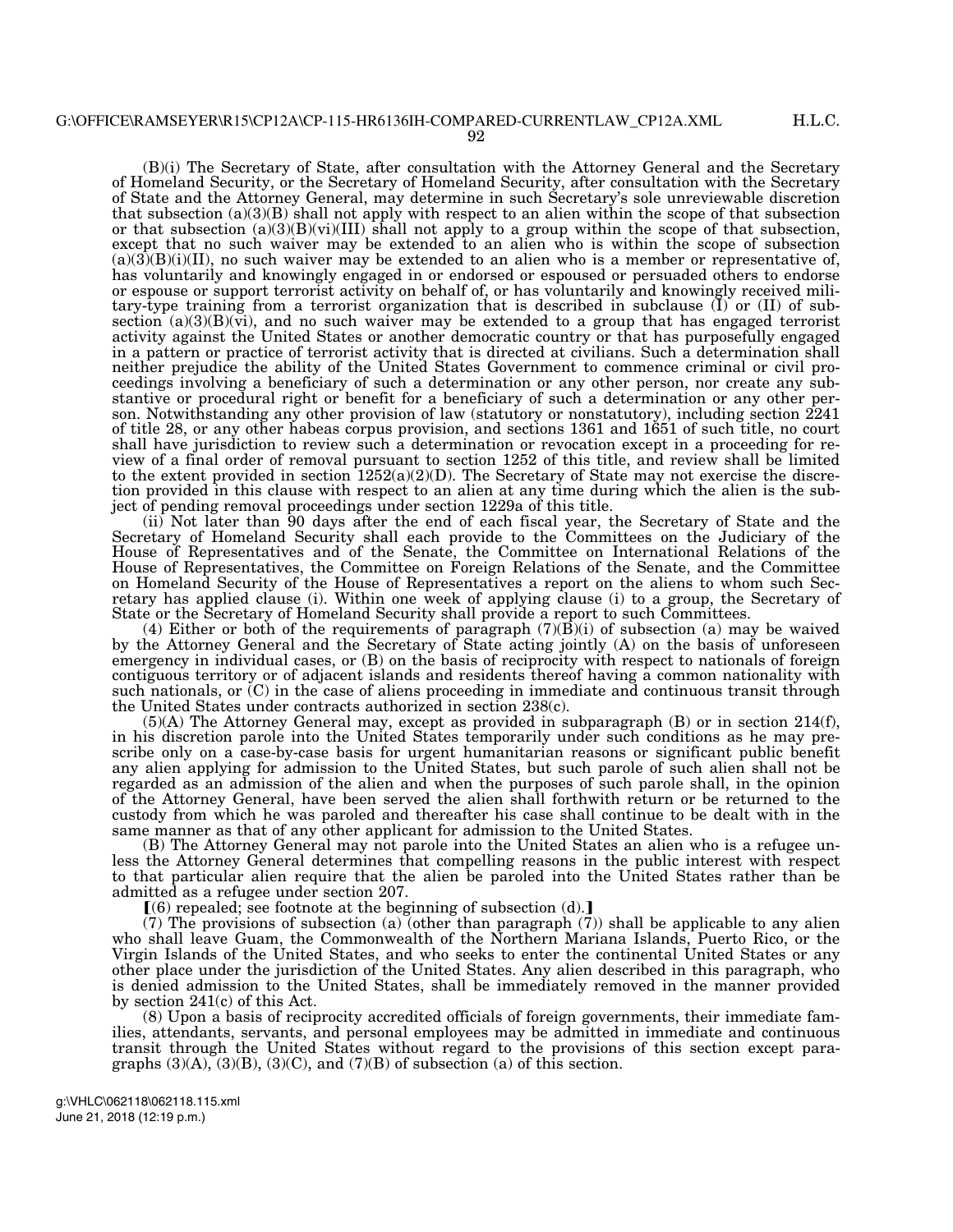93

 $(9)$  and (10) repealed; see footnote at the beginning of subsection (d).

(11) The Attorney General may, in his discretion for humanitarian purposes, to assure family unity, or when it is otherwise in the public interest, waive application of clause (i) of subsection  $(a)(\tilde{6})(E)$  in the case of any alien lawfully admitted for permanent residence who temporarily proceeded abroad voluntarily and not under an order of removal, and who is otherwise admissible to the United States as a returning resident under section 211(b) and in the case of an alien seeking admission or adjustment of status as an immediate relative or immigrant under section 203(a)  $[$ (other than paragraph  $(4)$  thereof)], if the alien has encouraged, induced, assisted, abetted, or aided only an individual who at the time of such action was the alien's spouse, parent, son, or daughter (and no other individual) to enter the United States in violation of law.

(12) The Attorney General may, in the discretion of the Attorney General for humanitarian purposes or to assure family unity, waive application of clause (i) of subsection (a)(6)(F)—

(A) in the case of an alien lawfully admitted for permanent residence who temporarily proceeded abroad voluntarily and not under an order of deportation or removal and who is otherwise admissible to the United States as a returning resident under section 211(b), and

(B) in the case of an alien seeking admission or adjustment of status under section  $201(b)(2)(A)$  or under section  $203(a)$ ,

if no previous civil money penalty was imposed against the alien under section 274C and the offense was committed solely to assist, aid, or support the alien's spouse or child (and not another individual). No court shall have jurisdiction to review a decision of the Attorney General to grant or deny a waiver under this paragraph.

(13)(A) The Secretary of Homeland Security shall determine whether a ground for inadmissibility exists with respect to a nonimmigrant described in section  $101(a)(15)$ (T), except that the ground for inadmissibility described in subsection  $(a)(4)$  shall not apply with respect to such a nonimmigrant.

(B) In addition to any other waiver that may be available under this section, in the case of a nonimmigrant described in section  $101(a)(15)(T)$ , if the Secretary of Homeland Security considers it to be in the national interest to do so, the Secretary of Homeland Security, in the Attorney General's discretion, may waive the application of—

 $(i)$  subsection  $(a)(1)$ ; and

(ii) any other provision of subsection (a) (excluding paragraphs  $(3)$ ,  $(4)$ ,  $(10)(C)$ , and  $(10(E))$ if the activities rendering the alien inadmissible under the provision were caused by, or were incident to, the victimization described in section  $101(a)(15)(\overline{T})(i)$ .

(14) The Secretary of Homeland Security shall determine whether a ground of inadmissibility exists with respect to a nonimmigrant described in section  $101(a)(15)(U)$ . The Secretary of Homeland Security, in the Attorney General's discretion, may waive the application of subsection (a) (other than paragraph  $(3)(E)$ ) in the case of a nonimmigrant described in section  $101(a)(15)(U)$ , if the Secretary of Homeland Security considers it to be in the public or national interest to do so.

(e) No person admitted under section  $101(a)(15)(J)$  or acquiring such status after admission (i) whose participation in the program for which he came to the United States was financed in whole or in part, directly or indirectly, by an agency of the Government of the United States or by the government of the country of his nationality or his last residence, (ii) who at the time of admission or acquisition of status under section 101(a)(15)(J) was a national or resident of a country which the Director of the United States Information Agency pursuant to regulations prescribed by him, had designated as clearly requiring the services of persons engaged in the field of specialized knowledge or skill in which the alien was engaged, or (iii) who came to the United States or acquired such status in order to receive graduate medical education or training, shall be eligible to apply for an immigrant visa, or for permanent residence, or for a nonimmigrant visa under section  $101(a)(15)(H)$  or section  $101(a)(15)(L)$  until it is established that such person has resided and been physically present in the country of his nationality or his last residence for an aggregate of a least two years following departure from the United States: *Provided,* That upon the favorable recommendation of the Director, pursuant to the request of an interested United States Government agency (or, in the case of an alien described in clause (iii), pursuant to the request of a State Department of Public Health, or its equivalent), or of the Commissioner of Immigration and Naturalization after he has determined that departure from the United States would impose exceptional hardship upon the alien's spouse or child (if such spouse or child is a citizen of the United States or a lawfully resident alien), or that the alien cannot return to the country of his nationality or last residence because he would be subject to persecution on account of race, religion, or political opinion, the Attorney General may waive the requirement of such two-year foreign residence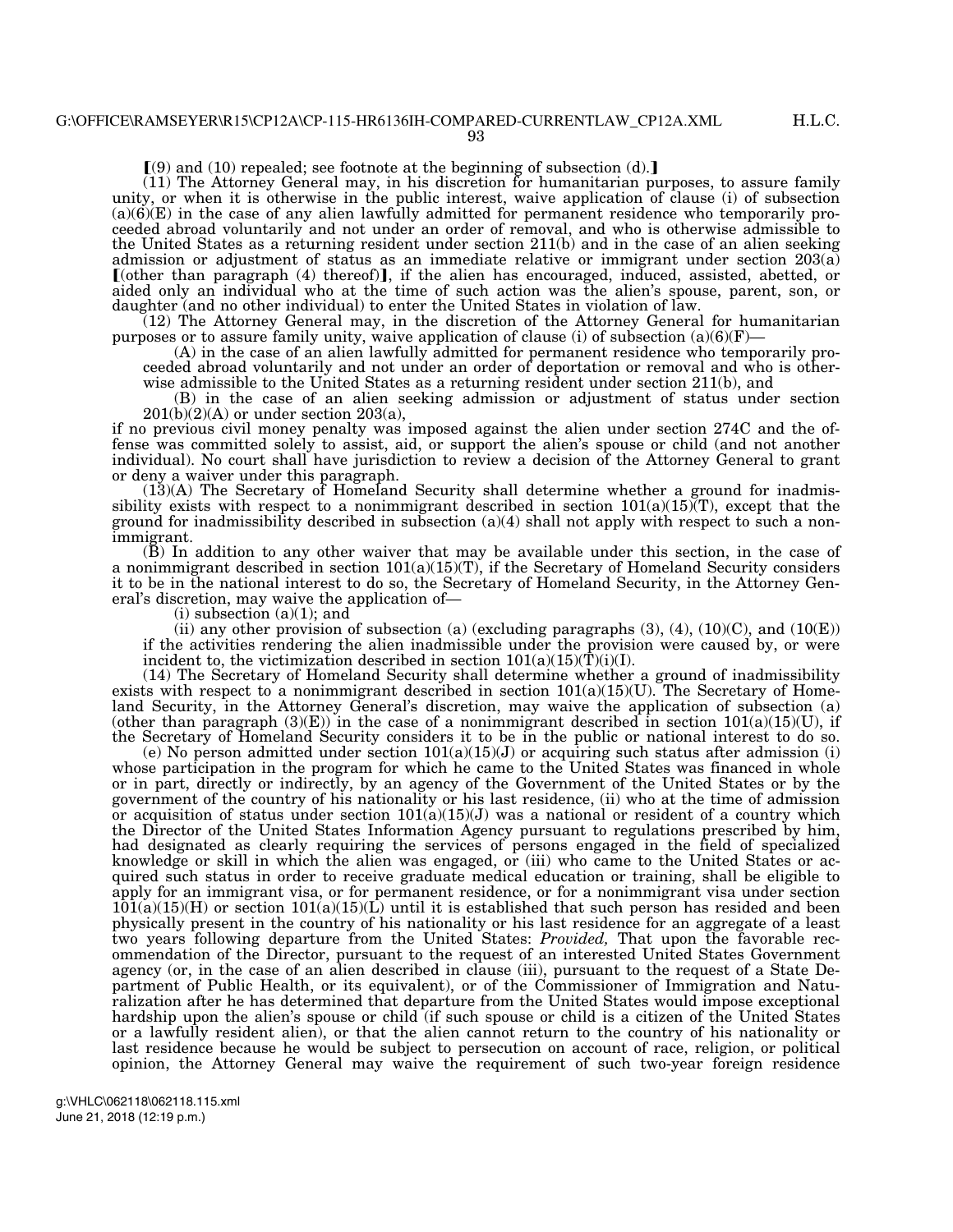94

abroad in the case of any alien whose admission to the United States is found by the Attorney General to be in the public interest except that in the case of a waiver requested by a State Department of Public Health, or its equivalent, or in the case of a waiver requested by an interested United States Government agency on behalf of an alien described in clause (iii), the waiver shall be subject to the requirements of section 214(l): *And provided further,* That, except in the case of an alien described in clause (iii), the Attorney General may, upon the favorable recommendation of the Director, waive such two-year foreign residence requirement in any case in which the foreign country of the alien's nationality or last residence has furnished the Director a statement in writing that it has no objection to such waiver in the case of such alien.

(f) Whenever the President finds that the entry of any aliens or of any class of aliens into the United States would be detrimental to the interests of the United States, he may by proclamation, and for such period as he shall deem necessary, suspend the entry of all aliens or any class of aliens as immigrants or nonimmigrants, or impose on the entry of aliens any restrictions he may deem to be appropriate. Whenever the Attorney General finds that a commercial airline has failed to comply with regulations of the Attorney General relating to requirements of airlines for the detection of fraudulent documents used by passengers traveling to the United States (including the training of personnel in such detection), the Attorney General may suspend the entry of some or all aliens transported to the United States by such airline.

(g) The Attorney General may waive the application of—

(1) subsection  $(a)(1)(A)(i)$  in the case of any alien who-

(A) is the spouse or the unmarried son or daughter, or the minor unmarried lawfully adopted child, of a United States citizen, or of an alien lawfully admitted for permanent residence, or of an alien who has been issued an immigrant visa,

(B) has a son or daughter who is a United States citizen, or an alien lawfully admitted for permanent residence, or an alien who has been issued an immigrant visa; or

(C) is a VAWA self-petitioner,

in accordance with such terms, conditions, and controls, if any, including the giving of bond, as the Attorney General, in the discretion of the Attorney General after consultation with the Secretary of Health and Human Services, may by regulation prescribe;

 $(2)$  subsection  $(a)(1)(A)(ii)$  in the case of any alien-

(A) who receives vaccination against the vaccine-preventable disease or diseases for which the alien has failed to present documentation of previous vaccination,

(B) for whom a civil surgeon, medical officer, or panel physician (as those terms are defined by section 34.2 of title 42 of the Code of Federal Regulations) certifies, according to such regulations as the Secretary of Health and Human Services may prescribe, that such vaccination would not be medically appropriate, or

(C) under such circumstances as the Attorney General provides by regulation, with respect to whom the requirement of such a vaccination would be contrary to the alien's religious beliefs or moral convictions; or

 $(3)$  subsection  $(a)(1)(A)(iii)$  in the case of any alien, in accordance with such terms, conditions, and controls, if any, including the giving of bond, as the Attorney General, in the discretion of the Attorney General after consultation with the Secretary of Health and Human Services, may by regulation prescribe.

(h) The Attorney General may, in his discretion, waive the application of subparagraphs  $(A)(i)(I), (B), (D),$  and  $(E)$  of subsection  $(a)(2)$  and subparagraph  $(A)(i)(\overline{II})$  of such subsection insofar as it relates to a single offense of simple possession of 30 grams or less of marijuana if—

(1)(A) in the case of any immigrant it is established to the satisfaction of the Attorney General that—

(i) the alien is inadmissible only under subparagraph  $(D)(i)$  or  $(D)(ii)$  of such subsection or the activities for which the alien is inadmissible occurred more than 15 years before the date of the alien's application for a visa, admission, or adjustment of status,

(ii) the admission to the United States of such alien would not be contrary to the national welfare, safety, or security of the United States, and

(iii) the alien has been rehabilitated; or

(B) in the case of an immigrant who is the spouse, parent, son, or daughter of a citizen of the United States or an alien lawfully admitted for permanent residence if it is established to the satisfaction of the Attorney General that the alien's denial of admission would result in extreme hardship to the United States citizen or lawfully resident spouse, parent, son, or daughter of such alien; or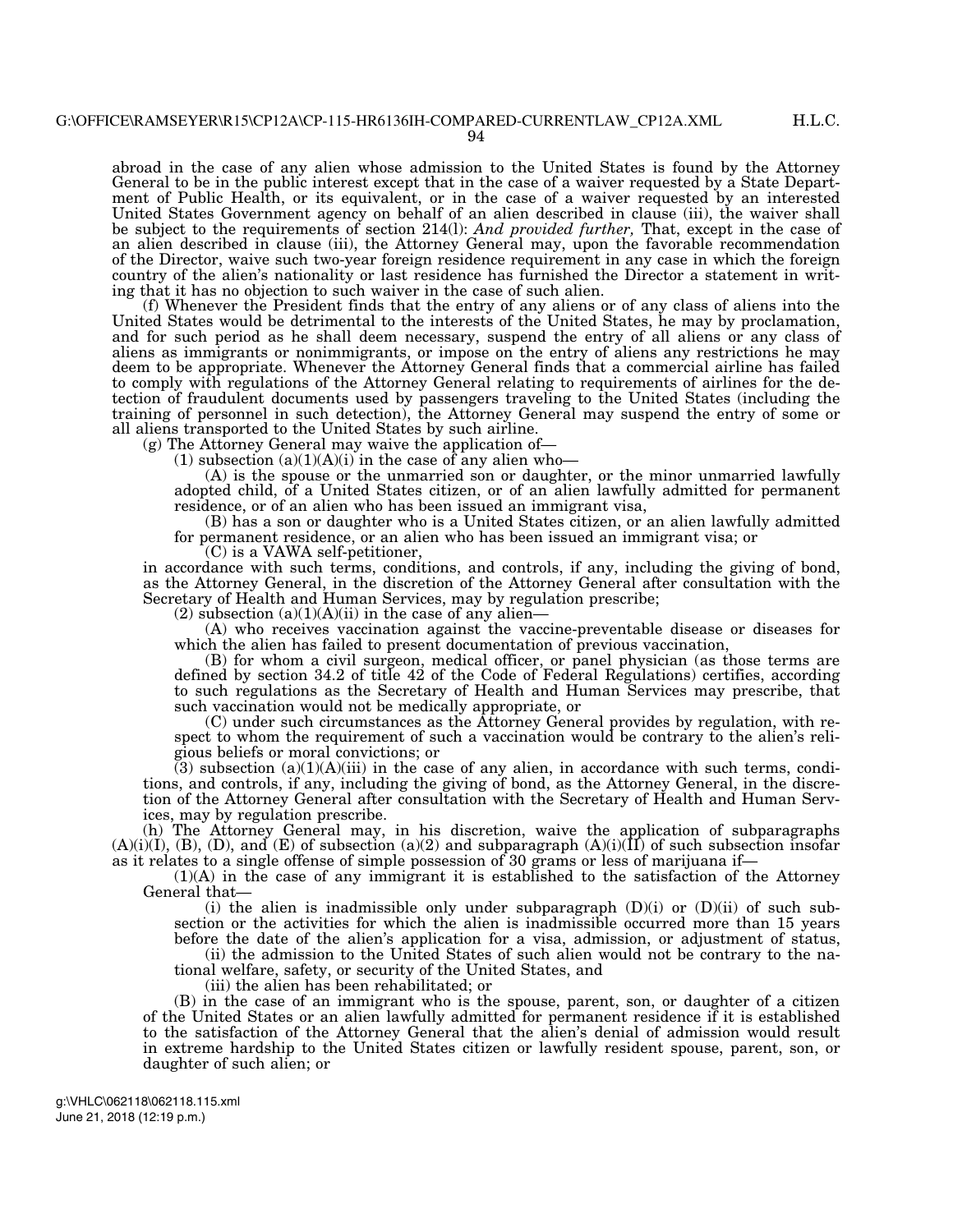H.L.C.

(C) the alien is a VAWA self-petitioner; and

(2) the Attorney General, in his discretion, and pursuant to such terms, conditions and procedures as he may by regulations prescribe, has consented to the alien's applying or reapplying for a visa, for admission to the United States, or adjustment of status.

No waiver shall be provided under this subsection in the case of an alien who has been convicted of (or who has admitted committing acts that constitute) murder or criminal acts involving torture, or an attempt or conspiracy to commit murder or a criminal act involving torture. No waiver shall be granted under this subsection in the case of an alien who has previously been admitted to the United States as an alien lawfully admitted for permanent residence if either since the date of such admission the alien has been convicted of an aggravated felony or the alien has not lawfully resided continuously in the United States for a period of not less than 7 years immediately preceding the date of initiation of proceedings to remove the alien from the United States. No court shall have jurisdiction to review a decision of the Attorney General to grant or deny a waiver under this subsection.

 $(i)(1)$  The Attorney General may, in the discretion of the Attorney General, waive the application of clause (i) of subsection  $(a)(6)(C)$  in the case of an immigrant who is the spouse, son, or daughter of a United States citizen or of an alien lawfully admitted for permanent residence if it is established to the satisfaction of the Attorney General that the refusal of admission to the United States of such immigrant alien would result in extreme hardship to the citizen or lawfully resident spouse or parent of such an alien or, in the case of a VAWA self-petitioner, the alien demonstrates extreme hardship to the alien or the alien's United States citizen, lawful permanent resident, or qualified alien parent or child.

 $(2)$  No court shall have jurisdiction to review a decision or action of the Attorney General regarding a waiver under paragraph (1).

 $(j)(1)$  The additional requirements referred to in section  $101(a)(15)(J)$  for an alien who is coming to the United States under a program under which he will receive graduate medical education or training are as follows:

(A) A school of medicine or of one of the other health professions, which is accredited by a body or bodies approved for the purpose by the Secretary of Education, has agreed in writing to provide the graduate medical education or training under the program for which the alien is coming to the United States or to assume responsibility for arranging for the provision thereof by an appropriate public or nonprofit private institution or agency, except that, in the case of such an agreement by a school of medicine, any one or more of its affiliated hospitals which are to participate in the provision of the graduate medical education or training must join in the agreement.

(B) Before making such agreement, the accredited school has been satisfied that the alien (i) is a graduate of a school of medicine which is accredited by a body or bodies approved for the purpose by the Secretary of Education (regardless of whether such school of medicine is in the United States); or  $(ii)(I)$  has passed parts I and II of the National Board of Medical Examiners Examination (or an equivalent examination as determined by the Secretary of Health and Human Services), (II) has competency in oral and written English, (III) will be able to adapt to the educational and cultural environment in which he will be receiving his education or training, and (IV) has adequate prior education and training to participate satisfactorily in the program for which he is coming to the United States. For the purposes of this subparagraph, an alien who is a graduate of a medical school shall be considered to have passed parts I and II of the National Board of Medical Examiners examination if the alien was fully and permanently licensed to practice medicine in a State on January 9, 1978, and was practicing medicine in a State on that date.

(C) The alien has made a commitment to return to the country of his nationality or last residence upon completion of the education or training for which he is coming to the United States, and the government of the country of his nationality or last residence has provided a written assurance, satisfactory to the Secretary of Health and Human Services, that there is a need in that country for persons with the skills the alien will acquire in such education or training.

(D) The duration of the alien's participation in the program of graduate medical education or training for which the alien is coming to the United States is limited to the time typically required to complete such program, as determined by the Director of the United States Information Agency at the time of the alien's admission into the United States, based on criteria which are established in coordination with the Secretary of Health and Human Services and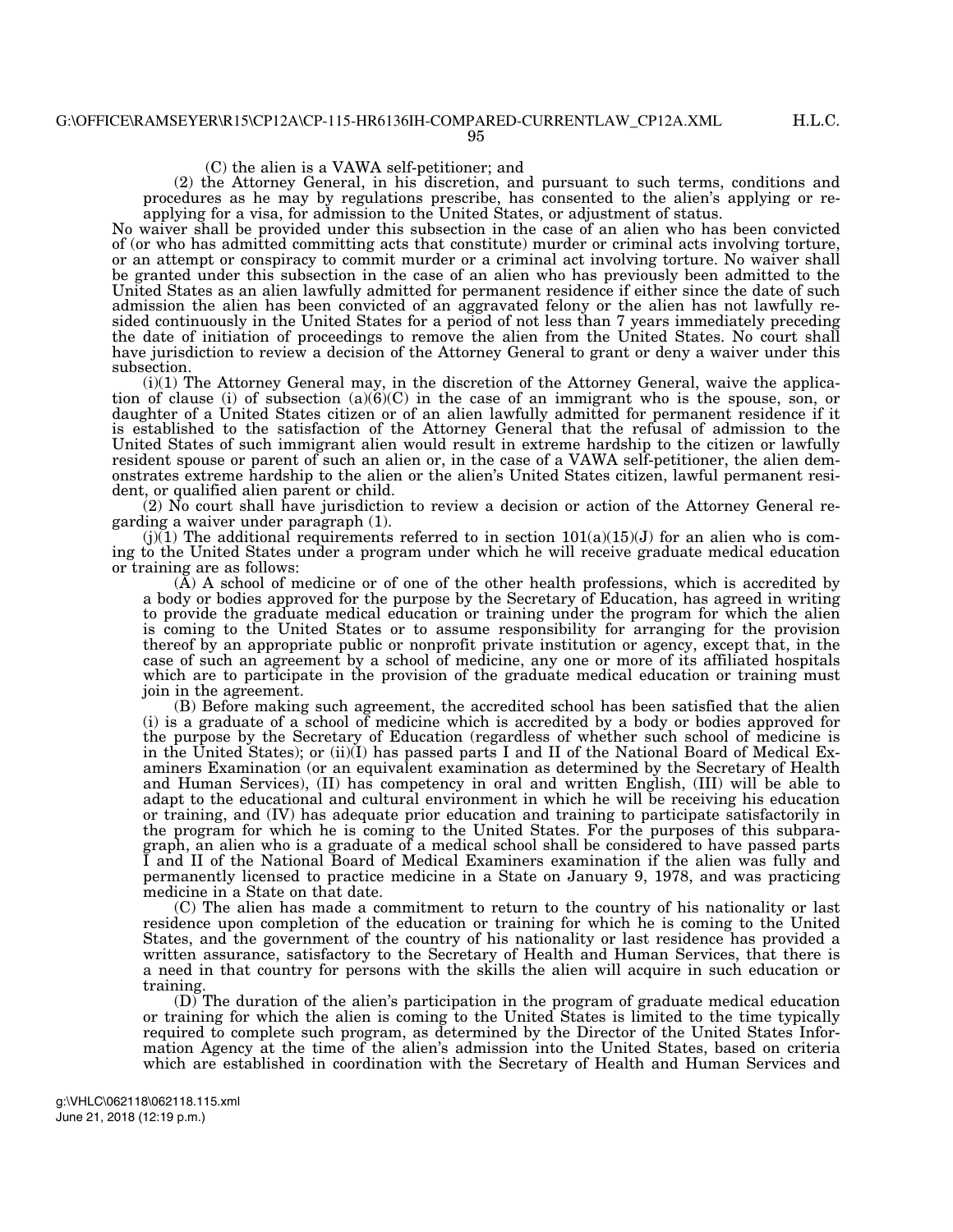96

which take into consideration the published requirements of the medical specialty board which administers such education or training program; except that—

(i) such duration is further limited to seven years unless the alien has demonstrated to the satisfaction of the Director that the country to which the alien will return at the end of such specialty education or training has an exceptional need for an individual trained in such specialty, and

(ii) the alien may, once and not later than two years after the date the alien is admitted to the United States as an exchange visitor or acquires exchange visitor status, change the alien's designated program of graduate medical education or training if the Director approves the change and if a commitment and written assurance with respect to the alien's new program have been provided in accordance with subparagraph (C).

(E) The alien furnishes the Attorney General each year with an affidavit (in such form as the Attorney General shall prescribe) that attests that the alien (i) is in good standing in the program of graduate medical education or training in which the alien is participating, and (ii) will return to the country of his nationality or last residence upon completion of the education or training for which he came to the United States.

(2) An alien who is a graduate of a medical school and who is coming to the United States to perform services as a member of the medical profession may not be admitted as a nonimmigrant under section  $101(a)(15)(H)(i)(b)$  unless—

(A) the alien is coming pursuant to an invitation from a public or nonprofit private educational or research institution or agency in the United States to teach or conduct research, or both, at or for such institution or agency, or

(B)(i) the alien has passed the Federation licensing examination (administered by the Federation of State Medical Boards of the United States) or an equivalent examination as determined by the Secretary of Health and Human Services, and

 $(iii)(\hat{I})$  has competency in oral and written English or  $(II)$  is a graduate of a school of medicine which is accredited by a body or bodies approved for the purpose by the Secretary of Education (regardless of whether such school of medicine is in the United States).

(3) The Director of the United States Information Agency annually shall transmit to the Congress a report on aliens who have submitted affidavits described in paragraph  $(1)(E)$ , and shall include in such report the name and address of each such alien, the medical education or training program in which such alien is participating, and the status of such alien in that program.

(k) Any alien, inadmissible from the United States under paragraph  $(5)(A)$  or  $(7)(A)(i)$  of subsection (a), who is in possession of an immigrant visa may, if otherwise admissible, be admitted in the discretion of the Attorney General if the Attorney General is satisfied that inadmissibility was not known to, and could not have been ascertained by the exercise of reasonable diligence by, the immigrant before the time of departure of the vessel or aircraft from the last port outside the United States and outside foreign contiguous territory or, in the case of an immigrant coming from foreign contiguous territory, before the time of the immigrant's application for admission.<br>(1) GUAM AND NORTHERN MARIANA ISLANDS VISA WAIVER PROGRAM.—

(1) In GENERAL.—The requirement of subsection  $(a)(7)(B)(i)$  may be waived by the Secretary of Homeland Security, in the case of an alien applying for admission as a nonimmigrant visitor for business or pleasure and solely for entry into and stay in Guam or the Commonwealth of the Northern Mariana Islands for a period not to exceed 45 days, if the Secretary of Homeland Security, after consultation with the Secretary of the Interior, the Secretary of State, the Governor of Guam and the Governor of the Commonwealth of the Northern Mariana Islands, determines that—

(A) an adequate arrival and departure control system has been developed in Guam and the Commonwealth of the Northern Mariana Islands; and

(B) such a waiver does not represent a threat to the welfare, safety, or security of the United States or its territories and commonwealths.

(2) ALIEN WAIVER OF RIGHTS.—An alien may not be provided a waiver under this subsection unless the alien has waived any right—

(A) to review or appeal under this Act an immigration officer's determination as to the admissibility of the alien at the port of entry into Guam or the Commonwealth of the Northern Mariana Islands; or

(B) to contest, other than on the basis of an application for withholding of removal under section  $241(b)(3)$  of this Act or under the Convention Against Torture, or an application for asylum if permitted under section 208, any action for removal of the alien.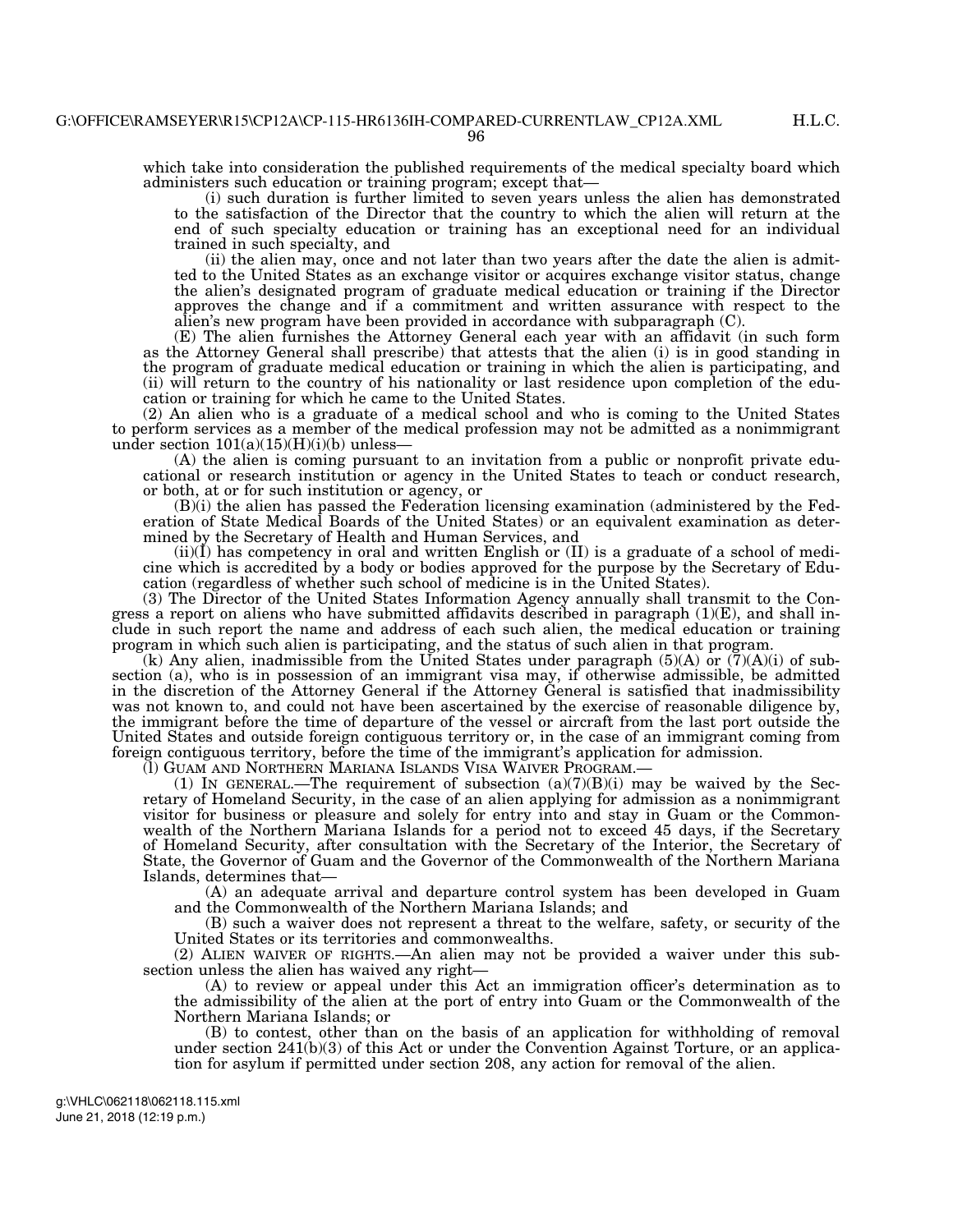H.L.C.

(3) REGULATIONS.—All necessary regulations to implement this subsection shall be promulgated by the Secretary of Homeland Security, in consultation with the Secretary of the Interior and the Secretary of State, on or before the 180th day after the date of enactment of the Consolidated Natural Resources Act of 2008. The promulgation of such regulations shall be considered a foreign affairs function for purposes of section 553(a) of title 5, United States Code. At a minimum, such regulations should include, but not necessarily be limited to—

(A) a listing of all countries whose nationals may obtain the waiver also provided by this subsection, except that such regulations shall provide for a listing of any country from which the Commonwealth has received a significant economic benefit from the number of visitors for pleasure within the one-year period preceding the date of enactment of the Consolidated Natural Resources Act of 2008, unless the Secretary of Homeland Security determines that such country's inclusion on such list would represent a threat to the welfare, safety, or security of the United States or its territories; and

(B) any bonding requirements for nationals of some or all of those countries who may present an increased risk of overstays or other potential problems, if different from such requirements otherwise provided by law for nonimmigrant visitors.

(4) FACTORS.—In determining whether to grant or continue providing the waiver under this subsection to nationals of any country, the Secretary of Homeland Security, in consultation with the Secretary of the Interior and the Secretary of State, shall consider all factors that the Secretary deems relevant, including electronic travel authorizations, procedures for reporting lost and stolen passports, repatriation of aliens, rates of refusal for nonimmigrant visitor visas, overstays, exit systems, and information exchange.

(5) SUSPENSION.—The Secretary of Homeland Security shall monitor the admission of nonimmigrant visitors to Guam and the Commonwealth of the Northern Mariana Islands under this subsection. If the Secretary determines that such admissions have resulted in an unacceptable number of visitors from a country remaining unlawfully in Guam or the Commonwealth of the Northern Mariana Islands, unlawfully obtaining entry to other parts of the United States, or seeking withholding of removal or asylum, or that visitors from a country pose a risk to law enforcement or security interests of Guam or the Commonwealth of the Northern Mariana Islands or of the United States (including the interest in the enforcement of the immigration laws of the United States), the Secretary shall suspend the admission of nationals of such country under this subsection. The Secretary of Homeland Security may in the Secretary's discretion suspend the Guam and Northern Mariana Islands visa waiver program at any time, on a country-by-country basis, for other good cause.

(6) ADDITION OF COUNTRIES.—The Governor of Guam and the Governor of the Commonwealth of the Northern Mariana Islands may request the Secretary of the Interior and the Secretary of Homeland Security to add a particular country to the list of countries whose nationals may obtain the waiver provided by this subsection, and the Secretary of Homeland Security may grant such request after consultation with the Secretary of the Interior and the Secretary of State, and may promulgate regulations with respect to the inclusion of that country and any special requirements the Secretary of Homeland Security, in the Secretary's sole discretion, may impose prior to allowing nationals of that country to obtain the waiver provided by this subsection.

 $(m)(1)$  The qualifications referred to in section  $101(a)(15)(H)(i)(c)$ , with respect to an alien who is coming to the United States to perform nursing services for a facility, are that the alien—

(A) has obtained a full and unrestricted license to practice professional nursing in the country where the alien obtained nursing education or has received nursing education in the United States;

(B) has passed an appropriate examination (recognized in regulations promulgated in consultation with the Secretary of Health and Human Services) or has a full and unrestricted license under State law to practice professional nursing in the State of intended employment; and

(C) is fully qualified and eligible under the laws (including such temporary or interim licensing requirements which authorize the nurse to be employed) governing the place of intended employment to engage in the practice of professional nursing as a registered nurse immediately upon admission to the United States and is authorized under such laws to be employed by the facility.

 $(2)(A)$  The attestation referred to in section  $101(a)(15)(H)(i)(c)$ , with respect to a facility for which an alien will perform services, is an attestation as to the following: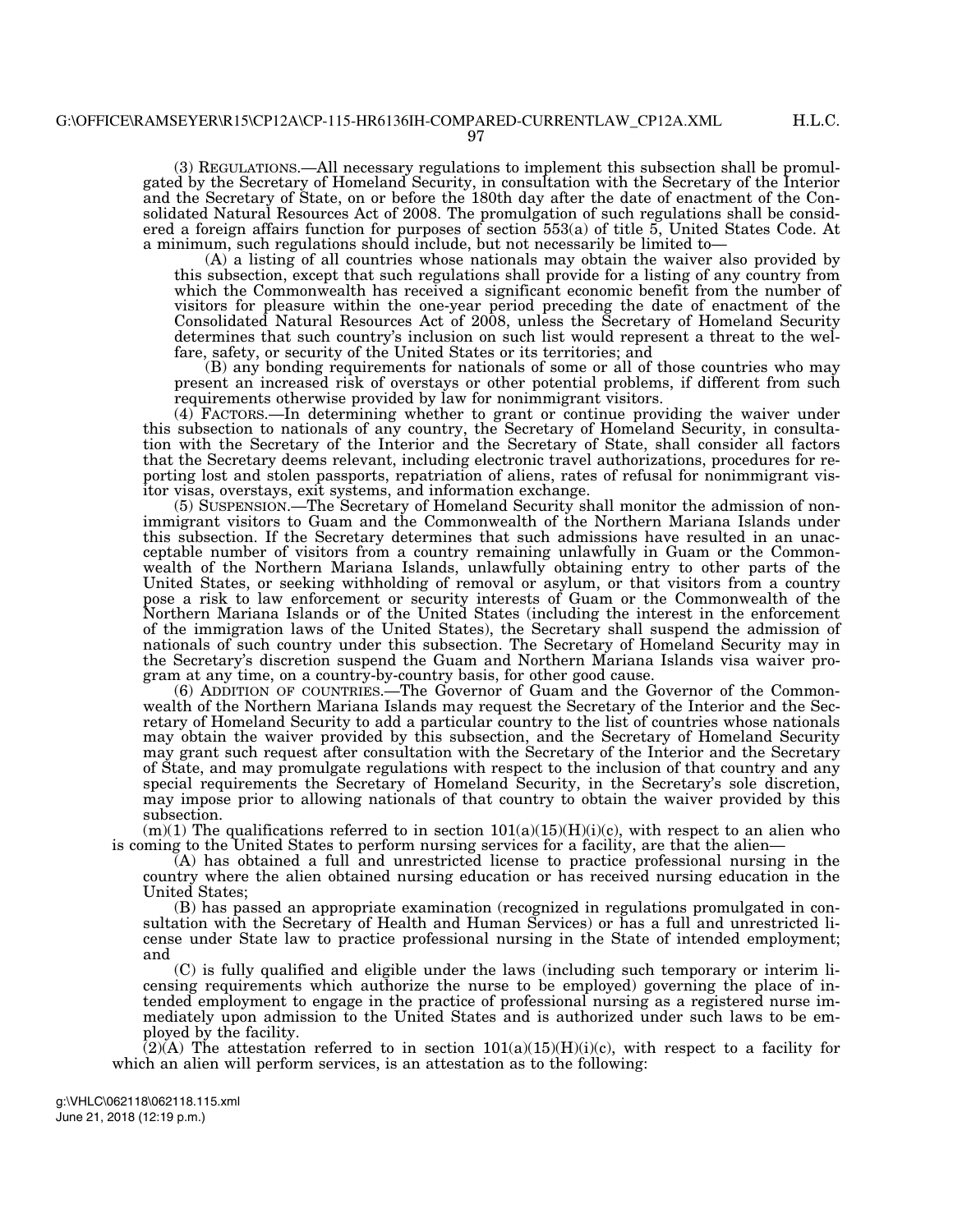98

(i) The facility meets all the requirements of paragraph (6).

(ii) The employment of the alien will not adversely affect the wages and working conditions of registered nurses similarly employed.

(iii) The alien employed by the facility will be paid the wage rate for registered nurses similarly employed by the facility.

(iv) The facility has taken and is taking timely and significant steps designed to recruit and retain sufficient registered nurses who are United States citizens or immigrants who are authorized to perform nursing services, in order to remove as quickly as reasonably possible the dependence of the facility on nonimmigrant registered nurses.

(v) There is not a strike or lockout in the course of a labor dispute, the facility did not lay off and will not lay off a registered nurse employed by the facility within the period beginning 90 days before and ending 90 days after the date of filing of any visa petition, and the employment of such an alien is not intended or designed to influence an election for a bargaining representative for registered nurses of the facility.

(vi) At the time of the filing of the petition for registered nurses under section  $101(a)(15)(H)(i)c$ , notice of the filing has been provided by the facility to the bargaining representative of the registered nurses at the facility or, where there is no such bargaining representative, notice of the filing has been provided to the registered nurses employed at the facility through posting in conspicuous locations.

(vii) The facility will not, at any time, employ a number of aliens issued visas or otherwise provided nonimmigrant status under section  $101(a)(15)(H)(i)(c)$  that exceeds 33 percent of the total number of registered nurses employed by the facility.

(viii) The facility will not, with respect to any alien issued a visa or otherwise provided nonimmigrant status under section  $101(a)(15)(H)(i)(c)$ 

(I) authorize the alien to perform nursing services at any worksite other than a worksite controlled by the facility; or

(II) transfer the place of employment of the alien from one worksite to another.

Nothing in clause (iv) shall be construed as requiring a facility to have taken significant steps described in such clause before the date of the enactment of the Nursing Relief for Disadvantaged Areas Act of 1999. A copy of the attestation shall be provided, within 30 days of the date of filing, to registered nurses employed at the facility on the date of filing.

 $(B)$  For purposes of subparagraph  $(A)(iv)$ , each of the following shall be considered a significant step reasonably designed to recruit and retain registered nurses:

(i) Operating a training program for registered nurses at the facility or financing (or providing participation in) a training program for registered nurses elsewhere.

(ii) Providing career development programs and other methods of facilitating health care workers to become registered nurses.

(iii) Paying registered nurses wages at a rate higher than currently being paid to registered nurses similarly employed in the geographic area.

(iv) Providing reasonable opportunities for meaningful salary advancement by registered nurses.

The steps described in this subparagraph shall not be considered to be an exclusive list of the significant steps that may be taken to meet the conditions of subparagraph (A)(iv). Nothing in this subparagraph shall require a facility to take more than one step if the facility can demonstrate that taking a second step is not reasonable.

(C) Subject to subparagraph (E), an attestation under subparagraph (A)—

(i) shall expire on the date that is the later of—

(I) the end of the one-year period beginning on the date of its filing with the Secretary of Labor; or

(II) the end of the period of admission under section  $101(a)(15)(H)(i)(c)$  of the last alien with respect to whose admission it was applied (in accordance with clause (ii)); and

(ii) shall apply to petitions filed during the one-year period beginning on the date of its filing with the Secretary of Labor if the facility states in each such petition that it continues to comply with the conditions in the attestation.

(D) A facility may meet the requirements under this paragraph with respect to more than one registered nurse in a single petition.

(E)(i) The Secretary of Labor shall compile and make available for public examination in a timely manner in Washington, D.C., a list identifying facilities which have filed petitions for nonimmigrants under section  $101(a)(15)(H)(i)c$  and, for each such facility, a copy of the facility's attes-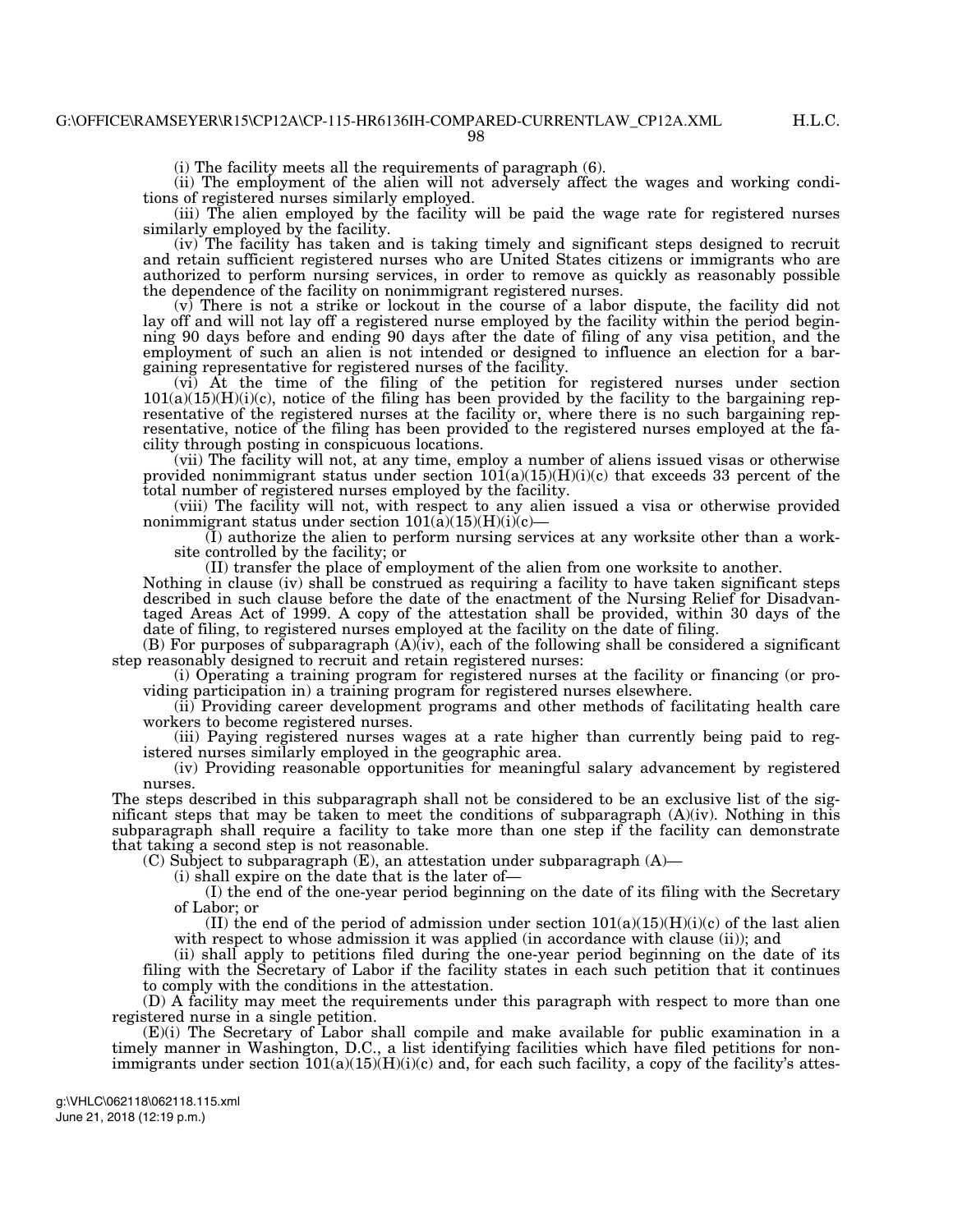tation under subparagraph (A) (and accompanying documentation) and each such petition filed by the facility.

(ii) The Secretary of Labor shall establish a process, including reasonable time limits, for the receipt, investigation, and disposition of complaints respecting a facility's failure to meet conditions attested to or a facility's misrepresentation of a material fact in an attestation. Complaints may be filed by any aggrieved person or organization (including bargaining representatives, associations deemed appropriate by the Secretary, and other aggrieved parties as determined under regulations of the Secretary). The Secretary shall conduct an investigation under this clause if there is reasonable cause to believe that a facility fails to meet conditions attested to. Subject to the time limits established under this clause, this subparagraph shall apply regardless of whether an attestation is expired or unexpired at the time a complaint is filed.

(iii) Under such process, the Secretary shall provide, within 180 days after the date such a complaint is filed, for a determination as to whether or not a basis exists to make a finding described in clause (iv). If the Secretary determines that such a basis exists, the Secretary shall provide for notice of such determination to the interested parties and an opportunity for a hearing on the complaint within 60 days of the date of the determination.

(iv) If the Secretary of Labor finds, after notice and opportunity for a hearing, that a facility (for which an attestation is made) has failed to meet a condition attested to or that there was a misrepresentation of material fact in the attestation, the Secretary shall notify the Attorney General of such finding and may, in addition, impose such other administrative remedies (including civil monetary penalties in an amount not to exceed \$1,000 per nurse per violation, with the total penalty not to exceed \$10,000 per violation) as the Secretary determines to be appropriate. Upon receipt of such notice, the Attorney General shall not approve petitions filed with respect to a facility during a period of at least one year for nurses to be employed by the facility.

(v) In addition to the sanctions provided for under clause (iv), if the Secretary of Labor finds, after notice and an opportunity for a hearing, that a facility has violated the condition attested to under subparagraph (A)(iii) (relating to payment of registered nurses at the prevailing wage rate), the Secretary shall order the facility to provide for payment of such amounts of back pay as may be required to comply with such condition.

 $(F)(i)$  The Secretary of Labor shall impose on a facility filing an attestation under subparagraph (A) a filing fee, in an amount prescribed by the Secretary based on the costs of carrying out the Secretary's duties under this subsection, but not exceeding \$250.

(ii) Fees collected under this subparagraph shall be deposited in a fund established for this purpose in the Treasury of the United States.

(iii) The collected fees in the fund shall be available to the Secretary of Labor, to the extent and in such amounts as may be provided in appropriations Acts, to cover the costs described in clause (i), in addition to any other funds that are available to the Secretary to cover such costs.

(3) The period of admission of an alien under section  $101(a)(15)(H)(i)(c)$  shall be 3 years.

(4) The total number of nonimmigrant visas issued pursuant to petitions granted under section  $101(a)(15)(H)(i)(c)$  in each fiscal year shall not exceed 500. The number of such visas issued for employment in each State in each fiscal year shall not exceed the following:

(A) For States with populations of less than 9,000,000, based upon the 1990 decennial census of population, 25 visas.

(B) For States with populations of 9,000,000 or more, based upon the 1990 decennial census of population, 50 visas.

 $(C)$  If the total number of visas available under this paragraph for a fiscal year quarter exceeds the number of qualified nonimmigrants who may be issued such visas during those quarters, the visas made available under this paragraph shall be issued without regard to the numerical limitation under subparagraph (A) or (B) of this paragraph during the last fiscal year quarter.

(5) A facility that has filed a petition under section  $101(a)(15)(H)(i)(c)$  to employ a nonimmigrant to perform nursing services for the facility—

(A) shall provide the nonimmigrant a wage rate and working conditions commensurate with those of nurses similarly employed by the facility;

(B) shall require the nonimmigrant to work hours commensurate with those of nurses similarly employed by the facility; and

(C) shall not interfere with the right of the nonimmigrant to join or organize a union.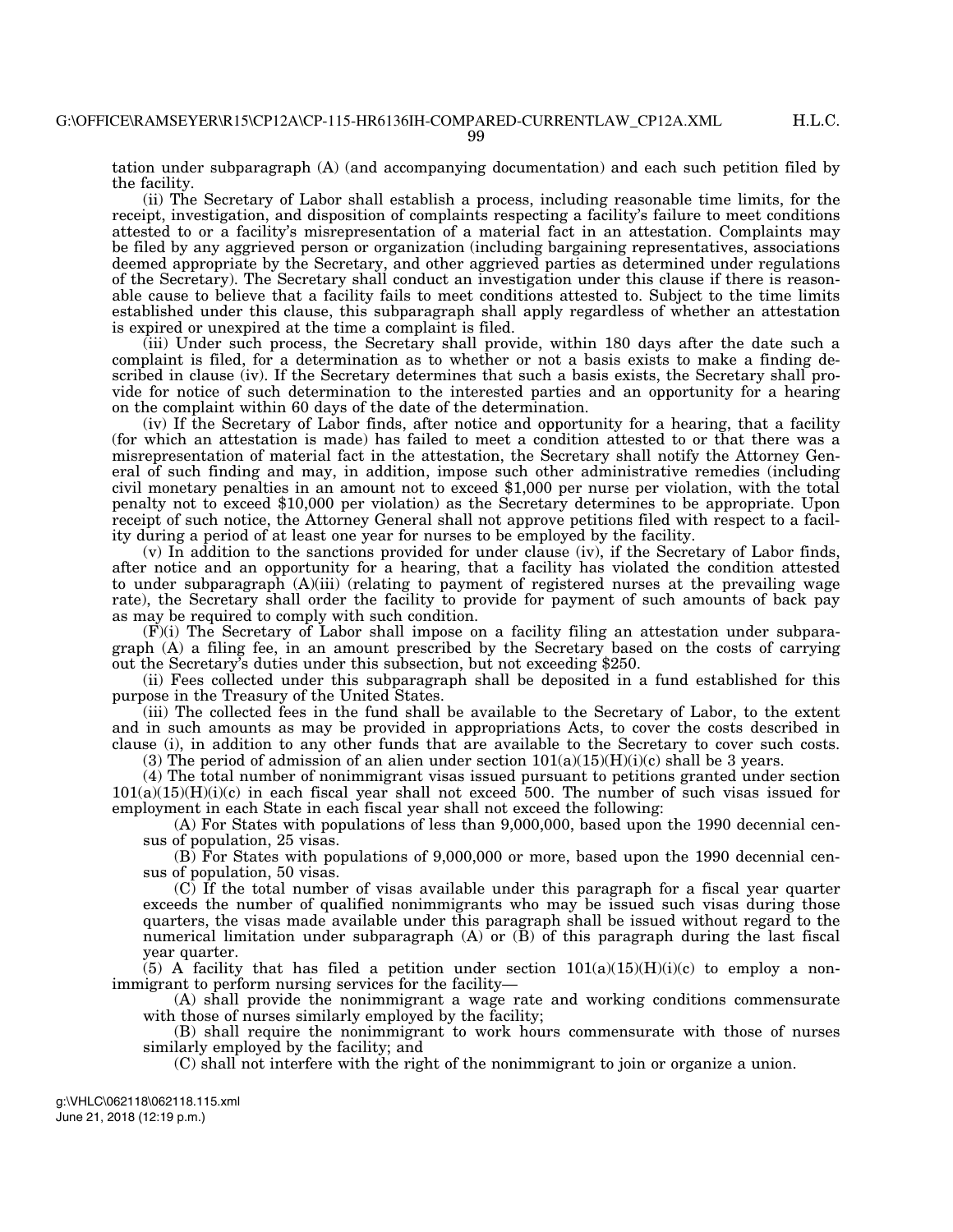(6) For purposes of this subsection and section  $101(a)(15)(H)(i)c$ , the term "facility" means a subsection (d) hospital (as defined in section 1886(d)(1)(B) of the Social Security Act (42 U.S.C.  $1395ww(d)(1)(B))$  that meets the following requirements:

(A) As of March 31, 1997, the hospital was located in a health professional shortage area (as defined in section 332 of the Public Health Service Act (42 U.S.C. 254e)).

(B) Based on its settled cost report filed under title XVIII of the Social Security Act for its cost reporting period beginning during fiscal year 1994—

(i) the hospital has not less than 190 licensed acute care beds;

(ii) the number of the hospital's inpatient days for such period which were made up of patients who (for such days) were entitled to benefits under part A of such title is not less than 35 percent of the total number of such hospital's acute care inpatient days for such period; and

(iii) the number of the hospital's inpatient days for such period which were made up of patients who (for such days) were eligible for medical assistance under a State plan approved under title XIX of the Social Security Act, is not less than 28 percent of the total number of such hospital's acute care inpatient days for such period.

(7) For purposes of paragraph  $(2)(A)(v)$ , the term "lay off", with respect to a worker—

(A) means to cause the worker's loss of employment, other than through a discharge for inadequate performance, violation of workplace rules, cause, voluntary departure, voluntary retirement, or the expiration of a grant or contract; but

(B) does not include any situation in which the worker is offered, as an alternative to such loss of employment, a similar employment opportunity with the same employer at equivalent or higher compensation and benefits than the position from which the employee was discharged, regardless of whether or not the employee accepts the offer.

Nothing in this paragraph is intended to limit an employee's or an employer's rights under a collective bargaining agreement or other employment contract.

 $(n)(1)$  No alien may be admitted or provided status as an H–1B nonimmigrant in an occupational classification unless the employer has filed with the Secretary of Labor an application stating the following:

(A) The employer—

(i) is offering and will offer during the period of authorized employment to aliens admitted or provided status as an H–1B nonimmigrant wages that are at least—

(I) the actual wage level paid by the employer to all other individuals with similar experience and qualifications for the specific employment in question, or

(II) the prevailing wage level for the occupational classification in the area of employment,

whichever is greater, based on the best information available as of the time of filing the application, and

(ii) will provide working conditions for such a nonimmigrant that will not adversely affect the working conditions of workers similarly employed.

(B) There is not a strike or lockout in the course of a labor dispute in the occupational classification at the place of employment.

(C) The employer, at the time of filing the application—

(i) has provided notice of the filing under this paragraph to the bargaining representative (if any) of the employer's employees in the occupational classification and area for which aliens are sought, or

(ii) if there is no such bargaining representative, has provided notice of filing in the occupational classification through such methods as physical posting in conspicuous locations at the place of employment or electronic notification to employees in the occupational classification for which H–1B nonimmigrants are sought.

(D) The application shall contain a specification of the number of workers sought, the occupational classification in which the workers will be employed, and wage rate and conditions under which they will be employed.

(E)(i) In the case of an application described in clause (ii), the employer did not displace and will not displace a United States worker (as defined in paragraph (4)) employed by the employer within the period beginning 90 days before and ending 90 days after the date of filing of any visa petition supported by the application.

(ii) An application described in this clause is an application filed on or after the date final regulations are first promulgated to carry out this subparagraph, and before by an H–1B-de-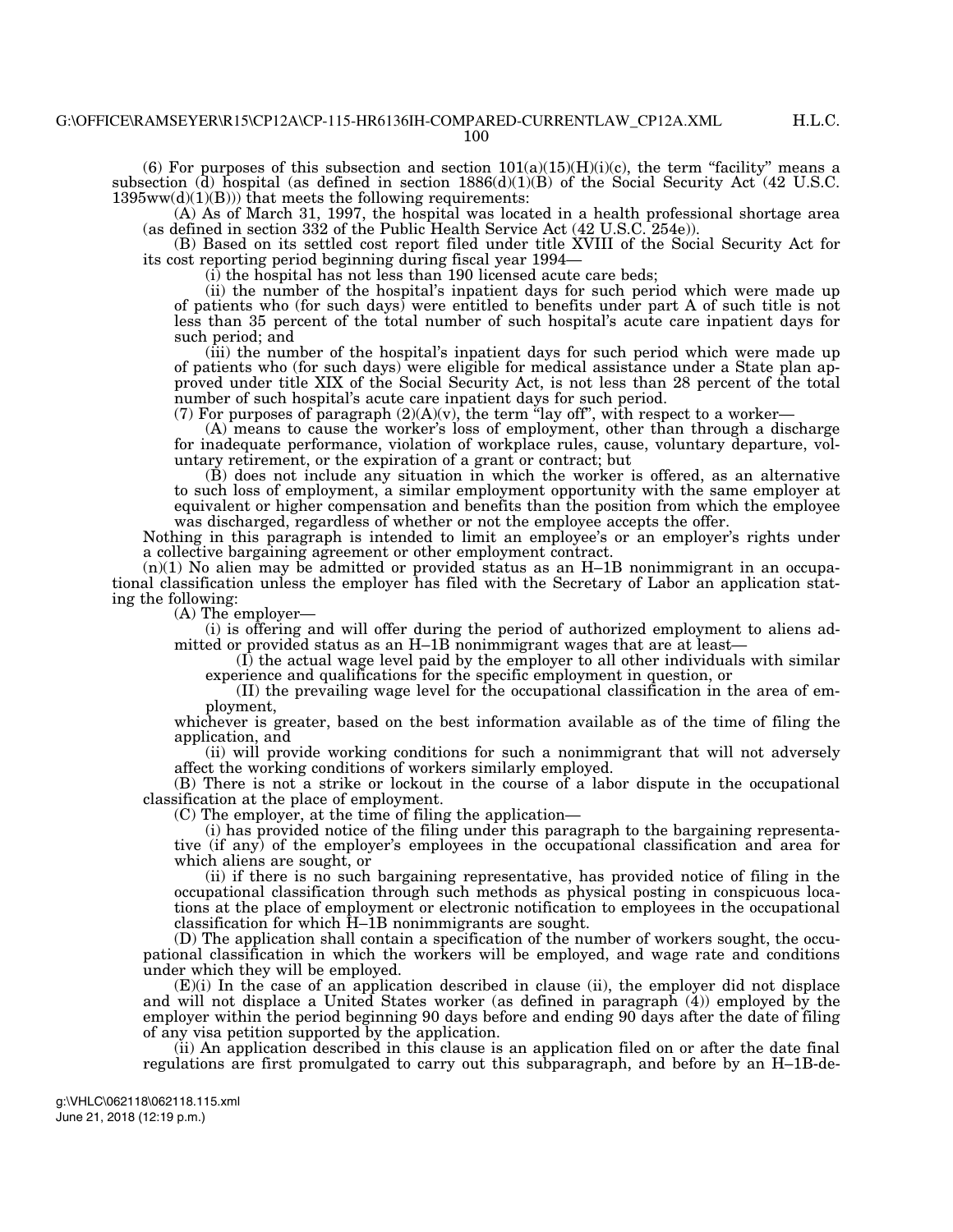pendent employer (as defined in paragraph (3)) or by an employer that has been found, on or after the date of the enactment of the American Competitiveness and Workforce Improvement Act of 1998, under paragraph  $(2)(C)$  or  $(5)$  to have committed a willful failure or misrepresentation during the 5-year period preceding the filing of the application. An application is not described in this clause if the only H–1B nonimmigrants sought in the application are exempt H–1B nonimmigrants.

(F) In the case of an application described in subparagraph (E)(ii), the employer will not place the nonimmigrant with another employer (regardless of whether or not such other employer is an H–1B-dependent employer) where—

(i) the nonimmigrant performs duties in whole or in part at one or more worksites owned, operated, or controlled by such other employer; and

(ii) there are indicia of an employment relationship between the nonimmigrant and such other employer;

unless the employer has inquired of the other employer as to whether, and has no knowledge that, within the period beginning 90 days before and ending 90 days after the date of the placement of the nonimmigrant with the other employer, the other employer has displaced or intends to displace a United States worker employed by the other employer.

 $(G)(i)$  In the case of an application described in subparagraph  $(E)(ii)$ , subject to clause (ii), the employer, prior to filing the application—

(I) has taken good faith steps to recruit, in the United States using procedures that meet industry-wide standards and offering compensation that is at least as great as that required to be offered to H–1B nonimmigrants under subparagraph (A), United States workers for the job for which the nonimmigrant or nonimmigrants is or are sought; and

(II) has offered the job to any United States worker who applies and is equally or bet-

ter qualified for the job for which the nonimmigrant or nonimmigrants is or are sought. (ii) The conditions described in clause (i) shall not apply to an application filed with re-

spect to the employment of an H–1B nonimmigrant who is described in subparagraph  $(A)$ ,  $(B)$ , or  $(C)$  of section  $203(b)(1)$ .

The employer shall make available for public examination, within one working day after the date on which an application under this paragraph is filed, at the employer's principal place of business or worksite, a copy of each such application (and such accompanying documents as are necessary). The Secretary shall compile, on a current basis, a list (by employer and by occupational classification) of the applications filed under this subsection. Such list shall include the wage rate, number of aliens sought, period of intended employment, and date of need. The Secretary shall make such list available for public examination in Washington, D.C. The Secretary of Labor shall review such an application only for completeness and obvious inaccuracies. Unless the Secretary finds that the application is incomplete or obviously inaccurate, the Secretary shall provide the certification described in section  $101(a)(15)(H)(i)$  within 7 days of the date of the filing of the application. The application form shall include a clear statement explaining the liability under subparagraph  $(F)$ of a placing employer if the other employer described in such subparagraph displaces a United States worker as described in such subparagraph. Nothing in subparagraph (G) shall be construed to prohibit an employer from using legitimate selection criteria relevant to the job that are normal or customary to the type of job involved, so long as such criteria are not applied in a discriminatory manner.

 $(2)(A)$  Subject to paragraph  $(5)(A)$ , the Secretary shall establish a process for the receipt, investigation, and disposition of complaints respecting a petitioner's failure to meet a condition specified in an application submitted under paragraph (1) or a petitioner's misrepresentation of material facts in such an application. Complaints may be filed by any aggrieved person or organization (including bargaining representatives). No investigation or hearing shall be conducted on a complaint concerning such a failure or misrepresentation unless the complaint was filed not later than 12 months after the date of the failure or misrepresentation, respectively. The Secretary shall conduct an investigation under this paragraph if there is reasonable cause to believe that such a failure or misrepresentation has occurred.

(B) Under such process, the Secretary shall provide, within 30 days after the date such a complaint is filed, for a determination as to whether or not a reasonable basis exists to make a finding described in subparagraph (C). If the Secretary determines that such a reasonable basis exists, the Secretary shall provide for notice of such determination to the interested parties and an opportunity for a hearing on the complaint, in accordance with section 556 of title 5, United States Code, within 60 days after the date of the determination. If such a hearing is requested, the Secretary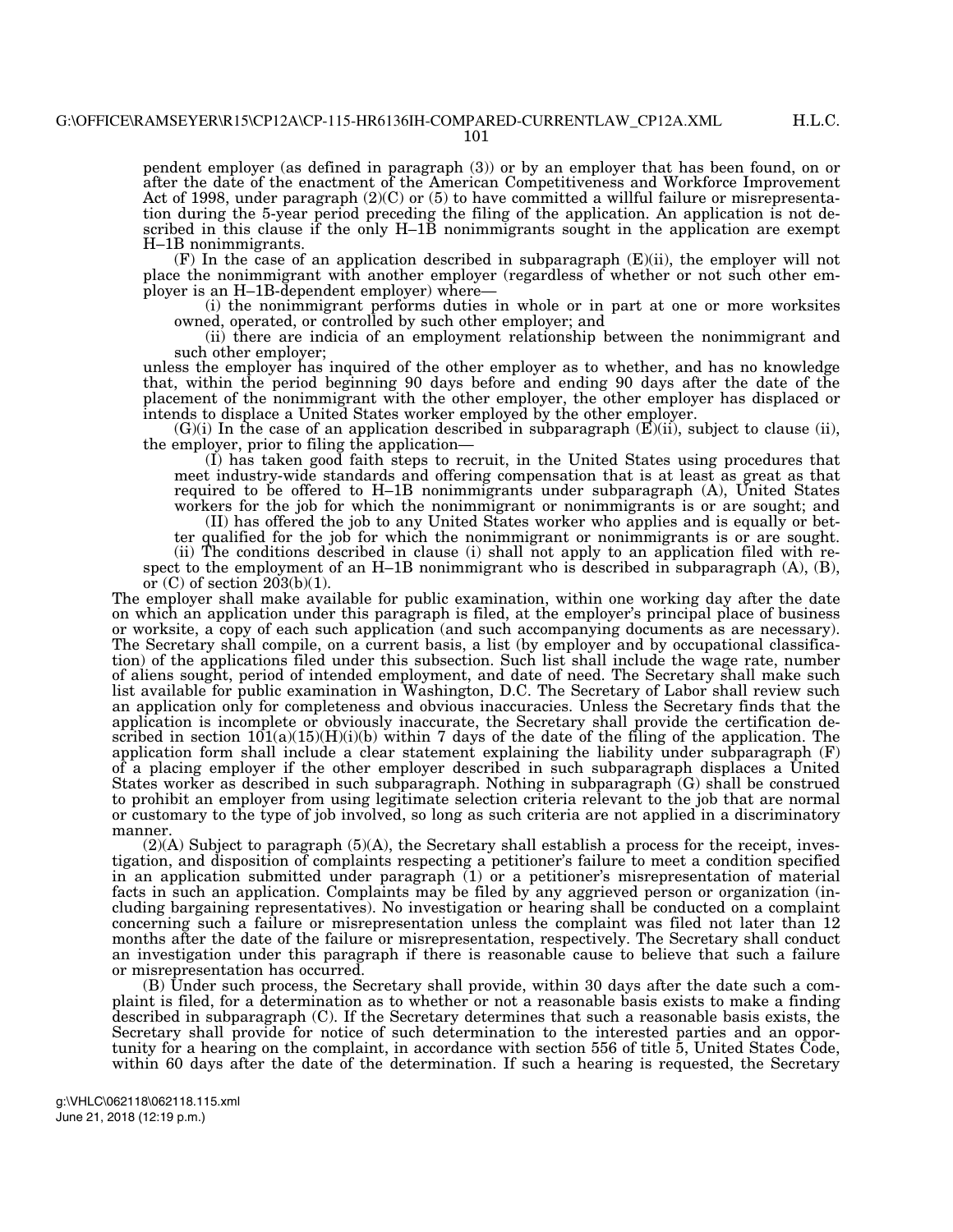shall make a finding concerning the matter by not later than 60 days after the date of the hearing. In the case of similar complaints respecting the same applicant, the Secretary may consolidate the hearings under this subparagraph on such complaints.

 $(C)(i)$  If the Secretary finds, after notice and opportunity for a hearing, a failure to meet a condition of paragraph  $(1)(\check{B})$ ,  $(1)(\check{E})$ , or  $(1)(F)$ , a substantial failure to meet a condition of paragraph  $(1)(C)$ ,  $(1)(D)$ , or  $(1)(G)(i)(I)$ , or a misrepresentation of material fact in an application—

(I) the Secretary shall notify the Attorney General of such finding and may, in addition, impose such other administrative remedies (including civil monetary penalties in an amount not to exceed \$1,000 per violation) as the Secretary determines to be appropriate; and

(II) the Attorney General shall not approve petitions filed with respect to that employer under section 204 or 214(c) during a period of at least 1 year for aliens to be employed by the employer.

(ii) If the Secretary finds, after notice and opportunity for a hearing, a willful failure to meet a condition of paragraph (1), a willful misrepresentation of material fact in an application, or a violation of clause (iv)—

(I) the Secretary shall notify the Attorney General of such finding and may, in addition, impose such other administrative remedies (including civil monetary penalties in an amount not to exceed \$5,000 per violation) as the Secretary determines to be appropriate; and

(II) the Attorney General shall not approve petitions filed with respect to that employer under section 204 or 214(c) during a period of at least 2 years for aliens to be employed by the employer.

(iii) If the Secretary finds, after notice and opportunity for a hearing, a willful failure to meet a condition of paragraph (1) or a willful misrepresentation of material fact in an application, in the course of which failure or misrepresentation the employer displaced a United States worker employed by the employer within the period beginning 90 days before and ending 90 days after the date of filing of any visa petition supported by the application—

(I) the Secretary shall notify the Attorney General of such finding and may, in addition, impose such other administrative remedies (including civil monetary penalties in an amount not to exceed \$35,000 per violation) as the Secretary determines to be appropriate; and

(II) the Attorney General shall not approve petitions filed with respect to that employer under section 204 or 214(c) during a period of at least 3 years for aliens to be employed by the employer.

(iv) It is a violation of this clause for an employer who has filed an application under this subsection to intimidate, threaten, restrain, coerce, blacklist, discharge, or in any other manner discriminate against an employee (which term, for purposes of this clause, includes a former employee and an applicant for employment) because the employee has disclosed information to the employer, or to any other person, that the employee reasonably believes evidences a violation of this subsection, or any rule or regulation pertaining to this subsection, or because the employee cooperates or seeks to cooperate in an investigation or other proceeding concerning the employer's compliance with the requirements of this subsection or any rule or regulation pertaining to this subsection.

(v) The Secretary of Labor and the Attorney General shall devise a process under which an H–1B nonimmigrant who files a complaint regarding a violation of clause (iv) and is otherwise eligible to remain and work in the United States may be allowed to seek other appropriate employment in the United States for a period not to exceed the maximum period of stay authorized for such nonimmigrant classification.

(vi)(I) It is a violation of this clause for an employer who has filed an application under this subsection to require an H–1B nonimmigrant to pay a penalty for ceasing employment with the employer prior to a date agreed to by the nonimmigrant and the employer. The Secretary shall determine whether a required payment is a penalty (and not liquidated damages) pursuant to relevant State law.

(II) It is a violation of this clause for an employer who has filed an application under this subsection to require an alien who is the subject of a petition filed under section  $214(c)(1)$ , for which a fee is imposed under section  $214(c)(9)$ , to reimburse, or otherwise compensate, the employer for part or all of the cost of such fee. It is a violation of this clause for such an employer otherwise to accept such reimbursement or compensation from such an alien.

(III) If the Secretary finds, after notice and opportunity for a hearing, that an employer has committed a violation of this clause, the Secretary may impose a civil monetary penalty of \$1,000 for each such violation and issue an administrative order requiring the return to the nonimmigrant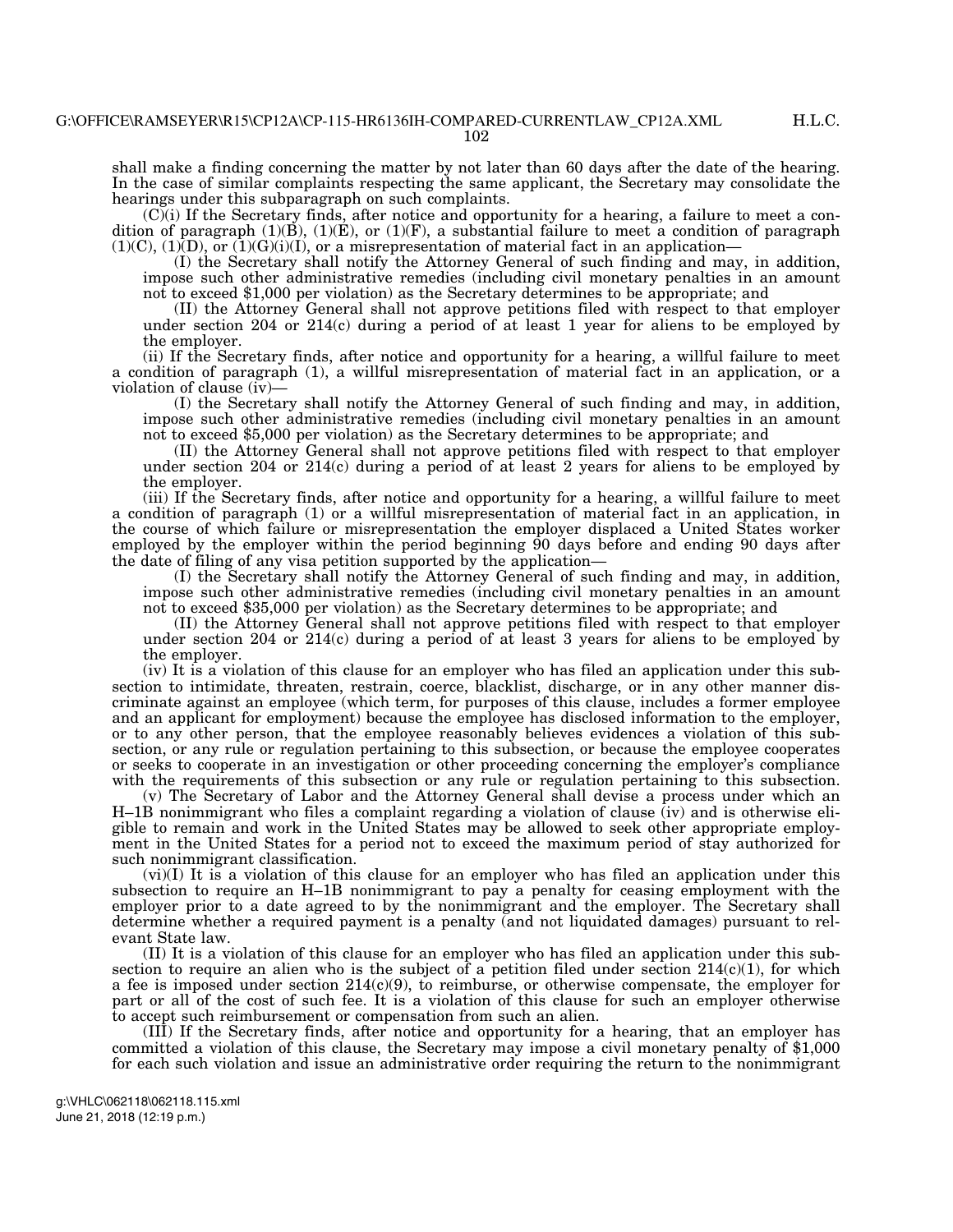H.L.C.

of any amount paid in violation of this clause, or, if the nonimmigrant cannot be located, requiring payment of any such amount to the general fund of the Treasury.

(vii)(I) It is a failure to meet a condition of paragraph  $(1)(A)$  for an employer, who has filed an application under this subsection and who places an H–1B nonimmigrant designated as a fulltime employee on the petition filed under section 214(c)(1) by the employer with respect to the nonimmigrant, after the nonimmigrant has entered into employment with the employer, in nonproductive status due to a decision by the employer (based on factors such as lack of work), or due to the nonimmigrant's lack of a permit or license, to fail to pay the nonimmigrant full-time wages in accordance with paragraph  $(1)(A)$  for all such nonproductive time.

(II) It is a failure to meet a condition of paragraph (1)(A) for an employer, who has filed an application under this subsection and who places an H–1B nonimmigrant designated as a parttime employee on the petition filed under section  $214(c)(1)$  by the employer with respect to the nonimmigrant, after the nonimmigrant has entered into employment with the employer, in nonproductive status under circumstances described in subclause (I), to fail to pay such a nonimmigrant for such hours as are designated on such petition consistent with the rate of pay identified on such petition.

(III) In the case of an H–1B nonimmigrant who has not yet entered into employment with an employer who has had approved an application under this subsection, and a petition under section  $214(c)(1)$ , with respect to the nonimmigrant, the provisions of subclauses (I) and (II) shall apply to the employer beginning 30 days after the date the nonimmigrant first is admitted into the United States pursuant to the petition, or 60 days after the date the nonimmigrant becomes eligible to work for the employer (in the case of a nonimmigrant who is present in the United States on the date of the approval of the petition).

(IV) This clause does not apply to a failure to pay wages to an H–1B nonimmigrant for nonproductive time due to non-work-related factors, such as the voluntary request of the nonimmigrant for an absence or circumstances rendering the nonimmigrant unable to work.

(V) This clause shall not be construed as prohibiting an employer that is a school or other educational institution from applying to an H–1B nonimmigrant an established salary practice of the employer, under which the employer pays to H–1B nonimmigrants and United States workers in the same occupational classification an annual salary in disbursements over fewer than 12 months, if—

(aa) the nonimmigrant agrees to the compressed annual salary payments prior to the commencement of the employment; and

(bb) the application of the salary practice to the nonimmigrant does not otherwise cause the nonimmigrant to violate any condition of the nonimmigrant's authorization under this Act to remain in the United States.

(VI) This clause shall not be construed as superseding clause (viii).

(viii) It is a failure to meet a condition of paragraph  $(1)(A)$  for an employer who has filed an application under this subsection to fail to offer to an H–1B nonimmigrant, during the nonimmigrant's period of authorized employment, benefits and eligibility for benefits (including the opportunity to participate in health, life, disability, and other insurance plans; the opportunity to participate in retirement and savings plans; and cash bonuses and noncash compensation, such as stock options (whether or not based on performance)) on the same basis, and in accordance with the same criteria, as the employer offers to United States workers.

(D) If the Secretary finds, after notice and opportunity for a hearing, that an employer has not paid wages at the wage level specified under the application and required under paragraph (1), the Secretary shall order the employer to provide for payment of such amounts of back pay as may be required to comply with the requirements of paragraph (1), whether or not a penalty under subparagraph (C) has been imposed.

(E) If an H–1B-dependent employer places a nonexempt H–1B nonimmigrant with another employer as provided under paragraph (1)(F) and the other employer has displaced or displaces a United States worker employed by such other employer during the period described in such paragraph, such displacement shall be considered for purposes of this paragraph a failure, by the placing employer, to meet a condition specified in an application submitted under paragraph (1); except that the Attorney General may impose a sanction described in subclause (II) of subparagraph (C)(i),  $(C)(ii)$ , or  $(C)(iii)$  only if the Secretary of Labor found that such placing employer-

(i) knew or had reason to know of such displacement at the time of the placement of the nonimmigrant with the other employer; or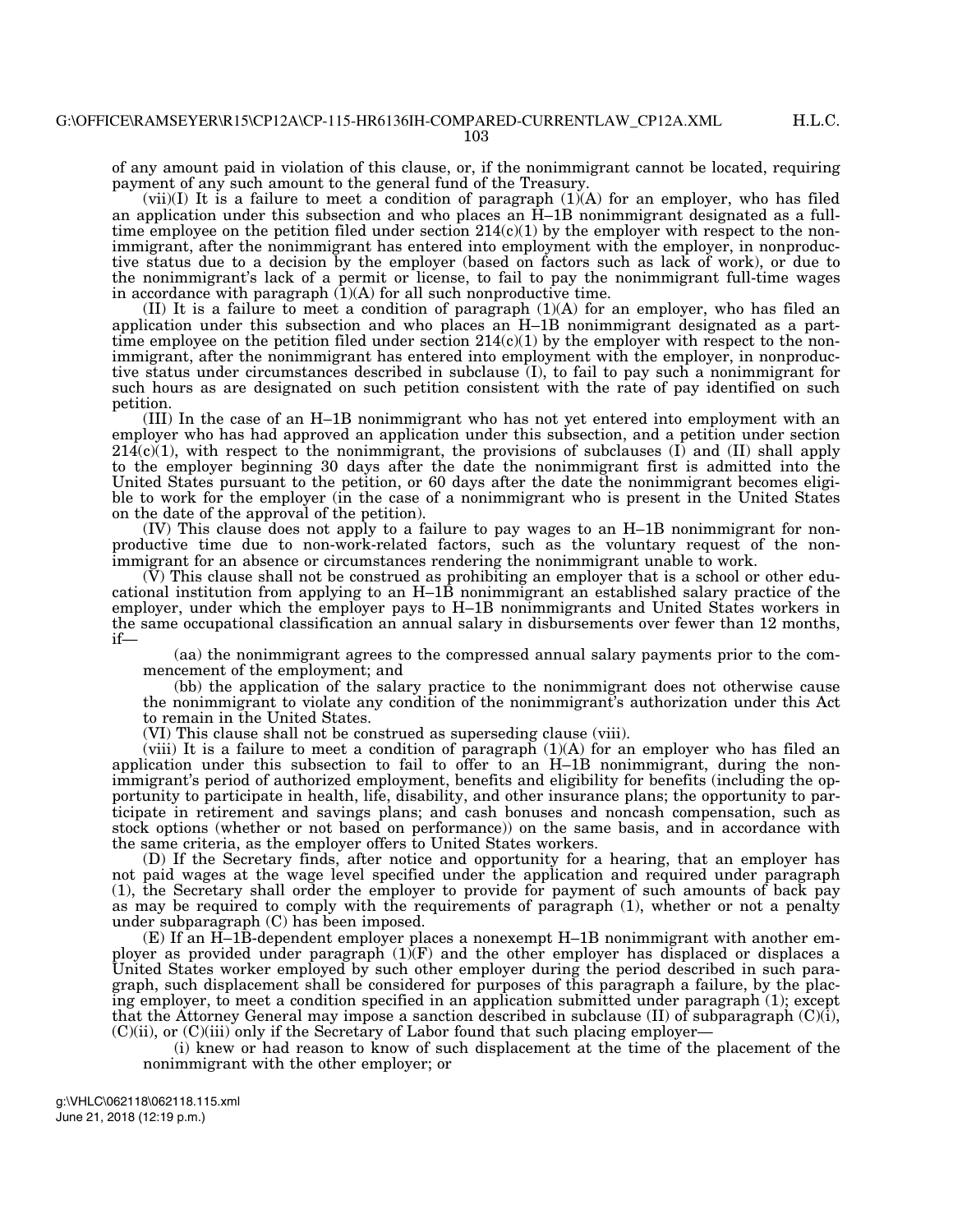H.L.C.

(ii) has been subject to a sanction under this subparagraph based upon a previous placement of an H–1B nonimmigrant with the same other employer.

(F) The Secretary may, on a case-by-case basis, subject an employer to random investigations for a period of up to 5 years, beginning on the date (on or after the date of the enactment of the American Competitiveness and Workforce Improvement Act of 1998) on which the employer is found by the Secretary to have committed a willful failure to meet a condition of paragraph (1) (or has been found under paragraph (5) to have committed a willful failure to meet the condition of paragraph  $(1)(G)(I)(II)$  or to have made a willful misrepresentation of material fact in an application. The preceding sentence shall apply to an employer regardless of whether or not the employer is an H–1B-dependent employer. The authority of the Secretary under this subparagraph shall not be construed to be subject to, or limited by, the requirements of subparagraph  $(A)$ .

(G)(i) The Secretary of Labor may initiate an investigation of any employer that employs nonimmigrants described in section  $101(a)(15)(H)(i)$  if the Secretary of Labor has reasonable cause to believe that the employer is not in compliance with this subsection. In the case of an investigation under this clause, the Secretary of Labor (or the acting Secretary in the case of the absence of disability of the Secretary of Labor) shall personally certify that reasonable cause exists and shall approve commencement of the investigation. The investigation may be initiated for reasons other than completeness and obvious inaccuracies by the employer in complying with this subsection.

(ii) If the Secretary of Labor receives specific credible information from a source who is likely to have knowledge of an employer's practices or employment conditions, or an employer's compliance with the employer's labor condition application under paragraph (1), and whose identity is known to the Secretary of Labor, and such information provides reasonable cause to believe that the employer has committed a willful failure to meet a condition of paragraph  $(1)(A)$ ,  $(1)(B)$ ,  $(1)(C)$ ,  $(1)(E)$ ,  $(1)(F)$ , or  $(1)(G)(i)(I)$ , has engaged in a pattern or practice of failures to meet such a condition, or has committed a substantial failure to meet such a condition that affects multiple employees, the Secretary of Labor may conduct an investigation into the alleged failure or failures. The Secretary of Labor may withhold the identity of the source from the employer, and the source's identity shall not be subject to disclosure under section 552 of title 5, United States Code.

(iii) The Secretary of Labor shall establish a procedure for any person desiring to provide to the Secretary of Labor information described in clause (ii) that may be used, in whole or in part, as the basis for the commencement of an investigation described in such clause, to provide the information in writing on a form developed and provided by the Secretary of Labor and completed by or on behalf of the person. The person may not be an officer or employee of the Department of Labor, unless the information satisfies the requirement of clause (iv)(II) (although an officer or employee of the Department of Labor may complete the form on behalf of the person).

(iv) Any investigation initiated or approved by the Secretary of Labor under clause (ii) shall be based on information that satisfies the requirements of such clause and that—

(I) originates from a source other than an officer or employee of the Department of Labor; or

(II) was lawfully obtained by the Secretary of Labor in the course of lawfully conducting another Department of Labor investigation under this Act of any other Act.

(v) The receipt by the Secretary of Labor of information submitted by an employer to the Attorney General or the Secretary of Labor for purposes of securing the employment of a nonimmigrant described in section  $101(a)(15)(H)(i)$  shall not be considered a receipt of information for purposes of clause (ii).

(vi) No investigation described in clause (ii) (or hearing described in clause (viii) based on such investigation) may be conducted with respect to information about a failure to meet a condition described in clause (ii), unless the Secretary of Labor receives the information not later than 12 months after the date of the alleged failure.

(vii) The Secretary of Labor shall provide notice to an employer with respect to whom there is reasonable cause to initiate an investigation described in clauses (i) or (ii), prior to the commencement of an investigation under such clauses, of the intent to conduct an investigation. The notice shall be provided in such a manner, and shall contain sufficient detail, to permit the employer to respond to the allegations before an investigation is commenced. The Secretary of Labor is not required to comply with this clause if the Secretary of Labor determines that to do so would interfere with an effort by the Secretary of Labor to secure compliance by the employer with the requirements of this subsection. There shall be no judicial review of a determination by the Secretary of Labor under this clause.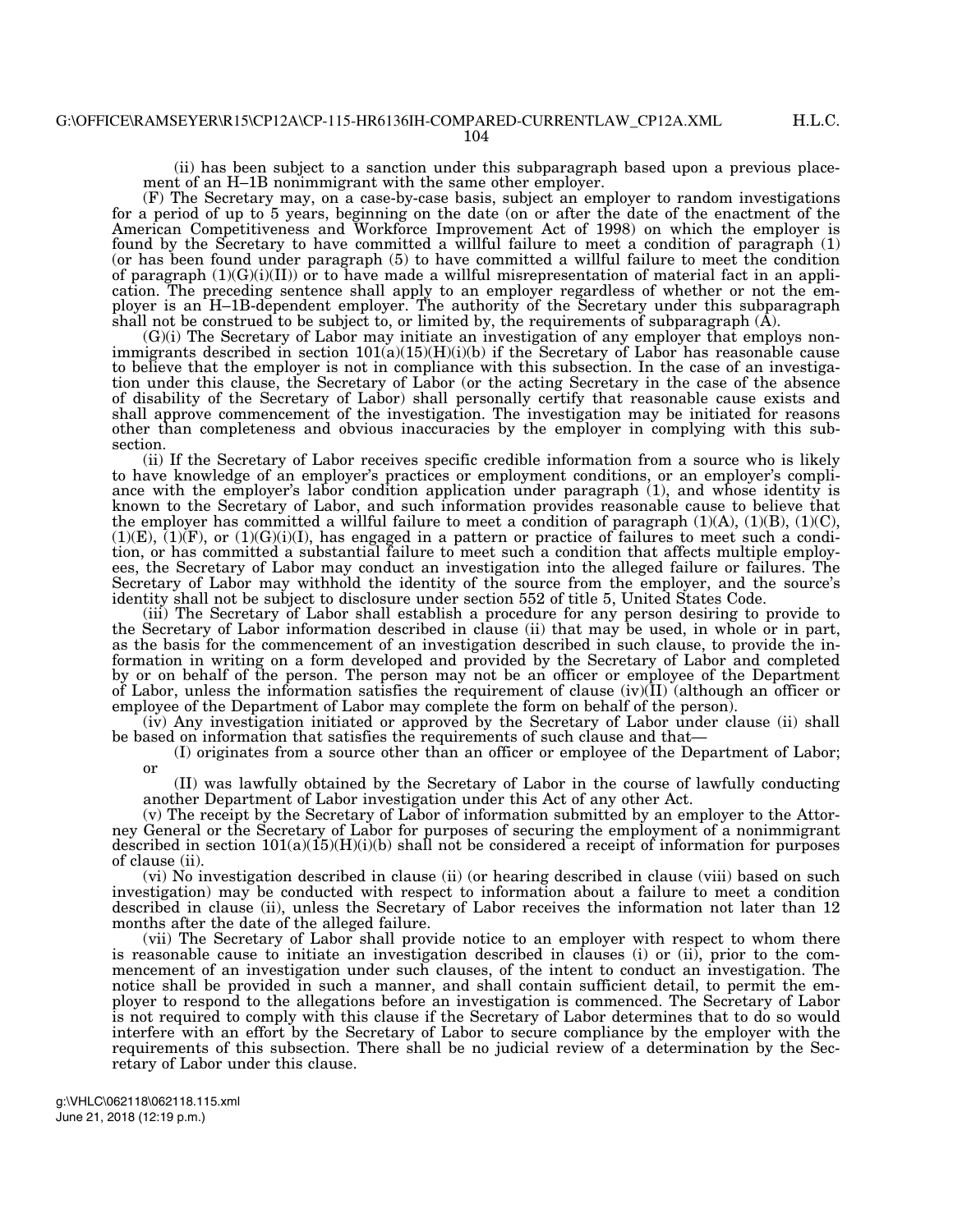(viii) An investigation under clauses (i) or (ii) may be conducted for a period of up to 60 days. If the Secretary of Labor determines after such an investigation that a reasonable basis exists to make a finding that the employer has committed a willful failure to meet a condition of paragraph  $(1)(A)$ ,  $(1)(B)$ ,  $(1)(C)$ ,  $(1)(E)$ ,  $(1)(F)$ , or  $(1)(G)(i)(I)$ , has engaged in a pattern or practice of failures to meet such a condition, or has committed a substantial failure to meet such a condition that affects multiple employees, the Secretary of Labor shall provide for notice of such determination to the interested parties and an opportunity for a hearing in accordance with section 556 of title 5, United States Code, within 120 days after the date of the determination. If such a hearing is requested, the Secretary of Labor shall make a finding concerning the matter by not later than 120 days after the date of the hearing.

(H)(i) Except as provided in clauses (ii) and (iii), a person or entity is considered to have complied with the requirements of this subsection, notwithstanding a technical or procedural failure to meet such requirements, if there was a good faith attempt to comply with the requirements.

(ii) Clause (i) shall not apply if—

(I) the Department of Labor (or another enforcement agency) has explained to the person or entity the basis for the failure;

(II) the person or entity has been provided a period of not less than 10 business days (beginning after the date of the explanation) within which to correct the failure; and

(III) the person or entity has not corrected the failure voluntarily within such period.

(iii) A person or entity that, in the course of an investigation, is found to have violated the prevailing wage requirements set forth in paragraph  $(1)(\tilde{A})$ , shall not be assessed fines or other penalties for such violation if the person or entity can establish that the manner in which the prevailing wage was calculated was consistent with recognized industry standards and practices.

(iv) Clauses (i) and (iii) shall not apply to a person or entity that has engaged in or is engaging in a pattern or practice of willful violations of this subsection.

(I) Nothing in this subsection shall be construed as superseding or preempting any other enforcement-related authority under this Act (such as the authorities under section 274B), or any other Act.

 $(3)(A)$  For purposes of this subsection, the term "H-1B-dependent employer" means an employer that—

(i)(I) has 25 or fewer full-time equivalent employees who are employed in the United States; and (II) employs more than 7 H–1B nonimmigrants;

(ii)(I) has at least 26 but not more than 50 full-time equivalent employees who are employed in the United States; and (II) employs more than 12 H–1B nonimmigrants; or

(iii)(I) has at least 51 full-time equivalent employees who are employed in the United States; and (II) employs H–1B nonimmigrants in a number that is equal to at least 15 percent of the number of such full-time equivalent employees.

(B) For purposes of this subsection—

(i) the term "exempt H-1B nonimmigrant" means an H-1B nonimmigrant who-

(I) receives wages (including cash bonuses and similar compensation) at an annual rate equal to at least \$60,000; or

(II) has attained a master's or higher degree (or its equivalent) in a specialty related to the intended employment; and

(ii) the term nonexempt H–1B nonimmigrant means an H–1B nonimmigrant who is not an exempt H–1B nonimmigrant.

(C) For purposes of subparagraph (A)—

(i) in computing the number of full-time equivalent employees and the number of H–1B nonimmigrants, exempt H–1B nonimmigrants shall not be taken into account during the longer of—

(I) the 6-month period beginning on the date of the enactment of the American Competitiveness and Workforce Improvement Act of 1998; or

(II) the period beginning on the date of the enactment of the American Competitiveness and Workforce Improvement Act of 1998 and ending on the date final regulations are issued to carry out this paragraph; and

(ii) any group treated as a single employer under subsection (b), (c), (m), or (o) of section 414 of the Internal Revenue Code of 1986 shall be treated as a single employer.

(4) For purposes of this subsection: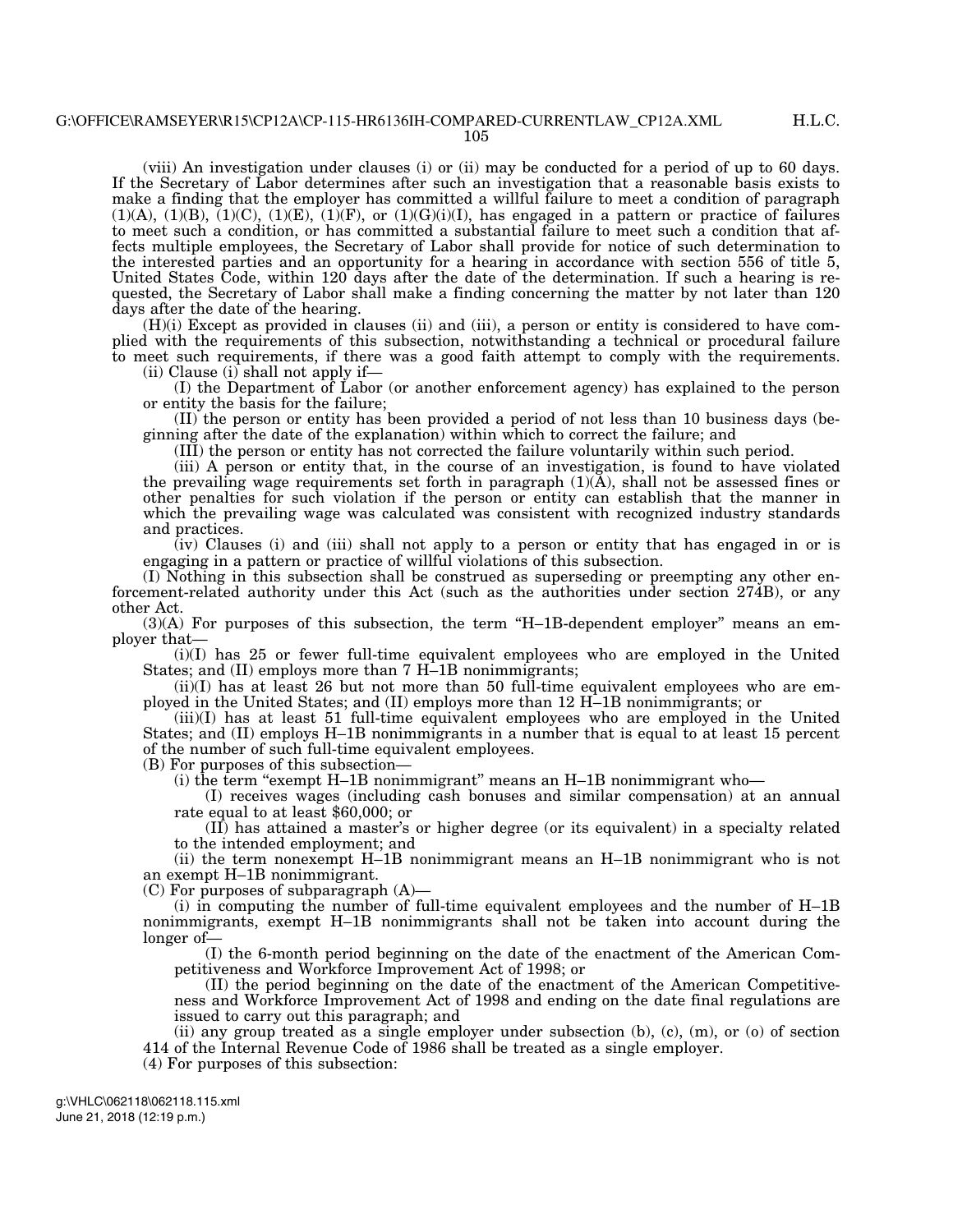(A) The term "area of employment" means the area within normal commuting distance of the worksite or physical location where the work of the H–1B nonimmigrant is or will be performed. If such worksite or location is within a Metropolitan Statistical Area, any place within such area is deemed to be within the area of employment.

(B) In the case of an application with respect to one or more H–1B nonimmigrants by an employer, the employer is considered to "displace" a United States worker from a job if the employer lays off the worker from a job that is essentially the equivalent of the job for which the nonimmigrant or nonimmigrants is or are sought. A job shall not be considered to be essentially equivalent of another job unless it involves essentially the same responsibilities, was held by a United States worker with substantially equivalent qualifications and experience, and is located in the same area of employment as the other job.

(C) The term ''H–1B nonimmigrant'' means an alien admitted or provided status as a nonimmigrant described in section  $101(a)(15)(H)(i)(b)$ .

 $(D)(i)$  The term "lays off", with respect to a worker—

(I) means to cause the worker's loss of employment, other than through a discharge for inadequate performance, violation of workplace rules, cause, voluntary departure, voluntary retirement, or the expiration of a grant or contract (other than a temporary employment contract entered into in order to evade a condition described in subparagraph  $(E)$  or  $(F)$  of paragraph  $(1)$ ); but

(II) does not include any situation in which the worker is offered, as an alternative to such loss of employment, a similar employment opportunity with the same employer (or, in the case of a placement of a worker with another employer under paragraph  $(1)(F)$ , with either employer described in such paragraph) at equivalent or higher compensation and benefits than the position from which the employee was discharged, regardless of whether or not the employee accepts the offer.

(ii) Nothing in this subparagraph is intended to limit an employee's rights under a collective bargaining agreement or other employment contract.

(E) The term ''United States worker'' means an employee who—

(i) is a citizen or national of the United States; or

(ii) is an alien who is lawfully admitted for permanent residence, is admitted as a refugee under section 207, is granted asylum under section 208, or is an immigrant otherwise authorized, by this Act or by the Attorney General, to be employed.

 $(5)(A)$  This paragraph shall apply instead of subparagraphs  $(A)$  through  $(E)$  of paragraph  $(2)$ in the case of a violation described in subparagraph (B), but shall not be construed to limit or affect the authority of the Secretary or the Attorney General with respect to any other violation.

(B) The Attorney General shall establish a process for the receipt, initial review, and disposition in accordance with this paragraph of complaints respecting an employer's failure to meet the condition of paragraph  $(1)(G)(I)(II)$  or a petitioner's misrepresentation of material facts with respect to such condition. Complaints may be filed by an aggrieved individual who has submitted a résumé or otherwise applied in a reasonable manner for the job that is the subject of the condition. No proceeding shall be conducted under this paragraph on a complaint concerning such a failure or misrepresentation unless the Attorney General determines that the complaint was filed not later than 12 months after the date of the failure or misrepresentation, respectively.

(C) If the Attorney General finds that a complaint has been filed in accordance with subparagraph (B) and there is reasonable cause to believe that such a failure or misrepresentation described in such complaint has occurred, the Attorney General shall initiate binding arbitration proceedings by requesting the Federal Mediation and Conciliation Service to appoint an arbitrator from the roster of arbitrators maintained by such Service. The procedure and rules of such Service shall be applicable to the selection of such arbitrator and to such arbitration proceedings. The Attorney General shall pay the fee and expenses of the arbitrator.

 $(D)(i)$  The arbitrator shall make findings respecting whether a failure or misrepresentation described in subparagraph (B) occurred. If the arbitrator concludes that failure or misrepresentation was willful, the arbitrator shall make a finding to that effect. The arbitrator may not find such a failure or misrepresentation (or that such a failure or misrepresentation was willful) unless the complainant demonstrates such a failure or misrepresentation (or its willful character) by clear and convincing evidence. The arbitrator shall transmit the findings in the form of a written opinion to the parties to the arbitration and the Attorney General. Such findings shall be final and conclusive, and, except as provided in this subparagraph, no official or court of the United States shall have power or jurisdiction to review any such findings.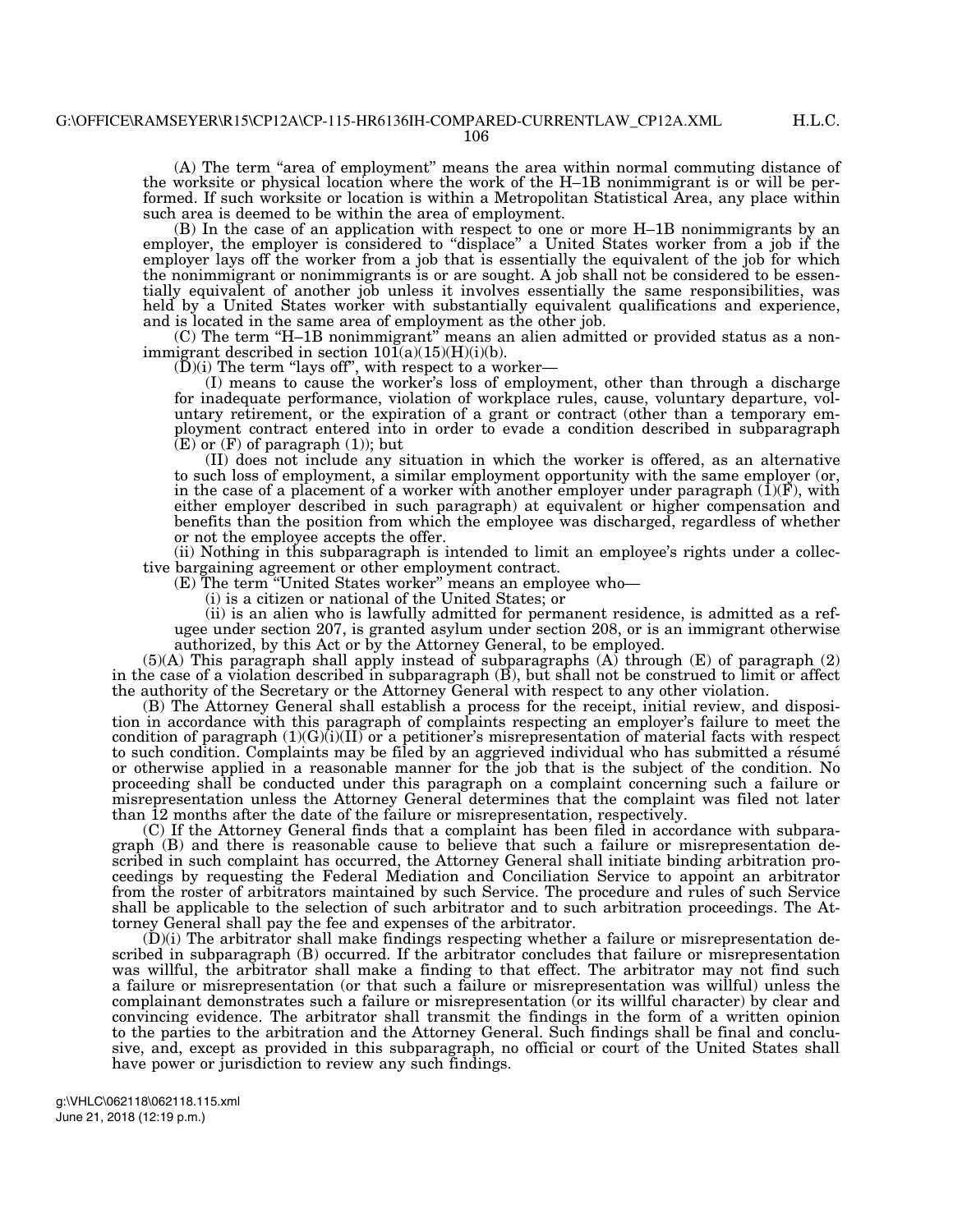(ii) The Attorney General may review and reverse or modify the findings of an arbitrator only on the same bases as an award of an arbitrator may be vacated or modified under section 10 or 11 of title 9, United States Code.

(iii) With respect to the findings of an arbitrator, a court may review only the actions of the Attorney General under clause (ii) and may set aside such actions only on the grounds described in subparagraph (A), (B), or (C) of section 706(a)(2) of title 5, United States Code. Notwithstanding any other provision of law, such judicial review may only be brought in an appropriate United States court of appeals.

(E) If the Attorney General receives a finding of an arbitrator under this paragraph that an employer has failed to meet the condition of paragraph  $(1)(G)(i)(II)$  or has misrepresented a material fact with respect to such condition, unless the Attorney General reverses or modifies the finding under subparagraph  $(D)(ii)$ —<br>(i) the Attorney General may impose administrative remedies (including civil monetary

penalties in an amount not to exceed  $$1,000$  per violation or  $$5,000$  per violation in the case of a willful failure or misrepresentation) as the Attorney General determines to be appropriate; and

(ii) the Attorney General is authorized to not approve petitions filed, with respect to that employer and for aliens to be employed by the employer, under section  $204$  or  $214(c)$ —

(I) during a period of not more than 1 year; or

(II) in the case of a willful failure or willful misrepresentation, during a period of not more than 2 years.

(F) The Attorney General shall not delegate, to any other employee or official of the Department of Justice, any function of the Attorney General under this paragraph, until 60 days after the Attorney General has submitted a plan for such delegation to the Committees on the Judiciary of the United States House of Representatives and the Senate.

(o) An alien who has been physically present in the United States shall not be eligible to receive an immigrant visa within ninety days following departure therefrom unless—

(1) the alien was maintaining a lawful nonimmigrant status at the time of such departure, or

(2) the alien is the spouse or unmarried child of an individual who obtained temporary or permanent resident status under section 210 or 245A of the Immigration and Nationality Act or section 202 of the Immigration Reform and Control Act of 1986 at any date, who—

(A) as of May 5, 1988, was the unmarried child or spouse of the individual who obtained temporary or permanent resident status under section 210 or 245A of the Immigration and Nationality Act or section 202 of the Immigration Reform and Control Act of 1986;

(B) entered the United States before May 5, 1988, resided in the United States on May 5, 1988, and is not a lawful permanent resident; and

(C) applied for benefits under section 301(a) of the Immigration Act of 1990.

(p)(1) In computing the prevailing wage level for an occupational classification in an area of employment for purposes of subsections (a)(5)(A), (n)(1)(A)(i)(II), and (t)(1)(A)(i)(II) in the case of an employee of—

 $(A)$  an institution of higher education (as defined in section 101(a) of the Higher Education Act of 1965), or a related or affiliated nonprofit entity; or

(B) a nonprofit research organization or a Governmental research organization,

the prevailing wage level shall only take into account employees at such institutions and organizations in the area of employment.

(2) With respect to a professional athlete (as defined in subsection  $(a)(5)(A)(iii)(II))$  when the job opportunity is covered by professional sports league rules or regulations, the wage set forth in those rules or regulations shall be considered as not adversely affecting the wages of United States workers similarly employed and be considered the prevailing wage.

(3) The prevailing wage required to be paid pursuant to subsections (a)(5)(A),  $(n)(1)(A)(i)(II)$ , and  $(t)(1)(A)(i)(II)$  shall be 100 percent of the wage determined pursuant to those sections.

(4) Where the Secretary of Labor uses, or makes available to employers, a governmental survey to determine the prevailing wage, such survey shall provide at least 4 levels of wages commensurate with experience, education, and the level of supervision. Where an existing government survey has only 2 levels, 2 intermediate levels may be created by dividing by 3, the difference between the 2 levels offered, adding the quotient thus obtained to the first level and subtracting that quotient from the second level.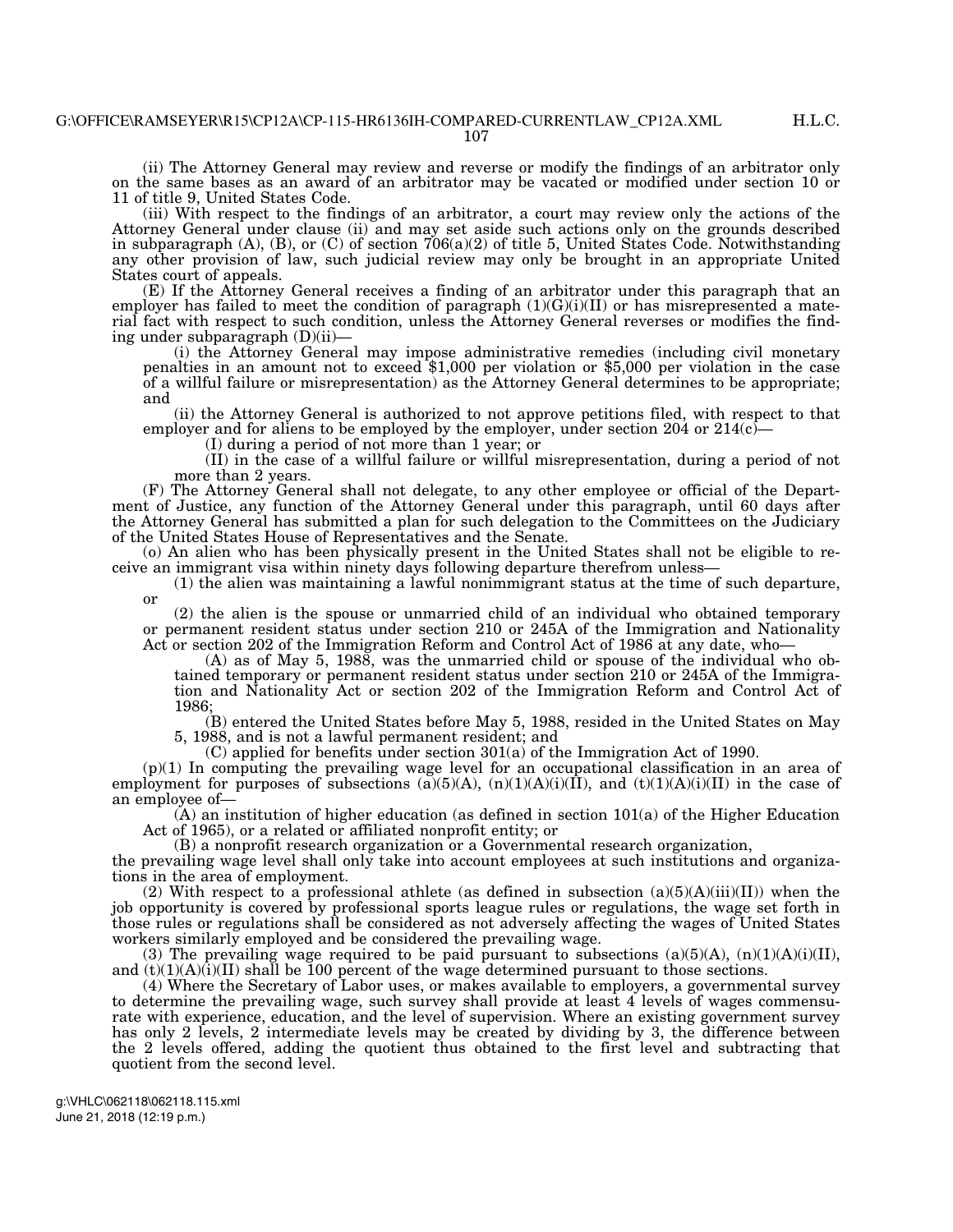H.L.C.

(q) Any alien admitted under section  $101(a)(15)(B)$  may accept an honorarium payment and associated incidental expenses for a usual academic activity or activities (lasting not longer than 9 days at any single institution), as defined by the Attorney General in consultation with the Secretary of Education, if such payment is offered by an institution or organization described in subsection  $(p)(1)$  and is made for services conducted for the benefit of that institution or entity and if the alien has not accepted such payment or expenses from more than 5 institutions or organizations in the previous 6-month period.

 $(r)$  Subsection  $(a)(5)(C)$  shall not apply to an alien who seeks to enter the United States for the purpose of performing labor as a nurse who presents to the consular officer (or in the case of an adjustment of status, the Attorney General) a certified statement from the Commission on Graduates of Foreign Nursing Schools (or an equivalent independent credentialing organization approved for the certification of nurses under subsection  $(a)(5)(C)$  by the Attorney General in consultation with the Secretary of Health and Human Services) that—

(1) the alien has a valid and unrestricted license as a nurse in a State where the alien intends to be employed and such State verifies that the foreign licenses of alien nurses are authentic and unencumbered;

(2) the alien has passed the National Council Licensure Examination (NCLEX);

(3) the alien is a graduate of a nursing program—

(A) in which the language of instruction was English;

(B) located in a country—

(i) designated by such commission not later than 30 days after the date of the enactment of the Nursing Relief for Disadvantaged Areas Act of 1999, based on such commission's assessment that the quality of nursing education in that country, and the English language proficiency of those who complete such programs in that country, justify the country's designation; or

(ii) designated on the basis of such an assessment by unanimous agreement of such commission and any equivalent credentialing organizations which have been approved under subsection  $(a)(5)(C)$  for the certification of nurses under this subsection; and

 $(C)(i)$  which was in operation on or before the date of the enactment of the Nursing Relief for Disadvantaged Areas Act of 1999; or

(ii) has been approved by unanimous agreement of such commission and any equivalent credentialing organizations which have been approved under subsection (a)(5)(C) for the certification of nurses under this subsection.

(s) In determining whether an alien described in subsection  $(a)(4)(C)(i)$  is inadmissible under subsection (a)(4) or ineligible to receive an immigrant visa or otherwise to adjust to the status of permanent resident by reason of subsection (a)(4), the consular officer or the Attorney General shall not consider any benefits the alien may have received that were authorized under section 501 of the Illegal Immigration Reform and Immigrant Responsibility Act of 1996 (8 U.S.C. 1641(c)).

 $(t)(1)$  No alien may be admitted or provided status as a nonimmigrant under section  $101(a)(15)(H)(i)(b1)$  or section  $101(a)(15)(E)(iii)$  in an occupational classification unless the employer has filed with the Secretary of Labor an attestation stating the following:

(A) The employer—

(i) is offering and will offer during the period of authorized employment to aliens admitted or provided status under section  $101(a)(15)(H)(i)(b1)$  or section  $101(a)(15)(E)(iii)$ wages that are at least—

(I) the actual wage level paid by the employer to all other individuals with similar experience and qualifications for the specific employment in question; or

(II) the prevailing wage level for the occupational classification in the area of employment,

whichever is greater, based on the best information available as of the time of filing the attestation; and

(ii) will provide working conditions for such a nonimmigrant that will not adversely affect the working conditions of workers similarly employed.

(B) There is not a strike or lockout in the course of a labor dispute in the occupational classification at the place of employment.

(C) The employer, at the time of filing the attestation—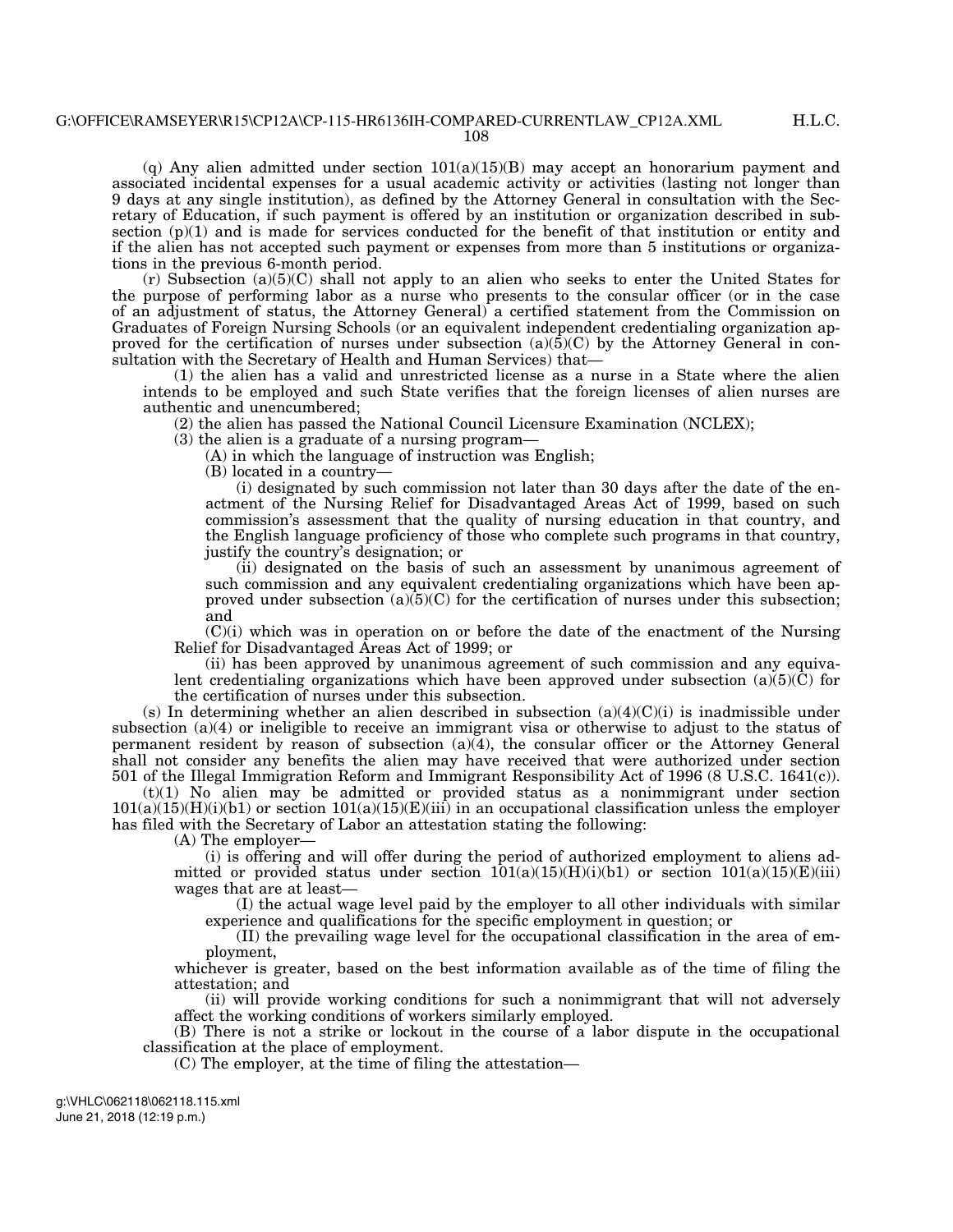H.L.C.

(i) has provided notice of the filing under this paragraph to the bargaining representative (if any) of the employer's employees in the occupational classification and area for which aliens are sought; or

(ii) if there is no such bargaining representative, has provided notice of filing in the occupational classification through such methods as physical posting in conspicuous locations at the place of employment or electronic notification to employees in the occupational classification for which nonimmigrants under section  $101(a)(15)(H)(i)(b1)$  or section  $101(a)(15)(E)(iii)$  are sought.

(D) A specification of the number of workers sought, the occupational classification in which the workers will be employed, and wage rate and conditions under which they will be employed.

(2)(A) The employer shall make available for public examination, within one working day after the date on which an attestation under this subsection is filed, at the employer's principal place of business or worksite, a copy of each such attestation (and such accompanying documents as are necessary).

(B)(i) The Secretary of Labor shall compile, on a current basis, a list (by employer and by occupational classification) of the attestations filed under this subsection. Such list shall include, with respect to each attestation, the wage rate, number of aliens sought, period of intended employment, and date of need.

(ii) The Secretary of Labor shall make such list available for public examination in Washington, D.C.

(C) The Secretary of Labor shall review an attestation filed under this subsection only for completeness and obvious inaccuracies. Unless the Secretary of Labor finds that an attestation is incomplete or obviously inaccurate, the Secretary of Labor shall provide the certification described in section  $101(a)(15)(H)(i)(b1)$  or section  $101(a)(15)(E)(iii)$  within 7 days of the date of the filing of the attestation.

(3)(A) The Secretary of Labor shall establish a process for the receipt, investigation, and disposition of complaints respecting the failure of an employer to meet a condition specified in an attestation submitted under this subsection or misrepresentation by the employer of material facts in such an attestation. Complaints may be filed by any aggrieved person or organization (including bargaining representatives). No investigation or hearing shall be conducted on a complaint concerning such a failure or misrepresentation unless the complaint was filed not later than 12 months after the date of the failure or misrepresentation, respectively. The Secretary of Labor shall conduct an investigation under this paragraph if there is reasonable cause to believe that such a failure or misrepresentation has occurred.

(B) Under the process described in subparagraph (A), the Secretary of Labor shall provide, within 30 days after the date a complaint is filed, for a determination as to whether or not a reasonable basis exists to make a finding described in subparagraph (C). If the Secretary of Labor determines that such a reasonable basis exists, the Secretary of Labor shall provide for notice of such determination to the interested parties and an opportunity for a hearing on the complaint, in accordance with section 556 of title 5, United States Code, within 60 days after the date of the determination. If such a hearing is requested, the Secretary of Labor shall make a finding concerning the matter by not later than 60 days after the date of the hearing. In the case of similar complaints respecting the same applicant, the Secretary of Labor may consolidate the hearings under this subparagraph on such complaints.

(C)(i) If the Secretary of Labor finds, after notice and opportunity for a hearing, a failure to meet a condition of paragraph  $(1)(B)$ , a substantial failure to meet a condition of paragraph  $(1)(C)$ or  $(1)(D)$ , or a misrepresentation of material fact in an attestation-

(I) the Secretary of Labor shall notify the Secretary of State and the Secretary of Homeland Security of such finding and may, in addition, impose such other administrative remedies (including civil monetary penalties in an amount not to exceed \$1,000 per violation) as the Secretary of Labor determines to be appropriate; and

(II) the Secretary of State or the Secretary of Homeland Security, as appropriate, shall not approve petitions or applications filed with respect to that employer under section 204, 214(c),  $101(a)(15)(H)(i)b1$ , or  $101(a)(15)(E)(iii)$  or section  $101(a)(15)(E)(iii)$  during a period of at least 1 year for aliens to be employed by the employer.

(ii) If the Secretary of Labor finds, after notice and opportunity for a hearing, a willful failure to meet a condition of paragraph (1), a willful misrepresentation of material fact in an attestation, or a violation of clause (iv)—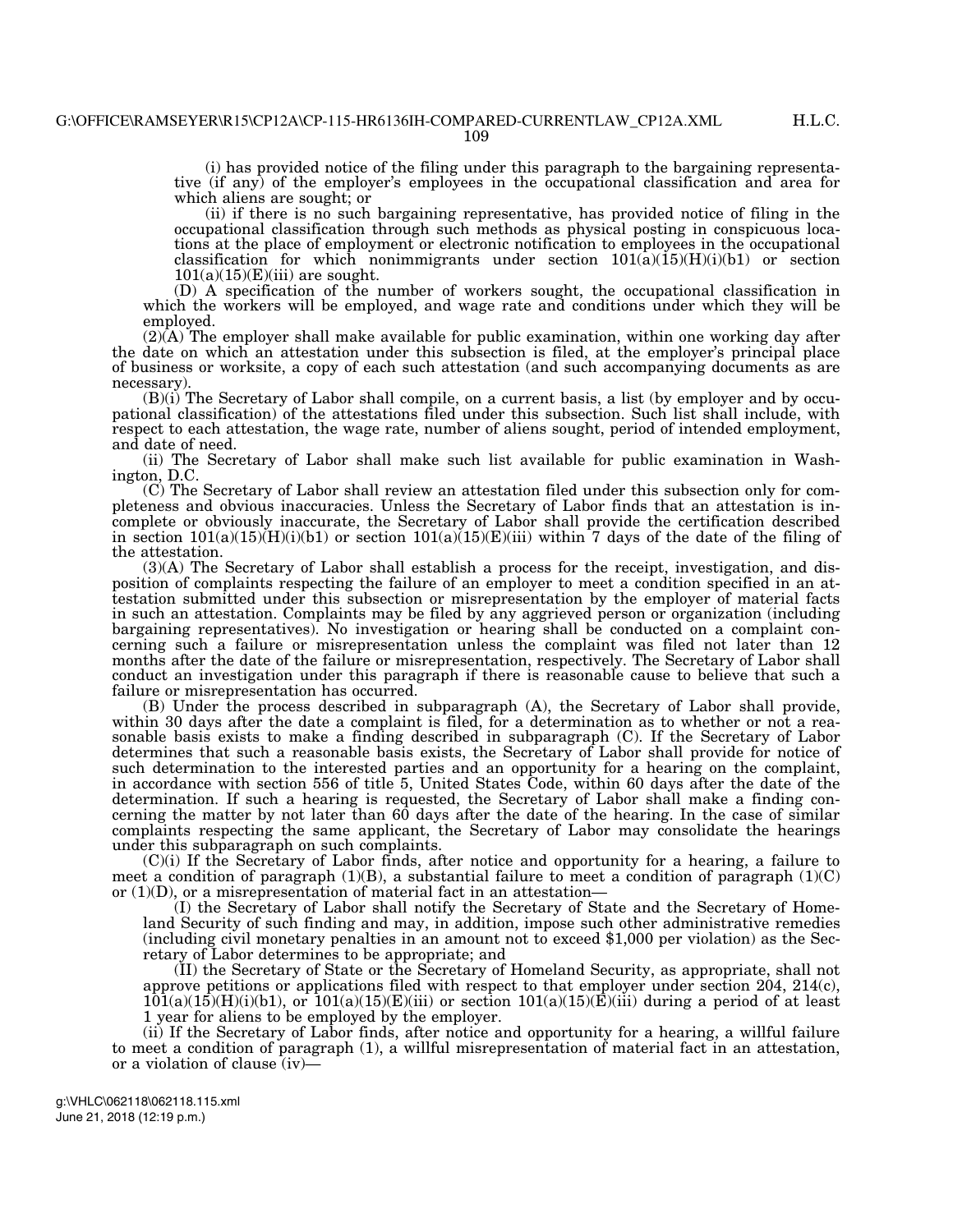(I) the Secretary of Labor shall notify the Secretary of State and the Secretary of Homeland Security of such finding and may, in addition, impose such other administrative remedies (including civil monetary penalties in an amount not to exceed \$5,000 per violation as the Secretary of Labor determines to be appropriate; and

(II) the Secretary of State or the Secretary of Homeland Security, as appropriate, shall not approve petitions or applications filed with respect to that employer under section 204, 214(c),  $101(a)(15)(H)(i)b1$ , or  $101(a)(15)(E)(iii)$  or section  $101(a)(15)(E)(iii)$  during a period of at least 2 years for aliens to be employed by the employer.

(iii) If the Secretary of Labor finds, after notice and opportunity for a hearing, a willful failure to meet a condition of paragraph (1) or a willful misrepresentation of material fact in an attestation, in the course of which failure or misrepresentation the employer displaced a United States worker employed by the employer within the period beginning 90 days before and ending 90 days after the date of filing of any visa petition or application supported by the attestation—

(I) the Secretary of Labor shall notify the Secretary of State and the Secretary of Homeland Security of such finding and may, in addition, impose such other administrative remedies (including civil monetary penalties in an amount not to exceed \$35,000 per violation) as the Secretary of Labor determines to be appropriate; and

(II) the Secretary of State or the Secretary of Homeland Security, as appropriate, shall not approve petitions or applications filed with respect to that employer under section 204, 214(c),  $101(a)(15)(H)(i)b1$ , or  $101(a)(15)(E)(iii)$  or section  $101(a)(15)(E)(iii)$  during a period of at least 3 years for aliens to be employed by the employer.

(iv) It is a violation of this clause for an employer who has filed an attestation under this subsection to intimidate, threaten, restrain, coerce, blacklist, discharge, or in any other manner discriminate against an employee (which term, for purposes of this clause, includes a former employee and an applicant for employment) because the employee has disclosed information to the employer, or to any other person, that the employee reasonably believes evidences a violation of this subsection, or any rule or regulation pertaining to this subsection, or because the employee cooperates or seeks to cooperate in an investigation or other proceeding concerning the employer's compliance with the requirements of this subsection or any rule or regulation pertaining to this subsection.

(v) The Secretary of Labor and the Secretary of Homeland Security shall devise a process under which a nonimmigrant under section  $101(a)(15)(H)(i)(b)$  or section  $101(a)(15)(E)(iii)$  who files a complaint regarding a violation of clause (iv) and is otherwise eligible to remain and work in the United States may be allowed to seek other appropriate employment in the United States for a period not to exceed the maximum period of stay authorized for such nonimmigrant classification.

(vi)(I) It is a violation of this clause for an employer who has filed an attestation under this subsection to require a nonimmigrant under section  $101(a)(15)(H)(i)(b1)$  or section  $101(a)(15)(E)(iii)$ to pay a penalty for ceasing employment with the employer prior to a date agreed to by the nonimmigrant and the employer. The Secretary of Labor shall determine whether a required payment is a penalty (and not liquidated damages) pursuant to relevant State law.

(II) If the Secretary of Labor finds, after notice and opportunity for a hearing, that an employer has committed a violation of this clause, the Secretary of Labor may impose a civil monetary penalty of \$1,000 for each such violation and issue an administrative order requiring the return to the nonimmigrant of any amount paid in violation of this clause, or, if the nonimmigrant cannot be located, requiring payment of any such amount to the general fund of the Treasury.

 $(vii)(I)$  It is a failure to meet a condition of paragraph  $(1)(A)$  for an employer who has filed an attestation under this subsection and who places a nonimmigrant under section  $101(a)(15)(H)(i)(b1)$  or section  $101(a)(15)(E)(iii)$  designated as a full-time employee in the attestation, after the nonimmigrant has entered into employment with the employer, in nonproductive status due to a decision by the employer (based on factors such as lack of work), or due to the nonimmigrant's lack of a permit or license, to fail to pay the nonimmigrant full-time wages in accordance with paragraph  $(1)(A)$  for all such nonproductive time.

(II) It is a failure to meet a condition of paragraph  $(1)(A)$  for an employer who has filed an attestation under this subsection and who places a nonimmigrant under section  $101(a)(15)(H)(i)(b1)$ or section  $101(a)(15)(E)(iii)$  designated as a part-time employee in the attestation, after the nonimmigrant has entered into employment with the employer, in nonproductive status under circumstances described in subclause (I), to fail to pay such a nonimmigrant for such hours as are designated on the attestation consistent with the rate of pay identified on the attestation.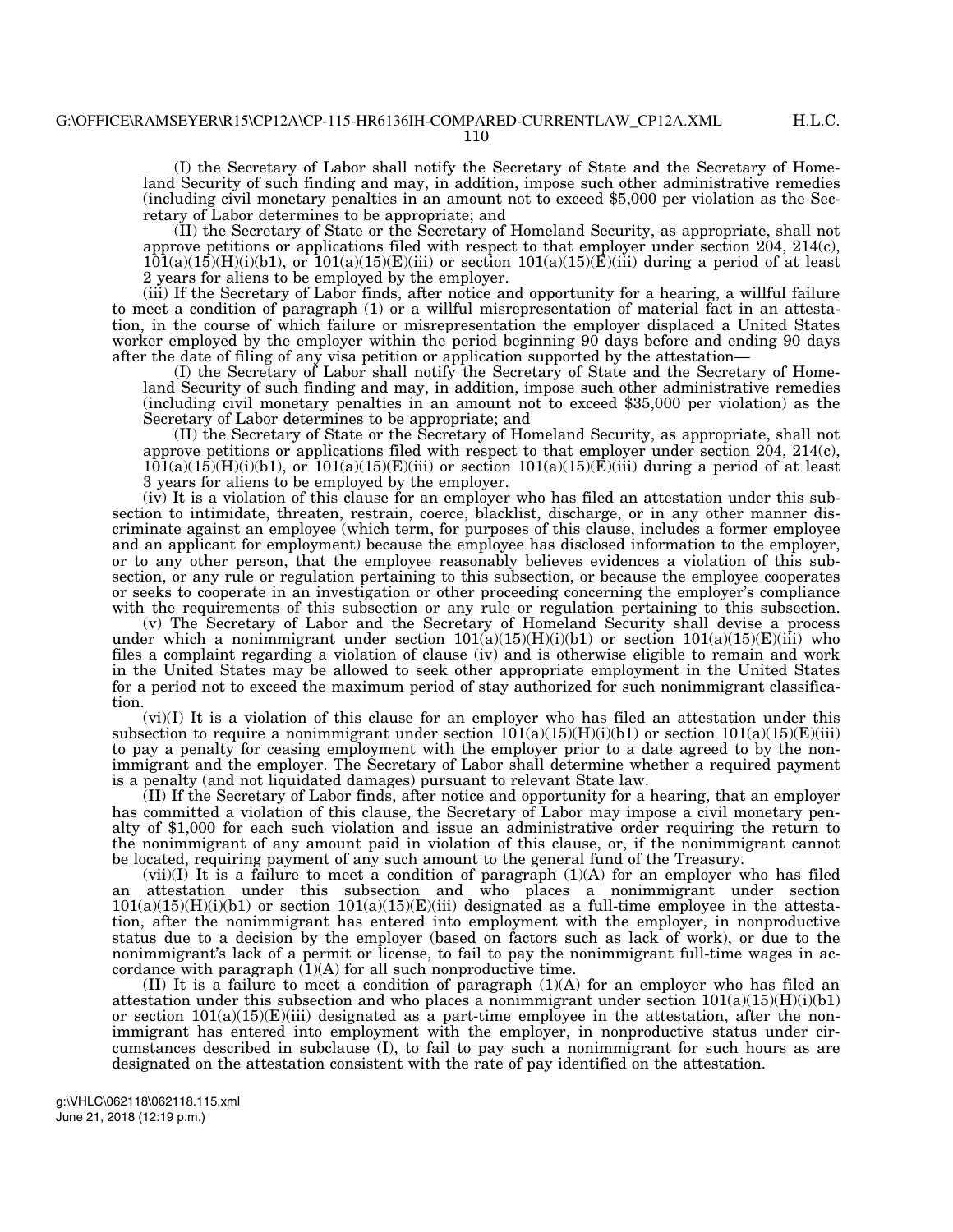(III) In the case of a nonimmigrant under section  $101(a)(15)(H)(i)(b)$  or section  $101(a)(15)(E)(iii)$  who has not yet entered into employment with an employer who has had approved an attestation under this subsection with respect to the nonimmigrant, the provisions of subclauses (I) and (II) shall apply to the employer beginning 30 days after the date the nonimmigrant first is admitted into the United States, or 60 days after the date the nonimmigrant becomes eligible to work for the employer in the case of a nonimmigrant who is present in the United States on the date of the approval of the attestation filed with the Secretary of Labor.

(IV) This clause does not apply to a failure to pay wages to a nonimmigrant under section  $101(a)(15)(H)(i)b1$  or section  $101(a)(15)(E)(iii)$  for nonproductive time due to non-work-related factors, such as the voluntary request of the nonimmigrant for an absence or circumstances rendering the nonimmigrant unable to work.

(V) This clause shall not be construed as prohibiting an employer that is a school or other educational institution from applying to a nonimmigrant under section  $101(a)(15)(H)(i)(b1)$  or section  $101(a)(15)(E)(iii)$  an established salary practice of the employer, under which the employer pays to nonimmigrants under section  $101(a)(15)(H)(i)(b1)$  or section  $101(a)(15)(E)(iii)$  and United States workers in the same occupational classification an annual salary in disbursements over fewer than 12 months, if—

(aa) the nonimmigrant agrees to the compressed annual salary payments prior to the commencement of the employment; and

(bb) the application of the salary practice to the nonimmigrant does not otherwise cause the nonimmigrant to violate any condition of the nonimmigrant's authorization under this Act to remain in the United States.

(VI) This clause shall not be construed as superseding clause (viii).

(viii) It is a failure to meet a condition of paragraph  $(1)(A)$  for an employer who has filed an attestation under this subsection to fail to offer to a nonimmigrant under section  $101(a)(15)(H)(i)(b1)$  or section  $101(a)(15)(E)(iii)$ , during the nonimmigrant's period of authorized employment, benefits and eligibility for benefits (including the opportunity to participate in health, life, disability, and other insurance plans; the opportunity to participate in retirement and savings plans; and cash bonuses and non-cash compensation, such as stock options (whether or not based on performance)) on the same basis, and in accordance with the same criteria, as the employer offers to United States workers.

(D) If the Secretary of Labor finds, after notice and opportunity for a hearing, that an employer has not paid wages at the wage level specified in the attestation and required under paragraph (1), the Secretary of Labor shall order the employer to provide for payment of such amounts of back pay as may be required to comply with the requirements of paragraph (1), whether or not a penalty under subparagraph (C) has been imposed.

(E) The Secretary of Labor may, on a case-by-case basis, subject an employer to random investigations for a period of up to 5 years, beginning on the date on which the employer is found by the Secretary of Labor to have committed a willful failure to meet a condition of paragraph (1) or to have made a willful misrepresentation of material fact in an attestation. The authority of the Secretary of Labor under this subparagraph shall not be construed to be subject to, or limited by, the requirements of subparagraph (A).

(F) Nothing in this subsection shall be construed as superseding or preempting any other enforcement-related authority under this Act (such as the authorities under section 274B), or any other Act.

(4) For purposes of this subsection:

(A) The term "area of employment" means the area within normal commuting distance of the worksite or physical location where the work of the nonimmigrant under section  $101(a)(15)(H)(i)(b1)$  or section  $101(a)(15)(E)(iii)$  is or will be performed. If such worksite or location is within a Metropolitan Statistical Area, any place within such area is deemed to be within the area of employment.

(B) In the case of an attestation with respect to one or more nonimmigrants under section  $101(a)(15)(H)(i)b1$  or section  $101(a)(15)(E)(iii)$  by an employer, the employer is considered to ''displace'' a United States worker from a job if the employer lays off the worker from a job that is essentially the equivalent of the job for which the nonimmigrant or nonimmigrants is or are sought. A job shall not be considered to be essentially equivalent of another job unless it involves essentially the same responsibilities, was held by a United States worker with substantially equivalent qualifications and experience, and is located in the same area of employment as the other job.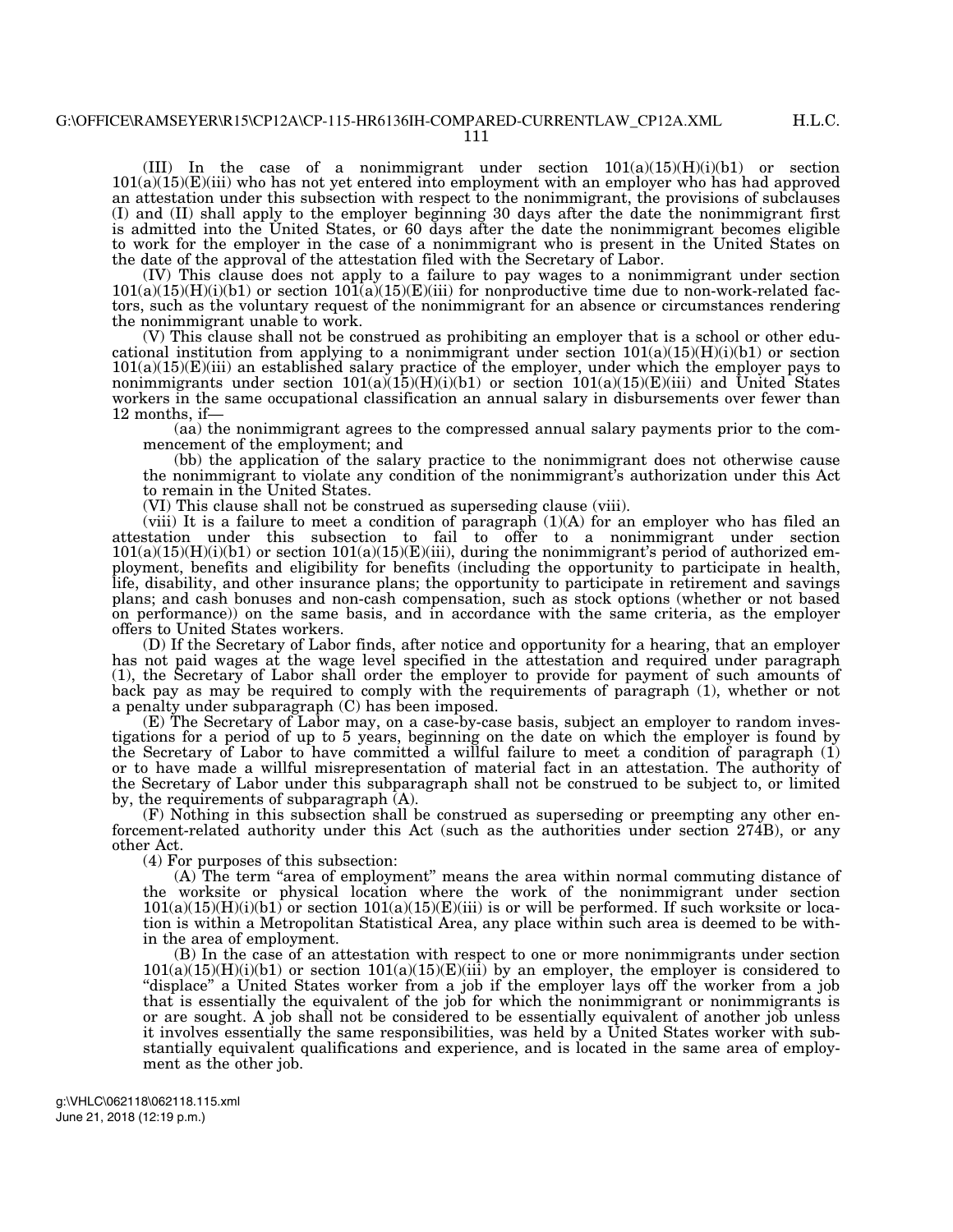$(C)(i)$  The term "lays off", with respect to a worker—

(I) means to cause the worker's loss of employment, other than through a discharge for inadequate performance, violation of workplace rules, cause, voluntary departure, voluntary retirement, or the expiration of a grant or contract; but

(II) does not include any situation in which the worker is offered, as an alternative to such loss of employment, a similar employment opportunity with the same employer at equivalent or higher compensation and benefits than the position from which the employee was discharged, regardless of whether or not the employee accepts the offer.

(ii) Nothing in this subparagraph is intended to limit an employee's rights under a collective bargaining agreement or other employment contract.

(D) The term ''United States worker'' means an employee who—

(i) is a citizen or national of the United States; or

(ii) is an alien who is lawfully admitted for permanent residence, is admitted as a refugee under section 207 of this title, is granted asylum under section 208, or is an immigrant otherwise authorized, by this Act or by the Secretary of Homeland Security, to be employed.

(t)(1) Except as provided in paragraph (2), no person admitted under section  $101(a)(15)(Q)(ii)(I)$ , or acquiring such status after admission, shall be eligible to apply for nonimmigrant status, an immigrant visa, or permanent residence under this Act until it is established that such person has resided and been physically present in the person's country of nationality or last residence for an aggregate of at least 2 years following departure from the United States.

(2) The Secretary of Homeland Security may waive the requirement of such 2-year foreign residence abroad if the Secretary determines that—

(A) departure from the United States would impose exceptional hardship upon the alien's spouse or child (if such spouse or child is a citizen of the United States or an alien lawfully admitted for permanent residence); or

(B) the admission of the alien is in the public interest or the national interest of the United States.

\* \* \* \* \* \* \*

### *DESIGNATION OF CRIMINAL GANG*

*SEC. 220.* 

*(a) DESIGNATION.—* 

*(1) IN GENERAL.—The Secretary of Homeland Security, in consultation with the Attorney General, may designate a group, club, organization, or association of 5 or more persons as a criminal gang if the Secretary finds that their conduct is described in section 101(a)(53).* 

*(2) PROCEDURE.—* 

*(A) NOTIFICATION.—Seven days before making a designation under this subsection, the Secretary shall, by classified communication, notify the Speaker and Minority Leader of the House of Representatives, the President pro tempore, Majority Leader, and Minority Leader of the Senate, and the members of the relevant committees of the House of Representatives and the Senate, in writing, of the intent to designate a group, club, organization, or association of 5 or more persons under this subsection and the factual basis therefor.* 

*(B) PUBLICATION IN THE FEDERAL REGISTER.—The Secretary shall publish the designation in the Federal Register seven days after providing the notification under subparagraph (A). (3) RECORD.—* 

*(A) IN GENERAL.—In making a designation under this subsection, the Secretary shall create an administrative record.* 

*(B) CLASSIFIED INFORMATION.—The Secretary may consider classified information in making a designation under this subsection. Classified information shall not be subject to disclosure for such time as it remains classified, except that such information may be disclosed to a court ex parte and in camera for purposes of judicial review under subsection (c). (4) PERIOD OF DESIGNATION.—* 

*(A) IN GENERAL.—A designation under this subsection shall be effective for all purposes until revoked under paragraph (5) or (6) or set aside pursuant to subsection (c).* 

*(B) REVIEW OF DESIGNATION UPON PETITION.—* 

*(i) IN GENERAL.—The Secretary shall review the designation of a criminal gang under the procedures set forth in clauses (iii) and (iv) if the designated group, club, organization,*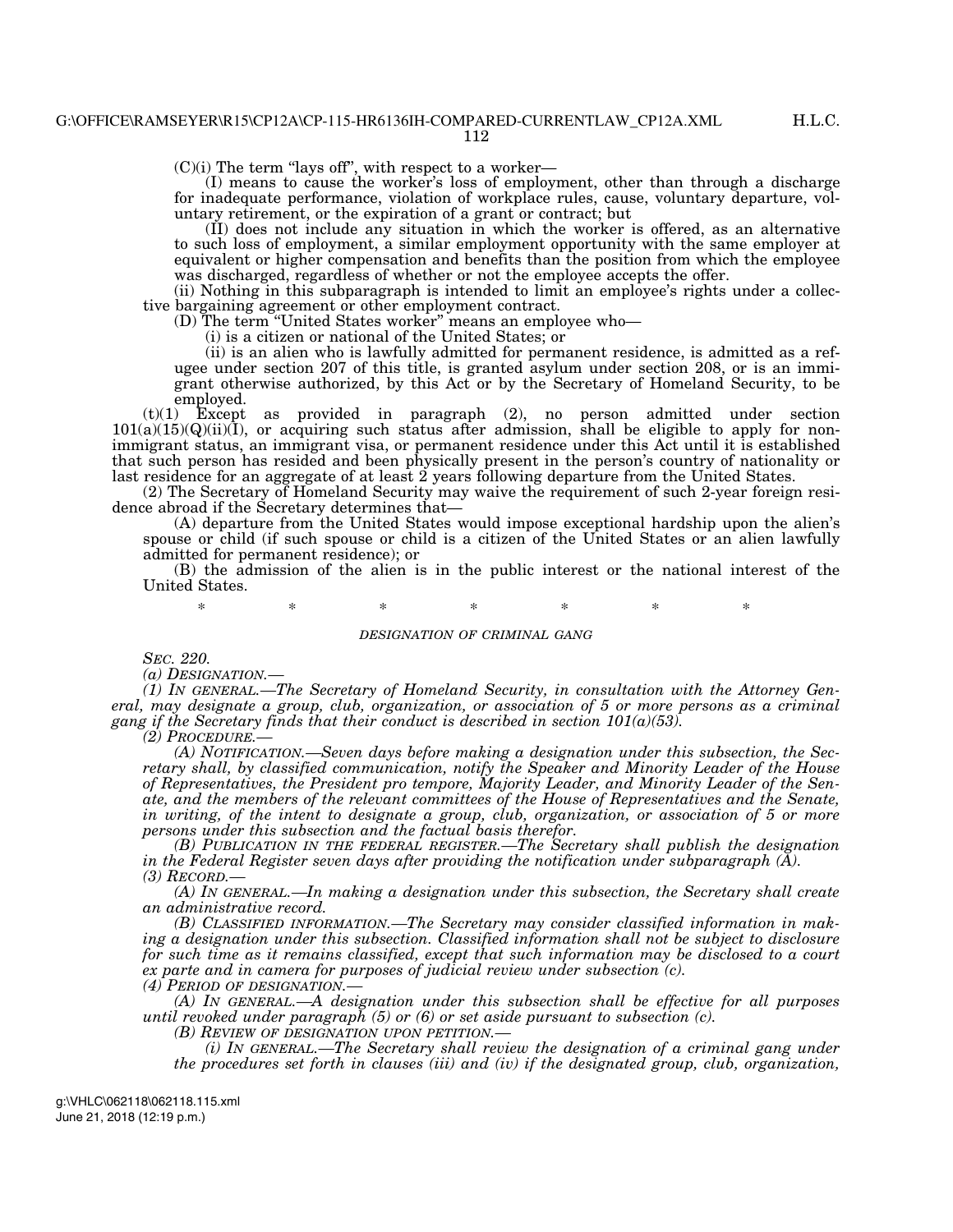*or association of 5 or more persons files a petition for revocation within the petition period described in clause (ii).* 

*(ii) PETITION PERIOD.—For purposes of clause (i)—* 

*(I) if the designated group, club, organization, or association of 5 or more persons has not previously filed a petition for revocation under this subparagraph, the petition period begins 2 years after the date on which the designation was made; or* 

*(II) if the designated group, club, organization, or association of 5 or more persons has previously filed a petition for revocation under this subparagraph, the petition period begins 2 years after the date of the determination made under clause (iv) on that petition.* 

*(iii) PROCEDURES.—Any group, club, organization, or association of 5 or more persons that submits a petition for revocation under this subparagraph of its designation as a criminal gang must provide evidence in that petition that it is not described in section 101(a)(53).* 

*(I) In GENERAL.—Not later than 180 days after receiving a petition for revocation submitted under this subparagraph, the Secretary shall make a determination as to such revocation.* 

*(II) CLASSIFIED INFORMATION.—The Secretary may consider classified information in making a determination in response to a petition for revocation. Classified information shall not be subject to disclosure for such time as it remains classified, except that such information may be disclosed to a court ex parte and in camera for purposes of judicial review under subsection (c).* 

*(III) PUBLICATION OF DETERMINATION.—A determination made by the Secretary under this clause shall be published in the Federal Register.* 

*(IV) PROCEDURES.—Any revocation by the Secretary shall be made in accordance with paragraph (6).*<br>(C) OTHER REVIEW OF DESIGNATION.—

*(C) OTHER REVIEW OF DESIGNATION.— (i) IN GENERAL.—If in a 5-year period no review has taken place under subparagraph (B), the Secretary shall review the designation of the criminal gang in order to determine whether such designation should be revoked pursuant to paragraph (6).* 

*(ii) PROCEDURES.—If a review does not take place pursuant to subparagraph (B) in response to a petition for revocation that is filed in accordance with that subparagraph, then the review shall be conducted pursuant to procedures established by the Secretary. The results of such review and the applicable procedures shall not be reviewable in any court.* 

*(iii) PUBLICATION OF RESULTS OF REVIEW.—The Secretary shall publish any determination made pursuant to this subparagraph in the Federal Register.* 

*(5) REVOCATION BY ACT OF CONGRESS.—The Congress, by an Act of Congress, may block or revoke a designation made under paragraph (1).* 

*(A) In GENERAL.—The Secretary may revoke a designation made under paragraph (1) at any time, and shall revoke a designation upon completion of a review conducted pursuant to subparagraphs (B) and (C) of paragraph (4) if the Secretary finds that—* 

*(i) the group, club, organization, or association of 5 or more persons that has been designated as a criminal gang is no longer described in section 101(a)(53); or* 

*(ii) the national security or the law enforcement interests of the United States warrants a revocation.* 

*(B) PROCEDURE.—The procedural requirements of paragraphs (2) and (3) shall apply to a revocation under this paragraph. Any revocation shall take effect on the date specified in the revocation or upon publication in the Federal Register if no effective date is specified.* 

*(7) EFFECT OF REVOCATION.—The revocation of a designation under paragraph (5) or (6) shall not affect any action or proceeding based on conduct committed prior to the effective date of such revocation.* 

*(8) USE OF DESIGNATION IN TRIAL OR HEARING.—If a designation under this subsection has become effective under paragraph (2) an alien in a removal proceeding shall not be permitted to raise any question concerning the validity of the issuance of such designation as a defense or an objection. (b) AMENDMENTS TO A DESIGNATION.—* 

*(1) IN GENERAL.—The Secretary may amend a designation under this subsection if the Secretary finds that the group, club, organization, or association of 5 or more persons has changed*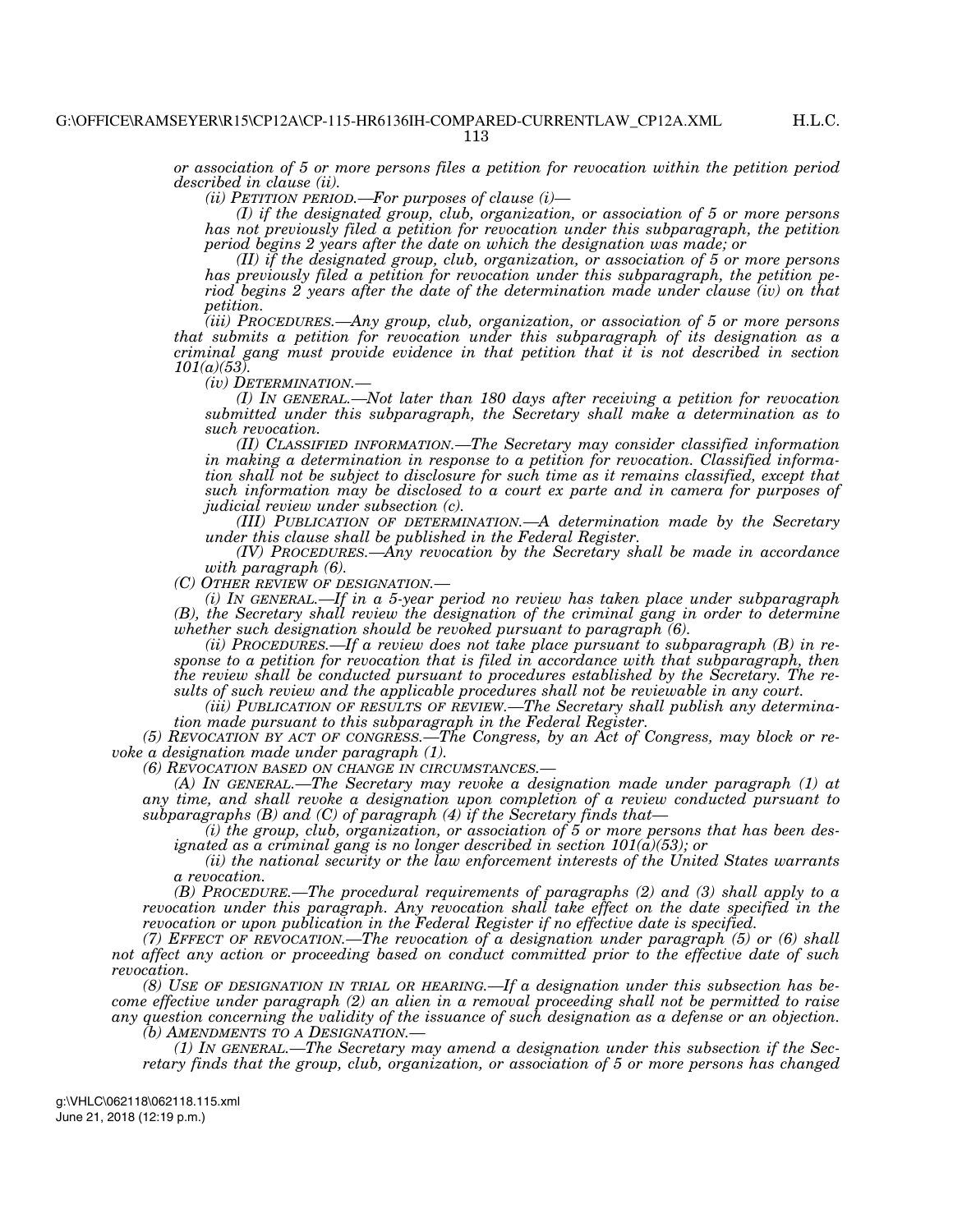*its name, adopted a new alias, dissolved and then reconstituted itself under a different name or names, or merged with another group, club, organization, or association of 5 or more persons.* 

*(2) PROCEDURE.—Amendments made to a designation in accordance with paragraph (1) shall be effective upon publication in the Federal Register. Paragraphs (2), (4), (5), (6), (7), and (8) of subsection (a) shall also apply to an amended designation.* 

*(3) ADMINISTRATIVE RECORD.—The administrative record shall be corrected to include the amendments as well as any additional relevant information that supports those amendments.* 

*(4) CLASSIFIED INFORMATION.—The Secretary may consider classified information in amending a designation in accordance with this subsection. Classified information shall not be subject to disclosure for such time as it remains classified, except that such information may be disclosed to a court ex parte and in camera for purposes of judicial review under subsection (c) of this section.* 

*(c) JUDICIAL REVIEW OF DESIGNATION.—* 

*(1) IN GENERAL.—Not later than 30 days after publication in the Federal Register of a designation, an amended designation, or a determination in response to a petition for revocation, the designated group, club, organization, or association of 5 or more persons may seek judicial review in the United States Court of Appeals for the District of Columbia Circuit.* 

*(2) BASIS OF REVIEW.—Review under this subsection shall be based solely upon the administrative record, except that the Government may submit, for ex parte and in camera review, classified information used in making the designation, amended designation, or determination in response to a petition for revocation.* 

*(3) SCOPE OF REVIEW.—The Court shall hold unlawful and set aside a designation, amended designation, or determination in response to a petition for revocation the court finds to be—* 

*(A) arbitrary, capricious, an abuse of discretion, or otherwise not in accordance with law;* 

*(B) contrary to constitutional right, power, privilege, or immunity;* 

*(C) in excess of statutory jurisdiction, authority, or limitation, or short of statutory right;* 

*(D) lacking substantial support in the administrative record taken as a whole or in classified information submitted to the court under paragraph (2); or* 

*(E) not in accord with the procedures required by law.* 

*(4) JUDICIAL REVIEW INVOKED.—The pendency of an action for judicial review of a designation, amended designation, or determination in response to a petition for revocation shall not affect the application of this section, unless the court issues a final order setting aside the designation, amended designation, or determination in response to a petition for revocation.* 

*(d) DEFINITIONS.—As used in this section—* 

 $(1)$  the term "classified information" has the meaning given that term in section  $1(a)$  of the *Classified Information Procedures Act (18 U.S.C. App.);* 

*(2) the term ''national security'' means the national defense, foreign relations, or economic interests of the United States;* 

*(3) the term ''relevant committees'' means the Committees on the Judiciary of the Senate and of the House of Representatives; and* 

*(4) the term ''Secretary'' means the Secretary of Homeland Security, in consultation with the Attorney General.* 

# CHAPTER 3—ISSUANCE OF ENTRY DOCUMENTS

# ISSUANCE OF VISAS

SEC. 221. (a)(1) Under the conditions hereinafter prescribed and subject to the limitations prescribed in this Act or regulations issued thereunder, a consular officer may issue (A) to an immigrant who has made proper application therefor, an immigrant visa which shall consist of the application provided for in section 222, visaed by such consular officer, and shall specify the foreign state, if any, to which the immigrant is charged, the immigrant's particular status under such foreign state, the preference, immediate relative, or special immigrant classification to which the alien is charged, the date on which the validity of the visa shall expire, and such additional information as may be required; and (B) to a nonimmigrant who has made proper application therefor, a nonimmigrant visa, which shall specify the classification under section  $101(a)(15)$  of the nonimmigrant,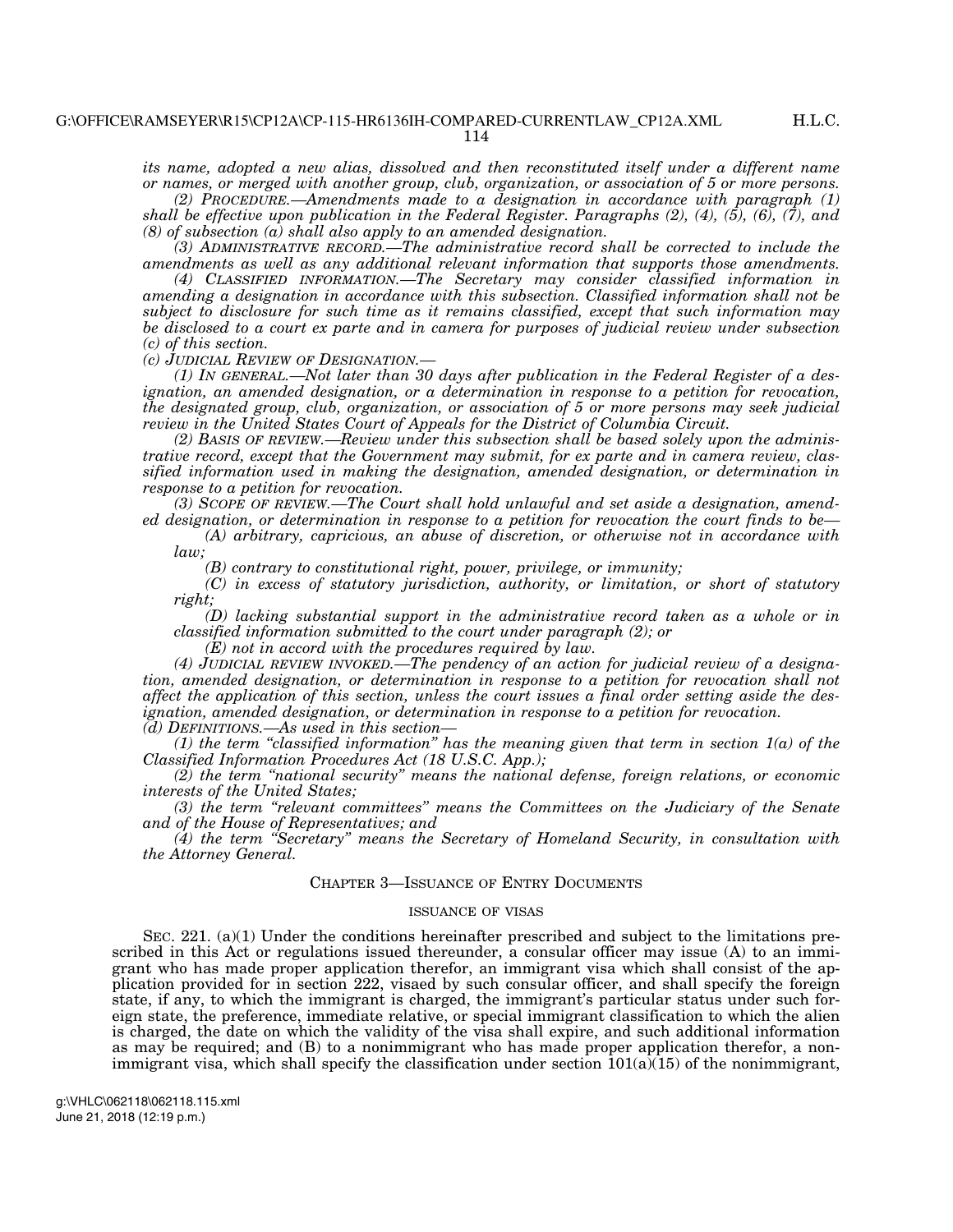the period during which the nonimmigrant visa shall be valid, and such additional information as may be required.

(2) The Secretary of State shall provide to the Service an electronic version of the visa file of each alien who has been issued a visa to ensure that the data in that visa file is available to immigration inspectors at the United States ports of entry before the arrival of the alien at such a port of entry.

 $(b)$  [Each alien who applies for a visa shall be registered in connection with his application, and shall furnish copies of his photograph signed by him for such use as may be by regulations required.] Each alien who applies for a visa shall be registered in connection with his or her appli*cation and shall furnish copies of his or her photograph for such use as may be required by regulation.* The requirements of this subsection may be waived in the discretion of the Secretary of State in the case of any alien who is within that class of nonimmigrants enumerated in sections  $101(a)(15)(A)$ , and  $101(a)(15)(G)$ , or in the case of any alien who is granted a diplomatic visa on a diplomatic passport or on the equivalent thereof.<br>(c) PERIOD OF VALIDITY; RENEWAL OR REPLACEMENT.

 $(1)$  IMMIGRANT VISAS.—An immigrant visa shall be valid for such period, not exceeding six months, as shall be by regulations prescribed, except that any visa issued to a child lawfully adopted by a United States citizen and spouse while such citizen is serving abroad in the United States Armed Forces, or is employed abroad by the United States Government, or is temporarily abroad on business, shall be valid until such time, for a period not to exceed three years, as the adoptive citizen parent returns to the United States in due course of his service, employment, or business.

(2) NONIMMIGRANT VISAS.—A nonimmigrant visa shall be valid for such periods as shall be by regulations prescribed. In prescribing the period of validity of a nonimmigrant visa in the case of nationals of any foreign country who are eligible for such visas, the Secretary of State shall, insofar as practicable, accord to such nationals the same treatment upon a reciprocal basis as such foreign country accords to nationals of the United States who are within a similar class; except that in the case of aliens who are nationals of a foreign country and who either are granted refugee status and firmly resettled in another foreign country or are granted permanent residence and residing in another foreign country, the Secretary of State may prescribe the period of validity of such a visa based upon the treatment granted by that other foreign country to alien refugees and permanent residents, respectively, in the United States.

(3) VISA REPLACEMENT.—An immigrant visa may be replaced under the original number during the fiscal year in which the original visa was issued for an immigrant who establishes to the satisfaction of the consular officer that the immigrant—

(A) was unable to use the original immigrant visa during the period of its validity because of reasons beyond his control and for which he was not responsible;

(B) is found by a consular officer to be eligible for an immigrant visa; and

(C) pays again the statutory fees for an application and an immigrant visa.

(4) FEE WAIVER.—If an immigrant visa was issued, on or after March 27, 2013, for a child who has been lawfully adopted, or who is coming to the United States to be adopted, by a United States citizen, any statutory immigrant visa fees relating to a renewal or replacement of such visa may be waived or, if already paid, may be refunded upon request, subject to such criteria as the Secretary of State may prescribe, if—

(A) the immigrant child was unable to use the original immigrant visa during the period of its validity as a direct result of extraordinary circumstances, including the denial of an exit permit; and

(B) if such inability was attributable to factors beyond the control of the adopting parent or parents and of the immigrant.

(d) Prior to the issuance of an immigrant visa to any alien, the consular officer shall require such alien to submit to a physical and mental examination in accordance with such regulations as may be prescribed. Prior to the issuance of a nonimmigrant visa to any alien, the consular officer may require such alien to submit to a physical or mental examination, or both, if in his opinion such examination is necessary to ascertain whether such alien is eligible to receive a visa.

(e) Each immigrant shall surrender his immigrant visa to the immigration officer at the port of entry, who shall endorse on the visa the date and the port of arrival, the identity of the vessel or other means of transportation by which the immigrant arrived, and such other endorsements as may be by regulations required.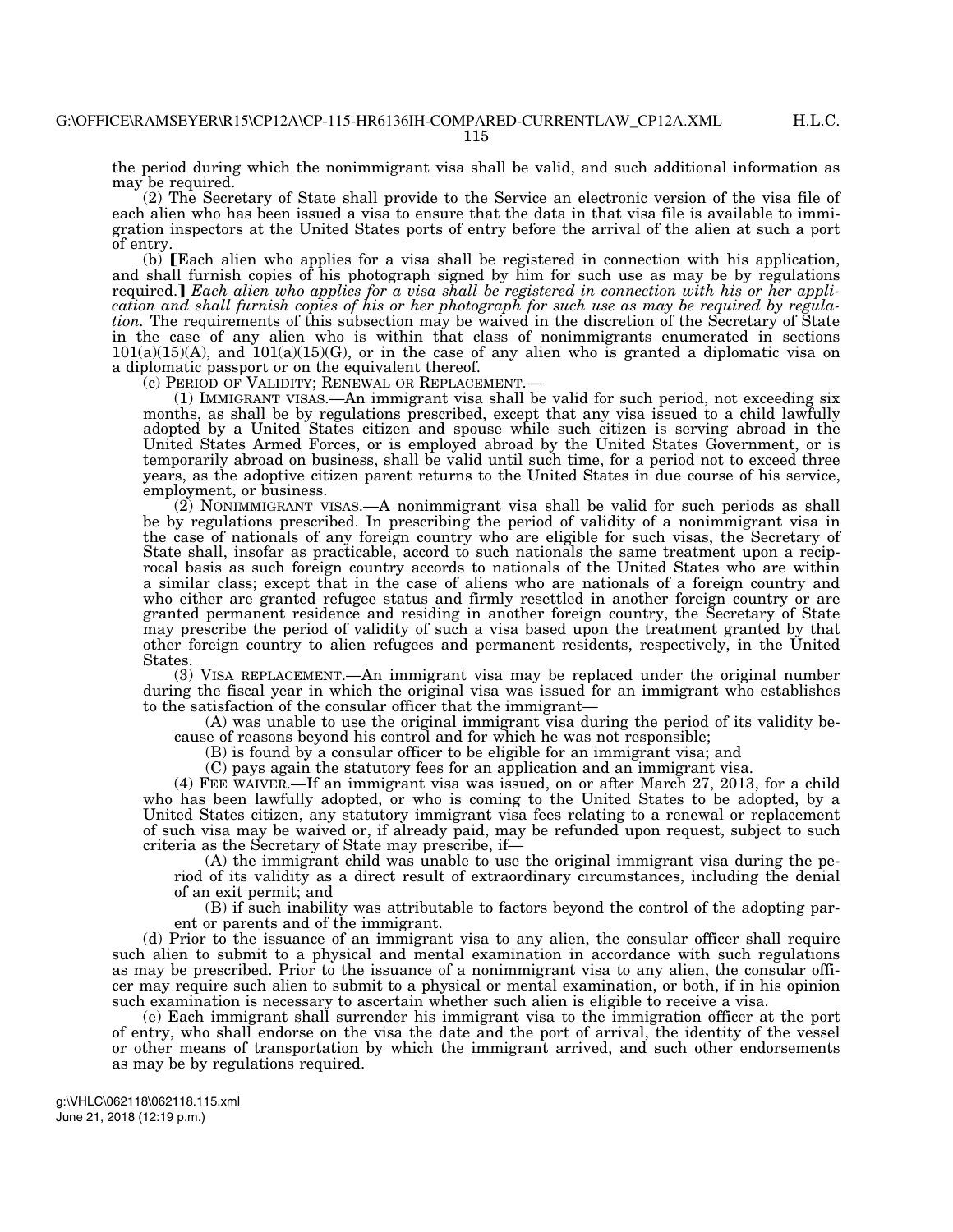(f) Each nonimmigrant shall present or surrender to the immigration officer at the port of entry such documents as may be by regulation required. In the case of an alien crewman not in possession of any individual documents other than a passport and until such time as it becomes practicable to issue individual documents, such alien crewman may be admitted, subject to the provisions of this title, if his name appears in the crew list of the vessel or aircraft on which he arrives and the crew list is visaed by a consular officer, but the consular officer shall have the right to deny admission to any alien crewman from the crew list visa.

 $(g)$  No visa or other documentation shall be issued to an alien if  $(1)$  it appears to the consular officer, from statements in the application, or in the papers submitted therewith, that such alien is ineligible to receive a visa or such other documentation under section 212, or any other provision of law,  $(2)$  the application fails to comply with the provisions of this Act, or the regulations issued thereunder, or  $(3)$  the consular officer knows or has reason to believe that such alien is ineligible to receive a visa or such other documentation under section 212, or any other provision of law: *Provided,* That a visa or other documentation may be issued to an alien who is within the purview of section 212(a)(4), if such alien is otherwise entitled to receive a visa or other documentation, upon receipt of notice by the consular officer from the Attorney General of the giving of a bond or undertaking providing indemnity as in the case of aliens admitted under section 213: *Provided further*, That a visa may be issued to an alien defined in section  $101(a)(15)$  (B) or (F), if such alien is otherwise entitled to receive a visa, upon receipt of a notice by the consular officer from the Attorney General of the giving of a bond with sufficient surety in such sum and containing such conditions as the consular officer shall prescribe, to insure that at the expiration of the time for which such alien has been admitted by the Attorney General, as provided in section 214(a), or upon failure to maintain the status under which he was admitted, or to maintain any status subsequently acquired under section 248 of the Act, such alien will depart from the United States.

(h) Nothing in this Act shall be construed to entitle any alien, to whom a visa or other documentation has been issued, to be admitted the United States, if, upon arrival at a port of entry in the United States, he is found to be inadmissible under this Act, or any other provision of law. The substance of this subsection shall appear upon every visa application.

(i) After the issuance of a visa or other documentation to any alien, the consular officer or the Secretary of State may at any time, in his discretion, revoke such visa or other documentation. Notice of such revocation shall be communicated to the Attorney General, and such revocation shall invalidate the visa or other documentation from the date of issuance: *Provided,* That carriers or transportation companies, and masters, commanding officers, agents, owners, charterers, or consignees, shall not be penalized under section 273(b) for action taken in reliance on such visas or other documentation, unless they received due notice of such revocation prior to the alien's embarkation. There shall be no means of judicial review (including review pursuant to section 2241 of title 28, United States Code, or any other habeas corpus provision, and sections 1361 and 1651 of such title) of a revocation under this subsection, except in the context of a removal proceeding if such revocation provides the sole ground for removal under section  $237(a)(1)(B)$ .

# APPLICATIONS FOR VISAS

SEC. 222. (a) Every alien applying for an immigrant visa and for alien registration shall make application therefor in such form and manner and at such place as shall be by regulations prescribed. In the application the alien shall state his full and true name, and any other name which he has used or by which he has been known; age and sex; the date and place of his birth; and such additional information necessary to the identification of the applicant and the enforcement of the immigration and nationality laws as may be by regulations prescribed.

(b) Every alien applying for an immigrant visa shall present a valid unexpired passport or other suitable travel document, or document of identity and nationality, if such document is required under the regulations issued by the Secretary of State. The immigrant shall furnish to the consular officer with his application a copy of a certification by the appropriate police authorities stating what their records show concerning the immigrant; a certified copy of any existing prison record, military record, and record of his birth; and a certified copy of all other records or documents concerning him or his case which may be required by the consular officer. *Where considered necessary, by the consular officer or immigration official, to establish family relationships, the immigrant shall provide DNA evidence of such a relationship in accordance with procedures established for submitting such evidence. The Secretary and the Secretary of State may, in consultation, issue regulations to require DNA evidence to establish family relationship, from applicants for certain*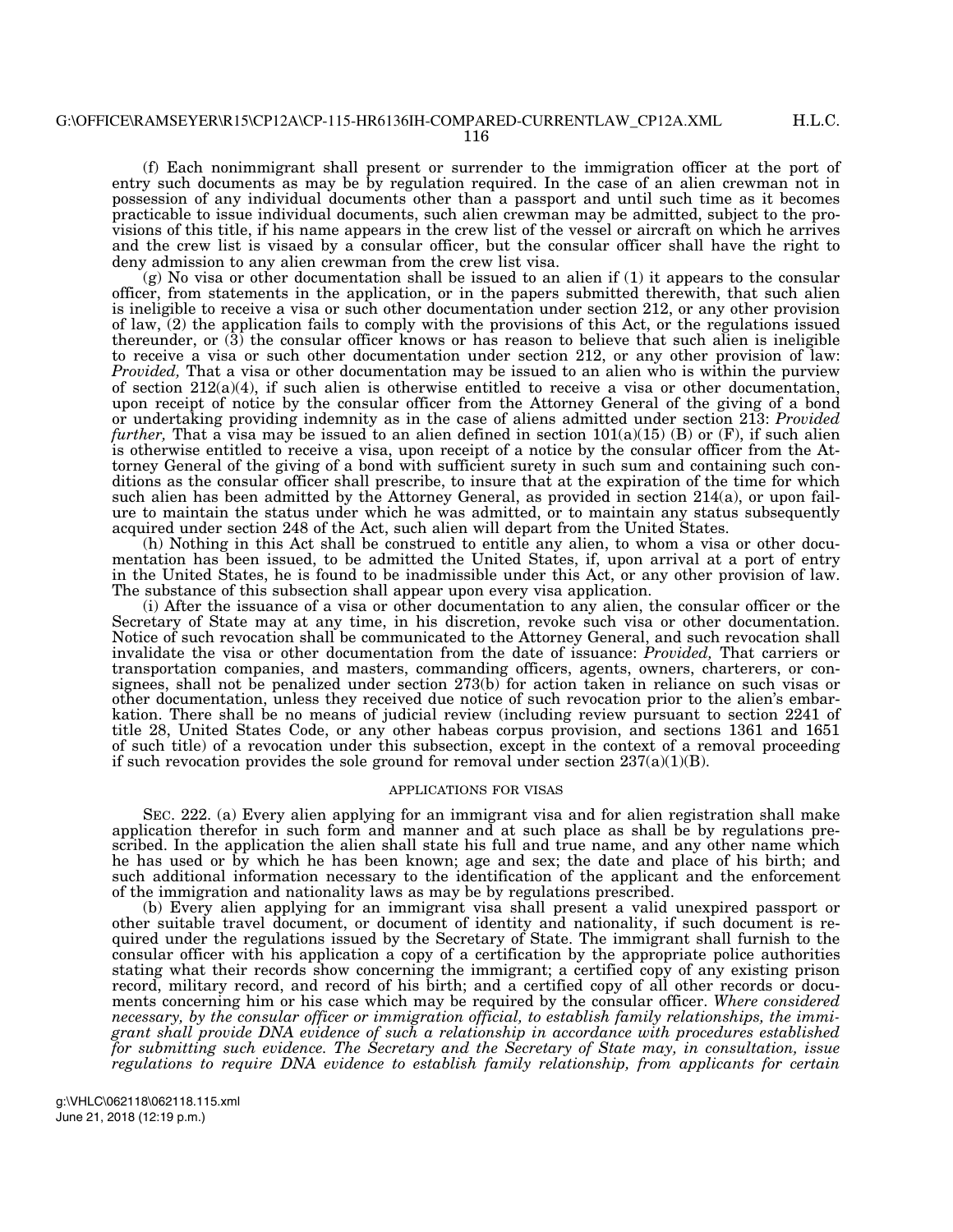H.L.C.

*visa classifications.* The copy of each document so furnished shall be permanently attached to the application and become a part thereof. In the event that the immigrant establishes to the satisfaction of the consular officer that any document or record required by this subsection is unobtainable, the consular officer may permit the immigrant to submit in lieu of such document or record other satisfactory evidence of the fact to which such document or record would, if obtainable, pertain. All immigrant visa applications shall be reviewed and adjudicated by a consular officer.

(c) Every alien applying for a nonimmigrant visa and for alien registration shall make application therefor in such form and manner as shall be by regulations prescribed. In the application the alien shall state his full and true name, the date and place of birth, his nationality, the purpose and length of his intended stay in the United States; his marital status; and such additional information necessary to the identification of the applicant, the determination of his eligibility for a nonimmigrant visa, and the enforcement of the immigration and nationality laws as may be by regulations prescribed. The alien shall provide complete and accurate information in response to any request for information contained in the application. At the discretion of the Secretary of State, application forms for the various classes of nonimmigrant admissions described in section  $101(a)(15)$  may vary according to the class of visa being requested.

(d) Every alien applying for a nonimmigrant visa and alien registration shall furnish to the consular officer, with his application, a certified copy of such documents pertaining to him as may be by regulations required. All nonimmigrant visa applications shall be reviewed and adjudicated by a consular officer.

(e) Except as may be otherwise prescribed by regulations, each application for an immigrant visa shall be signed by the applicant in the presence of the consular officer, and verified by the oath of the applicant administered by the consular officer. The application for an immigrant visa, when visaed by the consular officer, shall become the immigrant visa. The application for a nonimmigrant visa or other documentation as a nonimmigrant shall be disposed of as may be by regulations prescribed. The issuance of a nonimmigrant visa shall, except as may be otherwise by regulations prescribed, be evidenced by a stamp, or other placed in the alien's passport.

(f) The records of the Department of State and of diplomatic and consular offices of the United States pertaining to the *containers* or refusal *issuance*, *refusal, or revocation* of visas or permits to enter the United States shall be considered confidential and shall be used only for the formulation, amendment, administration, or enforcement of the immigration, nationality, and other laws of the United States, except that—

(1) in the discretion of the Secretary of State certified copies of such records may be made available to a court which certifies that the information contained in such records is needed by the court in the interest of the ends of justice in a case pending before the court.

 $(2)$  the Secretary of State, in the Secretary's discretion [and on the basis of reciprocity, may provide to a foreign government information in the Department of State's computerized visa lookout database and, when necessary and appropriate, other records covered by this section related to information in the database— $\mathbf{I}$  *may provide to a foreign government information in a Department of State computerized visa database and, when necessary and appropriate, other records covered by this section related to information in such database—* 

(A) *on the basis of reciprocity,* with regard to individual aliens, at any time on a caseby-case basis for the purpose of *(i)* preventing, investigating, or punishing acts that would constitute a crime in the United States, including, but not limited to, terrorism or trafficking in controlled substances, persons, or **[illicit weapons; or]** *illicit weapons, or (ii) determining a person's deportability or eligibility for a visa, admission, or other immigration benefit;* 

(B) *on the basis of reciprocity*, with regard to any or all aliens [in the database] *such database*, pursuant to such conditions as the Secretary of State shall establish in an agreement with the foreign government in which that government agrees to use such information and records [for the purposes] *for one of the purposes* described in subparagraph  $(A)$ for to deny visas to persons who would be inadmissible to the United States.*]*; or

*(C) with regard to any or all aliens in the database specified data elements from each record, if the Secretary of State determines that it is in the national interest to provide such information to a foreign government.* 

 $(g)(1)$  In the case of an alien who has been admitted on the basis of a nonimmigrant visa and remained in the United States beyond the period of stay authorized by the [Attorney General] Sec*retary*, such visa *and any other nonimmigrant visa issued by the United States that is in the possession of the alien* shall be void beginning after the conclusion of such period of stay.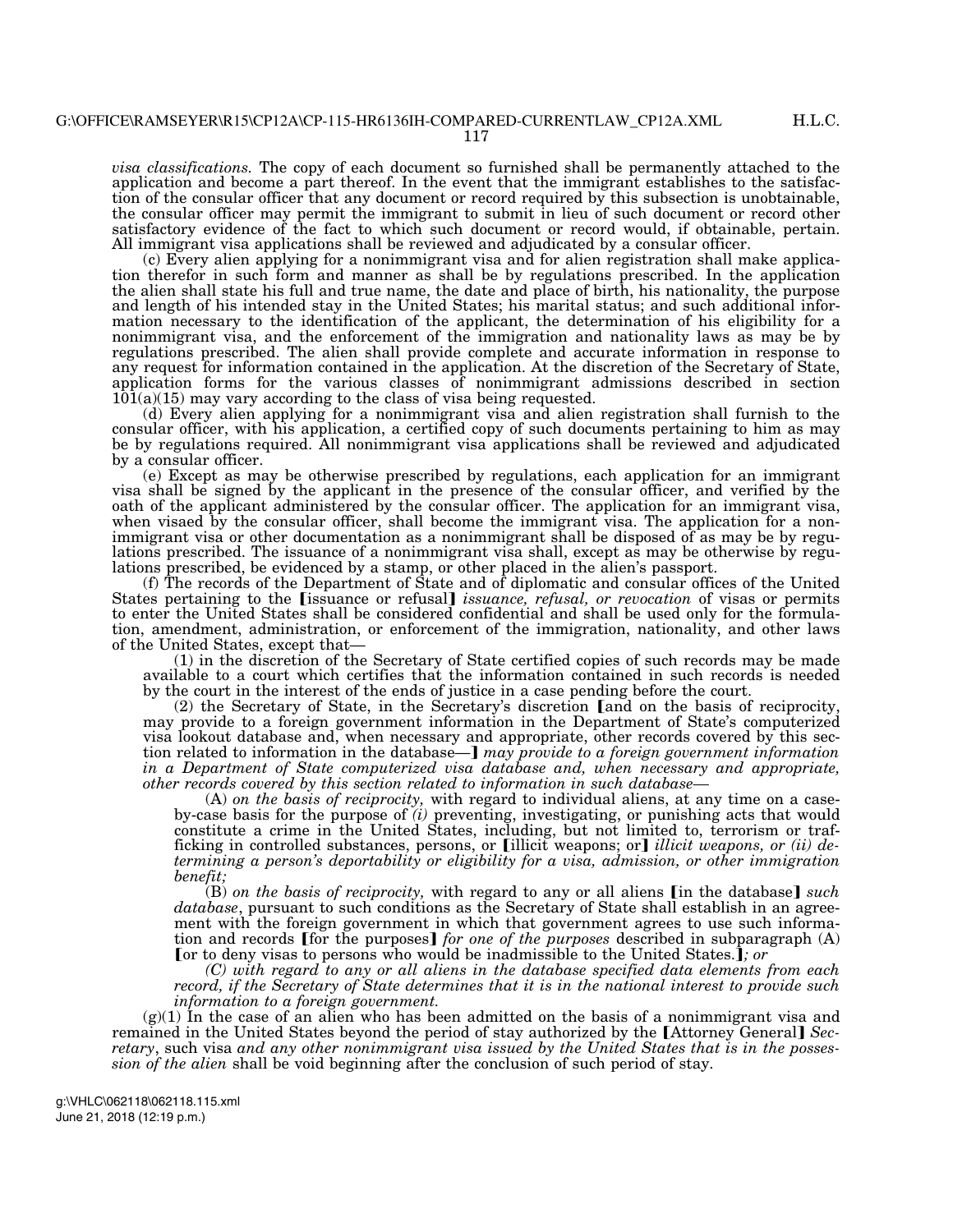(2) An alien described in paragraph (1) shall be ineligible to be readmitted to the United States as a nonimmigrant, except—

(A) on the basis of a visa  $(0)$  other than the visa described in paragraph (1)) issued in a consular office located in the country of the alien's nationality] *(other than a visa described in paragraph (1)) issued in a consular office located in the country of the alien's nationality or foreign residence* (or, if there is no office in such country, in such other consular office as the Secretary of State shall specify); or

(B) where extraordinary circumstances are found by the Secretary of State to exist.

(h) Notwithstanding any other provision of this Act, the Secretary of State shall require every alien applying for a nonimmigrant visa—

 $(1)$  who is at least  $14$  years of age and not more than 79 years of age to submit to an in person interview with a consular officer unless *the alien is determined by the Secretary of State to be ineligible for a visa based upon review of the application or* the requirement for such interview is waived—

(A) by a consular official and such alien is—

 $(i)$  within that class of nonimmigrants enumerated in subparagraph  $(A)$  or  $(G)$  of section  $101(a)(15)$ ;

(ii) within the NATO visa category;

(iii) within that class of nonimmigrants enumerated in section  $101(a)(15)(C)(iii)$ (referred to as the ''C–3 visa'' category); or

(iv) granted a diplomatic or official visa on a diplomatic or official passport or on the equivalent thereof;

(B) by a consular official and such alien is applying for a visa—

(i) not more than 12 months after the date on which such alien's prior visa expired;

(ii) for the visa classification for which such prior visa was issued;

(iii) from the consular post located in the country of such alien's usual residence, unless otherwise prescribed in regulations that require an applicant to apply for a visa in the country of which such applicant is a national; and

(iv) the consular officer has no indication that such alien has not complied with the immigration laws and regulations of the United States; or

(C) by the Secretary of State if the Secretary*, in consultation with the Secretary of Homeland Security,* determines that such waiver is—

(i) in the national interest of the United States*, where such national interest shall not include facilitation of travel of foreign nationals to the United States, reduction of visa application processing times, or the allocation of consular resources*; or

(ii) necessary as a result of unusual or emergent circumstances; and

(2) notwithstanding paragraph (1), to submit to an in person interview with a consular officer if such alien—

(A) is not a national or resident of the country in which such alien is applying for a visa;

(B) was previously refused a visa, unless such refusal was overcome or a waiver of ineligibility has been obtained;

(C) is listed in the Consular Lookout and Support System (or successor system at the Department of State);

(D) is a national of a country officially designated by the Secretary of State as a state sponsor of terrorism, except such nationals who possess nationalities of countries that are not designated as state sponsors of terrorism;

(E) requires a security advisory opinion or other Department of State clearance, unless such alien is—

(i) within that class of nonimmigrants enumerated in subparagraph (A) or (G) of section 101(a)(15);

(ii) within the NATO visa category;

(iii) within that class of nonimmigrants enumerated in section  $101(a)(15)(C)(iii)$ (referred to as the "C-3 visa" category); or

 $(iv)$  an alien who qualifies for a diplomatic or official visa, or its equivalent;  $[or]$ (F) is identified as a member of a group or sector that the Secretary of State determines—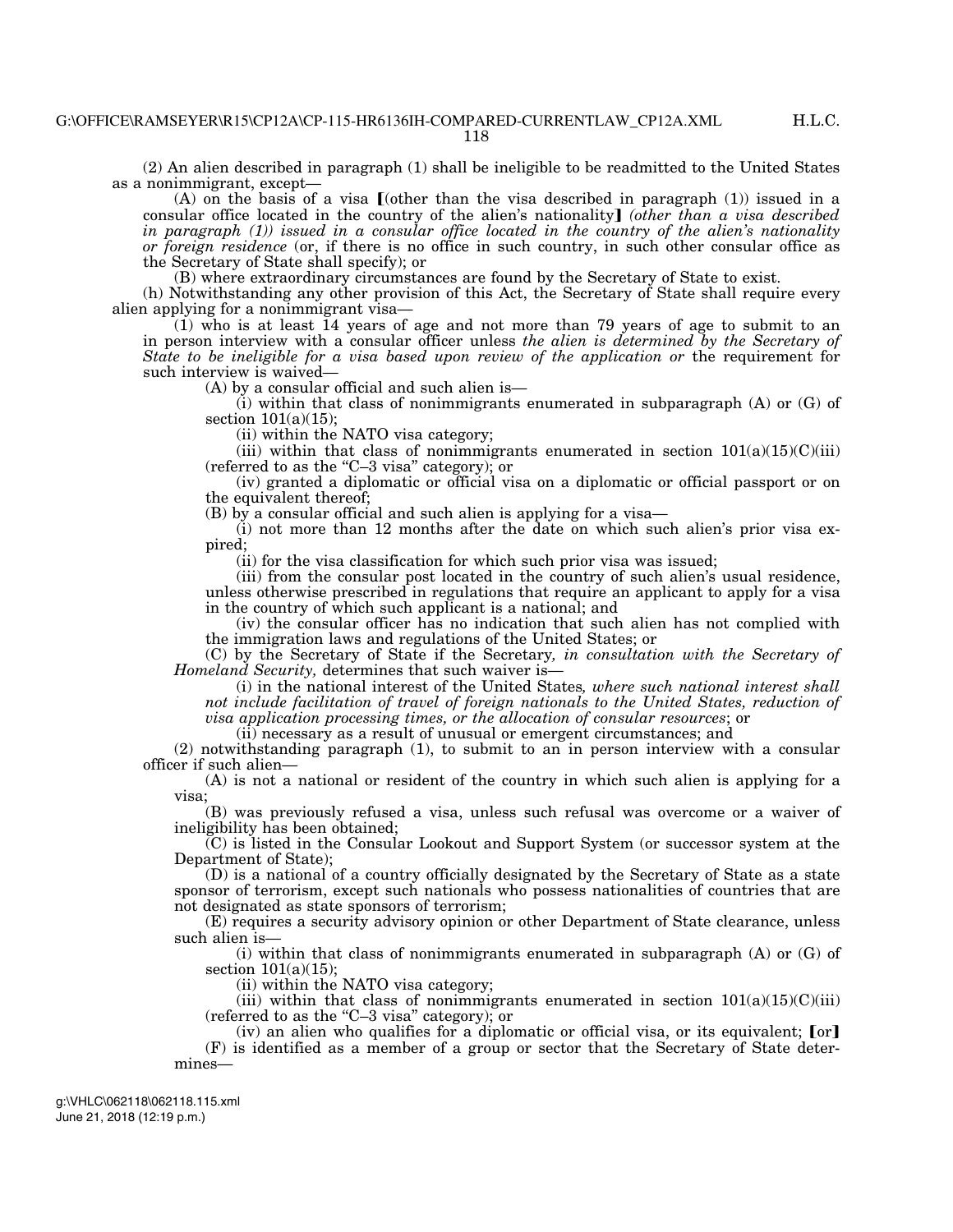(i) poses a substantial risk of submitting inaccurate information in order to obtain a visa;

(ii) has historically had visa applications denied at a rate that is higher than the average rate of such denials; or

(iii) poses a security threat to the United States  $[]$ *; or* 

*(G) is an individual—* 

*(i) determined to be in a class of aliens determined by the Secretary of Homeland Security to be threats to national security;* 

*(ii) identified by the Secretary of Homeland Security as a person of concern; or* 

*(iii) applying for a visa in a visa category with respect to which the Secretary of Homeland Security has determined that a waiver of the visa interview would create a high risk of degradation of visa program integrity.* 

\* \* \* \* \* \* \*

CHAPTER 4—INSPECTION, APPREHENSION, EXAMINATION, EXCLUSION, AND REMOVAL

\* \* \* \* \* \* \* \*

# INSPECTION BY IMMIGRATION OFFICERS; EXPEDITED REMOVAL OF INADMISSIBLE ARRIVING ALIENS; REFERRAL FOR HEARING

SEC. 235. (a) INSPECTION.—

(1) ALIENS TREATED AS APPLICANTS FOR ADMISSION.—An alien present in the United States who has not been admitted or who arrives in the United States (whether or not at a designated port of arrival and including an alien who is brought to the United States after having been interdicted in international or United States waters) shall be deemed for purposes of this Act an applicant for admission.

(2) STOWAWAYS.—An arriving alien who is a stowaway is not eligible to apply for admission or to be admitted and shall be ordered removed upon inspection by an immigration officer. Upon such inspection if the alien indicates an intention to apply for asylum under section 208 or a fear of persecution, the officer shall refer the alien for an interview under subsection  $(b)(1)(B)$ . A stowaway may apply for asylum only if the stowaway is found to have a credible fear of persecution under subsection  $(b)(1)(B)$ . In no case may a stowaway be considered an applicant for admission or eligible for a hearing under section 240.

(3) INSPECTION.—All aliens (including alien crewmen) who are applicants for admission or otherwise seeking admission or readmission to or transit through the United States shall be inspected by immigration officers.

(4) WITHDRAWAL OF APPLICATION FOR ADMISSION.—An alien applying for admission may, in the discretion of the Attorney General and at any time, be permitted to withdraw the application for admission and depart immediately from the United States.

(5) STATEMENTS.—An applicant for admission may be required to state under oath any information sought by an immigration officer regarding the purposes and intentions of the applicant in seeking admission to the United States, including the applicant's intended length of stay and whether the applicant intends to remain permanently or become a United States citizen, and whether the applicant is inadmissible.<br>(b) INSPECTION OF APPLICANTS FOR ADMISSION.—

(1) INSPECTION OF ALIENS ARRIVING IN THE UNITED STATES AND CERTAIN OTHER ALIENS WHO HAVE NOT BEEN ADMITTED OR PAROLED.—

(A) SCREENING.—<br>(i) IN GENERAL.—If an immigration officer determines that an alien (other than an alien described in subparagraph (F)) who is arriving in the United States or is described in clause (iii) is inadmissible under section  $212(a)(6)(C)$  or  $212(a)(7)$ , the officer shall order the alien removed from the United States without further hearing or review unless the alien indicates either an intention to apply for asylum under section 208 or a fear of persecution.

(ii) CLAIMS FOR ASYLUM.—If an immigration officer determines that an alien (other than an alien described in subparagraph (F)) who is arriving in the United States or is described in clause (iii) is inadmissible under section  $212(a)(6)(C)$  or  $212(a)(7)$  and the alien indicates either an intention to apply for asylum under section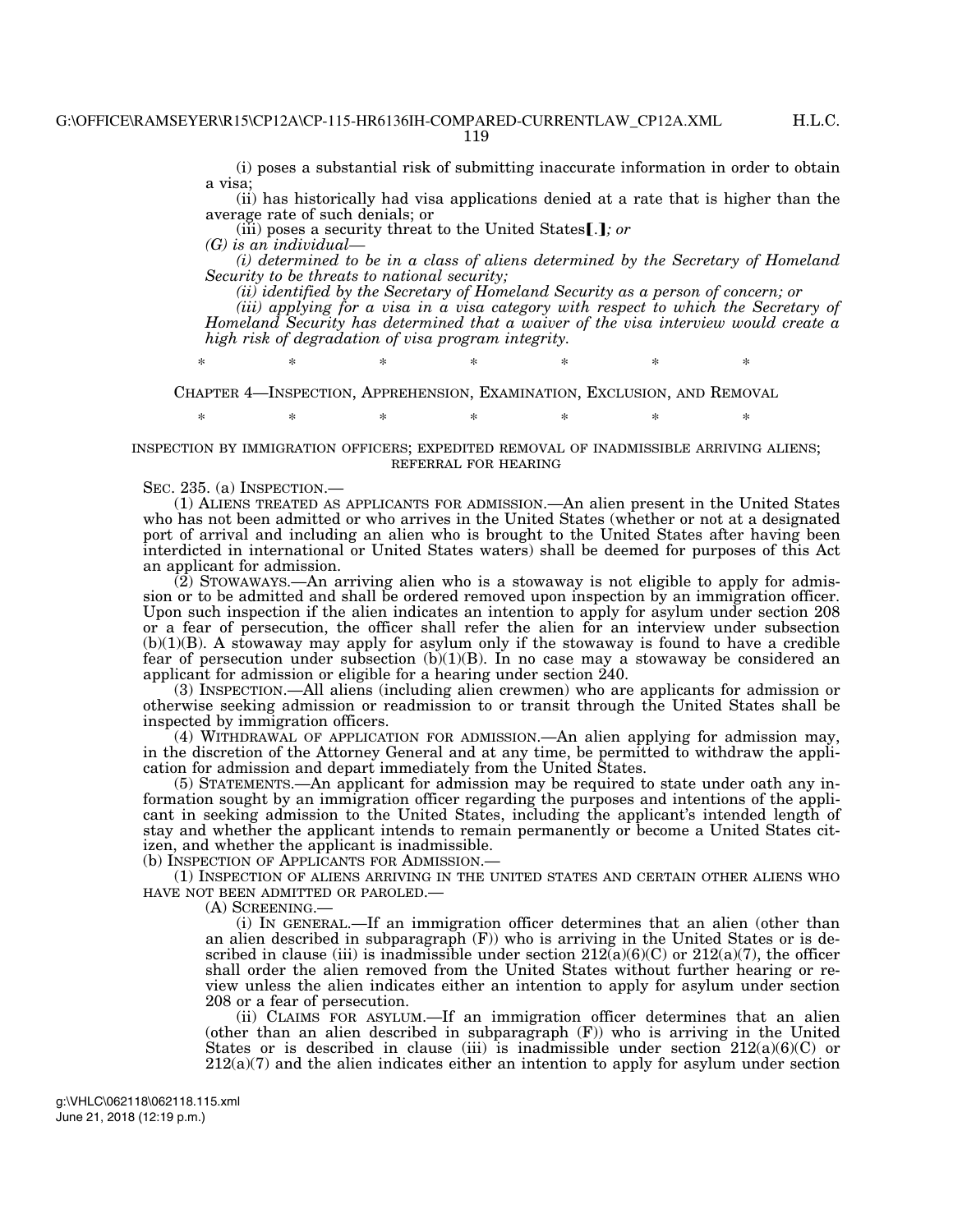120

208 or a fear of persecution, the officer shall refer the alien for an interview by an asylum officer under subparagraph (B).<br>(iii) APPLICATION TO CERTAIN OTHER ALIENS.—

(I) In GENERAL.—The Attorney General may apply clauses (i) and (ii) of this subparagraph to any or all aliens described in subclause (II) as designated by the Attorney General. Such designation shall be in the sole and unreviewable discretion of the Attorney General and may be modified at any time.

(II) ALIENS DESCRIBED.—An alien described in this clause is an alien who is not described in subparagraph (F), who has not been admitted or paroled into the United States, and who has not affirmatively shown, to the satisfaction of an immigration officer, that the alien has been physically present in the United States continuously for the 2-year period immediately prior to the date of the determination of inadmissibility under this subparagraph.

(B) ASYLUM INTERVIEWS.— (i) CONDUCT BY ASYLUM OFFICERS.—An asylum officer shall conduct interviews of aliens referred under subparagraph (A)(ii), either at a port of entry or at such other place designated by the Attorney General.

(ii) REFERRAL OF CERTAIN ALIENS.—If the officer determines at the time of the interview that an alien has a credible fear of persecution (within the meaning of clause  $(v)$ ), the alien shall be detained for further consideration of the application for asylum.<br>(iii) REMOVAL WITHOUT FURTHER REVIEW IF NO CREDIBLE FEAR OF PERSECUTION.—

(I) IN GENERAL.—Subject to subclause (III), if the officer determines that an alien does not have a credible fear of persecution, the officer shall order the alien removed from the United States without further hearing or review.

(II) RECORD OF DETERMINATION.—The officer shall prepare a written record of a determination under subclause (I). Such record shall include a summary of the material facts as stated by the applicant, such additional facts (if any) relied upon by the officer, and the officer's analysis of why, in the light of such facts, the alien has not established a credible fear of persecution. A copy of the officer's interview notes shall be attached to the written summary.

(III) REVIEW OF DETERMINATION.—The Attorney General shall provide by regulation and upon the alien's request for prompt review by an immigration judge of a determination under subclause (I) that the alien does not have a credible fear of persecution. Such review shall include an opportunity for the alien to be heard and questioned by the immigration judge, either in person or by telephonic or video connection. Review shall be concluded as expeditiously as possible, to the maximum extent practicable within 24 hours, but in no case later than 7 days after the date of the determination under subclause (I).

(IV) MANDATORY DETENTION.—Any alien subject to the procedures under this clause shall be detained pending a final determination of credible fear of persecution and, if found not to have such a fear, until removed.

(iv) INFORMATION ABOUT INTERVIEWS.—The Attorney General shall provide information concerning the asylum interview described in this subparagraph to aliens who may be eligible. An alien who is eligible for such interview may consult with a person or persons of the alien's choosing prior to the interview or any review thereof, according to regulations prescribed by the Attorney General. Such consultation shall be at no expense to the Government and shall not unreasonably delay the process.

 $(v)$  CREDIBLE FEAR OF PERSECUTION DEFINED.—For purposes of this subparagraph, the term ''credible fear of persecution'' means that there is a significant possibility, taking into account the credibility of the statements made by the alien in support of the alien's [claim and such other facts as are known to the officer, that the alien could establish eligibility for asylum under section 208.] *claim, as determined pursuant to* section  $208(b)(1)(B)(iii)$ , and such other facts as are known to the officer, that the alien *could establish eligibility for asylum under section 208, and it is more probable than not that the statements made by, and on behalf of, the alien in support of the alien's claim are true.* 

(C) LIMITATION ON ADMINISTRATIVE REVIEW.—Except as provided in subparagraph  $(B)(iii)(III)$ , a removal order entered in accordance with subparagraph  $(A)(i)$  or  $(B)(iii)(I)$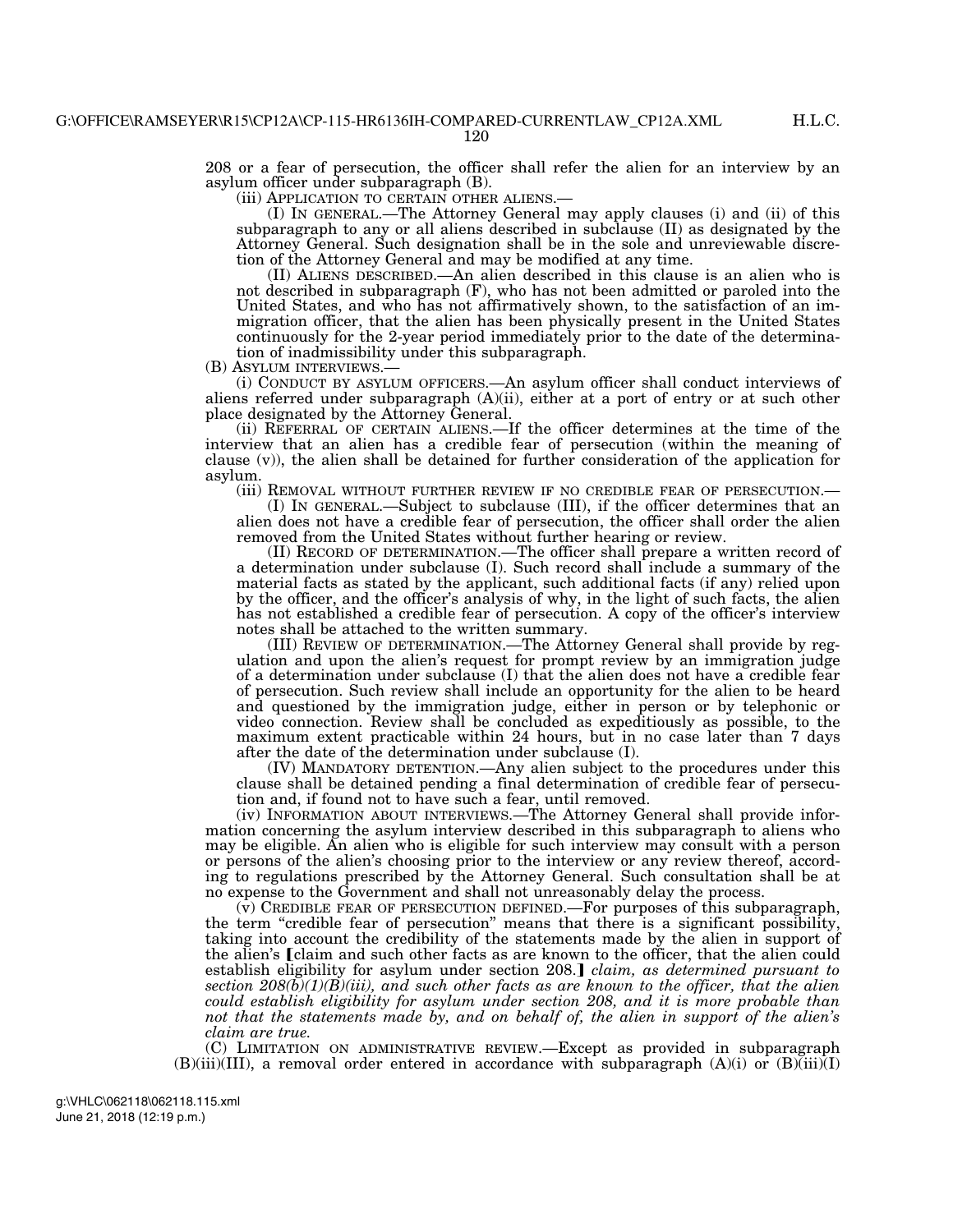H.L.C.

is not subject to administrative appeal, except that the Attorney General shall provide by regulation for prompt review of such an order under subparagraph (A)(i) against an alien who claims under oath, or as permitted under penalty of perjury under section 1746 of title 28, United States Code, after having been warned of the penalties for falsely making such claim under such conditions, to have been lawfully admitted for permanent residence, to have been admitted as a refugee under section 207, or to have been granted asylum under section 208.

(D) LIMIT ON COLLATERAL ATTACKS.—In any action brought against an alien under section 275(a) or section 276, the court shall not have jurisdiction to hear any claim attacking the validity of an order of removal entered under subparagraph  $(A)(i)$  or  $(B)(iii)$ .

(E) ASYLUM OFFICER DEFINED.—As used in this paragraph, the term ''asylum officer'' means an immigration officer who—

(i) has had professional training in country conditions, asylum law, and interview techniques comparable to that provided to full-time adjudicators of applications under section 208, and

(ii) is supervised by an officer who meets the condition described in clause (i) and has had substantial experience adjudicating asylum applications.

(F) EXCEPTION.—Subparagraph (A) shall not apply to an alien who is a native or citizen of a country in the Western Hemisphere with whose government the United States does not have full diplomatic relations and who arrives by aircraft at a port of entry.

(G) COMMONWEALTH OF THE NORTHERN MARIANA ISLANDS.—Nothing in this subsection shall be construed to authorize or require any person described in section  $208(e)$  to be permitted to apply for asylum under section 208 at any time before January 1, 2014. (2) INSPECTION OF OTHER ALIENS.—

(A) IN GENERAL.—Subject to subparagraphs (B) and (C), in the case of an alien who is an applicant for admission, if the examining immigration officer determines that an alien seeking admission is not clearly and beyond a doubt entitled to be admitted, the alien shall be detained for a proceeding under section 240.

(B) EXCEPTION.—Subparagraph (A) shall not apply to an alien—

(i) who is a crewman,

(ii) to whom paragraph (1) applies, or

(iii) who is a stowaway.

(C) TREATMENT OF ALIENS ARRIVING FROM CONTIGUOUS TERRITORY.—In the case of an alien described in subparagraph (A) who is arriving on land (whether or not at a designated port of arrival) from a foreign territory contiguous to the United States, the Attorney General may return the alien to that territory pending a proceeding under section 240.

(3) CHALLENGE OF DECISION.—The decision of the examining immigration officer, if favorable to the admission of any alien, shall be subject to challenge by any other immigration officer and such challenge shall operate to take the alien whose privilege to be admitted is so challenged, before an immigration judge for a proceeding under section 240.

(c) REMOVAL OF ALIENS INADMISSIBLE ON SECURITY AND RELATED GROUNDS.—

(1) REMOVAL WITHOUT FURTHER HEARING.—If an immigration officer or an immigration judge suspects that an arriving alien may be inadmissible under subparagraph (A) (other than clause (ii)), (B), or (C) of section 212(a)(3), the officer or judge shall—

(A) order the alien removed, subject to review under paragraph (2);

(B) report the order of removal to the Attorney General; and

(C) not conduct any further inquiry or hearing until ordered by the Attorney General. (2) REVIEW OF ORDER.—(A) The Attorney General shall review orders issued under paragraph (1).

(B) If the Attorney General—

(i) is satisfied on the basis of confidential information that the alien is inadmissible under subparagraph  $(A)$  (other than clause (ii)),  $(B)$ , or  $(C)$  of section 212(a)(3), and

(ii) after consulting with appropriate security agencies of the United States Government, concludes that disclosure of the information would be prejudicial to the public interest, safety, or security,

the Attorney General may order the alien removed without further inquiry or hearing by an immigration judge.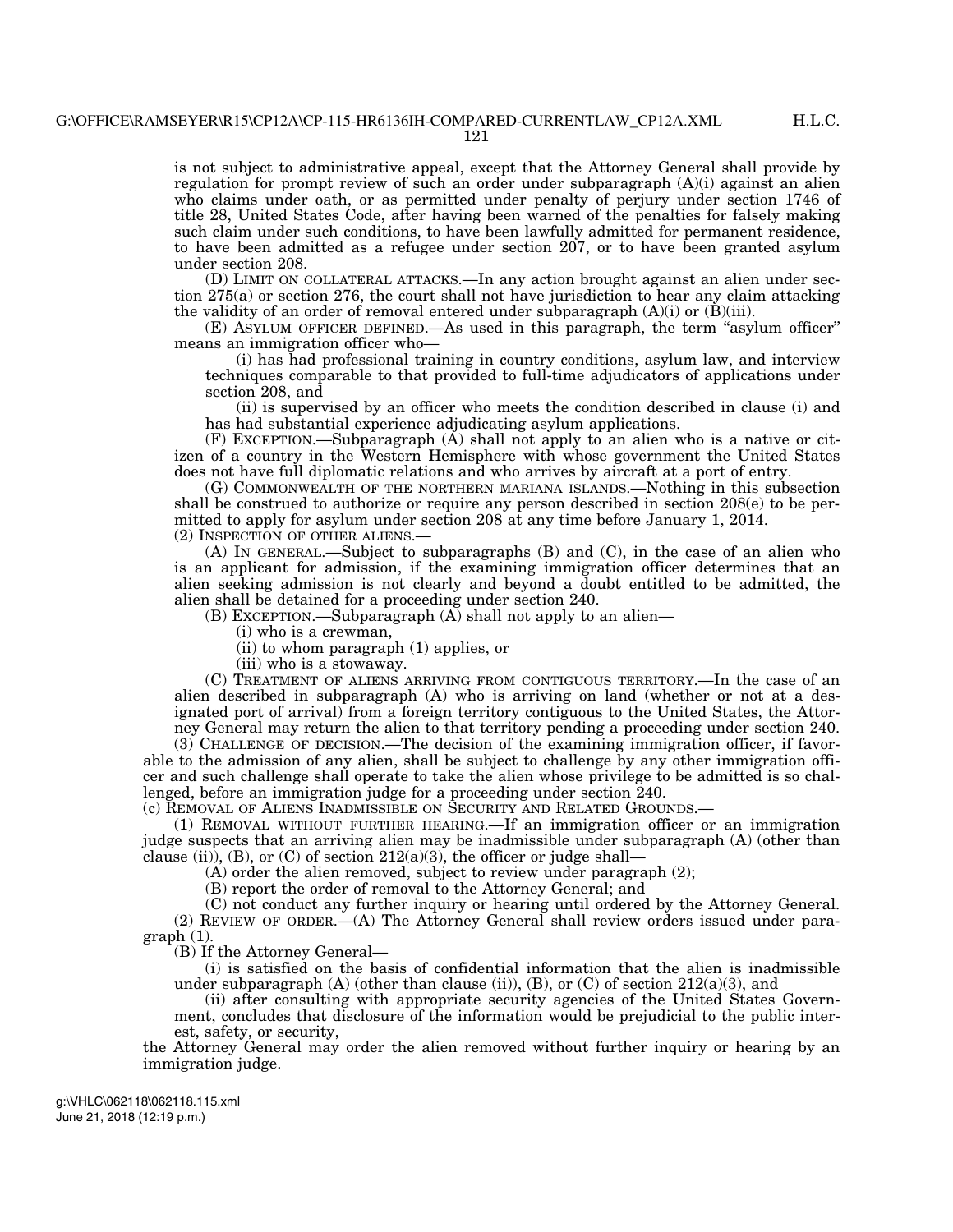(C) If the Attorney General does not order the removal of the alien under subparagraph (B), the Attorney General shall specify the further inquiry or hearing that shall be conducted in the case.

(3) SUBMISSION OF STATEMENT AND INFORMATION.—The alien or the alien's representative may submit a written statement and additional information for consideration by the Attorney General.

(d) AUTHORITY RELATING TO INSPECTIONS.—

(1) AUTHORITY TO SEARCH CONVEYANCES.—Immigration officers are authorized to board and search any vessel, aircraft, railway car, or other conveyance or vehicle in which they believe aliens are being brought into the United States.

(2) AUTHORITY TO ORDER DETENTION AND DELIVERY OF ARRIVING ALIENS.—Immigration officers are authorized to order an owner, agent, master, commanding officer, person in charge, purser, or consignee of a vessel or aircraft bringing an alien (except an alien crewmember) to the United States—

(A) to detain the alien on the vessel or at the airport of arrival, and

(B) to deliver the alien to an immigration officer for inspection or to a medical officer for examination.

(3) ADMINISTRATION OF OATH AND CONSIDERATION OF EVIDENCE.—The Attorney General and any immigration officer shall have power to administer oaths and to take and consider evidence of or from any person touching the privilege of any alien or person he believes or suspects to be an alien to enter, reenter, transit through, or reside in the United States or concerning any matter which is material and relevant to the enforcement of this Act and the administration of the Service.

(4) SUBPOENA AUTHORITY.—(A) The Attorney General and any immigration officer shall have power to require by subpoena the attendance and testimony of witnesses before immigration officers and the production of books, papers, and documents relating to the privilege of any person to enter, reenter, reside in, or pass through the United States or concerning any matter which is material and relevant to the enforcement of this Act and the administration of the Service, and to that end may invoke the aid of any court of the United States.

(B) Any United States district court within the jurisdiction of which investigations or inquiries are being conducted by an immigration officer may, in the event of neglect or refusal to respond to a subpoena issued under this paragraph or refusal to testify before an immigration officer, issue an order requiring such persons to appear before an immigration officer, produce books, papers, and documents if demanded, and testify, and any failure to obey such order of the court may be punished by the court as a contempt thereof.

\* \* \* \* \* \* \*

# APPREHENSION AND DETENTION OF ALIENS

SEC. 236. (a) ARREST, DETENTION, AND RELEASE.—On a warrant issued by the Attorney General, an alien may be arrested and detained pending a decision on whether the alien is to be removed from the United States. Except as provided in subsection (c) and pending such decision, the Attorney General—

(1) may continue to detain the arrested alien; and

(2) may release the alien on—

(A) bond of at least \$1,500 with security approved by, and containing conditions prescribed by, the Attorney General; or

(B) conditional parole; but

(3) may not provide the alien with work authorization (including an ''employment authorized'' endorsement or other appropriate work permit), unless the alien is lawfully admitted for permanent residence or otherwise would (without regard to removal proceedings) be provided such authorization.

(b) REVOCATION OF BOND OR PAROLE.—The Attorney General at any time may revoke a bond or parole authorized under subsection (a), rearrest the alien under the original warrant, and detain the alien.

(c) DETENTION OF CRIMINAL ALIENS.—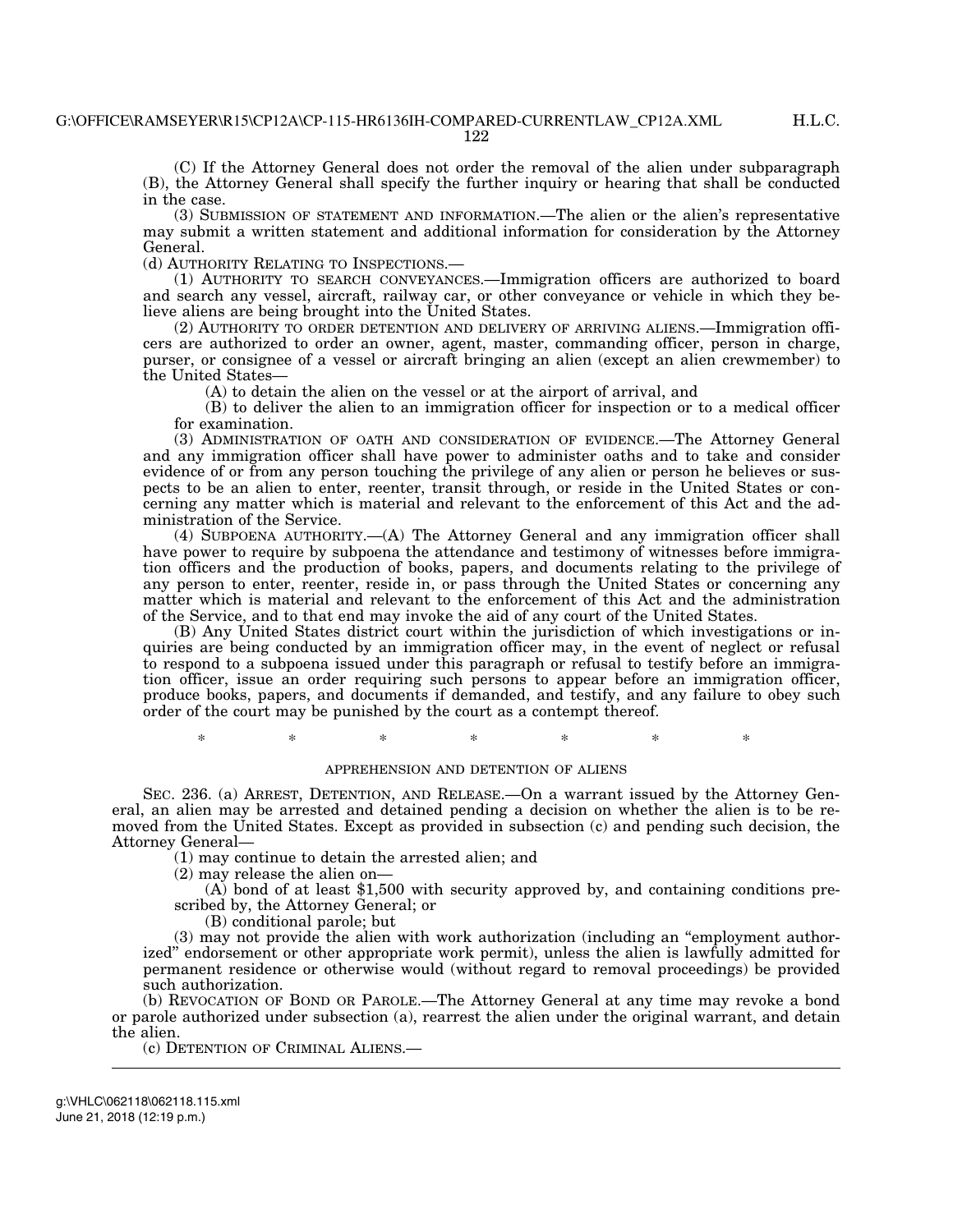# **Unexecuted Amendment from Bill:**

[Bill section 3106(e)(1)(A) target provision is  $236(c)(1)(E)$ : Unable to locate amended provision section 1

 $(A)$  in subparagraph  $(E)$ , by striking "or" at the end;

# **Unexecuted Amendment from Bill:**

[Bill section 3106(e)(1)(B) target provision is  $236(c)(1)(F)$ : Unable to locate amended provision section 1

 $(B)$  in subparagraph  $(F)$ , by inserting "or" at the end; and

(1) CUSTODY.—The Attorney General shall take into custody any alien who—

(A) is inadmissible by reason of having committed any offense covered in section  $212(a)(2)$ ,

(B) is deportable by reason of having committed any offense covered in section  $237(a)(2)(A)(ii)$ , (A)(iii), (B), (C), or (D),

(C) is deportable under section  $237(a)(2)(A)(i)$  on the basis of an offense for which the alien has been sentence to a term of imprisonment of at least 1 year, or

(D) is inadmissible under section  $2\overline{1}2(a)(3)(B)$  or deportable under section  $2\overline{37}(a)(4)(B)$ , when the alien is released, without regard to whether the alien is released on parole, supervised release, or probation, and without regard to whether the alien may be arrested or imprisoned again for the same offense.

*(G) is inadmissible under section*  $212(a)(2)(N)$  *or deportable under section*  $237(a)(2)(H)$ *,* (2) RELEASE.—The Attorney General may release an alien described in paragraph (1) only if the Attorney General decides pursuant to section 3521 of title 18, United States Code, that release of the alien from custody is necessary to provide protection to a witness, a potential witness, a person cooperating with an investigation into major criminal activity, or an immediate family member or close associate of a witness, potential witness, or person cooperating with such an investigation, and the alien satisfies the Attorney General that the alien will not pose a danger to the safety of other persons or of property and is likely to appear for any scheduled proceeding. A decision relating to such release shall take place in accordance with a procedure that considers the severity of the offense committed by the alien.

(d) IDENTIFICATION OF CRIMINAL ALIENS.—(1) The Attorney General shall devise and implement a system—

(A) to make available, daily (on a 24-hour basis), to Federal, State, and local authorities the investigative resources of the Service to determine whether individuals arrested by such authorities for aggravated felonies are aliens;

(B) to designate and train officers and employees of the Service to serve as a liaison to Federal, State, and local law enforcement and correctional agencies and courts with respect to the arrest, conviction, and release of any alien charged with an aggravated felony; and

(C) which uses computer resources to maintain a current record of aliens who have been convicted of an aggravated felony, and indicates those who have been removed.

(2) The record under paragraph  $(1)(C)$  shall be made available—

(A) to inspectors at ports of entry and to border patrol agents at sector headquarters for purposes of immediate identification of any alien who was previously ordered removed and is seeking to reenter the United States, and

(B) to officials of the Department of State for use in its automated visa lookout system. (3) Upon the request of the governor or chief executive officer of any State, the Service shall provide assistance to State courts in the identification of aliens unlawfully present in the United States pending criminal prosecution.

(e) JUDICIAL REVIEW.—The Attorney General's discretionary judgment regarding the application of this section shall not be subject to review. No court may set aside any action or decision by the Attorney General under this section regarding the detention or release of any alien or the grant, revocation, or denial of bond or parole.

\* \* \* \* \* \* \* \*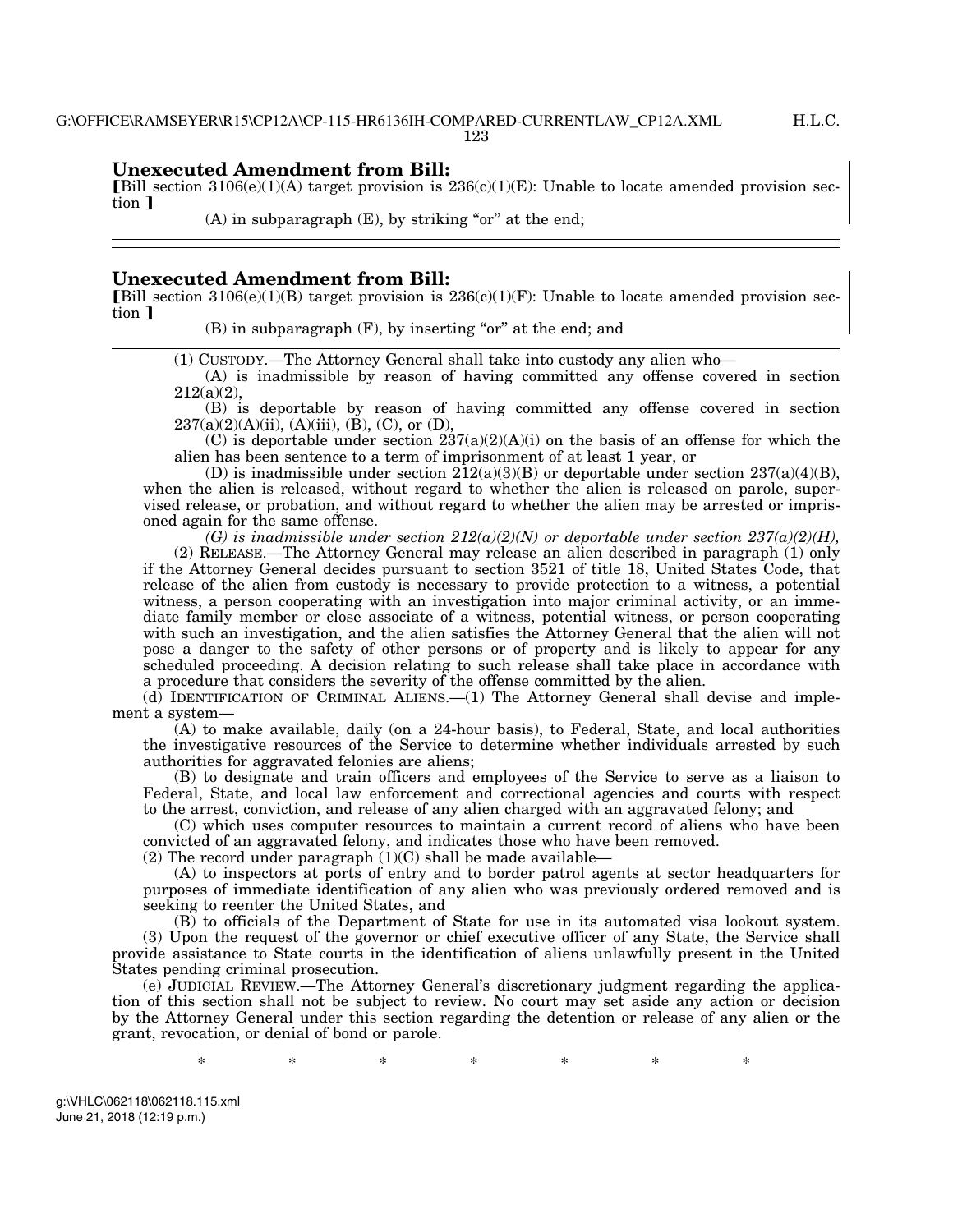## GENERAL CLASSES OF DEPORTABLE ALIENS

SEC. 237. (a) CLASSES OF DEPORTABLE ALIENS.—Any alien (including an alien crewman) in and admitted to the United States shall, upon the order of the Attorney General, be removed if the alien is within one or more of the following classes of deportable aliens:

(1) INADMISSIBLE AT TIME OF ENTRY OR OF ADJUSTMENT OF STATUS OR VIOLATES STATUS.—

(A) INADMISSIBLE ALIENS.—Any alien who at the time of entry or adjustment of status was within one or more of the classes of aliens inadmissible by the law existing at such time is deportable.

(B) PRESENT IN VIOLATION OF LAW.—Any alien who is present in the United States in violation of this Act or any other law of the United States, or whose nonimmigrant visa (or other documentation authorizing admission into the United States as a nonimmigrant) has been revoked under section 221(i), is deportable.

(C) VIOLATED NONIMMIGRANT STATUS OR CONDITION OF ENTRY.—

(i) NONIMMIGRANT STATUS VIOLATORS.—Any alien who was admitted as a nonimmigrant and who has failed to maintain the nonimmigrant status in which the alien was admitted or to which it was changed under section 248, or to comply with the conditions of any such status, is deportable.

(ii) VIOLATORS OF CONDITIONS OF ENTRY.—Any alien whom the Secretary of Health and Human Services certifies has failed to comply with terms, conditions, and controls that were imposed under section 212(g) is deportable.

(D) TERMINATION OF CONDITIONAL PERMANENT RESIDENCE.—

(i) IN GENERAL.—Any alien with permanent resident status on a conditional basis under section 216 (relating to conditional permanent resident status for certain alien spouses and sons and daughters) or under section 216A (relating to conditional permanent resident status for certain alien entrepreneurs, spouses, and children) who has had such status terminated under such respective section is deportable.

(ii) EXCEPTION.—Clause (i) shall not apply in the cases described in section  $216(c)(4)$  (relating to certain hardship waivers).

(E) SMUGGLING.—

(i) IN GENERAL.—Any alien who (prior to the date of entry, at the time of any entry, or within 5 years of the date of any entry) knowingly has encouraged, induced, assisted, abetted, or aided any other alien to enter or to try to enter the United States in violation of law is deportable.

(ii) SPECIAL RULE IN THE CASE OF FAMILY REUNIFICATION.—Clause (i) shall not apply in the case of alien who is an eligible immigrant (as defined in section  $301(b)(1)$ ) of the Immigration Act of 1990), was physically present in the United States on May 5, 1988, and is seeking admission as an immediate relative or under section  $203(a)(2)$ (including under section 112 of the Immigration Act of 1990) or benefits under section 301(a) of the Immigration Act of 1990 if the alien, before May 5, 1988, has encouraged, induced, assisted, abetted, or aided only the alien's spouse, parent, son, or daughter (and no other individual) to enter the United States in violation of law.

(iii) WAIVER AUTHORIZED.—The Attorney General may, in his discretion for humanitarian purposes, to assure family unity, or when it is otherwise in the public interest, waive application of clause (i) in the case of any alien lawfully admitted for permanent residence if the alien has encouraged, induced, assisted, abetted, or aided only an individual who at the time of the offense was the alien's spouse, parent, son, or daughter (and no other individual) to enter the United States in violation of law. (F)

(G) MARRIAGE FRAUD.—An alien shall be considered to be deportable as having procured a visa or other documentation by fraud (within the meaning of section  $212(a)(6)(C)(i)$  and to be in the United States in violation of this Act (within the meaning of subparagraph  $(B)$  if-

(i) the alien obtains any admission into the United States with an immigrant visa or other documentation procured on the basis of a marriage entered into less than 2 years prior to such admission of the alien and which, within 2 years subsequent to any admission of the alien in the United States, shall be judicially annulled or terminated, unless the alien establishes to the satisfaction of the Attorney General that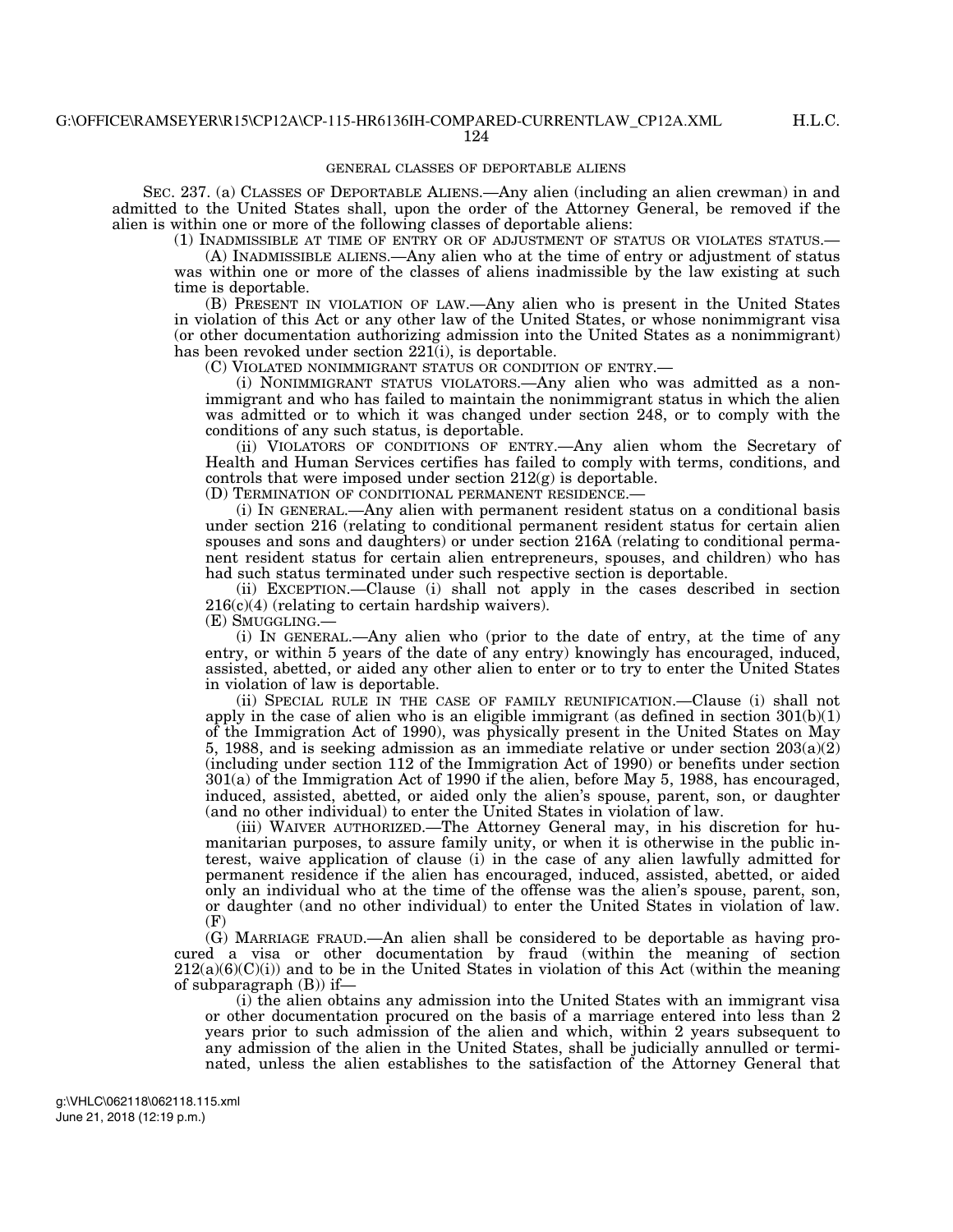125

H.L.C.

such marriage was not contracted for the purpose of evading any provisions of the immigration laws, or

(ii) it appears to the satisfaction of the Attorney General that the alien has failed or refused to fulfill the alien's marital agreement which in the opinion of the Attorney General was made for the purpose of procuring the alien's admission as an immigrant. (H) WAIVER AUTHORIZED FOR CERTAIN MISREPRESENTATIONS.—The provisions of this

paragraph relating to the removal of aliens within the United States on the ground that they were inadmissible at the time of admission as aliens described in section  $212(a)(6)(C)(i)$ , whether willful or innocent, may, in the discretion of the Attorney General, be waived for any alien (other than an alien described in paragraph  $(4)(D)$ ) who-

(i)(I) is the spouse, parent, son, or daughter of a citizen of the United States or of an alien lawfully admitted to the United States for permanent residence; and

(II) was in possession of an immigrant visa or equivalent document and was otherwise admissible to the United States at the time of such admission except for those grounds of inadmissibility specified under paragraphs  $(5)(A)$  and  $(7)(A)$  of section 212(a) which were a direct result of that fraud or misrepresentation.

(ii) is a VAWA self-petitioner.

A waiver of removal for fraud or misrepresentation granted under this subparagraph shall also operate to waive removal based on the grounds of inadmissibility directly resulting from such fraud or misrepresentation.

(2) CRIMINAL OFFENSES.—<br>
(A) GENERAL CRIMES.—<br>
(i) CRIMES OF MORAL TURPITUDE.—Any alien who—

(I) is convicted of a crime involving moral turpitude committed within five years (or 10 years in the case of an alien provided lawful permanent resident status under section 245(j)) after the date of admission, and

(II) is convicted of a crime for which a sentence of one year or longer may be imposed,

is deportable.

(ii) MULTIPLE CRIMINAL CONVICTIONS.—Any alien who at any time after admission is convicted of two or more crimes involving moral turpitude, not arising out of a single scheme of criminal misconduct, regardless of whether confined therefor and regardless of whether the convictions were in a single trial, is deportable.

(iii) AGGRAVATED FELONY.—Any alien who is convicted of an aggravated felony at any time after admission is deportable.

(iv) HIGH SPEED FLIGHT.—Any alien who is convicted of a violation of section 758 of title 18, United States Code (relating to high speed flight from an immigration checkpoint), is deportable.

 $(v)$  FAILURE TO REGISTER AS A SEX OFFENDER.—Any alien who is convicted under section 2250 of title 18, United States Code, is deportable.

(vi) WAIVER AUTHORIZED.—Clauses (i), (ii), and (iii) shall not apply in the case of an alien with respect to a criminal conviction if the alien subsequent to the criminal conviction has been granted a full and unconditional pardon by the President of the United States or by the Governor of any of the several States.

(B) CONTROLLED SUBSTANCES.—

(i) CONVICTION.—Any alien who at any time after admission has been convicted of a violation of (or a conspiracy or attempt to violate) any law or regulation of a State, the United States, or a foreign country relating to a controlled substance (as defined in section 102 of the Controlled Substances Act (21 U.S.C. 802)), other than a single offense involving possession for one's own use of 30 grams or less of marijuana, is deportable.

(ii) DRUG ABUSERS AND ADDICTS.—Any alien who is, or at any time after admission has been, a drug abuser or addict is deportable.

(C) CERTAIN FIREARM OFFENSES.—Any alien who at any time after admission is convicted under any law of purchasing, selling, offering for sale, exchanging, using, owning, possessing, or carrying, or of attempting or conspiring to purchase, sell, offer for sale, exchange, use, own, possess, or carry, any weapon, part, or accessory which is a firearm or destructive device (as defined in section 921(a) of title 18, United States Code) in violation of any law is deportable.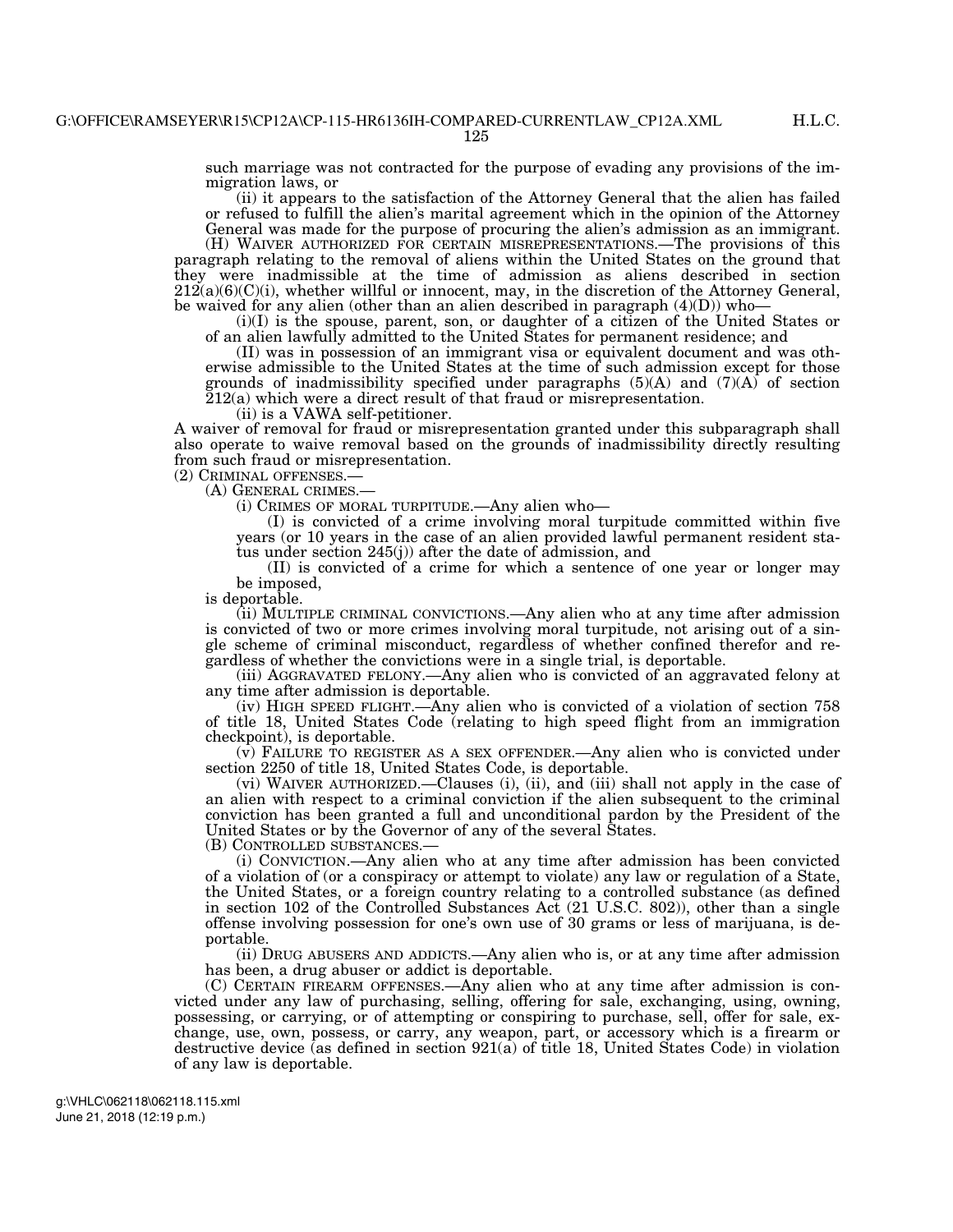H.L.C.

(D) MISCELLANEOUS CRIMES.—Any alien who at any time has been convicted (the judgment on such conviction becoming final) of, or has been so convicted of a conspiracy or attempt to violate—

(i) any offense under chapter 37 (relating to espionage), chapter 105 (relating to sabotage), or chapter 115 (relating to treason and sedition) of title 18, United States Code, for which a term of imprisonment of five or more years may be imposed;

(ii) any offense under section 871 or 960 of title 18, United States Code;

(iii) a violation of any provision of the Military Selective Service Act (50 U.S.C. App. 451 et seq.) or the Trading With the Enemy Act (50 U.S.C. App. 1 et seq.); or (iv) a violation of section 215 or 278 of this Act,

is deportable.

(E) CRIMES OF DOMESTIC VIOLENCE, STALKING, OR VIOLATION OF PROTECTION ORDER, CRIMES AGAINST CHILDREN AND.—

(i) DOMESTIC VIOLENCE, STALKING, AND CHILD ABUSE.—Any alien who at any time after admission is convicted of a crime of domestic violence, a crime of stalking, or a crime of child abuse, child neglect, or child abandonment is deportable. For purposes of this clause, the term ''crime of domestic violence'' means any crime of violence (as defined in section 16 of title 18, United States Code) against a person committed by a current or former spouse of the person, by an individual with whom the person shares a child in common, by an individual who is cohabiting with or has cohabited with the person as a spouse, by an individual similarly situated to a spouse of the person under the domestic or family violence laws of the jurisdiction where the offense occurs, or by any other individual against a person who is protected from that individual's acts under the domestic or family violence laws of the United States or any State, Indian tribal government, or unit of local government.

(ii) VIOLATORS OF PROTECTION ORDERS.—Any alien who at any time after admission is enjoined under a protection order issued by a court and whom the court determines has engaged in conduct that violates the portion of a protection order that involves protection against credible threats of violence, repeated harassment, or bodily injury to the person or persons for whom the protection order was issued is deportable. For purposes of this clause, the term "protection order" means any injunction issued for the purpose of preventing violent or threatening acts of domestic violence, including temporary or final orders issued by civil or criminal courts (other than support or child custody orders or provisions) whether obtained by filing an independent action or as a pendente lite order in another proceeding.

(F) TRAFFICKING.—Any alien described in section  $212(a)(2)(H)$  is deportable.

*(H) ALIENS ASSOCIATED WITH CRIMINAL GANGS.—Any alien is deportable who—* 

(*i*) is or has been a member of a criminal gang (as defined in section  $101(a)(53)$ );

*(ii) has participated in the activities of a criminal gang (as so defined), knowing or having reason to know that such activities will promote, further, aid, or support the illegal activity of the criminal gang;* 

*(iii) has been convicted of a violation of (or a conspiracy or attempt to violate) any law or regulation of a State, the United States, or a foreign country relating to participation or membership in a criminal gang; or* 

*(iv) any felony or misdemeanor offense for which the alien received a sentencing*  enhancement predicated on gang membership or conduct that promoted, furthered, *aided, or supported the illegal activity of the criminal gang.* 

(3) FAILURE TO REGISTER AND FALSIFICATION OF DOCUMENTS.—

(A) CHANGE OF ADDRESS.—An alien who has failed to comply with the provisions of section 265 is deportable, unless the alien establishes to the satisfaction of the Attorney General that such failure was reasonably excusable or was not willful.

(B) FAILURE TO REGISTER OR FALSIFICATION OF DOCUMENTS.—Any alien who at any time has been convicted—

(i) under section 266(c) of this Act or under section 36(c) of the Alien Registration Act, 1940,

(ii) of a violation of, or an attempt or a conspiracy to violate, any provision of the Foreign Agents Registration Act of 1938 (22 U.S.C. 611 et seq.), or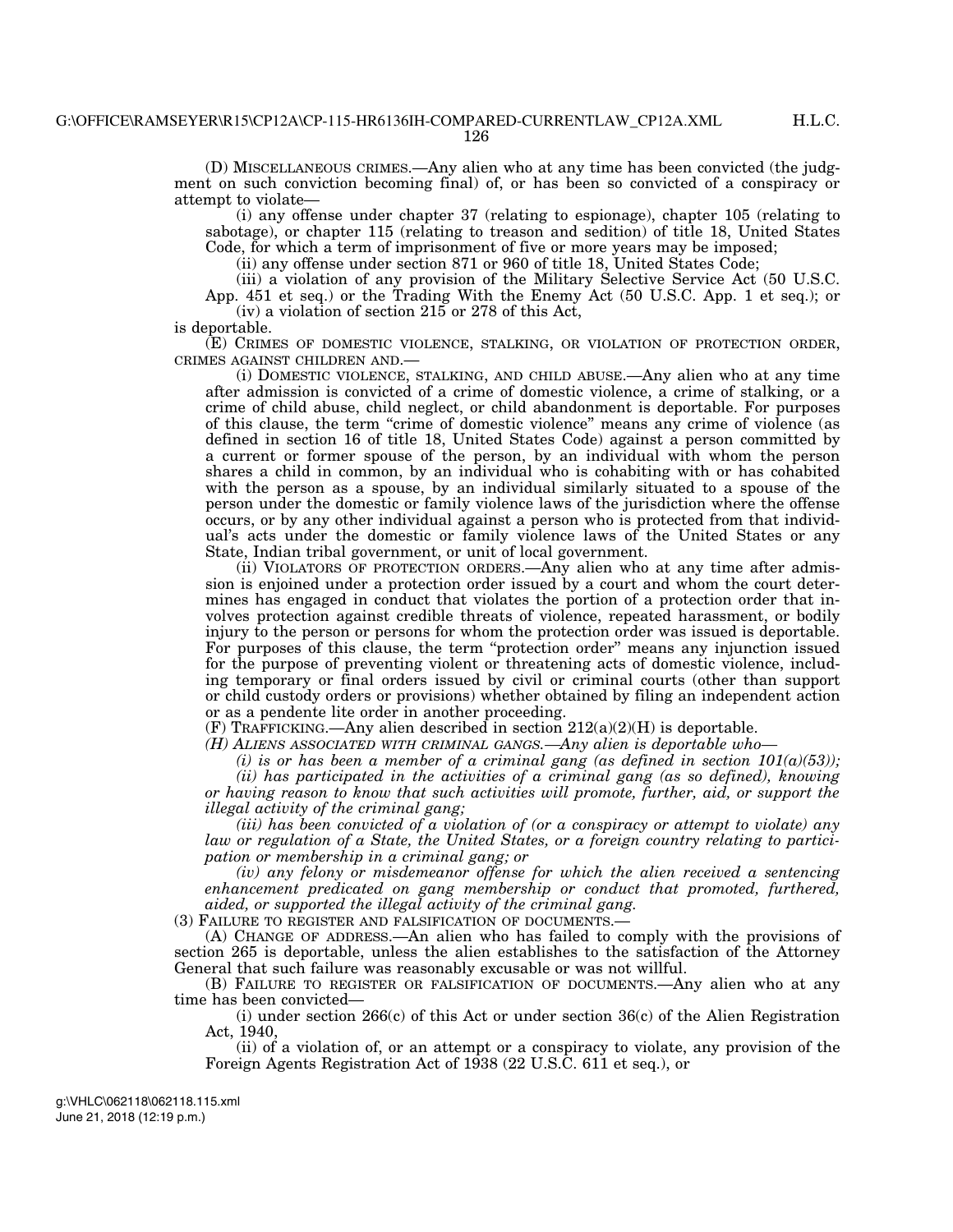(iii) of a violation of, or an attempt or a conspiracy to violate, section 1546 of title 18, United States Code (relating to fraud and misuse of visas, permits, and other entry documents),

is deportable.

(C) DOCUMENT FRAUD.—

(i) IN GENERAL.—An alien who is the subject of a final order for violation of section 274C is deportable.

(ii) WAIVER AUTHORIZED.—The Attorney General may waive clause (i) in the case of an alien lawfully admitted for permanent residence if no previous civil money penalty was imposed against the alien under section 274C and the offense was incurred solely to assist, aid, or support the alien's spouse or child (and no other individual). No court shall have jurisdiction to review a decision of the Attorney General to grant or deny a waiver under this clause.

(D) FALSELY CLAIMING CITIZENSHIP.—

(i) IN GENERAL.—Any alien who falsely represents, or has falsely represented, himself to be a citizen of the United States for any purpose or benefit under this Act (including section 274A) or any Federal or State law is deportable.

(ii) EXCEPTION.—In the case of an alien making a representation described in clause (i), if each natural parent of the alien (or, in the case of an adopted alien, each adoptive parent of the alien) is or was a citizen (whether by birth or naturalization), the alien permanently resided in the United States prior to attaining the age of 16, and the alien reasonably believed at the time of making such representation that he or she was a citizen, the alien shall not be considered to be deportable under any provision of this subsection based on such representation.

(4) SECURITY AND RELATED GROUNDS.—

(A) IN GENERAL.—Any alien who has engaged, is engaged, or at any time after admission engages in—

(i) any activity to violate any law of the United States relating to espionage or sabotage or to violate or evade any law prohibiting the export from the United States of goods, technology, or sensitive information,

(ii) any other criminal activity which endangers public safety or national security, or

(iii) any activity a purpose of which is the opposition to, or the control or overthrow of, the Government of the United States by force, violence, or other unlawful means,

is deportable.

(B) TERRORIST ACTIVITIES.—Any alien who is described in subparagraph (B) or (F) of section  $212(a)(3)$  is deportable.

(C) FOREIGN POLICY.—

(i) IN GENERAL.—An alien whose presence or activities in the United States the Secretary of State has reasonable ground to believe would have potentially serious adverse foreign policy consequences for the United States is deportable.

(ii) EXCEPTIONS.—The exceptions described in clauses (ii) and (iii) of section  $212(a)(3)(C)$  shall apply to deportability under clause (i) in the same manner as they apply to inadmissibility under section  $212(a)(3)(C)(i)$ .

(D) PARTICIPATED IN NAZI PERSECUTION, GENOCIDE, OR THE COMMISSION OF ANY ACT OF TORTURE OR EXTRAJUDICIAL KILLING.—Any alien described in clause (i), (ii), or (iii) of section  $212(a)(3)(E)$  is deportable.

(E) PARTICIPATED IN THE COMMISSION OF SEVERE VIOLATIONS OF RELIGIOUS FREEDOM.— Any alien described in section  $212(a)(2)(G)$  is deportable.

(F) RECRUITMENT OR USE OF CHILD SOLDIERS.—Any alien who has engaged in the recruitment or use of child soldiers in violation of section 2442 of title 18, United States Code, is deportable.

(5) PUBLIC CHARGE.—Any alien who, within five years after the date of entry, has become a public charge from causes not affirmatively shown to have arisen since entry is deportable. (6) UNLAWFUL VOTERS.—

(A) IN GENERAL.—Any alien who has voted in violation of any Federal, State, or local constitutional provision, statute, ordinance, or regulation is deportable.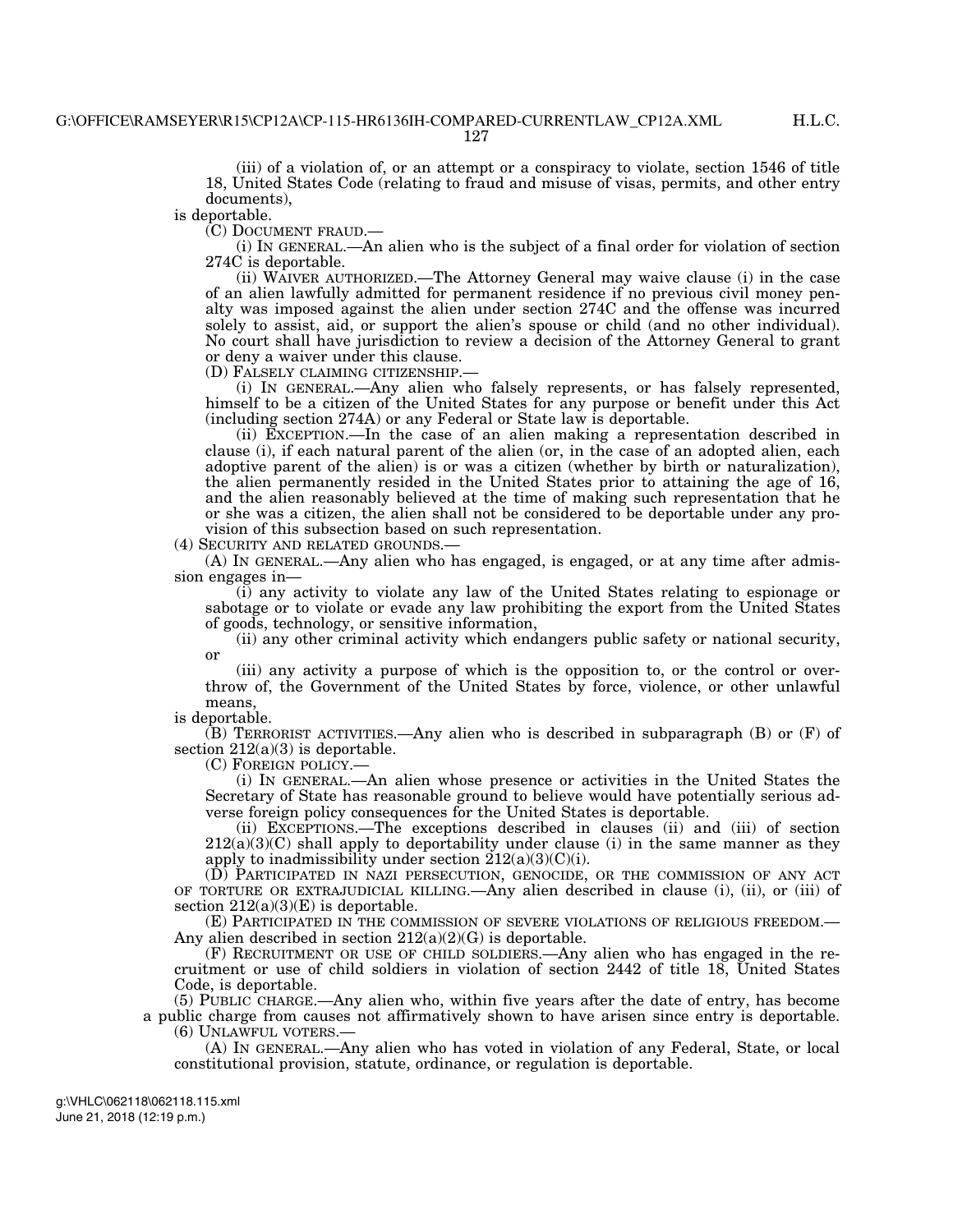(B) EXCEPTION.—In the case of an alien who voted in a Federal, State, or local election (including an initiative, recall, or referendum) in violation of a lawful restriction of voting to citizens, if each natural parent of the alien (or, in the case of an adopted alien, each adoptive parent of the alien) is or was a citizen (whether by birth or naturalization), the alien permanently resided in the United States prior to attaining the age of 16, and the alien reasonably believed at the time of such violation that he or she was a citizen, the alien shall not be considered to be deportable under any provision of this subsection based on such violation.<br>(7) WAIVER FOR VICTIMS OF DOMESTIC VIOLENCE.—

(A) IN GENERAL.—The Attorney General is not limited by the criminal court record and may waive the application of paragraph  $(2)(E)(i)$  (with respect to crimes of domestic violence and crimes of stalking) and (ii) in the case of an alien who has been battered or subjected to extreme cruelty and who is not and was not the primary perpetrator of violence in the relationship—

(i) upon a determination that—

(I) the alien was acting is self-defense;

(II) the alien was found to have violated a protection order intended to protect the alien; or

(III) the alien committed, was arrested for, was convicted of, or pled guilty to committing a crime—

(aa) that did not result in serious bodily injury; and

(bb) where there was a connection between the crime and the alien's having been battered or subjected to extreme cruelty.

(B) CREDIBLE EVIDENCE CONSIDERED.—In acting on applications under this paragraph, the Attorney General shall consider any credible evidence relevant to the application. The determination of what evidence is credible and the weight to be given that evidence shall be within the sole discretion of the Attorney General.

(b) An alien, admitted as an nonimmigrant under the provisions of either section  $101(a)(15)(A)(i)$  or  $101(a)(15)(G)(i)$ , and who fails to maintain a status under either of those provisions, shall not be required to depart from the United States without the approval of the Secretary of State, unless such alien is subject to deportation under paragraph (4) of subsection (a).

(c) Paragraphs  $(1)(A)$ ,  $(1)(B)$ ,  $(1)(C)$ ,  $(1)(D)$ , and  $(3)(A)$  of subsection (a) (other than so much of paragraph  $(1)$  as relates to a ground of inadmissibility described in paragraph  $(2)$  or  $(3)$  of section  $212(a)$ ) shall not apply to a special immigrant described in section  $101(a)(27)(J)$  based upon circumstances that existed before the date the alien was provided such special immigrant status.

(d)(1) If the Secretary of Homeland Security determines that an application for nonimmigrant status under subparagraph  $(T)$  or  $(U)$  of section 101(a)(15) filed for an alien in the United States sets forth a prima facie case for approval, the Secretary may grant the alien an administrative stay of a final order of removal under section 241(c)(2) until—

(A) the application for nonimmigrant status under such subparagraph (T) or (U) is approved; or

(B) there is a final administrative denial of the application for such nonimmigrant status after the exhaustion of administrative appeals.

(2) The denial of a request for an administrative stay of removal under this subsection shall not preclude the alien from applying for a stay of removal, deferred action, or a continuance or abeyance of removal proceedings under any other provision of the immigration laws of the United States.

(3) During any period in which the administrative stay of removal is in effect, the alien shall not be removed.

(4) Nothing in this subsection may be construed to limit the authority of the Secretary of Homeland Security or the Attorney General to grant a stay of removal or deportation in any case not described in this subsection.

\* \* \* \* \* \* \* \*

# REMOVAL PROCEEDINGS

SEC. 240. (a) PROCEEDING.—

(1) IN GENERAL.—An immigration judge shall conduct proceedings for deciding the inadmissibility or deportability of an alien.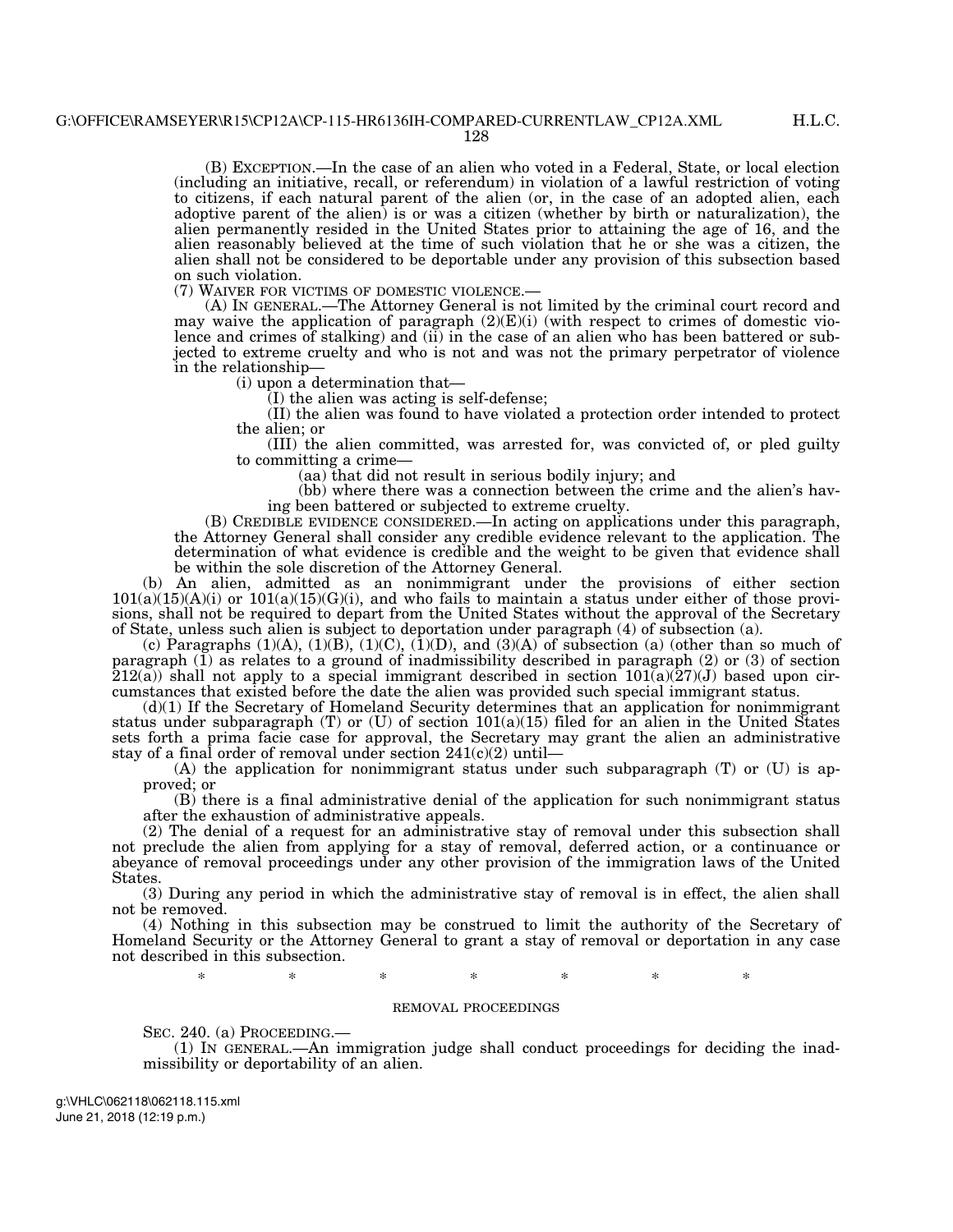(2) CHARGES.—An alien placed in proceedings under this section may be charged with any applicable ground of inadmissibility under section  $212(a)$  or any applicable ground of deportability under section 237(a).

(3) EXCLUSIVE PROCEDURES.—Unless otherwise specified in this Act, a proceeding under this section shall be the sole and exclusive procedure for determining whether an alien may be admitted to the United States or, if the alien has been so admitted, removed from the United States. Nothing in this section shall affect proceedings conducted pursuant to section 238.

(b) CONDUCT OF PROCEEDING.—

(1) AUTHORITY OF IMMIGRATION JUDGE.—The immigration judge shall administer oaths, receive evidence, and interrogate, examine, and cross-examine the alien and any witnesses. The immigration judge may issue subpoenas for the attendance of witnesses and presentation of evidence. The immigration judge shall have authority (under regulations prescribed by the Attorney General) to sanction by civil money penalty any action (or inaction) in contempt of the judge's proper exercise of authority under this Act.

(2) FORM OF PROCEEDING.—

(A) IN GENERAL.—The proceeding may take place—

(i) in person,

(ii) where agreed to by the parties, in the absence of the alien,

(iii) through video conference, or

(iv) subject to subparagraph (B), through telephone conference.

(B) CONSENT REQUIRED IN CERTAIN CASES.—An evidentiary hearing on the merits may only be conducted through a telephone conference with the consent of the alien involved after the alien has been advised of the right to proceed in person or through video conference.

(3) PRESENCE OF ALIEN.—If it is impracticable by reason of an alien's mental incompetency for the alien to be present at the proceeding, the Attorney General shall prescribe safeguards to protect the rights and privileges of the alien.

(4) ALIENS RIGHTS IN PROCEEDING.—In proceedings under this section, under regulations of the Attorney General—

(A) the alien shall have the privilege of being represented, at no expense to the Government, by counsel of the alien's choosing who is authorized to practice in such proceedings,

(B) the alien shall have a reasonable opportunity to examine the evidence against the alien, to present evidence on the alien's own behalf, and to cross-examine witnesses presented by the Government but these rights shall not entitle the alien to examine such national security information as the Government may proffer in opposition to the alien's admission to the United States or to an application by the alien for discretionary relief under this Act, and

(C) a complete record shall be kept of all testimony and evidence produced at the proceeding.

(5) CONSEQUENCES OF FAILURE TO APPEAR.—

(A) IN GENERAL.—Any alien who, after written notice required under paragraph (1) or (2) of section 239(a) has been provided to the alien or the alien's counsel of record, does not attend a proceeding under this section, shall be ordered removed in absentia if the Service establishes by clear, unequivocal, and convincing evidence that the written notice was so provided and that the alien is removable (as defined in subsection  $(e)(2)$ ). The written notice by the Attorney General shall be considered sufficient for purposes of this subparagraph if provided at the most recent address provided under section  $\overline{239(a)(1)(F)}$ .

(B) NO NOTICE IF FAILURE TO PROVIDE ADDRESS INFORMATION.—No written notice shall be required under subparagraph (A) if the alien has failed to provide the address required under section  $239(a)(1)(F)$ .

(C) RESCISSION OF ORDER.—Such an order may be rescinded only—

(i) upon a motion to reopen filed within 180 days after the date of the order of removal if the alien demonstrates that the failure to appear was because of exceptional circumstances (as defined in subsection  $(e)(1)$ ), or

(ii) upon a motion to reopen filed at any time if the alien demonstrates that the alien did not receive notice in accordance with paragraph  $(1)$  or  $(2)$  of section  $239(a)$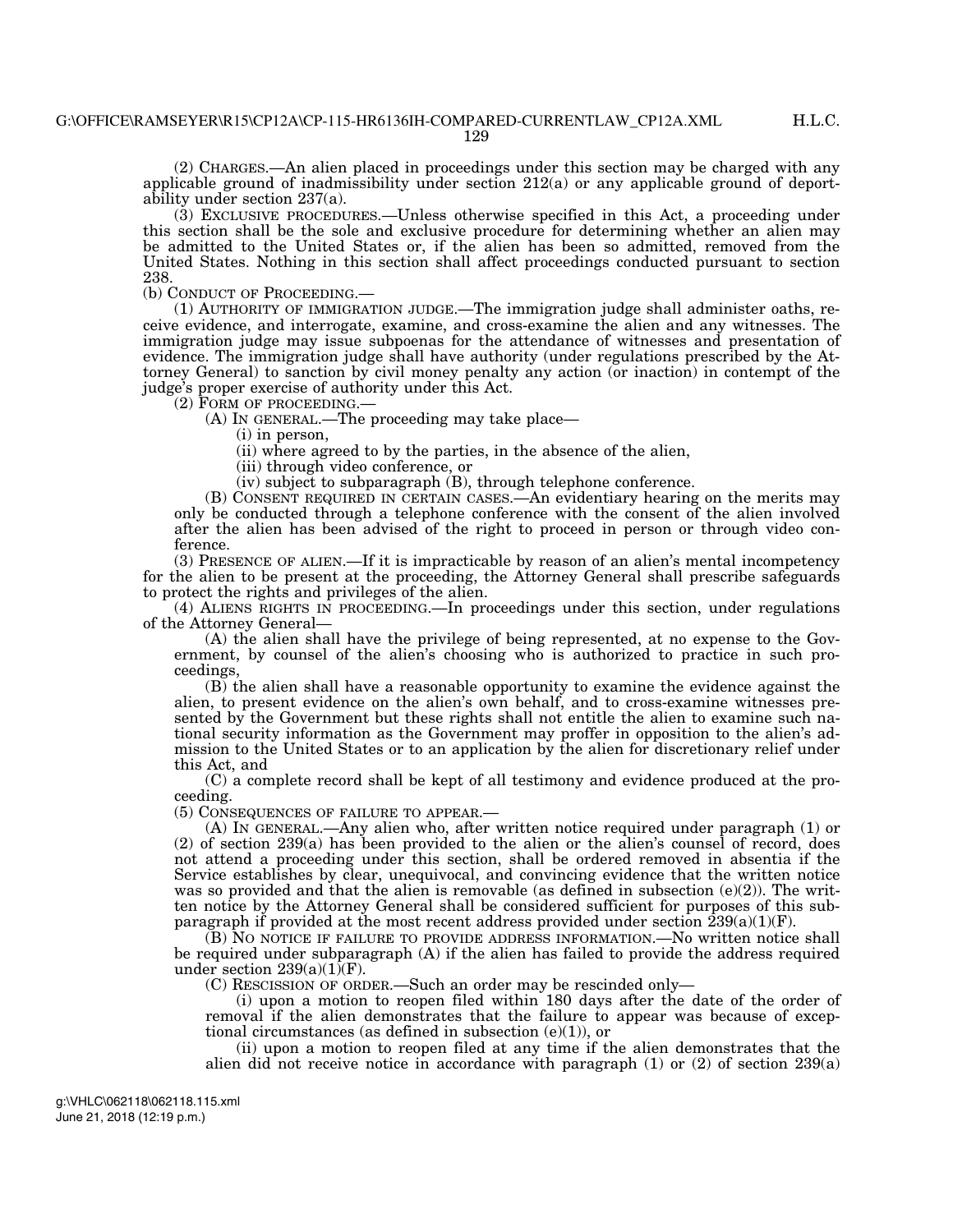or the alien demonstrates that the alien was in Federal or State custody and the failure to appear was through no fault of the alien.

The filing of the motion to reopen described in clause (i) or (ii) shall stay the removal of the alien pending disposition of the motion by the immigration judge.

(D) EFFECT ON JUDICIAL REVIEW.—Any petition for review under section 242 of an order entered in absentia under this paragraph shall (except in cases described in section  $242(b)(5)$ ) be confined to (i) the validity of the notice provided to the alien, (ii) the reasons for the alien's not attending the proceeding, and (iii) whether or not the alien is removable.

(E) ADDITIONAL APPLICATION TO CERTAIN ALIENS IN CONTIGUOUS TERRITORY.—The preceding provisions of this paragraph shall apply to all aliens placed in proceedings under this section, including any alien who remains in a contiguous foreign territory pursuant to section  $235(b)(2)(C)$ .

(6) TREATMENT OF FRIVOLOUS BEHAVIOR.—The Attorney General shall, by regulation—

(A) define in a proceeding before an immigration judge or before an appellate administrative body under this title, frivolous behavior for which attorneys may be sanctioned,

(B) specify the circumstances under which an administrative appeal of a decision or ruling will be considered frivolous and will be summarily dismissed, and

(C) impose appropriate sanctions (which may include suspension and disbarment) in the case of frivolous behavior.

Nothing in this paragraph shall be construed as limiting the authority of the Attorney General to take actions with respect to inappropriate behavior.

(7) LIMITATION ON DISCRETIONARY RELIEF FOR FAILURE TO APPEAR.—Any alien against whom a final order of removal is entered in absentia under this subsection and who, at the time of the notice described in paragraph  $(1)$  or  $(2)$  of section 239 $(a)$ , was provided oral notice, either in the alien's native language or in another language the alien understands, of the time and place of the proceedings and of the consequences under this paragraph of failing, other than because of exceptional circumstances (as defined in subsection (e)(1)) to attend a proceeding under this section, shall not be eligible for relief under section 240A, 240B, 245, 248, or 249 for a period of 10 years after the date of the entry of the final order of removal.<br>(c) DECISION AND BURDEN OF PROOF.—

(1) DECISION  $-$  (A) IN GENERAL.—At the conclusion of the proceeding the immigration judge shall decide whether an alien is removable from the United States. The determination of the immigration judge shall be based only on the evidence produced at the hearing.

(B) CERTAIN MEDICAL DECISIONS.—If a medical officer or civil surgeon or board of medical officers has certified under section 232(b) that an alien has a disease, illness, or addiction which would make the alien inadmissible under paragraph (1) of section 212(a), the decision of the immigration judge shall be based solely upon such certification.

(2) BURDEN ON ALIEN.—In the proceeding the alien has the burden of establishing—

(A) if the alien is an applicant for admission, that the alien is clearly and beyond doubt entitled to be admitted and is not inadmissible under section 212; or

(B) by clear and convincing evidence, that the alien is lawfully present in the United States pursuant to a prior admission.

In meeting the burden of proof under subparagraph (B), the alien shall have access to the alien's visa or other entry document, if any, and any other records and documents, not considered by the Attorney General to be confidential, pertaining to the alien's admission or presence in the United States.

(3) BURDEN ON SERVICE IN CASES OF DEPORTABLE ALIENS.—

(A) IN GENERAL.—In the proceeding the Service has the burden of establishing by clear and convincing evidence that, in the case of an alien who has been admitted to the United States, the alien is deportable. No decision on deportability shall be valid unless it is based upon reasonable, substantial, and probative evidence.

(B) PROOF OF CONVICTIONS.—In any proceeding under this Act, any of the following documents or records (or a certified copy of such an official document or record) shall constitute proof of a criminal conviction:

(i) An official record of judgment and conviction.

(ii) An official record of plea, verdict, and sentence.

(iii) A docket entry from court records that indicates the existence of the conviction.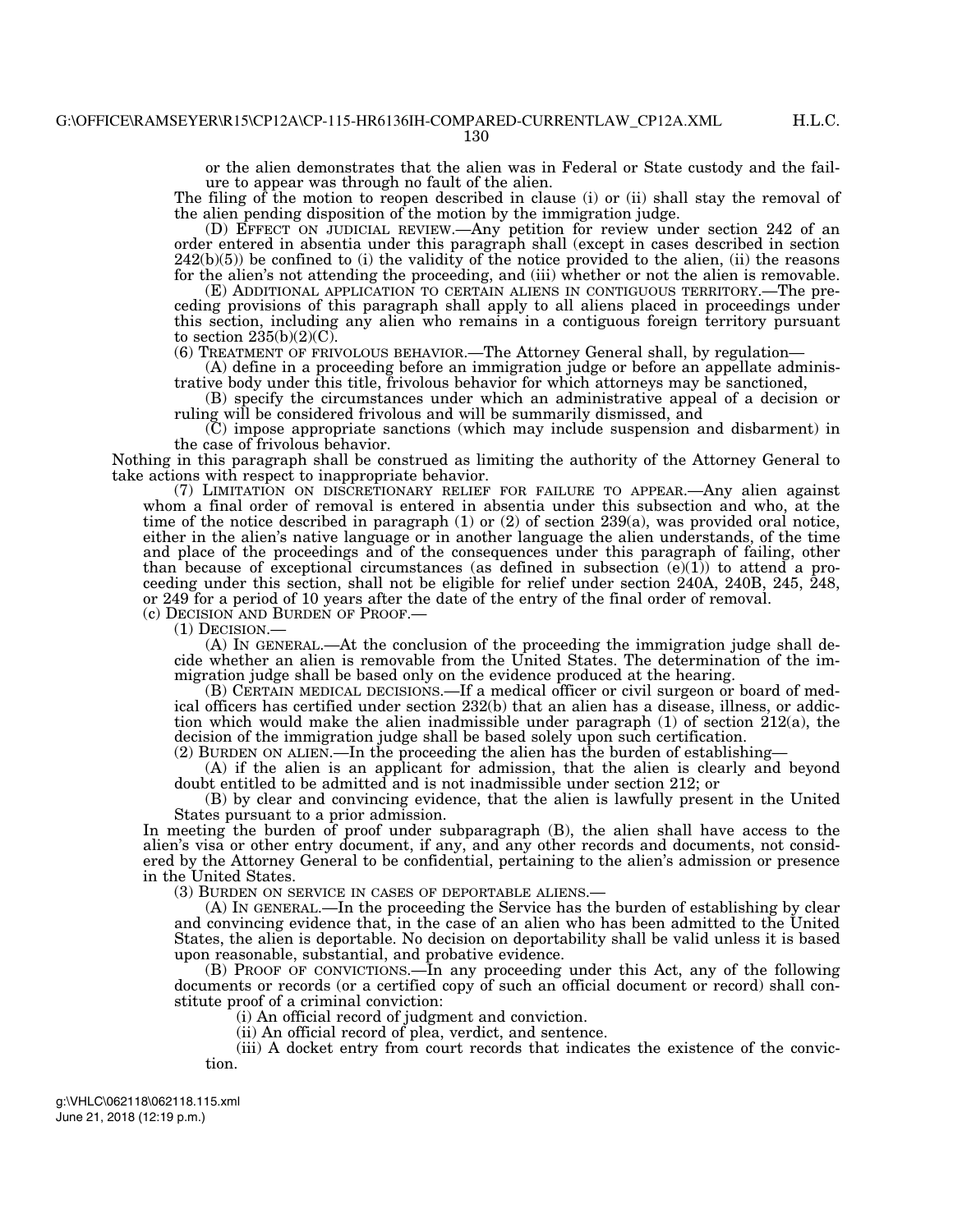(iv) Official minutes of a court proceeding or a transcript of a court hearing in which the court takes notice of the existence of the conviction.

H.L.C.

(v) An abstract of a record of conviction prepared by the court in which the conviction was entered, or by a State official associated with the State's repository of criminal justice records, that indicates the charge or section of law violated, the disposition of the case, the existence and date of conviction, and the sentence.

(vi) Any document or record prepared by, or under the direction of, the court in which the conviction was entered that indicates the existence of a conviction.

(vii) Any document or record attesting to the conviction that is maintained by an official of a State or Federal penal institution, which is the basis for that institution's authority to assume custody of the individual named in the record.

(C) ELECTRONIC RECORDS.—In any proceeding under this Act, any record of conviction or abstract that has been submitted by electronic means to the Service from a State or court shall be admissible as evidence to prove a criminal conviction if it is—

(i) certified by a State official associated with the State's repository of criminal justice records as an official record from its repository or by a court official from the court in which the conviction was entered as an official record from its repository, and

(ii) certified in writing by a Service official as having been received electronically from the State's record repository or the court's record repository.

A certification under clause (i) may be by means of a computer-generated signature and statement of authenticity.

(4) APPLICATIONS FOR RELIEF FROM REMOVAL.—

(A) IN GENERAL.—An alien applying for relief or protection from removal has the burden of proof to establish that the alien—

(i) satisfies the applicable eligibility requirements; and

(ii) with respect to any form of relief that is granted in the exercise of discretion, that the alien merits a favorable exercise of discretion.

(B) SUSTAINING BURDEN.—The applicant must comply with the applicable requirements to submit information or documentation in support of the applicant's application for relief or protection as provided by law or by regulation or in the instructions for the application form. In evaluating the testimony of the applicant or other witness in support of the application, the immigration judge will determine whether or not the testimony is credible, is persuasive, and refers to specific facts sufficient to demonstrate that the applicant has satisfied the applicant's burden of proof. In determining whether the applicant has met such burden, the immigration judge shall weigh the credible testimony along with other evidence of record. Where the immigration judge determines that the applicant should provide evidence which corroborates otherwise credible testimony, such evidence must be provided unless the applicant demonstrates that the applicant does not have the evidence and cannot reasonably obtain the evidence.

(C) CREDIBILITY DETERMINATION.—Considering the totality of the circumstances, and all relevant factors*, including statements made to, and investigative reports prepared by, immigration authorities and other government officials*, the immigration judge may base a credibility determination on the demeanor, candor, or responsiveness of the applicant or witness, the inherent plausibility of the applicant's or witness's account, the consistency between the applicant's or witness's written and oral statements (whenever made and whether or not under oath, and considering the circumstances under which the statements were made), the internal consistency of each such statement, the consistency of such statements with other evidence of record (including the reports of the Department of State on country conditions), and any inaccuracies or falsehoods in such statements, without regard to whether an inconsistency, inaccuracy, or falsehood goes to the heart of the applicant's claim, or any other relevant factor. There is no presumption of credibility, however, if no adverse credibility determination is explicitly made, the applicant or witness shall have a rebuttable presumption of credibility on appeal.

(5) NOTICE.—If the immigration judge decides that the alien is removable and orders the alien to be removed, the judge shall inform the alien of the right to appeal that decision and of the consequences for failure to depart under the order of removal, including civil and criminal penalties.

(6) MOTIONS TO RECONSIDER.—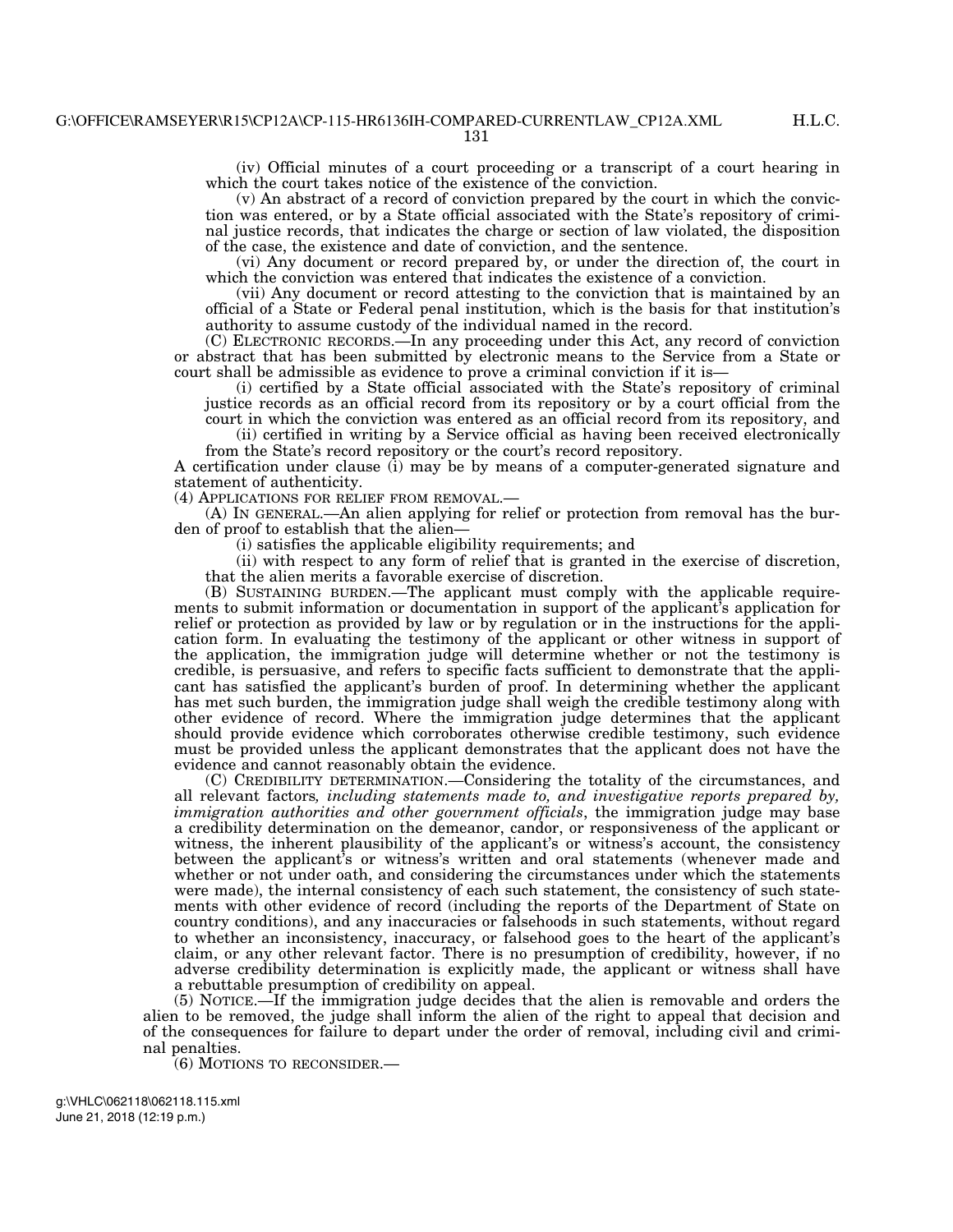(A) IN GENERAL.—The alien may file one motion to reconsider a decision that the alien is removable from the United States.

(B) DEADLINE.—The motion must be filed within 30 days of the date of entry of a final administrative order of removal.

(C) CONTENTS.—The motion shall specify the errors of law or fact in the previous order and shall be supported by pertinent authority.<br>(7) MOTIONS TO REOPEN.—

(A) IN GENERAL.—An alien may file one motion to reopen proceedings under this section, except that this limitation shall not apply so as to prevent the filing of one motion to reopen described in subparagraph (C)(iv).

(B) CONTENTS.—The motion to reopen shall state the new facts that will be proven at a hearing to be held if the motion is granted, and shall be supported by affidavits or other evidentiary material.<br>(C) DEADLINE.—

(i) IN GENERAL.—Except as provided in this subparagraph, the motion to reopen shall be filed within 90 days of the date of entry of a final administrative order of removal.

(ii) ASYLUM.—There is no time limit on the filing of a motion to reopen if the basis of the motion is to apply for relief under sections  $208$  or  $241(b)(3)$  and is based on changed country conditions arising in the country of nationality or the country to which removal has been ordered, if such evidence is material and was not available and would not have been discovered or presented at the previous proceeding.

(iii) FAILURE TO APPEAR.—The filing of a motion to reopen an order entered pursuant to subsection  $(b)(5)$  is subject to the deadline specified in subparagraph  $(C)$  of such subsection.

(iv) SPECIAL RULE FOR BATTERED SPOUSES, CHILDREN, AND PARENTS.—Any limitation under this section on the deadlines for filing such motions shall not apply—

(I) if the basis for the motion is to apply for relief under clause (iii) or (iv) of section  $204(a)(1)(A)$ , clause (ii) or (iii) of section  $204(a)(1)(B)$ , or  $240A(b)(2)$ ;

(II) if the motion is accompanied by a cancellation of removal application to be filed with the Attorney General or by a copy of the self-petition that has been or will be filed with the Immigration and Naturalization Service upon the granting of the motion to reopen;

(III) if the motion to reopen is filed within 1 year of the entry of the final order of removal, except that the Attorney General may, in the Attorney General's discretion, waive this time limitation in the case of an alien who demonstrates extraordinary circumstances or extreme hardship to the alien's child; and

(IV) if the alien is physically present in the United States at the time of filing the motion.

The filing of a motion to reopen under this clause shall only stay the removal of a qualified alien (as defined in section  $431(c)(1)(B)$  of the Personal Responsibility and Work Opportunity Reconciliation Act of 1996 (8 U.S.C.  $1641(c)(1)(B)$ ) pending the final disposition of the motion, including exhaustion of all appeals if the motion establishes that the alien is a qualified alien.

(d) STIPULATED REMOVAL.—The Attorney General shall provide by regulation for the entry by an immigration judge of an order of removal stipulated to by the alien (or the alien's representative) and the Service. A stipulated order shall constitute a conclusive determination of the alien's removability from the United States.

(e) DEFINITIONS.—In this section and section 240A:

(1) EXCEPTIONAL CIRCUMSTANCES.—The term ''exceptional circumstances'' refers to exceptional circumstances (such as battery or extreme cruelty to the alien or any child or parent of the alien, serious illness of the alien, or serious illness or death of the spouse, child, or parent of the alien, but not including less compelling circumstances) beyond the control of the alien.

(2) REMOVABLE.—The term ''removable'' means—

(A) in the case of an alien not admitted to the United States, that the alien is inadmissible under section 212, or

(B) in the case of an alien admitted to the United States, that the alien is deportable under section 237.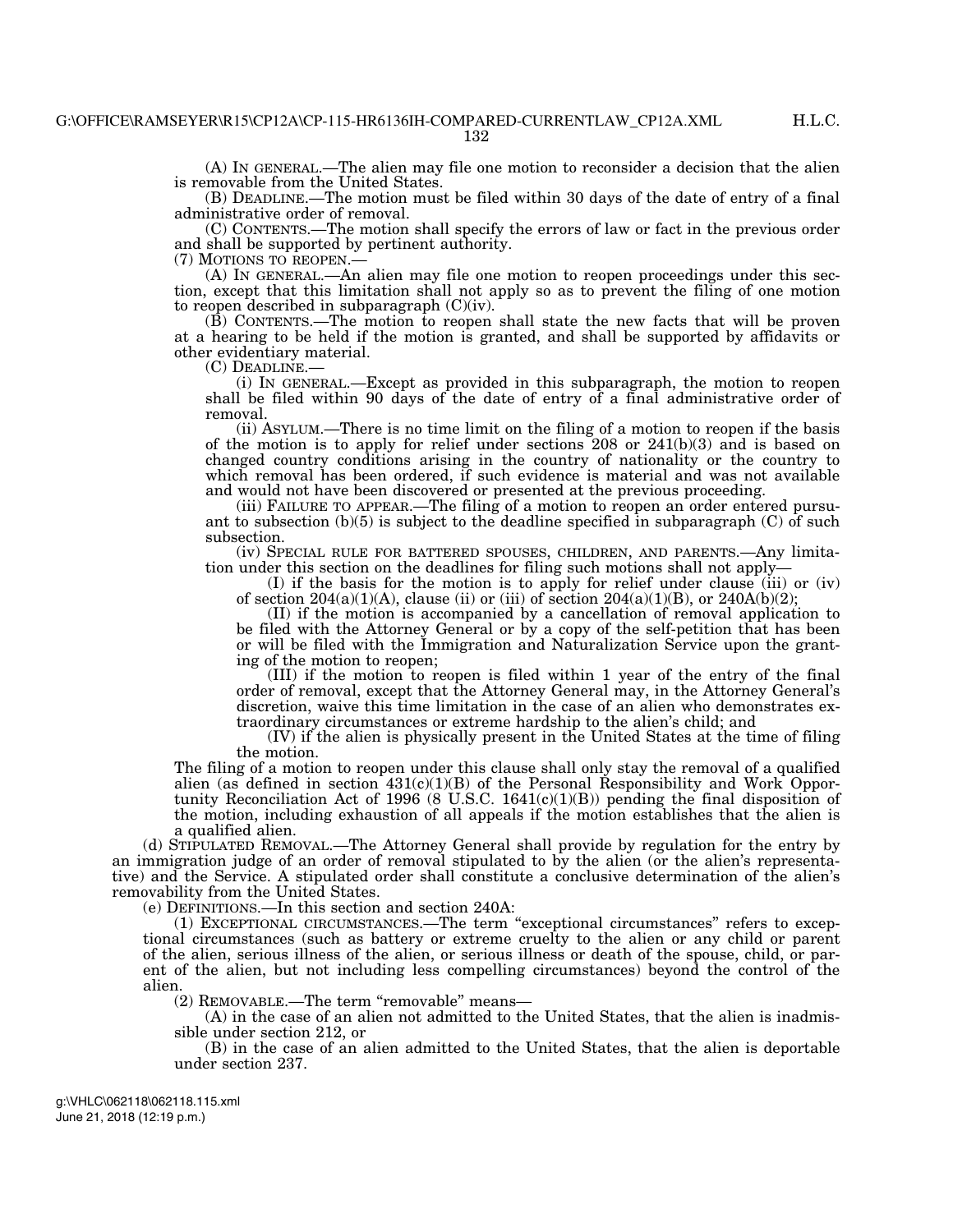# CANCELLATION OF REMOVAL; ADJUSTMENT OF STATUS

SEC. 240A. (a) CANCELLATION OF REMOVAL FOR CERTAIN PERMANENT RESIDENTS.—The Attorney General may cancel removal in the case of an alien who is inadmissible or deportable from the United States if the alien—

(1) has been an alien lawfully admitted for permanent residence for not less than 5 years,

(2) has resided in the United States continuously for 7 years after having been admitted in any status, and

(3) has not been convicted of any aggravated felony.

(b) CANCELLATION OF REMOVAL AND ADJUSTMENT OF STATUS FOR CERTAIN NONPERMANENT RESIDENTS.—

(1) IN GENERAL.—The Attorney General may cancel removal of, and adjust to the status of an alien lawfully admitted for permanent residence, an alien who is inadmissible or deportable from the United States if the alien—

(A) has been physically present in the United States for a continuous period of not less than 10 years immediately preceding the date of such application;

(B) has been a person of good moral character during such period;

(C) has not been convicted of an offense under section  $212(a)(2)$ ,  $237(a)(2)$ , or  $237(a)(3)$ , subject to paragraph (5); and

(D) establishes that removal would result in exceptional and extremely unusual hardship to the alien's spouse, parent, or child, who is a citizen of the United States or an alien lawfully admitted for permanent residence.

(2) SPECIAL RULE FOR BATTERED SPOUSE OR CHILD.—

(A) AUTHORITY.—The Attorney General may cancel removal of, and adjust to the status of an alien lawfully admitted for permanent residence, an alien who is inadmissible or deportable from the United States if the alien demonstrates that—

(i)(I) the alien has been battered or subjected to extreme cruelty by a spouse or parent who is or was a United States citizen (or is the parent of a child of a United States citizen and the child has been battered or subjected to extreme cruelty by such citizen parent);

(II) the alien has been battered or subjected to extreme cruelty by a spouse or parent who is or was a lawful permanent resident (or is the parent of a child of an alien who is or was a lawful permanent resident and the child has been battered or subjected to extreme cruelty by such permanent resident parent); or

(III) the alien has been battered or subjected to extreme cruelty by a United States citizen or lawful permanent resident whom the alien intended to marry, but whose marriage is not legitimate because of that United States citizen's or lawful permanent resident's bigamy;

(ii) the alien has been physically present in the United States for a continuous period of not less than 3 years immediately preceding the date of such application, and the issuance of a charging document for removal proceedings shall not toll the 3-year period of continuous physical presence in the United States;

(iii) the alien has been a person of good moral character during such period, subject to the provisions of subparagraph (C);

(iv) the alien is not inadmissible under paragraph  $(2)$  or  $(3)$  of section  $212(a)$ , is not deportable under paragraphs  $(1)(G)$  or  $(2)$  through  $(4)$  of section 237(a), subject to paragraph (5), and has not been convicted of an aggravated felony; and

 $\overline{v}(v)$  the removal would result in extreme hardship to the alien, the alien's child, or the alien's parent.

(B) PHYSICAL PRESENCE.—Notwithstanding subsection  $(d)(2)$ , for purposes of subparagraph (A)(ii) or for purposes of section  $244(a)(3)$  (as in effect before the title III–A effective date in section 309 of the Illegal Immigration Reform and Immigrant Responsibility Act of 1996), an alien shall not be considered to have failed to maintain continuous physical presence by reason of an absence if the alien demonstrates a connection between the absence and the battering or extreme cruelty perpetrated against the alien. No absence or portion of an absence connected to the battering or extreme cruelty shall count toward the  $90$ -day or 180-day limits established in subsection (d)(2). If any absence or aggregate absences exceed 180 days, the absences or portions of the absences will not be considered to break the period of continuous presence. Any such period of time excluded from the 180-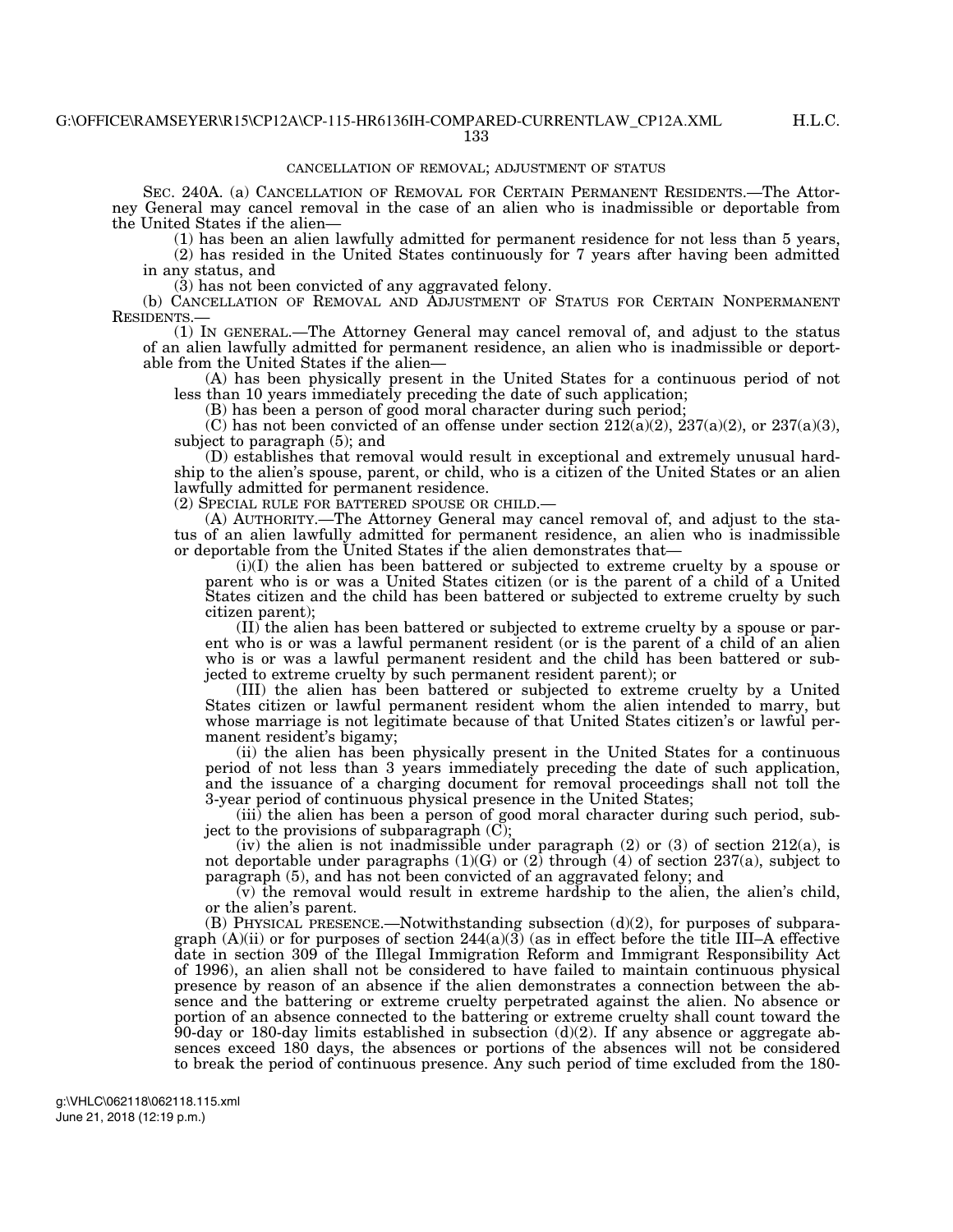day limit shall be excluded in computing the time during which the alien has been physically present for purposes of the 3-year requirement set forth in section 240A(b)(2)(B) and section  $244(a)(3)$  (as in effect before the title III–A effective date in section 309 of the Illegal Immigration Reform and Immigrant Responsibility Act of 1996).

(C) GOOD MORAL CHARACTER.—Notwithstanding section 101(f), an act or conviction that does not bar the Attorney General from granting relief under this paragraph by reason of subparagraph  $(A)(iv)$  shall not bar the Attorney General from finding the alien to be of good moral character under subparagraph  $(A)(iii)$  or section 244 $(a)(3)$  (as in effect before the title III–A effective date in section 309 of the Illegal Immigration Reform and Immigrant Responsibility Act of 1996), if the Attorney General finds that the act or conviction was connected to the alien's having been battered or subjected to extreme cruelty and determines that a waiver is otherwise warranted.

(D) CREDIBLE EVIDENCE CONSIDERED.—In acting on applications under this paragraph, the Attorney General shall consider any credible evidence relevant to the application. The determination of what evidence is credible and the weight to be given that evidence shall be within the sole discretion of the Attorney General.

(3) RECORDATION OF DATE.—With respect to aliens who the Attorney General adjusts to the status of an alien lawfully admitted for permanent residence under paragraph  $(1)$  or  $(2)$ , the Attorney General shall record the alien's lawful admission for permanent residence as of the date of the Attorney General's cancellation of removal under paragraph (1) or (2).

(4) CHILDREN OF BATTERED ALIENS AND PARENTS OF BATTERED ALIEN CHILDREN.— (A) IN GENERAL.—The Attorney General shall grant parole under section  $212(d)(5)$  to any alien who is a—

(i) child of an alien granted relief under section  $240A(b)(2)$  or  $244(a)(3)$  (as in effect before the title III–A effective date in section 309 of the Illegal Immigration Reform and Immigrant Responsibility Act of 1996); or

(ii) parent of a child alien granted relief under section  $240A(b)(2)$  or  $244(a)(3)$  (as in effect before the title III–A effective date in section 309 of the Illegal Immigration Reform and Immigrant Responsibility Act of 1996).

(B) DURATION OF PAROLE.—The grant of parole shall extend from the time of the grant of relief under section  $240A(b)(2)$  or section  $244(a)(3)$  (as in effect before the title III–A effective date in section 309 of the Illegal Immigration Reform and Immigrant Responsibility Act of 1996) to the time the application for adjustment of status filed by aliens covered under this paragraph has been finally adjudicated. Applications for adjustment of status filed by aliens covered under this paragraph shall be treated as if the applicants were VAWA self-petitioners. Failure by the alien granted relief under section 240A(b)(2) or section 244(a)(3) (as in effect before the title III–A effective date in section 309 of the Illegal Immigration Reform and Immigrant Responsibility Act of 1996) to exercise due diligence in filing a visa petition on behalf of an alien described in clause (i) or (ii) may result in revocation of parole.

(5) APPLICATION OF DOMESTIC VIOLENCE WAIVER AUTHORITY.—The authority provided under section  $237(a)(7)$  may apply under paragraphs (1)(B), (1)(C), and (2)(A)(iv) in a cancellation of removal and adjustment of status proceeding.

(6) RELATIVES OF TRAFFICKING VICTIMS.—

(A) IN GENERAL.—Upon written request by a law enforcement official, the Secretary of Homeland Security may parole under section 212(d)(5) any alien who is a relative of an alien granted continued presence under section  $107(c)(3)(A)$  of the Trafficking Victims Protection Act  $(22 \text{ U.S.C. } 7105(c)(3)(A))$ , if the relative—

(i) was, on the date on which law enforcement applied for such continued presence—

(I) in the case of an alien granted continued presence who is under 21 years of age, the spouse, child, parent, or unmarried sibling under 18 years of age, of the alien; or

(II) in the case of an alien granted continued presence who is 21 years of age or older, the spouse or child of the alien; or

(ii) is a parent or sibling of the alien who the requesting law enforcement official, in consultation with the Secretary of Homeland Security, as appropriate, determines to be in present danger of retaliation as a result of the alien's escape from the severe form of trafficking or cooperation with law enforcement, irrespective of age.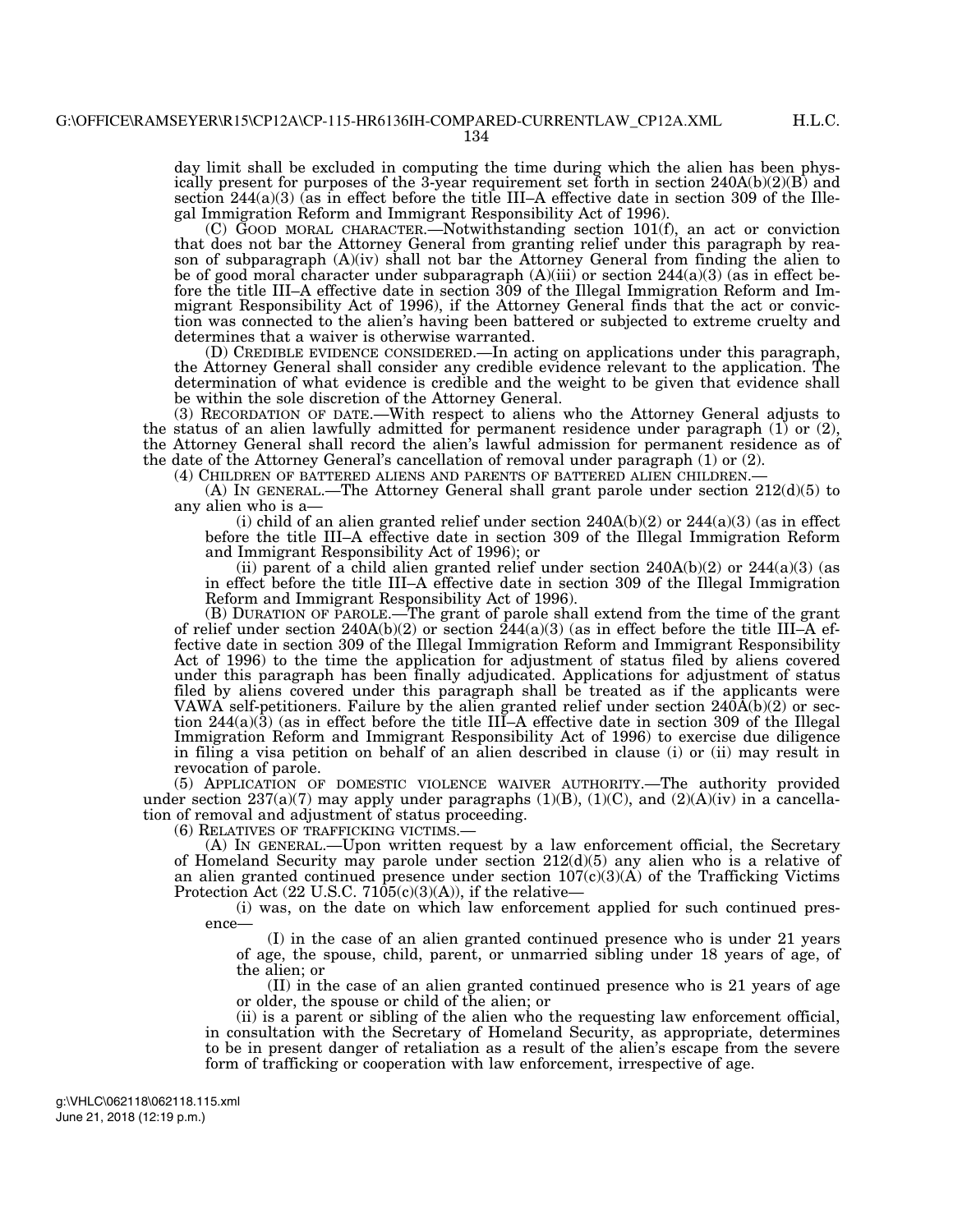(B) DURATION OF PAROLE.— (i) IN GENERAL.—The Secretary may extend the parole granted under subparagraph (A) until the final adjudication of the application filed by the principal alien under section  $101(a)(15)(T)(ii)$ .

(ii) OTHER LIMITS ON DURATION.—If an application described in clause (i) is not filed, the parole granted under subparagraph  $(\overline{A})$  may extend until the later of-

(I) the date on which the principal alien's authority to remain in the United States under section  $107(c)(3)$ (A) of the Trafficking Victims Protection Act (22) U.S.C.  $7105(c)(3)(A)$  is terminated; or

(II) the date on which a civil action filed by the principal alien under section 1595 of title 18, United States Code, is concluded.

(iii) DUE DILIGENCE.—Failure by the principal alien to exercise due diligence in filing a visa petition on behalf of an alien described in clause (i) or (ii) of subparagraph (A), or in pursuing the civil action described in clause (ii)(II) (as determined by the Secretary of Homeland Security in consultation with the Attorney General), may result in revocation of parole.

(C) OTHER LIMITATIONS.—A relative may not be granted parole under this paragraph if—

(i) the Secretary of Homeland Security or the Attorney General has reason to believe that the relative was knowingly complicit in the trafficking of an alien permitted to remain in the United States under section  $107(c)(3)(A)$  of the Trafficking Victims Protection Act (22 U.S.C. 7105(c)(3)(A)); or

(ii) the relative is an alien described in paragraph  $(2)$  or  $(3)$  of section 212(a) or paragraph  $(2)$  or  $(4)$  of section 237 $(a)$ .

 $(c)$  ALIENS INELIGIBLE FOR RELIEF.—The provisions of subsections (a) and  $(b)(1)$  shall not apply to any of the following aliens:

(1) An alien who entered the United States as a crewman subsequent to June 30, 1964.

(2) An alien who was admitted to the United States as a nonimmigrant exchange alien as defined in section  $101(a)(15)(J)$ , or has acquired the status of such a nonimmigrant exchange alien after admission, in order to receive graduate medical education or training, regardless of whether or not the alien is subject to or has fulfilled the two-year foreign residence requirement of section 212(e).

(3) An alien who—

(A) was admitted to the United States as a nonimmigrant exchange alien as defined in section  $101(a)(15)(J)$  or has acquired the status of such a nonimmigrant exchange alien after admission other than to receive graduate medical education or training,

(B) is subject to the two-year foreign residence requirement of section 212(e), and

(C) has not fulfilled that requirement or received a waiver thereof.

(4) An alien who is inadmissible under section  $212(a)(3)$  or deportable under section  $237(a)(4)$ .

(5) An alien who is described in section  $241(b)(3)(B)(i)$ .

(6) An alien whose removal has previously been cancelled under this section or whose deportation was suspended under section 244(a) or who has been granted relief under section  $212(c)$ , as such sections were in effect before the date of the enactment of the Illegal Immigration Reform and Immigrant Responsibility Act of 1996.

(d) SPECIAL RULES RELATING TO CONTINUOUS RESIDENCE OR PHYSICAL PRESENCE.—

(1) TERMINATION OF CONTINUOUS PERIOD.—For purposes of this section, any period of continuous residence or continuous physical presence in the United States shall be deemed to end (A) except in the case of an alien who applies for cancellation of removal under subsection  $(b)(2)$ , when the alien is served a notice to appear under section 239(a), or (B) when the alien has committed an offense referred to in section  $212(a)(2)$  that renders the alien inadmissible to the United States under section  $212(a)(2)$  or removable from the United States under section  $237(a)(2)$  or  $237(a)(4)$ , whichever is earliest.

(2) TREATMENT OF CERTAIN BREAKS IN PRESENCE.—An alien shall be considered to have failed to maintain continuous physical presence in the United States under subsections  $(b)(1)$ and (b)(2) if the alien has departed from the United States for any period in excess of 90 days or for any periods in the aggregate exceeding 180 days.

(3) CONTINUITY NOT REQUIRED BECAUSE OF HONORABLE SERVICE IN ARMED FORCES AND PRESENCE UPON ENTRY INTO SERVICE.—The requirements of continuous residence or continuous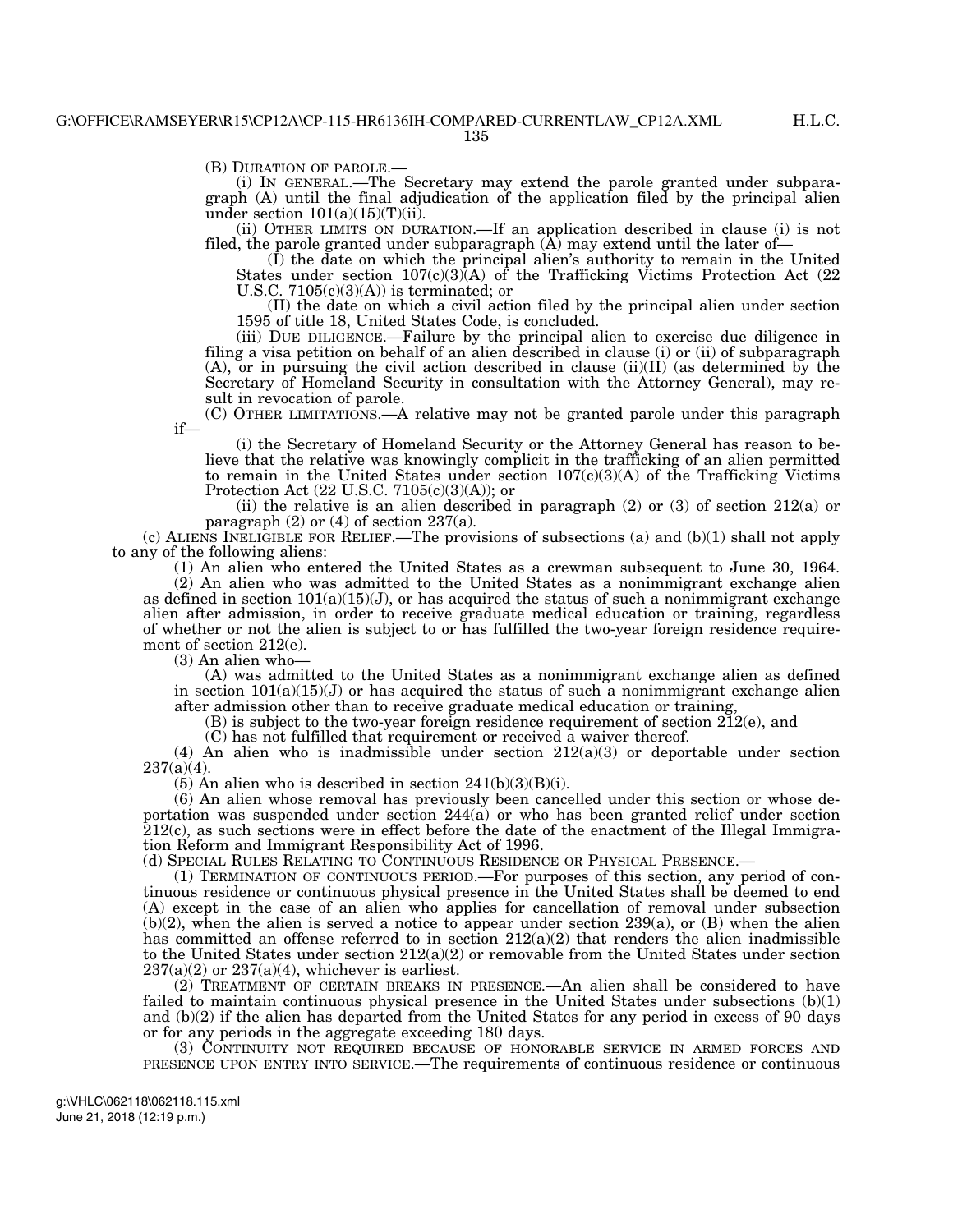physical presence in the United States under subsections (a) and (b) shall not apply to an alien who—

(A) has served for a minimum period of 24 months in an active-duty status in the Armed Forces of the United States and, if separated from such service, was separated under honorable conditions, and

(B) at the time of the alien's enlistment or induction was in the United States.<br>(e) ANNUAL LIMITATION.—

 $(1)$  AGGREGATE LIMITATION.—Subject to paragraphs  $(2)$  and  $(3)$ , the Attorney General may not cancel the removal and adjust the status under this section, nor suspend the deportation and adjust the status under section  $244(a)$  (as in effect before the enactment of the Illegal Immigration Reform and Immigrant Responsibility Act of 1996), of a total of more than 4,000 aliens in any fiscal year. The previous sentence shall apply regardless of when an alien applied for such cancellation and adjustment, or such suspension and adjustment, and whether such an alien had previously applied for suspension of deportation under such section 244(a). The numerical limitation under this paragraph shall apply to the aggregate number of decisions in any fiscal year to cancel the removal (and adjust the status) of an alien, or suspend the deportation (and adjust the status) of an alien, under this section or such section 244(a).

(2) FISCAL YEAR 1997.—For fiscal year 1997, paragraph (1) shall only apply to decisions to cancel the removal of an alien, or suspend the deportation of an alien, made after April 1, 1997. Notwithstanding any other provision of law, the Attorney General may cancel the removal or suspend the deportation, in addition to the normal allotment for fiscal year 1998, of a number of aliens equal to 4,000 less the number of such cancellations of removal and suspensions of deportation granted in fiscal year 1997 after April 1, 1997.

 $(3)$  EXCEPTION FOR CERTAIN ALIENS.—Paragraph  $(1)$  shall not apply to the following:

 $(A)$  Aliens described in section 309(c)(5)(C)(i) of the Illegal Immigration Reform and Immigrant Responsibility Act of 1996 (as amended by the Nicaraguan Adjustment and Central American Relief Act).

 $(6)$  Aliens in deportation proceedings prior to April 1, 1997, who applied for suspension of deportation under section  $244(a)(3)$  (as in effect before the date of the enactment of the Illegal Immigration Reform and Immigrant Responsibility Act of 1996).]

*(3) EXCEPTION FOR CERTAIN ALIENS.—Paragraph (1) shall not apply to aliens in deportation proceedings prior to April 1, 1997, who applied for suspension of deportation under section 244(a)(3) (as in effect before the date of the enactment of the Illegal Immigration Reform and Immigrant Responsibility Act of 1996).* 

\* \* \* \* \* \* \* \*

# DETENTION AND REMOVAL OF ALIENS ORDERED REMOVED

SEC. 241. (a) DETENTION, RELEASE, AND REMOVAL OF ALIENS ORDERED REMOVED.— (1) REMOVAL PERIOD.—

(A) IN GENERAL.—Except as otherwise provided in this section, when an alien is ordered removed, the [Attorney General] *Secretary of Homeland Security* shall remove the alien from the United States within a period of 90 days (in this section referred to as the "removal period").

 $\Gamma(B)$  BEGINNING OF PERIOD.—The removal period begins on the latest of the following: ø(i) The date the order of removal becomes administratively final.

 $(iii)$  If the removal order is judicially reviewed and if a court orders a stay of the

removal of the alien, the date of the court's final order.

 $(iii)$  If the alien is detained or confined (except under an immigration process), the date the alien is released from detention or confinement.

ø(C) SUSPENSION OF PERIOD.—The removal period shall be extended beyond a period of 90 days and the alien may remain in detention during such extended period if the alien fails or refuses to make timely application in good faith for travel or other documents necessary to the alien's departure or conspires or acts to prevent the alien's removal subject to an order of removal.]

*(B) BEGINNING OF PERIOD.—The removal period begins on the latest of the following: (i) The date the order of removal becomes administratively final.* 

*(ii) If the alien is not in the custody of the Secretary on the date the order of removal becomes administratively final, the date the alien is taken into such custody.*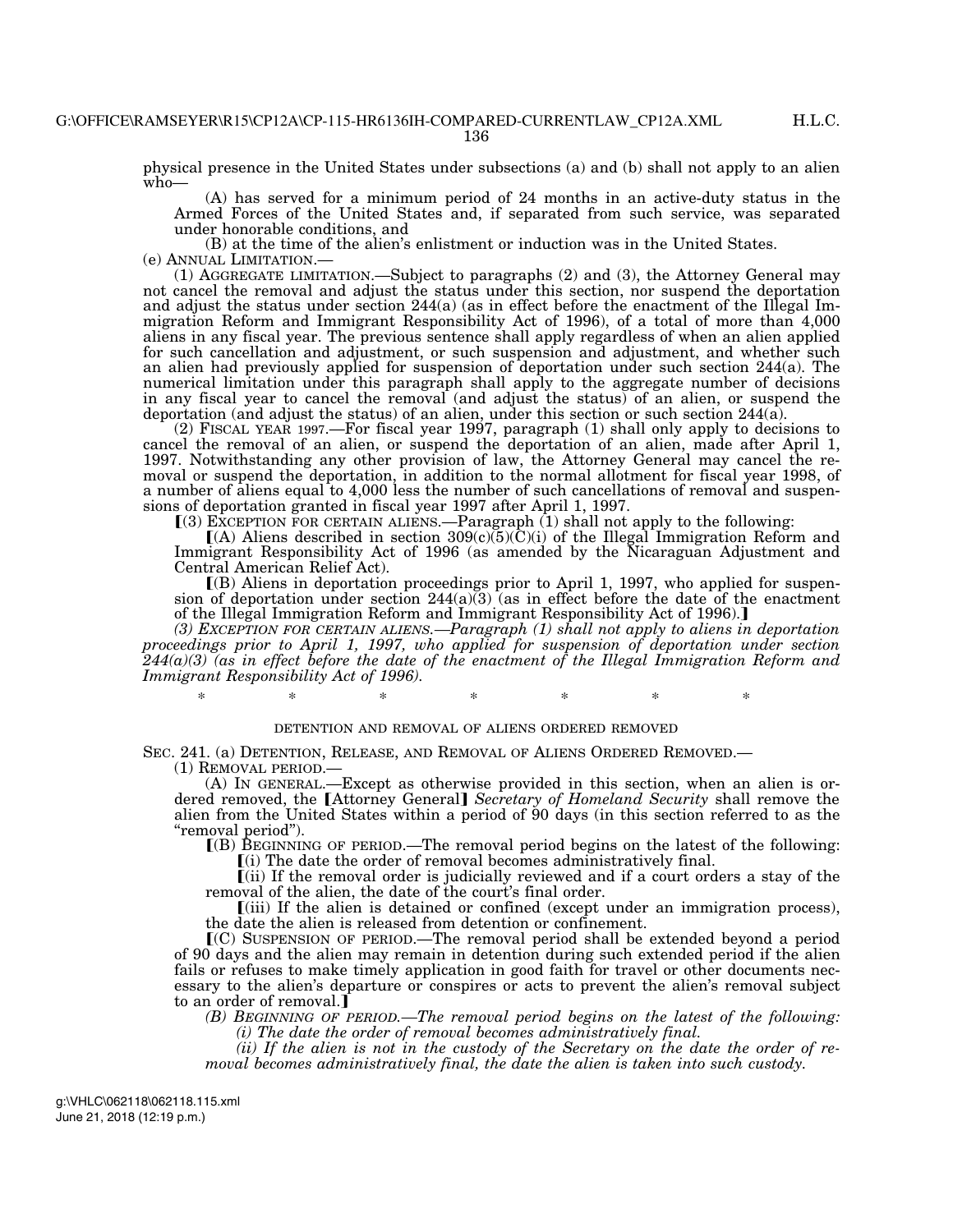*(iii) If the alien is detained or confined (except under an immigration process) on the date the order of removal becomes administratively final, the date the alien is taken into the custody of the Secretary, after the alien is released from such detention or confinement.*<br> *(C)* SUSPENSION OF PERIOD.

*(i) EXTENSION.—The removal period shall be extended beyond a period of 90 days and the Secretary may, in the Secretary's sole discretion, keep the alien in detention during such extended period if—* 

*(I) the alien fails or refuses to make all reasonable efforts to comply with the removal order, or to fully cooperate with the Secretary's efforts to establish the alien's identity and carry out the removal order, including making timely application in good faith for travel or other documents necessary to the alien's departure or conspires or acts to prevent the alien's removal that is subject to an order of removal;* 

*(II) a court, the Board of Immigration Appeals, or an immigration judge orders a stay of removal of an alien who is subject to an administratively final order of removal;* 

*(III) the Secretary transfers custody of the alien pursuant to law to another Federal agency or a State or local government agency in connection with the official duties of such agency; or* 

*(IV) a court or the Board of Immigration Appeals orders a remand to an immigration judge or the Board of Immigration Appeals, during the time period when the case is pending a decision on remand (with the removal period beginning anew on the date that the alien is ordered removed on remand).* 

*(ii) RENEWAL.—If the removal period has been extended under subparagraph*  $(C)(i)$ *, a new removal period shall be deemed to have begun on the date—* 

*(I) the alien makes all reasonable efforts to comply with the removal order, or to fully cooperate with the Secretary's efforts to establish the alien's identity and carry out the removal order;* 

*(II) the stay of removal is no longer in effect; or* 

*(III) the alien is returned to the custody of the Secretary.* 

*(iii) MANDATORY DETENTION FOR CERTAIN ALIENS.—In the case of an alien described in subparagraphs (A) through (D) of section 236(c)(1), the Secretary shall keep that alien in detention during the extended period described in clause (i).* 

*(iv) SOLE FORM OF RELIEF.—An alien may seek relief from detention under this subparagraph only by filing an application for a writ of habeas corpus in accordance with chapter 153 of title 28, United States Code. No alien whose period of detention is extended under this subparagraph shall have the right to seek release on bond.* 

(2) DETENTION.—During the removal period, the [Attorney General] Secretary of Home*land Security* shall detain the alien. Under no circumstance during the removal period shall the [Attorney General] *Secretary of Homeland Security* release an alien who has been found inadmissible under section  $212(a)(2)$  or  $212(a)(3)(B)$  or deportable under section  $237(a)(2)$  or  $237(a)(4)(B)$ .

(3) SUPERVISION AFTER 90-DAY PERIOD.—If the alien does not leave or is not removed within the removal period *or is not detained pursuant to paragraph (6) of this subsection*, the alien, pending removal, shall be subject to supervision under regulations prescribed by the *[Attorney* General] *Secretary of Homeland Security*. The regulations shall include provisions requiring the alien—

(A) to appear before an immigration officer periodically for identification;

(B) to submit, if necessary, to a medical and psychiatric examination at the expense of the United States Government;

(C) to give information under oath about the alien's nationality, circumstances, habits, associations, and activities, and other information the [Attorney General] *Secretary of Homeland Security* considers appropriate; and

 $(D)$  to obey reasonable written restrictions on the alien's conduct or activities that the Attorney General prescribes for the alien.]

*(D) to obey reasonable restrictions on the alien's conduct or activities that the Secretary prescribes for the alien, in order to prevent the alien from absconding, for the protection of the community, or for other purposes related to the enforcement of the immigration laws.*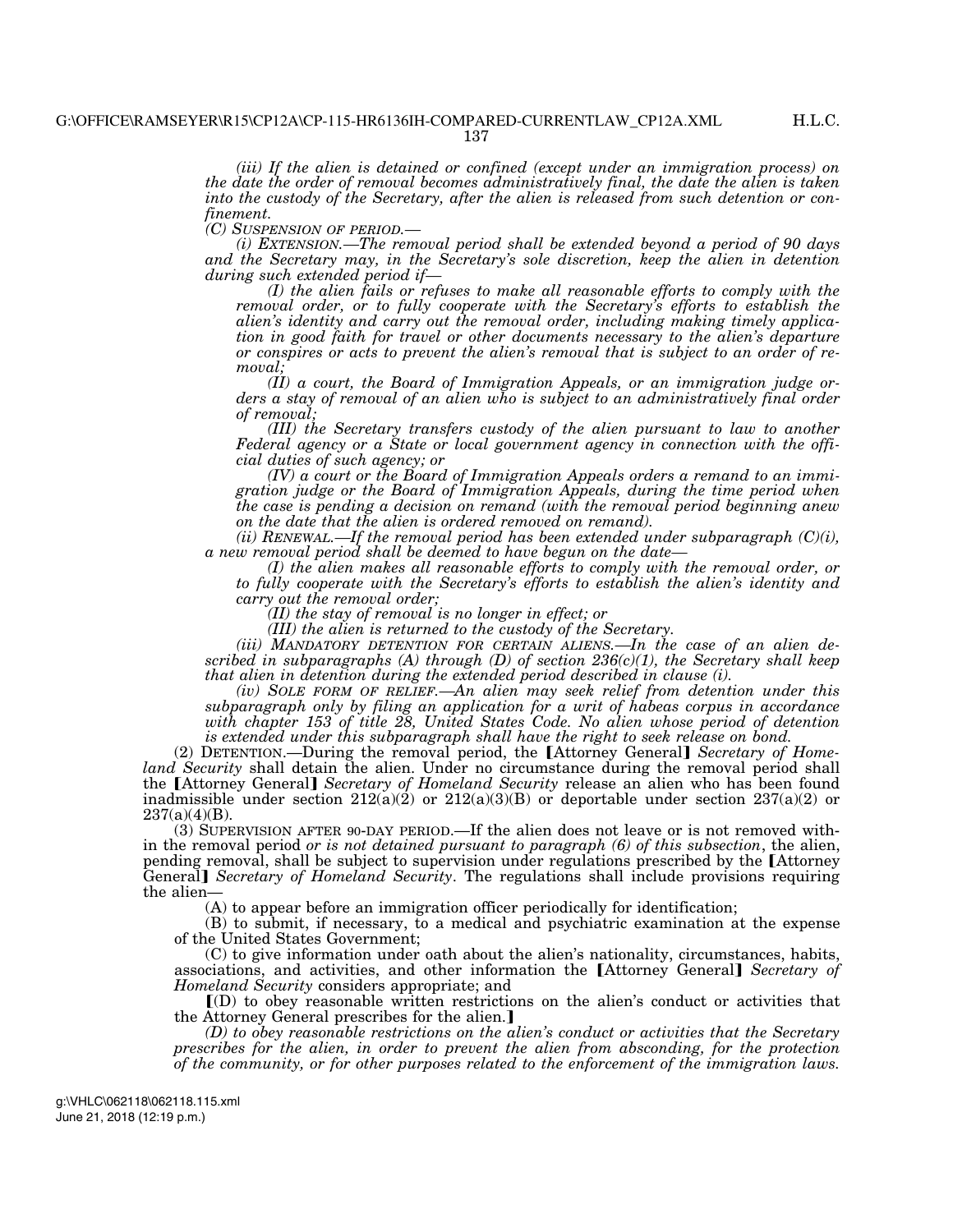(4) ALIENS IMPRISONED, ARRESTED, OR ON PAROLE, SUPERVISED RELEASE, OR PROBATION.— (A) IN GENERAL.—Except as provided in section 343(a) of the Public Health Service

Act (42 U.S.C. 259(a)) and [paragraph (2)] *subparagraph* (B), the [Attorney General] *Secretary of Homeland Security* may not remove an alien who is sentenced to imprisonment until the alien is released from imprisonment. Parole, supervised release, probation, or possibility of arrest or further imprisonment is not a reason to defer removal.

(B) EXCEPTION FOR REMOVAL OF NONVIOLENT OFFENDERS PRIOR TO COMPLETION OF SENTENCE OF IMPRISONMENT.—The [Attorney General] *Secretary of Homeland Security* is authorized to remove an alien in accordance with applicable procedures under this Act before the alien has completed a sentence of imprisonment—

 $(i)$  in the case of an alien in the custody of the Attorney General, if the [Attorney General] *Secretary of Homeland Security* determines that (I) the alien is confined pursuant to a final conviction for a nonviolent offense (other than an offense related to smuggling or harboring of aliens or an offense described in section  $101(a)(43)(B)$ , (C),  $(E)$ ,  $(\tilde{I})$ , or  $(L)$  and  $(II)$  the removal of the alien is appropriate and in the best interest of the United States; or

(ii) in the case of an alien in the custody of a State (or a political subdivision of a State), if the chief State official exercising authority with respect to the incarceration of the alien determines that (I) the alien is confined pursuant to a final conviction for a nonviolent offense (other than an offense described in section  $101(a)(43)(C)$  or  $(E)$ ), (II) the removal is appropriate and in the best interest of the State, and (III) submits<br>a written request to the *[Attorney General] Secretary of Homeland Security* that such alien be so removed.

(C) NOTICE.—Any alien removed pursuant to this paragraph shall be notified of the penalties under the laws of the United States relating to the reentry of removed aliens, particularly the expanded penalties for aliens removed under subparagraph (B).

(D) NO PRIVATE RIGHT.—No cause or claim may be asserted under this paragraph against any official of the United States or of any State to compel the release, removal, or consideration for release or removal of any alien.

(5) REINSTATEMENT OF REMOVAL ORDERS AGAINST ALIENS ILLEGALLY REENTERING.—If the [Attorney General] *Secretary of Homeland Security* finds that an alien has reentered the United States illegally after having been removed or having departed voluntarily, under an order of removal, the prior order of removal is reinstated from its original date and is not subject to being reopened or reviewed, the alien is not eligible and may not apply for any relief under this Act, and the alien shall be removed under the prior order at any time after the reentry.

 $(6)$  INADMISSIBLE OR CRIMINAL ALIENS.—An alien ordered removed who is inadmissible under section 212, removable under section  $237(a)(1)(C)$ ,  $237(a)(2)$ , or  $237(a)(4)$  or who has been determined by the Attorney General to be a risk to the community or unlikely to comply with the order of removal, may be detained beyond the removal period and, if released, shall be subject to the terms of supervision in paragraph  $(3)$ .

*(6) ADDITIONAL RULES FOR DETENTION OR RELEASE OF CERTAIN ALIENS.—* 

*(A) DETENTION REVIEW PROCESS FOR COOPERATIVE ALIENS ESTABLISHED.—For an alien who is not otherwise subject to mandatory detention, who has made all reasonable efforts to comply with a removal order and to cooperate fully with the Secretary of Homeland Security's efforts to establish the alien's identity and carry out the removal order, including making timely application in good faith for travel or other documents necessary to the alien's departure, and who has not conspired or acted to prevent removal, the Secretary shall establish an administrative review process to determine whether the alien should be detained or released on conditions. The Secretary shall make a determination whether to release an alien after the removal period in accordance with subparagraph (B). The determination shall include consideration of any evidence submitted by the alien, and may include consideration of any other evidence, including any information or assistance provided by the Secretary of State or other Federal official and any other information available to the Secretary of Homeland Security pertaining to the ability to remove the alien.* 

*(B) AUTHORITY TO DETAIN BEYOND REMOVAL PERIOD.* 

*(i) IN GENERAL.—The Secretary of Homeland Security, in the exercise of the Secretary's sole discretion, may continue to detain an alien for 90 days beyond the removal period (including any extension of the removal period as provided in paragraph (1)(C)).*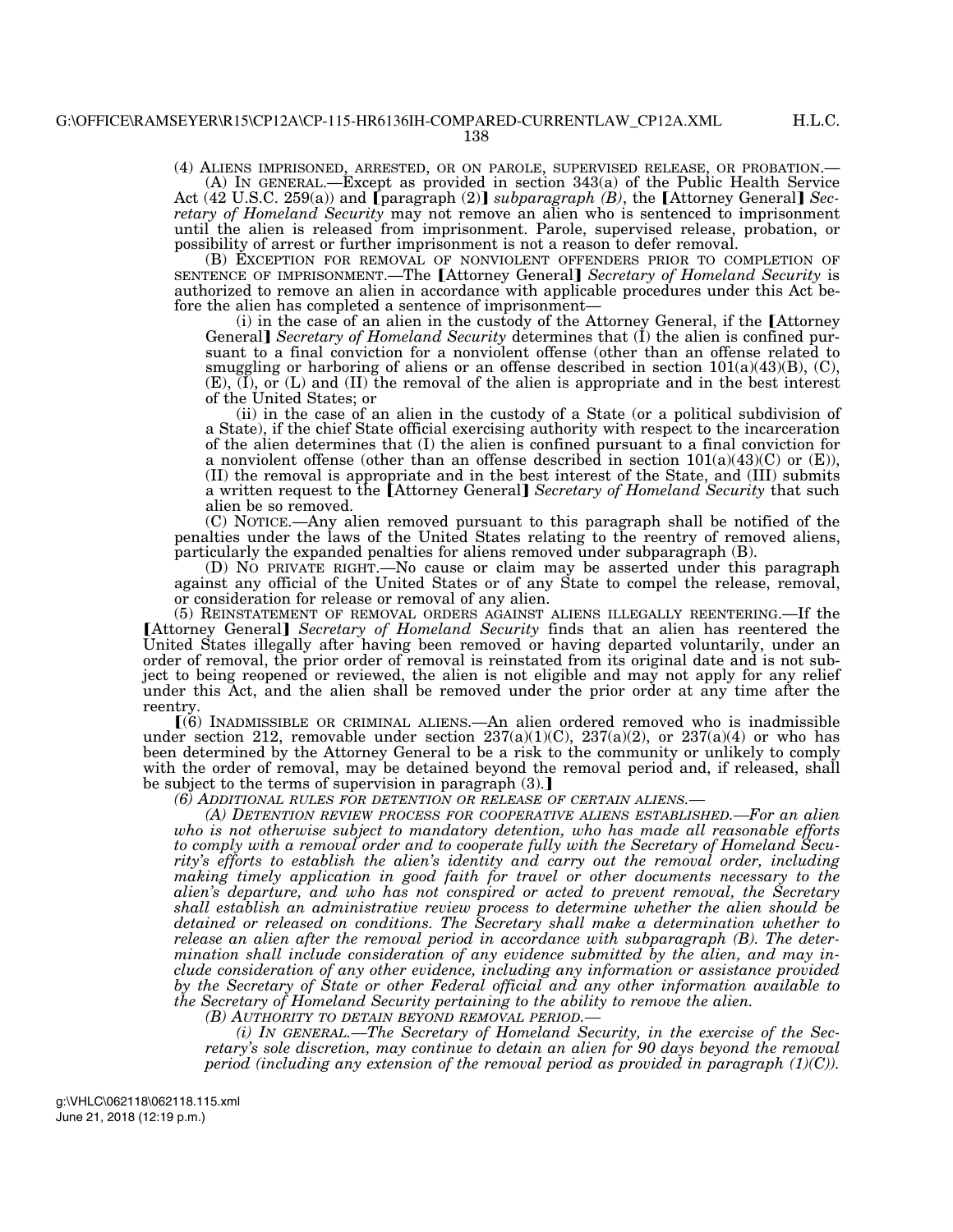H.L.C.

*An alien whose detention is extended under this subparagraph shall have no right to seek release on bond.* 

*(ii) SPECIFIC CIRCUMSTANCES.—The Secretary of Homeland Security, in the exercise of the Secretary's sole discretion, may continue to detain an alien beyond the 90 days authorized in clause (i)—* 

*(I) until the alien is removed, if the Secretary, in the Secretary's sole discretion, determines that there is a significant likelihood that the alien—* 

*(aa) will be removed in the reasonably foreseeable future; or* 

*(bb) would be removed in the reasonably foreseeable future, or would have been removed, but for the alien's failure or refusal to make all reasonable efforts to comply with the removal order, or to cooperate fully with the Secretary's efforts to establish the alien's identity and carry out the removal order, including making timely application in good faith for travel or other documents necessary to the alien's departure, or conspires or acts to prevent removal;* 

*(II) until the alien is removed, if the Secretary of Homeland Security certifies in writing—* 

*(aa) in consultation with the Secretary of Health and Human Services, that the alien has a highly contagious disease that poses a threat to public safety;* 

*(bb) after receipt of a written recommendation from the Secretary of State, that release of the alien is likely to have serious adverse foreign policy consequences for the United States;* 

*(cc) based on information available to the Secretary of Homeland Security (including classified, sensitive, or national security information, and without regard to the grounds upon which the alien was ordered removed), that there is reason to believe that the release of the alien would threaten the national security of the United States; or* 

*(dd) that the release of the alien will threaten the safety of the community or any person, conditions of release cannot reasonably be expected to ensure the safety of the community or any person, and either (AA)—* 

*(AA) the alien has been convicted of (aaa) one or more aggravated felonies (as defined in section 101(a)(43)(A)), (bbb) one or more crimes identified by the Secretary of Homeland Security by regulation, if the aggregate term of imprisonment for such crimes is at least 5 years, or (ccc) one or more attempts or conspiracies to commit any such aggravated felonies or such identified crimes, if the aggregate term of imprisonment for such attempts or conspiracies is at least 5 years; or* 

*(BB) the alien has committed one or more violent crimes (as referred to in section 101(a)(43)(F), but not including a purely political offense)*  and, because of a mental condition or personality disorder and behavior *associated with that condition or disorder, the alien is likely to engage in acts of violence in the future; or* 

*(III) pending a certification under subclause (II), so long as the Secretary of Homeland Security has initiated the administrative review process not later than 30 days after the expiration of the removal period (including any extension of the removal period, as provided in paragraph (1)(C)).* 

*(iii) NO RIGHT TO BOND HEARING.—An alien whose detention is extended under this subparagraph shall have no right to seek release on bond, including by reason of a certification under clause (ii)(II).* 

*(C) RENEWAL AND DELEGATION OF CERTIFICATION.—* 

*(i) RENEWAL.—The Secretary of Homeland Security may renew a certification under subparagraph (B)(ii)(II) every 6 months, after providing an opportunity for the alien to request reconsideration of the certification and to submit documents or other evidence in support of that request. If the Secretary does not renew a certification, the Secretary may not continue to detain the alien under subparagraph (B)(ii)(II).* 

*(ii) DELEGATION.—Notwithstanding section 103, the Secretary of Homeland Security may not delegate the authority to make or renew a certification described in item*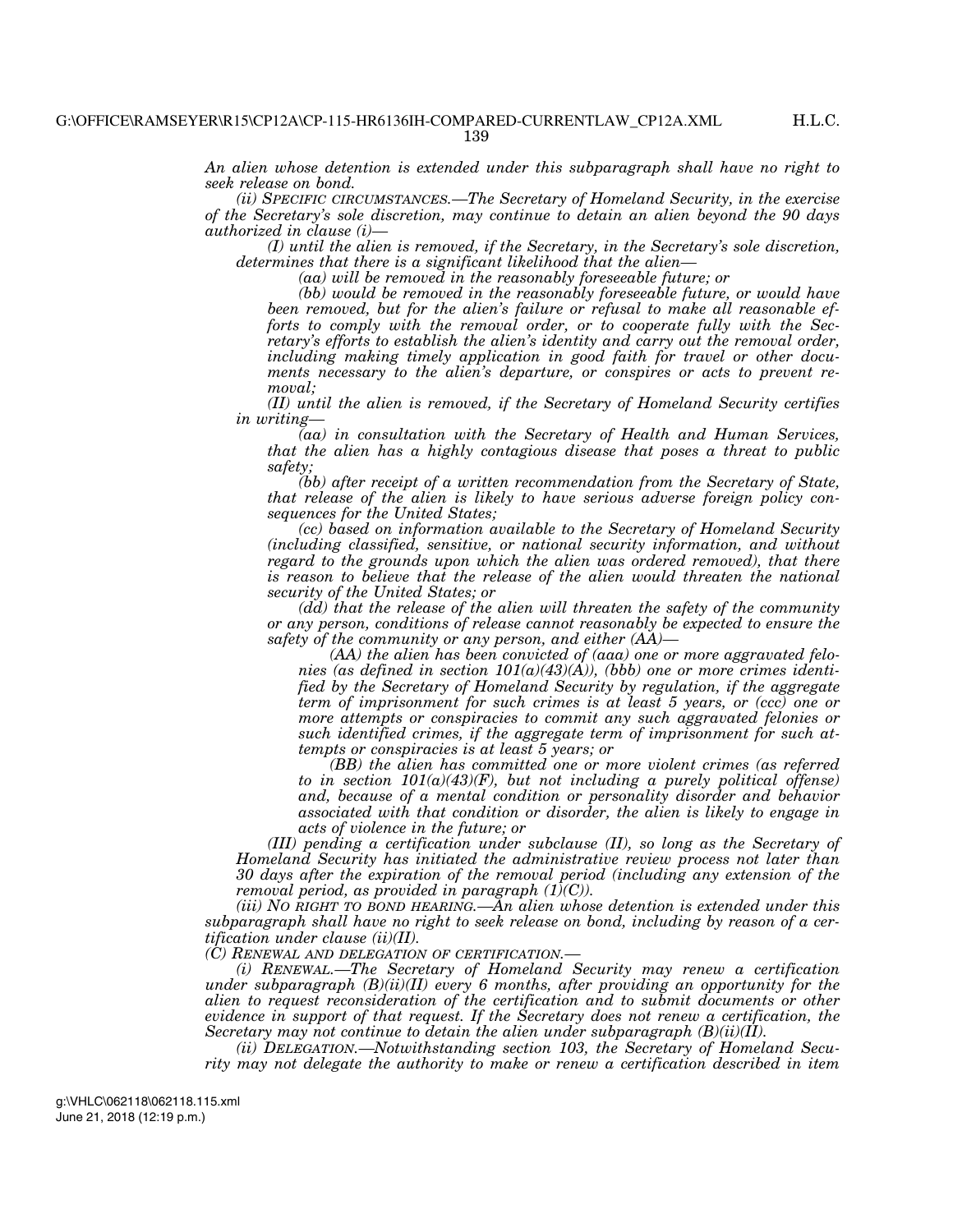*(bb), (cc), or (dd) of subparagraph (B)(ii)(II) below the level of the Director of Immigration and Customs Enforcement.* 

*(iii) HEARING.—The Secretary of Homeland Security may request that the Attorney General or the Attorney General's designee provide for a hearing to make the determination described in item (dd)(BB) of subparagraph (B)(ii)(II).* 

*(D) RELEASE ON CONDITIONS.—If it is determined that an alien should be released from detention by a Federal court, the Board of Immigration Appeals, or if an immigration judge orders a stay of removal, the Secretary of Homeland Security, in the exercise of the Secretary's discretion, may impose conditions on release as provided in paragraph (3).* 

*(E) REDETENTION.—The Secretary of Homeland Security, in the exercise of the Secretary's discretion, without any limitations other than those specified in this section, may again detain any alien subject to a final removal order who is released from custody, if removal becomes likely in the reasonably foreseeable future, the alien fails to comply with the conditions of release, or to continue to satisfy the conditions described in subparagraph (A), or if, upon reconsideration, the Secretary, in the Secretary's sole discretion, determines that the alien can be detained under subparagraph (B). This section shall apply to any alien returned to custody pursuant to this subparagraph, as if the removal period terminated on the day of the redetention.* 

*(F) REVIEW OF DETERMINATIONS BY SECRETARY.—A determination by the Secretary under this paragraph shall not be subject to review by any other agency.* 

(7) EMPLOYMENT AUTHORIZATION.—No alien ordered removed shall be eligible to receive authorization to be employed in the United States unless the [Attorney General] Secretary of *Homeland Security* makes a specific finding that—

(A) the alien cannot be removed due to the refusal of all countries designated by the alien or under this section to receive the alien, or

(B) the removal of the alien is otherwise impracticable or contrary to the public interest.

(b) COUNTRIES TO WHICH ALIENS MAY BE REMOVED.—

(1) ALIENS ARRIVING AT THE UNITED STATES.—Subject to paragraph (3)—

(A) IN GENERAL.—Except as provided by subparagraphs  $(B)$  and  $(C)$ , an alien who arrives at the United States and with respect to whom proceedings under section 240 were initiated at the time of such alien's arrival shall be removed to the country in which the alien boarded the vessel or aircraft on which the alien arrived in the United States.

(B) TRAVEL FROM CONTIGUOUS TERRITORY.—If the alien boarded the vessel or aircraft on which the alien arrived in the United States in a foreign territory contiguous to the United States, an island adjacent to the United States, or an island adjacent to a foreign territory contiguous to the United States, and the alien is not a native, citizen, subject, or national of, or does not reside in, the territory or island, removal shall be to the country in which the alien boarded the vessel that transported the alien to the territory or island.

(C) ALTERNATIVE COUNTRIES.—If the government of the country designated in subparagraph (A) or (B) is unwilling to accept the alien into that country's territory, removal shall be to any of the following countries, as directed by the Attorney General:

(i) The country of which the alien is a citizen, subject, or national.

(ii) The country in which the alien was born.

(iii) The country in which the alien has a residence.

(iv) A country with a government that will accept the alien into the country's territory if removal to each country described in a previous clause of this subparagraph is impracticable, inadvisable, or impossible.

(2) OTHER ALIENS.—Subject to paragraph (3)—

(A) SELECTION OF COUNTRY BY ALIEN.—Except as otherwise provided in this paragraph—

(i) any alien not described in paragraph (1) who has been ordered removed may designate one country to which the alien wants to be removed, and

(ii) the Attorney General shall remove the alien to the country the alien so designates.

 $(B)$  LIMITATION ON DESIGNATION.—An alien may designate under subparagraph  $(A)(i)$ a foreign territory contiguous to the United States, an adjacent island, or an island adjacent to a foreign territory contiguous to the United States as the place to which the alien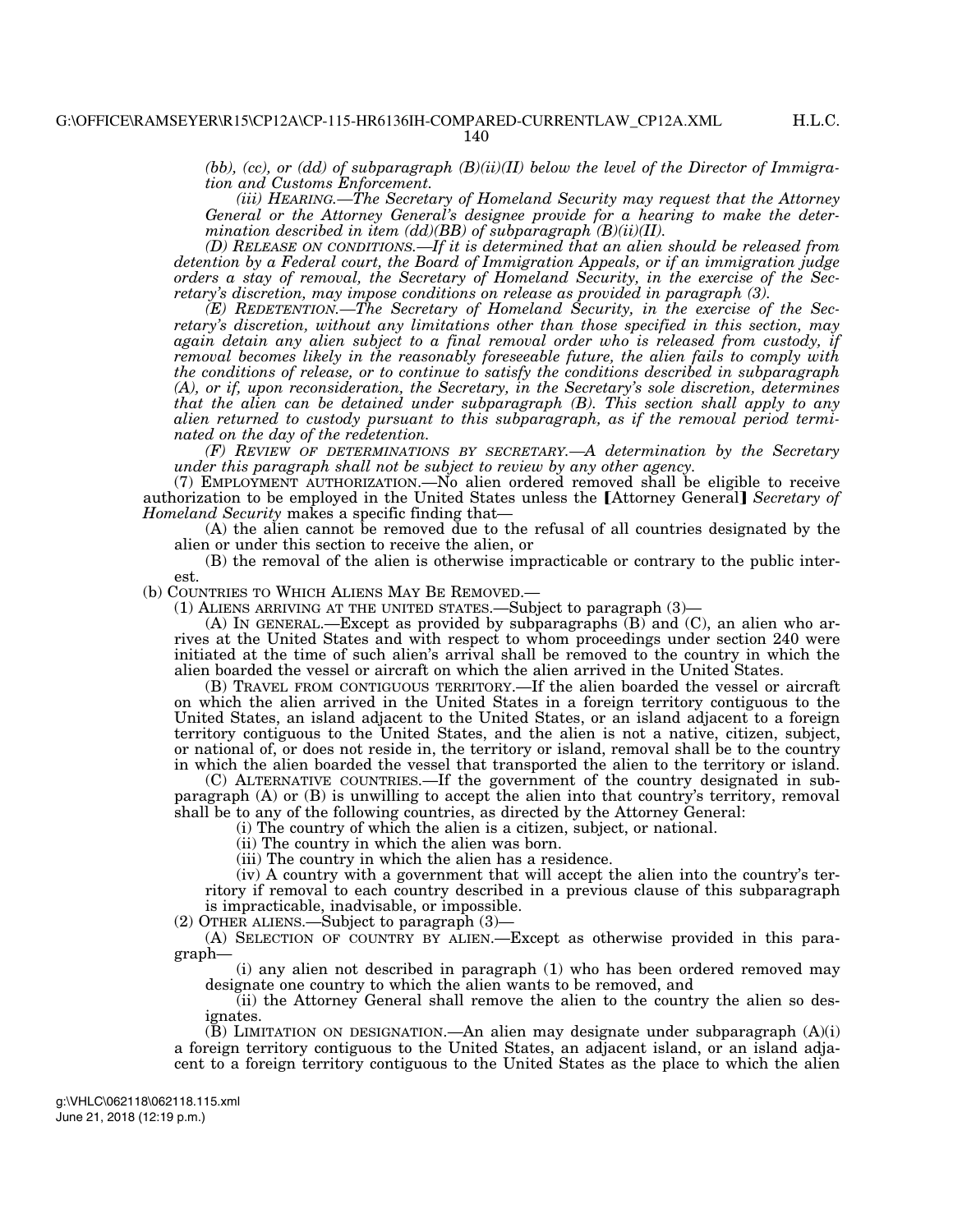is to be removed only if the alien is a native, citizen, subject, or national of, or has resided in, that designated territory or island.

(C) DISREGARDING DESIGNATION.—The Attorney General may disregard a designation under subparagraph  $(A)(i)$  if—

(i) the alien fails to designate a country promptly;

(ii) the government of the country does not inform the Attorney General finally, within 30 days after the date the Attorney General first inquires, whether the government will accept the alien into the country;

(iii) the government of the country is not willing to accept the alien into the country; or

(iv) the Attorney General decides that removing the alien to the country is prejudicial to the United States.

(D) ALTERNATIVE COUNTRY.—If an alien is not removed to a country designated under subparagraph (A)(i), the Attorney General shall remove the alien to a country of which the alien is a subject, national, or citizen unless the government of the country—

(i) does not inform the Attorney General or the alien finally, within 30 days after the date the Attorney General first inquires or within another period of time the Attorney General decides is reasonable, whether the government will accept the alien into the country; or

(ii) is not willing to accept the alien into the country.

(E) ADDITIONAL REMOVAL COUNTRIES.—If an alien is not removed to a country under the previous subparagraphs of this paragraph, the Attorney General shall remove the alien to any of the following countries:

(i) The country from which the alien was admitted to the United States.

(ii) The country in which is located the foreign port from which the alien left for the United States or for a foreign territory contiguous to the United States.

(iii) A country in which the alien resided before the alien entered the country from which the alien entered the United States.

(iv) The country in which the alien was born.

(v) The country that had sovereignty over the alien's birthplace when the alien was born.

(vi) The country in which the alien's birthplace is located when the alien is ordered removed.

(vii) If impracticable, inadvisable, or impossible to remove the alien to each country described in a previous clause of this subparagraph, another country whose government will accept the alien into that country.

(F) REMOVAL COUNTRY WHEN UNITED STATES IS AT WAR.—When the United States is at war and the Attorney General decides that it is impracticable, inadvisable, inconvenient, or impossible to remove an alien under this subsection because of the war, the Attorney General may remove the alien—

(i) to the country that is host to a government in exile of the country of which the alien is a citizen or subject if the government of the host country will permit the alien's entry; or

(ii) if the recognized government of the country of which the alien is a citizen or subject is not in exile, to a country, or a political or territorial subdivision of a country, that is very near the country of which the alien is a citizen or subject, or, with the consent of the government of the country of which the alien is a citizen or subject, to another country.

(3) RESTRICTION ON REMOVAL TO A COUNTRY WHERE ALIEN'S LIFE OR FREEDOM WOULD BE THREATENED.—

(A) IN GENERAL.—Notwithstanding paragraphs (1) and (2), the Attorney General may not remove an alien to a country if the Attorney General decides that the alien's life or freedom would be threatened in that country because of the alien's race, religion, nationality, membership in a particular social group, or political opinion.

(B) EXCEPTION.—Subparagraph (A) does not apply to an alien *who is described in section 212(a)(2)(N)(i) or section 237(a)(2)(H)(i) or who is deportable under section 237(a)(4)(D)* or if the Attorney General decides that—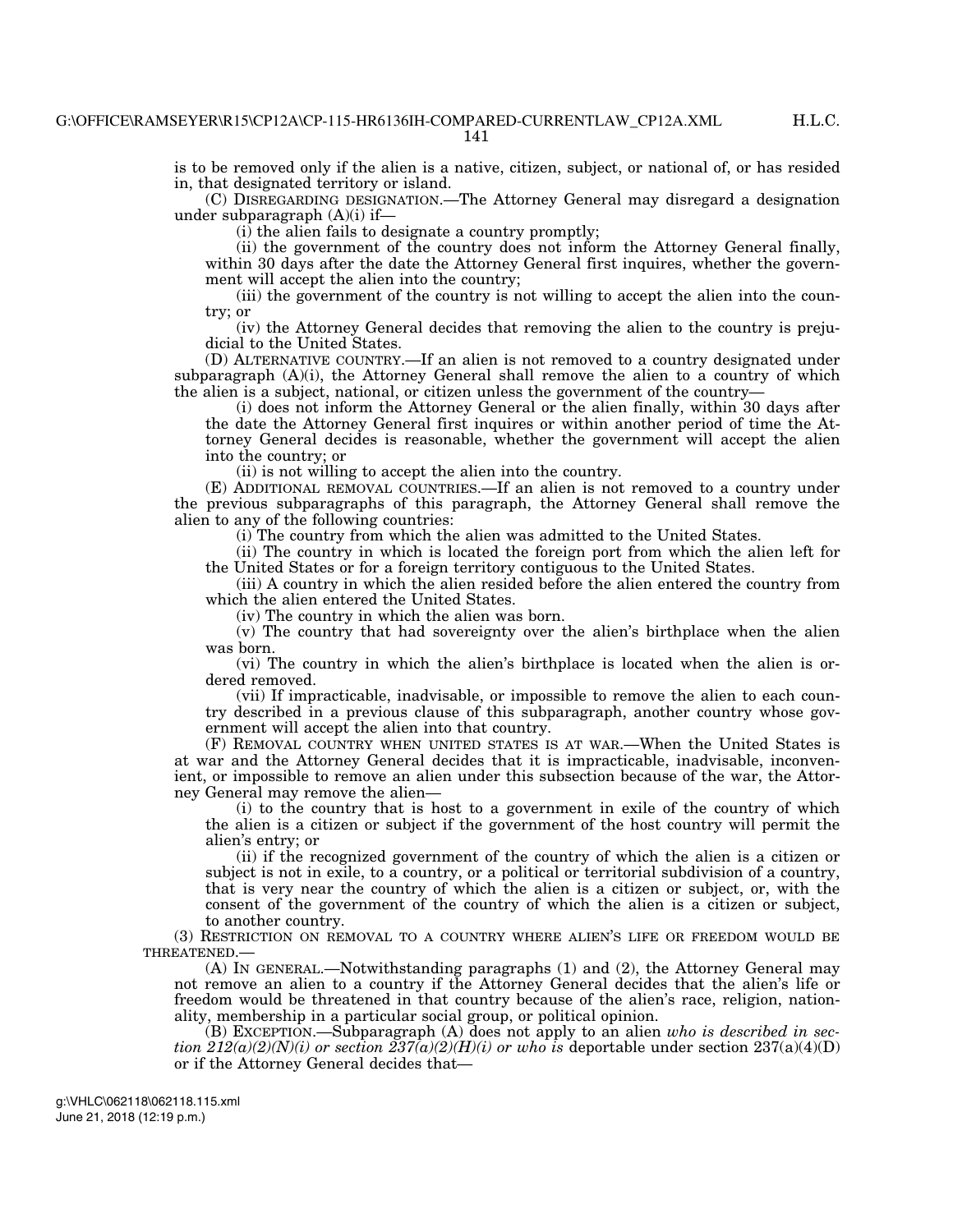(i) the alien ordered, incited, assisted, or otherwise participated in the persecution of an individual because of the individual's race, religion, nationality, membership in a particular social group, or political opinion;

(ii) the alien, having been convicted by a final judgment of a particularly serious crime is a danger to the community of the United States;

(iii) there are serious reasons to believe that the alien committed a serious nonpolitical crime outside the United States before the alien arrived in the United States; or

(iv) there are reasonable grounds to believe that the alien is a danger to the security of the United States.

For purposes of clause (ii), an alien who has been convicted of an aggravated felony (or felonies) for which the alien has been sentenced to an aggregate term of imprisonment of at least 5 years shall be considered to have committed a particularly serious crime. The previous sentence shall not preclude the Attorney General from determining that, notwithstanding the length of sentence imposed, an alien has been convicted of a particularly serious crime. For purposes of clause (iv), an alien who is described in section  $237(a)(4)(B)$ shall be considered to be an alien with respect to whom there are reasonable grounds for regarding as a danger to the security of the United States.

(C) SUSTAINING BURDEN OF PROOF; CREDIBILITY DETERMINATIONS.—In determining whether an alien has demonstrated that the alien's life or freedom would be threatened for a reason described in subparagraph (A), the trier of fact shall determine whether the alien has sustained the alien's burden of proof, and shall make credibility determinations, in the manner described in clauses (ii) and (iii) of section 208(b)(1)(B).<br>(c) REMOVAL OF ALIENS ARRIVING AT PORT OF ENTRY.—

 $(1)$  VESSELS AND AIRCRAFT.—An alien arriving at a port of entry of the United States who is ordered removed either without a hearing under section  $235(b)(1)$  or  $235(c)$  or pursuant to proceedings under section 240 initiated at the time of such alien's arrival shall be removed immediately on a vessel or aircraft owned by the owner of the vessel or aircraft on which the alien arrived in the United States, unless—

(A) it is impracticable to remove the alien on one of those vessels or aircraft within a reasonable time, or

(B) the alien is a stowaway—

(i) who has been ordered removed in accordance with section  $235(a)(1)$ ,

(ii) who has requested asylum, and

(iii) whose application has not been adjudicated or whose asylum application has been denied but who has not exhausted all appeal rights.

(2) STAY OF REMOVAL.— (A) IN GENERAL.—The Attorney General may stay the removal of an alien under this subsection if the Attorney General decides that—

(i) immediate removal is not practicable or proper; or

(ii) the alien is needed to testify in the prosecution of a person for a violation of a law of the United States or of any State.

(B) PAYMENT OF DETENTION COSTS.—During the period an alien is detained because of a stay of removal under subparagraph (A)(ii), the Attorney General may pay from the appropriation ''Immigration and Naturalization Service—Salaries and Expenses''—

(i) the cost of maintenance of the alien; and

(ii) a witness fee of \$1 a day.

(C) RELEASE DURING STAY.—The Attorney General may release an alien whose removal is stayed under subparagraph (A)(ii) on—

(i) the alien's filing a bond of at least \$500 with security approved by the Attorney General;

(ii) condition that the alien appear when required as a witness and for removal; and

(iii) other conditions the Attorney General may prescribe.

(3) COSTS OF DETENTION AND MAINTENANCE PENDING REMOVAL.—

(A) IN GENERAL.—Except as provided in subparagraph (B) and subsection (d), an owner of a vessel or aircraft bringing an alien to the United States shall pay the costs of detaining and maintaining the alien—

(i) while the alien is detained under subsection  $(d)(1)$ , and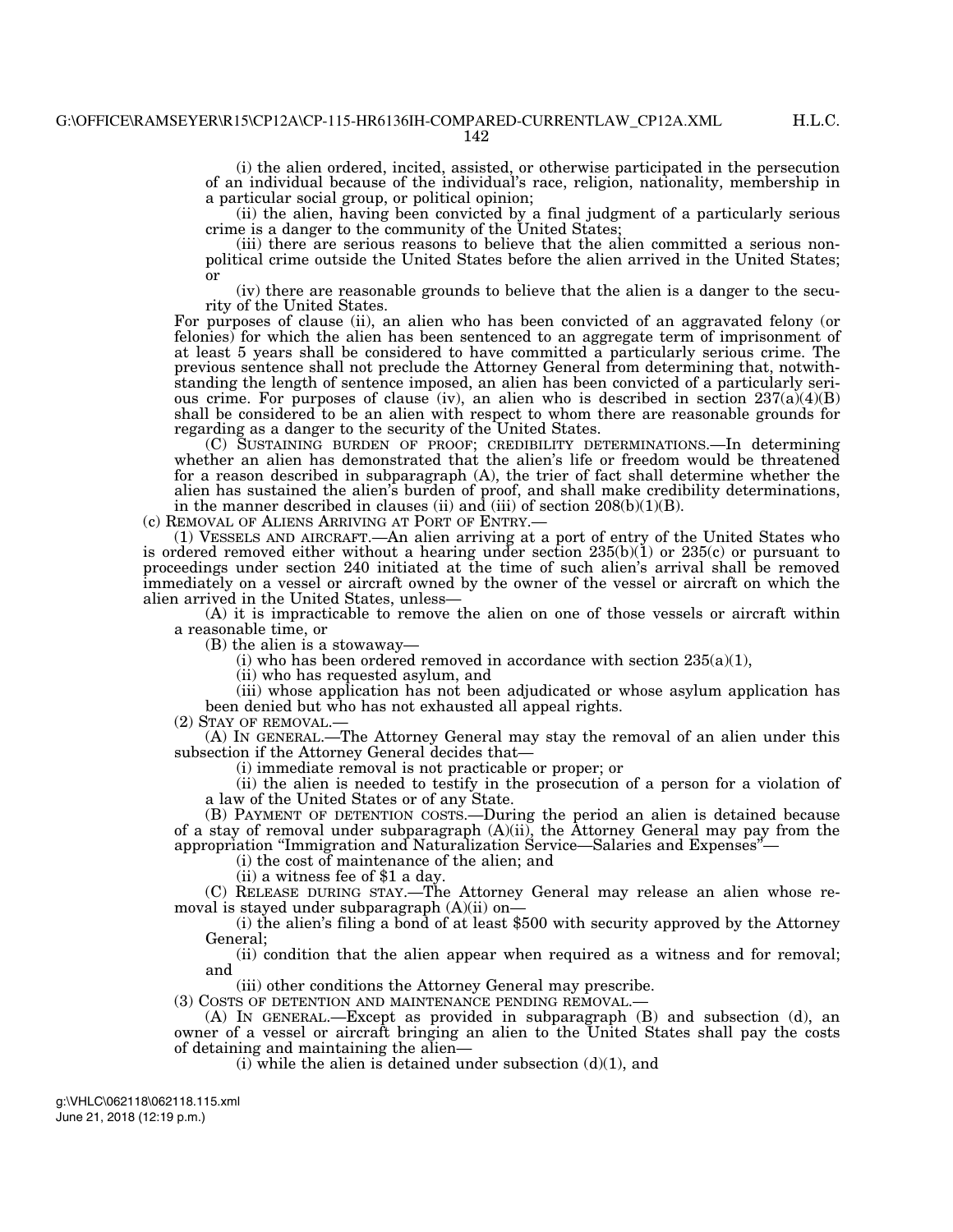143

(ii) in the case of an alien who is a stowaway, while the alien is being detained pursuant to—

(I) subsection  $(d)(2)(A)$  or  $(d)(2)(B)(i)$ ,

 $(II)$  subsection  $(d)(2)(B)(ii)$  or  $(iii)$  for the period of time reasonably necessary for the owner to arrange for repatriation or removal of the stowaway, including obtaining necessary travel documents, but not to extend beyond the date on which it is ascertained that such travel documents cannot be obtained from the country to which the stowaway is to be returned, or

(III) section  $235(b)(1)(B)(ii)$ , for a period not to exceed 15 days (excluding Saturdays, Sundays, and holidays) commencing on the first such day which begins on the earlier of 72 hours after the time of the initial presentation of the stowaway for inspection or at the time the stowaway is determined to have a credible fear of persecution.

(B) NONAPPLICATION.—Subparagraph (A) shall not apply if—

(i) the alien is a crewmember;

(ii) the alien has an immigrant visa;

(iii) the alien has a nonimmigrant visa or other documentation authorizing the alien to apply for temporary admission to the United States and applies for admission not later than 120 days after the date the visa or documentation was issued;

(iv) the alien has a reentry permit and applies for admission not later than 120 days after the date of the alien's last inspection and admission;

 $(v)(I)$  the alien has a nonimmigrant visa or other documentation authorizing the alien to apply for temporary admission to the United States or a reentry permit;

(II) the alien applies for admission more than 120 days after the date the visa or documentation was issued or after the date of the last inspection and admission under the reentry permit; and

(III) the owner of the vessel or aircraft satisfies the Attorney General that the existence of the condition relating to inadmissibility could not have been discovered by exercising reasonable care before the alien boarded the vessel or aircraft; or

(vi) the individual claims to be a national of the United States and has a United

States passport.<br>(d) REQUIREMENTS OF PERSONS PROVIDING TRANSPORTATION.—

 $(1)$  REMOVAL AT TIME OF ARRIVAL.—An owner, agent, master, commanding officer, person in charge, purser, or consignee of a vessel or aircraft bringing an alien (except an alien crewmember) to the United States shall—

(A) receive an alien back on the vessel or aircraft or another vessel or aircraft owned or operated by the same interests if the alien is ordered removed under this part; and

(B) take the alien to the foreign country to which the alien is ordered removed.

(2) ALIEN STOWAWAYS.—An owner, agent, master, commanding officer, charterer, or consignee of a vessel or aircraft arriving in the United States with an alien stowaway—

(A) shall detain the alien on board the vessel or aircraft, or at such place as the Attorney General shall designate, until completion of the inspection of the alien by an immigration officer;

(B) may not permit the stowaway to land in the United States, except pursuant to regulations of the Attorney General temporarily—

(i) for medical treatment,

(ii) for detention of the stowaway by the Attorney General, or

(iii) for departure or removal of the stowaway; and

(C) if ordered by an immigration officer, shall remove the stowaway on the vessel or aircraft or on another vessel or aircraft.

The Attorney General shall grant a timely request to remove the stowaway under subparagraph (C) on a vessel or aircraft other than that on which the stowaway arrived if the requester has obtained any travel documents necessary for departure or repatriation of the stowaway and removal of the stowaway will not be unreasonably delayed.

(3) REMOVAL UPON ORDER.—An owner, agent, master, commanding officer, person in charge, purser, or consignee of a vessel, aircraft, or other transportation line shall comply with an order of the Attorney General to take on board, guard safely, and transport to the destination specified any alien ordered to be removed under this Act.

(e) PAYMENT OF EXPENSES OF REMOVAL.—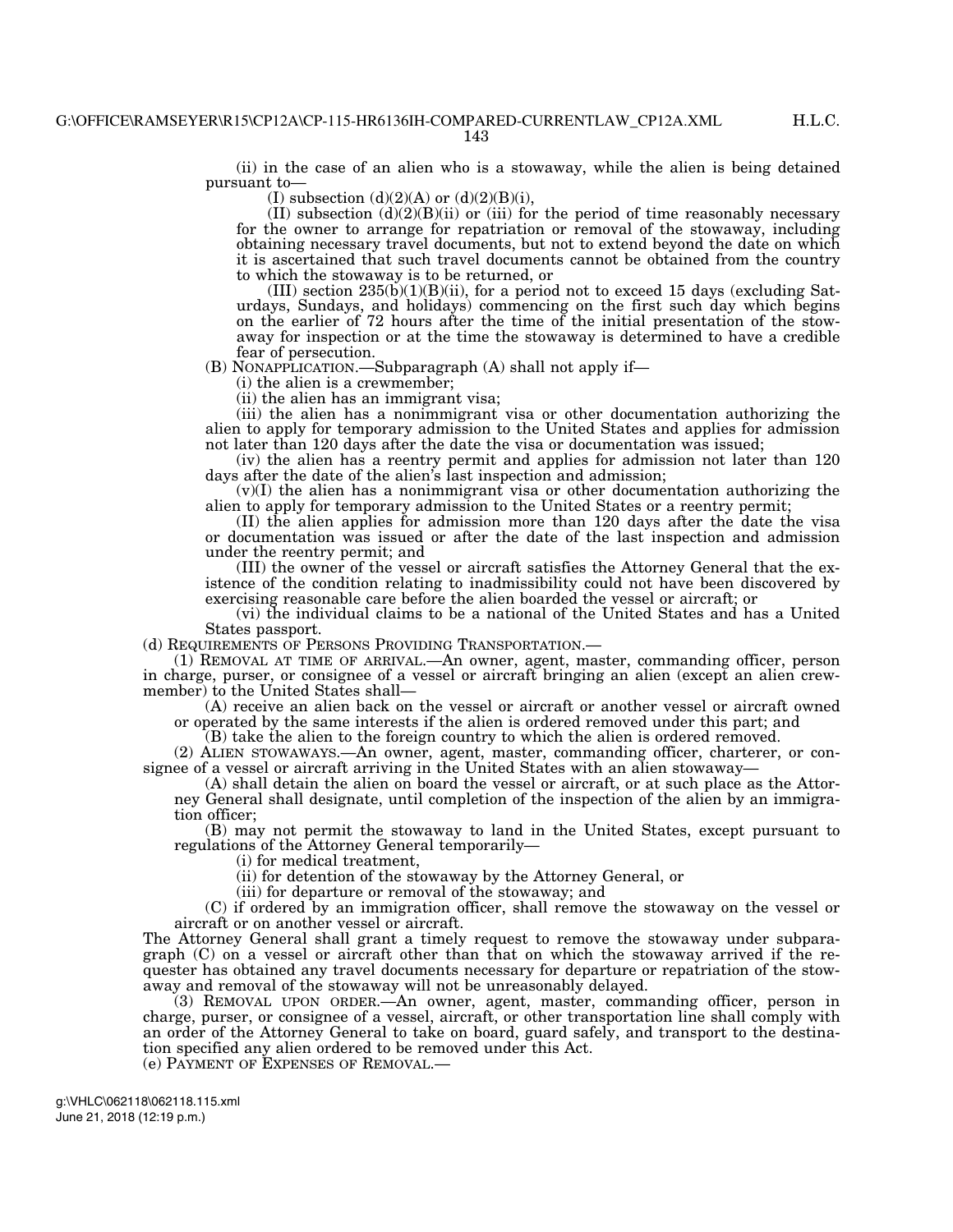(1) COSTS OF REMOVAL AT TIME OF ARRIVAL.—In the case of an alien who is a stowaway or who is ordered removed either without a hearing under section  $235(a)(1)$  or  $235(c)$  or pursuant to proceedings under section 240 initiated at the time of such alien's arrival, the owner of the vessel or aircraft (if any) on which the alien arrived in the United States shall pay the transportation cost of removing the alien. If removal is on a vessel or aircraft not owned by the owner of the vessel or aircraft on which the alien arrived in the United States, the Attorney General may—

(A) pay the cost from the appropriation ''Immigration and Naturalization Service—Salaries and Expenses''; and

(B) recover the amount of the cost in a civil action from the owner, agent, or consignee of the vessel or aircraft (if any) on which the alien arrived in the United States.

(2) COSTS OF REMOVAL TO PORT OF REMOVAL FOR ALIENS ADMITTED OR PERMITTED TO LAND.—In the case of an alien who has been admitted or permitted to land and is ordered removed, the cost (if any) of removal of the alien to the port of removal shall be at the expense of the appropriation for the enforcement of this Act.

(3) COSTS OF REMOVAL FROM PORT OF REMOVAL FOR ALIENS ADMITTED OR PERMITTED TO LAND.—

(A) THROUGH APPROPRIATION.—Except as provided in subparagraph (B), in the case of an alien who has been admitted or permitted to land and is ordered removed, the cost (if any) of removal of the alien from the port of removal shall be at the expense of the appropriation for the enforcement of this Act.

(B) THROUGH OWNER.—

(i) IN GENERAL.—In the case of an alien described in clause (ii), the cost of removal of the alien from the port of removal may be charged to any owner of the vessel, aircraft, or other transportation line by which the alien came to the United States.

(ii) ALIENS DESCRIBED.—An alien described in this clause is an alien who—

(I) is admitted to the United States (other than lawfully admitted for permanent residence) and is ordered removed within 5 years of the date of admission based on a ground that existed before or at the time of admission, or

(II) is an alien crewman permitted to land temporarily under section 252 and is ordered removed within 5 years of the date of landing.

(C) COSTS OF REMOVAL OF CERTAIN ALIENS GRANTED VOLUNTARY DEPARTURE.—In the case of an alien who has been granted voluntary departure under section 240B and who is financially unable to depart at the alien's own expense and whose removal the Attorney General deems to be in the best interest of the United States, the expense of such removal may be paid from the appropriation for the enforcement of this Act.

(f) ALIENS REQUIRING PERSONAL CARE DURING REMOVAL.—

(1) IN GENERAL.—If the Attorney General believes that an alien being removed requires personal care because of the alien's mental or physical condition, the Attorney General may employ a suitable person for that purpose who shall accompany and care for the alien until the alien arrives at the final destination.

(2) COSTS.—The costs of providing the service described in paragraph (1) shall be defrayed in the same manner as the expense of removing the accompanied alien is defrayed under this section.

(g) PLACES OF DETENTION.—

(1) IN GENERAL.—The Attorney General shall arrange for appropriate places of detention for aliens detained pending removal or a decision on removal. When United States Government facilities are unavailable or facilities adapted or suitably located for detention are unavailable for rental, the Attorney General may expend from the appropriation ''Immigration and Naturalization Service—Salaries and Expenses'', without regard to section 3709 of the Revised Statutes (41 U.S.C. 5), amounts necessary to acquire land and to acquire, build, remodel, repair, and operate facilities (including living quarters for immigration officers if not otherwise available) necessary for detention.

(2) DETENTION FACILITIES OF THE IMMIGRATION AND NATURALIZATION SERVICE.—Prior to initiating any project for the construction of any new detention facility for the Service, the Commissioner shall consider the availability for purchase or lease of any existing prison, jail, detention center, or other comparable facility suitable for such use.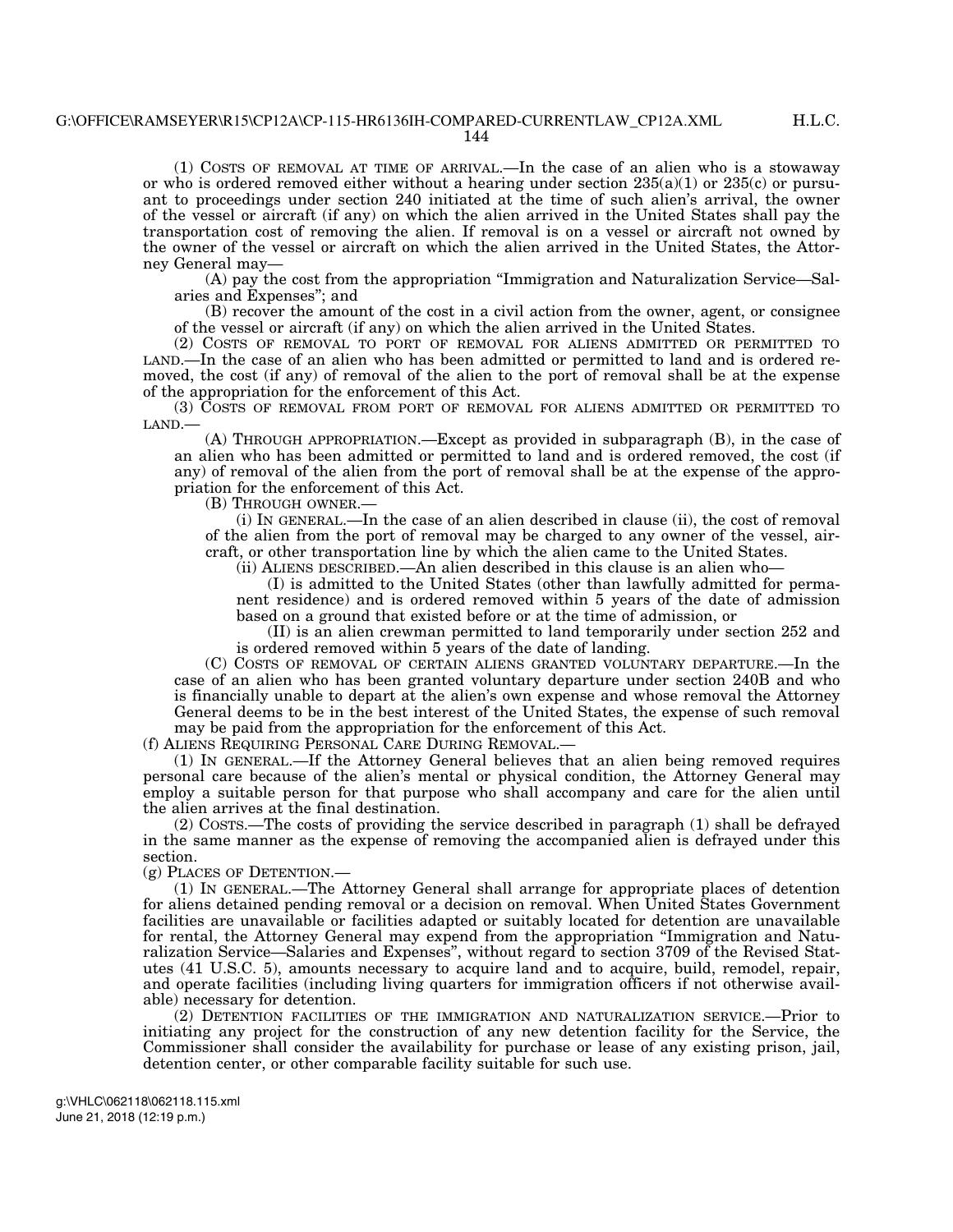(h) STATUTORY CONSTRUCTION.—Nothing in this section shall be construed to create any substantive or procedural right or benefit that is legally enforceable by any party against the United States or its agencies or officers or any other person.

(i) INCARCERATION.—

(1) If the chief executive officer of a State (or, if appropriate, a political subdivision of the State) exercising authority with respect to the incarceration of an undocumented criminal alien submits a written request to the Attorney General, the Attorney General shall, as determined by the Attorney General—

(A) enter into a contractual arrangement which provides for compensation to the State or a political subdivision of the State, as may be appropriate, with respect to the incarceration of the undocumented criminal alien; or

(B) take the undocumented criminal alien into the custody of the Federal Government and incarcerate the alien.

 $(2)$  Compensation under paragraph  $(1)(A)$  shall be the average cost of incarceration of a prisoner in the relevant State as determined by the Attorney General.

(3) For purposes of this subsection, the term ''undocumented criminal alien'' means an alien who—

(A) has been convicted of a felony or two or more misdemeanors; and

(B)(i) entered the United States without inspection or at any time or place other than as designated by the Attorney General;

(ii) was the subject of exclusion or deportation proceedings at the time he or she was taken into custody by the State or a political subdivision of the State; or

(iii) was admitted as a nonimmigrant and at the time he or she was taken into custody by the State or a political subdivision of the State has failed to maintain the nonimmigrant status in which the alien was admitted or to which it was changed under section 248, or to comply with the conditions of any such status.

(4)(A) In carrying out paragraph (1), the Attorney General shall give priority to the Federal incarceration of undocumented criminal aliens who have committed aggravated felonies.

(B) The Attorney General shall ensure that undocumented criminal aliens incarcerated in Federal facilities pursuant to this subsection are held in facilities which provide a level of security appropriate to the crimes for which they were convicted.

 $(5)$  There are authorized to be appropriated to carry out this subsection—

(A) \$750,000,000 for fiscal year 2006;

(B) \$850,000,000 for fiscal year 2007; and

(C) \$950,000,000 for each of the fiscal years 2008 through 2011.

(6) Amounts appropriated pursuant to the authorization of appropriations in paragraph (5) that are distributed to a State or political subdivision of a State, including a municipality, may be used only for correctional purposes.

\* \* \* \* \* \* \*

#### TEMPORARY PROTECTED STATUS

SEC. 244. (a) GRANTING OF STATUS.—

(1) IN GENERAL.—In the case of an alien who is a national of a foreign state designated under subsection (b) (or in the case of an alien having no nationality, is a person who last habitually resided in such designated state) and who meets the requirements of subsection (c), the [Attorney General] *Secretary of Homeland Security*, in accordance with this section—

(A) may grant the alien temporary protected status in the United States and shall not remove the alien from the United States during the period in which such status is in effect, and

(B) shall authorize the alien to engage in employment in the United States and provide the alien with an ''employment authorized'' endorsement or other appropriate work permit.

(2) DURATION OF WORK AUTHORIZATION.—Work authorization provided under this section shall be effective throughout the period the alien is in temporary protected status under this section.

 $(3)$  NOTICE.—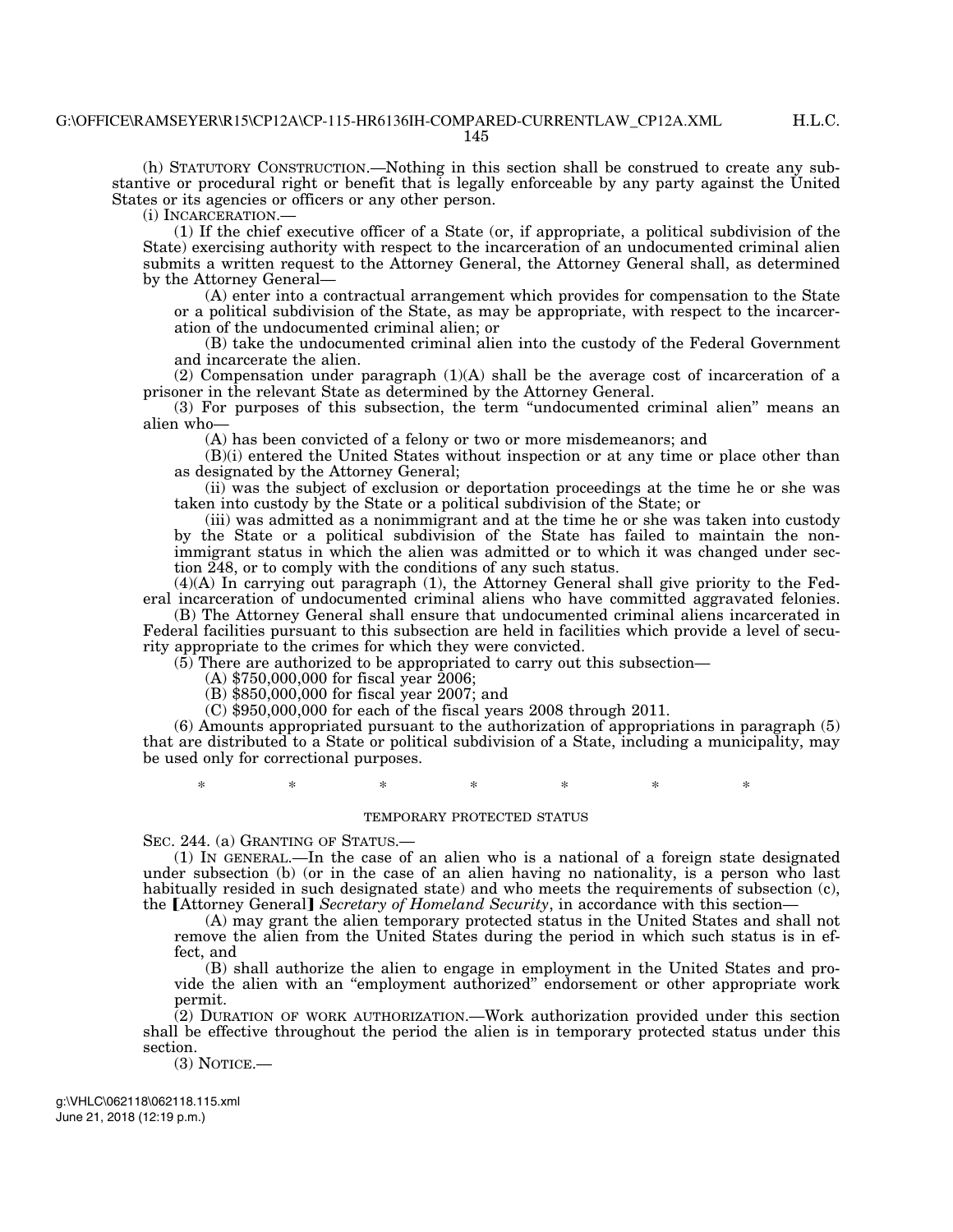$(A)$  Upon the granting of temporary protected status under this section, the Attorney General¿ *Secretary of Homeland Security* shall provide the alien with information concerning such status under this section.

(B) If, at the time of initiation of a removal proceeding against an alien, the foreign state (of which the alien is a national) is designated under subsection (b), the [Attorney General] Secretary of Homeland Security shall promptly notify the alien of the temporary protected status that may be available under this section.

(C) If, at the time of designation of a foreign state under subsection (b), an alien (who is a national of such state) is in a removal proceeding under this title, the *[Attorney Gen*eral] *Secretary of Homeland Security* shall promptly notify the alien of the temporary protected status that may be available under this section.

(D) Notices under this paragraph shall be provided in a form and language that the alien can understand.

(4) TEMPORARY TREATMENT FOR ELIGIBLE ALIENS.—

(A) In the case of an alien who can establish a prima facie case of eligibility for benefits under paragraph (1), but for the fact that the period of registration under subsection  $(c)(1)(A)(iv)$  has not begun, until the alien has had a reasonable opportunity to register during the first 30 days of such period, the [Attorney General] Secretary of *Homeland Security* shall provide for the benefits of paragraph (1).

(B) In the case of an alien who establishes a prima facie case of eligibility for benefits under paragraph (1), until a final determination with respect to the alien's eligibility for such benefits under paragraph (1) has been made, the alien shall be provided such benefits.

 $(5)$  CLARIFICATION.—Nothing in this section shall be construed as authorizing the  $[Attor$ ney General] *Secretary of Homeland Security* to deny temporary protected status to an alien based on the alien's immigration status or to require any alien, as a condition of being granted such status, either to relinquish nonimmigrant or other status the alien may have or to execute any waiver of other rights under this Act. The granting of temporary protected status under this section shall not be considered to be inconsistent with the granting of nonimmigrant status under this Act.

(b) DESIGNATIONS.

(1) IN GENERAL.—The [Attorney General] *Secretary of Homeland Security*, after consultation with appropriate agencies of the Government, may designate any foreign state (or any part of such foreign state) under this subsection only if—

(A) the **[Attorney General]** *Secretary of Homeland Security* finds that there is an ongoing armed conflict within the state and, due to such conflict, requiring the return of aliens who are nationals of that state to that state (or to the part of the state) would pose a serious threat to their personal safety;

(B) the [Attorney General] *Secretary of Homeland Security* finds that—

(i) there has been an earthquake, flood, drought, epidemic, or other environmental disaster in the state resulting in a substantial, but temporary, disruption of living conditions in the area affected,

(ii) the foreign state is unable, temporarily, to handle adequately the return to the state of aliens who are nationals of the state, and

(iii) the foreign state officially has requested designation under this subparagraph; or

(C) the [Attorney General] *Secretary of Homeland Security* finds that there exist extraordinary and temporary conditions in the foreign state that prevent aliens who are nationals of the state from returning to the state in safety, unless the [Attorney General] *Secretary of Homeland Security* finds that permitting the aliens to remain temporarily in the United States is contrary to the national interest of the United States.

A designation of a foreign state (or part of such foreign state) under this paragraph shall not become effective unless notice of the designation (including a statement of the findings under this paragraph and the effective date of the designation) is published in the Federal Register. In such notice, the [Attorney General] *Secretary of Homeland Security* shall also state an estimate of the number of nationals of the foreign state designated who are (or within the effective period of the designation are likely to become) eligible for temporary protected status under this section and their immigration status in the United States.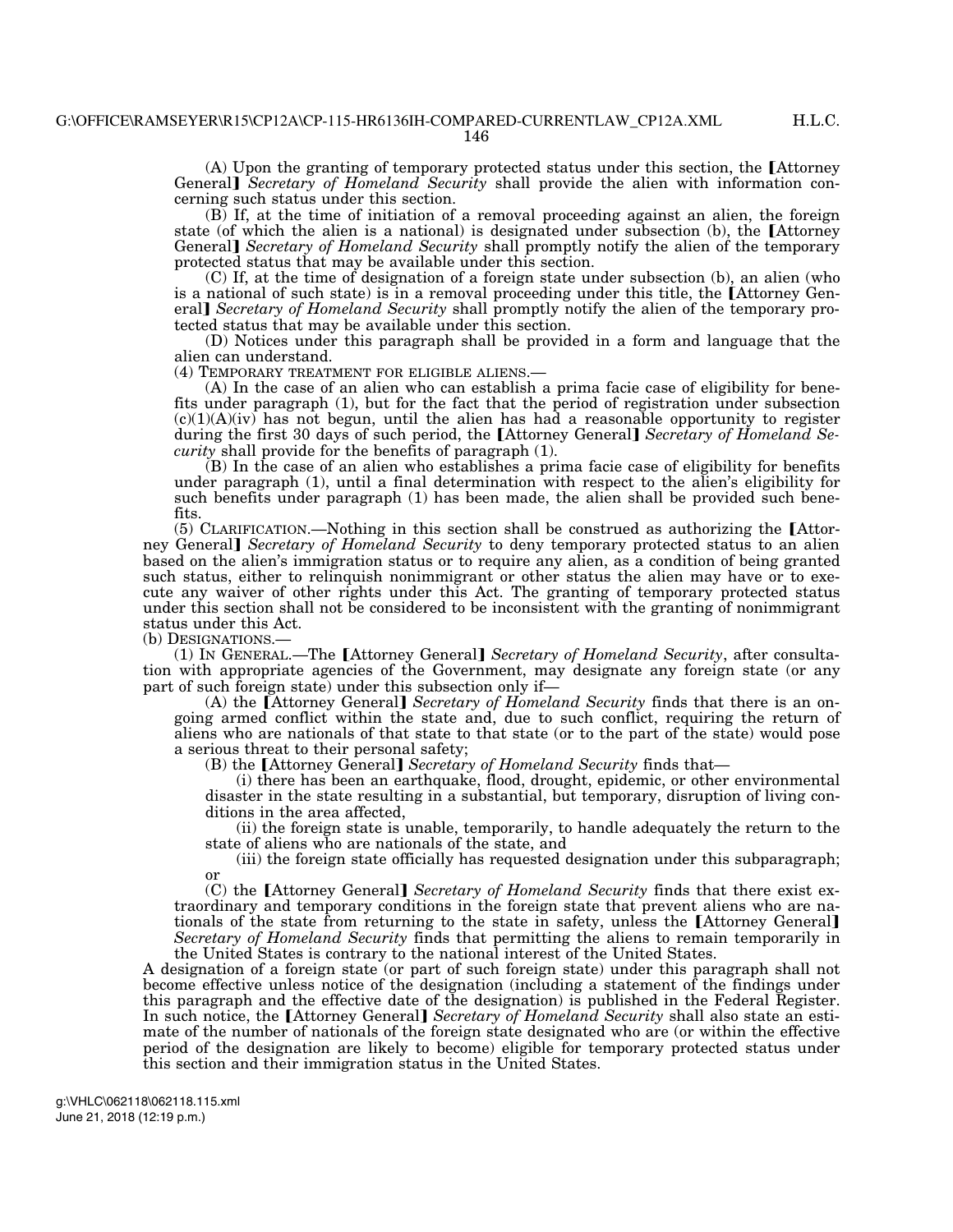(2) EFFECTIVE PERIOD OF DESIGNATION FOR FOREIGN STATES.—The designation of a foreign state (or part of such foreign state) under paragraph (1) shall—

(A) take effect upon the date of publication of the designation under such paragraph, or such later date as the [Attorney General] *Secretary of Homeland Security* may specify in the notice published under such paragraph, and

(B) shall remain in effect until the effective date of the termination of the designation under paragraph (3)(B).

For purposes of this section, the initial period of designation of a foreign state (or part thereof) under paragraph (1) is the period, specified by the **[Attorney General]** *Secretary of Homeland Security*, of not less than 6 months and not more than 18 months.<br>(3) PERIODIC REVIEW, TERMINATIONS, AND EXTENSIONS OF DESIGNATIONS.—

 $(A)$  PERIODIC REVIEW.—At least 60 days before end of the initial period of designation, and any extended period of designation, of a foreign state (or part thereof) under this section the *[Attorney General] Secretary of Homeland Security*, after consultation with appropriate agencies of the Government, shall review the conditions in the foreign state (or part of such foreign state) for which a designation is in effect under this subsection and shall determine whether the conditions for such designation under this subsection continue to be met. The [Attorney General] *Secretary of Homeland Security* shall provide on a timely basis for the publication of notice of each such determination (including the basis for the determination, and, in the case of an affirmative determination, the period of ex-

tension of designation under subparagraph (C)) in the Federal Register.<br>(B) TERMINATION OF DESIGNATION.—If the [Attorney General] Secretary of Homeland *Security* determines under subparagraph (A) that a foreign state (or part of such foreign state) no longer continues to meet the conditions for designation under paragraph (1), the **EXECUTE: CONSTRUCTED THE CONSTRUCT OF ACCOUNT CONSTRUCT CONSTRUCTED** (1), and **The CONSTRUCT CONSTRUCTED CONSTRUCTED CONSTRUCTED CONSTRUCTED CONSTRUCTED CONSTRUCTED CONSTRUCTED CONSTRUCTED CONSTRUCTE** publishing notice in the Federal Register of the determination under this subparagraph (including the basis for the determination). Such termination is effective in accordance with subsection  $(d)(3)$ , but shall not be effective earlier than 60 days after the date the notice is published or, if later, the expiration of the most recent previous extension under subparagraph (C).

(C) EXTENSION OF DESIGNATION.—If the [Attorney General] *Secretary of Homeland Security* does not determine under subparagraph (A) that a foreign state (or part of such foreign state) no longer meets the conditions for designation under paragraph (1), the period of designation of the foreign state is extended for an additional period of 6 months (or, in the discretion of the [Attorney General] *Secretary of Homeland Security*, a period of 12 or 18 months).

(4) INFORMATION CONCERNING PROTECTED STATUS AT TIME OF DESIGNATIONS.—At the time of a designation of a foreign state under this subsection, the [Attorney General] Secretary of *Homeland Security* shall make available information respecting the temporary protected status made available to aliens who are nationals of such designated foreign state.

(5) REVIEW.—

 $(A)$  DESIGNATIONS.—There is no judicial review of any determination of the [Attorney General] Secretary of Homeland Security with respect to the designation, or termination

or extension of a designation, of a foreign state under this subsection.<br>
(B) APPLICATION TO INDIVIDUALS.—The *[Attorney General] Secretary of Homeland Security* shall establish an administrative procedure for the review of the denial of benefits to aliens under this subsection. Such procedure shall not prevent an alien from asserting protection under this section in removal proceedings if the alien demonstrates that the alien is a national of a state designated under paragraph (1).

(c) ALIENS ELIGIBLE FOR TEMPORARY PROTECTED STATUS.—

 $(1)$  In GENERAL.-

(A) NATIONALS OF DESIGNATED FOREIGN STATES.—Subject to paragraph (3), an alien, who is a national of a state designated under subsection  $(b)(1)$  (or in the case of an alien having no nationality, is a person who last habitually resided in such designated state), meets the requirements of this paragraph only if—

(i) the alien has been continuously physically present in the United States since the effective date of the most recent designation of that state;

(ii) the alien has continuously resided in the United States since such date as the **[Attorney General]** *Secretary of Homeland Security* may designate;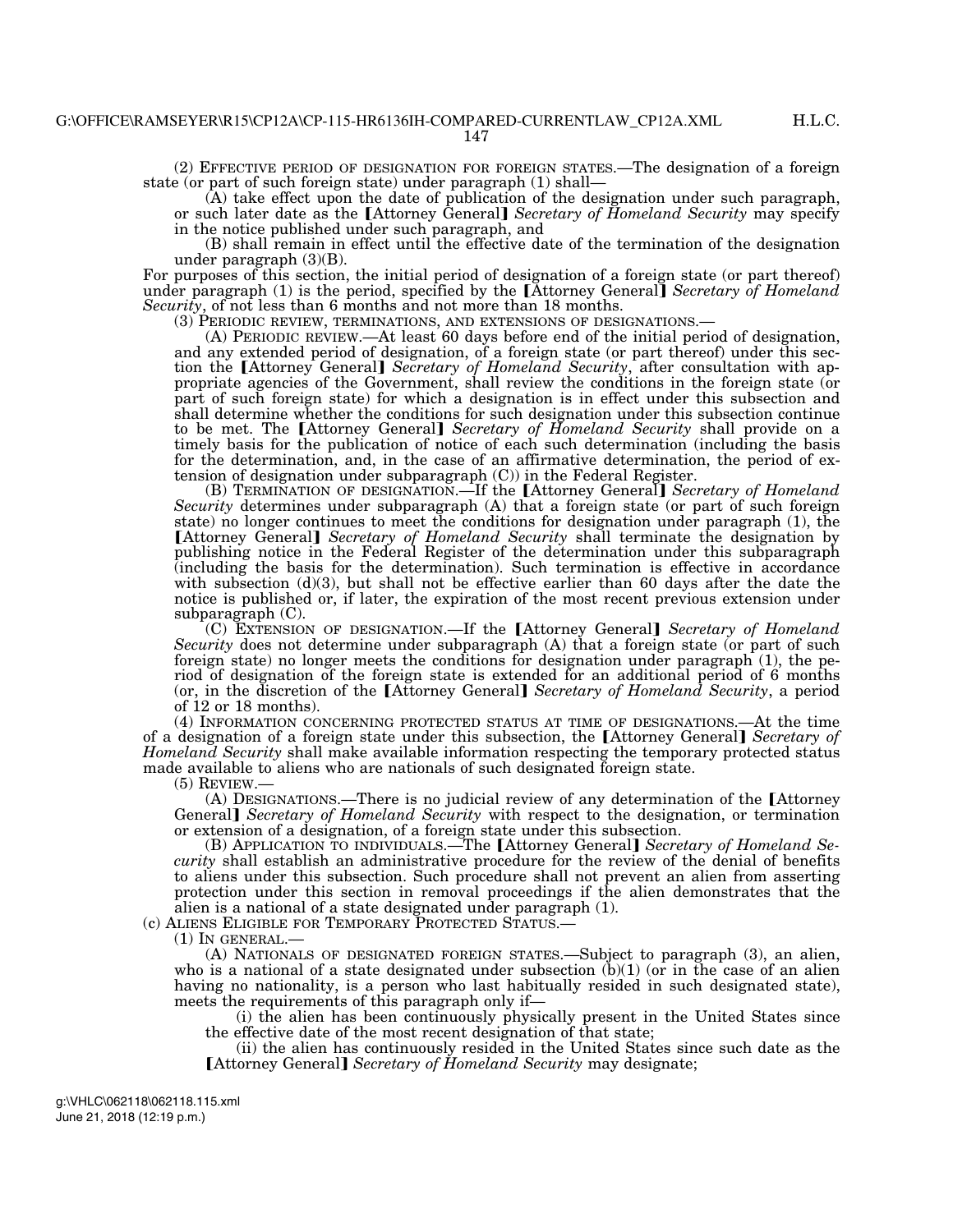148

(iii) the alien is admissible as an immigrant, except as otherwise provided under paragraph (2)(A), and is not ineligible for temporary protected status under paragraph  $(2)(B)$ ; and

(iv) to the extent and in a manner which the **[Attorney General]** *Secretary of Homeland Security* establishes, the alien registers for the temporary protected status under this section during a registration period of not less than 180 days.

(B) REGISTRATION FEE.—The **[Attorney General]** Secretary of Homeland Security may require payment of a reasonable fee as a condition of registering an alien under subparagraph  $(A)(iv)$  (including providing an alien with an "employment authorized" endorsement or other appropriate work permit under this section). The amount of any such fee shall not exceed \$50. In the case of aliens registered pursuant to a designation under this section made after July 17, 1991, the **[Attorney General]** *Secretary of Homeland Security* may impose a separate, additional fee for providing an alien with documentation of work authorization. Notwithstanding section 3302 of title 31, United States Code, all fees collected under this subparagraph shall be credited to the appropriation to be used in carrying out this section.

(2) ELIGIBILITY STANDARDS.— (A) WAIVER OF CERTAIN GROUNDS FOR INADMISSIBILITY.—In the determination of an alien's admissibility for purposes of subparagraph (A)(iii) of paragraph (1)—

(i) the provisions of paragraphs  $(5)$  and  $(7)(A)$  of section  $212(a)$  shall not apply; (ii) except as provided in clause (iii), the  $[Attorney General]$  *Secretary of Home-*

*land Security* may waive any other provision of section 212(a) in the case of individual aliens for humanitarian purposes, to assure family unity, or when it is otherwise in the public interest; but

(iii) the [Attorney General] *Secretary of Homeland Security* may not waive—

(I) paragraphs  $(2)(A)$  and  $(2)(B)$  (relating to criminals) of such section,

(II) paragraph (2)(C) of such section (relating to drug offenses), except for so much of such paragraph as relates to a single offense of simple possession of 30 grams or less of marijuana, or

(III) paragraphs  $(3)(A)$ ,  $(3)(B)$ ,  $(3)(C)$ , and  $(3)(E)$  of such section (relating to national security and participation in the Nazi persecutions or those who have engaged in genocide).

(B) ALIENS INELIGIBLE.—An alien shall not be eligible for temporary protected status under this section if the [Attorney General] *Secretary of Homeland Security* finds that—

(i) the alien has been convicted of any felony or 2 or more misdemeanors committed in the United States, [or]

(ii) the alien is described in section  $208(b)(2)(A)$ . *j, or* 

*(iii) the alien is, or at any time has been, described in section*  $2I2(a)(2)(N)$  *or section 237(a)(2)(H).* 

(3) WITHDRAWAL OF TEMPORARY PROTECTED STATUS.—The [Attorney General] Secretary of *Homeland Security* shall withdraw temporary protected status granted to an alien under this section if—

(A) the **[Attorney General]** *Secretary of Homeland Security* finds that the alien was not in fact eligible for such status under this section,

(B) except as provided in paragraph (4) and permitted in subsection (f)(3), the alien has not remained continuously physically present in the United States from the date the alien first was granted temporary protected status under this section, or

(C) the alien fails, without good cause, to register with the [Attorney General] Sec*retary of Homeland Security* annually, at the end of each 12-month period after the granting of such status, in a form and manner specified by the [Attorney General] *Secretary of Homeland Security*.

(4) TREATMENT OF BRIEF, CASUAL, AND INNOCENT DEPARTURES AND CERTAIN OTHER AB-SENCES.—

(A) For purposes of paragraphs  $(1)(A)(i)$  and  $(3)(B)$ , an alien shall not be considered to have failed to maintain continuous physical presence in the United States by virtue of brief, casual, and innocent absences from the United States, without regard to whether such absences were authorized by the [Attorney General] *Secretary of Homeland Security*.

(B) For purposes of paragraph  $(1)(A)(ii)$ , an alien shall not be considered to have failed to maintain continuous residence in the United States by reason of a brief, casual, and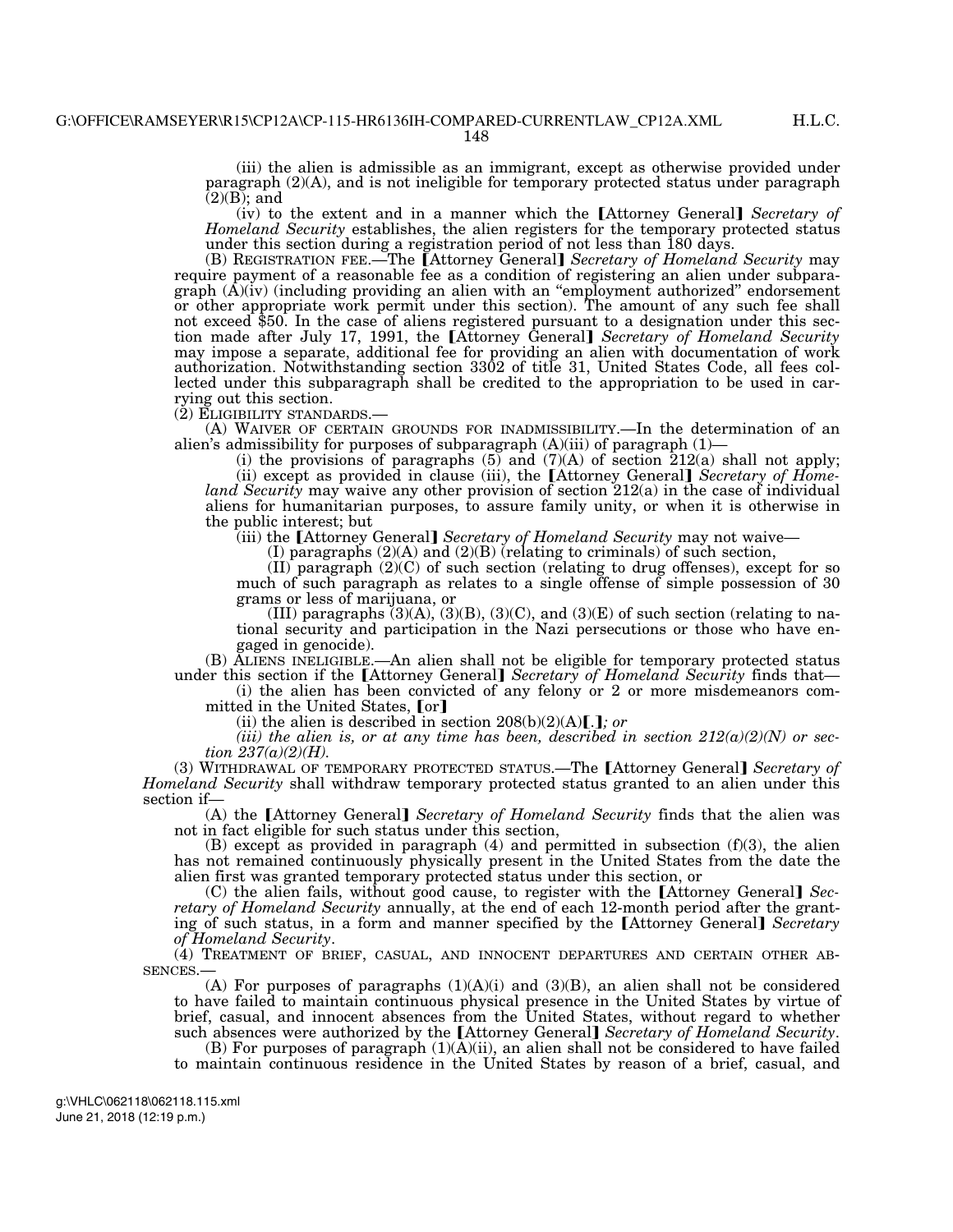innocent absence described in subparagraph (A) or due merely to a brief temporary trip abroad required by emergency or extenuating circumstances outside the control of the alien.

(5) CONSTRUCTION.—Nothing in this section shall be construed as authorizing an alien to apply for admission to, or to be admitted to, the United States in order to apply for temporary protected status under this section.

(6) CONFIDENTIALITY OF INFORMATION.—The [Attorney General] *Secretary of Homeland Security* shall establish procedures to protect the confidentiality of information provided by aliens under this section.<br>(d) DOCUMENTATION.—

(d) DOCUMENTATION.—<br>(1) INITIAL ISSUANCE.—Upon the granting of temporary protected status to an alien under this section, the *[Attorney General] Secretary of Homeland Security* shall provide for the issuance of such temporary documentation and authorization as may be necessary to carry out the purposes of this section.

(2) PERIOD OF VALIDITY.—Subject to paragraph (3), such documentation shall be valid during the initial period of designation of the foreign state (or part thereof) involved and any extension of such period. The LAttorney General<sub>J</sub> Secretary of Homeland Security may stagger the periods of validity of the documentation and authorization in order to provide for an orderly renewal of such documentation and authorization and for an orderly transition (under paragraph (3)) upon the termination of a designation of a foreign state (or any part of such foreign state).

 $(3)$  EFFECTIVE DATE OF TERMINATIONS.—If the Attorney General terminates the designation of a foreign state (or part of such foreign state) under subsection (b)(3)(B), such termination shall only apply to documentation and authorization issued or renewed after the effective date of the publication of notice of the determination under that subsection (or, at the Attorney General's option, after such period after the effective date of the determination as the Attorney General determines to be appropriate in order to provide for an orderly transition).

(4) DETENTION OF THE ALIEN.— $\tilde{A}$ n alien provided temporary protected status under this section shall not be detained by the *[Attorney General] Secretary of Homeland Security* on the basis of the alien's immigration status in the United States. *The Secretary of Homeland Security may detain an alien provided temporary protected status under this section whenever appropriate under any other provision of law.*<br>(e) RELATION OF PERIOD OF TEMPORARY PROTECTED STATUS TO CANCELLATION OF REMOVAL.—

(e) RELATION OF PERIOD OF TEMPORARY PROTECTED STATUS TO CANCELLATION OF REMOVAL.— With respect to an alien granted temporary protected status under this section, the period of such status shall not be counted as a period of physical presence in the United States for purposes of section 240A(a), unless the [Attorney General] Secretary of Homeland Security determines that extreme hardship exists. Such period shall not cause a break in the continuity of residence of the period before and after such period for purposes of such section.

(f) BENEFITS AND STATUS DURING PERIOD OF TEMPORARY PROTECTED STATUS.—During a period in which an alien is granted temporary protected status under this section—

(1) the alien shall not be considered to be permanently residing in the United States under color of law;

(2) the alien may be deemed ineligible for public assistance by a State (as defined in section  $101(a)(36)$  or any political subdivision thereof which furnishes such assistance;

(3) the alien may travel abroad with the prior consent of the [Attorney General] *Secretary of Homeland Security*; and

(4) for purposes of adjustment of status under section 245 and change of status under section 248, the alien shall be considered as being in, and maintaining, lawful status as a nonimmigrant.

(g) EXCLUSIVE REMEDY.—Except as otherwise specifically provided, this section shall constitute the exclusive authority of the [Attorney General] *Secretary of Homeland Security* under law to permit aliens who are or may become otherwise deportable or have been paroled into the United States to remain in the United States temporarily because of their particular nationality or region of foreign state of nationality.

(h) LIMITATION ON CONSIDERATION IN THE SENATE OF LEGISLATION ADJUSTING STATUS.—

(1) IN GENERAL.—Except as provided in paragraph (2), it shall not be in order in the Senate to consider any bill, resolution, or amendment that—

(A) provides for adjustment to lawful temporary or permanent resident alien status for any alien receiving temporary protected status under this section, or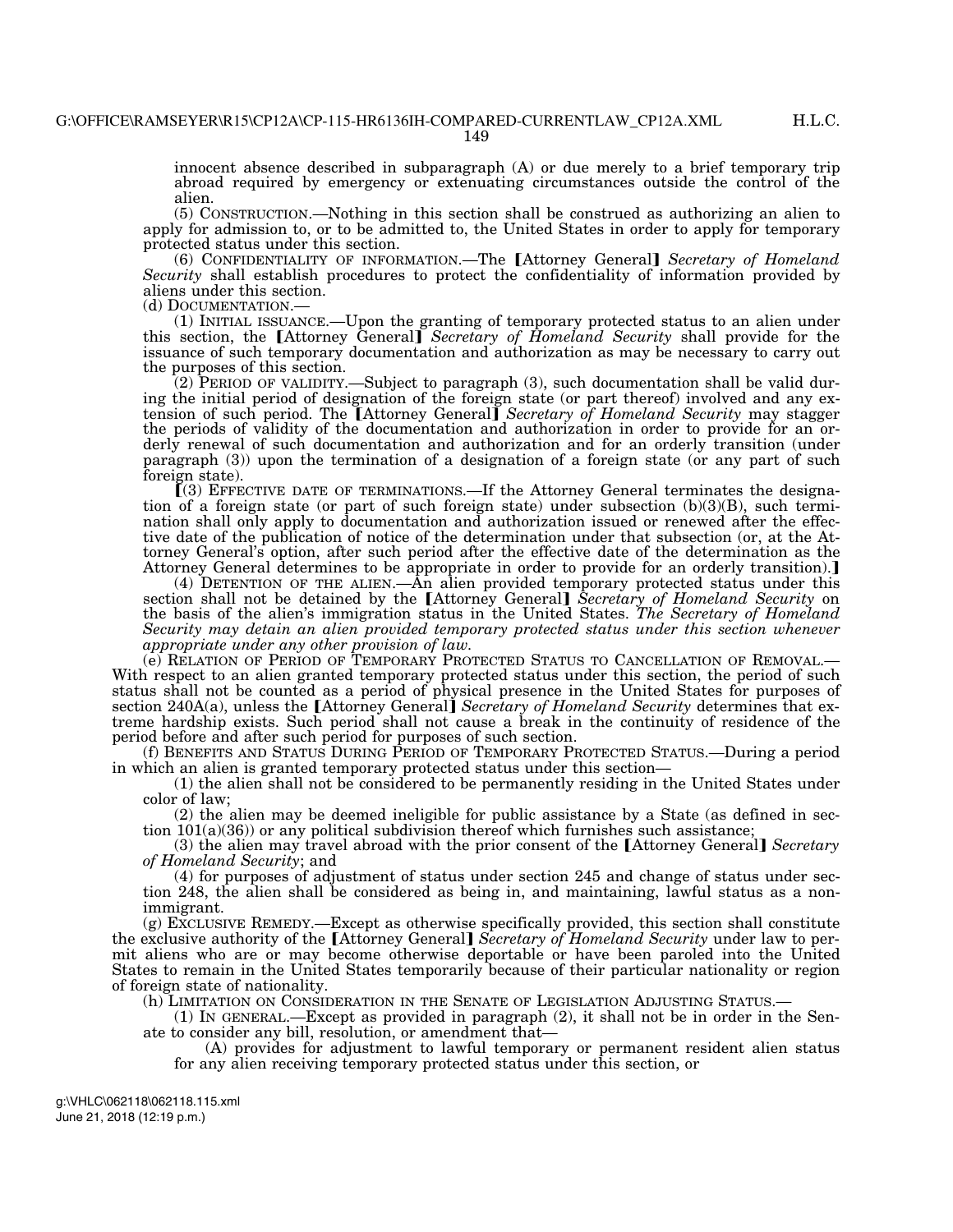150

(B) has the effect of amending this subsection or limiting the application of this subsection.

(2) SUPERMAJORITY REQUIRED.—Paragraph (1) may be waived or suspended in the Senate only by the affirmative vote of three-fifths of the Members duly chosen and sworn. An affirmative vote of three-fifths of the Members of the Senate duly chosen and sworn shall be required in the Senate to sustain an appeal of the ruling of the Chair on a point of order raised under paragraph (1).

(3) RULES.—Paragraphs (1) and (2) are enacted—

(A) as an exercise of the rulemaking power of the Senate and as such they are deemed a part of the rules of the Senate, but applicable only with respect to the matters described in paragraph (1) and supersede other rules of the Senate only to the extent that such paragraphs are inconsistent therewith; and

(B) with full recognition of the constitutional right of the Senate to change such rules at any time, in the same manner as in the case of any other rule of the Senate.

(i) ANNUAL REPORT AND REVIEW.—

 $(1)$  ANNUAL REPORT.—Not later than March 1 of each year (beginning with 1992), the  $[At$ torney General] *Secretary of Homeland Security*, after consultation with the appropriate agencies of the Government, shall submit a report to the Committees on the Judiciary of the House of Representatives and of the Senate on the operation of this section during the previous year. Each report shall include—

(A) a listing of the foreign states or parts thereof designated under this section,

(B) the number of nationals of each such state who have been granted temporary protected status under this section and their immigration status before being granted such status, and

(C) an explanation of the reasons why foreign states or parts thereof were designated under subsection  $(b)(1)$  and, with respect to foreign states or parts thereof previously designated, why the designation was terminated or extended under subsection  $(b)(3)$ .

 $(2)$  COMMITTEE REPORT.—No later than 180 days after the date of receipt of such a report, the Committee on the Judiciary of each House of Congress shall report to its respective House such oversight findings and legislation as it deems appropriate.

\* \* \* \* \* \* \*

## CHAPTER 8—GENERAL PENALTY PROVISIONS

\* \* \* \* \* \* \* \*

#### BRINGING IN AND HARBORING CERTAIN ALIENS

SEC. 274. (a) CRIMINAL PENALTIES.—(1)(A) Any person who—

(i) knowing that a person is an alien, brings to or attempts to bring to the United States in any manner whatsoever such person at a place other than a designated port of entry or place other than as designated by the Commissioner, regardless of whether such alien has received prior official authorization to come to, enter, or reside in the United States and regardless of any future official action which may be taken with respect to such alien;

(ii) knowing or in reckless disregard of the fact that an alien has come to, entered, or remains in the United States in violation of law, transports, or moves or attempts to transport or move such alien within the United States by means of transportation or otherwise, in furtherance of such violation of law;

(iii) knowing or in reckless disregard of the fact that an alien has come to, entered, or remains in the United States in violation of law, conceals, harbors, or shields from detection, or attempts to conceal, harbor, or shield from detection, such alien in any place, including any building or any means of transportation;

(iv) encourages or induces an alien to come to, enter, or reside in the United States, knowing or in reckless disregard of the fact that such coming to, entry, or residence is or will be in violation of law; or

(v)(I) engages in any conspiracy to commit any of the preceding acts, or

(II) aids or abets the commission of any of the preceding acts,

shall be punished as provided in subparagraph (B).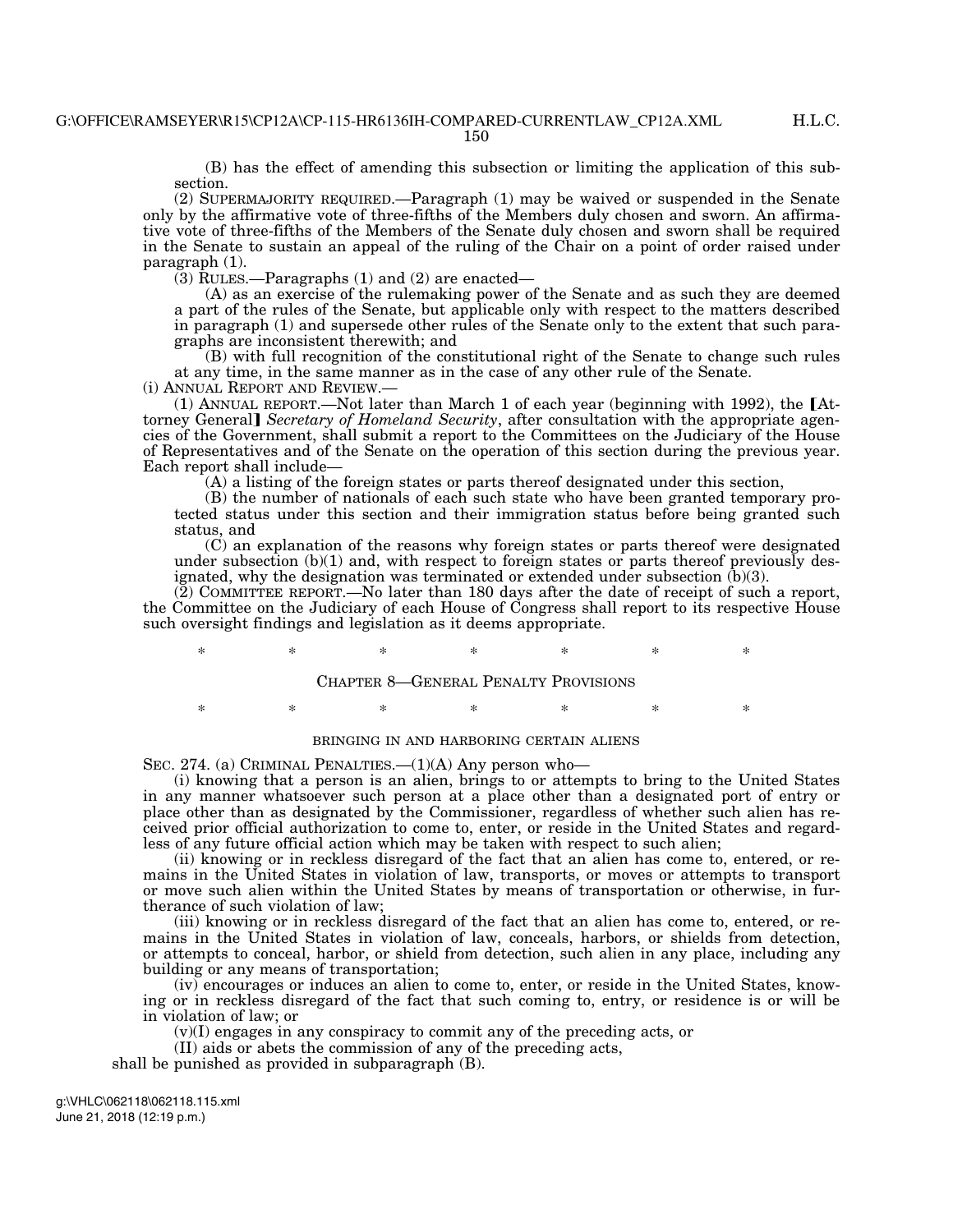(B) A person who violates subparagraph (A) shall, for each alien in respect to whom such a violation occurs—

(i) in the case of a violation of subparagraph  $(A)(i)$  or  $(v)(I)$  or in the case of a violation of subparagraph  $(A)(ii)$ ,  $(iii)$ , or  $(iv)$  in which the offense was done for the purpose of commercial advantage or private financial gain, be fined under title 18, United States Code, imprisoned not more than 10 years, or both;

(ii) in the case of a violation of subparagraph (A) (ii), (iii), (iv), or  $(v)(II)$  be fined under title 18, United States Code, imprisoned not more than 5 years, or both;

(iii) in the case of a violation of subparagraph  $(A)$  (i), (ii), (iii), (iv), or (v) during and in relation to which the person causes serious bodily injury (as defined in section 1365 of title 18, United States Code) to, or places in jeopardy the life of, any person, be fined under title 18, United States Code, imprisoned not more than 20 years, or both; and

 $(iv)$  in the case of a violation of subparagraph  $(A)$   $(i)$ ,  $(ii)$ ,  $(iii)$ ,  $(iv)$ , or  $(v)$  resulting in the death of any person, be punished by death or imprisoned for any term of years or for life, fined under title 18, United States Code, or both.

(C) It is not a violation of clauses (ii) or (iii) of subparagraph (A), or of clause (iv) of subparagraph (A) except where a person encourages or induces an alien to come to or enter the United States, for a religious denomination having a bona fide nonprofit, religious organization in the United States, or the agents or officers of such denomination or organization, to encourage, invite, call, allow, or enable an alien who is present in the United States to perform the vocation of a minister or missionary for the denomination or organization in the United States as a volunteer who is not compensated as an employee, notwithstanding the provision of room, board, travel, medical assistance, and other basic living expenses, provided the minister or missionary has been a member of the denomination for at least one year.

(2) Any person who, knowing or in reckless disregard of the fact that an alien has not received prior official authorization to come to, enter, or reside in the United States, [brings to or attempts to] brings to or attempts or conspires to bring to the United States in any manner whatsoever, such alien, regardless of any official action which may later be taken with respect to such alien shall, for each alien in respect to whom a violation of this paragraph occurs—

(A) be fined in accordance with title 18, United States Code, or imprisoned not more than one year, or both; or

(B) in the case of—

(i) an offense committed with the intent or with reason to believe that the alien unlawfully brought into the United States will commit an offense against the United States or any State punishable by imprisonment for more than 1 year,

(ii) an offense done for the purpose of commercial advantage or private financial gain, or

(iii) an offense in which the alien is not upon arrival immediately brought and presented to an appropriate immigration officer at a designated port of entry,

be fined under title 18, United States Code, and shall be imprisoned, in the case of a first or second violation of subparagraph (B)(iii), not more than 10 years, in the case of a first or second violation of subparagraph (B)(i) or (B)(ii), not less than 3 nor more than 10 years, and for any other violation, not less than 5 nor more than 15 years.

(3)(A) Any person who, during any 12-month period, knowingly hires for employment at least 10 individuals with actual knowledge that the individuals are aliens described in subparagraph (B) shall be fined under title 18, United States Code, or imprisoned for not more than 5 years, or both. (B) An alien described in this subparagraph is an alien who—

 $(i)$  is an unauthorized alien (as defined in section  $274A(h)(3)$ ), and

(ii) has been brought into the United States in violation of this subsection.

(4) In the case of a person who has brought aliens into the United States in violation of this subsection, the sentence otherwise provided for may be increased by up to 10 years if—

(A) the offense was part of an ongoing commercial organization or enterprise;

(B) aliens were transported in groups of 10 or more; and

(C)(i) aliens were transported in a manner that endangered their lives; or

(ii) the aliens presented a life-threatening health risk to people in the United States.

*(5) In the case of a person who has brought aliens into the United States in violation of this subsection, the sentence otherwise provided for may be increased by up to 10 years if that*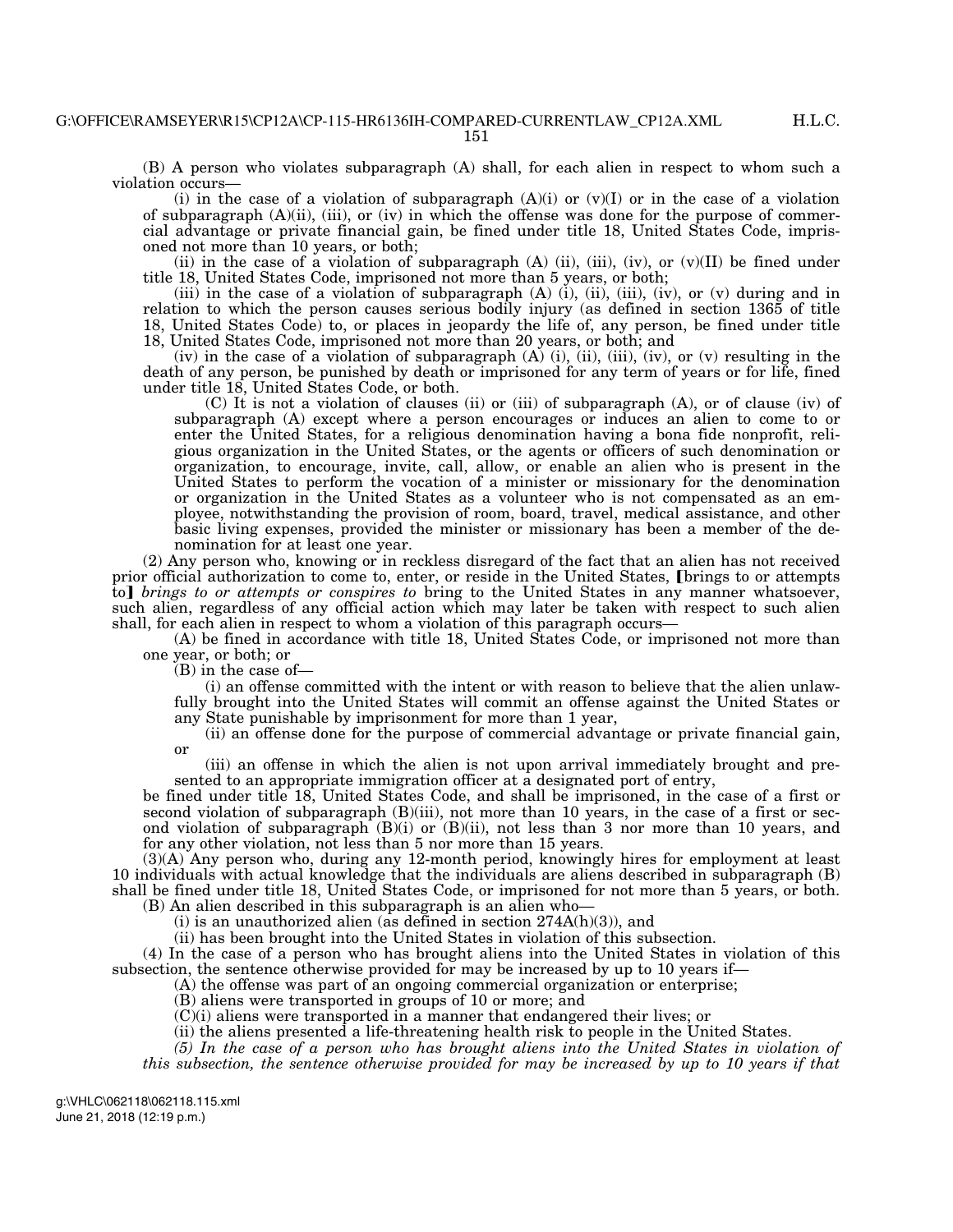H.L.C.

*person, at the time of the offense, used or carried a firearm or who, in furtherance of any such crime, possessed a firearm.* 

(b) SEIZURE AND FORFEITURE.—

(1) IN GENERAL.—Any conveyance, including any vessel, vehicle, or aircraft, that has been or is being used in the commission of a violation of subsection (a), the gross proceeds of such violation, and any property traceable to such conveyance or proceeds, shall be seized and subject to forfeiture.

(2) APPLICABLE PROCEDURES.—Seizures and forfeitures under this subsection shall be governed by the provisions of chapter 46 of title 18, United States Code, relating to civil forfeitures, including section 981(d) of such title, except that such duties as are imposed upon the Secretary of the Treasury under the customs laws described in that section shall be performed by such officers, agents, and other persons as may be designated for that purpose by the Attorney General.

(3) PRIMA FACIE EVIDENCE IN DETERMINATIONS OF VIOLATIONS.—In determining whether a violation of subsection (a) has occurred, any of the following shall be prima facie evidence that an alien involved in the alleged violation had not received prior official authorization to come to, enter, or reside in the United States or that such alien had come to, entered, or remained in the United States in violation of law:

(A) Records of any judicial or administrative proceeding in which that alien's status was an issue and in which it was determined that the alien had not received prior official authorization to come to, enter, or reside in the United States or that such alien had come to, entered, or remained in the United States in violation of law.

(B) Official records of the Service or of the Department of State showing that the alien had not received prior official authorization to come to, enter, or reside in the United States or that such alien had come to, entered, or remained in the United States in violation of law.

(C) Testimony, by an immigration officer having personal knowledge of the facts concerning that alien's status, that the alien had not received prior official authorization to come to, enter, or reside in the United States or that such alien had come to, entered, or remained in the United States in violation of law.

(c) No officer or person shall have authority to make any arrest for a violation of any provision of this section except officers and employees of the Service designated by the Attorney General, either individually or as a member of a class, and all other officers whose duty it is to enforce criminal laws.

(d) Notwithstanding any provision of the Federal Rules of Evidence, the videotaped (or otherwise audiovisually preserved) deposition of a witness to a violation of subsection (a) who has been deported or otherwise expelled from the United States, or is otherwise unable to testify, may be admitted into evidence in an action brought for that violation if the witness was available for cross examination and the deposition otherwise complies with the Federal Rules of Evidence.

(e) OUTREACH PROGRAM.—The Secretary of Homeland Security, in consultation with the Attorney General and the Secretary of State, as appropriate, shall develop and implement an outreach program to educate the public in the United States and abroad about the penalties for bringing in and harboring aliens in violation of this section.

# \* \* \* \* \* \* \*

# AIDING OR ASSISTING CERTAIN ALIENS TO ENTER THE UNITED STATES

SEC. 277. Any person who knowingly aids or assists *or attempts to aid or assist* any alien inadmissible under section  $212(a)(2)$  (insofar as an alien inadmissible under such section has been convicted of an aggravated felony) or  $212(a)(3)$  (other than subparagraph (E) thereof) to enter the United States, or who connives or conspires with any person or persons to allow, procure, or permit any such alien to enter the United States, shall be fined under title 18, United States Code, or imprisoned not more than 10 years, or both. *In the case of a person convicted of an offense under this section, the sentence otherwise provided for may be increased by up to 10 years if that person, at the time of the offense, used or carried a firearm or who, in furtherance of any such crime, possessed a firearm.* 

\* \* \* \* \* \* \* \*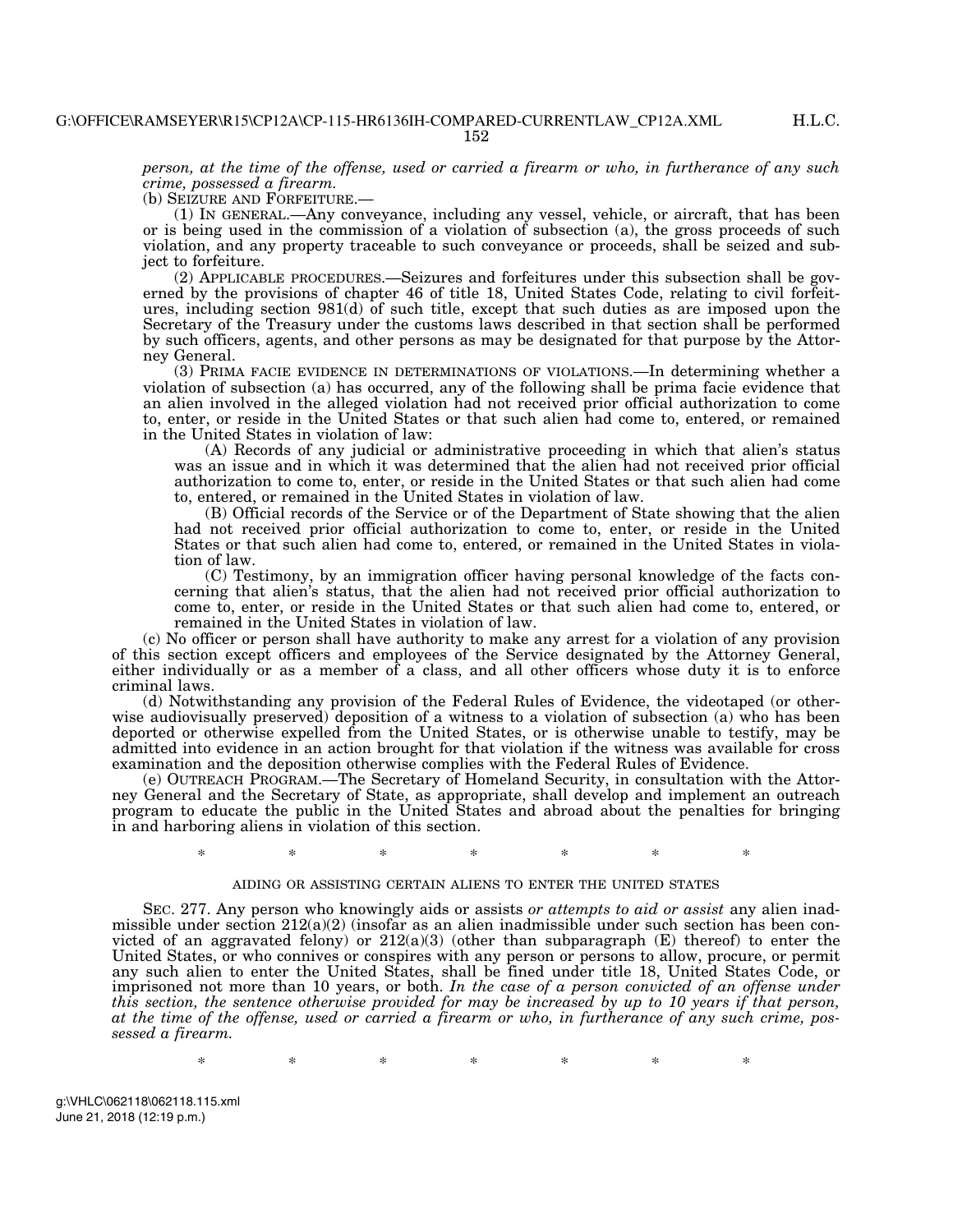#### CHAPTER 9—MISCELLANEOUS

# \* \* \* \* \* \* \*

### DISPOSITION OF MONEYS COLLECTED UNDER THE PROVISIONS OF THIS TITLE

SEC. 286. (a) All moneys paid into the Treasury to reimburse the Service for detention, transportation, hospitalization, and all other expenses of detained aliens paid from the appropriation for the enforcement of this Act, and all moneys paid into the Treasury to reimburse the Service for expenses of landing stations referred to in section 238(b) paid by the Service from the appropriation for the enforcement of this Act, shall be credited to the appropriation for the enforcement of this Act for the fiscal year in which the expenses were incurred.

(b) Moneys expended from appropriations for the Service for the purchase of evidence and subsequently recovered shall be reimbursed to the current appropriation for the Service.

(c) Except as otherwise provided in subsection (a) and subsection (b), or in any other provision of this title, all moneys received in payment of fees and administrative fines and penalties under this title shall be covered into the Treasury as miscellaneous receipts: *Provided, however,* That all fees received from applicants residing in the Virgin Islands of the United States, and in Guam, required to be paid under section 281, shall be paid over to the Treasury of the Virgin Islands and to the Treasury of Guam, respectively.

(d) SCHEDULE OF FEES.—In addition to any other fee authorized by law, the Attorney General shall charge and collect \$7 per individual for the immigration inspection of each passenger arriving at a port of entry in the United States, or for the preinspection of a passenger in a place outside of the United States prior to such arrival, aboard a commercial aircraft or commercial vessel.

(e) LIMITATIONS OF FEES.—(1) Except as provided in paragraph (3), no fee shall be charged under subsection (d) for immigration inspection or preinspection provided in connection with the arrival of any passenger, other than aircraft passengers, whose journey originated in the following: (A) Canada,

(B) Mexico,

(C) a State, territory or possession of the United States, or

 $(D)$  any adjacent island (within the meaning of section  $101(b)(5)$ ).

(2) No fee may be charged under subsection  $(d)$  with respect to the arrival of any passenger—

- (A) who is in transit to a destination outside the United States, and
- (B) for whom immigration inspection services are not provided.

(3) The Attorney General shall charge and collect \$3 per individual for the immigration inspection or pre-inspection of each commercial vessel passenger whose journey originated in the United States or in any place set forth in paragraph (1): *Provided,* That this requirement shall not apply to immigration inspection at designated ports of entry of passengers arriving by ferry, or by Great Lakes vessels on the Great Lakes and connecting waterways when operating on a regular schedule. For the purposes of this paragraph, the term ''ferry'' means a vessel, in other than ocean or coastwise service, having provisions only for deck passengers and/ or vehicles, operating on a short run on a frequent schedule between two points over the most direct water route, and offering a public service of a type normally attributed to a bridge or tunnel.

(f) COLLECTION.—(1) Each person that issues a document or ticket to an individual for transportation by a commercial vessel or commercial aircraft into the United States shall—

(A) collect from that individual the fee charged under subsection (d) at the time the document or ticket is issued; and

(B) identify on that document or ticket the fee charged under subsection (d) as a Federal inspection fee.

 $(2)$  If—

(A) a document or ticket for transportation of a passenger into the United States is issued in a foreign country; and

(B) the fee charged under subsection (d) is not collected at the time such document or ticket is issued;

the person providing transportation to such passenger shall collect such fee at the time such passenger departs from the United States and shall provide such passenger a receipt for the payment of such fee.

(3) The person who collects fees under paragraph (1) or (2) shall remit those fees to the Attorney General at any time before the date that is thirty-one days after the close of the calendar quar-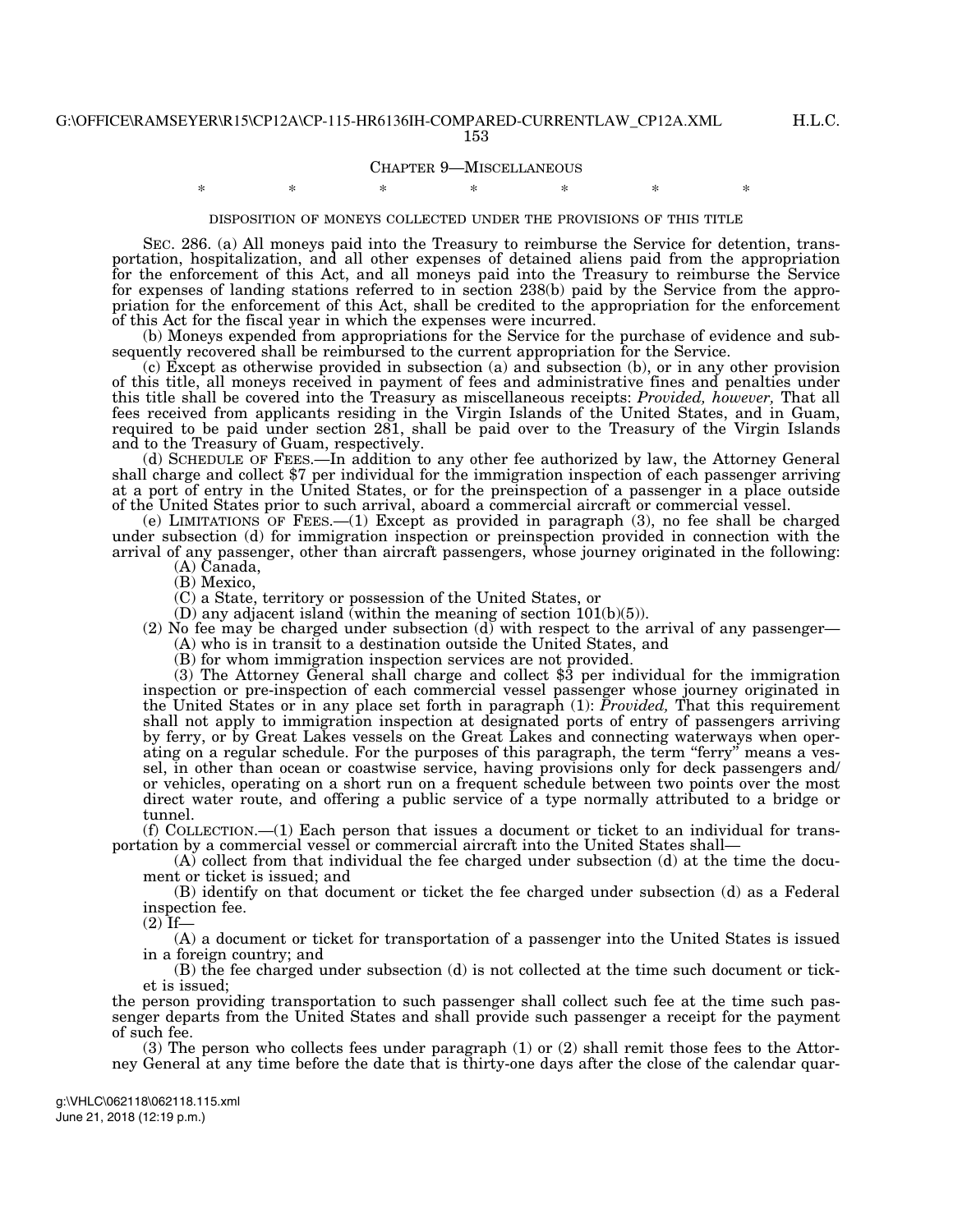H.L.C.

ter in which the fees are collected, except the fourth quarter payment for fees collected from airline passengers shall be made on the date that is ten days before the end of the fiscal year, and the first quarter payment shall include any collections made in the preceding quarter that were not remitted with the previous payment. Regulations issued by the Attorney General under this subsection with respect to the collection of the fees charged under subsection (d) and the remittance of such fees to the Treasury of the United States shall be consistent with the regulations issued by the Secretary of the Treasury for the collection and remittance of the taxes imposed by subchapter C of chapter 33 of the Internal Revenue Code of 1986, but only to the extent the regulations issued with respect to such taxes do not conflict with the provisions of this section.

(g) PROVISION OF IMMIGRATION INSPECTION AND PREINSPECTION SERVICES.—Notwithstanding the Act of March 2, 1931, 46 Stat. 1467 (8 U.S.C. 1353b), or any other provision of law, the immigration services required to be provided to passengers upon arrival in the United States on scheduled airline flights shall be adequately provided when needed and at no cost (other than the fees imposed under subsection (d)) to airlines and airline passengers at:

(1) immigration serviced airports, and

(2) places located outside of the United States at which an immigration officer is stationed for the purpose of providing such immigration services.

(h) DISPOSITION OF RECEIPTS.—(1)(A) There is established in the general fund of the Treasury a separate account which shall be known as the ''Immigration User Fee Account''. Notwithstanding any other section of this title, there shall be deposited as offsetting receipts into the Immigration User Fee Account all fees collected under subsection (d) of this section, to remain available until expended. At the end of each 2-year period, beginning with the creation of this account, the Attorney General, following a public rulemaking with opportunity for notice and comment, shall submit a report to the Congress concerning the status of the account, including any balances therein, and recommend any adjustment in the prescribed fee that may be required to ensure that the receipts collected from the fee charged for the succeeding two years equal, as closely as possible, the cost of providing these services.

(B) Notwithstanding any other provisions of law, all civil fines or penalties collected pursuant to sections 243(c), 271, and 273 of this title and all liquidated damages and expenses collected pursuant to this Act shall be deposited in the Immigration User Fee Account.

(2)(A) The Secretary of the Treasury shall refund out of the Immigration User Fee Account to any appropriation the amount paid out of such appropriation for expenses incurred by the Attorney General in providing immigration inspection and preinspection services for commercial aircraft or vessels and in—

(i) providing overtime immigration inspection services for commercial aircraft or vessels; (ii) administration of debt recovery, including the establishment and operation of a na-

tional collections office;

(iii) expansion, operation and maintenance of information systems for nonimmigrant control and debt collection;

(iv) detection of fraudulent documents used by passengers traveling to the United States, including training of, and technical assistance to, commercial airline personnel regarding such detection;

(v) providing detention and removal services for inadmissible aliens arriving on commercial aircraft and vessels and for any alien who is inadmissible under section  $2\tilde{1}2(a)$  who has attempted illegal entry into the United States through avoidance of immigration inspection at air or sea ports-of-entry; and

(vi) providing removal and asylum proceedings at air or sea ports-of-entry for inadmissible aliens arriving on commercial aircraft and vessels including immigration removal proceedings resulting from presentation of fraudulent documents and failure to present documentation and for any alien who is inadmissible under section  $212(a)$  who has attempted illegal entry into the United States through avoidance of immigration inspection at air or sea ports-of-entry.

The Attorney General shall provide for expenditures for training and assistance described in clause (iv) in an amount, for any fiscal year, not less than 5 percent of the total of the expenses incurred that are described in the previous sentence.

(B) The amounts which are required to be refunded under subparagraph (A) shall be refunded at least quarterly on the basis of estimates made by the Attorney General of the expenses referred to in subparagraph (A). Proper adjustments shall be made in the amounts subsequently refunded under subparagraph (A) to the extent prior estimates were in excess of, or less than, the amount required to be refunded under subparagraph (A).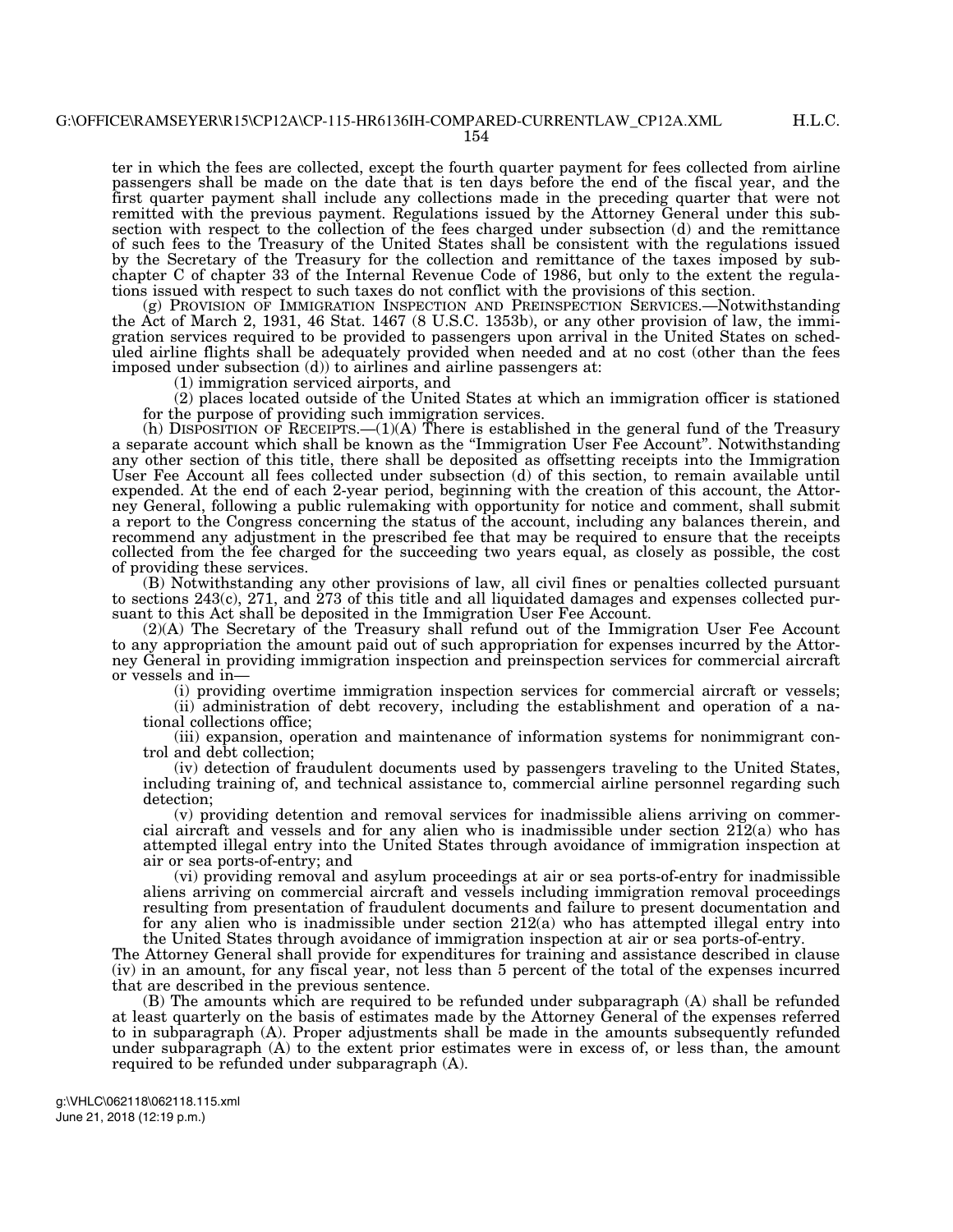(i) REIMBURSEMENT.—Notwithstanding any other provision of law, the Attorney General is authorized to receive reimbursement from the owner, operator, or agent of a private or commercial aircraft or vessel, or from any airport or seaport authority for expenses incurred by the Attorney General in providing immigration inspection services which are rendered at the request of such person or authority (including the salary and expenses of individuals employed by the Attorney General to provide such immigration inspection services). Reimbursements under this subsection may be collected in advance of the provision of such immigration inspection services. Notwithstanding subsection  $(h)(1)(B)$ , and only to the extent provided in appropriations Acts, any amounts collected under this subsection shall be credited as offsetting collections to the currently applicable appropriation, account, or fund of U.S. Customs and Border Protection, remain available until expended, and be available for the purposes for which such appropriation, account, or fund is authorized to be used.

(j) REGULATIONS.—The Attorney General may prescribe such rules and regulations as may be necessary to carry out the provisions of this section.

(k) ADVISORY COMMITTEE.—In accordance with the provisions of the Federal Advisory Committee Act, the Attorney General shall establish an advisory committee, whose membership shall consist of representatives from the airline and other transportation industries who may be subject to any fee or charge authorized by law or proposed by the Immigration and Naturalization Service for the purpose of covering expenses incurred by the Immigration and Naturalization Service. The advisory committee shall meet on a periodic basis and shall advise the Attorney General on issues related to the performance of the inspectional services of the Immigration and Naturalization Service. This advice shall include, but not be limited to, such issues as the time periods during which such services should be performed, the proper number and deployment of inspection officers, the level of fees, and the appropriateness of any proposed fee. The Attorney General shall give substantial consideration to the views of the advisory committee in the exercise of his duties.

(l) REPORT TO CONGRESS.—In addition to the reporting requirements established pursuant to subsection (h), the Attorney General shall prepare and submit annually to the Congress, not later than March 31st of each year, a statement of the financial condition of the ''Immigration User Fee Account'' including beginning account balance, revenues, withdrawals and their purpose, ending balance, projections for the ensuing fiscal year and a full and complete workload analysis showing on a port by port basis the current and projected need for inspectors. The statement shall indicate the success rate of the Immigration and Naturalization Service in meeting the forty-five minute inspection standard and shall provide detailed statistics regarding the number of passengers inspected within the standard, progress that is being made to expand the utilization of United States citizen by-pass, the number of passengers for whom the standard is not met and the length of their delay, locational breakdown of these statistics and the steps being taken to correct any non-conformity.

(m) Notwithstanding any other provisions of law, all adjudication fees as are designated by the Attorney General in regulations shall be deposited as offsetting receipts into a separate account entitled ''Immigration Examinations Fee Account'' in the Treasury of the United States, whether collected directly by the Attorney General or through clerks of courts: *Provided, however*, That all fees received by the Attorney General from applicants residing in the Virgin Islands of the United States and in Guam, under this subsection shall be paid over to the treasury of the Virgin Islands and to the treasury of Guam: *Provided further,* That fees for providing adjudication and naturalization services may be set at a level that will ensure recovery of the full costs of providing all such services. Such fees may also be set at a level that will recover any additional costs associated with the administration of the fees collected.

(n) All deposits into the ''Immigration Examinations Fee Account'' shall remain available until expended to the Attorney General to reimburse any appropriation the amount paid out of such appropriation for expenses in providing immigration adjudication and naturalization services and the collection, safeguarding and accounting for fees deposited in and funds reimbursed from the ''Immigration Examinations Fee Account''.

(o) The Attorney General will prepare and submit annually to Congress statements of financial condition of the ''Immigration Examinations Fee Account'', including beginning account balance, revenues, withdrawals, and ending account balance and projections for the ensuing fiscal year.

(p) The provisions set forth in subsections (m), (n), and (o) of this section apply to adjudication and naturalization services performed and to related fees collected on or after October 1, 1988.

(q) LAND BORDER INSPECTION FEE ACCOUNT.  $-(1)(A)(i)$  Notwithstanding any other provision of law, the Attorney General is authorized to establish, by regulation, not more than 96 projects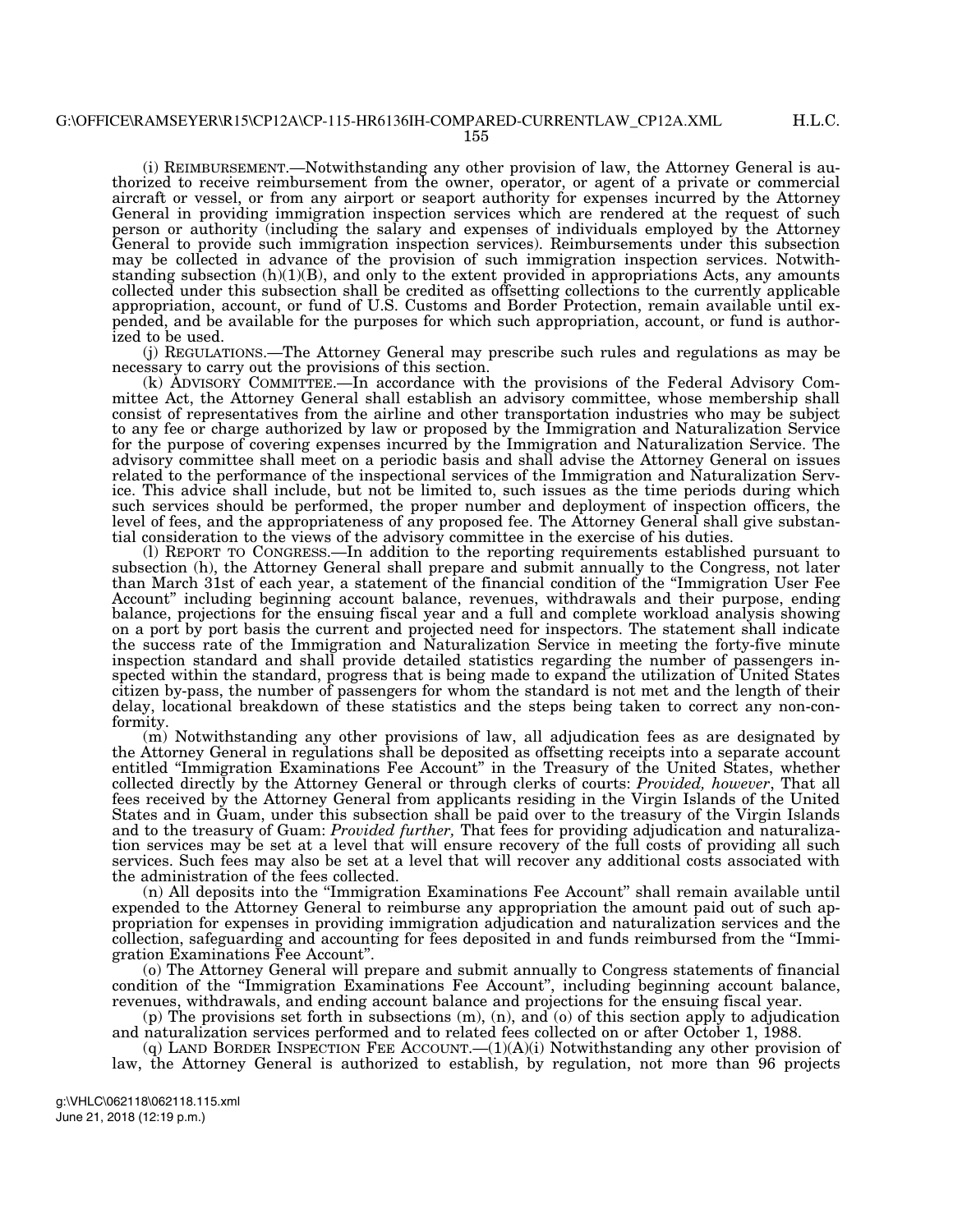under which a fee may be charged and collected for inspection services provided at one or more land border points of entry. Such projects may include the establishment of commuter lanes to be made available to qualified United States citizens and aliens, as determined by the Attorney General.

(ii) This subparagraph shall take effect, with respect to any project described in clause (1) that was not authorized to be commenced before the date of the enactment of the Illegal Immigration Reform and Immigrant Responsibility Act of 1996, 30 days after submission of a written plan by the Attorney General detailing the proposed implementation of such project.

(iii) The Attorney General shall prepare and submit on a quarterly basis a status report on each land border inspection project implemented under this subparagraph.

(B) The Attorney General, in consultation with the Secretary of the Treasury, may conduct pilot projects to demonstrate the use of designated ports of entry after working hours through the use of card reading machines or other appropriate technology.

(2) All of the fees collected under this subsection, including receipts for services performed in processing forms I–94, I–94W, and I–68, and other similar applications processed at land border ports of entry, shall be deposited as offsetting receipts in a separate account within the general fund of the Treasury of the United States, to remain available until expended. Such account shall be known as the Land Border Inspection Fee Account.

(3)(A) The Secretary of the Treasury shall refund, at least on a quarterly basis amounts to any appropriations for expenses incurred in providing inspection services at land border points of entry. Such expenses shall include—

(i) the providing of overtime inspection services;

(ii) the expansion, operation and maintenance of information systems for nonimmigrant control;

(iii) the hire of additional permanent and temporary inspectors;

(iv) the minor construction costs associated with the addition of new traffic lanes (with the concurrence of the General Services Administration);

(v) the detection of fraudulent documents used by passengers traveling to the United States;

(vi) providing for the administration of said account.

(B) The amounts required to be refunded from the Land Border Inspection Fee Account for fiscal years 1992 and thereafter shall be refunded in accordance with estimates made in the budget request of the Attorney General for those fiscal years: *Provided*, That any proposed changes in the amounts designated in said budget requests shall only be made after notification to the Committees on Appropriations of the House of Representatives and the Senate in accordance with section 606 of Public Law 101–162.

(4) The Attorney General will prepare and submit annually to the Congress statements of financial condition of the Land Border Immigration Fee Account, including beginning account balance, revenues, withdrawals, and ending account balance and projection for the ensuing fiscal year. (r) BREACHED BOND/DETENTION FUND.—

(1) Notwithstanding any other provision of law, there is established in the general fund of the Treasury a separate account which shall be known as the Breached Bond/Detention Fund (in this subsection referred to as the "Fund").

(2) There shall be deposited as offsetting receipts into the Fund all breached cash and surety bonds, in excess of \$8,000,000, posted under this Act which are recovered by the Department of Justice, and amount described in section 245(i)(3)(b).

(3) Such amounts as are deposited into the Fund shall remain available until expended and shall be refunded out of the Fund by the Secretary of the Treasury, at least on a quarterly basis, to the Attorney General for the following purposes—

(i) for expenses incurred in the collection of breached bonds, and

(ii) for expenses associated with the detention of illegal aliens.

(4) The amounts required to be refunded from the Fund for fiscal year 1998 and thereafter shall be refunded in accordance with estimates made in the budget request of the President for those fiscal years. Any proposed changes in the amounts designated in such budget requests shall only be made after Congressional reprogramming notification in accordance with the reprogramming guidelines for the applicable fiscal year.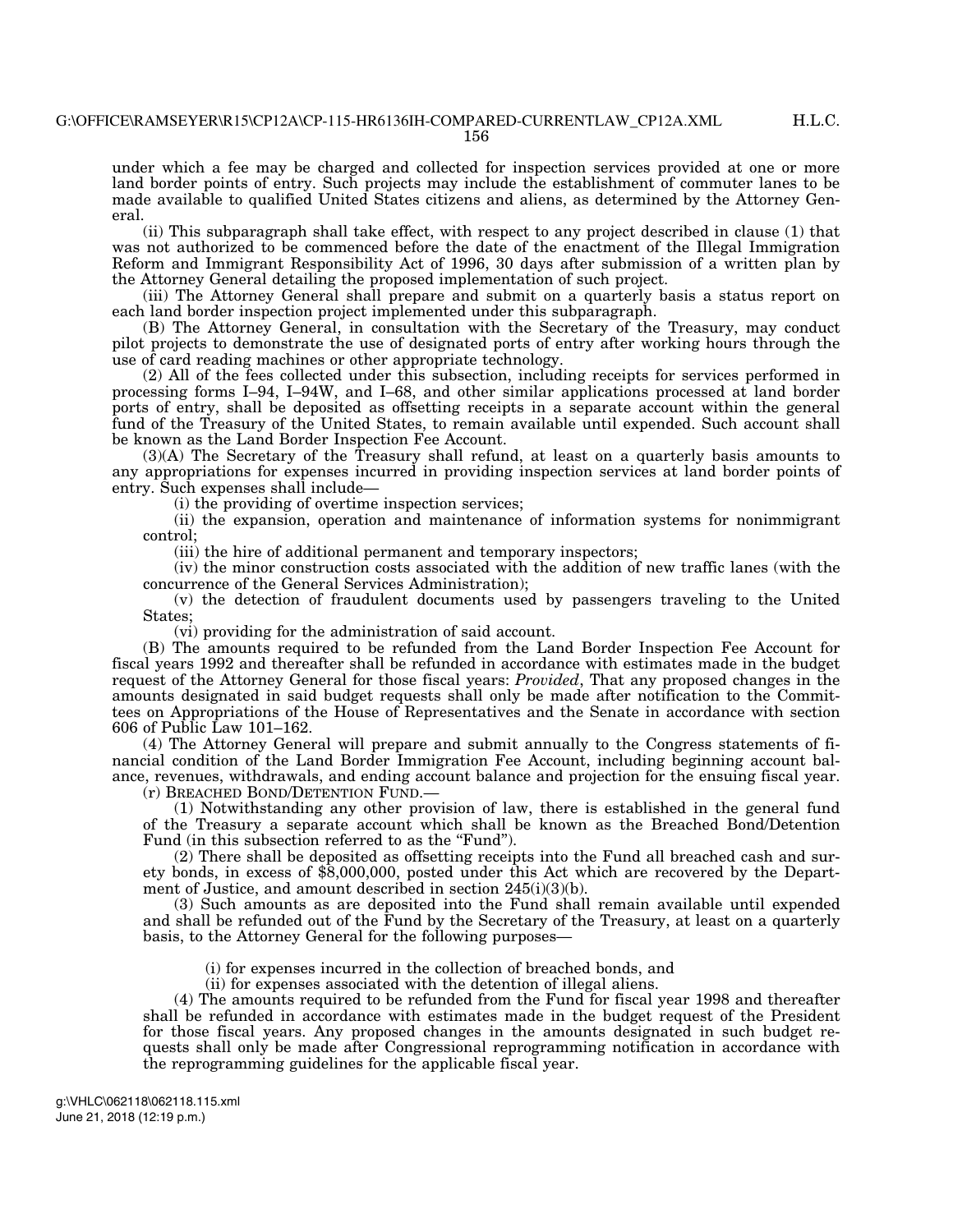(5) The Attorney General shall prepare and submit annually to the Congress, statements of financial condition of the Fund, including the beginning balance, receipts, refunds to appro-<br>priations, transfers to the general fund, and the ending balance.

 $p(6)$  For fiscal year 1993 only, the Attorney General may transfer up to \$1,000,000 from the Immigration User Fee Account to the Fund for initial expenses necessary to enhance collection efforts: *Provided,* That any such transfers shall be refunded from the Fund back to the Immigration User Fee Account by December 31, 1993.<br>(s) H-1B NONIMMIGRANT PETITIONER ACCOUNT.—

 $(1)$  In GENERAL.—There is established in the general fund of the Treasury a separate account, which shall be known as the ''H–1B Nonimmigrant Petitioner Account''. Notwithstanding any other section of this title, there shall be deposited as offsetting receipts into the account all fees collected under paragraphs (9) and (11) of section 214(c).

(2) USE OF FEES FOR JOB TRAINING.—50 percent of amounts deposited into the H–1B Nonimmigrant Petitioner Account shall remain available to the Secretary of Labor until expended for demonstration programs and projects described in section 414(c) of the American Competitiveness and Workforce Improvement Act of 1998.

(3) USE OF FEES FOR LOW-INCOME SCHOLARSHIP PROGRAM.—30 percent of the amounts deposited into the H–1B Nonimmigrant Petitioner Account shall remain available to the Director of the National Science Foundation until expended for scholarships described in section 414(d) of the American Competitiveness and Workforce Improvement Act of 1998 for low-income students enrolled in a program of study leading to a degree in mathematics, engineering, or computer science.

 $\,$  (4) NATIONAL SCIENCE FOUNDATION COMPETITIVE GRANT PROGRAM FOR K–12 MATH, SCIENCE AND TECHNOLOGY EDUCATION.—

 $(A)$  In GENERAL.—10 percent of the amounts deposited into the H–1B Nonimmigrant Petitioner Account shall remain available to the Director of the National Science Foundation until expended to carry out a direct or matching grant program to support privatepublic partnerships in K–12 education.

(B) TYPES OF PROGRAMS COVERED.—The Director shall award grants to such programs, including those which support the development and implementation of standards-based instructional materials models and related student assessments that enable K–12 students to acquire an understanding of science, mathematics, and technology, as well as to develop critical thinking skills; provide systemic improvement in training  $\bar{K}$ –12 teachers and education for students in science, mathematics, and technology; support the professional development of K-12 math and science teachers in the use of technology in the classroom; stimulate system-wide K–12 reform of science, mathematics, and technology in rural, economically disadvantaged regions of the United States; provide externships and other opportunities for students to increase their appreciation and understanding of science, mathematics, engineering, and technology (including summer institutes sponsored by an institution of higher education for students in grades 7–12 that provide instruction in such fields); involve partnerships of industry, educational institutions, and community organizations to address the educational needs of disadvantaged communities; provide college preparatory support to expose and prepare students for careers in science, mathematics, engineering, and technology; and provide for carrying out systemic reform activities under section  $3(a)(1)$  of the National Science Foundation Act of 1950 (42 U.S.C. 1862(a)(1)).

(5) 5 percent of the amounts deposited into the H–1B Nonimmigrant Petitioner Account shall remain available to the Secretary of Homeland Security until expended to carry out duties under paragraphs (1) and (9) of section 214(c) related to petitions made for nonimmigrants described in section  $101(a)(15)(H)(i)$ , under paragraph  $(1)(C)$  or  $(D)$  of section 204 related to petitions for immigrants described in section 203(b).

(6) USE OF FEES FOR APPLICATION PROCESSING AND ENFORCEMENT.—For fiscal year 1999, 4 percent of the amounts deposited into the H–1B Nonimmigrant Petitioner Account shall remain available to the Secretary of Labor until expended for decreasing the processing time for applications under section  $212(n)(1)$  and for carrying out section  $212(n)(2)$ . Beginning with fiscal year 2000, 5 percent of the amounts deposited into the H–1B Nonimmigrant Petitioner Account shall remain available to the Secretary of Labor until expended for decreasing the processing time for applications under section  $212(n)(1)$  and section  $212(a)(5)(A)$ .

(t) GENEALOGY  $\text{FEE}$ —(1) There is hereby established the Genealogy Fee for providing genealogy research and information services. This fee shall be deposited as offsetting collections into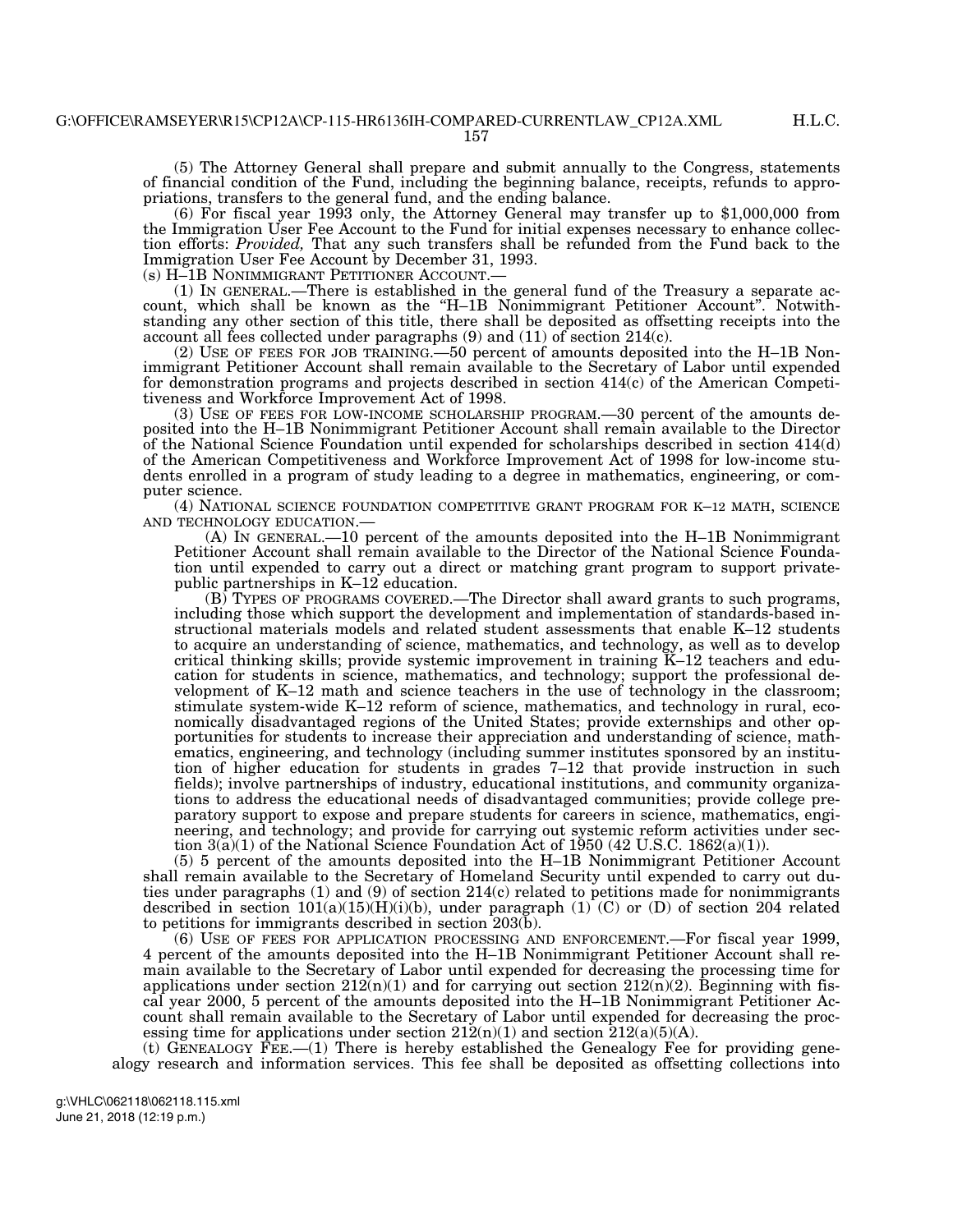H.L.C.

the Examinations Fee Account. Fees for such research and information services may be set at a level that will ensure the recovery of the full costs of providing all such services.

(2) The Attorney General will prepare and submit annually to Congress statements of the financial condition of the Genealogy Fee.

(3) Any officer or employee of the Immigration and Naturalization Service shall collect fees prescribed under regulation before disseminating any requested genealogical information.

(u) PREMIUM FEE FOR EMPLOYMENT-BASED PETITIONS AND APPLICATIONS.—The Attorney General is authorized to establish and collect a premium fee for employment-based petitions and applications. This fee shall be used to provide certain premium-processing services to business customers, and to make infrastructure improvements in the adjudications and customer-service processes. For approval of the benefit applied for, the petitioner/applicant must meet the legal criteria for such benefit. This fee shall be set at \$1,000, shall be paid in addition to any normal petition/ application fee that may be applicable, and shall be deposited as offsetting collections in the Immigration Examinations Fee Account. The Attorney General may adjust this fee according to the Consumer Price Index.

(v) FRAUD PREVENTION AND DETECTION ACCOUNT.—

(1) IN GENERAL.—There is established in the general fund of the Treasury a separate account, which shall be known as the "Fraud Prevention and Detection Account". Notwithstanding any other provision of law, there shall be deposited as offsetting receipts into the account all fees collected under paragraph (12) or (13) of section 214(c).

(2) USE OF FEES TO COMBAT FRAUD.—

(A) SECRETARY OF STATE.—One-third of the amounts deposited into the Fraud Prevention and Detection Account shall remain available to the Secretary of State until expended for programs and activities [at United States embassies and consulates abroad]—

ø(i) to increase the number diplomatic security personnel assigned exclusively or primarily to the function of preventing and detecting fraud by applicants for visas described in subparagraph  $(H)(i)$ ,  $(H)(ii)$ , or  $(L)$  of section  $101(a)(15)$ ;

*(i) to increase the number of diplomatic security personnel assigned exclusively or primarily to the function of preventing and detecting visa fraud;* 

(ii) otherwise to prevent and detect visa fraud<sup> $I$ </sup>, including primarily fraud by applicants for visas described in subparagraph (H)(i), (H)(ii), or  $(L)$  of section 101(a)(15)], in cooperation with the Secretary of Homeland Security or pursuant to the terms of a memorandum of understanding or other agreement between the Secretary of State and the Secretary of Homeland Security; and

(iii) upon request by the Secretary of Homeland Security, to assist such Secretary in carrying out the fraud prevention and detection programs and activities described in subparagraph (B).

(B) SECRETARY OF HOMELAND SECURITY.—One-third of the amounts deposited into the Fraud Prevention and Detection Account shall remain available to the Secretary of Homeland Security until expended for programs and activities to prevent and detect immigration benefit fraud, including fraud with respect to petitions filed under paragraph (1) or (2)(A) of section 214(c) to grant an alien nonimmigrant status described in subparagraph (H) or  $(L)$  of section  $101(a)(15)$ .

(C) SECRETARY OF LABOR.—One-third of the amounts deposited into the Fraud Prevention and Detection Account shall remain available to the Secretary of Labor until expended for wage and hour enforcement programs and activities otherwise authorized to be conducted by the Secretary of Labor that focus on industries likely to employ nonimmigrants, including enforcement programs and activities described in section  $212(n)$  and enforcement programs and activities related to section  $214(c)(14)(A)(i)$ .

(D) CONSULTATION.—The Secretary of State, the Secretary of Homeland Security, and the Secretary of Labor shall consult one another with respect to the use of the funds in the Fraud Prevention and Detection Account or for programs and activities to prevent and detect fraud with respect to petitions under paragraph  $(1)$  or  $(2)(A)$  of section 214 $(c)$  to grant an alien nonimmigrant status described in section  $101(a)(15)(H)(ii)$ .

### POWERS OF IMMIGRATION OFFICERS AND EMPLOYEES

SEC. 287. (a) Any officer or employee of the Service authorized under regulations prescribed by the Attorney General shall have power without warrant—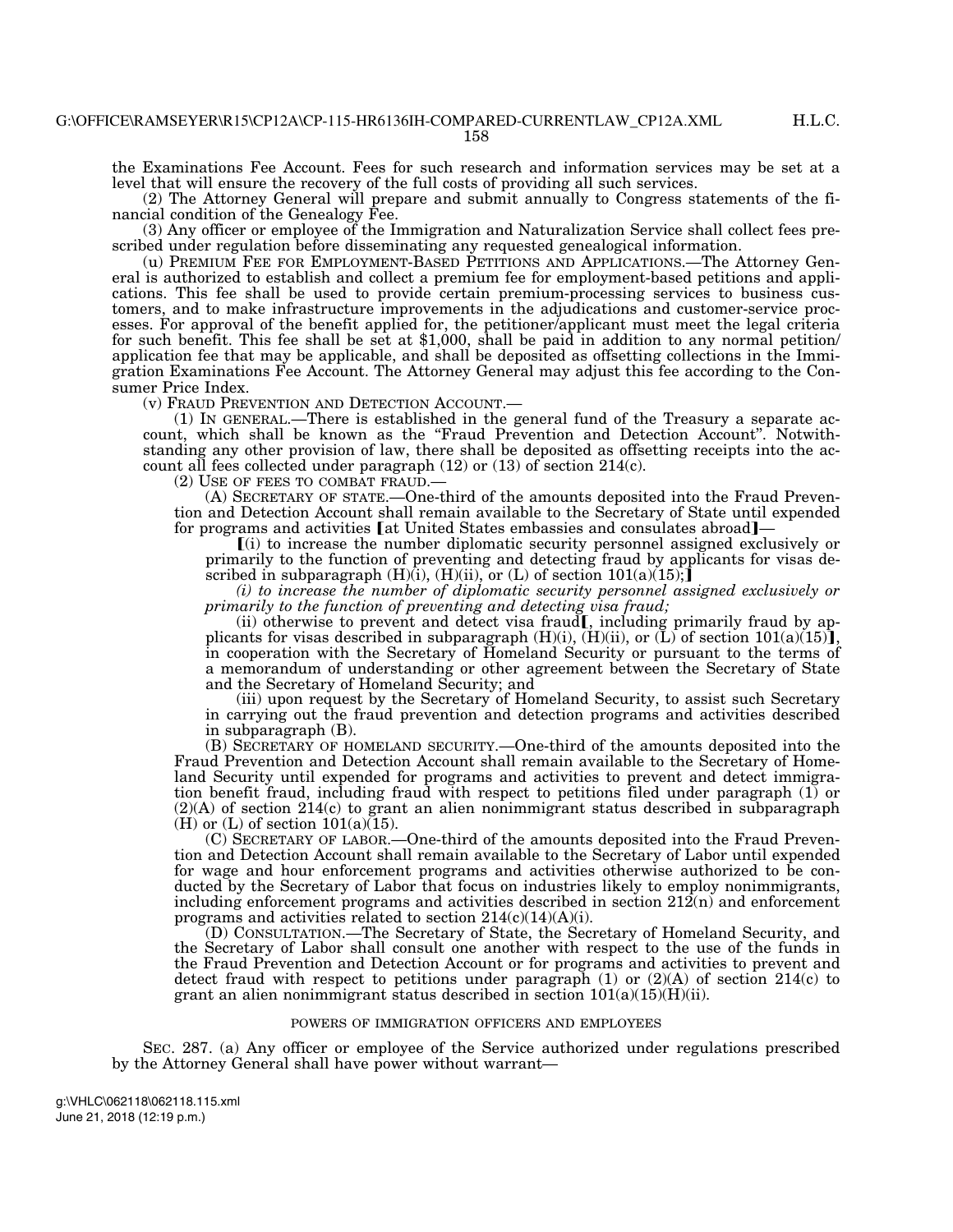H.L.C.

(1) to interrogate any alien or person believed to be an alien as to his right to be or to remain in the United States;

(2) to arrest any alien who in his presence or view is entering or attempting to enter the United States in violation of any law or regulation made in pursuance of law regulating the admission, exclusion, expulsion or removal of aliens, or to arrest any alien in the United States, if he has reason to believe that the alien so arrested is in the United States in violation of any such law or regulation and is likely to escape before a warrant can be obtained for his arrest, but the alien arrested shall be taken without unnecessary delay for examination before an officer of the Service having authority to examine aliens as to their right to enter or remain in the United States;

(3) within a reasonable distance from any external boundary of the United States, to board and search for aliens any vessel within the territorial waters of the United States and any railway car, aircraft, conveyance, or vehicle, and within a distance of twenty-five miles from any such external boundary to have access to private lands, but not dwellings for the purpose of patrolling the border to prevent the illegal entry of aliens into the United States;

(4) to make arrests for felonies which have been committed and which are cognizable under any law of the United States regulating the admission, exclusion, expulsion or removal of aliens, if he has reason to believe that the person so arrested is guilty of such felony and if there is likelihood of the person escaping before a warrant can be obtained for his arrest, but the person arrested shall be taken without unnecessary delay before the nearest available officer empowered to commit persons charged with offenses against the laws of the United States; and

(5) to make arrests—

(A) for any offense against the United States, if the offense is committed in the officer's or employee's presence, or

(B) for any felony cognizable under the laws of the United States, if the officer or employee has reasonable grounds to believe that the person to be arrested has committed or is committing such a felony,

if the officer or employee is performing duties relating to the enforcement of the immigration laws at the time of the arrest and if there is a likelihood of the person escaping before a warrant can be obtained for his arrest.

Under regulations prescribed by the Attorney General, an officer or employee of the Service may carry a firearm and may execute and serve any order, warrant, subpoena, summons, or other process issued under the authority of the United States. The authority to make arrests under paragraph (5)(B) shall only be effective on and after the date on which the Attorney General publishes final regulations which (i) prescribe the categories of officers and employees of the Service who may use force (including deadly force) and the circumstances under which such force may be used, (ii) establish standards with respect to enforcement activities of the Service, (iii) require that any officer or employee of the Service is not authorized to make arrests under paragraph (5)(B) unless the officer or employee has received certification as having completed a training program which covers such arrests and standards described in clause (ii), and (iv) establish an expedited, internal review process for violations of such standards, which process is consistent with standard agency procedure regarding confidentiality of matters related to internal investigations.

(b) Any officer or employee of the Service designated by the Attorney General, whether individually or as one of a class, shall have power and authority to administer oaths and to take and consider evidence concerning the privilege of any person to enter, reenter, pass through, or reside in the United States, or concerning any matter which is material or relevant to the enforcement of this Act and the administration of the Service; and any person to whom such oath has been administered (or who has executed an unsworn declaration, certificate, verification, or statement under penalty of perjury as permitted under section 1746 of title 28, United States Code), under the provisions of this Act, who shall knowingly or willfully give false evidence or swear (or subscribe under penalty of perjury as permitted under section 1746 of title 28, United States Code) to any false statement concerning any matter referred to in this subsection shall be guilty of perjury and shall be punished as provided by section 1621, title 18, United States Code.

(c) Any officer or employee of the Service authorized and designated under regulations prescribed by the Attorney General, whether individually or as one of a class, shall have power to conduct a search, without warrant, of the person, and of the personal effects in the possession of any person seeking admission to the United States, concerning whom such officer or employee may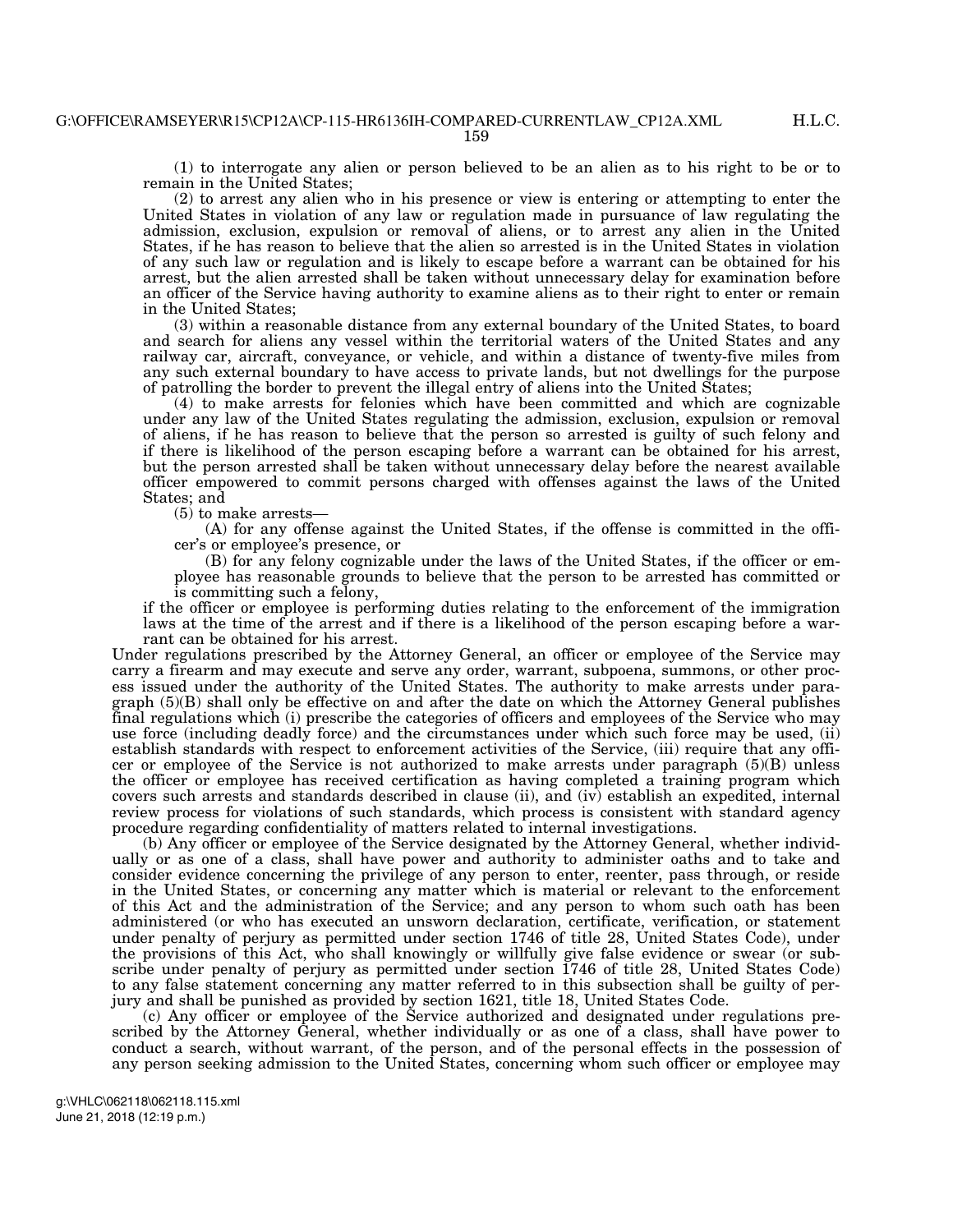have reasonable cause to suspect that grounds exist for denial of admission to the United States under this Act which would be disclosed by such search.

 $(d)$  In the case of an alien who is arrested by a Federal, State, or local law enforcement official for a violation of any law relating to controlled substances, if the official (or another official)—

 $(1)$  has reason to believe that the alien may not have been lawfully admitted to the United States or otherwise is not lawfully present in the United States,

ø(2) expeditiously informs an appropriate officer or employee of the Service authorized and designated by the Attorney General of the arrest and of facts concerning the status of the alien, and

ø(3) requests the Service to determine promptly whether or not to issue a detainer to detain the alien,

the officer or employee of the Service shall promptly determine whether or not to issue such a detainer. If such a detainer is issued and the alien is not otherwise detained by Federal, State, or local officials, the Attorney General shall effectively and expeditiously take custody of the alien.]<br>(d) DETAINER OF INADMISSIBLE OR DEPORTABLE ALIENS.—

*(1) In GENERAL.—In the case of an individual who is arrested by any Federal, State, or local law enforcement official or other personnel for the alleged violation of any criminal law or any motor vehicle law relating to driving while intoxicated or driving under the influence (including driving while under the influence of or impairment by alcohol or drugs), the Secretary may issue a detainer regarding the individual to any Federal, State, or local law enforcement entity, official, or other personnel if the Secretary has probable cause to believe that the individual is an inadmissible or deportable alien.* 

*(2) PROBABLE CAUSE.—Probable cause is deemed to be established if—* 

*(A) the individual who is the subject of the detainer matches, pursuant to biometric confirmation or other Federal database records, the identity of an alien who the Secretary has reasonable grounds to believe to be inadmissible or deportable;* 

*(B) the individual who is the subject of the detainer is the subject of ongoing removal proceedings, including matters where a charging document has already been served;* 

*(C) the individual who is the subject of the detainer has previously been ordered removed from the United States and such an order is administratively final;* 

*(D) the individual who is the subject of the detainer has made voluntary statements or provided reliable evidence that indicate that they are an inadmissible or deportable alien; or* 

*(E) the Secretary otherwise has reasonable grounds to believe that the individual who is the subject of the detainer is an inadmissible or deportable alien.* 

*(3) TRANSFER OF CUSTODY.—If the Federal, State, or local law enforcement entity, official, or other personnel to whom a detainer is issued complies with the detainer and detains for pur*poses of transfer of custody to the Department of Homeland Security the individual who is the *subject of the detainer, the Department may take custody of the individual within 48 hours (excluding weekends and holidays), but in no instance more than 96 hours, following the date that the individual is otherwise to be released from the custody of the relevant Federal, State, or local law enforcement entity.* 

(e) Notwithstanding any other provision of this section other than paragraph (3) of subsection (a), an officer or employee of the Service may not enter without the consent of the owner (or agent thereof) or a properly executed warrant onto the premises of a farm or other outdoor agricultural operation for the purpose of interrogating a person believed to be an alien as to the person's right to be or to remain in the United States.

(f)(1) Under regulations of the Attorney General, the Commissioner shall provide for the fingerprinting and photographing of each alien 14 years of age or older against whom a proceeding is commenced under section 240.

(2) Such fingerprints and photographs shall be made available to Federal, State, and local law enforcement agencies, upon request.

 $(g)(1)$  Notwithstanding section 1342 of title 31, United States Code, the Attorney General may enter into a written agreement with a State, or any political subdivision of a State, pursuant to which an officer or employee of the State or subdivision, who is determined by the Attorney General to be qualified to perform a function of an immigration officer in relation to the investigation, apprehension, or detention of aliens in the United States (including the transportation of such aliens across State lines to detention centers), may carry out such function at the expense of the State or political subdivision and to the extent consistent with State and local law.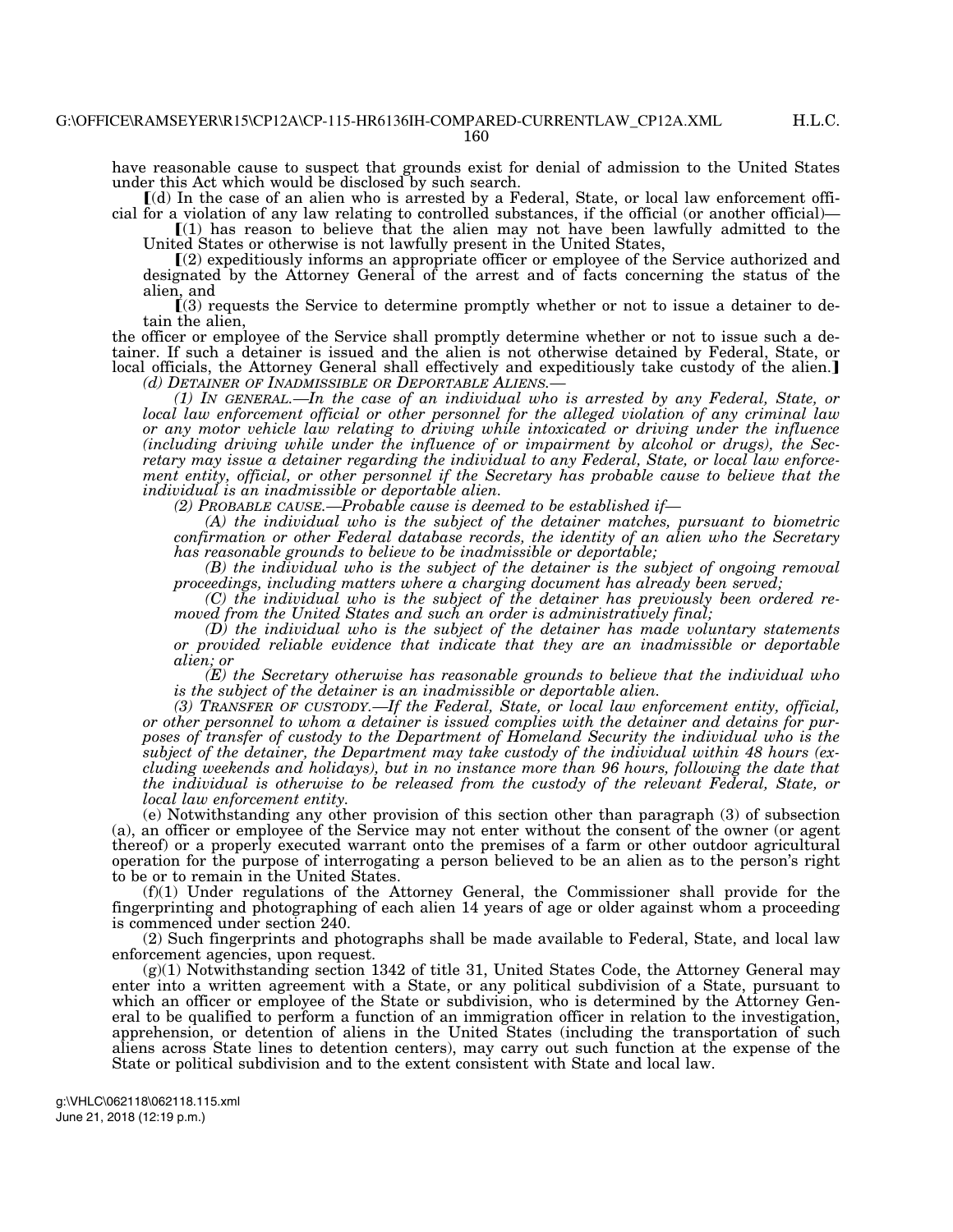(2) An agreement under this subsection shall require that an officer or employee of a State or political subdivision of a State performing a function under the agreement shall have knowledge of, and adhere to, Federal law relating to the function, and shall contain a written certification that the officers or employees performing the function under the agreement have received adequate training regarding the enforcement of relevant Federal immigration laws.

(3) In performing a function under this subsection, an officer or employee of a State or political subdivision of a State shall be subject to the direction and supervision of the Attorney General.

(4) In performing a function under this subsection, an officer or employee of a State or political subdivision of a State may use Federal property or facilities, as provided in a written agreement between the Attorney General and the State or subdivision.

(5) With respect to each officer or employee of a State or political subdivision who is authorized to perform a function under this subsection, the specific powers and duties that may be, or are required to be, exercised or performed by the individual, the duration of the authority of the individual, and the position of the agency of the Attorney General who is required to supervise and direct the individual, shall be set forth in a written agreement between the Attorney General and the State or political subdivision.

(6) The Attorney General may not accept a service under this subsection if the service will be used to displace any Federal employee.

(7) Except as provided in paragraph (8), an officer or employee of a State or political subdivision of a State performing functions under this subsection shall not be treated as a Federal employee for any purpose other than for purposes of chapter 81 of title 5, United States Code (relating to compensation for injury), and sections 2671 through 2680 of title 28, United States Code (relating to tort claims).

(8) An officer or employee of a State or political subdivision of a State acting under color of authority under this subsection, or any agreement entered into under this subsection, shall be considered to be acting under color of Federal authority for purposes of determining the liability, and immunity from suit, of the officer or employee in a civil action brought under Federal or State law.

(9) Nothing in this subsection shall be construed to require any State or political subdivision of a State to enter into an agreement with the Attorney General under this subsection.

(10) Nothing in this subsection shall be construed to require an agreement under this subsection in order for any officer or employee of a State or political subdivision of a State—

(A) to communicate with the Attorney General regarding the immigration status of any individual, including reporting knowledge that a particular alien is not lawfully present in the United States; or

(B) otherwise to cooperate with the Attorney General in the identification, apprehension, detention, or removal of aliens not lawfully present in the United States.

(h) An alien described in section  $101(a)(27)(J)$  of the Immigration and Nationality Act who has been battered, abused, neglected, or abandoned, shall not be compelled to contact the alleged abuser (or family member of the alleged abuser) at any stage of applying for special immigrant juvenile status, including after a request for the consent of the Secretary of Homeland Security under section  $101(a)(27)(J)(iii)(I)$  of such Act.

\* \* \* \* \* \* \*

# **ARTICLE V OF SECTION 217 OF THE NATIONAL CRIME PREVENTION AND PRIVACY COMPACT ACT OF 1998**

(a) POSITIVE IDENTIFICATION.—Subject fingerprints or other approved forms of positive identification shall be submitted with all requests for criminal history record checks for noncriminal justice purposes*, except for diplomatic visa applications for which only full biographical information is required*.

(b) SUBMISSION OF STATE REQUESTS.—Each request for a criminal history record check utilizing the national indices made under any approved State statute shall be submitted through that State's criminal history record repository. A State criminal history record repository shall process an interstate request for noncriminal justice purposes through the national indices only if such request is transmitted through another State criminal history record repository or the FBI.

(c) SUBMISSION OF FEDERAL REQUESTS.—Each request for criminal history record checks utilizing the national indices made under Federal authority shall be submitted through the FBI or,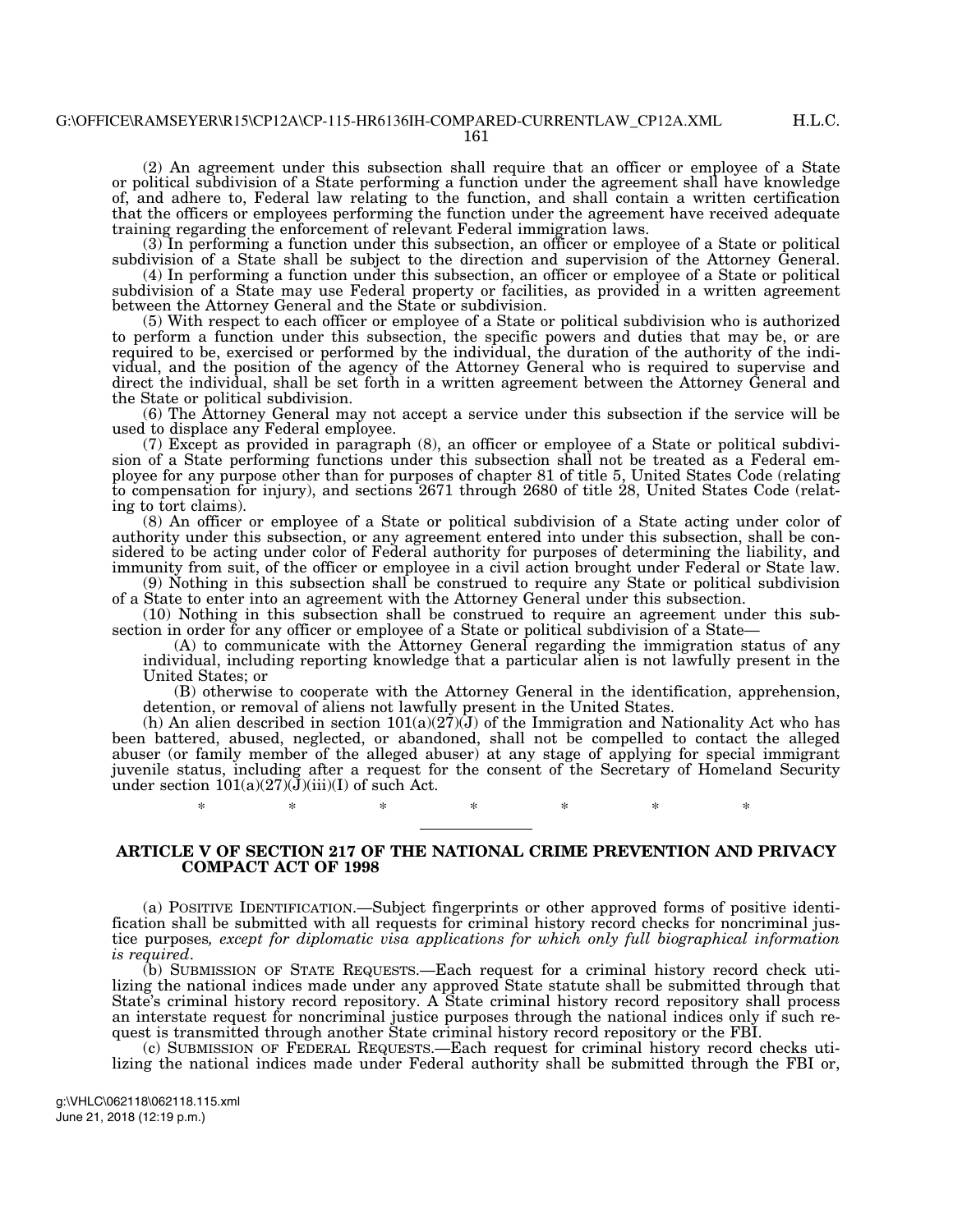if the State criminal history record repository consents to process fingerprint submissions, through the criminal history record repository in the State in which such request originated. Direct access to the National Identification Index by entities other than the FBI and State criminal history records repositories shall not be permitted for noncriminal justice purposes.

(d) FEES.—A State criminal history record repository or the FBI—

(1) may charge a fee, in accordance with applicable law, for handling a request involving fingerprint processing for noncriminal justice purposes; and

(2) may not charge a fee for providing criminal history records in response to an electronic request for a record that does not involve a request to process fingerprints.<br>(e) ADDITIONAL SEARCH.—

 $(1)$  If a State criminal history record repository cannot positively identify the subject of a record request made for noncriminal justice purposes, the request, together with fingerprints or other approved identifying information, shall be forwarded to the FBI for a search of the national indices.

(2) If, with respect to a request forwarded by a State criminal history record repository under paragraph (1), the FBI positively identifies the subject as having a III System-indexed record or records—

(A) the FBI shall so advise the State criminal history record repository; and

(B) the State criminal history record repository shall be entitled to obtain the additional criminal history record information from the FBI or other State criminal history record repositories.

# **TITLE 18, UNITED STATES CODE**

\* \* \* \* \* \* \* \*

# **PART I—CRIMES**

# \* \* \* \* \* \* \* **CHAPTER 1—GENERAL PROVISIONS**

\* \* \* \* \* \* \*

## ø**§ 16. Crime of violence defined**

øThe term ''crime of violence'' means—

 $(a)$  an offense that has as an element the use, attempted use, or threatened use of physical force against the person or property of another, or

 $(6)$  any other offense that is a felony and that, by its nature, involves a substantial risk that physical force against the person or property of another may be used in the course of committing the offense.<sup>1</sup>

# *§ 16. Crime of violence defined*

*(a) The term ''crime of violence'' means an offense that—* 

*(1)(A) is murder, voluntary manslaughter, assault, sexual abuse or aggravated sexual abuse, abusive sexual contact, child abuse, kidnapping, robbery, carjacking, firearms use, burglary, arson, extortion, communication of threats, coercion, unauthorized use of a vehicle, fleeing, interference with flight crew members and attendants, domestic violence, hostage taking, stalking, human trafficking, or using weapons of mass destruction; or* 

*(B) involves use or unlawful possession of explosives or destructive devices described in 5845(f) of the Internal Revenue Code of 1986;* 

*(2) has as an element the use, attempted use, or threatened use of physical force against the person or property of another; or* 

*(3) is an attempt to commit, conspiracy to commit, solicitation to commit, or aiding and abetting any of the offenses set forth in paragraphs (1) and (2). (b) In this section:* 

*(1) The term ''abusive sexual contact'' means conduct described in section 2244(a)(1) and*   $(a)(2)$ .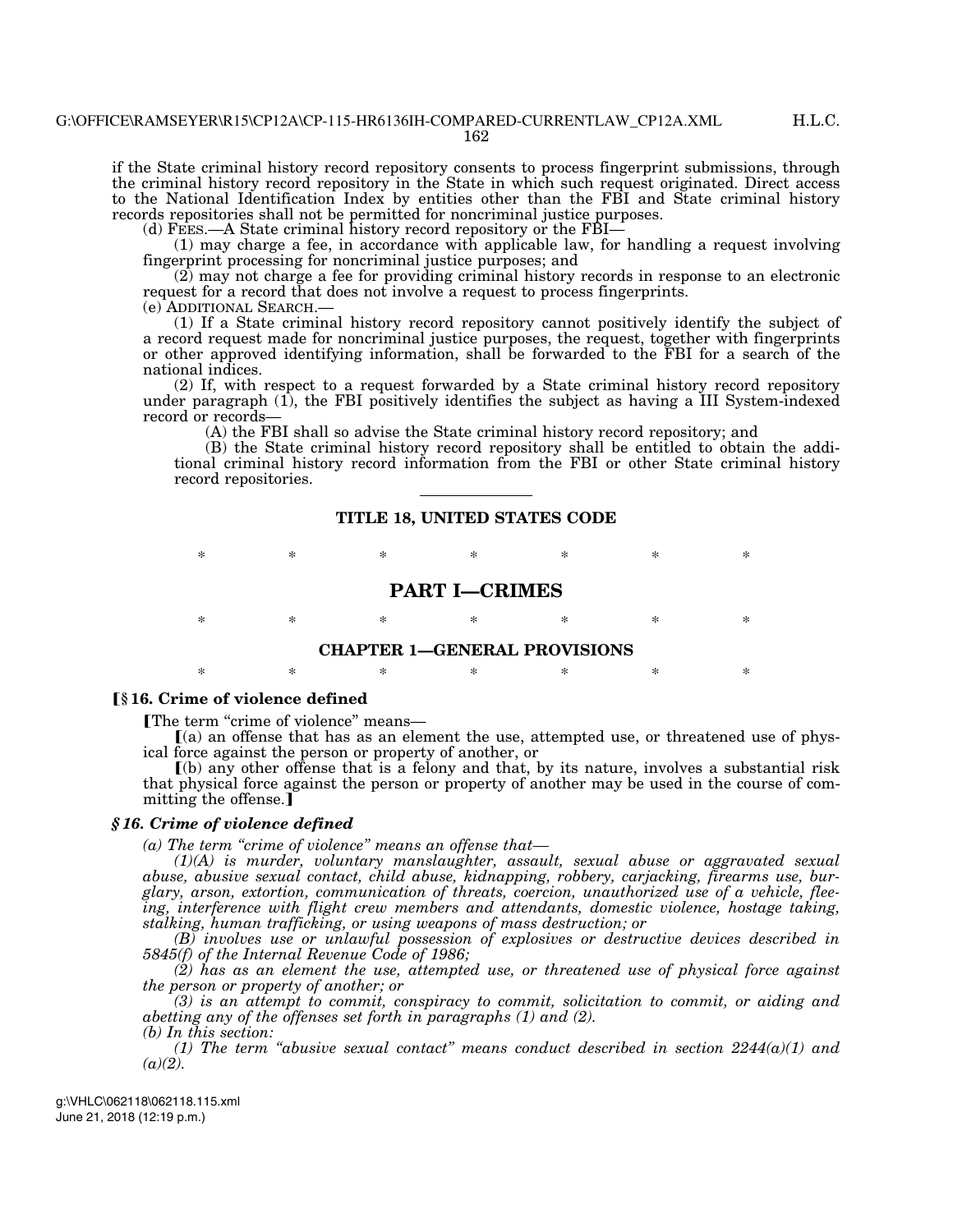*(2) The terms ''aggravated sexual abuse'' and ''sexual abuse'' mean conduct described in sections 2241 and 2242. For purposes of such conduct, the term ''sexual act'' means conduct described in section 2246(2), or the knowing and lewd exposure of genitalia or masturbation, to any person, with an intent to abuse, humiliate, harass, degrade, or arouse or gratify the sexual desire of any person.* 

*(3) The term ''assault'' means conduct described in section 113(a), and includes conduct committed recklessly, knowingly, or intentionally.* 

*(4) The term ''arson'' means conduct described in section 844(i) or unlawfully or willfully damaging or destroying any building, inhabited structure, vehicle, vessel, or real property by means of fire or explosive.* 

*(5) The term ''burglary'' means an unlawful or unprivileged entry into, or remaining in, a building or structure, including any nonpermanent or mobile structure that is adapted or used for overnight accommodation or for the ordinary carrying on of business, and, either before or after entering, the person—* 

*(A) forms the intent to commit a crime; or* 

*(B) commits or attempts to commit a crime.* 

*(6) The term ''carjacking'' means conduct described in section 2119, or the unlawful taking of a motor vehicle from the immediate actual possession of a person against his will, by means of actual or threatened force, or violence or intimidation, or by sudden or stealthy seizure or snatching, or fear of injury.* 

*(7) The term ''child abuse'' means the unlawful infliction of physical injury or the commission of any sexual act against a child under fourteen by any person eighteen years of age or older.* 

*(8) The term ''communication of threats'' means conduct described in section 844(e), or the transmission of any communications containing any threat of use of violence to—* 

*(A) demand or request for a ransom or reward for the release of any kidnapped person; or* 

*(B) threaten to kidnap or injure the person of another.* 

*(9) The term ''coercion'' means causing the performance or non-performance of any act by another person which under such other person has a legal right to do or to abstain from doing, through fraud or by the use of actual or threatened force, violence, or fear thereof, including the use, or an express or implicit threat of use, of violence to cause harm, or threats to cause injury to the person, reputation or property of any person.* 

*(10) The term ''domestic violence'' means any assault committed by a current or former spouse, parent, or guardian of the victim, by a person with whom the victim shares a child in common, by a person who is cohabiting with or has cohabited with the victim as a spouse, parent, or guardian, or by a person similarly situated to a spouse, parent, or guardian of the victim* 

 $(11)$  The term "extortion" means conduct described in section  $1951(b)(2)$ ), but not extortion *under color of official right or fear of economic loss.* 

*(12) The term ''firearms use'' means conduct described in section 924(c) or 929(a), if the firearm was brandished, discharged, or otherwise possessed, carried, or used as a weapon and the crime of violence or drug trafficking crime during and in relation to which the firearm was possessed, carried, or used was subject to prosecution in any court of the United States, State court, military court or tribunal, or tribal court. Such term also includes unlawfully possessing a firearm described in section 5845(a) of the Internal Revenue Code of 1986 (such as a sawed-off shotgun or sawed-off rifle, silencer, bomb, or machine gun), possession of a firearm described in section 922(g)(1), 922(g)(2) and 922(g)(4), possession of a firearm with the intent to use such firearm unlawfully, or reckless discharge of a firearm at a dwelling.* 

*(13) The term ''fleeing'' means knowingly operating a motor vehicle and, following a law enforcement officer's signal to bring the motor vehicle to a stop—* 

*(A) failing or refusing to comply; or* 

*(B) fleeing or attempting to elude a law enforcement officer.* 

*(14) The term ''force'' means the level of force needed or intended to overcome resistance. (15) The term ''hostage taking'' means conduct described in section 1203.* 

*(16) The term ''human trafficking'' means conduct described in section 1589, 1590, and 1591.* 

*(17) The term ''interference with flight crew members and attendants'' means conduct described in section 46504 of title 49, United States Code.*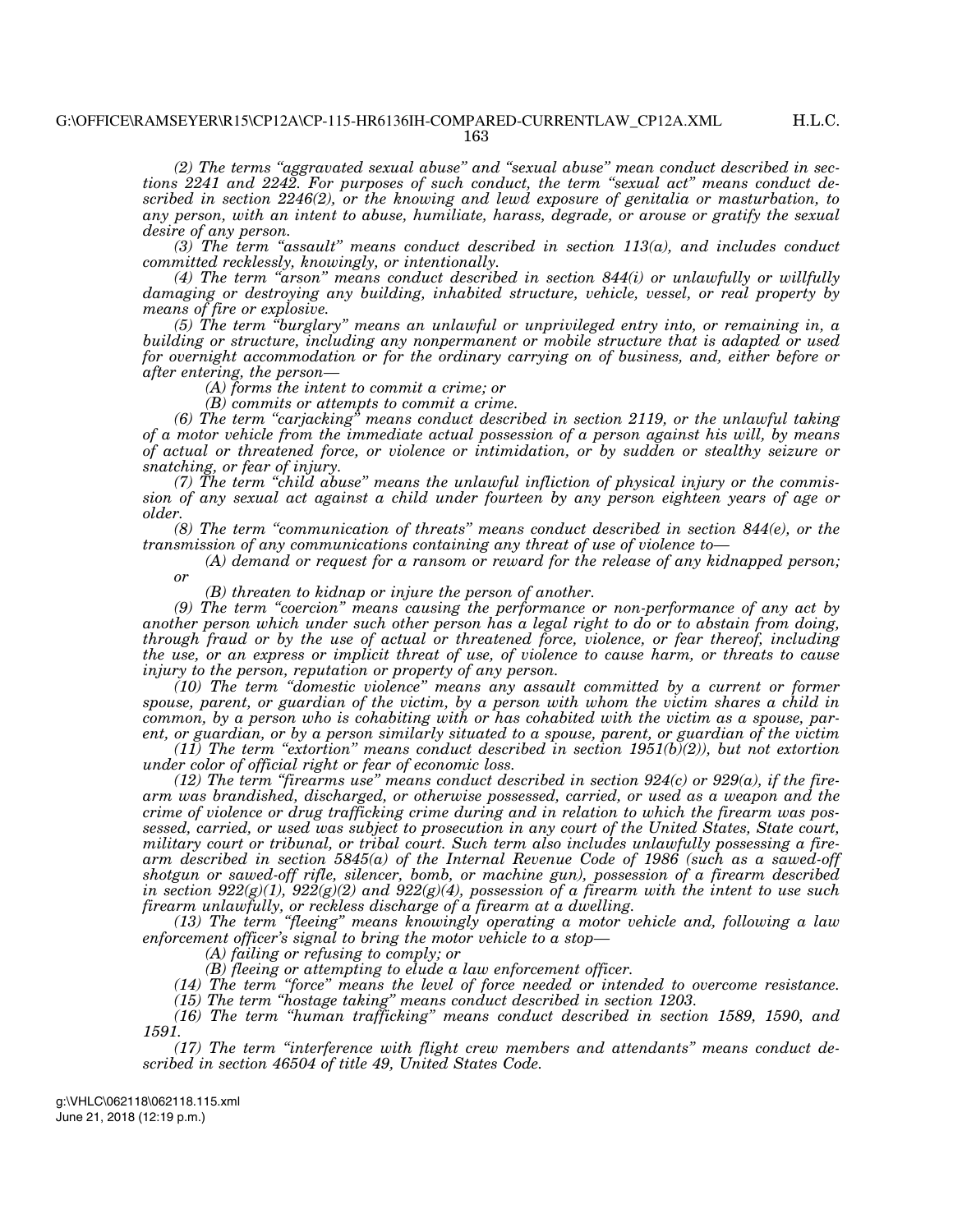H.L.C.

(18) The term "kidnapping" means conduct described in section  $1201(a)(1)$  or seizing, con*fining, inveigling, decoying, abducting, or carrying away and holding for ransom or reward or otherwise any person.* 

*(19) The term ''murder'' means conduct described as murder in the first degree or murder in the second degree described in section 1111.* 

*(20) the term ''robbery'' means conduct described in section 1951(b)(1), or the unlawful taking or obtaining of personal property from the person or in the presence of another, against his will, by means of actual or threatened force, or violence or intimidation, or by sudden or stealthy seizure or snatching, or fear of injury, immediate or future, to his person or property, or property in his custody or possession, or the person or property of a relative or member of his family or of anyone in his company at the time of the taking or obtaining.* 

*(21) The term ''stalking'' means conduct described in section 2261A.* 

*(22) The term ''unauthorized use of a motor vehicle'' means the intentional or knowing operation of another person's boat, airplane, or motor vehicle without the consent of the owner.* 

*(23) The term ''using weapons of mass destruction'' means conduct described in section 2332a.* 

*(24) the term ''voluntary manslaughter'' means conduct described in section 1112(a).* 

*(c) For purposes of this section, in the case of any reference in subsection (b) to an offense under this title, such reference shall include conduct that constitutes an offense under State or tribal law or under the Uniform Code of Military Justice, if such conduct would be an offense under this title if a circumstance giving rise to Federal jurisdiction had existed.* 

\* \* \* \* \* \* \* \*

# **CHAPTER 47—FRAUD AND FALSE STATEMENTS**

#### **§ 1001. Statements or entries generally**

(a) Except as otherwise provided in this section, whoever, in any matter within the jurisdiction of the executive, legislative, or judicial branch of the Government of the United States, knowingly and willfully—

(1) falsifies, conceals, or covers up by any trick, scheme, or device a material fact;

(2) makes any materially false, fictitious, or fraudulent statement or representation; or

(3) makes or uses any false writing or document knowing the same to contain any materially false, fictitious, or fraudulent statement or entry;

shall be fined under this title, imprisoned not more than 5 years or, if the offense involves international or domestic terrorism (as defined in section 2331), imprisoned not more than 8 years, or both. If the matter relates to an offense under chapter 109A, 109B, 110, or 117, or section 1591, then the term of imprisonment imposed under this section shall be not more than 8 years.

(b) Subsection (a) does not apply to a party to a judicial proceeding, or that party's counsel, for statements, representations, writings or documents submitted by such party or counsel to a judge or magistrate in that proceeding.

(c) With respect to any matter within the jurisdiction of the legislative branch, subsection (a) shall apply only to—

(1) administrative matters, including a claim for payment, a matter related to the procurement of property or services, personnel or employment practices, or support services, or a document required by law, rule, or regulation to be submitted to the Congress or any office or officer within the legislative branch; or

(2) any investigation or review, conducted pursuant to the authority of any committee, subcommittee, commission or office of the Congress, consistent with applicable rules of the House or Senate.

*(d) Whoever, in any matter before the Secretary of Homeland Security or the Attorney General pertaining to asylum under section 208 of the Immigration and Nationality Act or withholding of removal under section 241(b)(3) of such Act, knowingly and willfully—* 

*(1) makes any materially false, fictitious, or fraudulent statement or representation; or* 

*(2) makes or uses any false writings or document knowing the same to contain any materially false, fictitious, or fraudulent statement or entry;* 

*shall be fined under this title or imprisoned not more than 10 years, or both.* 

\* \* \* \* \* \* \* \*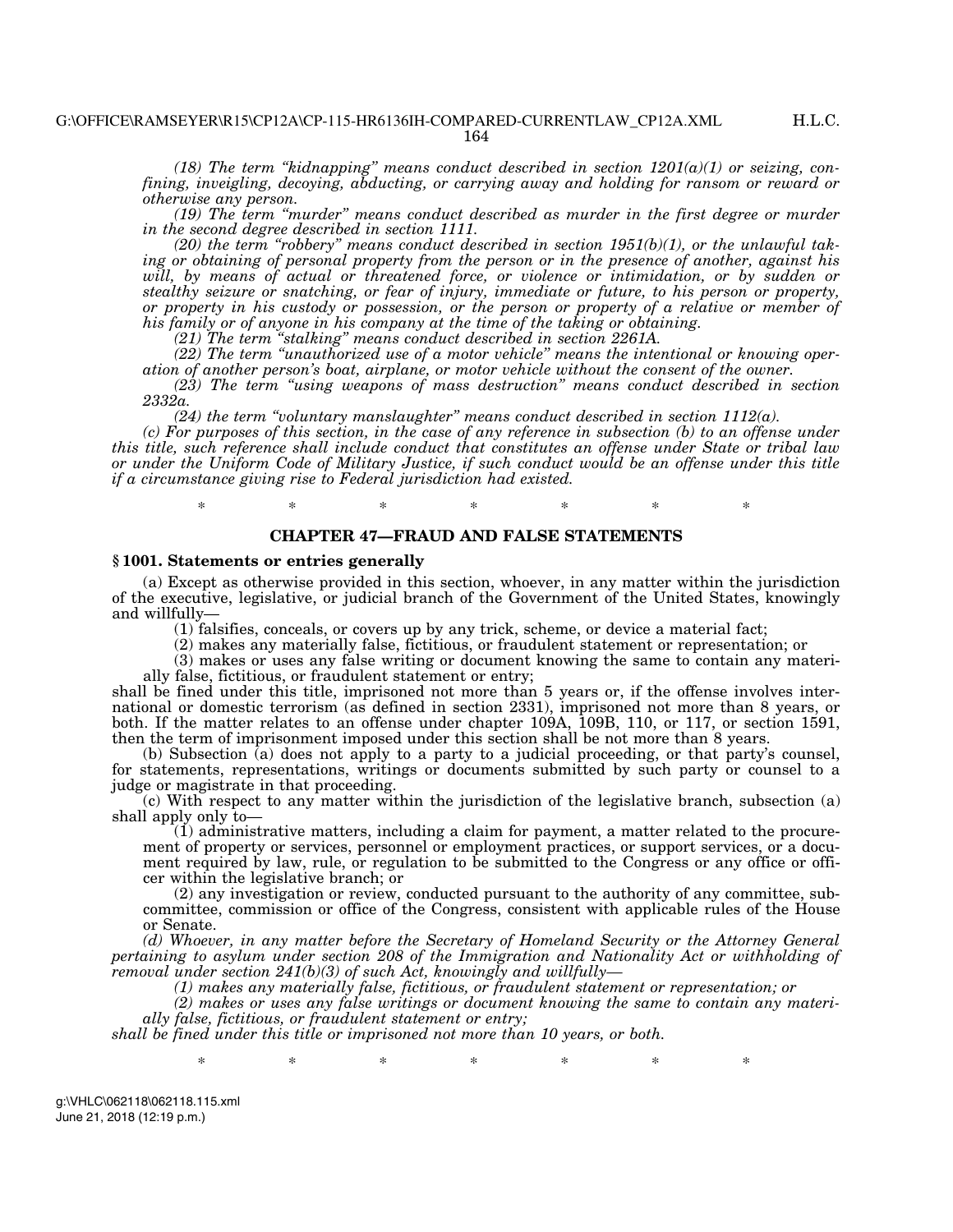### **CHAPTER 65—MALICIOUS MISCHIEF**

\* \* \* \* \* \* \*

### **§ 1361. Government property or contracts**

Whoever willfully injures or commits any depredation against any property of the United States, or of any department or agency thereof, or any property which has been or is being manufactured or constructed for the United States, or any department or agency thereof, or attempts to commit any of the foregoing offenses, shall be punished as follows:

[If the damage]

*(1) Except as otherwise provided in this section, if the damage* or attempted damage to such property exceeds the sum of \$1,000, by a fine under this title or imprisonment for not more than ten years, or both; if the damage or attempted damage to such property does not exceed the sum of \$1,000, by a fine under this title or by imprisonment for not more than one year, or both.

*(2) If the injury or depredation was made or attempted against any fence, barrier, sensor, camera, or other physical or electronic device deployed by the Federal Government to control the border or a port of entry or otherwise was intended to construct, excavate, or make any structure intended to defeat, circumvent, or evade any such fence, barrier, sensor camera, or other physical or electronic device deployed by the Federal Government to control the border or a port of entry, by a fine under this title or imprisonment for not more than 15 years, or both.* 

*(3) If the injury or depredation was described under paragraph (2) and, in the commission of the offense, the offender used or carried a firearm or, in furtherance of any such offense, possessed a firearm, by a fine under this title or imprisonment for not more than 20 years, or both.* 

\* \* \* \* \* \* \*

# **CHAPTER 73—OBSTRUCTION OF JUSTICE**  \* \* \* \* \* \* \* \*

### **§ 1510. Obstruction of criminal investigations**

(a) Whoever willfully endeavors by means of bribery to obstruct, delay, or prevent the communication of information relating to a violation of any criminal statute of the United States by any person to a criminal investigator shall be fined under this title, or imprisoned not more than five years, or both.

 $(b)(1)$  Whoever, being an officer of a financial institution, with the intent to obstruct a judicial proceeding, directly or indirectly notifies any other person about the existence or contents of a subpoena for records of that financial institution, or information that has been furnished in response to that subpoena, shall be fined under this title or imprisoned not more than 5 years, or both.

(2) Whoever, being an officer of a financial institution, directly or indirectly notifies—

(A) a customer of that financial institution whose records are sought by a subpoena for records; or

(B) any other person named in that subpoena;

about the existence or contents of that subpoena or information that has been furnished in response to that subpoena, shall be fined under this title or imprisoned not more than one year, or both.

(3) As used in this subsection—

(A) the term "an officer of a financial institution" means an officer, director, partner, employee, agent, or attorney of or for a financial institution; and

(B) the term ''subpoena for records'' means a Federal grand jury subpoena or a Department of Justice subpoena (issued under section 3486 of title 18), for customer records that has been served relating to a violation of, or a conspiracy to violate—

(i) section 215, 656, 657, 1005, 1006, 1007, 1014, 1344, 1956, 1957, or chapter 53 of title 31; or

(ii) section 1341 or 1343 affecting a financial institution.

(c) As used in this section, the term ''criminal investigator'' means any individual duly authorized by a department, agency, or armed force of the United States to conduct or engage in investigations of or prosecutions for violations of the criminal laws of the United States.

 $(d)(1)$  Whoever-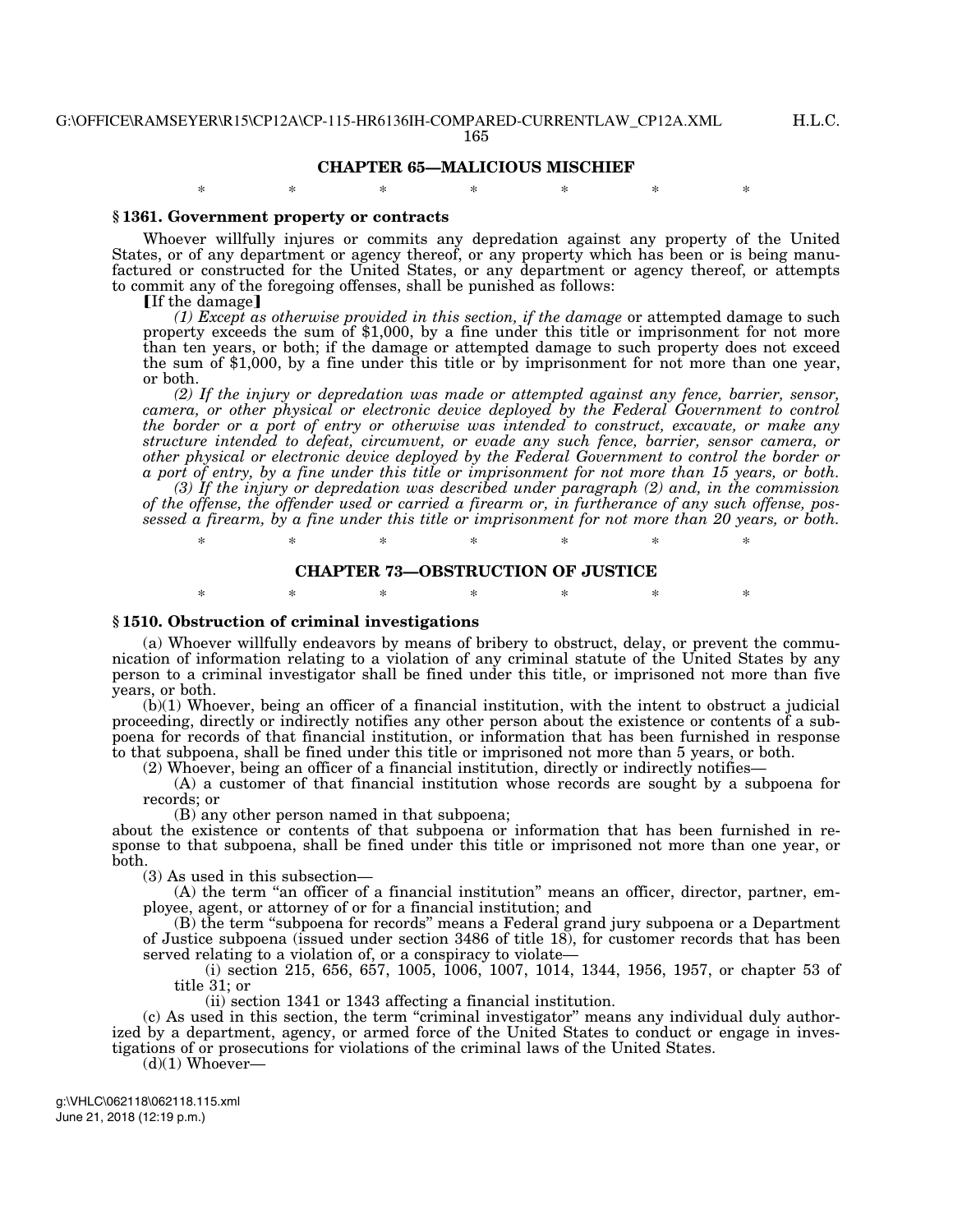H.L.C.

(A) acting as, or being, an officer, director, agent or employee of a person engaged in the business of insurance whose activities affect interstate commerce, or

(B) is engaged in the business of insurance whose activities affect interstate commerce or is involved (other than as an insured or beneficiary under a policy of insurance) in a transaction relating to the conduct of affairs of such a business,

with intent to obstruct a judicial proceeding, directly or indirectly notifies any other person about the existence or contents of a subpoena for records of that person engaged in such business or information that has been furnished to a Federal grand jury in response to that subpoena, shall be fined as provided by this title or imprisoned not more than 5 years, or both.

(2) As used in paragraph (1), the term ''subpoena for records'' means a Federal grand jury subpoena for records that has been served relating to a violation of, or a conspiracy to violate, section 1033 of this title.

(e) Whoever, having been notified of the applicable disclosure prohibitions or confidentiality requirements of section  $2709(c)(1)$  of this title, section  $626(d)(1)$  or  $627(c)(1)$  of the Fair Credit Reporting Act (15 U.S.C. 1681u(d)(1) or 1681v(c)(1)), section 1114(a)(3)(A) or 1114(a)(5)(D)(i) of the Right to Financial Privacy Act (12 U.S.C. 3414(a)(3)(A) or 3414(a)(5)(D)(i)), or section 802(b)(1) of the National Security Act of 1947 (50 U.S.C. 436(b)(1)), knowingly and with the intent to obstruct an investigation or judicial proceeding violates such prohibitions or requirements applicable by law to such person shall be imprisoned for not more than five years, fined under this title, or both.

*(f) Any person who knowingly transmits, by any means, to another person the location, movement, or activities of any officer or agent of a Federal, State, local, or tribal law enforcement agency*  with the intent to further a criminal offense under the immigration laws (as such term is defined *in section 101 of the Immigration and Nationality Act), the Controlled Substances Act, or the Controlled Substances Import and Export Act, or that relates to agriculture or monetary instruments shall be fined under this title or imprisoned not more than 10 years, or both.* 

\* \* \* \* \* \* \*

# **PART II—CRIMINAL PROCEDURE**

\* \* \* \* \* \* \* **CHAPTER 231—LIMITATIONS** 

\* \* \* \* \* \* \* \*

# **§ 3291. Nationality, citizenship and passports**

No person shall be prosecuted, tried, or punished for violation of any provision of sections 1423 to 1428, inclusive, of chapter 69 and sections 1541 to [1544,] 1544, and section 1546, inclusive, of chapter 75 of title 18 of the United States Code, or for conspiracy to violate any of such sections, unless the indictment is found or the information is instituted within ten years after the commission of the [offense.] *offense or within 10 years after the fraud is discovered.* 

\* \* \* \* \* \* \*

# **TITLE 10, UNITED STATES CODE**

## **SUBTITLE A—GENERAL MILITARY LAW**

\* \* \* \* \* \* \* **PART II—PERSONNEL**  \* \* \* \* \* \* \* **CHAPTER 31—ENLISTMENTS**  \* \* \* \* \* \* \* \*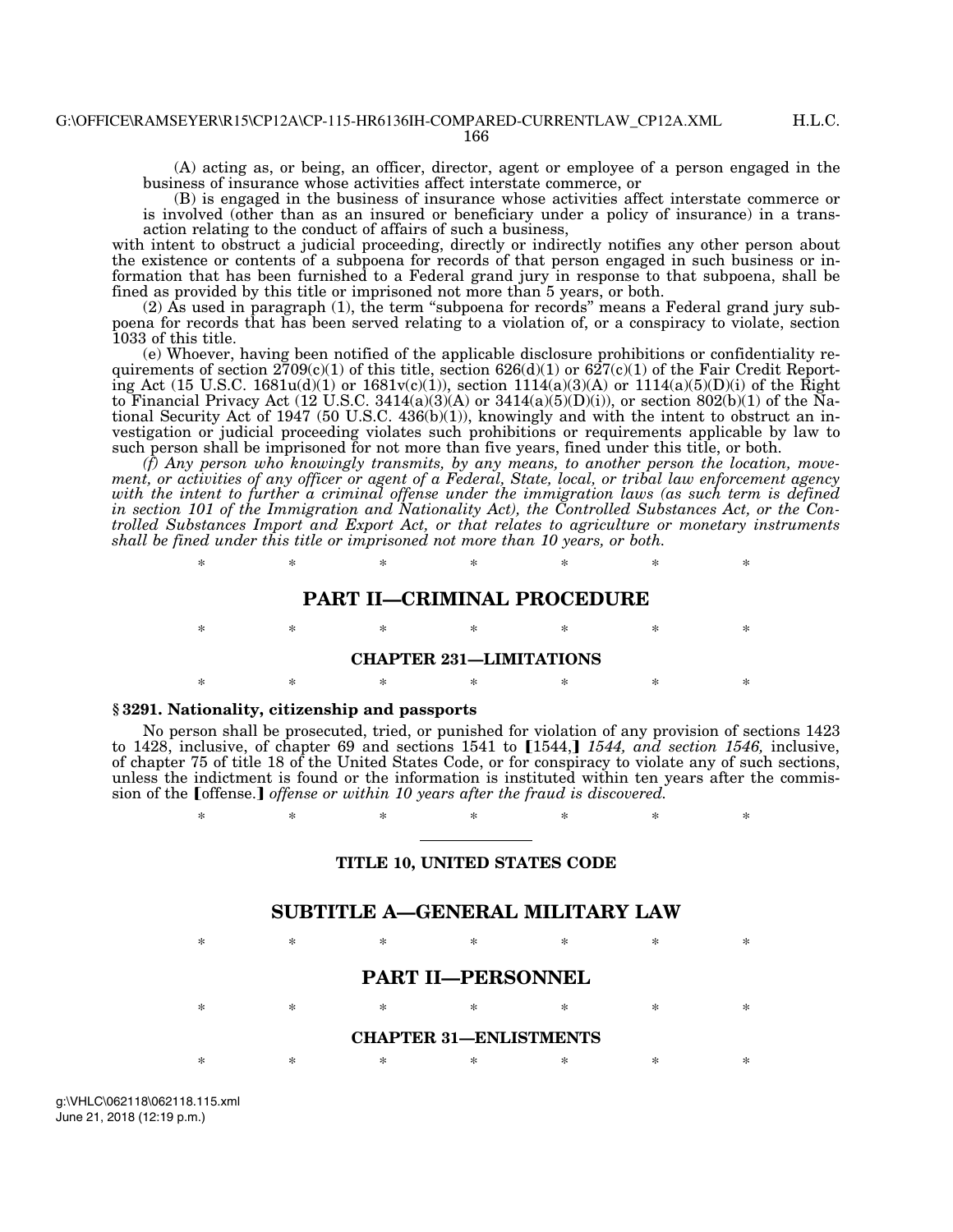#### **§ 504. Persons not qualified**

(a) INSANITY, DESERTION, FELONS, ETC.—No person who is insane, intoxicated, or a deserter from an armed force, or who has been convicted of a felony, may be enlisted in any armed force. However, the Secretary concerned may authorize exceptions, in meritorious cases, for the enlistment of deserters and persons convicted of felonies.

(b) CITIZENSHIP OR RESIDENCY.—(1) A person may be enlisted in any armed force only if the person is one of the following:

(A) A national of the United States, as defined in section  $101(a)(22)$  of the Immigration and Nationality Act (8 U.S.C. 1101(a)(22)).

(B) An alien who is lawfully admitted for permanent residence, as defined in section 101(a)(20) of the Immigration and Nationality Act (8 U.S.C. 1101(a)(20)).

(C) A person described in section 341 of one of the following compacts:

(i) The Compact of Free Association between the Federated States of Micronesia and the United States (section 201(a) of Public Law 108-188 (117 Stat. 2784; 48 U.S.C. 1921 note)).

(ii) The Compact of Free Association between the Republic of the Marshall Islands and the United States (section 201(b) of Public Law 108-188 (117 Stat. 2823; 48 U.S.C. 1921 note)).

(iii) The Compact of Free Association between Palau and the United States (section 201 of Public Law 99-658 (100 Stat. 3678; 48 U.S.C. 1931 note)).

*(D) A contingent nonimmigrant (as such term is defined in section 1101 of division B of the Border Security and Immigration Reform Act of 2018).* 

(2) Notwithstanding paragraph (1), the Secretary concerned may authorize the enlistment of a person not described in paragraph  $(1)$  if the Secretary determines that such enlistment is vital to the national interest.

\* \* \* \* \* \* \*

# **CHINESE STUDENT PROTECTION ACT OF 1992**

# \* \* \* \* \* \* \* **SEC. 2. ADJUSTMENT TO LAWFUL PERMANENT RESIDENT STATUS OF CERTAIN NATIONALS OF THE PEOPLE'S REPUBLIC OF CHINA.**

(a) IN GENERAL.—Subject to subsection  $(c)(1)$ , whenever an alien described in subsection (b) applies for adjustment of status under section 245 of the Immigration and Nationality Act during the application period (as defined in [subsection (e))] *subsection* (d)) the following rules shall apply with respect to such adjustment:

 $(1)$  The alien shall be deemed to have had a petition approved under section 204(a) of such Act for classification under section  $203(b)(3)(A)(i)$  of such Act.

(2) The application shall be considered without regard to whether an immigrant visa number is immediately available at the time the application is filed.

 $(3)$  In determining the alien's admissibility as an immigrant, and the alien's eligibility for an immigrant visa—

 $(A)$  paragraphs (5) and (7) $(A)$  of section 212 $(a)$  and section 212 $(e)$  of such Act shall not apply; and

 $(B)$  the Attorney General may waive any other provision of section 212(a) (other than paragraph  $(2)(C)$  and subparagraph  $(A)$ ,  $(B)$ ,  $(C)$ , or  $(E)$  of paragraph  $(3)$  of such Act with respect to such adjustment for humanitarian purposes, for purposes of assuring family unity, or if otherwise in the public interest.

(4) The numerical level of section  $202(a)(2)$  of such Act shall not apply.

(5) Section 245(c) of such Act shall not apply.

(b) ALIENS COVERED.—For purposes of this section, an alien described in this subsection is an alien who—

(1) is a national of the People's Republic of China described in section 1 of Executive Order No. 12711 as in effect on April 11, 1990;

(2) has resided continuously in the United States since April 11, 1990 (other than brief, casual, and innocent absences); and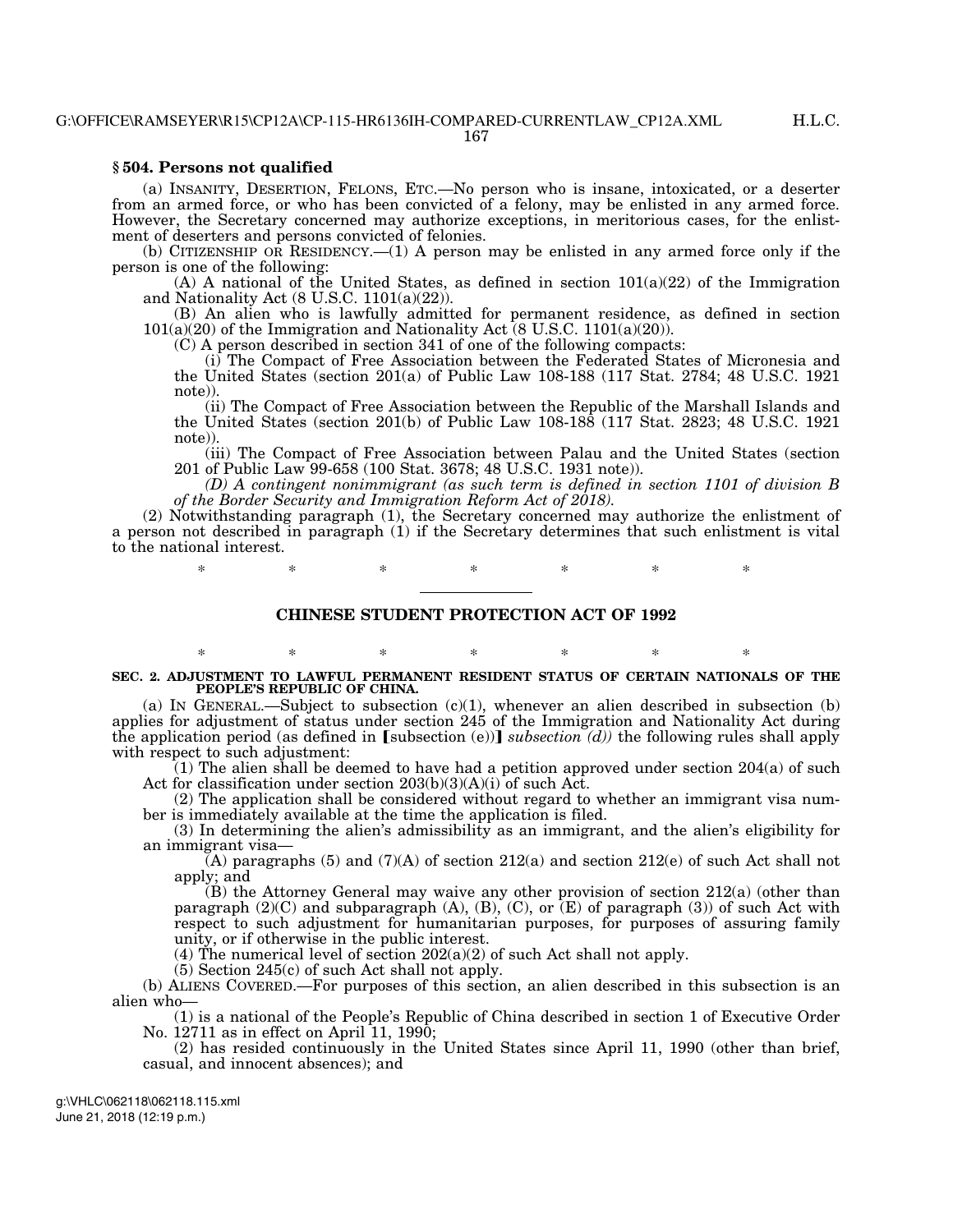(3) was not physically present in the People's Republic of China for longer than 90 days after such date and before the date of the enactment of this Act.

(c) CONDITION; DISSEMINATION OF INFORMATION.—

(1) NOT APPLICABLE IF SAFE RETURN PERMITTED.—Subsection (a) shall not apply to any alien if the President has determined and certified to Congress, before the first day of the application period, that conditions in the People's Republic of China permit aliens described in subsection  $(b)(1)$  to return to that foreign state in safety.

(2) DISSEMINATION OF INFORMATION.—If the President has not made the certification described in paragraph (1) by the first day of the application period, the Attorney General shall, subject to the availability of appropriations, immediately broadly disseminate to aliens described in subsection  $(b)(1)$  information respecting the benefits available under this section. To the extent practicable, the Attorney General shall provide notice of these benefits to the last known mailing address of each such alien.<br>
[(d) OFFSET IN PER COUNTRY NUMERICAL LEVEL.

 $\mathcal{L}(1)$  In GENERAL.—The numerical level under section 202(a)(2) of the Immigration and Nationality Act applicable to natives of the People's Republic of China in each applicable fiscal year (as defined in paragraph  $(3)$ ) shall be reduced by 1,000.

 $(2)$  ALLOTMENT IF SECTION 202(e) APPLIES.—If section 202(e) of the Immigration and Nationality Act is applied to the People's Republic of China in an applicable fiscal year, in applying such section—

ø(A) 300 immigrant visa numbers shall be deemed to have been previously issued to natives of that foreign state under section  $203(b)(3)(A)(i)$  of such Act in that year, and

 $($ B) 700 immigrant visa numbers shall be deemed to have been previously issued to natives of that foreign state under section 203(b)(5) of such Act in that year.

ø(3) APPLICABLE FISCAL YEAR.—

 $(A)$  IN GENERAL.—In this subsection, the term "applicable fiscal year" means each fiscal year during the period—

ø(i) beginning with the fiscal year in which the application period begins; and

 $\lceil$ (ii) ending with the first fiscal year by the end of which the cumulative number of aliens counted for all fiscal years under subparagraph (B) equals or exceeds the total number of aliens whose status has been adjusted under section 245 of the Immigration and Nationality Act pursuant to subsection (a).

**EXECUTE EXECUTED** EACH YEAR.—The number counted under this subparagraph for a fiscal year (beginning during or after the application period) is 1,000, plus the number (if any) by which (i) the immigration level under section  $202(a)(2)$  of the Immigration and Nationality Act for the People's Republic of China in the fiscal year (as reduced under this subsection), exceeds (ii) the number of aliens who were chargeable to such level in the year.

 $\left[\text{(e)}\right]$  (d) APPLICATION PERIOD DEFINED.—In this section, the term "application period" means the 12-month period beginning July 1, 1993.

# **SECTION 203 OF THE NICARAGUAN ADJUSTMENT AND CENTRAL AMERICAN RELIEF ACT**

## **SEC. 203. MODIFICATION OF CERTAIN TRANSITION RULES.**

(a) OMITTED (AMENDATORY)

(b) OMITTED (AMENDATORY)

(c) OMITTED (AMENDATORY).

ø(d) TEMPORARY REDUCTION IN DIVERSITY VISAS.—

 $(1)$  Beginning in fiscal year 1999, subject to paragraph  $(2)$ , the number of visas available for a fiscal year under section 201(e) of the Immigration and Nationality Act shall be reduced by 5,000 from the number of visas otherwise available under that section for such fiscal year.

 $(2)$  In no case shall the reduction under paragraph  $(1)$  for a fiscal year exceed the amount by which—

 $(A)$  one-half of the total number of individuals described in subclauses (I), (II), (III), and  $(IV)$  of section  $309(c)(5)(C)(i)$  of the Illegal Immigration Reform and Immigrant Responsibility Act of 1996 who have adjusted their status to that of aliens lawfully admitted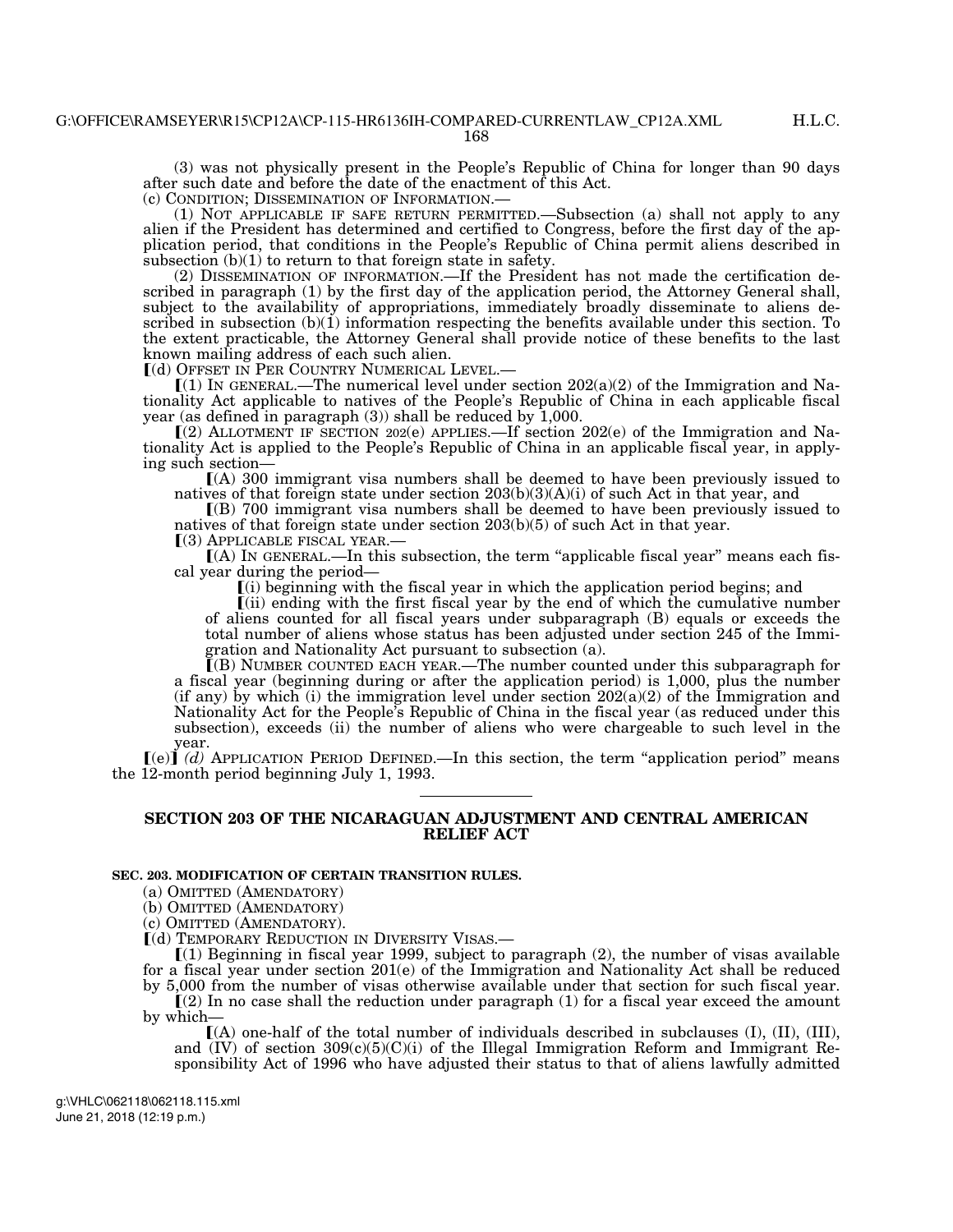for permanent residence under the Nicaraguan Adjustment and Central American Relief Act as of the end of the previous fiscal year; exceeds

 $\Gamma(B)$  the total of the reductions in available visas under this subsection for all previous fiscal years.<br>
[(e) TEMPORARY REDUCTION IN WORKERS' VISAS.-

 $(1)$  Beginning in the fiscal year following the fiscal year in which a visa has been made available under section  $203(b)(3)(A)(iii)$  of the Immigration and Nationality Act for all aliens who are the beneficiary of a petition approved under section 204 of such Act as of the date of the enactment of this Act for classification under section  $203(b)(3)(A)(iii)$  of such Act, subject to paragraph (2), visas available under section  $203(b)(3)(A)(iii)$  of that Act shall be reduced by 5,000 from the number of visas otherwise available under that section for such fiscal year.

 $(2)$  In no case shall the reduction under paragraph  $(1)$  for a fiscal year exceed the amount by which—

 $(A)$  the number computed under subsection (d)(2)(A); exceeds

 $(6)$  the total of the reductions in available visas under this subsection for all previous fiscal years.<sup>1</sup>

(f) EFFECTIVE DATE.—The amendments made by this section to the Illegal Immigration Reform and Immigrant Responsibility Act of 1996 shall take effect as if included in the enactment of such Act.

## **WILLIAM WILBERFORCE TRAFFICKING VICTIMS PROTECTION REAUTHORIZATION ACT OF 2008**

\* \* \* \* \* \* \*

# **TITLE II—COMBATING TRAFFICKING IN PERSONS IN THE UNITED STATES**

\* \* \* \* \* \* \* \*

# **Subtitle D—Activities of the United States Government**

\* \* \* \* \* \* \*

**SEC. 235. ENHANCING EFFORTS TO COMBAT THE TRAFFICKING OF CHILDREN.** 

(a) COMBATING CHILD TRAFFICKING AT THE BORDER AND PORTS OF ENTRY OF THE UNITED STATES.—

(1) POLICIES AND PROCEDURES.—In order to enhance the efforts of the United States to prevent trafficking in persons, the Secretary of Homeland Security, in conjunction with the Secretary of State, the Attorney General, and the Secretary of Health and Human Services, shall develop policies and procedures to ensure that unaccompanied alien children in the United States are safely repatriated to their country of nationality or of last habitual residence.<br>(2) [SPECIAL RULES FOR CHILDREN FROM CONTIGUOUS COUNTRIES.—] *RULES FOR UNACCOM-*

*PANIED ALIEN CHILDREN.—* 

 $(A)$  DETERMINATIONS.—Any unaccompanied alien child [who is a national or habitual resident of a country that is contiguous with the United States] shall be treated in accordance with subparagraph (B), if the Secretary of Homeland Security determines, on a caseby-case basis, that—

(i) such child has not been a victim of a severe form of trafficking in persons, and there is no credible evidence that such child is at risk of being trafficked upon return to the child's country of nationality or of last habitual residence; *and* 

(ii) such child does not have a fear of returning to the child's country of nationality or of last habitual residence owing to a credible fear of persecution  $[$ ; and  $]$ *.* 

ø(iii) the child is able to make an independent decision to withdraw the child's application for admission to the United States.]

(B) RETURN.—An immigration officer who finds an unaccompanied alien child described in subparagraph (A) at a land border or port of entry of the United States and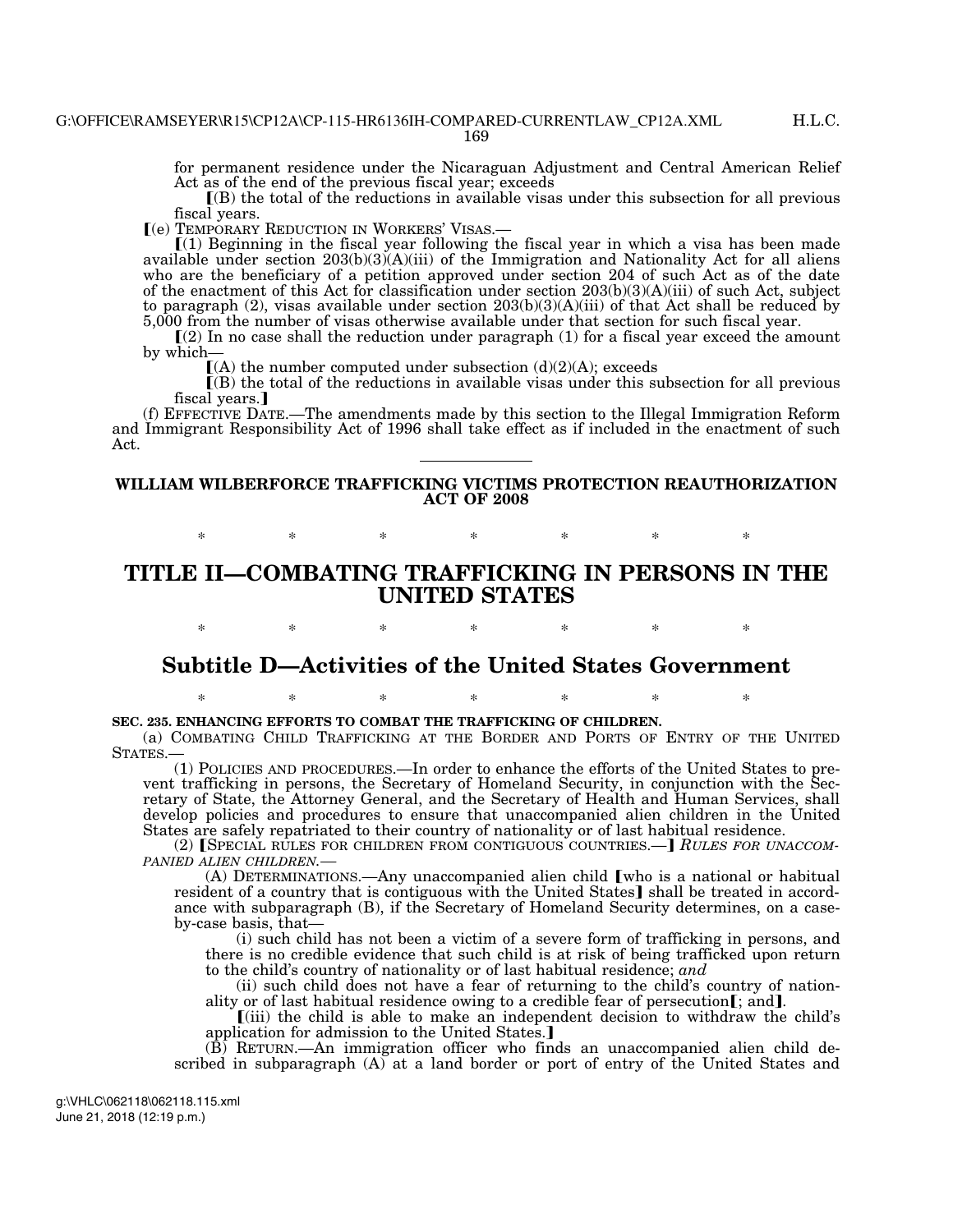determines that such child is inadmissible under the Immigration and Nationality Act  $\lceil(8 \rceil + 1)$ U.S.C. 1101 et seq.) may—**]** (8 U.S.C. 1101 et seq.)—

(i) *may* permit such child to withdraw the child's application for admission pursuant to section  $235(a)(4)$  of the Immigration and Nationality Act (8 U.S.C. 1225 $\tilde{a}(a)(4)$ ); and

(ii) *shall* return such child to the child's country of nationality or country of last habitual residence.<br>
(C) CONTIGUOUS COUNTRY AGREEMENTS.— AGREEMENTS WITH FOREIGN COUN-

(C) øCONTIGUOUS COUNTRY AGREEMENTS.—¿ *AGREEMENTS WITH FOREIGN COUN- TRIES.—*øThe Secretary of State shall negotiate agreements between the United States and countries contiguous to the United States] The Secretary of State may negotiate agree*ments between the United States and any foreign country that the Secretary determines appropriate* with respect to the repatriation of children. Such agreements shall be designed to protect children from severe forms of trafficking in persons, and shall, at a minimum, provide that—

(i) no child shall be returned to the child's country of nationality or of last habitual residence unless returned to appropriate employees or officials, including child welfare officials where available, of the accepting country's government;

(ii) no child shall be returned to the child's country of nationality or of last habitual residence outside of reasonable business hours; and

(iii) border personnel of the countries that are parties to such agreements are trained in the terms of such agreements.

*(3) SPECIAL RULES FOR INTERVIEWING UNACCOMPANIED ALIEN CHILDREN.—An unaccompanied alien child shall be interviewed by a dedicated U.S. Citizenship and Immigration Services immigration officer with specialized training in interviewing child trafficking victims. Such officer shall be in plain clothes and shall not carry a weapon. The interview shall occur in a private room.* 

[(3)] (4) RULE FOR OTHER CHILDREN.—The custody of unaccompanied alien children not described in paragraph (2)(A) who are apprehended at the border of the United States or at

a United States port of entry shall be treated in accordance with subsection (b).<br>
[(4)] (5) SCREENING.—Within 48 hours of the apprehension of a child who is believed to be described in paragraph (2)(A), but in any event prior to returning such child to the child's country of nationality or of last habitual residence, the child shall be screened to determine whether the child meets the criteria listed in paragraph  $(2)(A)$ . If the child does not meet such criteria, or if no determination can be made within 48 hours of apprehension, the child shall immediately be transferred to the Secretary of Health and Human Services and treated in accordance with subsection (b). Nothing in this paragraph may be construed to preclude an earlier transfer of the child.<br> $[(5)]$  (6) ENSURING THE SAFE REPATRIATION OF CHILDREN.—

(A) REPATRIATION PILOT PROGRAM.— To protect children from trafficking and exploitation, the Secretary of State shall create a pilot program, in conjunction with the Secretary of Health and Human Services and the Secretary of Homeland Security, nongovernmental organizations, and other national and international agencies and experts, to develop and implement best practices to ensure the safe and sustainable repatriation and reintegration of unaccompanied alien children into their country of nationality or of last habitual residence, including placement with their families, legal guardians, or other sponsoring agencies.

(B) ASSESSMENT OF COUNTRY CONDITIONS.—The Secretary of Homeland Security shall consult the Department of State's Country Reports on Human Rights Practices and the Trafficking in Persons Report in assessing whether to repatriate an unaccompanied alien child to a particular country.

(C) REPORT ON REPATRIATION OF UNACCOMPANIED ALIEN CHILDREN.—Not later than 18 months after the date of the enactment of this Act, and annually thereafter, the Secretary of State and the Secretary of Health and Human Services, with assistance from the Secretary of Homeland Security, shall submit a report to the Committee on the Judiciary of the Senate and the Committee on the Judiciary of the House of Representatives on efforts to improve repatriation programs for unaccompanied alien children. Such report shall include—

(i) the number of unaccompanied alien children ordered removed and the number of such children actually removed from the United States;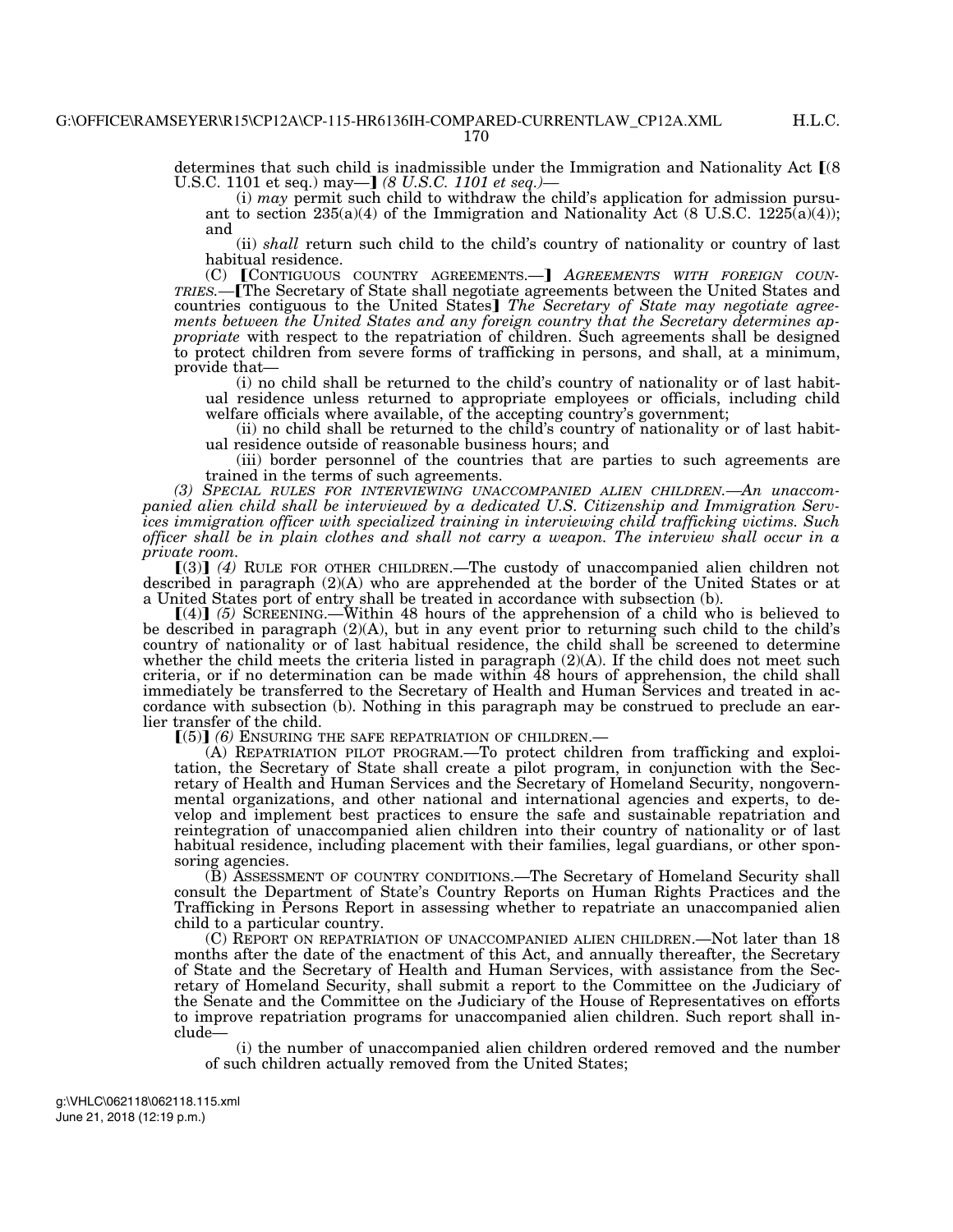(ii) a statement of the nationalities, ages, and gender of such children;

(iii) a description of the policies and procedures used to effect the removal of such children from the United States and the steps taken to ensure that such children were safely and humanely repatriated to their country of nationality or of last habitual residence, including a description of the repatriation pilot program created pursuant to subparagraph  $(A)$ ;

(iv) a description of the type of immigration relief sought and denied to such children;

(v) any information gathered in assessments of country and local conditions pursuant to paragraph (2); and

(vi) statistical information and other data on unaccompanied alien children as provided for in section  $462(b)(1)(J)$  of the Homeland Security Act of 2002 (6 U.S.C.  $279(b)(1)(J)$ ).

(D) PLACEMENT IN REMOVAL PROCEEDINGS.—Any unaccompanied alien child sought to be removed by the Department of Homeland Security<sup>[</sup>, except for an unaccompanied alien child from a contiguous country subject to exceptions under subsection  $(a)(2)$ , *who does not meet the criteria listed in paragraph (2)(A)* shall be—

(i) placed in removal proceedings under section 240 of the Immigration and Nationality Act (8 U.S.C. 1229a)*, which shall include a hearing before an immigration judge not later than 14 days after being screened under paragraph (4)*;

(ii) eligible for relief under section 240B of such  $\text{Act}$  ( $\& \text{U.S.C.}$  1229c) at no cost to the child; and

(iii) provided access to counsel in accordance with subsection  $(c)(5)$ .

(b) COMBATING CHILD TRAFFICKING AND EXPLOITATION IN THE UNITED STATES.—

(1) CARE AND CUSTODY OF UNACCOMPANIED ALIEN CHILDREN.—Consistent with section 462 of the Homeland Security Act of 2002 (6 U.S.C. 279), and except as otherwise provided under subsection (a), the care and custody of all unaccompanied alien children, including responsibility for their detention, where appropriate, shall be the responsibility of the Secretary of Health and Human Services.

(2) NOTIFICATION.—Each department or agency of the Federal Government shall notify the Department of Health and Human services within 48 hours upon—

(A) the apprehension or discovery of an unaccompanied alien child *believed not to meet the criteria listed in subsection (a)(2)(A)*; or

(B) any claim or suspicion that an alien in the custody of such department or agency is under 18 years of age *and does not meet the criteria listed in subsection (a)(2)(A)*.

(3) TRANSFERS OF UNACCOMPANIED ALIEN CHILDREN.—Except in the case of exceptional circumstances, any department or agency of the Federal Government that has [an unaccompanied alien child in custody shall transfer the custody of such child to the Secretary of Health and Human Services not later than 72 hours after determining that such child is an unaccompanied alien child.] an unaccompanied alien child in custody-

 $(A)$  in the case of a child who does not meet the criteria listed in subsection  $(a)(2)(A)$ , *shall transfer the custody of such child to the Secretary of Health and Human Services not later than 30 days after determining that such child is an unaccompanied alien child who does not meet such criteria; or* 

*(B) in the case of child who meets the criteria listed in subsection (a)(2)(A), may transfer the custody of such child to the Secretary of Health and Human Services after determining that such child is an unaccompanied alien child who meets such criteria.* 

(4) AGE DETERMINATIONS.—The Secretary of Health and Human Services, in consultation with the Secretary of Homeland Security, shall develop procedures to make a prompt determination of the age of an alien, which shall be used by the Secretary of Homeland Security and the Secretary of Health and Human Services for children in their respective custody. At a minimum, these procedures shall take into account multiple forms of evidence, including the non-exclusive use of radiographs, to determine the age of the unaccompanied alien. (c) PROVIDING SAFE AND SECURE PLACEMENTS FOR CHILDREN.—

(1) POLICIES AND PROGRAMS.—The Secretary of Health and Human Services, Secretary of Homeland Security, Attorney General, and Secretary of State shall establish policies and programs to ensure that unaccompanied alien children in the United States are protected from traffickers and other persons seeking to victimize or otherwise engage such children in crimi-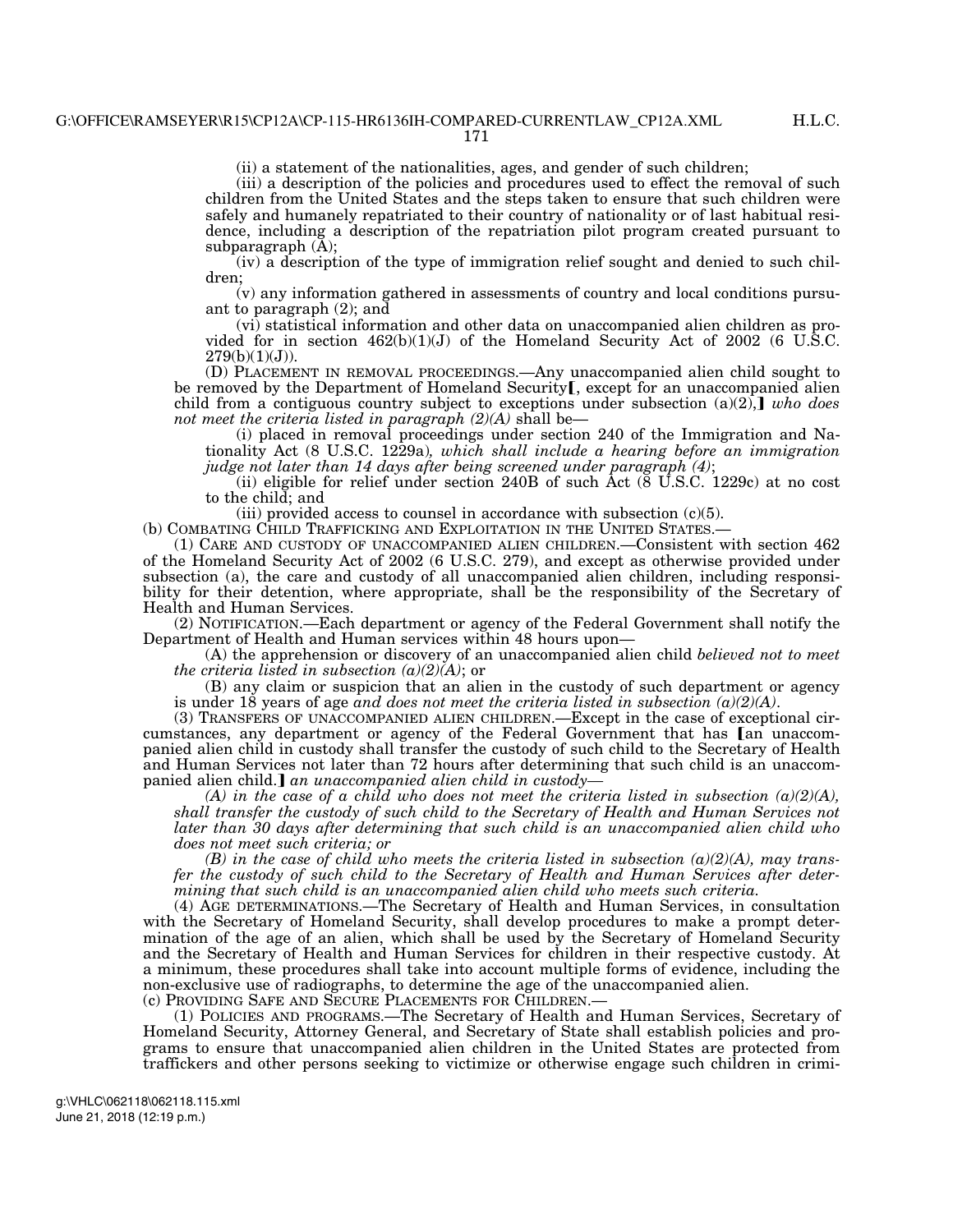172

H.L.C.

nal, harmful, or exploitative activity, including policies and programs reflecting best practices in witness security programs.<br>(2) SAFE AND SECURE PLACEMENTS.—

(A) MINORS IN DEPARTMENT OF HEALTH AND HUMAN SERVICES CUSTODY.—Subject to section  $462(b)(2)$  of the Homeland Security Act of  $2002$  (6 U.S.C.  $279(b)(2)$ ), an unaccompanied alien child in the custody of the Secretary of Health and Human Services shall be promptly placed in the least restrictive setting that is in the best interest of the child. In making such placements, the Secretary may consider danger to self, danger to the community, and risk of flight. Placement of child trafficking victims may include placement in an Unaccompanied Refugee Minor program, pursuant to section 412(d) of the Immigration and Nationality Act (8 U.S.C. 1522(d)), if a suitable family member is not available to provide care. A child shall not be placed in a secure facility absent a determination that the child poses a danger to self or others or has been charged with having committed a criminal offense. The placement of a child in a secure facility shall be reviewed, at a minimum, on a monthly basis, in accordance with procedures prescribed by the Secretary, to determine if such placement remains warranted.

(B) ALIENS TRANSFERRED FROM DEPARTMENT OF HEALTH AND HUMAN SERVICES TO DE- PARTMENT OF HOMELAND SECURITY CUSTODY.—If a minor described in subparagraph (A) reaches 18 years of age and is transferred to the custody of the Secretary of Homeland Security, the Secretary shall consider placement in the least restrictive setting available after taking into account the alien's danger to self, danger to the community, and risk of flight. Such aliens shall be eligible to participate in alternative to detention programs, utilizing a continuum of alternatives based on the alien's need for supervision, which may include placement of the alien with an individual or an organizational sponsor, or in a supervised group home.

(3) SAFETY AND SUITABILITY ASSESSMENTS.— (A) IN GENERAL.—Subject to the requirements of subparagraph (B), an unaccompanied alien child may not be placed with a person or entity unless the Secretary of Health and Human Services makes a determination that the proposed custodian is capable of providing for the child's physical and mental well-being. Such determination shall, at a minimum, include verification of the custodian's identity and relationship to the child, if any, as well as an independent finding that the individual has not engaged in any activity that would indicate a potential risk to the child.

(B) HOME STUDIES.—Before placing the child with an individual, the Secretary of Health and Human Services shall determine whether a home study is first necessary. A home study shall be conducted for a child who is a victim of a severe form of trafficking in persons, a special needs child with a disability (as defined in section 3 of the Americans with Disabilities Act of 1990  $(42 \text{ U.S.C. } 12102(2)))$ , a child who has been a victim of physical or sexual abuse under circumstances that indicate that the child's health or welfare has been significantly harmed or threatened, or a child whose proposed sponsor clearly presents a risk of abuse, maltreatment, exploitation, or trafficking to the child based on all available objective evidence. The Secretary of Health and Human Services shall conduct follow-up services, during the pendency of removal proceedings, on children for whom a home study was conducted and is authorized to conduct follow-up services in cases involving children with mental health or other needs who could benefit from ongoing assistance from a social welfare agency.

(C) ACCESS TO INFORMATION.—Not later than 2 weeks after receiving a request from the Secretary of Health and Human Services, the Secretary of Homeland Security shall provide information necessary to conduct suitability assessments from appropriate Federal, State, and local law enforcement and immigration databases.

*(D) INFORMATION ABOUT INDIVIDUALS WITH WHOM CHILDREN ARE PLACED.—* 

*(i) INFORMATION TO BE PROVIDED TO HOMELAND SECURITY.—Before placing a child*  with an individual, the Secretary of Health and Human Services shall provide to the *Secretary of Homeland Security, regarding the individual with whom the child will be placed, the following information:* 

*(I) The name of the individual.* 

*(II) The social security number of the individual, if available.* 

*(III) The date of birth of the individual.* 

*(IV) The location of the individual's residence where the child will be placed.*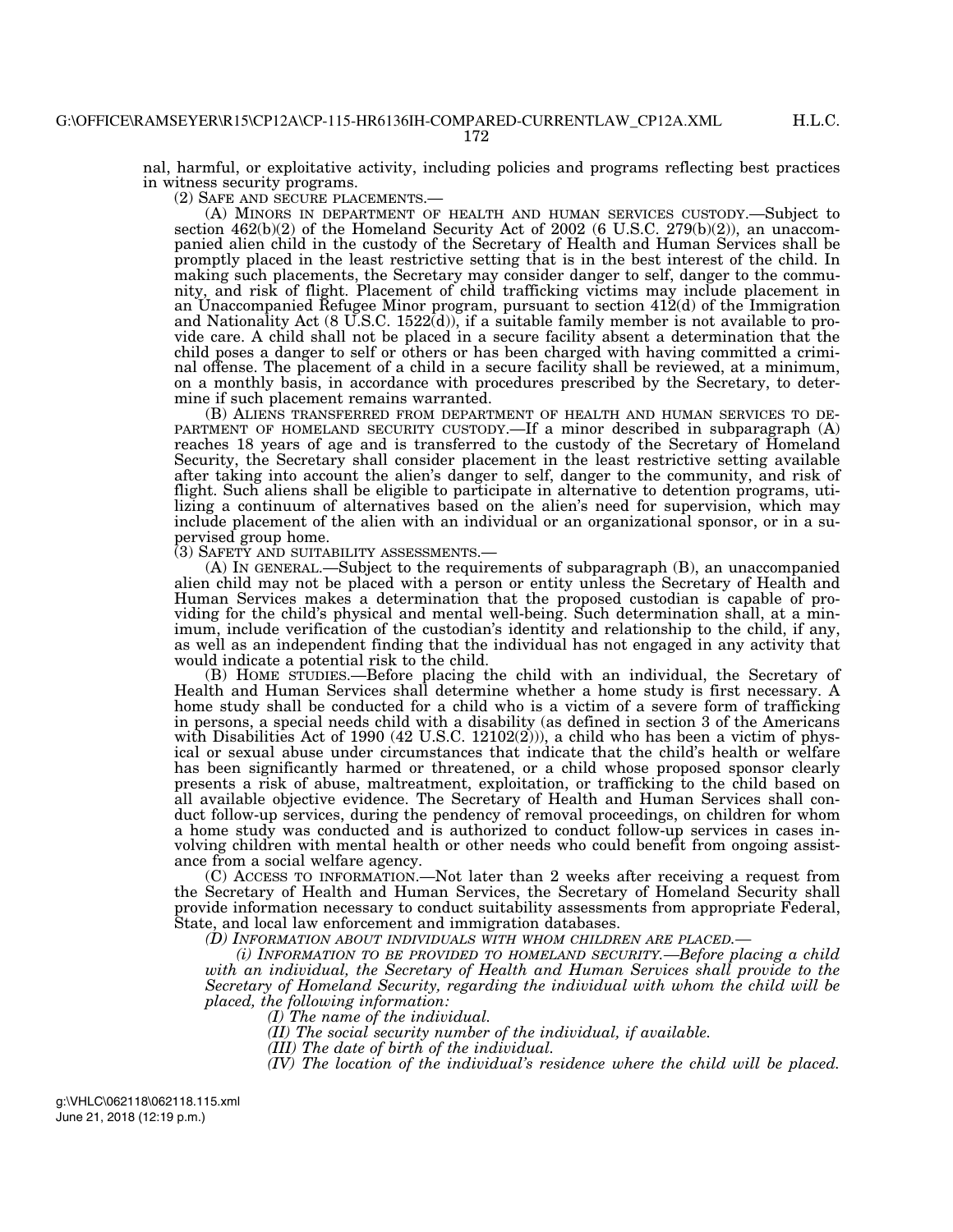*(V) The immigration status of the individual, if known.* 

*(VI) Contact information for the individual.* 

*(ii) SPECIAL RULE.—In the case of a child who was apprehended on or after the effective date of this clause, and before the date of the enactment of this subparagraph, who the Secretary of Health and Human Services placed with an individual, the Secretary shall provide the information listed in clause (i) to the Secretary of Homeland Security not later than 90 days after such date of enactment.* 

(4) LEGAL ORIENTATION PRESENTATIONS.—The Secretary of Health and Human Services shall cooperate with the Executive Office for Immigration Review to ensure that custodians receive legal orientation presentations provided through the Legal Orientation Program administered by the Executive Office for Immigration Review. At a minimum, such presentations shall address the custodian's responsibility to attempt to ensure the child's appearance at all immigration proceedings and to protect the child from mistreatment, exploitation, and trafficking.

(5) ACCESS TO COUNSEL.—The Secretary of Health and Human Services shall ensure, to the greatest extent practicable *(at no expense to the Government)* and consistent with section 292 of the Immigration and Nationality Act (8 U.S.C. 1362), that all unaccompanied alien children who are or have been in the custody of the Secretary or the Secretary of Homeland Security, and who are not described in subsection  $(a)(2)(A)$ , [have counsel to represent them] *have access to counsel to represent them* in legal proceedings or matters and protect them from mistreatment, exploitation, and trafficking. To the greatest extent practicable, the Secretary of Health and Human Services shall make every effort to utilize the services of pro bono counsel who agree to provide representation to such children without charge.

(6) CHILD ADVOCATES.—

(A) IN GENERAL.—The Secretary of Health and Human Services is authorized to appoint independent child advocates for child trafficking victims and other vulnerable unaccompanied alien children. A child advocate shall be provided access to materials necessary to effectively advocate for the best interest of the child. The child advocate shall not be compelled to testify or provide evidence in any proceeding concerning any information or opinion received from the child in the course of serving as a child advocate. The child advocate shall be presumed to be acting in good faith and be immune from civil liability for lawful conduct of duties as described in this provision.

(B) APPOINTMENT OF CHILD ADVOCATES.—

(i) INITIAL SITES.—Not later than 2 years after the date of the enactment of the Violence Against Women Reauthorization Act of 2013, the Secretary of Health and Human Services shall appoint child advocates at 3 new immigration detention sites to provide independent child advocates for trafficking victims and vulnerable unaccompanied alien children.

(ii) ADDITIONAL SITES.—Not later than 3 years after the date of the enactment of the Violence Against Women Reauthorization Act of 2013, the Secretary shall appoint child advocates at not more than 3 additional immigration detention sites.

(iii) SELECTION OF SITES.—Sites at which child advocate programs will be established under this subparagraph shall be located at immigration detention sites at which more than 50 children are held in immigration custody, and shall be selected sequentially, with priority given to locations with—

(I) the largest number of unaccompanied alien children; and

(II) the most vulnerable populations of unaccompanied children.

(C) RESTRICTIONS.—

(i) ADMINISTRATIVE EXPENSES.—A child advocate program may not use more that 10 percent of the Federal funds received under this section for administrative expenses.

(ii) NONEXCLUSIVITY.—Nothing in this section may be construed to restrict the ability of a child advocate program under this section to apply for or obtain funding from any other source to carry out the programs described in this section.

(iii) CONTRIBUTION OF FUNDS.—A child advocate program selected under this section shall contribute non-Federal funds, either directly or through in-kind contributions, to the costs of the child advocate program in an amount that is not less than 25 percent of the total amount of Federal funds received by the child advocate pro-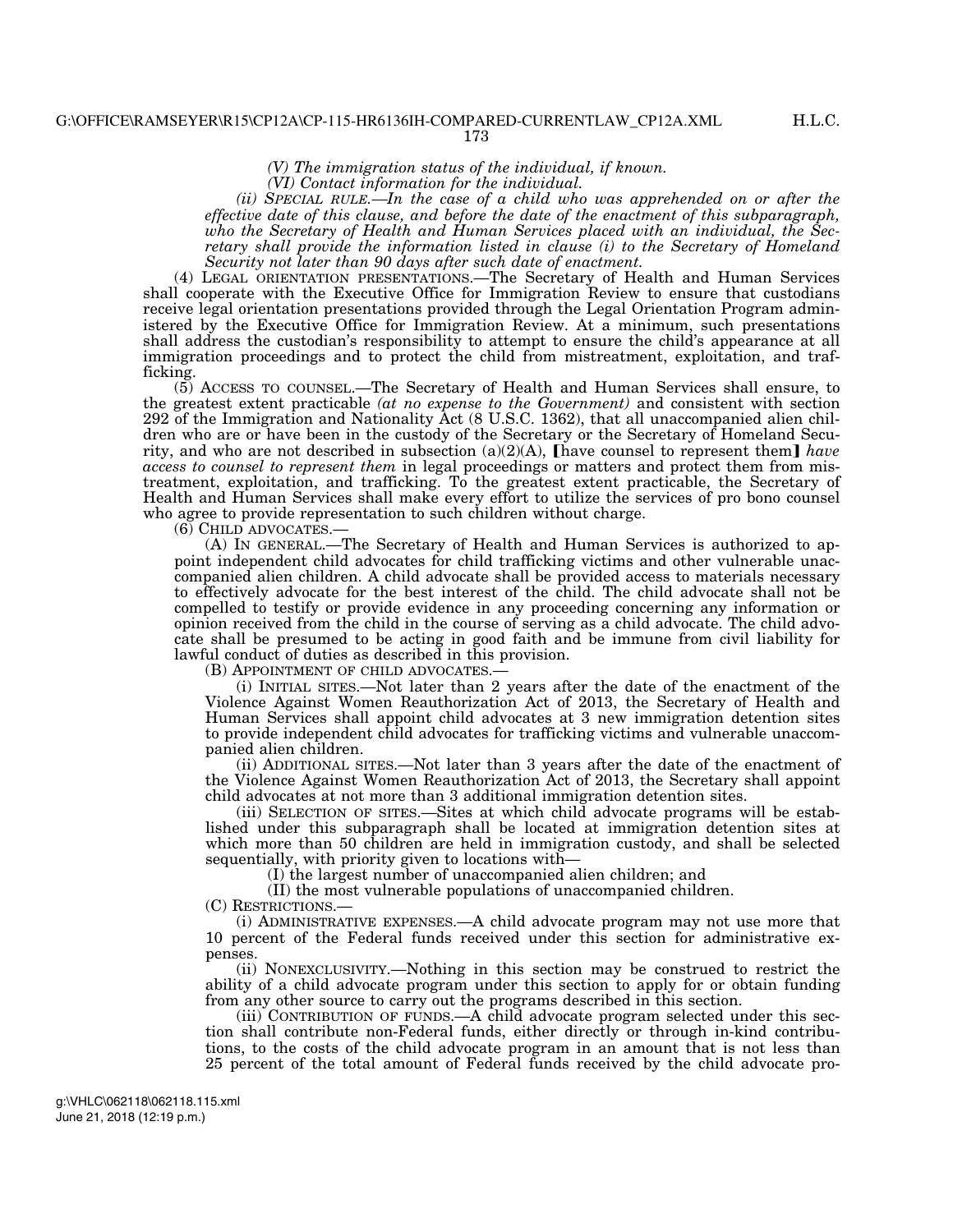gram under this section. In-kind contributions may not exceed 40 percent of the matching requirement under this clause.

(D) ANNUAL REPORT TO CONGRESS.—Not later than 1 year after the date of the enactment of the Violence Against Women Reauthorization Act of 2013, and annually thereafter, the Secretary of Health and Human Services shall submit a report describing the activities undertaken by the Secretary to authorize the appointment of independent Child Advocates for trafficking victims and vulnerable unaccompanied alien children to the Committee on the Judiciary of the Senate and the Committee on the Judiciary of the House of Representatives.<br>
(E) ASSESSMENT OF CHILD ADVOCATE PROGRAM.—

 $(i)$  IN GENERAL.—As soon as practicable after the date of the enactment of the Violence Against Women Reauthorization Act of 2013, the Comptroller General of the United States shall conduct a study regarding the effectiveness of the Child Advocate Program operated by the Secretary of Health and Human Services.

(ii) MATTERS TO BE STUDIED.—In the study required under clause (i), the Comptroller General shall— collect information and analyze the following:

(I) analyze the effectiveness of existing child advocate programs in improving outcomes for trafficking victims and other vulnerable unaccompanied alien children;

(II) evaluate the implementation of child advocate programs in new sites pursuant to subparagraph (B);

(III) evaluate the extent to which eligible trafficking victims and other vulnerable unaccompanied children are receiving child advocate services and assess the possible budgetary implications of increased participation in the program;

(IV) evaluate the barriers to improving outcomes for trafficking victims and other vulnerable unaccompanied children; and

(V) make recommendations on statutory changes to improve the Child Advocate Program in relation to the matters analyzed under subclauses (I) through (IV).

(iii) GAO REPORT.—Not later than 3 years after the date of the enactment of this Act, the Comptroller General of the United States shall submit the results of the study required under this subparagraph to—

(I) the Committee on the Judiciary of the Senate;

(II) the Committee on Health, Education, Labor, and Pensions of the Senate;

(III) the Committee on the Judiciary of the House of Representatives; and

(IV) the Committee on Education and the Workforce of the House of Representatives.

(F) AUTHORIZATION OF APPROPRIATIONS.—There are authorized to be appropriated to the Secretary and Human Services to carry out this subsection— (i) \$1,000,000 for each of the fiscal years 2014 and 2015; and

(ii) \$2,000,000 for each of the fiscal years 2016 and 2017.

(d) PERMANENT PROTECTION FOR CERTAIN AT-RISK CHILDREN.—

(1) IN GENERAL.—Section  $101(a)(27)(J)$  of the Immigration and Nationality Act (8 U.S.C.  $1101(a)(27)(J)$  is amended—

(A) in clause (i), by striking ''State and who has been deemed eligible by that court for long-term foster care due to abuse, neglect, or abandonment;'' and inserting ''State, or an individual or entity appointed by a State or juvenile court located in the United States, and whose reunification with 1 or both of the immigrant's parents is not viable due to abuse, neglect, abandonment, or a similar basis found under State law;''; and

(B) in clause (iii)—

(i) in the matter preceding subclause (I), by striking ''the Attorney General expressly consents to the dependency order serving as a precondition to the grant of special immigrant juvenile status;'' and inserting ''the Secretary of Homeland Security consents to the grant of special immigrant juvenile status,''; and

(ii) in subclause (I), by striking ''in the actual or constructive custody of the Attorney General unless the Attorney General specifically consents to such jurisdiction;'' and inserting ''in the custody of the Secretary of Health and Human Services unless the Secretary of Health and Human Services specifically consents to such jurisdiction;''.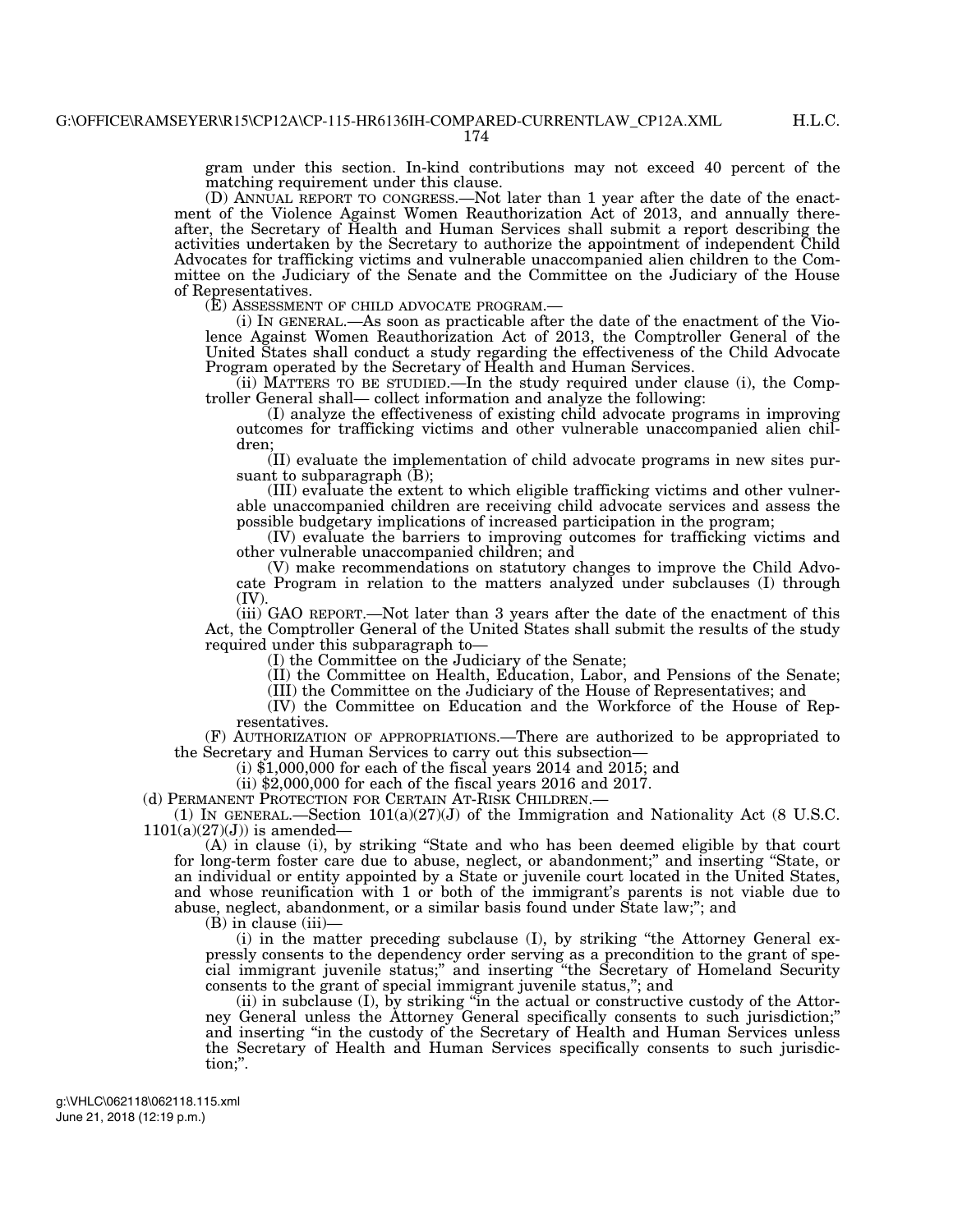(2) EXPEDITIOUS ADJUDICATION.—All applications for special immigrant status under section  $101(a)(27)(J)$  of the Immigration and Nationality Act (8 U.S.C. 1101(a)(27)(J)) shall be adjudicated by the Secretary of Homeland Security not later than 180 days after the date on which the application is filed.

(3) ADJUSTMENT OF STATUS.—Section  $245(h)(2)(A)$  of the Immigration and Nationality Act  $(8 \text{ U.S.C. } 1255(\text{h})(2)(\text{A}))$  is amended to read as follows:

"(A) paragraphs (4), (5)(A), (6)(A), (6)(C), (6)(D), (7)(A), and (9)(B) of section 212(a) shall not apply; and".<br>(4) ELIGIBILITY FOR ASSISTANCE.—

 $(A)$  In GENERAL.—A child who has been granted special immigrant status under section  $101(a)(27)(J)$  of the Immigration and Nationality Act (8 U.S.C. 1101(a)(27)(J)) and who was in the custody of the Secretary of Health and Human Services at the time a dependency order was granted for such child, was receiving services pursuant to section 501(a) of the Refugee Education Assistance Act of 1980 (8 U.S.C. 1522 note) at the time such dependency order was granted, or has been granted status under section  $101(a)(15)(U)$  of the Immigration and Nationality Act  $(8 \text{ U.S.C. } 1101(a)(15)(U))$ , shall be eligible for placement and services under section 412(d) of the Immigration and Nationality Act (8 U.S.C.  $1522(d)$  until the earlier of-

(i) the date on which the child reaches the age designated in section  $412(d)(2)(B)$ of the Immigration and Nationality Act (8 U.S.C.  $1522(d)(2)(B)$ ); or

(ii) the date on which the child is placed in a permanent adoptive home.

(B) STATE REIMBURSEMENT.—Subject to the availability of appropriations, if State foster care funds are expended on behalf of a child who is not described in subparagraph (A) and has been granted special immigrant status under section  $101(a)(27)(J)$  of the Immigration and Nationality Act (8 U.S.C. 1101(a)(27)(J)), or status under section  $101(a)(15)(U)$  of the Immigration and Nationality Act  $(8\text{ U.S.C. }1101(a)(15)(U))$ , the Federal Government shall reimburse the State in which the child resides for such expenditures by the State.

(5) STATE COURTS ACTING IN LOCO PARENTIS.—A department or agency of a State, or an individual or entity appointed by a State court or juvenile court located in the United States, acting in loco parentis, shall not be considered a legal guardian for purposes of this section or section 462 of the Homeland Security Act of 2002 (6 U.S.C. 279).

(6) TRANSITION RULE.—Notwithstanding any other provision of law, an alien described in section  $101(a)(27)(J)$  of the Immigration and Nationality Act (8 U.S.C. 1101(a)(27)(J)), as amended by paragraph (1), may not be denied special immigrant status under such section after the date of the enactment of this Act based on age if the alien was a child on the date on which the alien applied for such status.

(7) ACCESS TO ASYLUM PROTECTIONS.—Section 208 of the Immigration and Nationality Act (8 U.S.C. 1158) is amended—

(A) in subsection (a)(2), by adding at the end the following:

''(E) APPLICABILITY.—Subparagraphs (A) and (B) shall not apply to an unaccompanied alien child (as defined in section  $462(g)$  of the Homeland Security Act of 2002 (6 U.S.C.  $279(g))$ )."; and

 $(B)$  in subsection (b)(3), by adding at the end the following:

"(C) INITIAL JURISDICTION.—An asylum officer (as defined in section  $235(b)(1)(E)$ ) shall have initial jurisdiction over any asylum application filed by an unaccompanied alien child (as defined in section  $462(g)$  of the Homeland Security Act of 2002 (6 U.S.C. 279(g))), regardless of whether filed in accordance with this section or section 235(b).''.

(8) SPECIALIZED NEEDS OF UNACCOMPANIED ALIEN CHILDREN.—Applications for asylum and other forms of relief from removal in which an unaccompanied alien child is the principal applicant shall be governed by regulations which take into account the specialized needs of unaccompanied alien children and which address both procedural and substantive aspects of handling unaccompanied alien children's cases.

(e) TRAINING.—The Secretary of State, the Secretary of Homeland Security, the Secretary of Health and Human Services, and the Attorney General shall provide specialized training to all Federal personnel, and upon request, state and local personnel, who have substantive contact with unaccompanied alien children. Such personnel shall be trained to work with unaccompanied alien children, including identifying children who are victims of severe forms of trafficking in persons, and children for whom asylum or special immigrant relief may be appropriate, including children described in subsection  $(a)(2)$ .